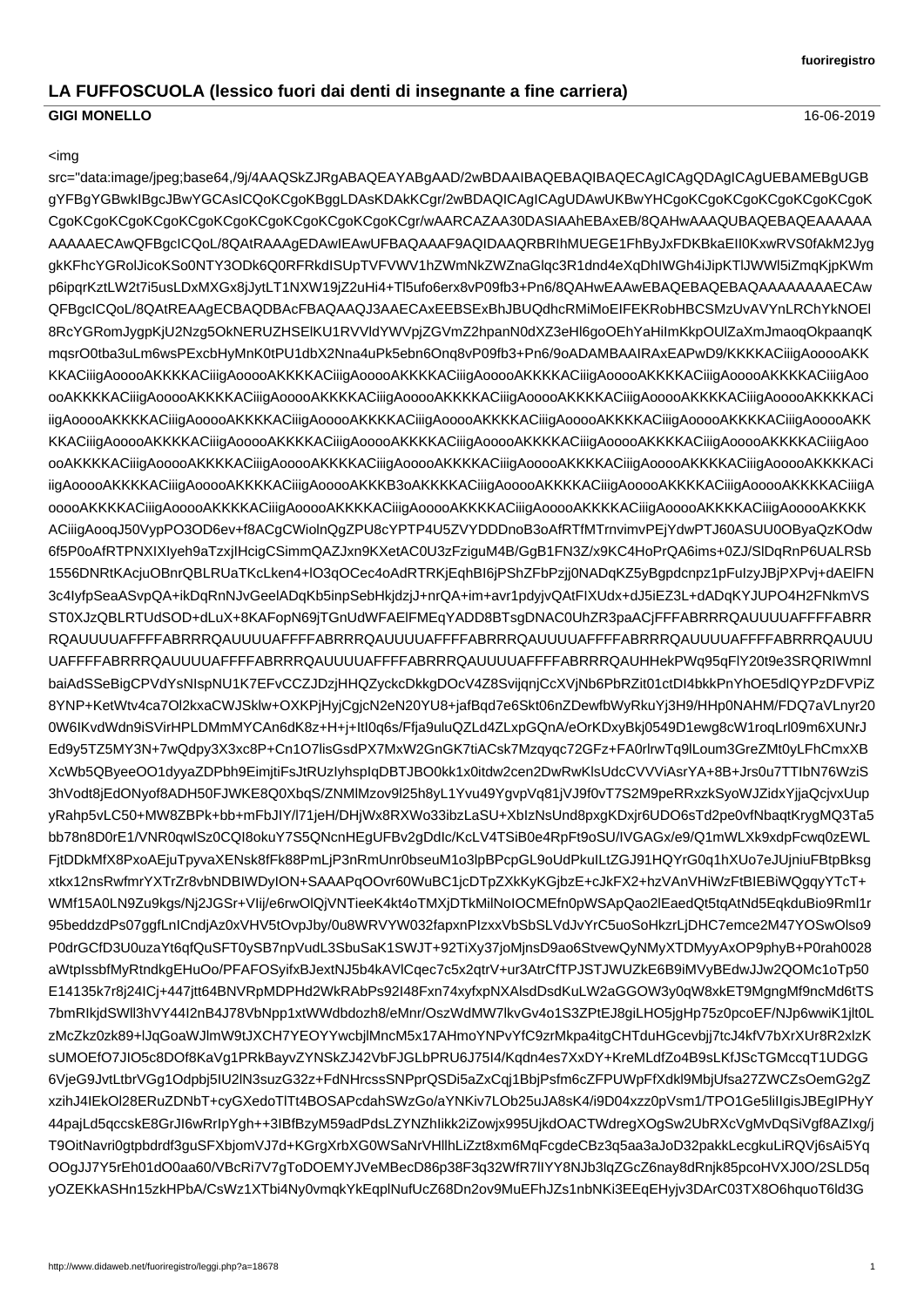mq8u21mkZmEhGY3+YAFFwOhPXpRygd5eXVta3cVrZsxMsSSQsrEoFbpnkY+hp9xPrSMsc1p5C7cecJVYO2fRWJHftWJ4JRrrQLa4 uyQTcloqGHynGcD2AOK2lV5JZ7p3aSCNShER+YMGz29if1p2tsBzniLQZ9cuLm/tY7chH3MGji3kfN3LN7dvwqEaD4n8ULFb+IrjSNKjt 4JFtlor1keSMcqzFdwK/Mdy5/hGU6VvJpkNvYvMJjwCzIJSM+3NN0ZAby3vJS07OGjqFwwlWlqYH+emfeleSATR5b/AE66ms20dJheR nyjAruVPTnB4/Gteyiv7K18u4ZlcR7iGBBA6ZxuPFKImbfWnaS5RI1YCL7NIchfUyDqvOOnWqkNmYDfG/vWSGCIu/nPmR0zkpk98c0rt gWJlmntNi3/AJZwcEZA+vU1Rm0nQ9Zmto9RtY5pYZEKhYd3zevUHPH61jaF4u1DWZxpd3bOtzDceXMjsCWPPbOe38q6/dptpfQx3dn PEWALbBtfl6/0p3kgMjUdS1OB5l7XRBaW4JebAdRGh6nLYBPsMn2qq8crW63ENxbR7V3QvNOBv+uSMcfStdEMulvGbpn2xZjEkhZS fQisp2trOHz7eytY2cASx3KZUnru/wD10rsLXOz8GeMbqwgGmeIJ2lRcKkoAG30Bx/D9OfYiu3ililRXicMpHysvQ15JavNdSfZ7WRI3+yo +ShKv74A4HbNbvgfxTfaPNJZatcK9qXYqhSvkY6nLYyO2Bk98Y5pptslpl9BoqOGdZlleNgwl4YHOfyqSqJCiiigAooooAKKKKACiiigAoo ooAKKKKACiiigAooooAKKKKACiiigAooooAKKKKACiiigAooooAKKKKACiiigAooooAKKKKACiiigAooooAKKKKACiiigAooooAKKKKKACi iigAooooAKKKKACiiigAooooAKKKKACiio3lC5PX+77nH60AEkgB4Oc8dD1/Cvn34w/HO08Ya1deDvB3iKOSytVKTvBKqfaGzlmU78tG OFBC7WYOeQEItftLfF3Unu5fAHhHU7VLW3U/8JDdtGxKKQf3KHIzlcbgOH3FQfldW8IVX83EjWSxtGpTagSUruzg4HAPHyjj24BABbs 9Vv7Kwa40+fS7Zo7tnSPWoQ0DckqFxJHtPJG5SzfeyMZIsm08QeJPD95oUuqWJ1C6uft0dzoV68cEcG3Hlb5mkk3c+m33HWsSy+Fs c93Pd6kbqaCe4SWQ6hMssbY3cpkYUDI9xkjiu2tbCzvdKaK2s7cS2tusUptkS2WJD0ZiFOBzzz2xQNK7HeGfA/kWCX2oSTfaLVBJEqt D5nsRIJfmbHrgCo5bE2gu76GeZrq8Rl8pEIuZkPVAy7i4fknjH6GrfhXVvtVrPbLYM81iCJ8oCVkzjl9DxWmnm38Ul19jxOlhmdZQvlDk5y Oh4oKsiDfV/wC27GGz+v20EUxKLaeWZoECqhd0ZIIc/MBvJOV6d61/D+paPDI1IYaPZ23G8xWkUcFwAMA8BqCfbnuccVkX1rFdvTR6 L4vttNROVutK1R4ReKM8fcllGMHbxURISFU1INIvdSuLeExPPp1szbFYcsRv+9gt+dAWSOq/saaNPtNtYoGdsOYohhsgnOFJxwD2q1a XMk8rxXFxD58PBjZwgPoNxOB+JArG1LUmSK0uxqkWlobyPfbauzW8juUG1dqAn+LrjHyHPUZ1lte063eOw120VjvxLNEgjAck89Tgd8 e9JjOU8eanqFpY3msnxKLNox5rBb8+WV5+UFSwJ3Y4HXjjjNZHheW38b6d9p0/xfrVILCiwSMI+4WTPIATY67Dx8jMuPWui8e+DbDXt N/shtJDCT9zNd3aZMUg3gqCMAKPlOcd6xPDnwq8U6Zpy2el38Ol7b5C0bXOWmj24MgC9gQvvTA6nxHqd1oWpW9/babFNdwQLbyy u4CtFq/MxVs7higL7e1Z/hix7pXiK+mtNNuHvJra5VFRIG3qo3ktIVGMZZeAc+1at54Xu3sreG+v7CdhAsYSG9d4SiqwOUIBD+9Y2mfCv wtbap9pluDZzvlZ5E067KM7H1BPzH2ORj0oDU0vE2uanoVvFfXejXmqebKEXY7kRfKGwcsBtwc8+ta9jNJqpgFlltrLPafLaTZMYlbt8qs3 XiJAA9TWTpVq5S6hutWKQyXjyJEtuzNvGwLjIB24qci4l1yOws7KAbbVSlwkByD9oC9u316UC1Kmu6zcR6Xd3viSSSeRLeRILa2mQp CSrfL+8K7vw3Drznisn4fWl5Np7C/jit4JnmkWNAy/K0zFSd2MnZjnkbcA4bIHRa1pWipOunK0ks7QrlsSz7qqEtqkY5B9aY8l1aJDa63ok mpliiOJNOYDysk4Unjng0WuMtj7Aq2g1HU/sxDZMu3f5hJICkE+x71sx69fRa3DFpr6VJEAfNdrRlbZknHD57D8zVMJptvp8U0FgLw/bUj hEkYYqgjBLEDnOc8gVJM+pLqR860VYJ5AUkhi+ZEJ4PTpnilZIClrWt6vbzXAtvD97qGnXB5jsAquo/56sWPPy5BHX5hx3OhaXV+9pF DY2oRXiwyXbjzEX0Ozoa0lb62iknsZbie3K5A8llXpjnn61Usba006GT7O5wJiTNK4ZicdWx7cflQrdAJlbXzLsHzN0wByxTlB79apG2uLq8 ntNUNvKCjEwJg5X+8ccDoBz6CrGr3NvoaO0NrKly3zwiVwpSNj8obJG489FyfauXi8aJCZLa2srgSWW0YTyEbY93Bl3dcetO1wOitYrcw i2aaRUkcF45kZpCTk5JA2+nGc1M3h/wAP3yPDe25vZBFv+yI3LPycZY4XrwCRk/hmpZzzX2nR3Oo6dcQlnWaB0uCdoxnPc4xnJOB0q 0kOqQXqFs6/ainmRymPqMkcqdWBGfp6UrW2Ansln0z7TMihw84cRSK4Kj1UAZArK1nWtJ1eIrqVtFcxM3lmKMuld3Ub8/Nn73OCOaL GG+hu5tXklsBb3LCMiC0I+deq9+B9P8aZrkOmadaNNYXEQR4t0nnHaC3PIyevpxSs3uBgwCA3k17DYpEUG+6NmkgRV9W/56c8fLk +1XNL1OSwngnEUknnzjyGSTaZH7EA88+ntWBq/i290y2kXSpoFF7mNoGIICKBqPJnscrjv3GcDZI/8Jal5px0q61NoLulplklou9kl3bmX8 G5HXqU7IDufGniDRU1M6tEJ3SVOAIyTv6Z44ptnY61qVv9q07UI2VocnbOrlcHoccq+2M07SNX0qadY0urNiMqAOr456EnvzWtpeqQ3 eozR2rWSRRxcJHGq5YHGR6t/nrRZAZ0Eer3CSXEt4Y1juFlnjZvmkABXjC+wODjvRqKXml6dFqi2kckE026Ka1kJmjXn5sAkbePu9eel bEdvGb6427HmlHO9v8AGsq/8N63HbXMNtq+92QNFEs2l8/MNoGOuTk0WQE0M2pX0P2qzVZ9lkqzSvqzBWxvCuMqi5c9SAM8Zqa3 gvJ9LNrczXmHXBW38skemSW+7nt1FOFtEss1vA0kaXLO0qlxXcT94+xYfe9c02x8/SNLk1G202crs233mEliOp2eg6UWSAniFiYotA0+ Oe0+yH5TGCdzZIH4EY5qaXTr+dpRJdzRhbNtq2e1VkcjIY7iMt/TnrVgwS3k6zW8/kPG+HbaSWX+70rSAt7O5U3VvlehLqu3OeMcj1pe 6By1za6i1jNbx6skmVIwdUVyfzC/IWp4YsZYLG3ku1jIXgZyQT8vqMDofbt14rRvFTVbdZ7a3RROSjx3EQJS3PQqQByfX0qvo9ldaKJ7B Yo/MkBjaSV824UH7oz1PBx+BpO3QBJrHUdOJvtU+zqEbLSxlsqno0X3gfQY6VXttT8OXOoTldQglhmhZXdySozxjBwTx3GK2bWcOt6 +kMhQQeZl9wfMaT2JPWuVsdl0q+ne/urlJIXyUVNqN9B6ev0pIC1YWNhCYHtfCe6SOVZjfm2BmfGfvtuDcHaMbexrYj1K81KUx6oke8 EJAZ4m3lv97p07fjWVNd6nZ3MdpY3iI6OCjlshgf4W9fpWhFHFJqEbWRO4qDciRshW5GF9B7VT95gNJZoXVYCBKeXCtmEDJ4GKZ d6FDqWnWZvFHISyqywupBIQ89T0/wDr0ssm6yFtLOWE0uwNDww9s9qkvl7mC6tre5eXKqeWIOoA7t69KTVqKWmR6hpWrXGntqSx sssiMbyluRCel4UxnhcfyrQSSDUNIN5HebthCzboXUsO7JwCGGR+ZFQWUVlquoSzzrcFyu7zWhlz7ZxqVLG9y0ZjhVQkVwXy7YH3cA H0/wD1UqNvw/r8Xha8OjXl/LdQkZ3sB+4HoAP4a7K1vLe6qWe1lDowyrDvXmOoxWti01qto08cq4ssr86/7/tj9av+H9UuNLs/stnqf2ZRjK SDjOP0Pr9RVp3E1c9FooopkBRRRQAUUUUAFFFFABRRRQAUUUUAFFFFABRRRQAUUUUAFFFFABRRRQAUUUUAFFFFABRR RQAUUUUAFFFFABRRRQAUUUUAFFFFABRRRQAUUUUAFFFFABRRRQAUUUUAFFFFABRRRQAUUUUAFFFFABRRRQAUUU UAIckEA1xXx21XWNF+F+rX+i3jWtwRDEs6sF8tZJo42bJwBhWJ65PSu2rzj9qm4jtPgPr11lXCl1tuMcgU4+1RcA+9AHy/eLe6TcQ3Wn 3BhccSCBWKbF6BQo+WQsc/Nxw3Xlzt6BY6XqmptfS7xKsG2aKeN8RybF43AbeoxnkD15xXL3+u3OuMrxWtwGigAghZxG0a7uTJ0y3 I9ak0X/hIDZm5F40LQKQYZHIEuBgkev4UAej2mi6tFBY6c91JfoU82Oy1G63iSJQSxhUJlcAZw+PwqZLzR9R+129nbAW016C8K6bve WAffiVIY7ml/h+9xx3rnvCXivWLm+gt9SvJop5LMRafJeB1R7lht2Bs8jB6cHr6jOo0GoQ3Cs39n2sVlcJDfRPbGeFG7yRHPGAe5BIPfrQ NK5c8LS2ARo/DsWvNcwJ5lxJc27xuUwPmZGhZWXOAOevoKNTWP99Bq/jS4m+2FXEF7HFHcwxjd/o6lRsYcn5du35h83Bxgaj44vrm S9Sz8Q7Dp0w+wx2AdIrlTGTqqvn+L72fbFZera1rF88N/f8AhORZ4rMzplbjiM8jfzyw4wcZPT3oHeJ0dpYaXO66ZeX93cQJEHaBboFcE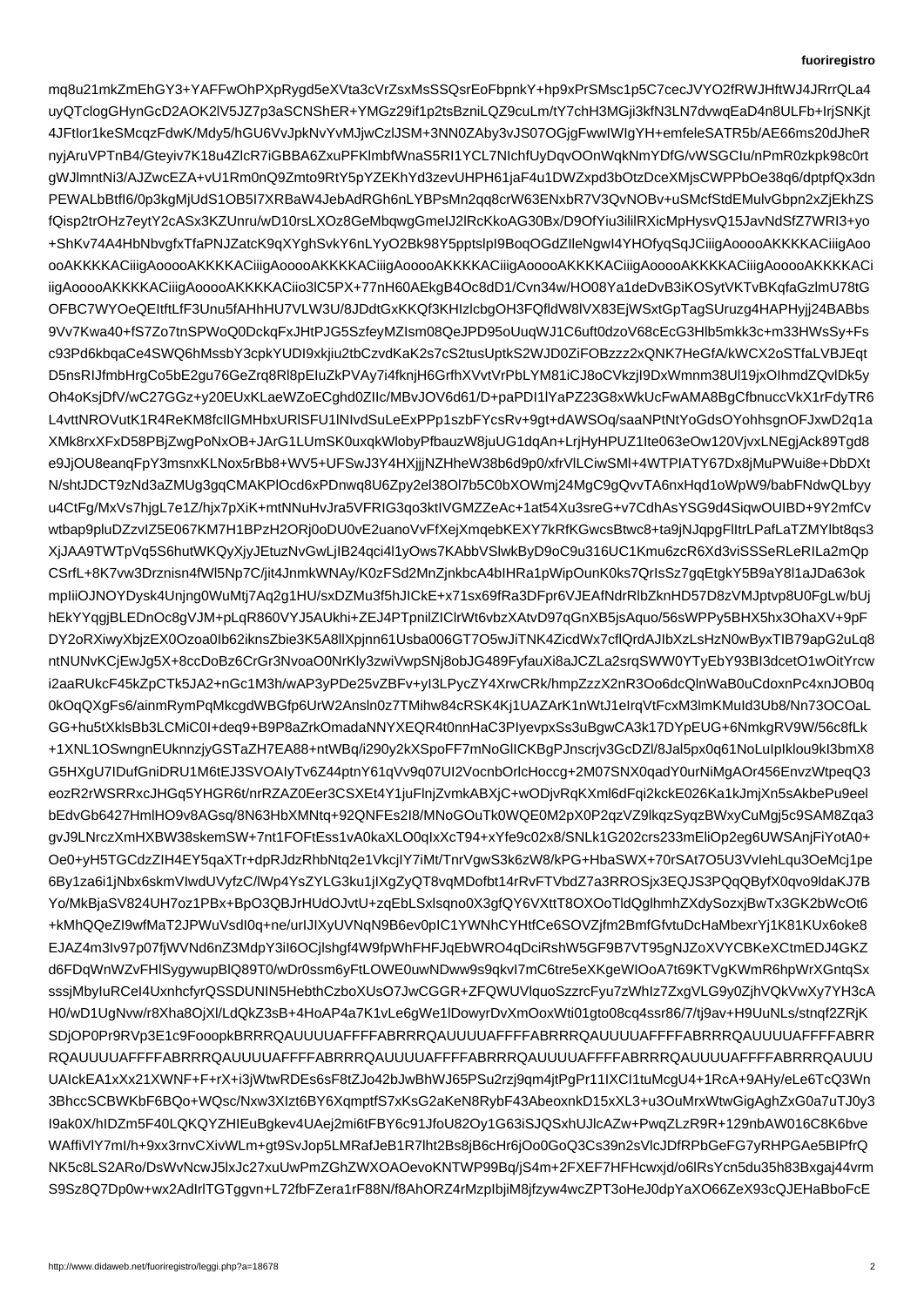4GXeJIyeeMjNV2qh8P3M+I2VIFBHNxG1um0KCcBHJxufHp8uM96w/C3ivxFe+KDrF/p0ptntSv2W00xreYShsAmRndWynAAznnGK1P Det2ug6cYdYu4litL4Ry7WDvbTMf9W+MkMPl+XgM80BaLOmhm1e9EOn6OsVzHGPL3XkTbi2MBs7QfrkDtVx31ee8l0/V00pnl/d+XuK EyHkbjwO2c9OBkigmoXl3p+pLPJdvB50mUaLICHcD83HI5HPTnrWlp+rPqVu4vtLtpFkUrCwswryBv4xnGQMZJ6YNFrjskS3sMkJnt7q9 DWgcyNJLcxszPk4DFCU/HOO2c1Lb6dJJbxQ/YozP5Qe2kVld2iPQlgsSR145I7iqUl/czW9wwW1nj8k7orWEMrr04A4zR4a066t0mltLye 1M8JD3FxJxawk4Yqf4GPAyOfl+tKyGaVmZv7LiiuLKUQmVjI9wqKioex2nP5fpWVf2dhrl61vo2opHPGu2Oa2ulyNmfu8ndn2PoTmtDTb q1lktpNPv5JLSQqQlbzznlz3AyrfhwKn1vSUi1CS8je0tUBGVltQxPz84AAy3viiyApSXV7oMQ0661Oe7cBoo5orYyK45J27AzEfL94DHq RjNN1GTU0s/tUunrGVgG+eSOQuwV8lQ6AlsYBzjB6ZJ4ojXTdOnkt5lLu2V2A3vOsabzj5l9yblGCeg/nWhexaYs8F3JBcs8kGwwXNw WjeJ88ELyvrx078UWQGF4R1+wvfFt1ommtb/2lDpCnbp8we3ikyUERmQsnHznG7I29uDWvJceMl9KGpaDYwQ3glDi/kVUkYIPm4V2 HJYevPPtZ00C21E6rpxDTglpZmUGSVi3zOzqqnJLjvxzjvUy6jFqtvLlyu5Vfn+zqAqtxxxxnn9KLICvp39sw6VDcafES9qPKlso/mXzCvMm OQUb5ehzkZ9qva9qp0TRPtEltqCBrQvlBtjWM54y+AcEe59O4pLa2uoL7F3qdw67fKPmTcbT/UDPfoa5XxN4Rn8Rwy6fPe6m8HnndF BfFEI5O3AzwM8c9+2c0cqDUzvDfxM8SeLPF862/hR4LP7RclkksahpMKoAO2Vjt3cenXmutked7BYJ7gtCiKkm1DkfLhySB7H/AOvXI/D zRB4M02/il0aKS2E5+z29owiGFVvIBY45FdHpHiRILBdP1rREijmtUEFzbBTAzsAcMrMM9TnkUMWpk+P9aivNcFi+qXi3l3GBBFbhpl5c gldny5C9fmJA4xmuQ0HxB8QZNYuLPXIXGn20jxRW/wBnlg+UD7jmTbvPPzOMgSOCa9ETQtPsNWbU4zNexXj7o22kyQAKNoUtu2jd sOPY49aqWc1rZ2+qW4aS4n07cJTev5qYqDgovJIySeMkEdOppjNXwjqry6dHeawjbT+6to4w7jruy7LlBz8uASPerOv3aw3INrcyi6NsDG YUkwyznuRisRiOeO+avNLltF0VLmNTDdlgLaJ1Vfm44ZVPXvVnQ7W8gnbz0hEiEecEvU3LkHJJwvYckdTioSC1wl9KvvGE0d0/iCC1ht IpCLGWyeRZLmMKB5xVyAGPoPmwelUtS1x70TSwaNqASJP366pCA0i8clf7nT/a+U8Hk1PfaYbm6iSeW6Vkb5f3jDk9Tg9PpW7q0h0j RheMJrhkQSIHYHKkn5Rng9Dx789BSskB4/4tW68Pa+9tpWgWNvbSWEUcaahvctLn54YIUIoIONpBIx1btXJ6bqmvSRSXOjWNIBKssi h7yxeE5ViCoOPnwccrxXr2r6PocNzNbrpdvGkduTZkOu93V8qpyp35BzkHNcrpXwUvLuxuL/WtdsVke6ZhbwF1ZdxLbSDn1Pp0pkdSb4 bxCB7PUm06wul72NCz2yOA8mRk4Kgnr2Feg6JZalYatcRtoNqsM0DSiQxNn72do7k/Ln8awfB3h65TU2sY9Ok+z216Crs4YuvZgu4be g4Jye1a13cX+uXV6txc/lsbJarauylWPTt97vnkfzotcs2bTUmjkvLWOE3Msefu20hcAcc8HA9+5pV1CJ7X7XaWEiukhjIZ+d49cHjvx19qw 5bvR7jT45rW+VXaV4Wu5A2XA4O0qTufuew65pNJ8VJNKbS3nuJYlkEdtdTagLorGvG4EABQQfu89qVkBvbZLPWowLKHbnJd1XAAx 1wff0qwuopDdXlhfXYEU4ZFjTO3H0FUbe6s5mgslmlikgh8ucrMiFm+UcqKeepxwakSSw1HTp57BGkW0LR9CGZIAJPbnBGPxpNWA2 FukjuYZbOdlkdiVjcYyAeKdHr66nrtzpmqSNlfsbpG6/8ALJwxKn8q5vxBd+L5k006PEqIZEF+shbIBHzFTnA+hrQ0rT3uJpnsxsm27vM8z OW9++ef51IGy5uZdMDPc7XSJV2g8xqO3/1+Kp6iEgvZjKbedfleQI0BZR365ODj+Lp2qO7tdQtVuLWxK3F2vmWzqz/umBcuW6546YH PHTFW9Uh3W8ZzEVu7cLMlvIHyCoB+70Pr+nFAFbSL2RllRYrZYWyu6ASHA9SCM/nzRPbokDC3Kvg8TbDtH4df0NP0jStX0yeZrOR TFICJI1X/AGjVgnMiwXCtkuQViHPX+dAGe+mmO2gv7mKN4pGEsW05ZnHUkZyB6VYvNRQTTzQLun+z+Y8cRIzGfqB81Wbm10m1 UR3Zul/LJZMjLNk5wazry1W2vJdbS4WdXh/dwwocglidrcdutNK4FfS2lbS/ODxyScASrKrJyOG69On51tC9bUbaKGC5RZFTEzv8zFeO YsZH/fZHfFeWad4I1XU9Wk8O6kbvTNMQZLRvHlZFBUpucqOAScZzx36V1+k6fcW8qQnxFcNEPkgSS6V8rxz8mfTHQU2rAdNe6xCJ 5LS6tnucSbYzC+I1z3qvY/63bqNsWEhGY1YFZUP8JP5fIT0l0+1DzzRTjccrHFz5Z9T7dqpGHetzZwOsJFu1xEohO7l6DAPOakDVW9j M21A80jqEDBgCfcc/rVSzVdUkn+w6bdSNFMUIEXlqAf8Atqwz9RkcfQVLdXkK31vb6WjgmFZWjvCFKSH8eR6D1rFj8SSWV9ciCK4vn ZwZhHGWELDI28UAe1UUUVoZhRRRQAUUUUAFFFFABRRRQAUUUUAFFFFABRRRQAUUUUAFFFFABRRRQAUUUUAFFFFAB RRRQAUUUUAFFFFABRRRQAUUUUAFFFFABRRRQAUUUUAFFFFABRRRQAUUUUAFFFFABRRRQAUUUUAFFFFABRRRQAU UUUAB4Ga86/aqvo7P4Ha1LJbLMjvaRMkinb+8u4kz07bsk9sZr0UnBx615t+1Ot//AMKJ1xNKtfMui1stsr/d3m6iwT/sq8mqD5Q0rSje6lN g174vuIICo2ac8g2vZbvHg8+wB/DrXQwW2nx2cY1LJEduxi8+3wVPYgBzinHQ45Oax9Jt9Qaztv7L06Gf7MgCPNFuLvY6KR1+lammQ 3Fxq8dw8b3AZT9qSeQhoZOevovseKALt/Lr9kLe8/tCZhBFmJZWkuI5U7xhQqYxD0YAc8Cux0m08UeMPCi33i3TLdZI7F/Kdmn8mNA u5go42t22jB2hQBkYrk7bStRS2+029jON8g8uSWzN1BvUnAVxgevA+UdDVlvGniO1uLXwfDafZ7u6b/Wqv2ZCGGCGGSN2BjJ556dK C47GLrmn6VquhXGqXFq32m2iWW2uPPmKTDYgCvIQvmL16AcZPIridU+M9xpl0JNZkuL5oblYrW2nsLjykT+JEbIITAHIzycgnmvTr3R PE3irwQn9r6faRXFnbPBNYNvjinCv0jhDZzyowcHb2yDXC+LtMum0ddB/sqxxav8AMI0H86FQOBw38I7EjOOO9BL3F8LeO9en0GyvZJ Le2t/sJ1liW1Mv2QFyAHWEskflqNvDHbjkAYNd3o2l+C30a6vvD9jaCfUYTd6jPeQ7FmncYZ4/XopHGeBwM84Hqm3vvD6TX2oxi102W 3aS4u7eERxuDKC24EHcCp568AjpmtOx8T+CdNur3xrZ2dxfmG3aS2IZcSKvO5I+AE9j3oBW6nQ3+veKbrWb1dDi0JGuZ8SjxDbtJEVz vJHV9sZ5PzEhjk/KA3Gil5qerajBqM2rNblW22p04iWAKwyWUqTiM+ledan8XdG1fw/Z28Q0nT3luktUjOmiRpqG5STDESHJzn7x57Yr0 7Q9Le5Ec9vFBFamLdB9quiGAAeGZB9w4xkfhiqpW6FL+3ltKvklsImhsvsiNJCkR3Jcj72Auflqrq+pjWvC1xJ/aeoBFLC5+zzqqFT3lbHbj Hr9c1fTz1u7+K3t0WMxnfJK4Usc4yqJrnpby20uB5ltPt5Ykl/0i1ivFSebH/ASB9Mq/wAqAdupo+DtS0KLwzZ6rpOq3uiwW1vHbRaVq9pH bXUrqPmlEau2FbAG7OAV681oL4n1uW/j1WWGcWwjMqyFMyRkHOVkP7rdg527t3PArlufEej63pdoNJAaaQbTd3d0twYo+fmLqilFyA MHjPvT47uO3Jka9kQRWaPFE29piGfaSoLYxjrkelAtOhq3s2leLZrddllu7yS2EdxGZnE581jgl4iLKnJGS+3aDk4BBrXulLy7Q2/2OJpY0/f NETM1s+SDGoj3YUYIGMjr1rk9AtPDY0O71DwRrflXD3H2++nvLr/SrklsiFyMYkzs3KQM4zkjp2+mGKSz+2NKQzSK1w1mjJlmKsQzjB m4Y9cAelFrj1MfVdZn0m0vdUg1uJlshDDGjLNsILDanXGcctx2qfRNfWza0nsEaWSUrvhclZTnGC4HGRwSeg74xzm+loYdJ0S51PV9L ggcySO04vgSAnfn5sjGduMdcGqfw38UWGrXD6klyhmldlkmt7gsWhcAnAxwpCkgduvGaVkM7fVdStoNKe6nRgYvmtxGwLSTKp+YqTk I57dgK57wtD4xv5UXxVfWsVzPC01nDYffI98/L6nmt+JjbxQag+npexl18owjbL5foQQMng+1SeZbXOtPew6aFMtg7WWOGjXI4fH1GMU WtsBMmk2EMZk/sUonkt5xkgifzFIAwcPk8/IWQf8AhGXgW2TwqJnVIDKJEjMT7iiHIXcRwP4jW5ps2uR267/D9xyP9JSDDeUD2OTWB4 +8L6zP4emtPCyNY37gvbSyjbngkA7c9yO1Kze4G5BLcXtrFcsJYCvLxNNyw5/u5PYVXj0zQL4z6euiRFJ3aNZWkzJn229PqR35zkU7w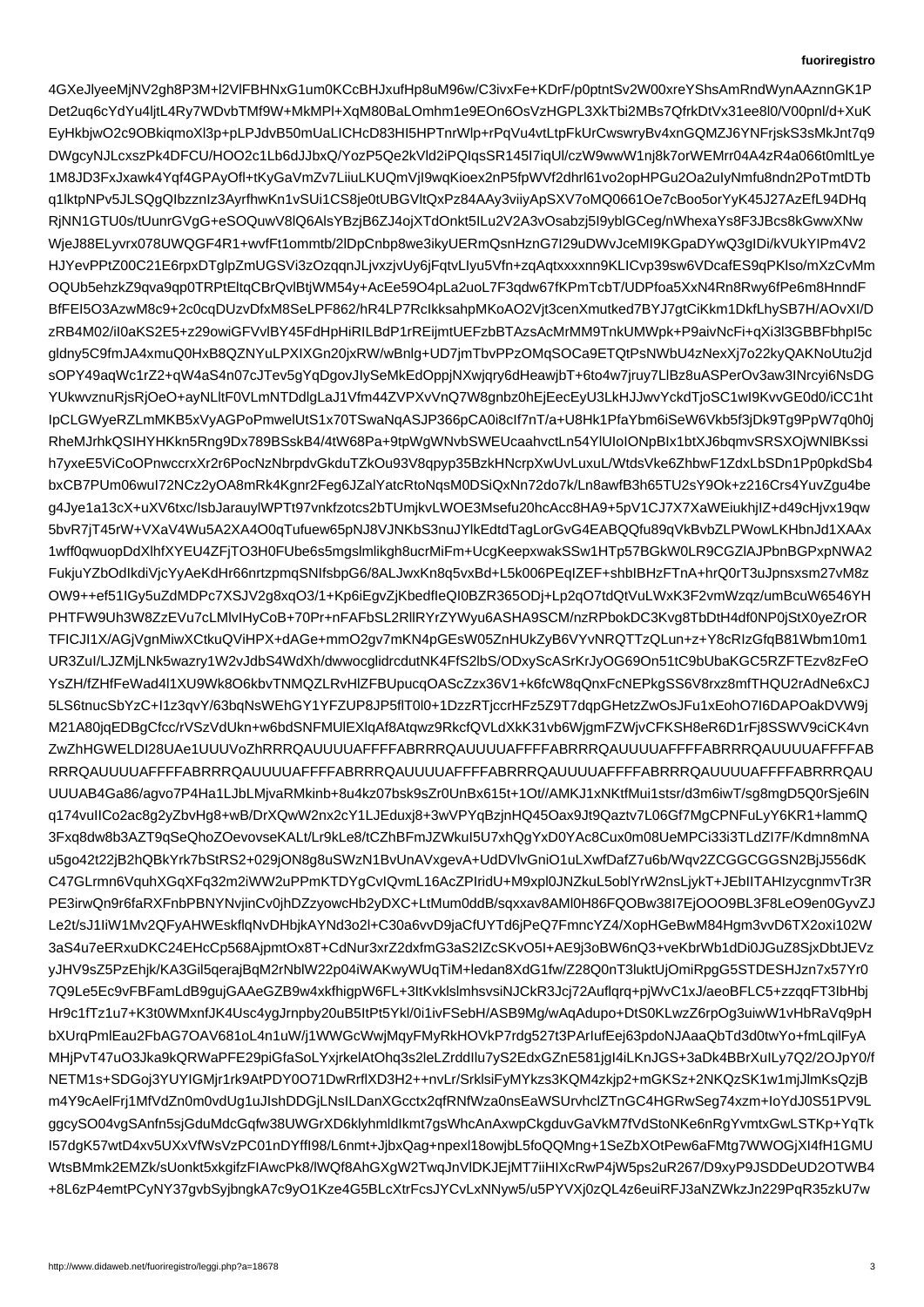nZa6bG1OvvGk6KP+Pe6B3jvkCOrDWyypeEyJCVf5VThhnvk9T1I9MGnZAZt3pnh3V1t9cnkuYlM5kt0hdl2XGQrMJCDg5PAA6U2DRJ hHdG3InSOe8ZzNLMjtk+mCQF6cHHVvpS6SxkRdTu7q3u0ngH2W8BLCTI6biMN9AQavRHUJHK3EUSBkCxrbIVUDp835d/8KLJAMt bNL2G3hurnU1bzNrXF5eRHfKT1IUk474q5qdnbXhSyuZCUiBJO0fvX+bkDGQOTycCodJ0/Vrql0V9aRqOuXnLsHALHbwcYyc9Kdaaff SeK4lFyCpfLBhkOe4H+zS90DmYPA2nPe3k+paTDIsiZtCwQ+UP7w7b+euSOnrWwbGSTS1MaQeZCB9qmVzkLtAycr8x91BA/WrsW mQ3dtJp9nJLh2+TAyF/2fZc5/HZU2p6TPZWIILBkoYwXjb+EH+KT29/ai6WwGZB4WsYdSN0YbeNTJuj8kPlmHJdieCP61jeJNR1H+0h BJIZGZvKSaCSLb5fI5UuCGz/EcDAPI611I1CFXITWJCPKyYyUK/uwOfrXL3mm6RdCWfMTh5NjgZ3GPAJ57c4/L2oTbYHmui+Ox4S0 zWdLt/EF6qvfyRQnUruBRKpAAjYKWzkYIIAPp61Q0P4q38rfYtLlVbW1m23KRztcNAf7qZZiGwR8oy3l7GqutfA7wt450qGXWk8Patd2t 8by11HXZpXkjvETalzHlpDGby2PLED5n6fKTq2Pg3w58N5LKy8XW73h1VglrJo7BnunOAC4CAlsg/MwlyFGc5qiHudZqHivSJdE1HVrC +/tHUv7OkmSLTLCdYVm28BSyKWYkHpmpvh38StW1TTLeyvbKezvi0JlWUt+8AjAY8k4ySTk9ccA8is3wfo2oar4u1Gxv01mPT7Gw87 T7YxtBFcT5A8soGHnH7vygg/KTXT+GvCuj6xpL+KNf8Gx6bqu3y2tdPiMDytu3b9pJI+9jkMeM/RO3UtbHRQR3atBYzm0uFlGydZo2bB 5XI25PUH94OOMZ71q+Go4ND8tnbT7WESbZ3uDKgZj/FkjAHA5zjnHuOIvoPHPhvXbWxg1DTdW0q9fzANcuWF6DnjzpGXEg28Y6bs k46nstP1GTTZJrQxCCNvCvQzssLkil2wev+3xkjoRzSs2BYtoBBpRbyJA3G2UPjBwNx92PT86q3GrWKaibTTNPlMuP3StxHvzjIJ/EfStO SKKbTolLi0/fu2/zIH3LyM4x6e9Mkit7OcXM9qZlhw2FcEKc9TSasBGBfi4nWAFRax5uPs4LxlucEfL83bsKfHHHeML7SJ0fBw0pcDkDO OSOcEVY0m0lluGv0M1vAszMw6CVSAcLgc85qGCGO1077NJFbriDfGluAHyRls9W2gUgl7nWtVS6jSeCMMF+eYpulNQObeSSW1v Qzi7bCPECu1umTVa+YRXkdzdH5J3BVQAAfpUeoz2baxe3kkWFcpGOufb86at1AzP+Ea0+CBZRHBFLJdCW7vQV2CQY3OVYHJHT oau6rbpbyWMbhbpAgKTl1zjrwBgj8RUktzNtW3sLeNrN4wrQzLkpMeC/wBBilutQtYQhmtGkaJV3OsfDqP6dTQ7dAGQ/bkee7s7Nm81v n3EN8uM9B0pzapoWm2QGs6vBZR3fySedcLHcSHqFXcenHQ9exFLbX9jdCfULYTywTHMJRflbnG0Y9qp6o9hbb7zTdLk2PLgNdxCR cbPvBWBx0HPvSAp63HqFrdDUvEhmsxNdGaO2hkV2ig/gj3Akbl9QSMVpaKdNtUlm07UsRTyFw8kT7ifQ7R2/rVn7Ja3DtHqISZJJMKT 2H/6qfp+k2SGSHT0/do+FAP+f8inHcD06iiirMwooooAKKKKACiiigAooooAKKKKACiiigAooooAKKKKACiiigAooooAKKKKACiiigAooooA KKKKACiiiqAooooAKKKKACiiiqAooooAKKKKACiiiqAooooAKKKKACiiiqAooooAKKKKACiiiqAooooAKKKKACuC/aQVD8G9aWQ4GLf cfRftEWemO38672vPv2mra5vPgvrdtb2izF2tR5bPjcPtMW76cfyoA+YvCczxqILOO7KHIPIiZXiPuSAA3rirS6Jeyao01ll2dCHguTuInfsMLI i+PTmsjwPeel4vGGp6Tq+lXkdr5qkiuUlJ3q+qPlFdpYNaWsw8+2meONqwmik2yp/uk9OvpQAeHF8RyxX8C3FjE9rOWW3triUGPA/5bv jbFHg/fOOmM8U+K70i2EOs2cQa41C5E0aXd6tzZRuCBmLmMRD7oyW74HrRphe4vLm6XUJIUZCkiXr+YtwoONkiqPnyPXAHPrVPxb 4k1CDwVJa6N/ZsFwmoB7SE2TCMRoBlQMgbct16foKCkronjtRoPi6K91fXkPn3e/yZ9Rk2tlGyJlsRZSXh8tlBjPlGeMjX9O8YSvrtzpU6 TfbS73WnarEsLBWx8yNnMjfgyn1raubfVdP8NWWo64Y7qcKBdLdTK1xlN2/y92P3DbujHPuOlLZxf23bmLTfC9qGmlJNhwQOT82WYk jA9BzjNAcphfEPQPEOp+HI4NPnezgFmFurT7UGZVxy/kL1f7vK5JViAvXOBD4H0q60oWsWt+Q08yW8N5fOLVnQp8sUcTorLGR3Kht 2M4rgddm0fVdOWexjvtNuIow0iXdoxk89Rg7drn5MgfmPXBwpwlwNM1rxBp9wk7ld9w9l3yfmG7IABGQzY9OeKBNWOWuvhtHZ67b6 nf2ZaCzv0v7SGJDgybsCRN/3sbj8w44HzcivWLW28R3Fo+3xBG8MKeY8xkLKwYZ4/vHkYU/MefSs2CG6n1a90/TH0q3sloCY7mytWi 3ymRGaQ7ycsYsn+HB2tq810Phu9sINNkvdTuP9DHmSafs4JjRDsVm6lyAMHGD0oBK7GWCatq8YuLnSJPMuYwrXMto6rEqHRSaoQ +G44bl4tRu4baCOVUE7qA7egUtwTxnkgdB9dmy8W2er2jXlpZ61FHO2+KK5YCSLJ6bO31qW3TR/7akm1aecQRaeX8sODvJlCklcY3 YY4z7ketBVkZ2m+ELC9xNYxzwny8MNZtcXEkW8HYEAAJzq89NrU240u5udYTSR9niuRD5kBkP+kSKrZCtydvPrqDua6DUPFttcQPP fITPkOVZqWU88q3b+Kuek8X2UUd94hOnXbSWto/lKYcyyknsf7v07849QLJE+qfDyx0e8vdci0aed9TnDt9mTpdEkuCMZ4A4kxsOeCcZ HQanaTWURsdP0+5t03qvBFco5VdoBVdrH09cYrO8JeKLvUbG0kGmoY57eOSSKdEM0BPBdhwVboA3U+nFXlu/O1LNr4ll+eYCTc4 Xv347AZK+wGaBli+8GWN+strcWks0Mb4EcfBAHUMD94fnWdZeFbPw7dxXei6Qs8Dqz3MMaCRoJM9Ao56AfXJ6Yq1a+INGu4n1Ob VxKLdzCsttPw8qDlfx9PvcdK1bbU9K8Tac1pG/kiSMLNc2rbGU8dwc7jwOeaLXAl8GRyT6aLl4C1zGCNrvtYe/zHp6H2q9pkUdnqF1eNA I1W2cjblfkfK/IAM8HnnoeM0/wppV4PtNze6xps08c0qeQivudUyBHksOuTz/tVaRLa5+0MY3AhLStbyEjr0QZ49855FKyQEWIZbO61BL m4kklk82aOYbDKf7mV4qrb2cqWNo7HDtH5qiklRxGPTO/9Bk0zVdQur3UpLmaCfbA2UMIGzOepA4Aqhe77m+iSzu2aOcZmw3Tn/EH P4U7XA2Uvo4mnZ7aeK4cbVLRbFY9sMcDPfqawrrUfEVlpVzqk9vZyeXdxpH9rc7pB2GRwPXJx0PrV6TU7L+0EvYLiWOKNQblLhiSx/ 2R03e59KS6tpdUitzZTJJa3WoJsinTLKyqSVIxn7m724zSsqKthDqc/h+GyXw1HYQsV2FLSQCPA+8BtwP51rJDFZLDFZ3UkomiWObc CFY/TAq2miXtli2vGsACfkWLdnH54qG2haW9kF4PNeKcbAhyQtJqwFnTrv7HClpqdtCsKv8AehVs4z16VjWFrJpniKbUltbsfvmMliljOVL HB2sVOOvXjir0FdDNqWq6fAZdYtpoxIRHGJCFxnv+NU/tGlPqFxNLdpHICYQ+QGaJqcqw7qE8VIFLQNWjvrW6toYqVYBGZIcO3PXO OOAevt6Vv30uYvNWMv59ssc+9f4P7p9vSs7Sbiyt7K4C222RpMFY25QH1q9OLiWGENqOFliRJVVwcoP5GqDB1W+vb26axMLXkf2R fOfcB5OTy+Mq8+1VrHwxJbvK9xAlwBb/ALmJ2R90e/dnqiB+Yjufl9K1rnSpob2L+zxGWitltglNzB4+nzbep4pmiQW8ZuRcA74LndGRjq4 6fTii9gMm48N6fJYQWuj2tvaQCUTC2KCMfMCGXpzgYHfn0FRXHgyw1G8ivZLCKOex2pFqMo2zwOCSdiZwMDnn+lk9udWVYorWB5 7OdSzbg5zil4+8uOAcds9Kr3t7HdTwWP8AZiTQSuBOxQfvc9DweR/hTu2Bj+PdBvYby01nRDYySWji5vl2tTNKZE5IjGMb+ScnA4qJLxt Sjjvra3vbO4e5jigF6JrJfLPzF91vu53Nj14Bxjmtu1g1+2uXJ0+NoZXEl1OCBuU/e5HFXbbTJvtElxLN59ssJMBaVnwzD7uD7Zp+oCukFz q8UcjmWa1K+Y7uPmQdQfvc9Kq6/wCHbzXnaXTlvVa3K3EhSUmFQG2uWXAJ2ozP8uSdu0ZJArQMdst7POIY03ZCnGNy/wB2quq3 nlWzy2U08IkhMBk2FvIPXbjkfl3o90CGO/8AF9t4km0+O2jFk0KvFPGG8zeSNyc8YGR+XfrWxp0E63CzXcu/918iREfP/vY7VTRoEsLaS H7UZbcZnLzICFwTyCvPIHes/TpNQt9XN3G8knmynkxEBRzn/PrSdugHRNNZ3IWS4vrhGj/1UPnFfXhRio7VZZtOa+mhV2nk3heeQD0 9m5+nX61VFhbwSqhjkflykjnJX6/nVu88QWvhvTbWzlivriS4uoreB7OHd5ZPDFqQFrULdopBPqLWnlwOojjjH3R7Z/Lio1FpaaleFGUie4 GS3SINkBR9eOeIPhEd2iWvIAeXxcKGEbN74J5rl8U2vjC+voYPDIt7a3EwZ0fDu7A/KWYcbc54vO1AGhHY6h9hRYtiq675t/BO4jcmfbr/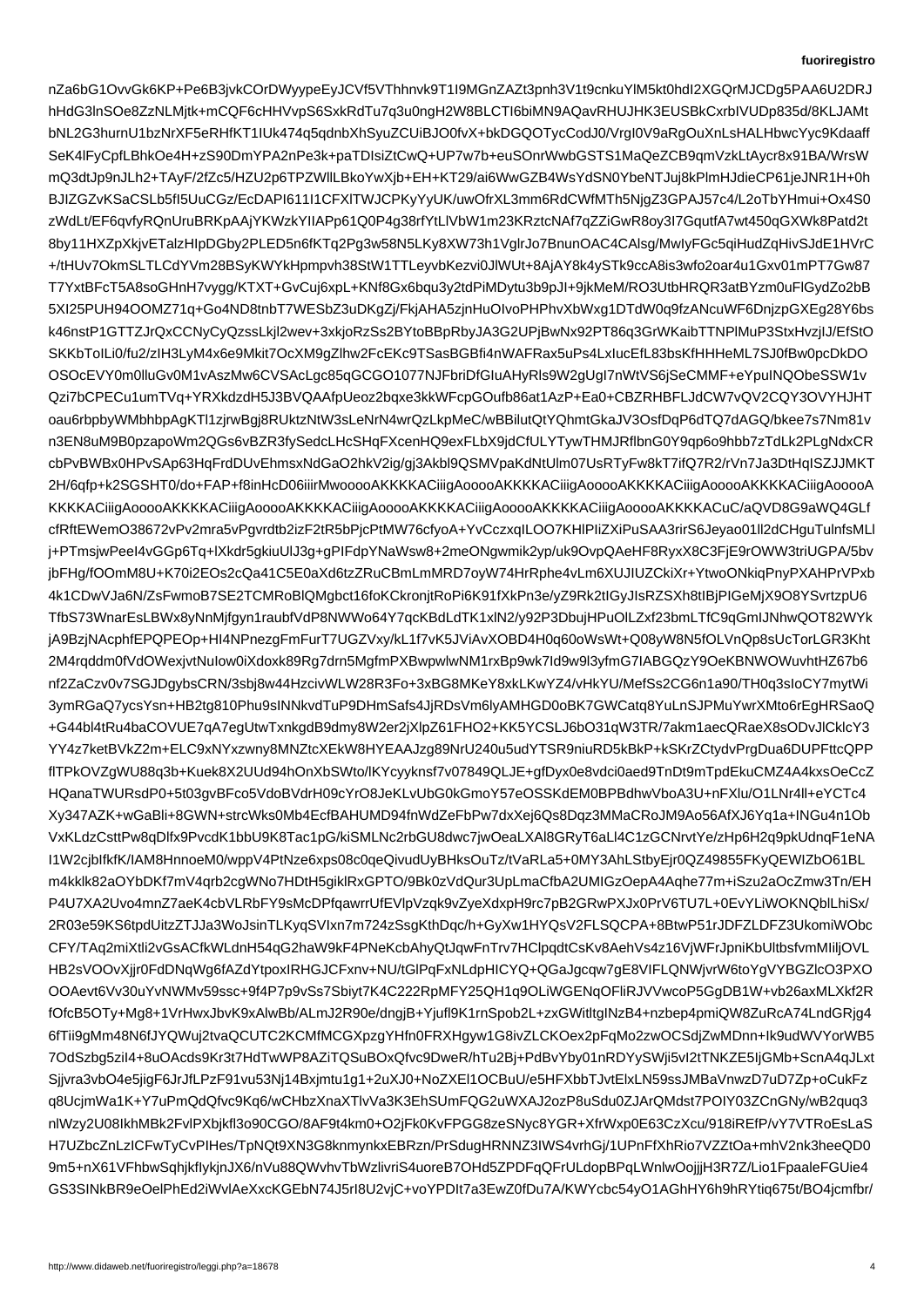AMCqrd29tcCKMIUKueDKAjL/AHSRwB7njt1qe/aWOcjVLpVAfa3n/L8o+n+FXNF1DSJLgx3d0ZUBAhlgkJQ5/hO4dsUAUIbD+zBJHaQ RIkUuVRF+VexwpO7P4Y9KdINQMIW6jCOVxDh14Q9WO0nrx159ana90yG4lke1nZrkbBlo6j1FTlbf7OqxyYZAHbzhndEOoX0bOeaA My11K6SSP+1I4w8cnyAKTwQf7v0qTy3NzMsp+zqH+QRkkMPXjp9KmTxBYRancRJp1z5cqtbwPt5Ut/ET7YqsquZ3cC5EYR9o3kcjAO f1x+FAHqdFFFaGYUUUUAFFFFABRRRQAUUUUAFFFFABRRRQAUUUUAFFFFABRRRQAUUUUAFFFFABRRRQAUUUUAFFFF ABRRRQAUUUUAFFFFABRRRQAUUUUAFFFFABRRRQAUUUUAFFFFABRRRQAUUUUAFFFFABRRRQAUUUUAFFFFABXEftD hV+EOsMRkD7Pnn/AKel/wDOetducdD3rifj+IZfhNrEczBUxblmI4AFxH1/I0AfLGpXdtpEo1G2jcNlQ15agoExnPmMOq9B8wP4VK3irUz YS30enQsBCqvLIH3ORnJiC8Ofpn8Kztfgv9XQz6TdpFbzInEVwpG0HorYGGHTgmnWeg6rBoE0Okajbi+nglszOS0Nv8v3x2UZ9PWgL XNLwBr+oWPieZb+4hvLIBYWaSOO4ZOT8ihTlH653BegrofHdxJqegyXWi6ZG9vej7LDJYxM1yqtnLSbhsU8DuR+PWj4W1CLxPpLanL pmmo4iMF2LeL7K7TH7zMVGDGePl4PvUnjDwwsvh57G3vdSsrqaJppoNK1ckiQAdFxu24xgbuOcY5oKSaZYi1PS7LULXR/E1lZ3ill7a O8SzNxNO5GTvc4ZW5/1u31FbVIDHbapDHJ4Eu4YUu0SAxKoaZQOOY2ICkdjggAZFeZSQ3Vh4zXVUg8QrHf2kdsIndxJPBBcJISXJ UrgEN3544z0rvfCbwOb1b3wXEBNF5Sz3eiu4CL1eRS4aT+YJHBwcA2rlA33hq+8LXPjPWNG1GCOO+nVraXRo/PjnABKy5fJAHJCZJ O08qZCeXp0+qxXtreX95DJdxrJBa4VRZnBOI243/Oo67eSM8HGoLVI5bi50nXr9UW3JvHquN8Uyltu1SsYIY85R9wHr1zwt8muNq9ra6 XrOoiyaAyrbzAnkEqLnA4wepPU4oFynW6Rp+iRX80TaXa38GpWoqtDJh1Zj68BQNo2EsQNo684rV0Cx03T7CfU5Vh320Zkt/IIDPhFw MMTw4GM5AJOcZrntltPEWgan9huNOKSagqMls0LRNCjEKyb2ZsShVwVxgH1g/4eYiXUWkRowiyfZm1WB3Q5Yld2GGTj+PG0dNtAc prWFpfapZyXkErwzRRiSYsMI12g7PVWwemM1IXttNHcebgsMjC4jePyHUq+FwxwTjP6fpWjrGj6xfWdvd6ZLbKkiLFL/wjemyFkT5zucb1 2kMQuT8v+zjFJZ2k19pLSHF6YY3jhEgYsAUJOcjIbknJGOetA7I57xRPoEuuW2qL4hngDTkNbTSeSzn5+OOhg7ZW3iRLkWum3gkjuV MbTWs2+QRkgBTleRzx0/GtOPw/b3mpSW2qQ3F3cWi4e5upgVU5YeZkg57ce5q5bXGkabHLZMDFM5Pn3NpbbYhLjaVBHQ9/TnvQ K1iKz8MzWzPfR6Vb+Y1qkYkuXBLMGyRIGPr349avXPhiW+1OS8dN9xHtQQ2ijIPOcckE89M9F9qu2VvLMIbmTXLVp9xaWyIBGFH8 PTAbPc8e4xWvpaWWIO11ZzNETkHZJu2vwMhuVY8j5sIT9aLXKOPX4N6VYaE+I6bqI1ZESiU/YJQRNOwzgl0B7/eGc9K6jT/C6W9kg heWGVIVi2lvlfB+8ff3qTT9O1e1vpyb62ezhRmtoCpDwoOAW/DFaLpqlxp6mCWBTM4K7QcMvPSIZIBbO0le6cziJXYbxPGOTliTz69Km E8YLRSTO80rlEldwmCRnGWOCagu0e5sYpJGeN0QtJt44+tZ9xdaa5Nh9oSSaTLpHAdwS3HVm9896l26AGs3qeHYDrGqlikoCqkszyl JDkBtoUDHGOKoR/Z7fVFiikD7wSqWqL7SDnDKqLKMc5OB2rUulvzax2/9uMUeVIkAm2Er8/O7np+FZtx4cmSSSK6vJ5Wun2CVZ2+a VI+XeQeQT0GapO4G1ZoskzSGGSMSR+Z5z2rBTn+LkY7cD3NZFt4Dvb3xlbeIz40vre0ivHkt9Jt9QdIS4iPLIiHjLMCc52tiHGRo2Vpq0 Mhu9XuoYpDbrGIFcMu3PUknA6evr6U9NYmbUbe0sPD08z3ENxGbhxtjiRoh85yOFHqe/FDt1A0brTZ3mjunvcul8fuZ5E3cdPnQDJqvp Tx+aUkfM3SWMRsG3fUjFaavdywvDdybMJmMqN34+zVnvErDzH6jALRnBb6+9S7dAKfj7SLPWoxdXurS2wgC+Wt1cgc9+AKz9M024t 9UIMsKXZSH93G7bUwRkEdCSf6VrXltZSqZpdMlnlU4jUwrJ6dyuR+dUrl721huFsrGZp7FltBBsySMs27/AMe29QflFCVwNCwa2Fubu3i DifgQdoB9+/eqU4vrFv7OjmVnuH27ynCLnHUcc4I5q2ksIrpcdxcQSyP5ZbCJ68cj0p8NyjtbeYjzMOFtoxI1O4n5ccxjHcgg0NWApWltei9N 3Bc6nbW6oQ1jFKmwc9Mscj8Knm+2XtrcS2yRKry+WGhVtw5/i3Yy3GOK0A8oQIAHWfeGVJFYx8ZGQDwe3Sn2FxcTaN9pgEdmpjC Rm4UgSSngLn1zmkBh6hZrqObL+0riKJHHmR3PyI0WS2R0+btn2q/LZ20j2NvotwrKIxFHbRqWIYZzk7cdiTnsOuabc2rWMJSORBv+R EuAXUfTim6nqEOnGImW0kiS22XDNBlBnfxs49Pp+NNW6gUrOHVLa2l1Wx821iNuEbddfMU54KKF9O/5DpV/TpjcW9ul7zyIwoyJT97t 39OtN8P3EAivx5f2p7qeWWGL/loEfgZwBjBA6jvUNzYDUb+O2f8AeKy8WqkMyH+7qfl+VOyewEd/di3tVmhje7WGHajRkH5h1bsP51K +uC2soZYpiGuYtu4RsRGQTqk4+o/GsfRtM8atq88NxrNmdPlsEMMEalZl243I44+fkVd1HX9K0PRXj1G1d4FT98n2fzJJB6Dnqji86TVq NjUrSX7E+57OGEOBJ5edyj8ev4Ul/qsdpaW8MFnFHD5AdZVO6YlQecDqA9wTnqcY5qh4f1SXxTo39qKrxwuvyxyLyf8Al6+9SWVnFO Jbe3TbMMMi5429Ovb7tlCawtNXhWcJqCSwx/8ALV1/efl0q5ZX99DZPBNcsRKQ6qLiBHf61Ws9QmMEIrLhipxJtPU+9Rv6pBZ243qzM 74jWI5Ue31oAu6nZCW5TUGIdpjGCMSctns3NJZyTiQp5M5kPJ2MMKM9M5qONrgS2zNFDFH9jQhJB85NOj1GUCSGISxgLul/dli4z1 FAF65hj1GaaC81OSFQdsjtegAH0yA1RH7LZBbl6hBfRRnckSSZOee7AUzVYyEWW1jWSFzueNl5z61RF7p8cgPllsh6YTnqBx+dNK4 EouoYJFjuYpCv8EQPKUI1PI8Ss8hH3ggJ+Z/9n6Uk01vc20jlhKijOYh8wb3q35ul3WIIIoJBLDyTKuNxOOM+gzQ1YDItp7+4AhltWiYYPJ wu0dVyeMnjoa1DbTSKpY87efOx1/X/ADioJboWlxLYyzQx+W+Fw/3z6+v5VpabdjDIzoxAHKe/NID0OiiitDMKKKKACiiigAooooAKKKKA CiiigAooooAKKKKACiiigAooooAKKKKACiiigAooooAKKKKACiiigAooooAKKKKACiiigAooooAKKKKACiiigAooooAKKKKACiiigAooooAK KKKACiiigAooooAKKKKACiiigBD1H1rifj3LIvwp1Xcsh3tbp5USbmk3XEY2AerA4HTBPJAya7c9K4344v5Hwz1G5JcbDAQ0ZwV/fx8j0Y HkH60AfMOo21leWyWKXtk/lNtNtbsRPEM7dzIQCVzqbqNpq/4a068ilNpremKYo5R81sA0aljxu8zIJ9hwOPcUvi63sLrUJNR8FWOmRT 3CrHd3F1b5mKA7sZ6jkL8uQOPar/qWwvX1RzOI+IfNkmMuE3J2IPU+hwc8npmqa3Lum6ILVmt5rTToIFGBLpsO0CPP3mEqAl849c9e KuTaHYa3Hd6Zb3E17cuWhja4IMigqMFXJO0Zx83v1xQ/w2F3Zy2epNcW62kou0l+3MkkvG3Zq8kdSfpTdQvIPCyNrVja3VzM0eBp9vF InOfuc9DwOen48UFu/Qo6h4RsLTxSl3qGo2sVztSOVYrkBRsPEbKSPMYAAlkyp9R2XxZLreqy28nh2zZWtb+Jby4vFeaKSBS+Y44wN oL4zhiF6ZUVc0UyahpaHXtF+zS207PGuowiacDsfU/0p/jTU5rPwelzBeTM66puuLq1lEcCxiJmY4JBLDKg4zQKyI5vDa232kQPqEQaXy 3uJEWOWMg4IPOXGOcgHOcCqggvL7XYrczQRQxE7b8ts87HRdzY2577sdu9M0dLzRo59bup3kildiFa63SfaMZk8vP3UP8AAW3OP 73Wsi71nU7DyY9V0liGcLblqBzj7weRR1bqPpn0oCyR0niWPWdJuVGjXNvO01w8dwNTumneJ5A3mTo6KygPhec5G5sg9SmiWB0yN ofDMVxNexzCB445F28jIKDIJXnqOh96ZofiTRXtoLaKzdnAWJ1C7geOn1OF56nBx61etRfX6XMehXdxayPaGJ/tT7DLGZNxCtj5SGbP qcYoFaLLBt2u7uC71OM+cR/pAkUuWHHykseR06t0Uirlpc6Pp1rHbRNaRmcATpNagsrE4xywGMDqMgdzWLpseoeFwGa0vdRVWGF FyCVHI7454rVu7xtTtG1P7TModSWjMrIYI4+XJOCx56ZNA7JFdDf2mn3EI7pYu3nuXP7uzLeWqjCrhtplPXd931Oaj0CbWtaJUWtrFbS Sjat1bvAQScbvun9TUcmqeJLhlmtvFOovHLCYmku7vcRH3U5Xp7fjWinhnStK07+0pikpVhtR2UqqDnqPTvRa4y7CZreOQwaLZ3SyzM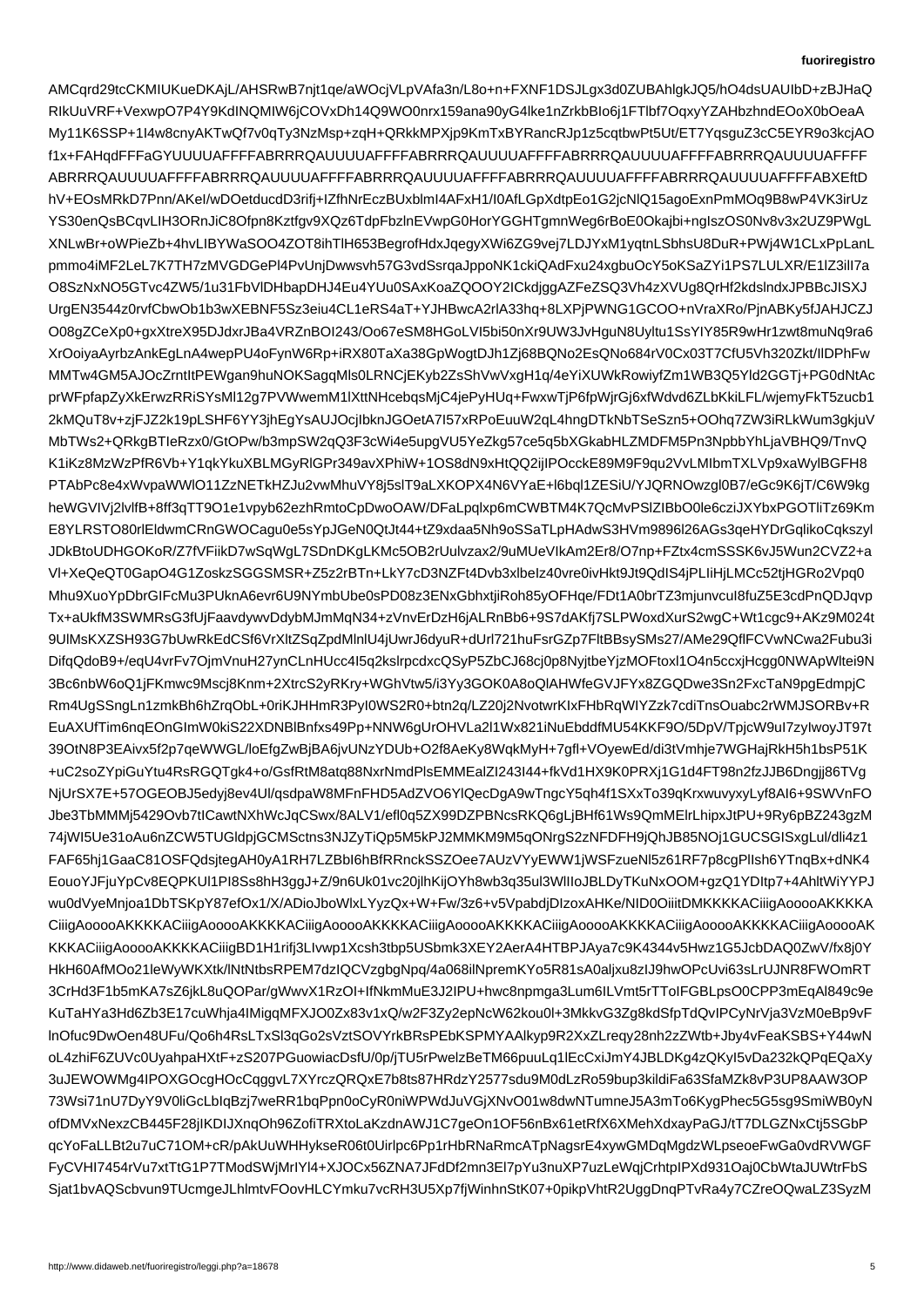95OiMxVMZzkcNz0Vdzck4FVNU12SxhsJdQFpG0ckU7WEcbJ+5+faMuApB2ZlznpkcjOprf2eyL2+j2kFrbw3ph3wOXYKBztUD73fgZqj dT6Pcakrmzlk82JER7pY3nlIL4KfKSDhumMj0+9uVkBX0qa/hmu57qd5c3ZMkgQkyQnoTgfd/2eGGeldPaX9o6G6traSMxMoSPaduOM 7QRkdR15rJ8Pz2+hac9pF9pvlJdwmuJo/NdDxzjq9uozWmLyBrpBZ3MjRf62QqAFupwc9Bwv40mrAPmuksYJobstzDtAdqWcjOQPTof yNcF4q8YW+IWk0+kXelabfSQm2D30wzsIG5uOSB6D5vQV1PjeeNbcCHUYbaAS/6ZK8bMTnJ2LtHD8j2wTk9q89vPCHhwtInjS0t5RK zMlwg+6SeGO7Axnd370JBqdbpOrQ6tpdlJZa5aTy28fly8ELKV+7Im4Diugtl1ktvO1C7EJhlEjsjhkJHQgjOCenauL8J2WveHrZbW1sbGa CEmMMsBw+Nv7xDjG30x610za5btCth4j0WQNMUCxW0YQY5+8pwxB4OcY4FDSQtTK8Q+KNR0s3tjZJaokcWlZrt5Y4wCMfIUK/N6I uB82eoNW/hX4+0/X4dXF7Mt1Jabo7mBYWmVIVe3mucKQeoyAMdDXPXF1qzTLol5Nc3btcP589suP3AXKh22kjJ64GT2HGT6J4dsL ez0q3kvbW1hkntUh3WsKJuVkU7cDGRx39KHsM0TqLwuLcylhUkl3cDj8asN/ZM9rJEs0aGSH/Wlsr1rNfUtPsjMt1LAAkmzMxB3t/e5PS ql1q2lappkz/ZDNut/LdLUAAHsRjvUga1xeNa6pJEkEpCcxlYV2uOM4LsoJ46ZrNl1Z9Wa9gvl5SjS7mglgGN3/jw/WljuLOz06KGS6uClZ C1uhu9zoM4wamhu9PmhlubY3CNFNvk85Qdwx1FNOwDpHij0wMl1CCy7ZR5y7iv90VBC0Ind2rR3VqkWOg3GVx6FIGNvQYzk8cVm 3Kxayd97fW8cJGY1jAVm/wAar6pa+H9bsT4Ou01Kl3Sfv2t7hVlWPPLxuOVPA5wadrgbWmXlkLy7ulpLO1MwKSSzZCdee2Fk9jzis86t DLa3UkMU0y2+UtWs5N8XmA5DkPjBx3HGPfioAHs3t/DmlCO6qjjhhBuQpDBEC7jjq7Y3M/vWpE1wlo0FpDbuwOPKUfKo2jIJ+tJqwF6 1h+02MVxNMkk24bUZCuSfTIGaI7PTnu2l1DTxIAuGidAcHLD8uR7AiNP+2XVIBYoJoFIWNWuI+uDnGFqKfV86o6bsLj93Kx6LuBwPfA pAY174Uaw1qfxVpOqXBaW2RJUnvS7IynJ4KqMnjOM0+6utfXyr6LQpkQHm4ihaZ5Zf7xSMGQfUrt960Dbm4thPYTxq6AGIz8E/KMc0 XC3Dw2UaTuJwWMz+aeXwTjl/h9vpTSuBieD75dZlk8YaPPZSw3kGwG1jkjlGGU4mWVVZZeOuAD61qXUUFwr3dveQqoA/eyoZDE4 zywA/zzntUOh6Xo8cmo6hpk3kXF9cxSzBjgsEhRWBHZtxJzSTwzxWbxQYdd+G5J8z6/pTasBb0qOO00tLW0sVg8oqnlwNmJ0HcA8r+ OOKdlkTSqjHyUJBWSPgsd7HblvlK8jvmnaWJplUW8jkhmmzuTOOfao9Vv7Kyjkul0kkmt35A+YH1BH4CklcCy2nR2yNqLEOLIPNleM8 A+IZ01rlbUSWscRmV8xmRv3IB9xyG69faprEaqIRDHd28W1gSJG+Ut/dFQ6gZxZS2+mBGkeXdIJj+7Vvc+mexoasAovWIEN4xZ2VI45 Jzjj68/TtV/R5/EtsJobrYpxtjlV1ctH6YBJHrzVApe3kljFeFZLhpBj7PhUVh3+fdjv0q/Ck9ve3KSTszwNkOiEAp/wLv06UgEuXlhYRr5z5GVd 0/wAKorp63FwbuNXLwQlmQ8cbs+nfP0rbaVLuwS6upSZqOoOMGmadMkmqTXM3KQWDb4wctJzkDnPP+FNW6qcxZ6jY6Xfppi69G Li5ibfam4KsqhyhwpHPOR6cccVvxqBF9jupigYEhcE/yH5+1Zz6LpeoXzaxb6WryOhSWW6EYdUZmdtrFOucVdu0miuIzDbFlgw2m4k3 M2ff8aHboBWv9AjvbkImo6c4JxEbaUFq3fBY4rRsrPT9NqSA3bqwQBsNnNTR2Vumpy2bxWq4cCNY4xlWxyalsZLaOEwStHmJyqL98f WKB6BRRRWhmFFFFABRRRQAUUUUAFFFFABRRRQAUUUUAFFFFABRRRQAUUUUAFFFFABRRRQAUUUUAFFFFABRRRQA UUUUAFFFFABRRRQAUUUUAFFFFABRRRQAUUUUAFFFFABRRRQAUUUUAFFFFABRRRQAUUUUAFFFFABRRRQAVwy7Qc0 kXwk1iaC0E7R+R+6wSWPnxHhV5Jweg5PTmu5IBP4Vw/7QJ1b/AIVLq0ugXlvBdp5G2a5j3Kifal/MwB/EUzt9G2njGQAfKXh/x/4e1KR7 RLia3u47MLdR31uYsSgnOAQMt/tYK46Gu0+HesxSJPfW2j72jilM/wBnJt9mOBuHHoePUdAc1ya+HLSWGK6hea2E9wY9S2Q7maPb uy7Nny+vXgc9fXpvAuk6Za7mtbuzt0jg/ftgeoZiXPf5UPB3YzgZ+bGMnaWuVHc6t72212e3vYbXUJ2iAO9ImdduOpPYe/So21yzRpCdL1 RCselXVhEsjHGVEjEc9+vTpWZ4fu7+0nkt9XtYpGU/u0t3MKTdRtAz97rx0qPxdoV7regDQ79bCODzDLAI4XLRxj/ln5qOGk56+9KyRVr I218R6UdWuDbXUirarn980e6RPRSiHzDyOFz/ADqK20DWNUnuBEIp4I4newi1GJ2WOUnidGANyHIDcYIPcAmvM9V8KeL9E8S6O0fii 8sLayijuP7QfT3MN3GGIKA7v9dyeevy9816P4U1CW4a4stXsLhpoLhUS9nswVWNvmEpGRI8N93pxzzwWKyK154ebVbaxvptAn0qaB cSQxaclilhgMA0r+pHVufesO41iY3Mk25iLctHJNM/KqCcq3brznp1x1FdVY6j8Q5pna7Ok/ZLV5FW4E0khaFSEyxkZsEls5rjPH6avcPby Jo8twLNCjrpKKiXB3MRvAz5qOc9ufpQJqxQfxadBvLe5k1H7XcTzI1tHp0TfvJDnG4Y2xpweXINdXb+M4dTtrzThfzXDrYNtRQX+zTZHA MecD3PGO9eZvYa001x9k0JnuBEwBlfcZHP97v+XPPQ1r/Dmx1yxuW1hdNkDxczRWwyQ3UkqfeBGeD69B1oErdT1q0v/P0L/T7i1mu bOMStbwSPhieibiApX73fiFST2dranh57w6lM9mF83daggHI7MG53fTioPCF1YeInu4bRS1tNb5SKSEgoilflziGwcZPv7GtW9022sPDA0 O3C221MFDyoOMj6UWuUrdCxJFJaxpaQ39yrPbqClygwynoPlzz7nA7Zqp5ytqEkEmky3RjtmwFUPbiQ5wHK8g/T0FZ2lSeJJNcjhntjdy vaK6BTn9zwFx70+yu9bF1NaRaVb29/Jqql0d5amSFrYHq3l56Y96VkM1L/AFC50mCS1srTTFe4uN0j3ayA8tyVOOGwc59OKbay6Dr9 xK8MNmiQ3WFkjt/N5ycSDapIXOe317VJdw3OmWlyksenb4bYIVdT80g5O3g4OOv1rn0u9HtZIfE/2FsRx7be1YCcBP4kUhQE3ehziiyA 6DS7+3tbWaTUIJ7UvcO0eoxRMsMsZ98cD/ZPzD04q9Bp9lcSj7HrUkjyNFJNNHdBkKb/AJlxjghRnBwe2MisLQtUutVaSS+IQMh2rB5g cM3qvJwR34PVql8RX11aafCyWLeQ0+1bOCPznlHoSB8rDrhh6UmrAP1y6ute0+6j1CxkFy904u5LeJpblrj5ZYsZOPrg1lpoFpNB/wAlvc Xguobi3yrOVSRh2xvIO7jp6Ush1R9WnkvrS7uY7K3LGDQkE3IOChcFN/I+6u44BOOtWtLNxqtjI2mtaRM4LFL6MfaAB6D+BqdroDSkjX RNMsxBc+XGlhGiKuflH8C8cq8Zqee3iimbVLpLMNbxKrSavEl3K9wMrgjPpkk8ULNpV5ZmKG5c+VHkyF/mjf1B+p54p8ehWulxwz3mq X947IdrvdCVCOBiRWHH0XrRZICHRLbU7nULuaaPvPNqiYwBABJuLAIsdOCtb32pobTY4RzEFICLqDHyr+lYmlatZWOt3ki2dqGhYI3k Q7GQDH3xuOPpWpqOmXUjQ3W+MRykSmJDyQc8Adx0pWbAqzeHJNVuBHcXQkzL8uBkFMdDV3w5omm6SfLtUdzv+4xKqewJ4/W sfT9TvbeZo7C/toY44iZFlk5J6EDPfkV1Nq73WlCxX91cuQttc7qVBJ43BeT1HT8aTVgMSfwxpVvqM+tR280TMAxR5A4+/wBflJqwEiSw kubTUFLNbhWhaM9fXp0qzqWmTza6Rb3clhVMSMWAVunpwevSsm7i8n7TbW8LtHIWyw4/enO0Z9MenNIDI/FuoztDHqMGoiBQFNy BHgYGOVJwD9BzVjQtctNWufNsJHleW58mPzWBlfco27VHzBdxHJHc54rkvHnhLxcdNs1h1NyqOYPJ3NGEA6k8Hj/ep/w1m8W+GNa hs47GFpLydY7G6MJmQSfJjOMHHGcr0xx3q7XQHqFnoH2dWndFk+UrKiMB5ZPcDrjtkcVajmtXjkkgnVUQfvNqlSD2GKz7m+1KwYPp 9yGnlQGcxkEZ9BjtTLS4bUdOls57WWN34kkxgFhzj/Ck1YDUullLbrCUKqjYGkHv/P2qrNayXP8AoLTyMWbjyygVu2PmwfT2qawW/ui1 3BF5QRd0kU4yWHt/tVEb2KDU4LWWVUkdt6SYwpH/ADzH/TTvj0pJXAign1RleS6hK+WfnBkBwfqDUL67NcSJOlvlfs7jd5Yzk9hjv17Z xVnUJbW0h+0zwyYGcyrwn/As1lC4+2lb2CeK28vlXLHa59Of89qfKBadYrWV5J43j8197TE7l/76U7c89Mg8Ut3cT3hgbS7mZZQ2FXhlu MHOSc7qleCTUdOLaoy3E4O4NENihf8Ad6ZqlpEZhs7n7RbXl463PmQ21kM3G3aO3QD5T3HSjIA6GW9muNT8yRMmHmKRgPmB9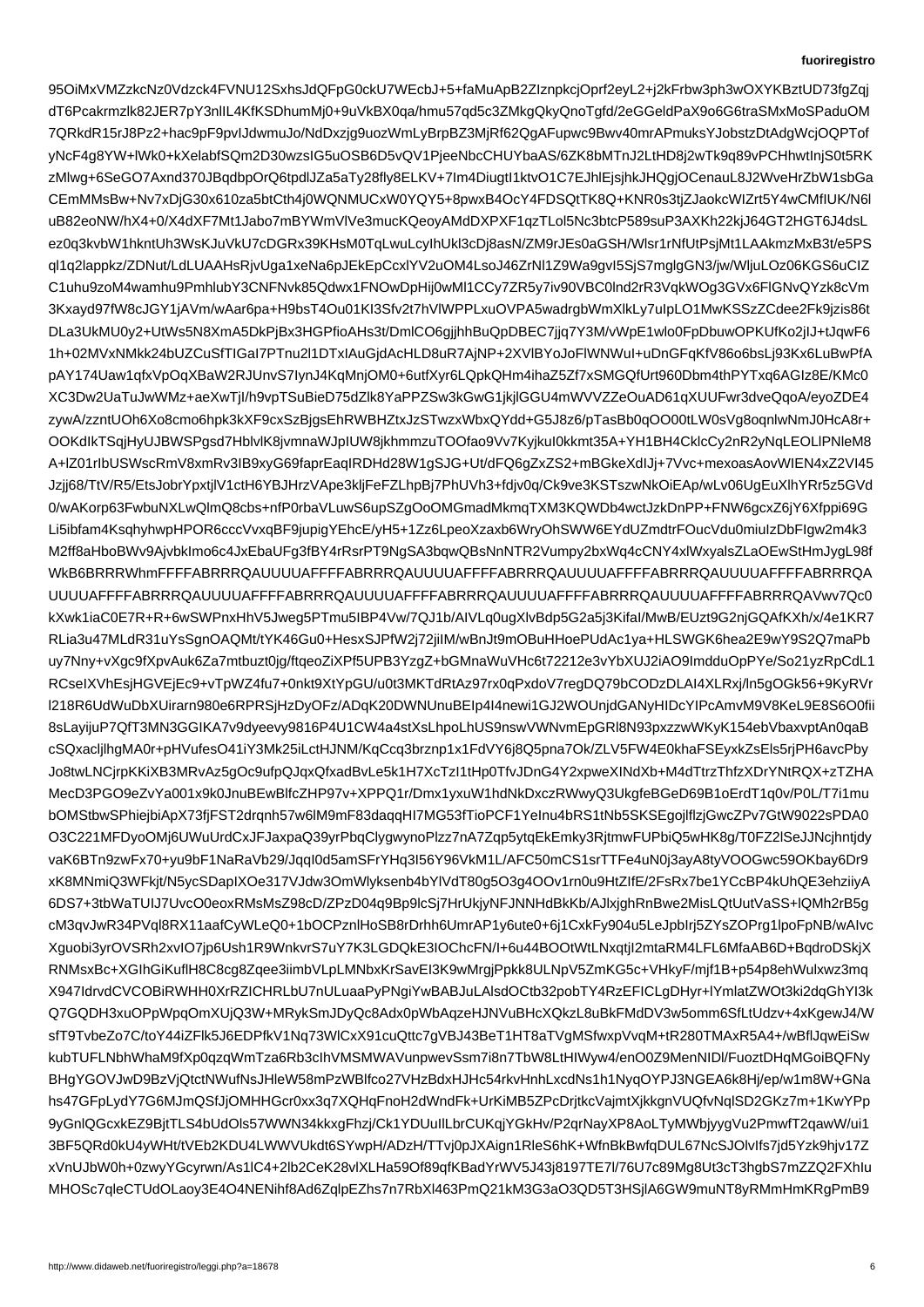xVa7sJIYL+7Ct+9RmZfU89/Tnn8Kl1WafQ5lbZ51u4/JXdLDjO4HnjqPrwPeq9j4kvbhZ2gt2aljbEm314P4YzRygXpZbNbYyAqg8vftelv83 97gdaxfE8Pi+8s7aDw1dWVvbbWmnmnDJGxB53ZH09+cVav9P1KeFJdLCm2UBPKmJJIPp7e9amlzlbG3tr+w2S/bYka3nxtkhUHOAe vU9v4aGrARaFpUs8MgqjWN1TcN0i5B9OadMJba6iF5qiXIA8tz5pG3HG05/Hv/F7U7TtSt3ucMuGnjDSReX88a9MsB/Fz+W71qDW7m 30HThgcLC5P9olbmCGHLSW2PmUeic1IE8OpWhs4Q0Eu0xACQFSJG9evFN083dtfmbUrVEEsQitdigsrHu3OADU0U9nLbQTaXGEg kt03QS/fhfPQ/nTYZh9qVmkLluHdl/uAcjB7/wD6qAM+8kcmSGB45VRDuVZVO09+9PMVxdpp1ml7tRdXAj3QhWXIUsc+mAM89altZBd T3sFjpjxYRvKLwiLeOvXnH6Ukwige3uomnglwpmjS4wCVYHjB5OBjv96gC9p1zDd6kp8638qOUhrjzVjYqOMhWIz2p8VnpEys2tRsJvM blXHI7Gsu10+4a/nMTteyIrNNDcOG/ddfl6Yb35qeNbGSPzba0lhyxDRTygsuPcUAep0UUVoZhRRRQAUUUUAFFFFABRRRQAUUUU AFFFFABRRRQAUUUUAFFFFABRRRQAUUUUAFFFFABRRRQAUUUUAFFFFABRRRQAUUUUAFFFFABRRRQAUUUUAFFFFAB RRRQAUUUUAFFFFABRRRQAUUUUAFFFFABRRRQAUUUUAJ36d64f4/31hp/wAJdW1DVZ5loljCXaKPc3+vj4A5JyccD/Gu5rgP2lL u20/4O6pe3yM0QurFZVU8gG9hXI6/3qAPnPxBNaCzWbRLW4WSbdLFBqMz2pkwGIQCMMSHOxfnxjGTwc0fDzwn4l0zXBqcvxBaQt Zhl9Hji8yC0LMWWIBEY5XJBICg+pHWR9Ga/tJ44op5hcD5Rdt5jqWIBK7sYxgce/APJqTQdF1zQ7ePTtPv4baKPVcSt5EwzCl9xHyK2 TkdTlemMjBoGrdSS7tviBplzHpE/haLV1iAaS8iuJYxACxO9lZQyt1++AeCeororLVdQitl8M6jApjdxltxJdRyJDIv8L5bhefmJOVwM8mgcO u6bZLYrfePpDtAa8aFJBKmOpfcww3BG45HXnmkm0PWtS0mezkGmpFcSma2jV/Jaf8AuA5Oc9d3T+HbtxwDtFmlfaJL4p0VZRMHit3 MU9tbt8juobkBjjdghdy/L0lbqKzv+EXk0a2SW8jkkJuFnjWHVTK5jXK7G3IAGwB1l9ajbxhqtu1ra3FIDESgW4W3gCmMZ5Ax0Oen41pts FxFYSxSRSB/Oll4GAegOecHb2oHZGXgWk3EWrJPi+ENzAv2tVQmJUYg21iolJvg/MMi5e1Si3tTaCeCRInEgCwwOQxC/cAA6Ff9rGet Tprd3b6rKLaKSJ4IAIC0rESoDwNoz+vFXEj/ALR3apcXiC9tnMs8kUoRUgHBVhjhunJxxxzQFkjm9D+HFnPqz65DqFx8wzJa3aRuzr6Ls 3AHpycD1Oa6Cx8MXNt9oay0ua33E/NHIBKrepJO0d+pz/OtLRm0m4mcrpl1A8Zzb3EM0YjEn97leUx2q5C7olxC920hnI825iXMbdOD0 zQMyEso7QHWbN9QWSGEPNOI1MknJJjZIJO0YHcjitgMusRXtxeJpzwu2EaQnIQqeHAGc5A4HNaMtIC9kY3DeU+QixtjJH06fjxUV/Zu +N1jtC4fySm0bFXmTP6e/P0otcDHtL6aKW3ENy5d0C29zaRNiJR0U8cLitS2ubm8vyLzyBPDIEktZPMMuDuKsg+boM9KSNmlNzdw2fk uCMRxiEYH+7VO4/s+XTG0uCFxMVe4V7cfvRKU8vhupXGG470rJAWZLt4pLm6+yTsZihGEqAjJyxkIG47ex6dDVRZ7kRiO7sbDy1jyf7 NO1ZeOrBsfNyOen4nFZnhjU9a1GeO98T2U+mW8ybfsN+w3g+Zt3sCR8mMfma1Z40u/9CsbR0kgO6UKv7tBzzGBjd+vamBzHw+8DX Wy8u9S1CaykgyQ/wBhVfK2qWwNyj58ZIGMZ/THYxxR2qShvEUNkJ5fLhgimElkbJGfLhL+b0HcN8ucEHNQTXU32S1mtzArQAB3klaY qVOWLcbiCFNc94q8UDw5PE720s1ru/dwx2LFkHC7IZ2HzYUHI9T6UmBoT6eJNRGI+JdPimisir2Ny86MJGyAGiXkqxAdiFAxnB5FTpa WWIWVzrUmmSW6TSKk95c/ON7cZ3KOO3FWoJrDWphrKWFiZuXQzXSzCKVsbpUBUfvOuCe3YVUm0m8gsvtb3d5cWiEr5V/cGRE 3f88xhQvHf0p2uBZtvD+u/ZfMt7y0mDMfP2IVwB3w2DWpatFp87afPdlsNxCSGL7VaTPAGcc+uM9KzLGa+MEcOm28wMNukl5LdsFQ LxuMfr16n61dNhYxpcT6iRcR2yy3FuEP8Sjl355k74x9aVkBSs7aXw/fahqJsIrjex89gjZdefnGR8w4FdD4Xa21LRY5oFuZZolV0ll48s45Xj t7dq5rxnNr97pDahom7y1URMLrglhiBOCfrVzwDqOo6dpcMWpKwDAMpjbIOVUYyOP4W/OiyAq+IdB8N67rn2W5v9Uge2kEgRLuOGK dqCoikxvvHJPbOMV1Nm9lY2CR25ktrklYqLVCqouOAu3J6dzxisy6GmXkk81zarNDb2iyJsXLO3rzS+HF0vTbdrrTXvW+0ZkZZZQwjPpj tS5ewFixDJaPOFivGtGiaQiGRCy7grYBKgjrtzz3FQ2D3VppIknvUuJVRZNsRyEl6bsZPze9HiPXIzOEuLR1Y4JiCE8HA3ZA6Hv3gg2g2 UKXtvaRNAsD7GeNfunAO3/e56YJ9OaLNAGr3E17YoskJIdliIU7S7Z5Jz3/ACoSG+IlgEsrSRWtovkG4IDIZBwjDduAwW/TtUC+L9KtYP LulobdLVwZlZ51BVyAQOec47HnPFaUWqWOpzyJYxoGS32qhldDKCSo4zhcHpxTauBWieytdbqsrK4X/Vbk2SAknB7jpqVeju2tdAF/dp MEeRUzFGfNfnh17d/yzTbC+t7uO5j8i3iuLe3OfMhCt7//AF6paL513biKS+LhZw8YV9yA+qHZaTVqNK41d4tTXTr1nT5wsc4clQ3qcdvw ovLK2XWo2TTjcQ+etwz5wqyc/vBnHv1xSXbXayefCEeQHMaEEqnn9OKh0fUL+/nS9uYpYq9ul7iNVwGO7I/CkldqSa2+oXuqXYk02e4 hLGJLWCFmZwTw4IB49T0GQK53w1odzpwMeoXcyxlfMgsNXjMSog/gw2MnI4UcnHauk1K7uIZk3XkIV7cRskrHcysWHQHkZA/zxUA8 PeHr+JIpreNNrZtVkK/8fCZMbZwSQME446gVVkgK8mgQ38kN1FfH5jk5/d8/3SGx9cVr29wljbRedd2rK9wPMi06X5pMngtt6/7u7H5U6P S9KMCXInYLbrLERdrNFlhKOegB2n/9VVbrRo54Fv7W4sI3F0kb+dbOhx2OAxPPSI7oCeIb7SrzU3ludVjjjkiJnw/KIN3Uj+dVPDviews3e 207UobiOOU+VMsgZURRyG54PI+tSXmnC/muNN12COOPyWSbZAQXB6EbscdupNZvhrwtZ+HrWRPBtmkFrc3Crd2lymWlBOGCZx xs2DjJzRZMDrNK1QvGNNt4nSVJVSV5B91+7dQNvHQHNYmu/EDSdN1qK18RR3n2t7jZavCv7uQerHhgvt9OtbVpdtLZ+cY2ZN5EkT L+8citi1pHhsrmSOS500MD91ZYQWiHp9eaGrARefa3V5HqeitPbSh900qDLTfUGnT3dstidXbTGR5ztPm4VhiPGBTlm0u31EWdsmY1l 2zqeSOM/wAv61Sa2sTY30F5CWlvJibWRhtC9OR7YHHvUgX5ofOe3Sx0+4jcTwrMY4Tlw8nlnOeMAOD+VTPYi0uhDLHMIk3xNLMF+ YJIwU8HuMGiO7sLfclsxeXdn/Sm3bmU5A7c8A4pzyR3paa3s1j8qlmVlk25Zmfc3U9moAq+zae3yXilNpzG5Bzv/HtTQYJX+e0lkT5kWe 5jQyn/AGAzDj68cVLDcqF1RAySRbGSaPJR/UflVWecafYw3jWb3M0iZjnKbzCfm5XPT/8AXQAwXhiv7uOzZjdRJn5UK7wPfAHp04osL mxmRpHvY4Jy2biM5YhvqmR61V/tnUrpiunQtnb/AKTI/wB0/wC7j+GqcUEdqD9n0+eeRjmVo2GB6D5ufWmlcD3KiiirMwooooAKKKKA CiiigAooooAKKKKACiiigAooooAKKKKACiiigAooooAKKKKACiiigAooooAKKKKACiiigAooooAKKKKACiiigAooooAKKKKACiiigAooooAK KKKACiiigAooooAKKKKACiiigAooooAKKKKACuD/AGjLuCz+DmtXV3EHSNICEYdW+0R7f/HsfpXefjXmX7XjWkf7PfiB9QnMUWbTzZ A2No+1w9SO3+NAHzhpXiHSdUhW+v8ATJLq4XUZbW2sni88pgE/3QnX/a6+lRaR4bTWfFBl8VWWowWz2ktz5sV8EkchmBjJlyB0Gw CRd3cng41rFYf2cNQbULW3nny6xLIAC5HOMH3rUS9FpLDDa3mn20rWu0JqRdo3xwXwuS44x1GdpXA4agBYPEOj6Z8Rr/wDr3j6y1 G3juTDYfYXia5jjEgX5ipPYD7pYc9e9ek3a+H9Ts209oLZhA6XWlzSy4LIOpz079OvTAOa8303w3aWWsx67qdppF1KLcLd3gnR55X3q OPMBIYAbuQDzzXTW2pafcaLN/Z+mXAEMYj0z7W0bYuMnykbCkun+wu3kDJ9Qat1Nm4tSbN76N0AvJDPAZFyVw2NxPdgBnHrnGe ail1DSdTmlsptZ1ieNF+0XckUKYkQHYwQg4xgk7c7jwADkVzd9deIrm3htddLLeXeEuZNlb9y53ZYqpJx2PzbsiltrbxZe6daWOr63czBXb yWwyxxxLIQN3CkqDnJ+6fm9BQO0Wdjp2qeFLrVI1LTLqVJGg/0QTkKzRb9uSBtwc8YPp+FP1S1EkkiJ4fjbzY99wp2AujDpgtn8axo9R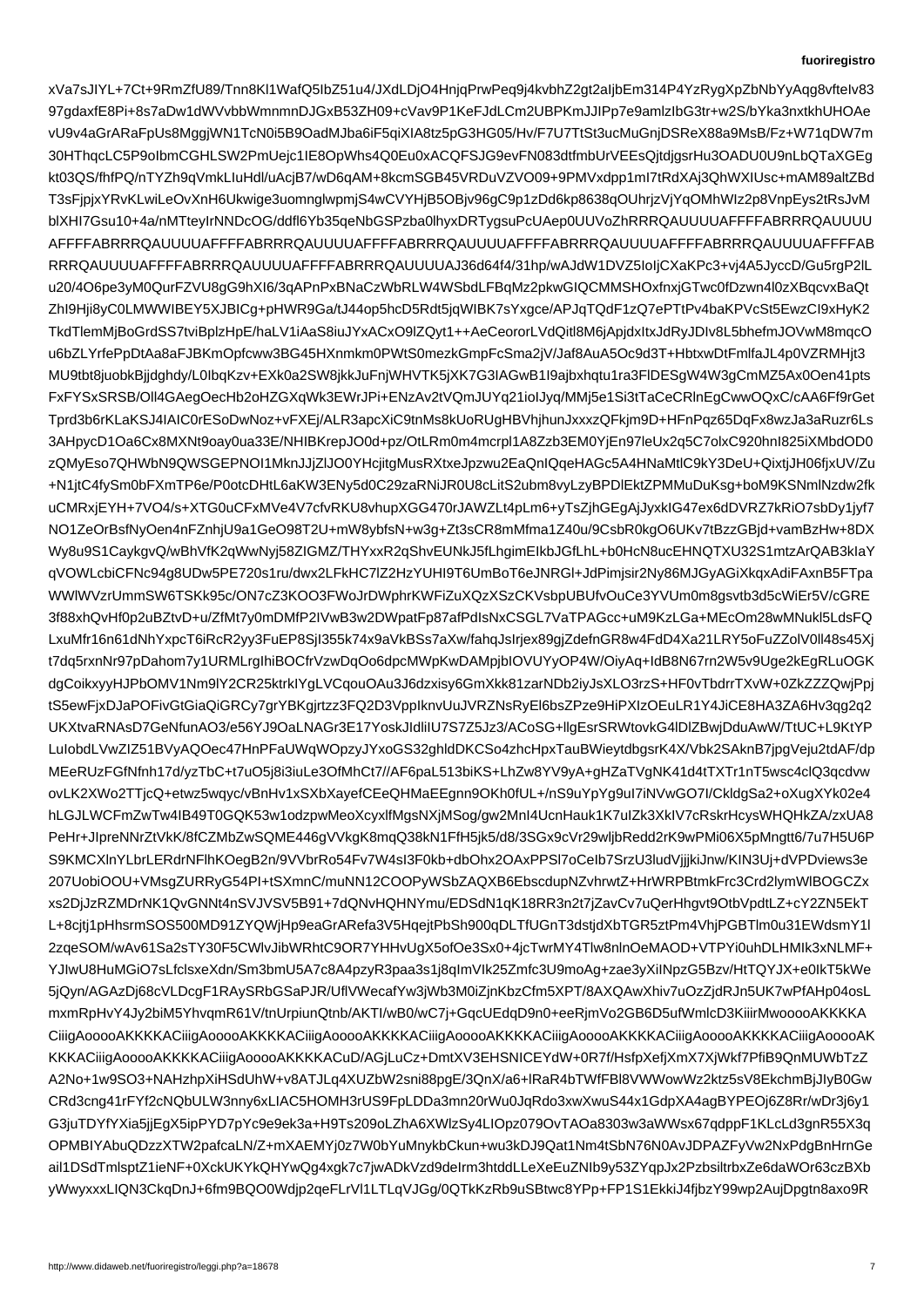mGp/2zrdgbaaO3+zborNDE8e/cdspIBbdtbAz905q7YXusQ2N3PqWpTMkLMIp4ocRleioBuGfz/wDrg7JG5p8OmaRZR2L2SS77NZFtG 2/ulPQZzz+HSq9h4s0+4MtrY3UKRQbjInm7vLbjIK5LEe4BqC2El3CNQ021eS5hRIo5JoiBgHuByep454X61o2ht9N1SS4m0nw/PayRq FktbmN3aVsZU/KCT15A5otcZpabq2rxopa5l80XzSKbedhE8RzhTls/TlHfq0/xDrkVtFbf2hqkcCTSKhV5C22En5h8ufl4H6DmsS2KMsjQ 3YleSZITaQViAHyI69Qy5Gc4APXHGZtOquWvEfUtTtF8wmSFprzy/LHPzfdbHQ/N+nalZAUtS8f6ZpWqz6Te6ibQyfNCJGZPNXJGQG A4/AVo6UIbu3XWtOnuEkkjP2N5NojZSeDIfmx+GPyqLWfD+mahqs0U3huG6jCGNJr+yDSKob7qnPB/+vUcctxptvPbWphaOMr5UMkg CR4GcJ6Lz+gotZgPsn1HVdUuGuPsl75amNpEnkuESMHdjlc5zjkdc+9XNFnWfWWvrjUo4bS0k3rNG4+UDrkZyfTpnk+lc1pniOKws5rW C/ujdSFnIH21SDGSAD27/wDsvYHFPQdb8ejxFqen6tdW0VlGrCzAiLM237u8g/MeRx2/Ghq7A6G/jmksNRiOnRWpSWXybiO4b90rfdfL RgFcDgcsRisG70pPE+k28fiK6uGW2iV4muLyNhlCwAdFDZC5I4IDct6mupsbC7u7BLa9ieWXO2VkBZenv0rSh0/TtKdZ5dLikCWmAYo QT8pDflkHp+VFkgMvTEVLCFLFI4g7D/VTLtUnoCFzx65x2rQtzPc6Lcxal4htQklxKH8q5QlB5Xy5bIQEtxgnIznGDmoItPOnSXlvBp9ra3 Etvttl72Fm+b+BiOODkAYzyRjBlFN0u01abTmjS9lgnRf9KElwphY88BMZ6Dk4DAA9Pmp2uBp6PrOmalYKsug3tpbywlY49aiWOUqF3c fNiSMAE5Xdz0qrPKhRt9y/2gN5NrG0Lr+7YKSxUDLDDDoD19jVi7vtPumIg08LM8Zjt/sCrGoJDDLqwOF5HIINYmo+H7uxaTVdZub0S RKu8QXfIG3G5CcheUxz3x60rICWPUY9Vtr/AE6VC6KAGQRI40cKo2qplWOP7m4fhzW94asLW20mOxtnG6W1DxqjB3DOQPT8j3rG S5t7PTZtY06S1fULdcqtuiqqJXsmfr1rZjkihtbK6qsWhuY7FUEckqsZScZ2qHq0WQEF39qqupLNorsPkiVoVEm0Z/hJx8uewJP8qntbu2s bKa0nh+zhhsaZnO/ecfMR7H+ZottUnhnu5zBMrCHDQvnKZPeovPku4ltopdTtmkbchglCRqwHVsgnBosgGav/AGjeX1xDZQtJK7EQ/uzt duvsThtnuua4i8h8aWq3zi4CvHci7TBK/kQhsnCAkDcuB16n6V2er6ibWdpHKlmb6dYtpinlklfk/Lq8DivXPwtp3ifTpdP1Hw/dWa22oJKW WBVVCmc7jgjbkjg//WoskJq55h8X73VmtLrSvDd9a297NH5XIxRGSO1XcTvj2soV9wHJJHP4V0Pwbn8WNa29l4g1a5aZ8SXfmSclgqE thAQBwPzrp/EejxapezR2kU8huN091K0lcsWYEqmB93leMDp7ip/Dmmjw3eq1s91dTM2JWcKWaPaBhSCe9DElY1tLimguLy6LWU00k bo2+TKsS2QM9fwqXRGuzYzveW8FpcG/zCd+0SJzIQM8duTV2LTri7S5W8nYgzDY0kgbK+vHepW1ebT7eGC3gtJXRits80eY8kfxevT 88UviKLMUsYhjXAEzoCwMy/LjHv8AWlup/sv+g3Mb+YYiyeXljtGBnjNOWa3n1JrfTbTCqPmknX5mTpgfrWDYa1das12sEDWsSly2xny GdTjoe+OvFHKBo3q0WApDMm+ZpqhEkBMipuB6EZxx+tJqKwveT2ltIs00NjNNbOR/q5SzBJMDGdoOQvXrUbWFlbaVHNYXI1dzN8s ssqKXDAcfN2HcVdtolktVEEqJNPblLK6XqqHux9f8TQ1YDN8M6l8Wv7d1Sw8a2GjR2EDNLZXeiediTe4yH83bubHPFbNtqUksMjPZPc RpJiaRoJMqR905CEdff8QKqXOmwWmkM0U9wJQT5h8zKb+zAHoOtKs+rGwqubMyOsnyMAzZYdNxxSSuBJO9zcX8Ul0xkZjuM85A Ye3HGP8APPWorwyXc2y2kZzFcK67htwQMYX9aWeGdbtYZbyM+UD8meazYLuKTUprEiYkSl2Yplcfi3p2SA1Rrlno0U7zIrrAN8mHG6 Ne3oST7Z6UzR9QtNbkFxpstxlskm4yXB4LEZB57d+hpdDs7i0t7m4aOaBGRjGzxtEy9fn3lRngH34rluPEXim51a3trq2maGMKq3EjyMu MgbjuJ4xyee1KyewF+6Fzp+qrHbae9xG3+skVlUhgd29MnB6EYP8AfqHQNVmvAy3lxPBP++tZDvhjHqrqTuHv0yfrWiq2107WjRyieNd2 AwyVwO/T8jn2rMthbG4nurNj5ENwRLIn+tDABsBskhQDnthifXFDVgOgeza7aOZG8xYZN+ZZBz37cFvpQssZunWNpGB/eESjAHTI9+g /OIS9ntfNht4gIIIWPC8GP1xRHd+aTJMLZdjjagi5xzq9aQDpY7hLeW9nhghWY+YGjzuX2I/Gq8FwJpUtlOQtoWuARj92Orcj8MDk/SpH mtJrFnuWWWYx5ZmYbB6cVUNsJpraGeVIE/7ppc4G0/eGeOPz+INK4BJCH06e7t1IRbtrZPK4yR1z3NVo1urWNVtNQRJCP34eN+v5f WrVvcWZnktlnP2iUmYjdiNSSAWIA98dqdo+i6veRyMotHUSfK0MZPGO+TT5QPV6KKKozCiiiqAooooAKKKKACiiiqAooooAKKKKACiii gAooooAKKKKACiiigAooooAKKKKACiiigAooooAKKKKACiiigAooooAKKKKACiiigAooooAKKKKACiiigAooooAKKKKACiiigAooooAKKK KACiiigAooooAK81/aus7LVPgH4g0u/tBPFMtskkR6EG6i569uvPFelewNeY/tbPc/wDCgNfFnaS3MmbUC3gtzMz5uYsjaD6c5oA+Mri/0 SO+t/Dmlxm2nii3JazjzGBzq4xkAjI64Hv2rrNHtRYol3qOq3jzC0CxpG6vGDwcDcMh9+TnAUevY8rL4PuNOvYr6TUbK2EEIIkIFk6y3Zw SMINxC/d4LDGRTNN1jx5ceG5719OF00bqsNjY5jkVWb94W3Bv4QAeOG9Ac0Ad+dMU2f2k29vDJJ+8uReIA7tnAYbeM5zz0q1p08eit brcImoRJdLdr9tgO1WXJ2joMdOc5+b8K5P+0/HH/CTTXGoxiysJZMNaX8BLqCw5Vg2B1+lbf/CSXuoXkei22leYolW1hM/XJOB0zkH0o A3JJprqVF8GwR2qMB5QmYxeTFn7xl2cjCZJPb8K2pdS1b7PDazXdvqaq5aO33y4bLMSH3BmG4ngAj5qz7VrC6jihvdLjh1KEKZZbu+ URPOP+WQXaN3H8B9KTXriS2i+0WdnNCxGXkitmjjbn70RU/c9/wDJBq3Uql8N2kniFCujhkmlWW0W5CLPFOSAGUk7lXDBecDjJ9a3 LXRrGbTV0fWE06+sReGRrWaZWeMhgrKCHHzZxz9w4BBNY83iSOx8Si3ttcuZo0DLFcTal8srZwCEIzkDBx0q/p3iOGOaznmjupERIM gWyj7EZI2k7tw55wfWgfunVReNNI1u8SO5vL5vl/eSX43gncT3zn69RVC88XSPcXd5bl5bS1YZMJLSKUcswUHCn5RnPU8DBJrP0DW tBvrprXV0trYmQMAlqqOhPABIOPX6Vja74e07Wr66+zma1itXKuYmZlJYwwJLA/fODjOQvXvQNW6HbaXPpl5ZXMmlTWrwXjm9jktQ4c FztyQ2D8wA3EDB4HBBFUtV8IW3iuMaDea/runQSxhhJo+pSWs/mB8geZtZtrHlc+XkY+Vqr+G59LgMf/Eyd7s2ohsfsblbZEHy7SxQ/L5 nZsemM1s2eqyXTpcQXGxwQ32iT5mWQHJU4+6N/PODq4FFriNxmGq6zeanbyNLBL/q5lshAwOOePbtmsvW7JY5GluzozQFPmRMv JuzipIVHTvnHXjvUX9rwywTSfbX09LaLIXhOEIK5LBcqD5/0qpoOsQ6ml/HdS2ZWzJ2XCRhmwBndjrjHT60rJAYvi3/AIRzT0qn0yx0vTZr 6b7FDeCy2RybRyFbJHXHtq9a3NNvdl8P2af8TOCCRYoyJIG3ST3J6suN21DhMsflwMduXT+HjemO2urO1IUu9yItTU+QrKCMx8ZHU k49OawvF1jGZPsEtjHfFrZ2MtlcGSCz5PJJ5AGW/wBkZ+pDA6Dwx4ih1RCkV1LHDckb4Y1YSRgjIJQ4Zfo3StG8kWwkS3zMCNyLJG2 ZpV6jjpj2/wAOeZ8L6bHo+gQW+m6/pnkWeqtFeyyITL8oxtaQ8ntwa6C4u7TUNRs5RqFsXkYefEJfnbOfujqBwDn+lFrgM8b+Ej8UodBv X8W+LtEbRvEtrqF1HomoW1v/AGmsDszWN6TAxls5S+2ZAAWjztwwAp9y9leSwS2+u6ZJMkn+kQaZc5kVi7NjBILKudq9yqlG6kjSuLu 1h1aWGa4nJW13yOvAZuNzN/iOTxjoKhs9Yj024uLm21SdjOAFjvp8oSfoAc+nPWlZAUr618m9ia30yR2kcjN4iYIG/KgK3H0P1qG5m1P VZ5buLXbCCzhtH82B3K7EBbl+fGR05Gc1q3mp69OkBt9LWSWWQSLm42nyfmyAG5Lc/wA65nx9L4shtxreg2EypdoYZl5YwymM5BA yMYzRZAbmn/YbfSrp306yFozKqS2M4KyEjK/Kuccc5Jx2rStNQht44ZWtJZP3ayRsw3MGHQqRuA59awPhvFLqPhIXF7aPGIrdqyLlcsT uGAV5wrYrcSO6nsFGlwzRuAA/ndx60WQDdW1Z7gz3qXSxzMPMlwfmkOcYb8R0p4k06+0pbq7nnZ4z5jqXzz12gc8DOccGoVsLO2ur mSHTpBKpk8/f0d8OQR+VFtYPe3by6blkapGZNhbqxjR/w5l+uaLJAWZxcy4eK6trcxHf5l46xiRCOoDNk4lHH+z71k2+hXk8F5C+r4+0S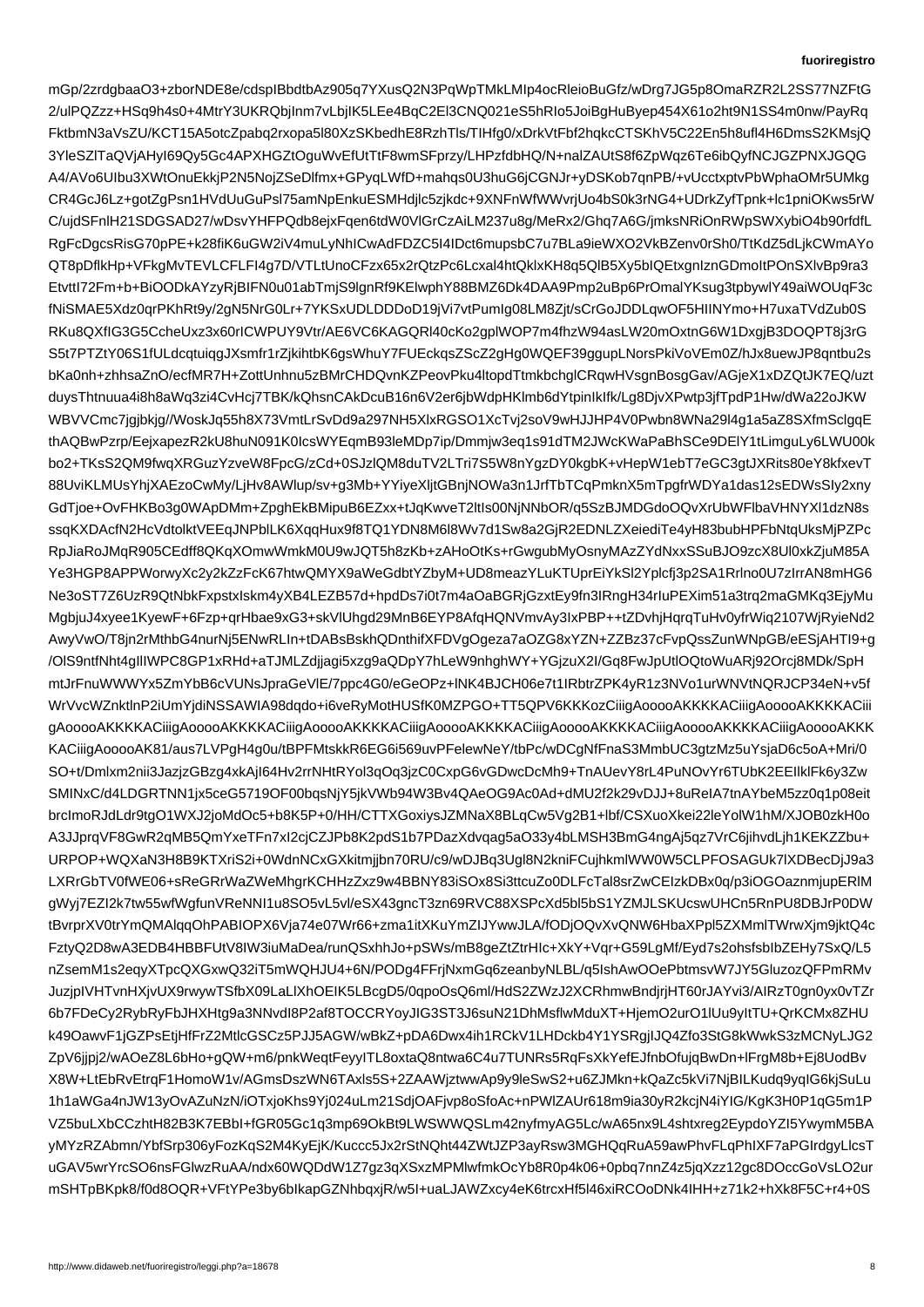qVI+YhyN2Ym45jOACOO3NasttAl1dSFXundts3mOD5Qz1APTPTHao9OW9jLf2ZClY4pxvRz90HHzcdun5UrRYFA6RNbWEdrqDxzyx RBYZXhL7xnqSxP55qDS9KFhr/29LuZnKbXjtOQPmPWtbXZr/yoxboEDLs+1A/uwv8AeNU9Is9atLtvLmgZGTDPb5O4c/MOOOn607JA X7GBZ9Fe4dAmG4aRqoHB5OcelE1nA1qttceYwdiVaORTvOOqOfxH41naNrH2/RJrCdpI5Wt/3Mcy4jHQ4Yd+pqXTbi/u9NtUZ47OeFk e4kmXEZjMhDMvtihK6A0Yr64S+iQzeXI53xjaMPxnHH0qppttqt480kwC+UwNsXJ2xjpx6HrnHPTtRe62mjXdppx05p7e4Plu0Q/1CEj5q T/Dkbc9s+masQXzR/abG7uAVabazjgAeuPSiyAtbDe2CuEe3z+7ESIVyB/E20Ec9fx7dai0i1PmzaZOpjDQvHAu/lR+zgAnOfbPfNAuUtl ES81hmlnlMRIzhPen6NZQahrOJtREksGEUk7fMT0U92+9+ZpNWAfL5sokhnH76ZQlsWPJPb+Rqrbx39vY4s7iQ4yshlAXaQecDrWho sc09teX94bdhFcvlJBklVHQr2xve/SsTV9I1CTVbefTPEF7HDPPmC2ivSkW84xlcH5Wz6+IJK4Fh/NF3bzzwRSTXMoiR9w+QevWr9tps Et9KtxYDMUpV2Qg7+Pbpjg1X/taO1mj+127lklXLMOvv1NaumXVlcSTXqEMspGEHc4ptWAzNLg1AaLGbtZZY5IdsoE5UhQcbvU8/wA s/wAIBqkGC4iA8UO1gUKSQwQFSseP9X0PPX34q+bW6uYA8MqxtaxMSGJ+Y7mlH/j9R29tZmeOVIjEZnMtwSTy/ryePTPXmklcCr4k 1SaPV7WCxRrg7fLlaFsMJOflZjwD3waZpGmXOmwNBLbiOae4SS+xIrg8kMx2kggADI7545FVb/U/+Ed1o24cbZ2xGGxlm9ff6mrj3F4llJ JDMokEoMu3q49DntTasBqxeWArxZRXmzIrg5Vv73/6+abN9k08y6lO6pHEPlkkfHyYY5A/A1YKK0FutpKJPMXdcgrnafw6VXultMuFuE vrl3UYTaYx1z83+lx9TUqNS40+40tZYGalywnMSoRt+vSqGsel9Ut7aP8AsuO1mELLtEruQxz0IDcf56d3QahbaijBJUZkPlSSZJ398j04B pdEhs7eYx28LgkkuXMuCofjByenWmrdQJ9OtjNdSXOmIHtDGGW4DqZCC2Ylds/xRhXyTgbsNyKfaX15EhW1vFqXPQOSD9CvB/M1 HoOoW+oeHpo9NtLi3RSYbWKdMFRGiqDL69KZZWb6TahpoJRJKxMjA/KzDqVGDx/ntTtFgew0UUVRmFFFFABRRRQAUUUUAFFF FABRRRQAUUUUAFFFFABRRRQAUUUUAFFFFABRRRQAUUUUAFFFFABRRRQAUUUUAFFFFABRRRQAUUUUAFFFFABRRR QAUUUUAFFFFABRRRQAUUUUAFFFFABRRRQAUUUUAFFFFABRRRQAHpxXnv7T6t/wo7XdqEnFtlQMlv8ASY+Bqj+dehV5z+1Ys 7/AXX0tZvLci22se2Lml/4/lQB8hWesTxxyi4hvBNG7pbnywpCr/Ac5OM85Ix0HPWp9MTUb+YPrf2KDJ82CdCsSjPRZ2JGCc/MF+vFT/ wBpnT3W11h18uSRIY5jL88kvPz88hTjrgjOR9OY+It140bxPYWunWx/s5rjZqYhgZlfHVkOemAi4PpxxQB1dtpMixwQ2dqZLTzx/pCS7Dj 1wSD+BBrZsbfQoZzbwyESmQGGZ7dv3Lg5DZGfT1rB064v5bR7lQm1/d7oDdx8AYJ9T2H0q9oupxzxCEW1q8sikTLPtAmiBlyBjIAPfG KAJob7+zZrmL7FltsYqVkntwm6Y8ySqxODn1BJq7pnjXV/Epi0Kz1C9tHjUvKbCTylmXOPncql8HjDKV/pTutas7C+OmW/nWsTzflk1zG Cg5zs5VQPYc8HNVtMaSW//tMQ6q6hjFLbX1zEYmcHILIh/eADtkH06HIBoeKb++Mh1tri4kCNu3xt5xumH9453bevQg/NTPD11davDJb 3Fglm90uYEkLLHH/u5JYDngcfX0ZbrZXNg9z4f+w3DyD96LgZFQLnogx9Pr6d61ZNLglmgll0BtyW6iRVh/1bbs7wAWwvJPbpQBe8He B08Px3F/Z2WlziSM+dBb3TBoizctsbJkx/sFqsz2Osfap/DWuM8VrcOVieO2eJ5FJ4P7wKGB7KCT7Zqnq1pIXt9Q07XdNaC0t+Wht2WT zBxtH69RU/grUG1ieKXVGmli02cyQHUpypHPKpuAx1689qBpXZdtPCupWGISWY0Oa1tIUwWUbSKCzCbKuecrlex6EZ7HGxbFRqqw Wum3lu1ZZ530xf9LmO4lnMv3Wxq8M5P90HoFvb5dUtLiezv4LuVJPkuJNXykS92cbOW5UH6n1rD1ODxDqEn9nsth58EazWmqwM+1 G5A3S8ZB7aDA470WuVZI6axGaQo0eaaSskN5dFZmiut6iM5+d2P30PHK7uoziirPh3TtHsLS40/wAR6bpkFzIzFEsV2IFKkfMSuN/HG Dt59ageGIPEY00anrV5PcTW0WwSS7nbcvOxCAARnDZAPAPgM2rnVW0uzF7gGnvdNLKWR4k3mLpkP+Q+pPtStbYZoajAzxREo7T geZbyuAsfqF3Ac59Mmq19o01zeo2nW80UMeEvobq0aV5s/eAYMNo92Cjtk0lpqz2sf2mUIN0K4Myb2VyeHBPAPXrxk1i2up6pH4lNvH DqRtJome4ZrwsRJjqAAE4/A+/NCv1AuaXoXh46TuudDmKTXL3F1a2e1l2ZuuUJOWH129fpV+TTrPRL+DV4NBhkDtEkTvGZVRiDjCq Pl4/iYgAehzVfTJmk8NwNpWpZAgG6N42MiEjpnH+elWra/wBTAiktdTQLIgzZXuUdF6APkAAjH607XAz7mPW49ReSbWEjmhXfJJa2q FZhkbUXzVYkq9cA9FOcDI20ura9toLm40qxMxC4uRbYZT7q+X69PyqKQ3upXElzrOnRxtFG3lfvASo3HISOMVPfXOkCztRcvKAwJTL Dr0zxnrzx3x6DNKyQFh4LY3cSyWcaTCHbBMtsIwzeihSecHndzigvhuDVlmv9M8R38d3Z7dlrCshUQgM5PPX0wMms3W9eu9JMQmjE 0TOoMKpsePHdYhkAj16VU0TxBcX0Vxd6VavqSm6CvFvXfGCOjEdD3p2uBsyaM9xZ3MdhfXdsptc2oqjO1myuB84GPlHetCw8yNllku FkkWNfNbzQibu4weT36elZZ13VIYY9OGh38H8BaSNGEo68YYn3zT7dWikTVNfSOdOgeT/rFHqd3bFKvA0b51hkls/NaVWhYJcp3HIB P4E02wutP0m1YxwF2jGUuI046Bfm9eAPxrPl1ix05Xg2Okcj4gJ6kHjj8qk07zbWFpbi6MsEj7vLUd/f+dLIA0Z3kt0b9wjM7kTusqh2XGcE E5PPp3ql9ljj0ua5tLvEV2dkwZwCTnGwjPWrVwVtYHv7/wApmEsZik/2S5Bz+GP0pgm020nnju4XkjNyzr8uSVRyAzf7VHKBFY2lvdabG oUqhildNy42+nWpxpirpzwacGtlBwCyFwV9MKDnrSS38bW/lRgBkGIIReWPpxRpN3NdSGxW1uoTIP30rxkKOvQnp05+op2QFd7G0kt HMdvaPNPGTI9tGYto7Zz+NNFrLDoM8E8a3Sm38uJMglYsZySeCv8AWr00qxwOZbWLFy4il8xeX4zgn1qHGpWscT2kSsMbBEU3Fl/u D24Josglft0T6s9jBpsNxC58tw67cAtnJ5zkD2xVW21OW81W/OoaZFFZ20bxJJAjb2OPIYZ4OeBWq0dtJJLcQxoDnO/b+tUo9cSSV7JS s75+S3AwHyeuSRz+PpRZAS/bxdzImoXFnaFFw8E86BiuPvYB647YzwT2q9E9vcxR3Eduyw2wzGzx/wCsbscD/PSsyaK+jhnimjeZjJ5j R6nMs6qMnhQANhGfUjrSjWDaqm0u51klqDeW0bMhz0UFQduT3OBx1pcoE2kalbxW8qBUktrueR44pxHlUl4/1it2qG+j+1W8UqtFaxW syEKjRhig5yy+WAB1OckdKogjxwywTxs3nA+XhQ7KvfBH0FTKDbaZazpCgLLHudZE6vz836UWS3A17gKCWaCyv4GnQpy+QVH5Va tZdLt7qRdGZQsbFcc5ziqty4hv47e4uow/l5Cr3ANNjUwx3huLmN0k3fLG2GGeOtFk9qLjxLKZVV5AyR+YAAQGP16VFMpjq3uwZkGXA /hHpmqWkPbpYrDpN3cyuuRIs8m4AVMb60tWMPnqZixPls3X0FFktwIr3Tbe+kW9uNMt55FIKNPEH8sADkc8VOY76C8ga10R2WU7m YSloAx1ALVatZleFruOJYyifvxH3P8A+unN5nkteSQtOJI94XzFByT0wTn34pO3QCAW1zaTwrDBCY4ufMMRMzt/dJU42/iKsm4FvBNN OFtpJDnIO4Afgc/SmufLVmQkkNgM4xTY45r6TymmiKsMJvB5b39geaQGJcWqzHzUgZDu2rDbIVRTIjnnn24Hamytf3pZLFVt9wCu9yje YD/0zBA3N0+grSNklro+xvOmmmt2R2tyc+aAck+i8H8qxrIQ2viG3W5EsCpYyK63L/NPcHlWjJ4GeuT7gelFrgbmkR3F3p98JXKXDTFd 8ZDgsfvMR3H88etQ203jR5pohY6Q1vE+y2uNTBUzADBdVVvIB44PNLo9+11aXCNMisTtkVB94f1qLT3uNQR4bq4uoxbP5UYivDCMD /Z/rVJdwPZaKKKozCiiigAooooAKKKKACiiigAooooAKKKKACiiigAooooAKKKKACiiigAooooAKKKKACiiigAooooAKKKKACiiigAooooAK KKKACiiigAooooAKKKKACiiigAooooAKKKKACiiigAooooAKKKKACiiigAooooAQnBxjtmvMP2wNQn0n9nTxFeW9i9yyfZAllwdz7ruEED 8CT9K9QJwM155+09dpb/BPWCbbzWkmtlY0A5DyXUKKRxwQXBH6UAfIGiS2OpafDrGq2MEiwovkys4M8E2AyxBjg7QCzY2nrWn4e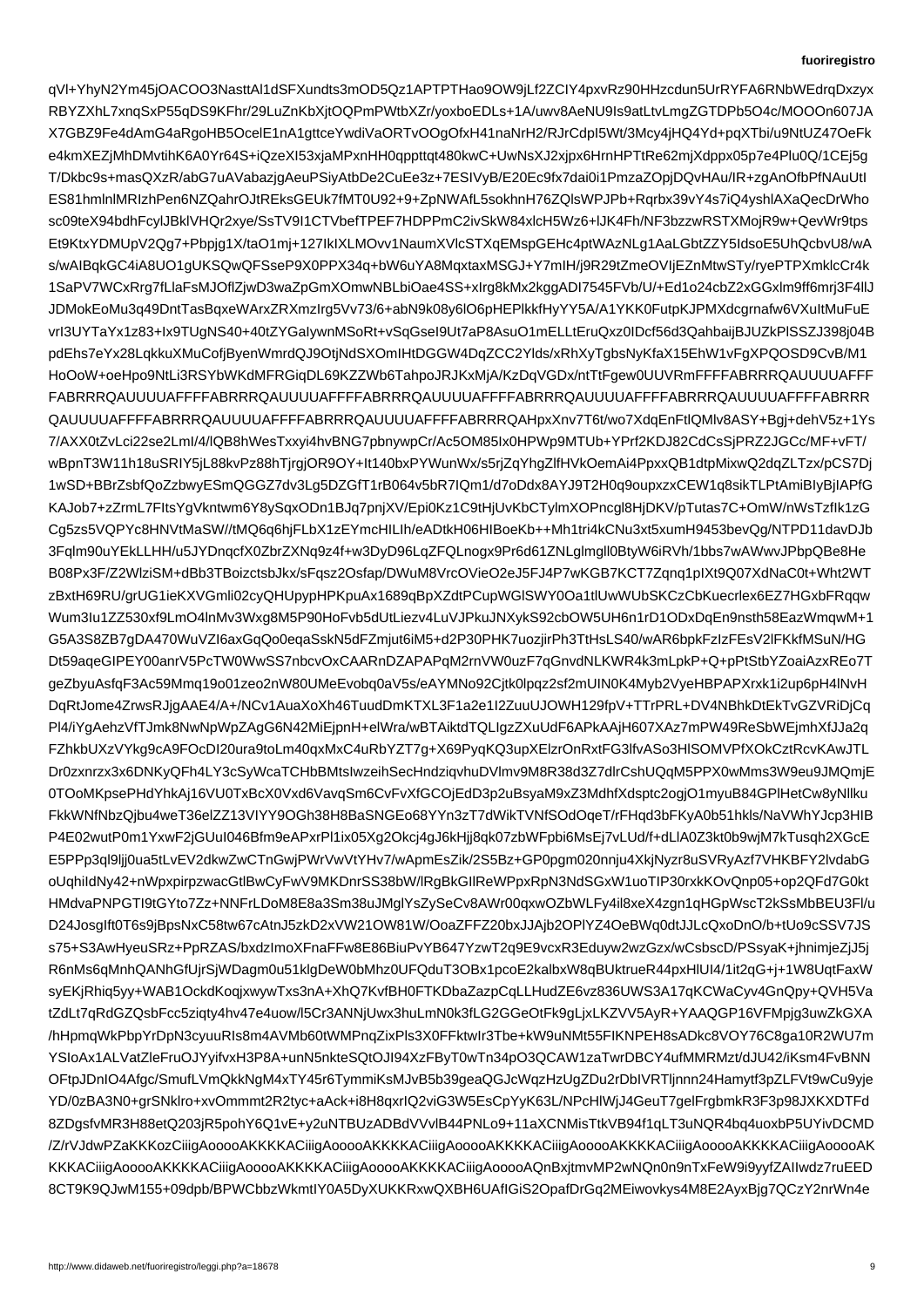8S22sQT6ZeXYjtQ2+3jSJ4ZBMADsLOoRgMjGCfwrl0+eK6vLrVbRPMiSV41jnGftMW4lZVTO7dgAbsbtvHWtjT4LY+I9L1CXQpJl0mjN w9wMx2qliCxHQHG3r+HIFAFuyv/DniG0univrqZYZmgVolNswlB+aDAJ/hzzgg4NZ+uSeD9T1TTrXwk9tp9tp1ysV9e3unjzhHklhGMe/O 7C9uuBW1aT68sb3tvreiyotz8qtpZGS/UqOAmQRJ/tsVbqccEUui6VaQm7ElhA1vOryyQoyvKh24IY5wWByMDjiNAE2n+CrTQtSFvp9u 155iLexzazefZ0RCcB4tobb2yHCnGOMqM7sumz6w8F3Bp0cAglhhRYXNusindyVGWbkjlyOeuKjvY/Mu4fDdzq6QyvblLO2S4AeToqlo 5OT1Hbk+tS6b4d1u21H7KzW8fkKbaWwldd4XOSCOPMGTwDnj6UFR3K2j/DDXLa7YJcaSIW5W+tElidM8cnH738cAZ57Vu2/gyPT4 ZY7m5uoInBUfZApklb1QyKAU7A9OODzirNtDqunhtOF/NPcvnz7W4fdbuvrGvBVvcjoT/e+bN8SX3iyG8gm0fe8M/wDo8FsqYy28oOAX BGVjU8fKCCfTrQVa4v8AYel3WpPMLOJTDlpZQ4WMkHJdwT8oAl+VgGHcDpVLX7vSpb21059Eunlu9SSFriJDmWl8l42l2svo2cZHF X9ltbSe+n0+a2vrSOfA1Bb2NYVW6LEO2SDuRgOlVNT+H9np7ND4c1+abE6vtlMsil+7nZtZcJ/s9DQKyKOqW2s6Zo1vd2GoWa6fMM3 c8Lv582BuKBkJUhiijkgDdzWLc/F3xt4x8URaDpVnCtgsS2wluLuUpGhbo4i3Z+8/PbAxwa7aO0sbHw+ket2c80qrt2Q2jxLt2Y3YZmGMq enrVbT/AATq8mv6fNatYWCvGPJTS4/LAjLEgycctgYzQK1jf8L32uXVnaCz8V6gYXO63h1MsrBGlyqqCSOcHnnirdo9hpEssd7c3Fr5ty0 flRWEzzNIRwy/JtIHXnHcnsKoWMFz4c0m40q01i2mNsypArImdRz0P1ArLa/1vSd2p6jFdzTPIrGaa6ZVjfpyT1X9KLXKOgtzeR6j9mstTg WRrfd5SWTJMI8/KN/TnHoT1zineGbfTLS5ubkRzQ3EzljFLL5ggH92Lb93H45FTWOl6i00Wg6hgjTM9sFjjuZt0qUNUen6lHZS6kHtpGZ C+2JEBOf6f/WNKyAW2uH0rTvslrBdO016fkTYGLsdqPknG3OOOox24p1ommaxA76zK0ZFz5DXEx3MZDxwehHA+8R1rR0kw3tkl3H NG8koC/JznHIPHTJqj4hXSdHkhtk0i7uBdSN5kVsd2Mv989wRxRZATaumoWiNHJbyxqsYmuBGQXDscNHt7qPYGq0MEqQDfbS3l2X xZjUl8uALwMN0ZU4HKjd8zdjmn2ST2lg9vbut0krEzRysTOgwOjdV5zUc8FzpdlNfPcfalnGJYvMJkQDoozzz/MUmrAU79RrRg8xrexelm R4rQOkRI7ICCCvsSM/hU3hGwTRRfxwxs0N4+Z3tYHZhjPQKDlvr659657WdS06+u7e2vPEAh3KDptpsPfJVOB98bf0ra0fVvFUOkxm2 ubWG+GJHF5HvjCjGEyCDvOASDgEISeMkVa4Gla/Y7e8k0y8tZ5Vtf3cUke9mYZHDknk9DwD0rQvFtWsxe2yB1kj8stghvckccU3Sb+ WDTbaPUo9Pt/MxCVI1IRsxPRBGUcFyMgAHOVOANvEytOrTwxQFfOBQPMN0bDsVx2OAPT5eOTSsgH3GnQXsRaGBLpEs1VXdg NjDdkrnFUrOzuhbRG3fEm8HyxKpODnB6/565p15q2nQtJYiZbaSWMs0b2ZbggnOQMdAcevUcU3RZdYUB4rqFWM6RSCUuWkj7jBb 73HSiyAvNZ2+qW3IQ3InSF0WXy3DBTuP8WcenTNVILqHTtNIfUJvOj/tEeSBMqnBUFhyQfvZ4/ydVbjToftb6XplrYE8u8CGPf6cZPFc5 4l8N3U+nW4i1iWASXCyGO1uSCX/AL+NvOMfzPSiyAuaZo2my28Wq2+o3cUtx87W91MJDA3oCBhfxNW7VnXfpN5evMjv5pDSAhz/A HG55H+AgmNTnZEluNIkmkM23fbNu5Az82Ogx3+h5zmi0mZ5misInTMm6SKbAOeuMH7vB+nX04LICe/hu5ofnu5cQziZF2lvNjUc84Iz nPXirMd8qG2ubS9EMcyq0QY5dQMqkiqBkHqPwwRT9Qi1HT4HUWayGRBH9rO6OGNyMld787ecAAZzkdQQOU1PxlYrrF3ouia54cS KODzjJc6lGViPm+UlyS3E33iF6YOevUsqOh1HV/s6tBa3ukxSlATDPHIhfP8ACAV6+3X2rH07S9RuNQeVjbxySQl4prTorbh8mT35Hp1 q9/YcUkhhuLO7n+x2+6a6uNGufKkkDYODNGiDBxklsDHsTXJv8dfhTBq11pk/xV8JtOt6lrG0fiXTmeFvMVWjuCsxaMBtzlfKAG4fNRZA dfZyC1sbd9Sv7do3xmWQMzNn/cB/lgU+wsdUtdTk1EauXhe3/d28jkqxDlkfgcKpLAg4PzdMDNcW/jv4e2mq2Phu4+JfhyLU7tVbS9Mm1 qB7jVE5AitYt5lmkyMZRDz35rs5lL3TZXllE9rb/YElivNQs5rZlN77GjkaZV5VcMT2zk9qLlBVa20vz9S1K4+SO1bykRWYR575GRzx3P1q PRtYs9W8PqWdzFfk/wCjoqSDMEzBvlxxnhhnjHIFP0kxapoj20ilphERKjyZwoHI55KgY4rQ0bR9IstIX7Ja2hJZX8y0ARgwU5Yerc/+OrSa sBQ1nw/aPsMesSBzsPnxxthG3EsoJGCoH9Ki/sq/l1GWa1uLtsgPG0kgwlunateCzuruNoJYfKBPCdAVz0qrZXV1Hfy6fbzhotwRmjBPkj 3lHtSVuoD7C1sdMti8NqcbR5m1wCw+uetFnphup/tTvH8wP2dinMQ7n+lWBPDBbC/jhaXHykbc5f1qVPNmhDzxFGbnHp70O3QCA2V 1pz3EKSiUyAkIh5xVu3lt5EVWKRMqAkl8YI/Tp60+xuk0y9xKEcSY87H93ceazLp7aKW6uIY2nSWcOsaDOACP5dffmkBoT2lzGyQxWx Dsu6O2dh5jRjq+08hT03YC5I57VBdfZLO4i1m5vY4EyBIJ5hGisc9ckHj17E4PNMn0TTIdcm8QRraCe6iHmyxlyFFHOF+YqKQPudN20 9itZpVrbwXDQ3tsk0Ww77e7QSDeevXpiFADNV/d2bxv54fyRKHtzifISMqw6jkfrVa8sftsdvc6veRXB8pWjZTI4qOQAPVe+e1SNb3McUI 5dXULDzBIZGbG0eg9hRp2m21vN/amn3ck3nAOXWXcS3gPQc5pp2Aba6ZpM88hso3Pkgl94JUNiv8ANi9M1ckk023wt5p7seg+XPTv RDEYJrk2yZ8v5wjckJ6KfWntcTT28c1ldoAR80bScoeODmqTuB6vRRRTMwooooAKKKKACiiigAooooAKKKKACiiigAooooAKKKKACiii gAooooAKKKKACiiigAooooAKKKKACiiigAooooAKKKKACiiigAooooAKKKKACiiigAooooAKKKKACiiigAooooAKKKKACiiigAooooAKKK KAEPQ/1rzL9rS2qvfgHrtndSvGk0lnGssUgUxMbyEJIpOACrENz1216b36V5Z+2Gk037POvwxyvEzTWl81ZSm0i+qOQwBIIHPTFAHyl oOv6Nc6XOttoZupbGxFu17c2qhrm4jHPmB2XKnI5xjnGegreX4g/wBreEYrW90RtPuJnj+1w6cpRLhO4Ybt/wClH481yOjzeEir6XY61Jd ReYxltrpWkBDFSrYU8bhz0/h/u10T3FvaxE2HheWSVYPNa4vEDcE42pkinNAHQaLY6ZJNHqc2iHDTLNcC7qilTnpEiqCj7T0UMCGPN X77SdMttWuLGDwuLKOeDetxaQSL8pbnJfGT345/Csc6ZA62s159nhYMAqqDEwl5lxu68k5PX36Uq6dls9zeabq0dvN9oMMC3F/8kqM eNgBHzdz6dD0oAv2GhwaV4iTWri602+aR1VHkOLm1iDZDqCQRLinJG33rd0LWv7QnvbQzXsqnVlkZw0S3G0nBkbewyf8AaXcuQvlx XJ6ql49rLockNsb2NyDcx5+dAOCp/ibB6dOpGa2PBNjDPAy63A08q23l288WUZEP8BZsZT2H/wBaqaV2bkWta+8cMV54X1C1vrG1S W3sm0/Z5iP0O9NwxznGc9f9oNUtPFdvqEsllBZ6npU0M6xFlwZC5XPc9Cc8e3oKfd6bq8Go2rara291ALlFhmubp2chemTuBLf7lrShiq1 ae8u3tRp6Q3wbeLYopGMnkZPufT8aCrlpwzWVhaJMPD8WsSxxG1YPI11FAd24BcnhMKTkZTpxxmnmXSLKw/tXW9RtBvUNbW1pql kCjH3Gx9OuQMirl14isLu6s3gM1vFHMALqG2MQmUhuwAG0kj36Z7CqreGtFuZNPv7WwtRcxRK6soBty29zvwOuc7fm5GM4oCyL8tr p9q0962p6lcQSlxS1DIXVSrce+cjpVbwv4fVdVGrJ4qnjhu4YIGqnnQSQucDbhyCOSeRxSeVoN9Gtv/aH2rA2wDyy8TMf7567R2x+JA4 qzqDahYR2t3Doc7eZeR2rS6feLFbKGx87KQSXB54J/Ci1wska0mkWX9qTeZa3ojjcMbl42IIy2TuC4PXt3x2zUd5oth4l0y4Se7lvId37mA BsHH8WTjAwduOvsafpunyWZa1u7FruDyyFu/vSbt2fvSBhnlvzrXu7aWewxbz3QSN/LaK5m8z2xnApWQyqTJfRxabNDbkRW5H2mBG 3Mvtx17/4dKrNBZR2NyDcNG5bZHcqQP8AgTfxe3A9adl5nuPs8kQBgHluHcxkN6/T86n87UvOkjtzp0sBgEckYPmF/YFsAduQO+KLIC nY6QNLslbq+1JrcFf3f9kxMykjtyM9D14qvJFdPrdsulajPdKrBXc3JEsgL4yEA3McjooJOfzt6hqNoYrKMQSS+U+YBG37tXVTJ+82/wAPll hj/bGe1ef/ABP+MHgvwlLNo/i/XZbTV4bA6hbeCtPt4bjVdXg+cLHaafBMbq8lLBBtVAHIAZIJAosgOt0i90i+kute8Oay6wSIFN1JqFvgOAC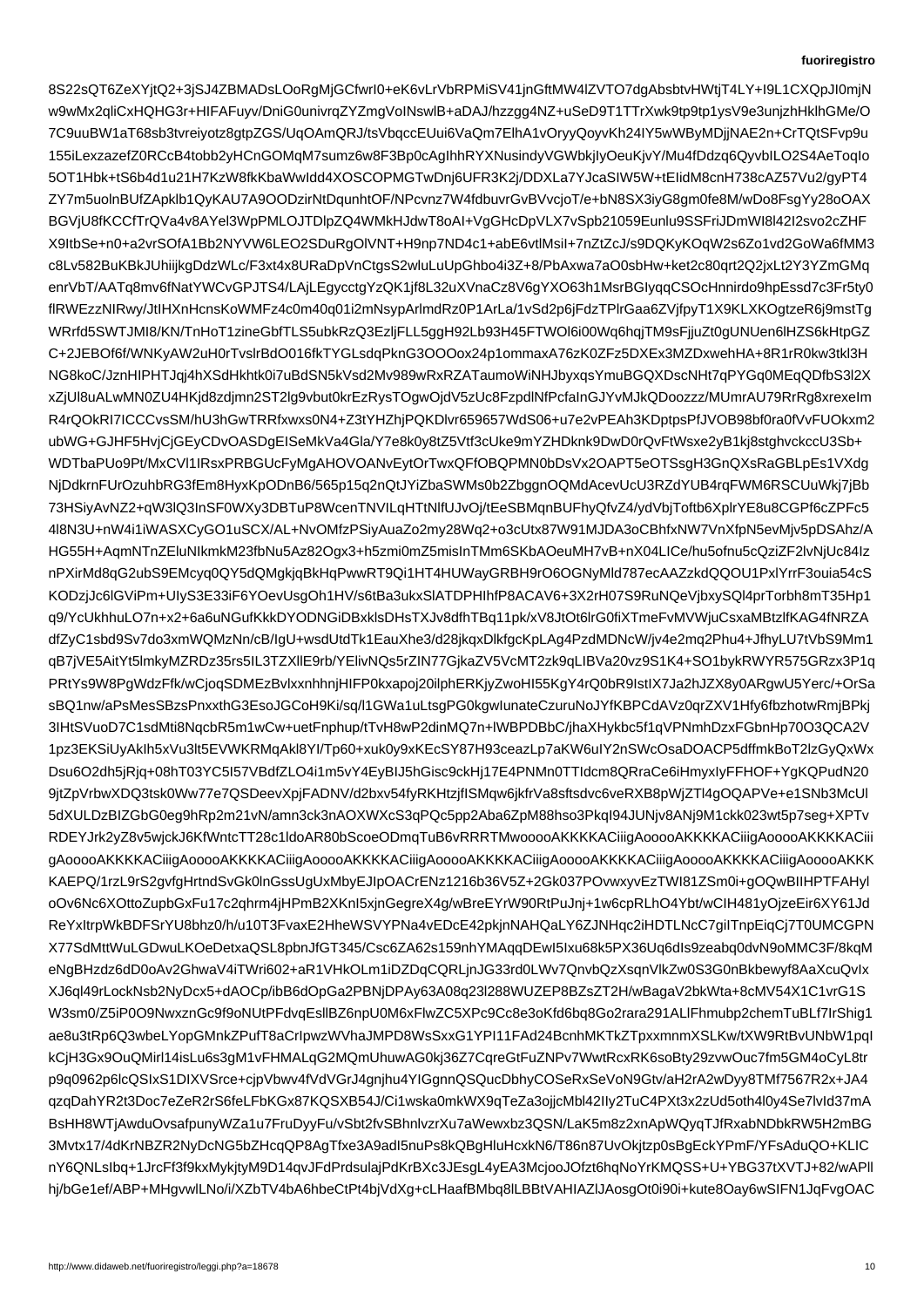6hWfceCCAASRgqDU769ozaexS1vJJFAFzIIYy93/FuVWOWJ9h615l8HdN+KniDTtC8W+CPhZp/gnwvqMcbazYfE63lfxIrPsaVEtbGVo dNICsrKs1xJPGVKvGvWvV7rTPD1xbWyhLe5PnOLWe/dZmSPdsQvIVGBjnIbOOuMUJWA47UrXQ9X1rTrK3Gj3Q+0m7so9Oqa3mjd s7XLSooI5PzZx71ZuoPixbapOfBukeCIfDywtLPNq0uqzXUV0GYEs1syQmLy9q437t5bibq1oSPrVt4utraTypiFpYlN4bfeDhSRtOR8uAfb jnniutayu7nQ5tPjU26G0XLRErGshjBMs4A5iHPTIHrih26qcpb6b47FvMfDWo2Or3a+a8FtN4mWzqRm+RQzfZ5FaPkuoTJABBIIAfKvr3 9re4tdQ1OTwP8OIVtPDtxDpNxB411S/aXUx/x7/bYYNP2RwNtBaWA+cNw2qYFbuj6wltqcGk+DPC+pyxySqqXQs5rSwAzzuuhGVdc9 k3dD1wTXD/ABc1r/gpBL45ltPhn4z/AGeLTw9LBK0Gma9oHiHUtRkiUun/AB8wXEMYIBK5CD+Ig4b5VaLA4q9/a2/a0+CN9Non7U37B/ ivWLS4SPd46/Z7n/4TDR7eWWQNM09lPFa6jbpDjcyosp2HaoJ4rq/AP/BQH9hnx/C1roP7X3gGPWrbU5bX/hFNW12HRdXhulbY8b6Z qYguoZFc7TGY9+4FdxYEV3OtaT4mntEvhayJK2+FzcwvdBHaDayGcwo8e35W+Z2wykgMfnryH4r/AAt8B/FDxLpGg/GH9nDwz8RoIS UL+IfDtvrcMJZ33ENeh2t3beeUKsEYAnJzTsgvY+kprmWbQYtc1WI28V0q7PtC7QzMpddpbG7gE8Z/CsnUL77JZteubH7PAu7zrq5QW 1udp/eTuPuRjByegPBwSK+XfGvwO8C/sz6zoPxo+Cfx28b+BVstYit9J+CVh43vLrwt4wgMqTXOk6boly0zJcyKkjxRWCpFHGAGUJ5uf Sr7wB4j+NmpX0PinQXs9FMnmw6Fe3Cwstw05MH2m2fzA7JbP5UpZmQNG2EChloshXTNnw9+0z4S8W3l/wCEvg18PfFXiGSyspEt/ E2n6NLa+H5LtJFHI22oXI/0oZyDLBIPLbcVCsWC3mj/ABu8V6RPaa/410jwS19fqdbuNCuDfanaxuA72tvlYzAZRu+/JHLGSFG5yWx2uk T2IngWmWrXTJqVpDCsc9xbPKYqkZHlb+qoSSTHkKGGQFAIqbSbDXbyd7LUr/ZbzXPmxLpEvlKkuT95ypGcYHPPOPeiyHa549pv7J HwX1vQrbw38RvDN/8AGpXtAb/X/jBqz+lpyHTEixGdltrdjztEVvFGruTtAlq74a/Yh/Yp0SWfTdK/Yp+F2k+eUeO40jwgllcu6cxieWFlZnAA O7Jv6k9fmr0TXdd07w7FPM9s1pFNO8KW8Ftt8pcHaCo/i4Oc8dKH1S4s7eP7febbZ41eF8IWAADbnP8AdA6sTqHqnIwCvFZI8q8Rf8E 9P2Y/FsOn+HPEGmeJLfT7C/XV5tDt/Heq/wBiXUcgVViuLaW4kQ25K/NGwRtuQGBOwzaZ8JPhH8HWt7n4IfAD4eaPFLcxrrWn+H/hx Bb2clu7gG8eSJRI86IV+Z3KHJLEAE10H7Q37VvwV/Z18M6j4i+InjfS9MukhaK30q41eNZr+QI5QpDKgZ7YtkA7uo45xXhfw9/4KHeEvi7 PBpvwuufCN9e/Z1u9YFmOPP27WQR+a5elbsOhDDgUWSB26novxl/Za/Zd/aX+26Z8Q/hLpeuX+kas5tNQWW/068si4ZFntpLRhlmP MZIZSUAzuy4CnzX4j/8ABPb9sL4DWB+IP/BN39vH4n2evaHbtJafC/40+OZtZ8O6pbQlpGigFwubdi4iiQsU+UEI0DOV9T8NfFHUPFHx GaNtS0cauLaKJrlolKXnlPxFuWVy7MckEqN1y3Jr0/R/GCaloU/iu5jSb7OjT3Gm2mnEz27bz8zbn+6vzZxlCW4JoauCt0Pl/wDqnJ+3Fcfti /DbxPpHjr4Var8P/iZ4F1NtJ8d+GrxEZIrqKOHzplEjLSbHaVQoC5cAFQVZc/Q1na2L7Ln7PbbzGFNxNasCxOMkqvCkZwQSCp3AgEEV 4ungjwf8OPi74U8T6Hp9rYz6609jc6taaNtu9WF6okZLm5hVFljVY0kR5d+yWNTkKRHXslrc3sleHWrW22pLJho4NhkRnLuzAnIJLMSP7 289qXL2GaV/Pcea0OnTQNs5IWU7Y0Uc/uicH67hmm+HdUttO+2i3uWG5Q7iykeRCdu7DdumarxahaXN0NPSNJDMcfvF/dqinPPb73 H+0Kgi2t9f02az+z6jYLFOH/0Z/JdtjNk/TDZ/CjlYGiVewl+wSRT7UYE5jPJ6Y6VeEe+NHmkbhQArfxD+7VO+uoj5lzH9rk3S7bYuxKn733 j3PSrekzzstvHqEi+YR83l54OPek1YCJZg8OlkQM5yxl5C/wB2oHFpFDJcW0flKvLl32D0yCcZPsMmpLgoseXhLLn7q9azrRLvU73zYbu 8htV3lqlQv733454FCVwHRSapCWa51IPGliqpG5zv7EjH1pWu2MhniYyl0QZmx64qK9a3huoo7azYjfm7cDJardotq1rcTR+YlmuTGA6 8YP8A9enysCrdTWzRu9zaqVJIIduMZ9KmjknWNDDbRogTEXItjCnoT+IZHiaT7FtE0rrvYBmjQtz6dKuyW8c2nRxQzXErmFCpjHC47Y 60mrAWJ7+bTrOW8nuoo5ZY8MCw+9nqBTbORLG3E1zbxTNOd+8JnPAH9KSWy03U1a9vbNVkjTESFs/P64q5FDFaAAIIZ41L4XjP+f 50gPWKKKK0MwooooAKKKKACiiigAooooAKKKKACiiigAooooAKKKKACiiigAooooAKKKKACiiigAooooAKKKKACiiigAooooAKKKKAC iiigAooooAKKKKACiiigAooooAKKKKACiiigAooooAKKKKACiiigAooooAKKKKKACvLv2vLnTLb4Aa+2r2l1cWwls1lhsP8AXFTeQfdycA55 56Yr1GvLP2vr2x0/9n7XLjUbtlYluLDfJLE0ij/T4B90Ee2fTqelAHxj4NvvB2h6nqg0PXJNSZoiwtfJkLRo8gffvxsbBJAKkjNa/iLxF4K0HTrm 78SreTm4txJEbdC01r04YErnLYGPrjvVCTxj4N0qzv8ARY/C1zdW1veyRRT6QUXfCvCOcnhCdqyo9uaraVr+Im5FtchrITIZX33YD85XC gQTFgAnBGA3OOtAHW6trPgPVjBrGjeL9Gmvo7BBNFgccYgXndkZcZdOmRye2elZ1ngfhvXFFxpN9YTyQTgzyW4MaQynH3SURsDJ P3sc1Ha6b8N4ZIYPEtjp0MN/a+bb2aRL5m9zywB544/DsOlZGr/DrSrS5nuYdCju/wCz7kzCVbQqHlztQDADrgD8/WgD06C807xVCq3 Gkl5jag28Jh8tQiOEzmTOfmOOPSutS1H+jwW1x9p8uMFINPG+4Rh1UDB9PT+leM+Gtc8aXF4Na8Pef9njjMVxHfQ/KqFslY8gDB54PI xXo2j3WrarPaHT7d4JCVkU3bfKI8/O6qvzZ6c5H6nINK7Og1Cyae7069sfE9nPcpFDLDaRyrJDMp+7vVSXXPfjcMc4NdJNp2qXkMjjV2i doQqWsOoNChLEhtnyM2wYxyAcDgE8VnaVqGnXWqNL/ZVuJQojmuynISKe6IQAAxPQdRg1dvJJIr9L+1a4SKNfKkS603e8pLNwhL4 z04OMY70FWRh3VxeyeHp7XVYxrFtHvtJpYG8x4J8dDvOAuehB5+X6i34ctr5fD0MbWl0ixWqmNp9uS27O3aCWHGewFamqW1laWw /tfTLN1uQVkcwRpD/tOwIGe/8A+rNRDxL4aleO+S5sod6p/wAesi5kP94AMeOeuBjnmqLJGfqWiyXOkQDRdca3AjVpY5JAd/fHyZ2Yx1 OK2NP0nQ/tNpPps2nyW1uyT3kmoXUjymROymPOM8dQOvPaq161jaQSrLdxhGk3Fo3wZBjop5B57EioJLx2+yQQwRGeWHdHDbRh SyZI+bHVuD+IXrxRa4zavZLlt6WeoRGZIBaC1YmMDv043fSINzq8FpFDExMMj4mfAyD6HuPfOO1ZPhuTQbaeTTInISS1UyGSAAqYx 1/z9D67p8nU4p49PuxOhfEzwhss3HB4BB59BSsqK9tq8S6q0mnXfku2DLNOVG4f3c85P6/hkVFet4hii+y+Gjb3Fxe3SrBNFtZUzn5dyyl wblJywAzxnOAbWtDT9Is5J4UiVZFLzCd1aNcf3cDAf2PP3uOTXD6jq58NaDP4q8V3t+tsZzCjWluYTAZFG+V2LqeUlq3zdQ2Cfl+WiyA dBdf8LR0i70nSvF97oelWN4bG48UJJC+pTTwL5cjafNOGWCzPzD7UQHEhYhVUkij4F+H2geGrm41PQdC02LUr60js9c8SR3Jub/V4U kZgLi/niae6QA5/1gRWyUjGa19DXT7nTrV9P0GGa2mgK2kcUyPFLCXYRqYy2BGwAdgDgl2PetTQoobeeSGS0WJ5gNnkbSqf7G3oo 9hz7UWSAu29tosFrLPPYCymaERwWhTc8gTCwgBANuABtJKgccLTRpOo+Qs2rXFw1oDtWEuxMH8W18kFlznpkHrTJpJ7e4MQ0tLu aQEW0t1CJDb44Xccjn19vpTpb/VJrox2B08Obcrclt9uDOCB13Ebc85JpgZdo+q6R4IX7RrGlf2YbeBYI3vFSfzSRIMMR+6ClySeMEA4w TRr37TPwW8JaLqTeIPFcWbbZDf6Rp2kzXV2yPF5saNbou4xmMgswBAbKHDDAf4XdNa8Ulby1dYLSAq93p8iEPOLnaQHIySV+QD1 cYzxXx9+1dB49+A/i7Wpk8OC1t/GviC5u/D19ZaLHc29pb3Fy6+bdmR02rBCh3RAZARONpxSauJux9HTfty/szN8NT4y8M/EQ+J7jQNy 2HgDwRp7y+I5pUVZBZ22lyiGSSUlvKyUA8zYmQ28L5lpXx6/4Km/HHw5qfxK/Zn/AGRfCnwyt9Q1ARpH+1Zrt5Fe3tm6oxaLSdKtwYA FKbvOlYhlcBZCMV4T8LfhBpek+ldQtdl1y91K8XWo7vwzrltdsNT1TUWXK3DYUlgWdT8ikgAfN0Nffem6hf3uhWWi69q2rDV4tPgh1W/0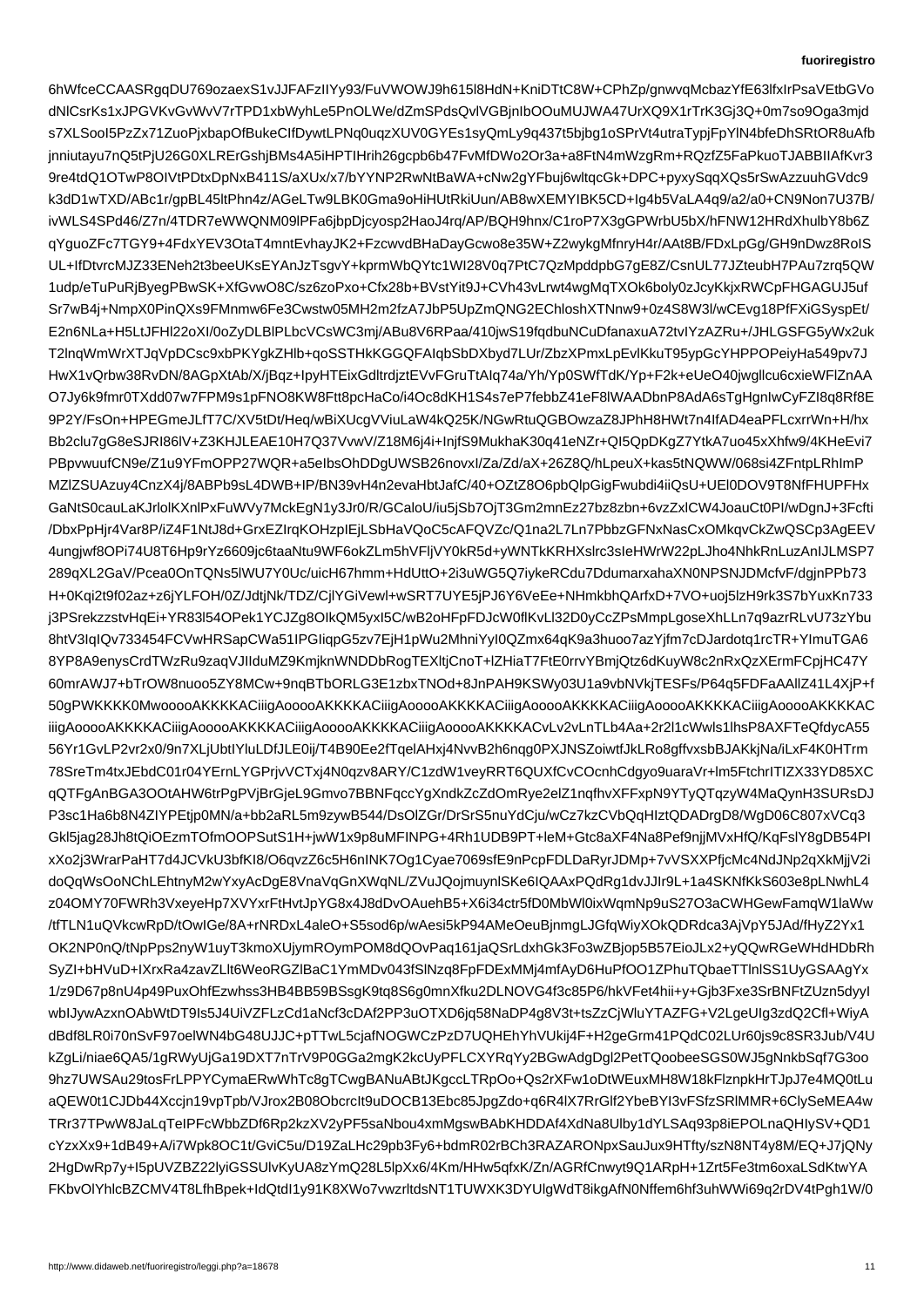+JoJZrtVHmSF+QSGwC5xJuXOSBkiVhXufPkPgb/gqBL4xvNU1H49/A680/UtHVL3TP8AhAdQmMN3GNslxHHa3llcRR7N/wC5Ms0m FUFGkZDXU/Cyy/ah0bwFrWq/HHwB4W17xRpFxPDomlfCs6jLZ36Kh8gTxancC4tLiRwwePc0axEP5gclD6r448JeJF8D3GjeAvGx0bW 3lSa21C/06C+ijcDaDcRzPEZFA+V8kErlRwcrp+EbTULHR7TTtWnZtXiCS6nf6ZpcelpNKqqPJ5UMknlq+FwXO4YzTDlMf4Y/DnWdCi0 zxz45t0tfE0dlLNcabDLGbLw7NPGTLaWyqDkrkxtLqtIFHzMrMa2NT0mS8WGLw7bWkXlT28s8l1EVCyRRKkbsUXOV5VXJ4QKmAFU VtLLJpkE3mTSuJg8zs/mbmfl65IHJA/PPbiLWFvJdDYWl9bQSNGdzFiqsufuseADxn147AZotcop+Dre88PP5N3eTeWzKrutxMzk46guz/ MPUe9Tapq9nYW95bxWPkW0kEjQKGCh2wdpZjjk9ATxnPsKpA29vqKaVYlbhbeTZcRQPlo8ZyQAMg/UYwM4ArgPiR8RvG9n4Z1p/D ulRLqdnZyzaUl2kd4rBM+XGoSZXYs7xkbFbO1wOtKyA7bx94y8D+AtBGvfEDVdN0qlSxahq01/ZvJFpunrbkyX9wkbKYrZfLZGml2xqxA JBYV+Xn7WX/BdX4keM9c17w1+wx8LNLk8ICS50GHxh4xt4bua6vA7mOTSoobiOJFaPavPliBGLfKScHsfiz4r+KX7a9zYaNgnxUl/4VL 4cgttO1ufQdUvdPuPiDq0JdJ76ClySedo0kc06xglFmkAcLt5rCv8A9k/4XeG/HqW3gPwiLSBb2FfK0+3jhiFuvBWbCYMmAudwP3ec9iyR DZ+YPxa8S/ti/F3xDZeNfidF4+8U6te3q2dnrGqWVxfyXtwQWjtYniTBwSXSNFAZwcV1X7JXhb9tz4U/GXT/AB3oPhDxd4btVu/smrPe20 9nHbQNMrSq6bgyOxDOwIzyeMnB/Sm3/Ym+GFh480nxjql34gn1TR1kvNP0Rr9bfT7WZ5WP2r7KsYlkl+USFyU6DBJra1X4K+ANb1G 81ybRrlrqTck9tbKJl7i52BfNeNqAU4+Zs5574wGl6f8AZq+L8/j2x/4SL4xTo1zpWoReXrejZCyWflo/EJLOzL8x2qpBzwvXHcfFH9pyKF9a 8aaD401Ww0W2tn0yzeGcx3l1bPmWK0hjcqZp52KpFAoBlc7l1ZjivA/iV45svAmjrD4XsdKXV9PQS3EWjhreK2jAKlpXQArq4GfYHoa8t+ C3iD4nftAftaj4cfFfXzpWnX3w91fxVcz+HJzFJaaPDqhsbdbGWRG+x6nNIxWbURlkiAEewENQF7H29+yz8b/2rfjv8ZtWsvifD4e0T4V+H 9MtLDwz/YlhfrqsGvxyMUsbiSUta+fFZbWna1xAkskMQkWSOWNPqyO9a7x9pV5EmAiSB4/3jAdCw7E8cdeT3lB+bPgHNomj2kHhqym i0zSINOW00qCS1SCONRIrBsogyzAKztJuZ2JLHJr3rwhf34uhFHqdvIWtDKJ7RztbZwNpbkE4z6Hmi1yk22dDFYaaNQuLJCqwywhY5Y 5IJj+flfX7u3n0B9afaahfyN9ntLad5Y0wwYM5IPVS2Me9VFvIUkMEKqzbMJliDbGPXjin3eoM4EFnpN8bhleZg4VCvdh0/rS0RRNO7rbp ZpeshMoP2hUfYnbsKs6fcCznjhmlaUpIAzmJiG3ZwelcFr2leMV8SQai3iK5ezujgojN8rFiQDkezV2dldxJbzg3EgNrpz7FbqzLgg5/E0rXAv R3EM7SC3kGVjJZVBGD+NVo9SFlplwJZMOs29AzAHccAU6G6gVGdXYtJzIN3JHqM/4VDfxWL2kiQWt0jAblaQlef++c/rRygLqF/HHlu mx3aQyu2JEfO5z6dPWovtFxbh4bi8VoYqWeOMdD2P51q6ZpTQrJc3cbSvZEsqEks5/Hn8qkn1tYdz66qiNzF5kNunys3H3SOpyPQc4P PBw7IDZI069ktPM+yb49gaVWABKdyM4yfpk0toDBCpaYJCeLYE7crxz7/T8aq3ut32paU1/Z6ewAmNv+4jDBQemWVjjPHOSPcZxWD 4q8SnTZLYTWM1u6xLI6SWZjWWAEhipG4Bn2kDPHBHrS5QOt1OCeBmu5nTYsDMuzqwHLGpyuu3Ntb3Vha7hNbq5bjkEcf1rj/DHiD Vr9b2PXtNnjlW3ZDp8ykSiZcYbn+A8AD/8AUd3SfEmsy6LaRvO8BihCbT1IHSiyW4HtlFFFUZhRRRQAUUUUAFFFFABRRRQAUUUU AFFFFABRRRQAUUUUAFFFFABRRRQAUUUUAFFFFABRRRQAUUUUAFFFFABRRRQAUUUUAFFFFABRRRQAUUUUAFFFFAB RRRQAUUUUAFFFFABRRRQAUUUUAFFFFABRRRQAUUUUAGDn8a8e/bktPM/Zh8TKJ2QiXT2UB2Csy6hAyhiqkhWYBWwD8tew 15V+2Rc3Vn+zp4guLPQrfUpRLYrFZ3UJkjlLX0CgMoxnG4n/APVQB8JxpeXBtjpnhOMwz6buW6t4mk2FmOMmJ1ZI8YdYyMKxOVBy KLyeKXQ7Z9VvnS9a/EUEOgakpe4cfKWk85IY/eBaNcsc8AnNW/B+p2umR63dX32mC9eRzBp2k3jwm2ZmyEIJ+Zc5AHXqcc1f8QWm i3Wh2039nWsF2NRhdDbt5MltK6nbMWxkBXCk4+bkDFAGvpNvqniS/wBl1fxP4M0FbzTraJpk1Lat3aDjjZn93wehB6+ua6LStVsddvn0 W3F5bXsKySzWM0imEomCVUAIXbLBhtYls4AJ4qLw1Np+rakPFmq6re+ddBrC9sv7XgYLtDSGVxl9wztAbO35mOeTuqWmm6RZ6hM PC9+82WDbbC9jkhVjgmRwkasWHCk5BOFBZsZAB0llpM2oafJtjurdHHkNb3hVI4T/AHtn3QT/AHicfWtzRXhsNkl2bOF7TTnijub+Eybx6 lobJA/McdM1Fp3iW6Gm289zG892qjjcSxqpJxwvOQR9eOlVdW8FeMNRsri40PxRqNtJqTeYdl5Mq2+eVX5SFUdsKO/NA0rs6bw9rM0 1qltLvJjDqkW5pf8AVyiRh/r1WRVZSR90EBh/EBwK6JIn0m0jik06O8kt4w9teQ2l8xewMrhlMjHscce9eceEdB8RmG0fWZ4DqL28P7z52 EMZxgn5uT78D3HSvRtAmjiQ22pSS3E6gsZ+zzEB+DlsgZx/nvRa5VkiPXpm8V6VHl9tuE+3ebtt7DcjBgRnBGMDH3uOlM8O+CfA1lB9j stHtre4tyohMGmqWjAGcKcKMhiWx0Ab8Kvw6jp640yO0ka6mj877N5BUxK3PK/winrd2lb+z0lSO4MRk2s+GJGM+/pSshkE/hTTbWUQ 6paXD/Zjukt9itHu45RUOCRnONp+gxWT4n0YHUINU0nxBDZRwTK81xFfiG4HLEBZTGQvXOSPvZOe43tW1yaxhXVvscQuIJQ8K7Du L8nnpkZLce9c6tjmS/tb2/vLd9QnzbPp8rJ5W48rl3zfKG+bGD6cUWSAW3kh8FteeIdQ1GZ2u38r99O/m5bDAF5Cvy4HXnng4JAPRaQz tokd5o97iZrpFxZrvVmbbkMl8s6fMgBAJbOACQQOW1mO71eJbiKZbWFEhuEF9beX5+58CHBGQgG3CDkYPvXhf/BRX9qrxf8Asifsru nwvFw3xB8Y66NJ8FSWge6hivpUmjjugkal1WM4YNh2DIAFzgF2uJux7pe/Hbwb4qsfEth4Z8Sald23hrxFceG9YXSrNpQ2sxo4+wQom 5mcMMMuNo4y9eUfG/xf4znmt/ANta2l1pjad9k1+PWtNkecLIHMoVR8qk2s6bSBqr7ipv2NfBfhP9nv4K6M2vrJq2r3AXXvFfiPU7OP7Zd a1dESX17LuYszvK8xDDaQSoHTFcJ42vLrVNUh1mz1ye1XWGS/kdtZkYtE5JZpUQZEpYnk9E64JpWSJbueu/ADxN4P0z4ex+E7bU9 J0md78xaFY6wPKaJEjVDtXaY5l92du3JBVs9K9P0aC7t7ASRz6PJcyJiCVCyiY5wGGQDnJ78V8b2Muua1r93oGq6lWWWPyrHVJY8q heQvhCfutvOcDtu9RX2D4Y0+906Sw0PWbaNzY6dbxfaPtHBk8pCzZ+pf8x607XHHc0raS7ntbqwvrsiaWTELQEESn+6SDqeucj64rNs YY7BZ7S28I2U1wkrFpTprSKnycPI/CINxPCk8/TNa1pqlqLea2uI5f3y7FDIBtP0+tN06FbjUbZ47iUy233bdJSCxzjlQMFc4/GIZFHMSJ4p 8HzKdG0ezlaSONbh4SYloJN5beFbh9jbclt2SFIBAJql8X/BVx4y+FyeFtKt9Lnv9/wBqH9o6X9pgi+V0doyW/dPhsFwVZgv3smuqutV8R2 93OtnBbkOmZJWkVERfu7TlfvYyfyq9rN9ex2NstwLlRGKJplt7xHcqHbMeOPbOBjPWi1tgOW+Cv7Nvwh+DOoJ4o0SHVL65ktN2n/23P He/YZAAUES+QpjKgA7l3Dnit3R4oze6u9ubxvtF5JPAr+WVDPy7nAyjFtxBl3YbG7HFaUV/G9s/2K6W22R+W0UxBVVyG3PGclzkgdQ eDXLeJNV1nSE/tnw3qFvLHLPtvS8bI7IOdsYL5Q4I9T2pWb3A6K3v0+xXmp6xaTL8w4S2DsDuzknnP0Aq5F4hj1S+kultZsphNiLFy480 L7hM8f7J/KuUvfGtouk7o726uHJVXNsdxtCf74HK59xXMXXxYtl1g6Vf2ELLLJtae1txGzD0LHq2T9MUcom7Gn+0l+1h8Cv2O/hLP8Xvjb 4kvLPRrfVodOie0RmbUruXzVggQsqBw/lSnzCVUCIktwDWJ8Mv2gLf4jazFokugJDYarH9s025klWOcQhf+PfPmFGkI3AYODgkc9PkD/ g460fxX4m/4Jr+D4fD2kardaXovxnsL7xDPpqFlsrJdO1NFnm8tWaOBd0WWPy7267mTFn9lH9o/wCBvjvwJoPxM8leNhex6HqFsZ5j4g 8ySyEKwsYtjK2NqSllO7OHYgGjlC99j72l1fSdKmv9UsoopY4bZl76ZoB5izArk5JUucOqgJuzyQSBmvmf42/DXxv8TPEOh/CBPhvqtzY+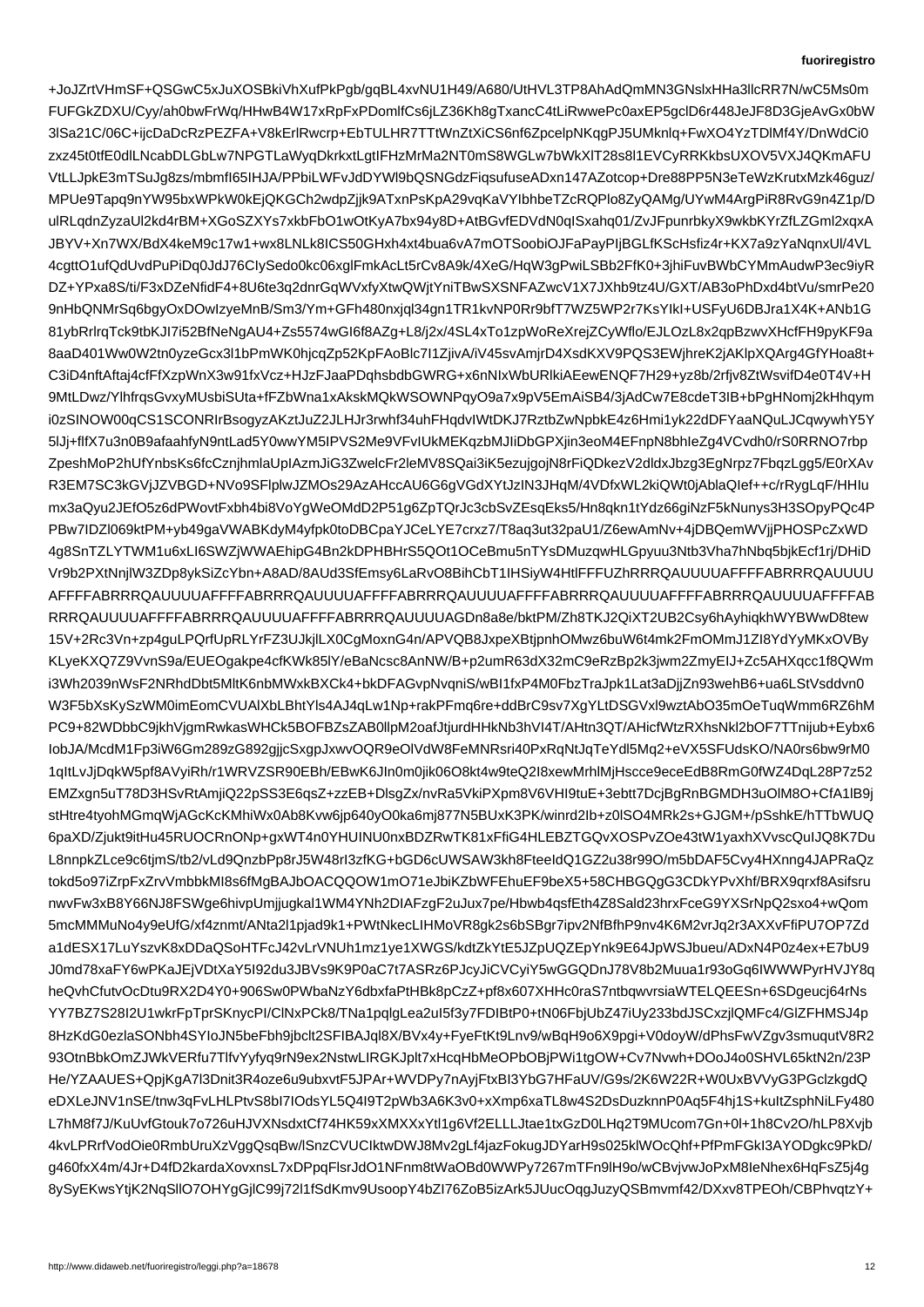MPibNZ/EOeTS2nj0zwgtq0oeJ/L2Q3FzdKLeCccbJJxGB5m4+v8Axl8K3nxQ/Z68U6B8OPiNB4Wj8W+HWs7Hx3Y3hEelQTIX+2Wckf7 vz0lzG/2hdmxTuQ4avNPqibfsO/sM/D6bw5D8b4PiT8TtYtYZPFeqveR+I/HPi+9WQKZJGt5ZZUt45AVTzCIYGKNJKCC7uyQa9Trdd/Z wstZS3uPBZtdO+zy+ba2UmiP9hsYlLhFVQvmli5zqh1G/AfPFR3v7Kd34n1KS20PUreC+HzzS22mulrdyAfdw+Gl6LkAnJAPJArpfD3xF +IWo+IYNUt38G+HvB95oET6euqXq1XWpbt23qm3qlFnaW+ADsNzOdy8qDms2++EXjj4w+IIvGnxE+M3jmSLS7Ka1vvCfhDRNPsNJ1 OI/MwuI4Zpr24BxtG2ZY+CfLJJ3MOVHyn+0V8Zv2evhFJp9j4o+JNtrGrLGqX83gOVtTvbZ/LZ/KvEsd80D4H3ZiOSO7c8T4a/ac+EPxbb TPBfwq+Kem6zqeoTxSrosV1JBrcKkAKr2zokmxsjerqW3cEYr6U1jxr8FfgRb3XgLwVqjWGiCY3J0T4V3dhplpDNtYSNcSfJCkZQj5FQn JVvu5I88+Kvwy/ZN/aqt/Ddh46nuvA/jGLU4rvw18VLCawg17Tb0eYIr9mvqS0lo0kqNLBK2xzvfarngFynnPirW7LwxEPFOo3Aubhp4o7H w7b53XUykOsEKFjlW+5nlHvjmvoj4QfspnRHj+L/jvSvsHijVvB1vAfsMwKaVZ5W+k01gBvwLnc02CUbHBc4auO/Ym/Zo8beFNR1Dxj+0 V4VhvPFnhvWLvT9MGu6biK2nt5Uijv8AS4HbNtbyJGWTnI3ODzmvqvRdOZYLrVGvA5uoHSYPISZd67HyDzjPT05xQNKxxfh74c3eiP pur6jeK9liHZExAIYxlghRwGPAByBt7E54r0nSJZrayNoolmWKAiAiNn2oSOQqqCO/9aSzsr1Nljvb2FXuZLp4sbQYQp54XoPrkYqdrKN NPMV1NITJgiG3kKSbXYqGz08sEH/9XVNXGbNo2miDdbh542GQyRn+g6/7PWi58QQ3F3bW0EjKSNrSyl9sfHHABK4xznHXn1rH0LS msnNrpV1KsG7dGTIfmYdSpPBP6Y/Ks340/GD4Y/s+/Di+8aeP/GiaebsfZNAsrODz9Q1jVHXMVnp1tHIJb67IOUW2iQSP1zECDStYDo JPEw00Q3ety2lwZJo9sNzCZphud1B2x56kYA74yMgGrg0/VLfz7iKxu7e3iBW9nvdPFt+7ly2DypTGSdpLDacgjOPHdC0z9gH9p7wlcf2v DrnwZ8BeJPB4XQbDRrRo/iBYpPb8NPdzf6Jo06o4JtlklnieLLSAllH5F/8ABTzxV+2X/wAE8v8Agof4P+En7Kv7Un7QfiwapoWiatoNj4y+ JOoa3P4z1GW+kQWlzbRlIrlHkiitTZ+Sd+GDFq+01a4H7raPJplzOBp+rGaWHv0kAEmYvxUDcduFJJxvR39DiTnuf9Dka8vEhWPKxs4L CVk6KvGGU/3lyMg/N6/HPxK/bp/bP+B/jH9mWf4tfDX4d6N4H+OOnaNoPxAsZxqNn4i8M+LLuze5nto/OkMFnZxP5axxSeZLujkJyCK9 pt/2u/gcd+g3n7QPw80vW7S0E9xFqXxK0R7qVUysrrFHdDAM3m5dnUAjBFKyA9R+zoJmn09RMDMySncE6ZzknA/iT1+90ryL9rz9oT 4Lfsp/Du6+OXxvk8QpotjdpEV0TSzcSec5Loil0yAscMAo5GeOmB6Ampaxrrw6zp2v+H7fT3Xc1xpqme3S1wWEzXMcjKkZBBJbegwuV A4H52f8FzPj58K/jj+zL4W+GX7Lv7Rng/xf430D406bqt5omlTSa3Lpos7HVm3S29vbzSeWJGhXcVILZGcmiyQnc9SX9t34lfFDS/8AhKL TSp/hJ4G1rSHWGHxB4Ba/8VzXbRtJ+9xdPY6ZDJHjbDKJ7pTHudtuCfqvxv8AG39p/Q/jr+0B+z548/4KxfFX4c+HLHRbvxR8EvEXifxTq CSeLI4ZANPtIbi3EIt0mjcZhtLZXaRdi52FH8E/YI/a8+LHgD9pzUP+GiPjNJHomp6XcT6xpvjnxHK1IDPKUIaCFwIoZ4yQAyhVSJ2GcYB/ RDxVe/E3xx4SsfG/7IHw8+Cnjbx7pmkwa1pFx8UrayuNPt7Bi6PBpUzuoh1CW5RY4wZETyC+XVzvpiSb3PQ/+CP37Q/xr+P/AOyCi/tQ eOtvxN8LNcRXmmXutwtq95okcNq1nfanbs73KTyvJdr5koAkEO9xllY/Xdh4oVtNtUhvmeRYNs6eZHM0bhmUqxQkAqqe5Pfivyl/4J/fDL 9o/wAF/wDBQD4jftdfGLwFovwmsPHHh/Uxqekz+MYHtL3Vbu9SZorWJHkMUKFc+S7/ALpflVyDgff2h/tC/s0wSXlrrH7VHw9juYryVJ7b UfiRo8Msbh2DHb9rLISQcFgOhwOtA9EfoxRRRQQFFFFABRRRQAUUUUAFFFFABRRRQAUUUUAFFFFABRRRQAUUUUAFFFFA BRRRQAUUUUAFFFFABRRRQAUUUUAFFFFABRRRQAUUUUAFFFFABRRRQAUUUUAFFFFABRRRQAUUUUAFFFFABRRRQA UUUUAFFFFABRRRQAHGOa8o/bOmNv8As3eIZI9UeykM+npBdRyqjI5vrfbhnIUHccAkgc8kV6v3xXkH7b8iw/sx+JXNiLjY9qyoOcML6 AgzDGcKQGxznB6daAPh/wCHngC2/tGSw8YXs+IXRsB/Zv2u5mc3xZwPNVzDsUYONzMF565rUtLnUXs9Rjv7pUkjiDQLPdqVuYI3/e YYOcnPOQcHCqZlxVHQLO71vXR4qW6nsZrkJCdN09T5ltp6qlVnxtAdcDLqhBxleRjQu7Xw1BZafJa6hb6jBC0hNtrUBu2alNvJ2KQDve dxYY9c0AaPh7xH4k1DxNHbeG59Qi0uOxVruTWlt1huOQ0aMvJTbnOT3H97joTfabpunS/8l7pekQ6iv/LeOGBFnb0RmLNIPu8bu5rF8l LoFtrFzDpmrtHb3aCSPSWjO0Qls4KEkBuBuUfKdp4Fa13olhDdl4XvIE8rZCxOxIZCOvKkryQPXPXHWqDf8G3njJ7Cwv8AxJdaOCLZC YRJteM8fKQ2Mdua6s65q0t7IrajZi3iYeZbR3aM+BwD16e/TnrXkcXj5LTxAumJY3ctyMecJNPZktV3jmRs7Wbjsex96qk8ZeKta1a/m8H2 Di489k+0NAzWkltild4OfbJ9Pegat1PZHu0khN3/AGgIRaRGOMIBnyM7iGI+8AzYwuTx0xzWvZeIJtAT7Vd2S3KlojabS0digxn5WwE345 wxC478aHhZPFen6faWtvqunCOUkLL9kttilmDiAb3ArOm8dtB4iTUo74vY3IZH06ACOYDilvDhW5GM8ni0otcpW6Hq2i3U+ttca9Fqt0bt wMtLMDLHEPuxsVBU7Rjpn2JrSj0fT4ZRrWowsZlgFlkba5ZiBkDax9Qcjj8jWHpPieaTwVFBLbQ2FxJbRl0d3Z+XM7sobfHGOI1yNoBO R9K3bZ75ore+1BEV413Tzhh5OCq8MMnHl6/rSshkWrWGqz3UptolZpBGwRJp1KK4HzMWQ/XuKr6VqWtWfnWhg02e8lMjxlrytvHVhg YAx278/i/UtPebVJLKLXdPNulqsist6XkEh6qw9T/Sq1699BGTHIrSeSUSWAbS/QA5HOevqR9KLJCdupy/iHxbPrUF14fbVNYvbiVy6Hw 5bzTfZ0Ak+ViQioCDwdmSxVB8xVT8VftHH4MftK/tzeCfhZqHiEXep/CjRr46lBaavHOtlNYXvllCk29EvfNv8g5AAhU5xg19P/tW/EG++An wa8X+NrXxrpel65daPdaP4Du9TunUXHiK9L29htMQ3St5pVyEVSBEzhvl4+Tv2N/2cfDfwv8Ai1rupa3rNzrOow2VrB4n1/UdQNzdatqMg t5764vJJo43eS4nlZ/JdyQgiB6Ypku3Q+tP7N8Kad8Lr61Swsxd6fB5iQ6lcxLPdxhFldUUA7t+4gNhzj7uBivFZPGdlfeMJ9l0GzmluLHT2m t7SGzMdzDAu3LRLIAygccgOM9cV7X4ijlXQb61tJ5Z57tpXvLnU5Wkle1YOMB2wQ4IHT2PavMX8P61oeg/2zMNKvC5Els1ohMohyBsd s/dOzLKW79qBD11+6tksJn042n2d0XzLeMK7RryysFwNuOynZ2Gea9ztfij4Judft9llqW60zUbWEtfQSoZrS6IAiDpuy0W0fOi5k/2eK8Lm mvb4W97JMZBK+WAYBHJVsqe39Kz9T1y78K6xZa3p0V5D5N5HJGunZWOMpy5YBIGCqPOevvii1xp2Pr+ZYNVW2ubC7sl81C63lwz LHnAYc+uOn9etcf48+Jo8La7beFvD+sOL7U7MTjUoAD5TCUq8YC5baAN4OMHOAcnFXrRbPW/Cq6ifEOjS2t/HBNbnSrwKkKylSvmK R8qRS6EDocV5v8AtHXlppy6b4q8KQ3l4LDVf7Ka+uAfJihLtiV5MAKFK8liB1/2sKyQczPSZvH8Wh+CE8bzi2nkn1KLTbt7V1V57qbHZ9 wJYB49x67e3JxnO8EX93431278Xx6rdW1vbWkenLpyas0JlmKlhJuVCCvD5bkcqZrwyz8UePfFvgqx06DxH4btdPl1gXNzHcWVwU8xl 2BkY4BcgjDdcA8c1q/CLxvq/hbxdN4b1e/torbW5NseosHMVtcxyqqTsSTtTb99/Q8gdadrjTbZ9LT6DGYE+3ahGt8eAkKgEtk8/MQG5Axt 6+grH1q2uNa0GXQ9Nvre7vrhj9naeBnkNwFIKiSNSS3A+UDOe2QcUrr4hX2iXcmhSyXct0l+sCzCxcwwFF3GfKMxCEkbSeM9etVPCuj QaZ4bub3S9fJt7q8ZrpLp1jaCaQ5bawZzG+QG455xjrSskUL8LvDHijS7y8vLm+F5FdW2yfy7slZZMBjIRuLFQCF24znOK3dU+Gfhi/mT XZ9JhRlgLNlqsArg/wAIODngDPr0zmqk3ibSbTSZBor20kssSCG1luUeVbjOGXhOoVidvUYPAqHxf+0B4K8BfDdfFPjvxbpumwQu8MrT 3sdxJIY1YvHbwqVlkO0jaAThyM9QaYnbqS+KfBOifEbwZrvw58a/ByDxDoPiLShZ6n4blga4sr6MlWMkw43ujZDY2SArzxtLflR8Yv8Aglj+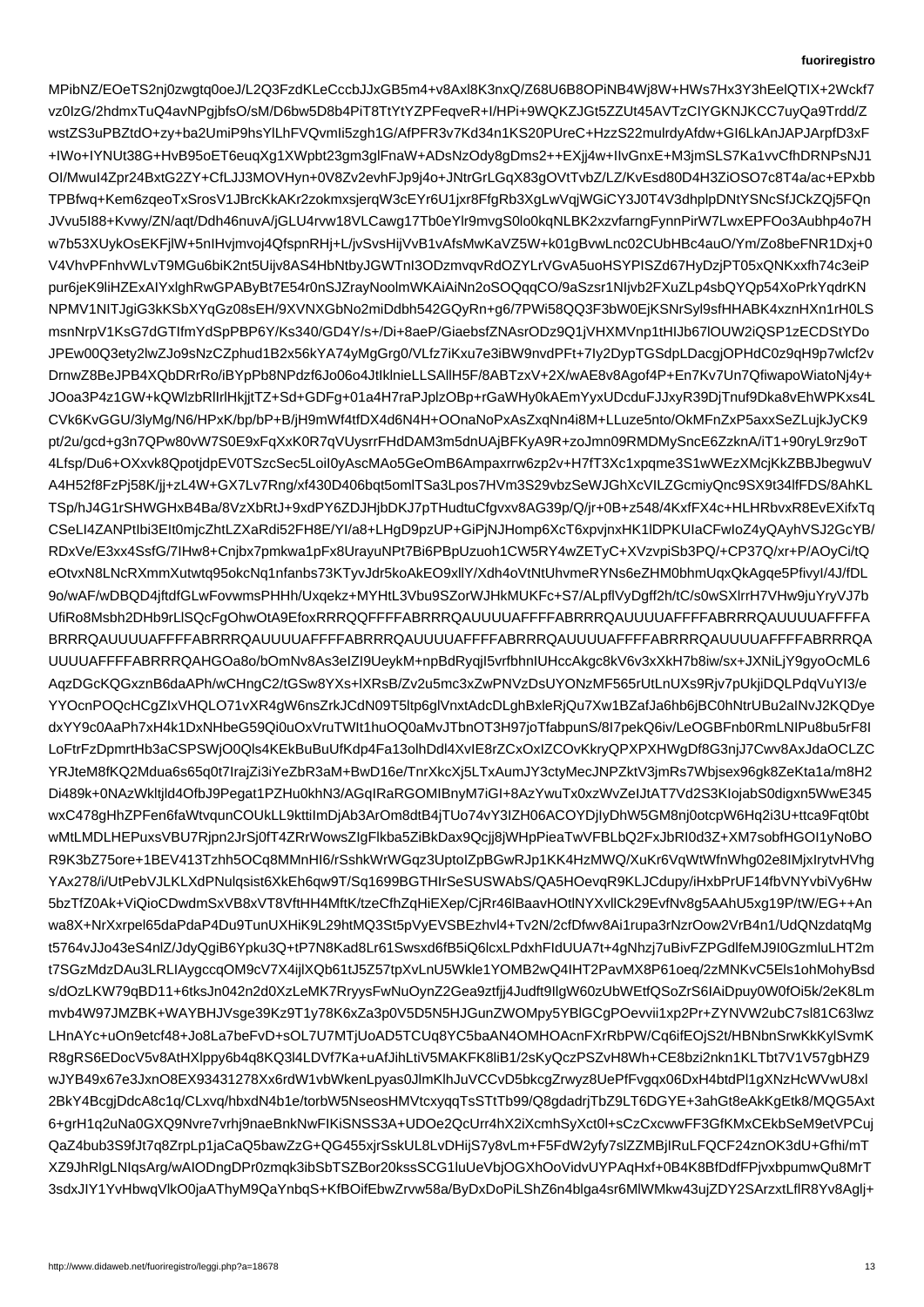yT4s+Mvj74afslfHX4pabYyadfwSS2uvQ2vw98JeIUmCNoupa1PO8k0qLJAp0+0t5rvy5FbdtEmz7g07TfjT+3Vfx65r9z4y+E3wc027F5o Gn6N4in0nxd40uoSpMl7JGvlxeGZ4ZtrW0R82S6YOZV+QH1jwn8G/BXw40awtNP8ABeiW2m6evz+HNCtdGSHTdHmJGGs7YKFhdg Duc75cliJcMYwCtFnzh8Gv2OPEfxD1BV/aPsdcl0mX4dPobaL408Pm0GhSp5cST+FNOinWz0axManybq5hl1hCMOliW3fTHwf+Hfh74I +CY7P4baNYaRaRWUEGorFem4lv3ESB2vJXcS3V0QoDucMyxrzqK7u17w+PEn2a/wBV1WfT7mJhNLc6O+ZM5zsZncFssdw284x1rl vEHxp1S1n07wj4H+CHxC8aNrFrLN/wkFpFaWvh/SplpvJ26lf3twgjVWG9oooZ3ZVB6jFA7JGd8Uf25f2J/gfbn4XfEH4teCodV09B9l8NQ 63ZieykLMFgdXmEUUmSB5a4cZ5AwcfL19+3p+2L+2IreraH+yB8O9Vj8NaDftp4+waJdPJcQHIS6tZLeRImgHyfvXdc7iN/Bz6nD/wTdF 58eNU+Mn7SPw8+D2q65eaoj2MPw/i1TVLq4f7UtzFeXd1qAt9052sshjjwQwxsGK+mfA3wX8E+BNKHq22s72902a4Fze2F/qc7KJs7Sy iIRINkYVVBMhUAqN33qBWiz8/fFf8AwSKsdQ8K2nir4t/tl/Hy/wDiLDCNUsrTw5p2mf2DZ3shMqH+y3kMkixb2icNMJyigc5yOn8NfCz/AI Kb+AL2HxDB8XP2GL2zs4beXSH+I0OtaZeLHEwaF7m0X5LWQbDkIWKEAhmHNfcN3d+F9W8Fvodt4Kt9Ot7t3S9trPy7eTc0W0Hbhh uY4yWLHr64ryXVf2PPAwuNI8R+ItDuvGUUFiLSbw94wc69pXkM8j4EE215FxIw8ppCpBAwcUDskdL8M7v4c/GG8ufHfwg+JXhPxxqcq RDxHP4M8Y2ms21teTKkl1GqQSSeTAsrfKXK7UbnqAe9urWwRLoaJFPYeTA2yPU5ZLZCik8KzxhXyysAVJDbSRnFeFeMP+CZ37IXj HStU1b4ZeGJfhb4suY4Uq8XfBO/udC8QxvEhVJBHA/+kbZiJHiYDd5almyiK3Rfseax+0anqRvqp+1tc2b+LvD1sRYeltJkcS+JNMiaOK1 v78SlmXUWcS/alTnB2SFmlZaAVuh7PqCYIsraUbXvGdQGEwWlkrnK5GMq/wA/ejUFka/huoF8phbCAs4LNNCp3AZGRqlvXPGQDzV PUbkWzWd7HJMt0llgYW0UhAj++FRScZ+YkEkZ57ijxf408EeAvD58Y/FvxbY+E9BiXF1q/iu4i02wtR6y3Fy6KGl6lrbsKTg4JBa4y7J4gk 0+6lhWKCQI0i7RdRRhXA3bUVyC2RyoAywPGR0+V/jX4nudb/4K1aZpOgS2p1Hw/wDs12Gv6TPe6hOw0sTelbrTtTubGMv5CXrx/ZbY 3AAkkizFuaKRgOil/wCCiuja1rU9p8D/ANiv9oH4oRT2UzaX4h8IfDw/8I5qr/PHHNa61fzWsc9uzFWWeKNldT5kYZQ2Jh8Pf24Pjr4k1O8 +NWteHfg74V1a0Nrpkfwe8WNfeM3mlmM0ttJqksKJZRhW/wBTbByJkZhvA851ZILXPNfjN8bdb+B+swfDjwHqfj3xV8VtevSul/D3QNca XxCbeaM+Te3aSSBLay3jynuZwEjZgG53VH4O/Zj/AOCnvxj+L/hyx/a/svgLonhzQbf+2dM+Kuh6dB4r8faDKZd66TY3mpxPFbXcZwxulL NokKhomZzx9HfAn9k74H/s1W/nfDPwvdjxDrF2ZfEnjPXLyXUtd8ShiWZb/UZy1zdJnZmEyCMDIVFegm5ntNRhunsrRRbxCNHghldV3u 2MdNvz9FVV7qBTFZI8e8D/APBPD9mjQbSeL41elvE37QrWheS0n/aL8WP4tW0MxBd4rSdzYW4UoEDw2qzckGVoywrsdN/Y3/Y28J Ry6h8Lf2QPhH4evNStWt7q+0D4eaTbSXFrKNsto7pZszwsQu5eC2Qc5UA9fZ2r+ZFqb6vdR3M0XliOKc7HOQSB6njn/Od+3iuDZm1u GkmMUBleOblig9dnsP6mk7dRnI2Hh34bfD/TrTwT8LfCei+GPDcHyWHh/QtMWwtI+NpCwxYjCkDhRgbRt21gWNxrXh/TTpmjXWoabb SYMEdoggsIPIPK8RjDNtU7iWHGM1raxoejRanHFpUFs0cLb3E9ucFvm5U5rPvXt7NP3vXIP3o4xPlCfmOcE9Oc0rRYHnH7QP7K/wA DP2IPC2qp8b/gR4J8a6jcWptG1XxFoKT3VkGO0/Yrsxm5s9hbKOsp2EZXBO4cl8P/ANnj9mr9mPwFb+Hfhh8H7PwhHJFBpF0+jabcE XEELSMjTbnYyPvO5pyPmMhB2kGvbNYjg/sgQJJIIZN7yInxvJZWx8vbIJqhLYQ6siLCWvrdrKSGaANu3RsxLLu6DOeOQRz607JBa55 J42+E/wAMtYtJfE0XwZ8P3l697JPp9z/YttvS4fDOyfumMedqZPyfdXk7a2Zf2a/hJ44sLHUfE/w70Jr2O0C3c11paNJLKWZmZiU68qY9q 9W0PT9MQy24iXfbwklieAckZx24FS6dovliSeO3WbzjvD3F3g4PTAx0pisj3CiiiggKKKKACiiigAooooAKKKKACiiigAooooAKKKKACiiigA 0000AKKKKACiiigA0000AKKKKACiiigA0000AKKKKACiiigA0000AKKKKACiiigA0000AKKKKACiiigA0000AKKKKACiiigA0000AKKKK ACiiigANeSftrW95dfsz+JYNN1GSzkD2TrcQ3RhOBewFl37W2lgCuSMANkkDketnPFeZftZhG/Z78SiaCJlEMQC3HEbH7REQG9VJAz g/40AfDHhrSPDNj4jtbmGz1ueSVkkmkErRwzSAne1vKVDyMSp2qwBOOWqDW/EWn2Wrafo1no89issjosd1El5tklwFTMoyBkfKFPzE5 4xzVzw744XQ79PD93qMkcRiYC+1JGY2QZ+ZbeUqNEQTwQvGTjOTSJ4Ss1kuWGtadrkM+sHOpalsu5YrlKn+jqyhDHlD+8UsHXDjijF AG1oFvc2vjYalPcSpcR2cc9zfXY2xmMEAhNv567GLDj5WHerniH4i6fb6Yiav4igSwudRFql41yA0s0qbBOcBTweTwOh7VFJZ2d54rktfD dxd6zBFYqiwRlC0KbjhGVZWYSdDqq9s1pX3h7Q7jw7JD4m0MQWlqishiiUASYJ37RuAIDE/Nq4IPWqDl4brXldRsdKW112W2MKNp1t H4IDrY/N8rBXKoiqMggcjcOOQB3XgGGzttXu30y/8A7PmChpXsUQNcITgiQ53Muf4Qfeud0awEWIzXF5FFtMA8m4ycSwlsnPqw43evy 471geHPHWgzarcaVp+jwtHaRG4S6SELPtHynLA8jAB/HNAHa3ts9xq50jUpMQNMUikIfEannIAVnwOwx16VW8IfCnT4vEE2s3JF4ltO XhF3KjBIAGHUBQwJwfvYOetN8HahLKn9pX0mlzpfXghto44GeWLPTcT97OD0+tdXFFPcazFDYwW8ttbxpLcGe2LNKRJj5GXjp69qBp XYzSxaRaVY30ul6jO4dlZXd18raEJz1OD17/hW8txbSWc9nb6mlvtbNAqxXkIRGUbjuDMCOntnHHuzVdT0Kyv3uLpP7TieMiOCGLci8g +YADgdMfjisy2uLG4srW/ttU1S3hPzzQyXRCbSGBjRO64Odp9c5HSgqyRq6hDoEUkWq393EWu4gZArqwMmM9fIA4DHnHWkl1bQltJ Lkx3iyQKTA6KqxtgZJ8z7oO0/3u/c9Myw1K00F7zR9S1Ka9ILTW91clZbdoRjy9hbaDlq7uemPQmrGrTpb3NjfwAtp0l3GGcws0cEQEks zM4BAVQmDxgYOcZFAz5A/wCCiNx4c+OGqfDH4D+JdG1VdH8M/EGPxZNrFIC0rLJbWU0Gm26BTIp3T3MkygqqGNFO5VC74Pgo mtaOniHw+dP0Z01LWJLldWS3ZdS8wQRRwzSuzbGcMnmZXDb3yWHIHK3njPw58atX1H4qaDfQ6TpGq6ze6lptvqOovG0VqdkduqQ pt2JbwZBVusuRw24dp4O8VaY80v8AZ+oWrrbxrFdSkbpUd1Rhu3BeApyGPPP0ole57B4Tsm1Gwa21C+eS5GnMJHs1Lo9wq/KclBtT ccYPTvwDijvFph8KeJodA1NrO7eTahisreRkOQpZXZVKsQTwwzGT90nsv9s6roLw2lvPqBJlitb6FXWJZ42dd8q5ztIGQwBXPBOTiuw8 XfDDV/G11aaj4IvbPTGtruG3ubTVrInInh3Em6342oI1yWcgbQvI64ASuefXPi7SnvVs9G0yOUStiWKKJWlhfrllUkL68eoHeqEWi+NvEkN 0lv4X1l7MP+/vrK1JjXhh5RUctuBboCBgA9eV8D6FB8TtPu774NeKvDvie3t5pbb/AISXwlqzyWIIVgFR5kt5Fklb5mdCy4C7SRk11Xgj4lf GLwL46s/F3jX49XVxaPbJpUHh/wCHsG+T+1Gl85Lp5b21LCBERk3xNG24klsYNANWF8A6j8YvAdww+FHhvVNRXV4Yv7S8NX+ju8V k7bd7ylCgt2BGzezHBIGASCfftc0q08TeEU8K+J9Kg1Cxk01k1HR54Zns5ZACWt9oxjcWOCSCcMecinzel9W1HVrq3k0KKMoWmstRk 1R75WIbmCVZLcSBUJDCR25IOR13Z3hF9Sm1nVtQhmunuGjknsp5QsMKTg/u/KUMQ0a8bSNp9s4oKSuji/B/7K/wv8KadeW/hptQ06 2MBazsV1aYpZM2RiESRxlUTg7Rnn7rE9fLfip8MPjx4Ys9NtbT4eX3iG1uJ0tLjWvB0LTTR2LlgzSZbEcrjBYkBsH7vNfUemqx06e21yW SedU3POeTGucbiT17+4/EVaudHg0rSGmtNLiDzQBY7kwowIO/bKu4HbKOMAsT93rjgDlR8M6r8LP2tdbmfSvht4c+I+nyR6jLFqN4buS 0kjbBEaFpJNsuGVSPL3g4OOAcfUXwR8BeNPCvwfsNA8eeK/7Q1790l7qFw67xMyLtjRkJO9WDYLMCcEjIyW9D8SW2geM793e0aJl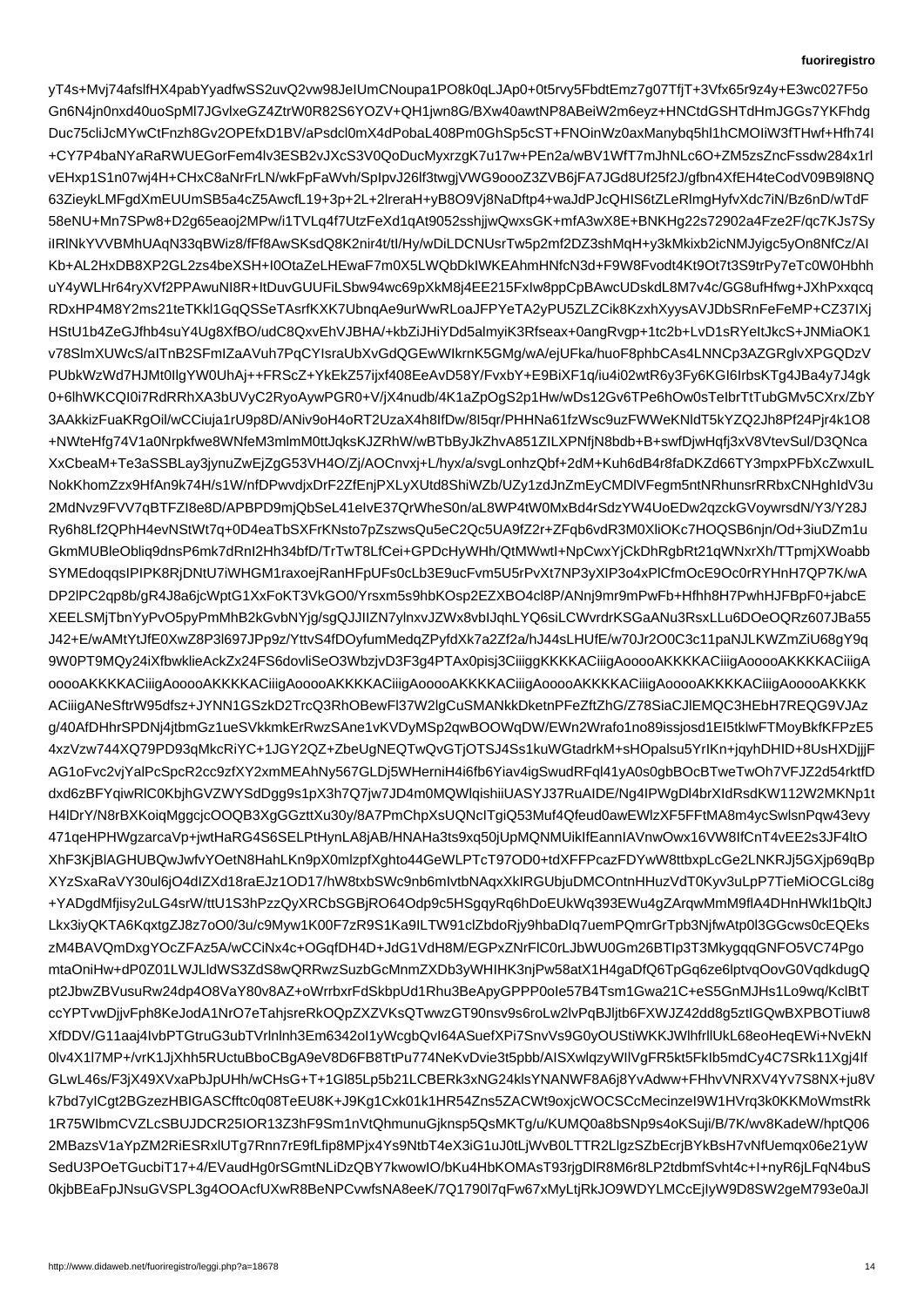AJuorht0ZAPzhzyGlcDLHjAyfmOOa+J+vaF8Efgv4s+JnjHxnr11pnhXw5e6xqFpp99E99c28FrlwgtA7hWvpHRVi3EZZ8A9MguU5H4y/ GP4a/BbQbDxBrfiqW51PWFdvDtlaXgdry9VWLSB84ijUKVkk4UMyqTudQ3l3wn+AHiH46+LrD4z/AB08KW8j6LqiXekeGbGNzo0Jll8yN njmY/amAJYGQ4POfujKfsrfCHxn448b6h8fv2p9MtdX8XeIry6GheHEiaWz+HmISPBcWXh2FZY/LXUrVmk85wqSNppYlYkNXvXi/wCJ3 w6+GPn+Hr+5juhMFU6N4eIUfYrkHLpPIrFYGRAVWLDnj7+ATQPIRs3FzqGp6Zay6rYQxppQhYrqOUWH5QqnUHDRqxswCnBCbww HzCvN9X/ad+FEniHU/CXw/wBV1b4k3Wj6s2n3/hz4aWouvsWolomWCSSd0toWboWdlhUSqWdQ2a7G2XxP438LNf6+b/wzbRTCbSt OWeKG7dQNkYuyq4IJDE4OGyOmU5zfEmnWPgvSl8PfDfwFaaLDgdxDHqVzbLDCl/uYlprho1/eSPtVS7Mx2ouB2oDR6HAt4V+L3xi1 y40X4w+PNf8ABkVnr41HTdG+GPiCTTZrl1Z3FtqGpxBZdRjwQHjhjitjhcO4Bz7b4Mm8I+DfDWqw+H4rSykXUJyPs5SOcM0Ealw6n55 M53OGXJbgZ5rwiHx3rnhb4gOl7r7BRdFI7aJwsMeSo2hMsFOSTjOAOTxg1P47+P3gn4O+DLnxJ4u+LHg3w88tyUsJPFmt2+nLcghm MUSSOHuZ+C22IO2GbAPyUBoj3WfRIZJrLUHmEoKIiO5ZmQccBhwcfL0J+634Rapet4VhuJNPa2gmEyfZxc3ot4ZZmOFSR8rhCc5A4 HWvBfDPxu+LHxG1v+xLT4SfFW0iikS7a+1nwk2kabJE52okD3E0kk8mWlyYY0ADcg5rqtZ0nxRqN1Fp3irwlfXUs86usFw8M0UeGzslld WHHY9OcmgV7noHhZPB/hzwiz63rkVldKpu3fUdQO+WbByA7MFdY3G3chKnqCRg1NL4p0C40+ML4s0tiGAgikluGdip2BY0YA59c/U 189fFv4E/tn654fMnwN+Mnwts72xLXAm8RaJNBZSxxMztE72pMs7FnRsDGU8wckKD88a1+0X/AMFR/q+LOw/aG/ZN+D9z4c+3M+o+ OPD3jGbwXCloshYhZvEskMEjspd45PLYcAHBUgA7W2P0Rv08L2+rppfw406W61S7h329zp2ooUYFmw8pjYMsWD87Ntl9u/AfGj4v/B 34HzQ/Efxj8RtDttbleXyPDdpK13qWuzlfkgsLCJ/tF9cyzAqpRCWII3ccfNnwp/bO8X/tba6+hf8ABO/wQNCu9GE9v4/8f/GXwnJd6R4dtlpl 4J9NtWsbmSHVdbBcTRAv9nlh4+QkOfcvad+zb4F+E0mpeOpvFuveK/HGs3D/ANsfFnxXHCdZlRtiNa2bhCNNsQvK0drCRHuALs/VS1 ws2Pur/wDaT/agsBZ3Hi/U/g18OL7SVa2i8DT2s/j2W6DY23LSQzadoihGiby4mluVkT5pVXNXPhx+wF+z/wCCtGk8PfG/xV40+PKPqR m066/aJ8WHxf8A2aNrL5tvbXsK21pIQ2zzEtmcFSNzITXpfw/0bw74U0eW38Ja/bE6ncGW+ZdQkl812UBnzIzOX4+8ztu/StTUIoG1NXX THMkcGzzbhTtZAzn6cgnj2x3pWSFymRqV/rlzDd6Bbaxdara2jOXXV7h7hkUDrH2UjkhcA4YKCBim2+pXURi0rVbR7jRZbL7Q0l5qVtlo uN+3yo4gzsrFGdtzKByQWzxW0+mfaJryNIGEM08kdxwQ5Ge5/vfiBms3Vm8LSWUlhdahYWQtcpA985RuMH5gBy/6c07XHZI3dJurn WI4Uf54YbiNkeMBuSAQAoyQMFeSAKuX2jwXzSyRzvJIq2qYJqW6/c64JqJo9E02xs1try6s4mkX7PdLqrOoHypuTIIwo757cVej1COa8 3raRl7dPMfypAPNXpnAYnl4pWQzOs7R7m1VbyxMbRSlEJH7xMckgDnPqfTv2rajW4aW2JvgcARGVzyS/bdwCPYc1Q0torP7RbxW0 w+0k4adiSiseQSf4R6etWYbtY5YbWQSI6MC2FGyXaeOTwGOeCSB60mrAWYZvOu531UPiTJVbVRkA98HkDjqeP64t5eWjme3iS5im t7drlBewHDxq84YDBqfWprbXNUOm6bqFlcrBLi7ihkZVA5J2scErz1XPO3sOMrTNEXw/a3MV7BLKIpXMNwLwyr5R+8hHUL7jvSSuwL d9odnfWVmIYZHhK7oxG4VT2wwOCOSPw57VF/Zq+H5Fe3hkjhaDzJTanMifN0HJB7fhVu4ikg0yKGFXhjxujjcfNyD859RtOzHXvz2NH 1hblWsroDcs28lp6rjpz9aqyAq6fax2WmG/nu44pL3KysXAAHYk9hzV+60/TL3y4ZLh3a3hVC0T8Hjrk9fwqLXNPe5sDbRyRx7OBHuLlly QMLgnqOwqEatq+xlYrSXckYDiOIKo6+oosqPc6KKKZmFFFFABRRRQAUUUUAFFFFABRRRQAUUUUAFFFFABRRRQAUUUUAFF FFABRRRQAUUUUAFFFFABRRRQAUUUUAFFFFABRRRQAUUUUAFFFFABRRRQAUUUUAFFFFABRRRQAUUUUAFFFFABRR RQAUUUUAFFFFABRRRQAjYxzXl/wC19NNb/s/661upLvNYRrsjDE7r6BcYPHc9eK9R615V+2Tplxq/7OXiXSra8Fs832QC4aUIUIu4C NpyBn0yQc9OtAHwr4w1/R9d0R7DT7u606EM8s9ppmjiFfLxkqd6EqmduScY71hQ6f4fttmo+ffW8+oRBMtqHkh5jwjlosKFC7RqZcknq8i ux034b6nqENz/AGvr91pkG82cUVnMsK/aBJj99GcnyTkA9WJPy5PFLZ6PrOk6XeabbrpX2iytpLSzGlwtJJNdKSP3u4EtBkD5Qu7cSQT waAKenaN4l07WzqGiajZaXJNpsc0VzdK0SAkq+YyEk9FP3d2MdO9aOmad8RbNr240jxjo19NNH5xP2wPbNIP4nCbW3YA5xnawBYH imang/iCTVL/ShBp2oEZSULbG6ESZbhGzgsCR84PToMVs/CLT4NU064tftsdoBdKitgE4KrlQoUZwMKcjinkY75oAyvDGgfF+zuLbw1rV jpV7aX1zj7VYOZYF8w/MVEm1owcZ3sAcHGByK6BfBniLwj4glistJsZrNlMV5PDevI+GO0x/dxgLzxnt15xp32t6j4RsF8NaheSXscbpHH NbRvI0az0RaRk+/OBVvTNR12G4fVr4rDbXaflsS4a2J6Eaf4uceIAG54Wks4Yt9/pUXIO7R2iLAFMNuPulthO2Tp85wvBGa6uv1cacFu9 P1LUIUWRUVGYFHTOeHGV6+446c1yeIFUtoxo13dkxzASy2zqTM/Zdq5DE9Ap9zV67uSxthb6zcwXnnr50WrNvaeP/AGDjA/p+NA0rs 6C4W1tNATVLiZI189yq5J3RHtxk457+tNlvNI1fSxZwX1rsil8tXlAAAPO3Bx+vt36s0+G31qJzHBJPEW2Bo+MJ6YPQ/hTx4O0RbJ7SWz S2iSTfGXJSeQ+m79OntQVZGfHDq+h6Ta6Zf6BazRzX8z3KGESXMVqF4dGchFGRnBUe4NfNf/BVp9S1b9nPwf8ABDw3rJqk8a+P7P S76G2neWSXTplpoXs5HiA4bzjwhMZ6sQK+jk0+XTdKkOqXNxDaS3BjfTp2JZQW2jYp4jkJ2/NgkbenNfJn/BRCz1/XP2g/hB4N8M398s EOpf2rH/aN3ukWK3juSFiCjKSb4qO/Rs98Amkjm/Bnw+8K+B/CV/DZeGdLls7ZXq0ixRfOWGBFURqyFFER7YUsuVAPy5l6/wADeDYL 0+IdM1k3CrLcx6hZCXTIW3lt0gEapJsJxGrruOTuK8AE9KGg2F1os6vZ2iyRTTBNXfyVKhMZLqQ2NvA55GK6q11bxFous/Y9Ov8ASLr +1NGEESeeQ6u0zKuQ2MgR6DHGe1BJqW01rfXs/iCTTLO4hqulZJ7y1tTG72qBWMcShnHlhl3KvXDAEDOa5H9on9qS0+l3jf4ffsE/s/6 Hri3HxF+IWit8YfFOI+HpVtNA8LXVy1vNpst2AWqu7wwmJGO+Py5JVDKWLL0fiK78IReFEOuw3umxzhbaGGJiql5Nq5BjwMZfocdFPO CR80/Ff9qLTv2Vv2lIda8aWI5b6VrOiWCaX4js7T7RbrgNtdPJH9v3kggPMZ43G1kOfnGXyDVup+jfiLxP8KvAWgaTHoVlp3grw5pdvDp/ hrRdM0xI4bB5XEsMVta2cTC0LIUzNIFQ/IzDacc/c/GD4ceLdO1DxT4T8c6brB8Pa7L4f1u60qUSxx6pCu6W1md9iJdBZASmdroS6kryf DfgL/wUv+EfxOkOp69Nc2FzqllhnvPA7m6so0ljOl7yAOj26/MGYszkFQBxt26Pi79n+2tPHuqfHj/gnV8YvCB8c+KD9j8WeEtbumuvAusyr K+NRuLOzaO6sNYkYQEaipYDbKuFaRhQDt0PLv29f+Cm2p/sY33g7Vtf+HHiC6n8S6uHITT2ubRbe0C73kadpSs99nG+A4zuGeoB9P 8A2Vv+Cx/7If7WfxF0D4O/BfVvEuoa3fywG5tNdtSs1vHuRZJUGWUbS65lkKjnPAzjpPHHhP4Y/ta/CgfBX9qf9hC8vb5iymwu9UsNT0/T dXZTE9zY39pcebbwlT8khijmeIZ2AgVwnwK/4lxfsKfs8fE7QPiFY+BtRu/FOh61Fq+mmXxDNPaRXqyFkhVVZXItcphhLkuRtKleQAldn1 V4Wv45bFrvVvHEdrfR6gMabHfx+alSpYDyoyzL5mCPLAVxxxyM2tF0/WVI1KW6i1S7t9WuZbjTpJUt7SO3OFVLby13OSQpfeyquDtzu yDRfX/hH4C0mbWbqTw34TutQ8ue5tl5LSw1DU5NpUrHE6h9u5mCAu33eCcEjcbWby80zTr3Ub6OCyykbm4mEbyQsGcS73LLLneF4 OcA4zg4LXKskcR8QPiFZ/DHW/D2pyjW5n8deNLbw7o2naTeQC1tNSuY5p4ROHIDLb/uZo8JuZTGCQmAT1Gta74iukg8D+FtMu4r3U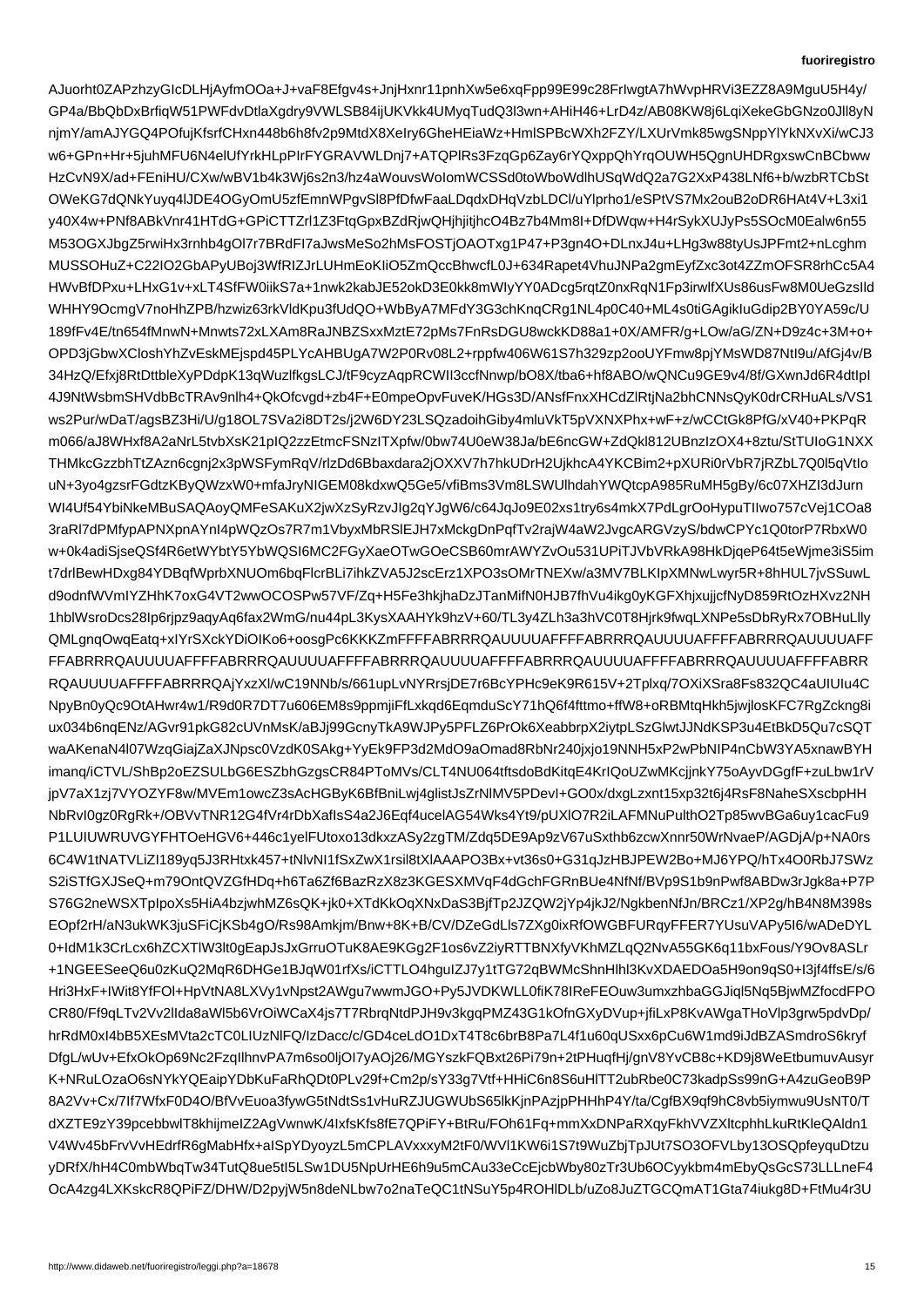7CHUtU1i6sW+w2djuVg0G7az3TEL5KsMKyjITafL8R/aC0j4v/ABq8U/DzxV+zzeeB7/Sfh74xl1HxVr/ivRrnUH09mt7mNLzTlgAjuNUt4Z 53hR1dRPcK+DwD1Hwu8V/HJPAWteDvgJ8Mtfgl0jz5l8V/H7UHs9Q1PUXjSRLySzsBcXd4RuyI5IrMoQBsBUBlZDtc6v4reJR8PPhzcX +o3k50vTdLkTTJrFLy88Ta7fqsk0NpBDB5Utw9ztZ8l8dxcSPK0YQZdfH9D0X9uLR/hpYfGT9nz4A/DXwVc6s761dad8Y9W1a71XTlnh USWIvpejWxNqCAxNm91JMZleORnILD0b4q/BH4n6t4t8EfFD9oP40z6jqnqvxvDrml+H/BvquHQfD9zqcdlcW5uZlnNze3G2OedAhulUB IYqSi7u4v/GGn6fp9+gvhdxGKadzFfbNsxTb9xWAZ1QhQB+8bGCuD8xZIXKj5K+E37QP/AAWH+JyXWmeGv2TvhLoOnvoESaFqvj/4 Yal4d/ta/mLlQq/27Pci28shzJLHHOWc5RWViNS9vf8AgtFrME0Wpal+wXPaxBkcaKvjO4YISwO1Ldvmlz0GT1xX1JoEEEtvZQvprtJPYx yG8nnIuCS2QDIPmfjOASfILHpzWDrWgDRNcig0yW5iErvtsCNiNIuVUbBwQMgsTn360xWS3Phr9o74kf8ABWj4b+Arz4seHvg98AviJr9 ndosHhfwR8KPEIxc3al3Zpoy93vO0YwGUMwwp+b5a97/ZY/Z18I6n8NPDXxJ+NXg3WNV+Ler+H7LUPEOrfELR4b7UPBd8yLJcaRpT TLv0u0guHkMECqJk3MxnBUGvQ49OsvBkWo+LfG/jvR4rbZvgTUNWMcluzPgFYwhkmYRliNiqcgkOoJVuR0j9t34OeErR7S98N+NryF PMWK88P+FopfPlkKmQGSeFg2ABhkdgOrY2qoHunusVvZaS2nwappsHmyhYfNt4wC7ZLZldD8qsSSA7ZG1jxkE35vDnhz+0p3vbcM XtndEhi+fd0R12qw/4F90YHlyK8C8R/t7+FPEAtYfhr8LrNILd2a4uPH8lvtdeQuxLcyiOZMjOTjaW71La/t/+FfCFjd6x8UvAutzJKkmL7w1rl uba3svKzkrOyupBVugx8ynscAWiz3e2vrVrV9c1W7SWC3h+2zX0khEVgpOGuZGJURJGrZZ3AAQMTqDJ+ffix4g0P9siQNb8MyeE7W 8+HiazcWfifW/EXqGK4m8VNB5sT/2YLkq/ZMili+UMX+WO3Rh8xofCv4qQ/tpakusReDfHPhnwl4WEWp6fa+KbtxD4jkWfclLh4W8u80 wQOxW0dRmX5mOAK9nvfEtrl9ppF1eS3a2/76CW2Y+X9nPSzlc7SqVUZUGEDEkLj5aB2SOc0v4UeA/hx4OXwH8MPDWg+C/Ckckj2 mjeB7J7KxS4UhlaKCOPEe8YkYMd7SoGO3hq5rw5cePNCF9axNNdW8mRCjyeaqKTj5x1HHp1r0HTLy4sbF7S7tWZpd25AhVJBqjco 4PQ53Dnt6isC8exZpE066MYaUCdGbmTnsMUEu3Qv+FtTjs76ziitlobi3KlUSykeNgOu/Yp2r7cGutsNQ8Q+J/E4WXWAlu6GRkN4rlgD N8yqvzBfbG72Nck99ZQ2K21lp8qvsGXEZz1xyf/AK1angr7bpXihtX1aS1tl+zm3BKY3Zb5dwwTn0OMfTrQCdjrrvxB9kfULNJUkMwJjljm EcLk9z5hBDcd/wD69c7f39jb2UOj6za2xkuj8lldqJftJOSAvJVuT2b3rMsNUvkubvR7JvtEckzylbeQBfLJAz1JODx/wKtW80m1k062itAWu 4pF8gNNv8pOOVPVWyaCk7j7Cey0qCz0220y3t4l2k2sUKpDbpubhAADjB6jk578102k6dKNTCC2soVJWMTynOWZuFwpJGcHr0yKy ba0qEQury3V0SNVsmlGDCq8ICe/v+Ara0+HTL+wne+tZGEkquG8ped3GP5D86Tt1GTw67b6xpNxHY27xqzIEE6Mpdc4JA7dB+Vat3q DgW0cAV1faiCYbRLjkEZxgnn9M9qp6mZ0KXj5E8+UCkfNy7Pn6k4FTT6nMbSESW4lkiVCzhN2zpyP9r/E0rJ7AS6rew3ltKHuxKRbM7 Ju8wx5zgneTn0wfp3Nc82r2DxC0NxE4kjYo9oySSpkq4Kq3C8YxwT71Nl97ey3thczR2Vq1u8sAtV8uVyJXUICR14/8drN0fw9omk28mg 21hO19K+wl5N5J4OD/t+n50coG1cNBrd39ulvEt0GC0c5xsHool/mP1qWWytRfQRrYziF7cl7y0TzG5dxiABYkgDgDkHHrirgc1xd3G3VP D80jM+Fmj+YxjPU+q98VatNLMd60VzraSxRQ7o187JQ7s4bgfNx707IDG1i91zwe91q6WlneaQq5iNjdySXZJJGxIwGUfKrNuJxx6kZuD VNWR2uPJk2yY2brVixGA2WypAPzYwOmOam1W3E2mrHaI0Y3r5TwAbw+1hknsvzN+f1rndWtNUmkT7HZXdyi5DMl3sKvnkY9MYxR ZITdi6TooopkBRRRQAUUUUAFFFFABRRRQAUUUUAFFFFABRRRQAUUUUAFFFFABRRRQAUUUUAFFFFABRRRQAUUUUAFF FFABRRRQAUUUUAFFFFABRRRQAUUUUAFFFFABRRRQAUUUUAFFFFABRRRQAUUUUAFFFFABRRRQAUUUUAB6GvJf21Jd Oi/Zq8S3WqKvkQiylYvLtAZL2Bl/8AHgDgegHevWjyMV5N+2fpkOq/s4+IrGSIyBmssqrAEYvIWDEIGwFl3Zx/DjmgD4mPhePxHpGn3V7 4usra++3DVBcjV0ZmxCJdsckUe0gPxgkEkIQCOa1o/CXii8trzU4tfhSRpVuftOkap5UzEgSNvkIJVgWVsDk7sAHBrBvfB3hq809LSG/l0/ UrS5G2fRYSgg+TaqMJZQuzjgg8/LgHGanm8EfFCS3a28PfFARQ3USgXGsx42ylNo2+SzLs9yQcDnjmgDrG+H93oFpAt9f6nJbX9vHd wy3VyCwY9RtlXylzwRkkY6YFdBax6V4c0mK+8SX9ndQi4SdobiJp1tZEBOM5AAOB0yAe1ec6ZJ8TfhTfadJb+L9Q8QaXcMbvXm1SW S+8yVmG7yUOGikOwY3Fhy3HIzqxfEXxLqM811ZfD+WO2u0Ad7vSiq43nB2u7bRjHB5oA9Ot00m5tDe6DbRDZK8sAl+byoyPl+7nn/P HStN9P0ZzHJeO8krxlbpnYDB9MZ4Bx95to7Z6Z8xtvEV1YwabpmsXl1JJclbUtYK4to1cZDooOEXAHzcj5hnsK9B0TwP4Z1G6tLyW51s iO0e0WO11ExxSs2QCvYOVHXk9PTpQNK5esL6w0iCO8m0i2+1RSeZ5eiKq9F58sucb/wC6W4HcitG2tPD/AliulrzUJHivZlHZ01mRUe SVhnDt912HqmEz39Kl14M0Bo7nTra1ury3jh821lnkFw9r8w/eSzfKBHn/ANCHA3YrMm+HM/8AbFpZyW7TWv2UyvbmdlUjJUjYMrKcB hgDJHryKB8pt22oz+Hozd6Rb4triTZfT3MyqE3DLbHBzkfTvwO9SeKNV1W40qGFo9qBkNhNDIWd0PQ7iCO3rx3znnlLjTNctrl6NoXjV1 hdQksV7EvkgmP9YvluwJzjByeo9aihm+JFvZw6SbuzvLezAkVrOA+aFAyArcZ+uDg55GaB2SOosRexyR3XjC/+1veNEYbr7ldzjzVOSZ dnYEc/OPTmvk7/AIKE6jplp+1t8LLnw5aAanB4G1Kayk1G0EcC5mv4jcBgxy26Xp1w3TGdv0nB4wvV1Nj4qmVbWSZTZ+YrYWVmwwz jgkdMe+SOp+Sv+ClmsDwz+0D8CfEc98JYL1dX0prgK+JAKLLKYmUjGMS78e2eaCXboaMHizwTe2dtba3e6lP51x5NhHbzKzyZHyNv 4xuBAx8mB1K9KuLqD3OuWPiDV5rqO50sp5um210Vb7KJWXeqf6uco3GFfJ7A15tpPiDxfo+rRz64bBp7pkso/s1mY1t2MykMwbdtPG MA13sPifTU1Ftlk8PQW/2ISwzDT/LRpJCz4yxDAq5ztBB3L93GaBHoPiK1vdb0xbZtKtDHDKhtYbiw2o0i9NozwQATuI2jHXPXy34rfAX4 XfFvw3qfq/xh4e1KRL2E2keoRmPaC+QSGnJDoAT8mG4X7nWtX4aajY20Bu/FfiM30t1ATctf3GUeZmBdItzMMFtwA5PHHFdfDqXq+b y5bvTtPAWMLmFA7qSOED45bBb5SAAD19AD8iP2kvhb8Qv2l/irLY+HPGGr6dbS2MOo+GL3QJfsi3FsHOPPUqxzMrKFcoSrBBjOcH 1/9m//AIK0+HNOZtE8b31z4Kv7WJZbjVtHt5VGqRY3yC4SFmd5WJLmMxCNmXlx0P0f/wAFFf2KrH9pvwHFd+E797XW/DZup7CeD98 Z1EEgt7eNxGTHGJDG5GNuEbpkEfnRq37JH7UHwC8TG4134GyeJZmslRZLTwoviCxErAB12zxOquo3cYB69c4lB+xXwq/4K7/s3eP/ AIY6ReeP/HUInso1istQ8KrHqMmoIIdwj+yyXEcqXHVjGqtjaUC/LiOP4cf8Fff2UPi58d/Dfwy+Cfh74h6/4n1bUW06C6urPSoJdLuS8hS6k tjLJII0eMlvM2FASX2jJr5P/wCCZP8AwTC/Z6+ltrqPiT9rPw9qni0+HNatF0Pwj4evpZfDltHJB5lx5kcLxmWUTKyEoQhjB3KWKhfuu2+AX 7Kv7L58MJ+zF8A/hH8PvGnjXXTo2n6slhDbarBamJ5Lz7HI6SXP2wJCqxRqXwxxgsxagaV2ewP4kh0vVdKs9H0a68T+MZ5VtdSuY41 Go2dqowRd3MoP2SxE5b92EePczSICRmrN74PuteF5qHxJ1+XWkKmOXSLMqNCt4Dn/AEIYHKzXMqFiDdS7if7r81HHpukeBotNtVut P0621W/js73WdX3x3epXTKzKJppUUzOUwcsChYsVY9aseK/iZ8P/AAV4pbQvFXjmzWdLBrfVbSWaST7Mzy+WbZxwdqALc9S5YEh SaCrJHTaTqVIJqLzeHdemlBskkifziMbDlQqjn5TtPPXLcD5c09T8Oz6vYTPlrS9vopLwulwY5rptygyFS5Bfp8zKAMZzwKoaL8Sfhtr2r3cv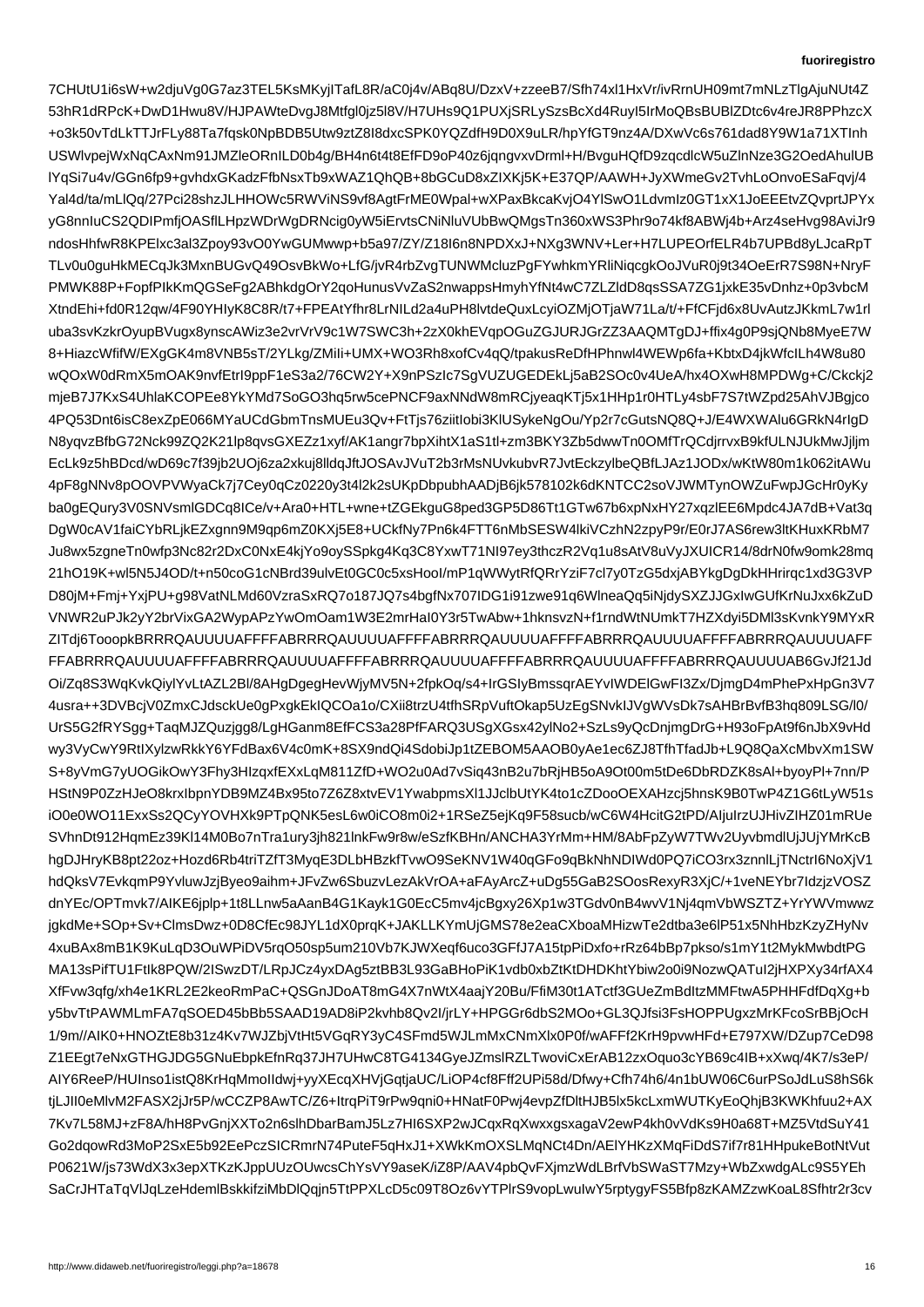hXX9Od7OOEk6fMIHZPMClQrcO2Mc+g/LzD41/H29v7K98O/DrVL61W3MsF46XYmm8xHbaR5YUL19Oh5oF7p2/wAQ/FfgPw3bWN5 4g+JmmzajHIJL2xJLXN2jN85dQQVILb05IXAAJya8c8cfFzwzr3iTVLTwPd3OkW9nZz3X9parpE9IAgU7S5dJ2PTbjjccEAE8njrXSNIuE 06Wxsrge78+Nbr7RYECfKLuEeeSct6kHGfvcVX+NGg6nZafgXhZcRWvibwe+mzuw3R28UkuGDguNrkAklfmAlxQJ26Cv/wUN8Z3M8v gT4Qppsul2ipZv4r8Zlvt0d3loLxW4VtiwqpDK6ljksOBmo5/j38UpXOn6n8dPE9reG2bNqNT+zW9y2Qdtv5YzIMHKsqlT0zmvKNV1H4df B9oZvFOteF9FjVUeNNZukhjunAIKRqFJlbCn92QAdrcnacZXhP4r/FX492lyfgB+ynrmsW8NzLZ6ZqmqfD+5EEjLg+bCqjM0AZwx2GMu Mfdzggj0Lx5qXjD4l6hH4n8aX+sa9KLXZZyXk5u2iXYNkheQgEjPJNea/ETXfEfg+zt5vCy6PbLd3iJFf3Vuypu6GR2LfLKTjcqgZ2D+8mfc vg/+yB8fviex8TftAX2I+HNAKM2o+GvCNusepXSD5tgjtTNDboACu15Dy3sK92079mT4A/C/wAEXy6T4U0uyhijMtxr3imdLmPRLdLcM1 1M0qskCxBctO+EjAJKnJ2gWufKHwQ+GHxz+NNte6vd6FZ6RZPGs2oeJ/Fb3FrYvb5B3RtIrSSFB875HlsisA5JAPvnwm/Y9+HvJcXt1r N1q+hz3yG0hjt1to7t0QM94VJYLZu25BuYSSBiSgXmuq8Fa/a/G7Q9Si0jTbxPCejeJbjRdR1TWtE+yQ+J7hF85JrB3ZvtehlHVFuFWNb mQlozsyK9L03Uo7e4kaawSztrRY4dPS3X7PBOQvyW68c/N8qqAeAR3oKSM+8+w+G9DvfCmhaZb6NoyqRZWWjzBVtlwpBCxqzeSu xduBk5GAOuOcl8eeG4Ly28LeZdjUJNlzbyLp+6OMxqfLiywA+fjLZ2r3lxkdVqOq/ara8t9OheJ5J1V5LfKEr8zkHGeCTn9PeuU17S0h1z7 a+6/mt5TGYpCOLdqCw5IwOnPbIAIPFANWN5fEGpa9qK3983mRSWqwrJFpsiNJkblVxt+Yk/NzqqZFZGp6ZYQpby6qjRzrdooZysZQ4 xggnPrwfrRJ4pvv8AhIRr0Mz28ZZpHjRti+aWJBUADnjGOOBisHxDqGt3MOga1Zaw2DK1xFHZSMzLIA2N0ZOBx23Z5oJOymeMWrm C4bC/IBGMscnAOVz6HrVe51TTUv7Xy31Oa5yFnke4icxcckKpJUcd8Zrj7bxtpmmaeF8TLdL/AKSIIkktzFcXDfNtROygoA2SH6EdRitoL d3xube1011D2huJWiAUogPRjnlxxyOp9etAFr4f6dqVzql672uxGhK21xC8pZVyp3Mu4/kOK6eNb/w8kFzaZuA0n725RSSBwenVfunr61i eDbC0i0i6nF5O80VkGEdvL87Z6n69/wA60NDvbP8Asy5uLbWxF/z1Ky7zN0+6tA07G5pV3cahqUtvCzTW0nQnLADjk7c4+93xVgePYL O9/wCEa0qW3nkW7UO0c64UdwT0H41yfifxj4Y8B6fJLZ+JMS3Ft5sdvdybGZOR8vuMDtWF8MfE3h3xLf3muefF9mgz5pSYMDgclj2bv +dBXMj2PV55iiJcxiOZ5UaMfaFY7Se20kdvXtWsLq1S9SSWTyoGCq/lc7iOxwOO3WvPPB2px+I9UuNWjtrm+tl4hBaR2iPlzEfdlCxqW MZ+YD3JxzxXZaz4g8NaBa2tzrmvpp5MWIrTUXUSyDvtjfawXB+6Aw468UnfoF0y62jw28t1qHnrcYJEMM0ZbymLEgjA9WGfqKrQmxS z86MMFjLSXC7TukYHaWXPR8jvzjp6Vytx8Udc/ty8sPht4ZuNW0nyovN1uOJiuSx8zGRls4XkZ6VsWfiC18U2D/YLHUUjibe5e2ZWd2zy Mv6kdulKze4zRvlu01S31K2luWST5CtoGbcpY8NkdP1p0OlS3WsTyRaOLeEPhmizyecMdxHuKSBbKWOGCW7liLJiJPMwwbHRgKN Ns57O7uJEnjmYxBdsc5Ypz1p2SAI1RrWa3fYjw7rjdBCT1bn5flzj15rB1vQo5JYZNSv8SNCCflkUA8nkhuh6fpXUaxALmyW8hiLOpEkru ckD1qlMoWNJtPXcJAS3mRBufb0oVugWue10UUUzMKKKKACiiigAooooAKKKKACiiigAooooAKKKKACiiigAooooAKKKKACiiigAoooo AKKKKACiiigAooooAKKKKACiiigAooooAKKKKACiiigAooooAKKKKACiiigAooooAKKKKACiiigAooooAKKKKACiiigAry39sJFf9nnxEskt 1GP9E3vZhTLj7XDwu4gfn0zXqRz2615d+195D/s6+JRLctHGY7Y7hng/aos/59/WgD4x0KDXppNOsbPWLW6sNLmRbnTtWjknMNmM n902VH2fuuBsGOevG9eweHbTR5tT0nUr27NreiWKHzYU09R2DIWbeue7/wAPHPSsTwPbvJdweJ7mSSGVAbSCG6P+sXdvC/Lzg9 O0fGSvQ1v21/4e0zW/7K1a3jvZL61YCAaWJ4t5/wCWbEEDH88Dr0oAfp+qW3jfTl1Lw54bSwhvlwxtXqWLMoAz91mC4Hf7vTHlq/pnh aG58PJa/wDCSPdR3e2ZhFsmkUg7fKcLuaI5B+9tzgkZzWv4T8P2Vjo0lgjs4H+1hrLUZEIIVyCpRm6beeOO1dF4e8BX2ja08ClpQ92Gu Hts71JAxJkMAggc9VPQnB60Ba5i3HhOx07w5cw2ZbSpEtmNrc3VuzoEOMLHtBUMAM/MQnGeeK09B1LS7MDSo70TXcEW2w+z3D J5qhFzL5ZAJcF2+cZPHStq1s7y30qHwz4k8UwPPduBDe2GofajOxHyp5uPnB5GAoOB3qHTfBKz3MqajbLavb2rvJcW6NC5iQ4O5iwJ +XHTHegpLuUjqVhrupX9tqdpJbQEmOZnmjtVuoz95S8uMqzbRtxnCj+6cY18mlaasmpjVJZbOwqLW9t4auf9NtgpJEas8YVmUMpyflOf wrpr/wAJ6/4f0rVLm+1rTtTga5luYbe0iLyRwBlK4Bz/AN9dAc+tY1vd+f4kF1qlrb2dveThYBdDv2SFqOuBqP7fpQOvRUm04azYQTebaun 6fMha1NndrEJ27ryMhM54IzwvocaltEdHGkvHc28dq9xG8sq3Z+1RAHD5YR8qDoMEnoAeRV9vFK299e+H7y1uvliHsY6cyokqscLni50 zkZ46isOCC0tJpE0uQ2SQvNvS2XvpHfikq7iz8i5+AM9KCXboP1HXdMlWfUG0m8soJY3JktLUMsedxDOzSFUAO3nOfudNvv/CP/BdX 4jaR4R/ZU+Ffx10DQUvta8C/GuxF7eQRBY7rTrnTrrzoZ5UO873t0QMcJhsEZr7l8Q63a6J4dv9R1/xvoOi6XHDv1K61DUorC1toSnmM8 jyMEWJVbOWZVAH0A/K7/gqr+2v4X/aR+BHjT9nr4G/De9uvDFh4hS81vx/5e3TNQvLMzLbzaZPkGeFmPAEYLhjtc5BoEel/Cr4y+Efil4 YsvFNzeXgi1KVNQgnEJSFRNH5iqjYyVAI+YjHuDXS21xue5sFulpJijNp5vZjHE8+47C0gONo9d2eQeK+Tf8Agmj4t0vX/g1F8OtW1eW TXNGvhCtpNe5WWyZVeMpGBuXguoBABAwOlfTFvcMiT29+0CwxymWEXp2jYD1UE8jbkcZHGe1AHX+E9S1HQrC2g/4V4GuIrorDc2 IWWOMD5VuZGXJaNqPvbe3qa67UdQ0S7ihv9aqcs0ipZm2tlMPm4+VQ+0KZMD7mc4PTkZ8y8HeNdBWL7D4WuoYlsykN3bXdq3m NHG24bPmAKEBcZOODjGa8X/ag+Ff7Sfjnxto/xF+AXxy1LTrnTyk9r4W1O8nfTrpoy+XAjAG8oQhU4wFbkbsgA+vrXxNLPHcWPn2k0rt JJ9linEpeME5BXJlfjoB071Lo/q3U/HfinR/CPhzS7G5ub/W4Zbj7cvlxQ256xzqYcxZ2kqqfMQBtJxXzJ+zp8cf2tPGXjq8+GHxe/Z41LQ4bf SpS3iewRZbOYrtX5JABuUqlsiJ45A619o/sy2nhP4d6ZfeNmur7XPEGr3MuiyaNpRNxqcelq0MklxJA7qQRKysDcMSPMMaquSoINK57 Vp2h32hapb3HhXwlpGjabcuBPp+n3AtPLuwq/wBIAiZldyVKmV5D1OG6V5/8Z9L/AGc/j3eQfAj9o/8AZf1L4r6Xcaqvk3z6Glzp3h+8Mbxe bc6rNlsVs2HxiJpcs5IHAz3d9oXifW57C48VaxpEOmJPGbvQp7eSe1IgEmGthInliScAMcELwhPTNQeLr7wl4S8LXE+qSR6do/717G2/t NYbWXLSJEsVuBhUKKo2dQQO2VoHZLc8b/Zn/ZR+PPgr4B6h8Bv2uviP4k8RvpvivV4vBVxb+Mo9Q1fQ9FcRnTbe41RkWNdQtyJvmj TZGrjbFsK7POvif8GP20/gJ8QjbfCfxp/wtLwyJo5r2f4y6kw1kqiqhibVYEO/hBgSxqPvk43CsG8/b2+OH7Mev23gZ9LtfHnwsudUjtvCOv6 1o1zqnibSXIY41GUXAiayWPcVcbijMqlm7es6N+15ffETTb61vIPD89rf2Rjhh0mQxiKR1wjfLlRvVjtlXB2joOBQJ26Hmvgj9pP4beLbO0uf GnhHxt4A8QXI7Bp01v4+s4lNt3s8wm2lDsLiLJ4MeCdr4jOCa7Ax6V4b1O8trLxXp19JdRrc3Fhdarare3fmSYkuUt2kWcxhVJ3BcEnAJP FWfDPjLwbqljceG5Y7RnWdZbDT57aOZULKU87LJiJ/IZTIDuU4weTi3rPhS9k8Taf4rl8H+DrK9S2aE+JNTs4ZNTWM7maCKXG4RHa Dt3YDBiQM8gjVN54p/sXzvCvhefyU1aOD+1ZLcrYxKyAJGztjEnl4lYPjy8EOFYEDx34ja/8AtC/GvXYtD/Y40Pwpew6Xp81548+IXi6wnG jWX+kENaQG2djcXpJjaP8A5Z7BhmBNevXGq6n+0D4XtPB3hbUPsfw7t9UFt4i1vS7plX1qfYk0ltZiBnVrRejzptDSDbuwAD6umi+EPDc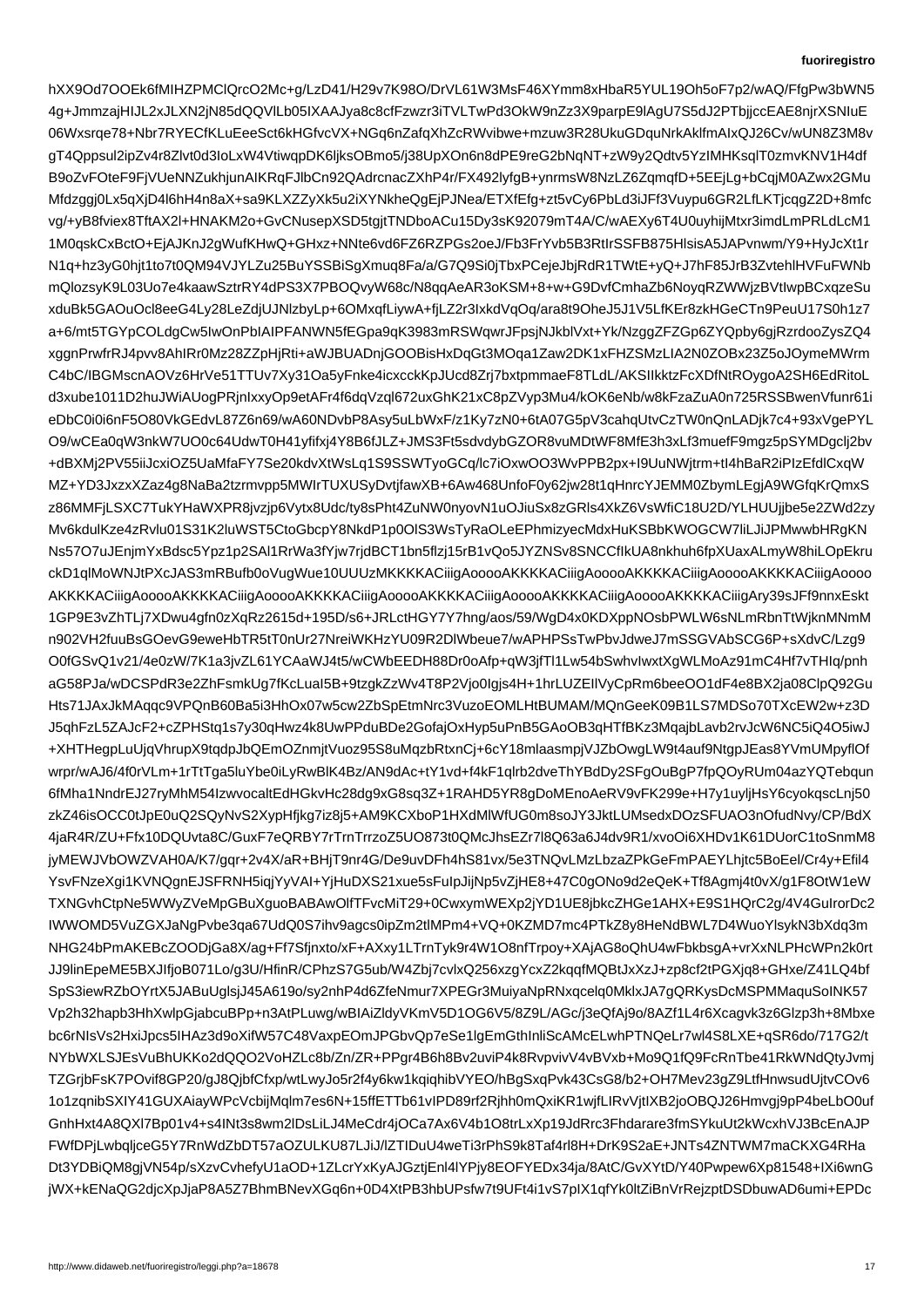dtY6R4djtLLS7C2httLtbdEgKRqvlkoqhHBOWO/LA55yxKgHhvwF/Zwj+DSS+JfEM2keJPEkU1tdw+N9RsG1C40NVWMCOA3aGKwt4 pE86ORdgjZN5Kk4Putv8XvDt3oEfiH4k/tS+DYtHSHaPEGqeOdPt7FWDGNo513gFnCg5wTzyeFrL1qPTNZ0iXRNd0W31G0vbXyLvTt TnjngmMiMpDIwJcEfeyQM9ulec+GPgv8KPA15gPhD4dfDLQtKgW2WPTdK0jQoVijkZvLDbDGRuMmRnGcDnBzQNOx7hoXxd+G8Gk HVNE1e18UC+kku44/Ccqu2eeRQHWSRisfmncRv37RyeM1y+u+EPHvj7UbzSfjPP4Kt/BsOhSxWHqC48SCWe+8x1RodbYny7j90Fza QExBkZi5yFPJ/B/wCMngfwZb6z5QkS8spJo49A0sLENQdWCNHJCCBsLKVyCDle9Wta1W717RWuNatryN0iYLBdygrBuAYRj5QVUD nGT1b8AG7m3qvirXPEIxZ6TdKYIbO1itrKOAMkFtbpyqBccBRwFUbeOgxXS6MZIdEIm8XXCXFhZzwXVozbsRCNjszgZBBwVccjOBt5 rz34Y6NJpF6bq+8RahqayjdGspwY++0jHl6/nXo2iSTLptxobahqGmWjshF9aT+UY05+85B+XqentQCt1Mnwf43tPG3h24bw/f25v496Ty 3MvygqedwzkENhuceISX+kXX2M289/YzXrI4uJ4A0ZGQw2qZNod+nyZI6ejELdNocDXEuiWy2sUkjFY4tsZAYmTf0+Y9MfWoZ7O2uR ZI7PMIvPveRVypbswOevHbPWgHboZs2m3UwtWu7bVdNIWINbaZrlyhfae7BcrnJPcVGsUSaZdWSvCEnlaRfs8qlHbbjcwHHovLYytb3 9hvbelZNVOpzXSzPulhnufOjj3HG3HBBB4xkdOlVNR8N30aXIBsRamR1mSHh8dOo4HXoaBGbq+kPr13Df6mtksFqkbSCe2cupAY+Z yMA8sN2cc4J6CtPRI7qVWgfUVghlgNpAtsWh3256l2bAl6cZz3xWlYQLpE9tLKsVxAj7497Fiy91/wBodPlPHBxWT4uvl/D9neanqEoa5O 8ollyN/ZUXsvtjpQBuX72lslvpmiWzo0cQquJ4CvzEKS2emVwfvDKkHqeKl0vw3Z2ekpreu262sNnKph+z2zEyIOcE4OOMdcfnWPP4ovr mzkuLzy1RbWK4AiTa6YGMD0BHG2qPiHUVn0F7ddckWzu7UytH9ob5CO2BwOB/iQBzHxyh0vxfrcDW+pzW0xud1jJMhjVLbe4EKhlL Fvnj9R9KwrWS78HaufCWkXVxOXI+1QqzDD5xtdQcdMc8jn1ql8U9Fn/ta1g86Rd0gbLyO4iYZJiRv4W28/LgHA64q78Mfhlq3m6l4r0yS 6n+9HAwuHkcvuAQzlh9wZ6/7vocAHUeAfiNplt4ziuNc+KmlWcMFaLFNJ0nxhAhhkWTHmm3aYMOGAHU4JUr1Ye42elWGa6na6tpVv FCLyXzY9SKxqzMRnzA5JR8gjqc+2a4Xwf8KPhrbxQ33iP4V+Gb6fUERp7q20S2ErO2W3SSeX5hPAz8wrtNK8D6Pr00FxBGyRxkAW 8JZUhwQAQG9h2lotctKx1c+oreSyRC8uo4LOMtDJHdjCEeis+335HrWHFqTu4vvtEckryBniCgMqA/ewCAR9M1WuRqNvDcXVjO/ITh mtoZZCUf2IxyK5vQrbxLFeLqOrX8A3cfunI2KD9wENwKVkM7zWZdPnvYDprqJpn8zdwGfHYYp2hagkOo3ixW4ikDbSrty7dMfNwKwb ONIb8BUjk5+W4J3GP2Fbuj6lpifaDe2SzoMsZA43Aj19PWlygX7e8uU0q5EYeRoiYnjP3VIODUNrfKiGKS2wV6gD1q/BMiWdzaWMXm wXVucrnJLliQcY9KoP5d1q7NjKArh1xyABx+VHKB7RRRRVGYUUUUAFFFFABRRRQAUUUUAFFFFABRRRQAUUUUAFFFFABRR RQAUUUUAFFFFABRRRQAUUUUAFFFFABRRRQAUUUUAFFFFABRRRQAUUUUAFFFFABRRRQAUUUUAFFFFABRRRQAUUU UAFFFFABRRRQAUUUUAFFFFABwP615I+1rFPdfs/8AiC1jqaRpTaxqC48rhruFSd3QEZzz/wDWr02vN/2sokk+AmvRvAZAZLMtHvAz /pcPcnHagD4+i8N32paDZTLrWjzb53kiWbVA7RpnlDuwGYdAg5OMgc1s+GtL8QX+p28Ojabp5W0JE32u3BTYGyQNyqyLkfdTH4isPT Lm6022DW/wtmxNqb/Z7rTLeNhCS2SZCcgZ9ua763uV0i0aAaxBpl/NdJHDcXuoMVUsMhCAuR1zkjHv6AEEN5pb3LaTJqEaXNzIVX7 NIzxwOcjIygDYxx7H3FdJpmuXWkvcXME1pc6rZRNCkbIJDNEDkgvu2oeM5fbnHHvT0Pw1f6hNdLqhAn8qLDJMVTYxYYLep46Lzyvpk 0/Enh3TPCESWSX8bza/Dn7NlxaJGYtlZF4IbqeSD7YoGtzstNGp2pt7vxFqVvNJbxi50+5jsmiAAx+8jDlmVhltuV4744NallW/1A6/P4gt7lJ tMa2kguhlyncM7shQPzPYDIzWZq1y+haYX1ya7u7i40+ME2cgjWOXoyLn+HIP5Ke1UpNaudOl0+K7vZJWtH/0lrlTFCw5BcAf3vmOMU FNXJNeurowyQ6Xex2JVTDavZrsAGCAszLuzwT93Kj6c1BZtp+keH0sdfxdXMqiWMTSCVZ5VzhwcEYzn+fpWdo17/wklkrXVs8Fu2oLH KLxQsks2xsqqcDqhdvXnPSqHiXW9UsdZtdPbRZIRdTra2F1cwlkSV8hSR/CDnjr3/umqTVqv717bVJbmzt72Vmtkhuor6biUxksPK2uXb d2U/McE4ODjjf2gvjv4F+CXw1f4z+OodYaW+mtrHwx4f0myW6vPEOoSkiGysYc/vZm+Yq5P7oKzNtUFh57+0X+0R4U8M+IW8AfCK9u vGHxJvwYW0jTdRiTSvDN/wAIo1+UTBbc7sNLYLicxuDtUKc+SeM/hv8AELxY6+O/iX40q8S+KRbOthd6qFm0zQo1SQv2unW4c+UCz S/OpSR1JXAGBQSch8b/AI1eEPjRNrNr+1M1l4rv5NMS38lfCz4Zaha3Phrw1bNzDP4iunyl/wClbc7obhLYvaxhfl4kxF4D+0r8RPBvqv4X aifEHquC88PrpwsDo0dtbhkt0iCb1UIsaYwQqJkA8qnq1ofBP4QfE/wX4Q8RTeMrqJYW1Oe4vUiiaGZXUIshZhGvyt15UYbks2Aa8v8A2 9Nd8W+HfhPp1pHt1Cvv5I1WS2vnmaLd5q8qXb3+U8N1xn3oA+ff2T/2m7z9nn41D4qQ+DLPUtF1HS5dOvrLYN9rbtgRzwvu2x3Cblw HY9FPAJJH2b8l/wBqrwT8StJuL7X9Vtph9g2q2oSDDvsSMuJUc/fO7blyxd8qMgH88NPjsodfRmuUgW8iRxFGQsbDIGGQ/hxyeD2qfw d4tuvDOtSanoc80LwBZruwuJQYbIBLgsEAwWyPuDIxyKAP0t8U6/4isfC2i6pZa/f6bM8lu076ZenzJrE7z9mJi4DjKgv0/CvSfh94zsp7iKG 7uriQQSkLHrKM8ZhZFzvIBMjcjOODz6V8l/s4/tJRfGGxTTNYhhWazRSkMdvt8uIEBWIGdq9Rk45OOK+ofA897reuWEUqwXD3ZUW0 mmDfM0zbAse0ZyxOeP0NAHtngHWdludKbXNWv4bWG1dUe6F6qRRQAb28yRgGCBSc/MMbsGoP+CX3w7/aM8UfGb47ftLeNNQ0 GfwNq+oT+HfBcLxqal9niu4rljGrqhbFx8pkDFpJ0QqpFeO/GnT/ABh4I+KWj+DvjCnjfwH8MWuodR1Px4nw11ibR7rF75K6TdTQxyCF2h RndigXAHykkV9TfCP/AIKV/wDBMXSprX4C+Cf20PBGm2ujRRWkv9qatPY2tyFZd2biSxSEsYtqNlV+aJiCQpFA1bqeq/Gz49ab8JLJZdf 8Zwangtzay3el2kl+FuYiVdPtDh3VoIFZSC4zKG2jGGr42+K3xi/bC+KGtvcfEG+8CN4Klq26TaWVpc6LfR3BeTy5MiV4H+U/PKQjv6qM A+m/Gf4j/BbVfHR8SeAvH+nfFDTteigk0zxB4WtZtctrSlylY7B7uGJo1dUy212XG3cVTBx87fFX9sX4lfBu5trX4gTeKpp9TtY7uHR9M0kr d+STsMqLcFY1VXJATcCuc9DyA7dDmpvjV8Q9Lvx8NfG/wV1zTvtdkLC51Cz04atpLxsdpWO6hJAtmOGII2YC/MQSAfQND8C+BvDG havcfBfxhbaTexaf5c2geGdfiSxE6RrJ/pNsQVVi3ysFXe3HHQV494y/4KLfs8t4VNv8PrDXlldjCltrlhBbQCYkMp2W8paSTGGc7lUAZ7jPg 3i7/gqj8SPCep6jo+hfDbwPdfbLghNSGlyiUIRgpJ8zhhjnGR83cigR7t8MP+Cg3jm1+PFn8K/j9Dpmn3MuoW9kG0zTnjmZ2uI0S2ZZ3Yk sXf8AepmNsZVm4avoT41+O/Fnx4+N/gb9lHwD4n1KPTbK2XxD44n8Hyl57axErxnSZnUuI5pFMbSJtYCN/mbfivkj9jnxh+2v+0Frln8Wf En7G+n+Nfh3f6pDpdz4xvfBEDrpL5Eglt7ueTeDDHlnmjJK4+XJya/T39iL9mvxd4F8a+Ivjz8Sr3SUn8Qxpo3h7S9FgljW002JUaF5q6jMr SRuZJs5dCinkEUDSuewadDqOg6LZeHbHwHAIdH0uCy03TrXSJFQpGFjIPUbm5LZAUnqc1maha6pb3eoSXk9xG09q9zHbXaeWyAK vrjuDzzXrq3XnXbPpClQ9v5l9JJJkH5ll28/LXMfETwl4n1/xDc3WhyQC1mPlzXl0rSPFG38llzgcfrQPlZ5brz3c+o/Zm8m6Cyl1qrQPKiMv RnZQAR0HBP0z1i0nw/qmgy3Gv3t3fwXlvbSTxyT7oo2ddsojhLgHb5gzg/Ma9Z8M+ArHwxZfZdO1GSNrs7JVu5PMjyx+VeF4Xg/pn1rmr /4Pxa54nuLfXL8XWISzb9Ps9LvGjmOzIZjJkqMNlcd9x6qcAcrPH9C+Fa+HdTu/HyeG4oZ9WthehridGulDNvAQqxAUksNsqUArnOCK2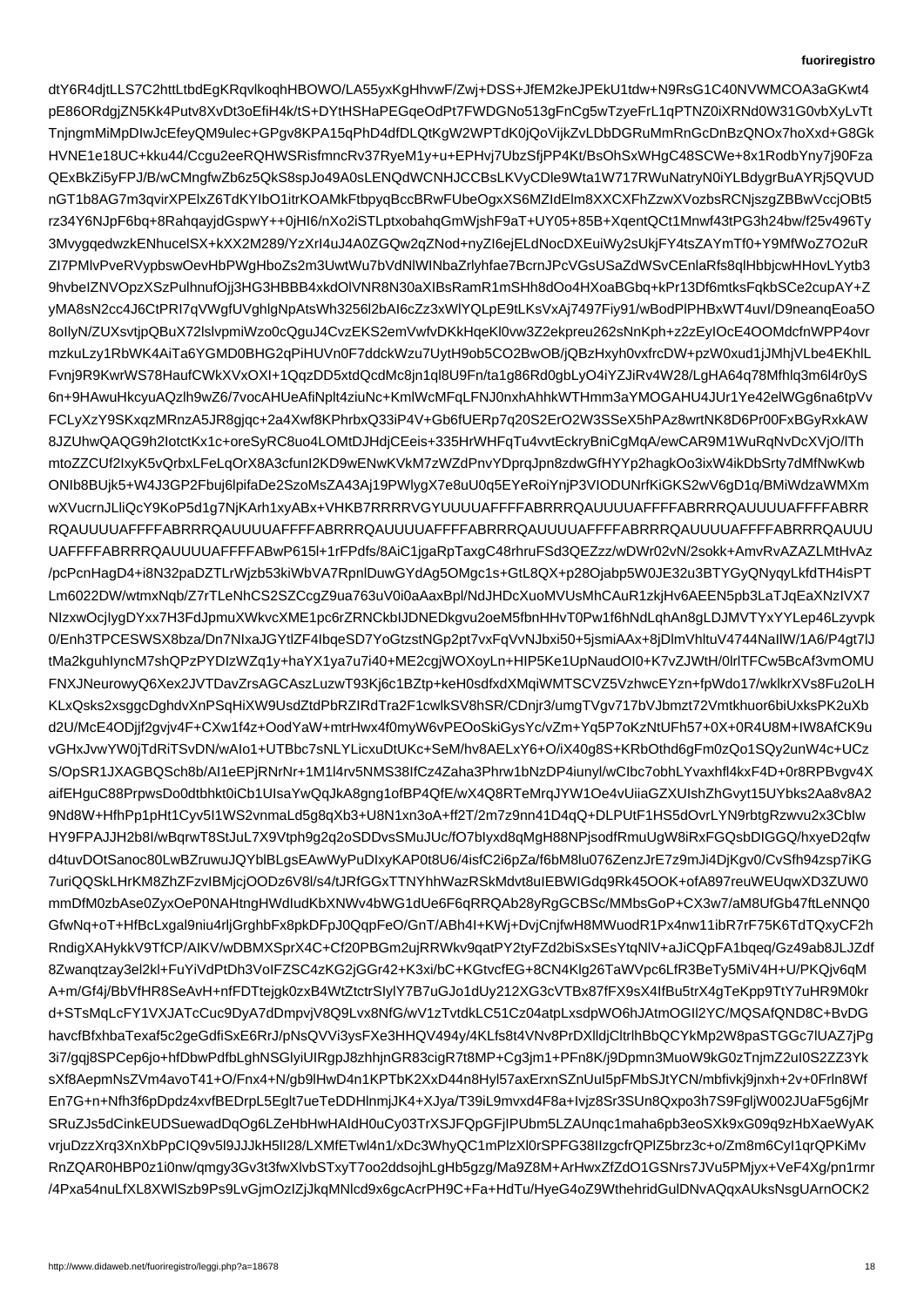9Nlu9c0q/2i+xsbpIpZPMUcYwQuSxxkZHWvUPHvhBfFOmS+IdOSCGTTIC8/mYXaoHAAPJxuXqO/sSPOhp1vpVwqWFrPHFMS6Ns wC2CeBj0B68+nU4BNWNK3860uY9Qsx5+9MvNqtwkER/657yrE9OD611Wn3FxYeHZbS6tz/pMRub63mBliOcrtygYFQBnbnOTxzwb HgL4c2viFIZfFUnlwCQPBBok/kSOwHytKGDBh/u+/wBaX4jW9pNqM1tc31pbNc6ZLDb3izNE0cmWC5YlwRkYwMtz060COalv4dQ0KS 7qjRopLeTZtdWPCZB3Ln0z+HvUOj+OdK1i5/4RbQtQRrqxWIOqXHlrtlAlDqHcfmAlGSenrjE0/W7u70q0RdSllEc0MMVxeli6yHPBU5Kq W+XDHg9eK1dC0jRbU2SQypbIZ3eVII8IZpvMYO5XBJyfI5J5GNxoA2LJJFvZ4o70s/2x4prW3tkRVYHhGKk59hnHfPanQ/bLhrmK+v7R wJiim0fPlqf+WbdMydO3rUOq3mmWk0lvYpOn2pjNFMtyqtGxPG/3x2qDQHs1tbuwKO86TGSRwAvmHuD7c/e9aANDVn1dY7G40+7R 7Xz41l8qBshQvzY46Bs84rM1fSrvV9Wsru9nhuYl5s26zRNx1+b5qBk569K6CaFIZIRLdD7LKiRGOEncD3Bx1+tVU0m1t7h7i4W4mUyZ t2dizReuT02/rQAlpp+nQ2UR1lhknmNhbKwLBSVzlicZG75fSsrVtH8MxeGWuJlp1eGyit5Wt9QtmCSGZILyIZMj92cEHB4z0NaF49tc2x gDtGVG6BZX5abHJGOSPzrLhtongu83Ng8lxeKt1BcWuwHlweCAxOBnOOhwMngAFPRfBEevXZlk1fP2ZhGmn3U5XJBAD7WjVTnd9 4sDXqGkNa6RHJ4cin2zxwm1WOEABoyAp5DdRk/ULWB8OH02PxvDplhbSFZAhuHvleZELDueM9K7w6PpF3PcSRJHGVZ/NYKAR7 5FBcdh+n+HNRsrW3N3p0URGFI+zMBnYzDA3NyMfWtW106XSLiGOzm2xy5Uozhuce3403SkuZxBF/aMEiiDaXncnABBG3vnB7VPH AILuRJLI2Kt+73Y5J96Tt1GZk8MLG6spZQtvaArE3Uq+yiuduLYW9hK32dH3t+6qfqybumD2OfpXdQNG8MltJZuZmQiWMzKpVh/FyP5 c+1cd4y0DUNV0SXR4b67s2e4YwG2nMYjkxkSo23iQf3vwwewrdAJfDX7xEubkRWUflB/IWZXULnq3l7h+daCbLqwmttA0e11GR7oOb W82xKUGSWLSISU6cKeD/CetV9C0DTrcKuphCFjWF5dP5jZf7rOcH8MVp2UUSG70+WyiggzutnhTZloXoOOqn0p2uBY0yfWbKzto9S lt4ZVKzSLbyO6Fh0hBcAnr1Gah1Ge41S4M9jiJO6y3EcZJ9cO6n9Kke7tr/SLFYUfHypEJ4vlgYAgsM8DkHqaWK71LTy1vYKl1826SaJA 4YnuSfyx7e9KyQHtIFFFMzCiiigAooooAKKKKACiiigAooooAKKKKACiiigAooooAKKKKACiiigAooooAKKKKACiiigAooooAKKKKACiiigA ooooAKKKKACiiigAooooAKKKKACiiigAooooAKKKKACiiigAooooAKKKKACiiigAooooAK86/aqj834Da9CsBkY/ZtqDPX7VFj6fWvRa85/ an1U6L8DNavxJtKPaBMOqkMbqIDluO/8A+vpQB8viPR9T8O+RaQGS58lGJe9EawOcbnLFTxyBzgfpWovh2/1GxtpFu7R9R2oLdY4i6 uRwNzMm0LncNzdgcng1z9p4cF/4PfRdSlu4bm8ykd3bEebFuIG7cNmwcH5sHHpyK6nTLHSrfR5LbT/Fsk95o1vsSRJFnkZ4wB8zyyJI TjBx93qDIO7ABP4J8TnWtP8AtOqQiaaCUC4EsnluJQwXocbjuZeRkck8qHFjxxoti4sceKru7db22uHSK1h1dESUZwzyl6PqKQOF+bjoc jLTaWsOmSXS313bzyQsVuYJ1Qo56yH5fYnl9am0rSbW+0/+1NUe6uzburXcktyGluxtDFkDLyTgfgeooGldljVrC/ltorOynE0bSsUMLeZ5 rBsFUwTnkH9KzbXW/DFj48msrNrm7uILNxe6WLFnG0HJhKMAPN6cAlj6HOKuhdPGkDVbNbr7NY2qVHtZqhqbcd3J92HGfXHenaT4 AtTpM99qsUHmyHz7ZNUjl/eS8qSNtj3AdR5h+UZwxPNBVkiWDXLSDwxd3drawyXU2oGO2eQlZ7y8m2BloQMs0h3NIAq7sKScCvlfiN +0FDpni+X4V/CPVT4n8V2LNZ+IvE1IqkOoab4QbcQxLKySR6zE4LRWz4UA5bG5C3M/FD9pfxl8WPCWrfCLwLr3iPRNIu5Wg8SeNN N1c6dqdzNHmOSHT5FDOFKIm6+RgZWYhSgrmPDEeieC7vRvCHhHw1pkFsEFzcWWk2kJldlcjdMzyAzSseWMm/Jb73JwEu3Qh8B6 9pyeENS8PfDvSNVaCG5dNa1HXLMrfXOGkDtNKVHmzFDGX+Tc3zAKUwK6Lwz8MtS8U6Atje2/2Wz06yaW3+2FkUTn5o9zKNwGxs nbtYd+4rf8leG9E8K6VOt7plrGmoTm4JtlipBZPl8xmHysqqqS3IOM+1T4u/Gnw38MfD6abf3EVnPdQ7rO0IAjtpkVSu0FidzDYBkdVwOp wQR4/wDFvSbPwLHPrcOpfarXXpXa/tLdNzSxhijEr0w6qELx1P4fGv7b3w+b4s/C+0HgTwcdO2Xjz6PElokTyTo0gRnVWIJIcqN3QpnjIJ +sb/XNX17TboyXWoXI0i2jtDcavfNcGUAhxJHuJJwzkcdQ+cHnPHeIdA0K00S1e0kW684tM0b58uKTew/1Q57HqHPTAOcEA/lixF5lpfr YeJPCjwX0DK92z2g+YgFd3yt0wWbGed1c9b3dvbXuoPqv2tma3YWEjDIUklgq4zjJU9eOK+/P2qPgb4H8by/2jBcW4uo9OE5t7eKOSS SBm2r5qjJZOeASABq18n+lf2fv+EV8QanrOv3SxeGNlikmSJL8lmuwGMNrnBww3Dj64oA43wV8YfGvqq8h1Pwb4hubJoo0SR55XQtA HB/e4OGQ+309a/S39mj4n+I/C/hzSPEPh7wpdXOuWMEGo6VFoOn+bM92qp5V4jGRGt0LZQNKA+SRuya+Mf2Ff2evGPxHnvvitYaV 4YfSYLo6WbnxRG032UOiySXNvAw2vOikbXY7RuAPzYr7p8C/D3wZ+zN4cv8Ax9BqpvTeyxvf63fbzdXKqh4YupBcsRsijvvcfNuFAH0f 8Of2nf2kvDutQ3mp/GXxRNBEn2jWIL3WJ7pEjZ8ufLEZUSAj59+Mrnld3z2fjF4h/Z28b/HzWPgH4d+APwa8Y/DHx58KtQvPFcHg/wAA6 Uk/hXxexfy7q5vIVcSXEkU6vtJE8cqRyKygOD5Z4GsvE/xF0azvPHGjzaP/AGghv7TT76Nmne1kG1VuGJYGRIyGQnK7f9rj2H4XaZ4J+ FWjT6b4A8KaboVtO6mSw0rRo4LcyFctIFiRQAwVSHbJyuOOMgHnv7OPwn+OXwX/AGe/Cv7O3xl+L174u/sfSDZwX817czpbWPnt5F pBDISkUKIkKgYLKQAnCjHPftA/sufDf47aFPpvim0tNP1q0BW21DT3tpdQhhBzxujYrGCqk4HykZ+XpXqXxA/al+H/AIN8QXln4ctL/wAY 64LFUt/B/hKJNS1OZWkCo3kwyKYRlhnLnGedor5s+KX/AAVh+Cmlah4j+Hmgfs1eNIPiBYyNpq2HiS0srKCGTLFg15ZXMzsQ/wAvlRr8 /L8nK0AfE37QfhTR/hH441D4QeGjrtzpei7LeO7luln893AMjyFVVFm2nBQKWRQQwB4His2kX/jHxZbaB4Y8N6zfXupajDZ6dpcNk0815 cyuEit4lwC8jsygRjLHPSvrr4h+JPi/+398RrS/8LfsYeFbXWtG0UW9p4c+BXga9ictHdHnUlbz3d3Muwyl1z8hYgKCf0S/4J1/8EqvA37MN 7Z/G348+AfCOrfE+ysRqOlW8No9xF4WWULMjvHLGqi1NJ3lDJuZclAwAxQNK57n+zh8DNW8G/svfB/4X/FK00uw1jwd8PdHsPEeqW NpKn+lpADMm1N6mbdw9wWQPsDZOcV7bpfhSA6Xus7n7LJDeogjDNgDacKOOmccD61W0rw3JpFpdataahLlZIGkjie7MqiQybgkeck AdOTXWad5EWkW8wtV3vbYuqzqvk7ieAOoYcjOOqwM0WuUlYbFYWljZz2um3jRS3MW2aKEq+YQV57cqqetJeaCYmOpi/v1Qxqnlfb ooUmXHJZSSD0796t+DLGPT9Sub1JBIsz+XGDJnap4z046D/vqr2pSoYprZbZ5YkIMe2yDDJ6DPGAc9e2D60rW2GZ1jPb6jDHDb2ctp HOMfapSN8ZxwQybk/XPJ7Vm3A0i3trzSW0CGERBkaG2SIs+TuYZhHzBsnuMFhmtGwlhsgmi3Nx5zxTLmSOMhQevmKOgBBAqwm hW1tgsmg2Viv2licyyOFUkDuPfpSs3uBymseGdQ8R+G9Xi00XEYm064Pl2kuHuX2kgiYB3EnjA/uk44rzFtGttKltNJ1u5uv8AS5CJLFNr XSRNOF2wowG2QKj7S2AOhlzg+66fpUunEQTQSCGVkW3SxB3QsxID47qoL52gn5qxvHmgaNZapHrMtgjSQWEl0bjIM6hZyphgPO2 Xb82CDy34U7JCZAnhY2N9PcLai3feBaRw2Usa8k4BDxBsf7RGz5evIFedftBaze3R07wzo3iZJN1gXmja63PH87IcoPnVu+CBjrzXpUG mavca3FaQ3DSWzKJJLmeQtlWzuPJPTCg7R715X4qfTdb8QarrdrpcYebUHe9m8sBmlBGcn/nngBtvOKYS2PHNF1/xumsz6fHclbdbjz UvFl815ZC2Q2GcEjv9R1r1HRvDWtiKCe+lkkSSJDFL9tjfZlzbmcJEQ2PvdRksGO4ZzWL4e8F6ZY63d3+vQvOLjUGuFRp/9QWH3U3Y +TpXVRan4lbVo9FudSuPPWJWmTb+7yHwVz9KCDE8bWFvqWp3lyLO3WdDLLYvPsxsP+rcMPm9BggH1ArK+FQ8TC0ki1vU3tLz7U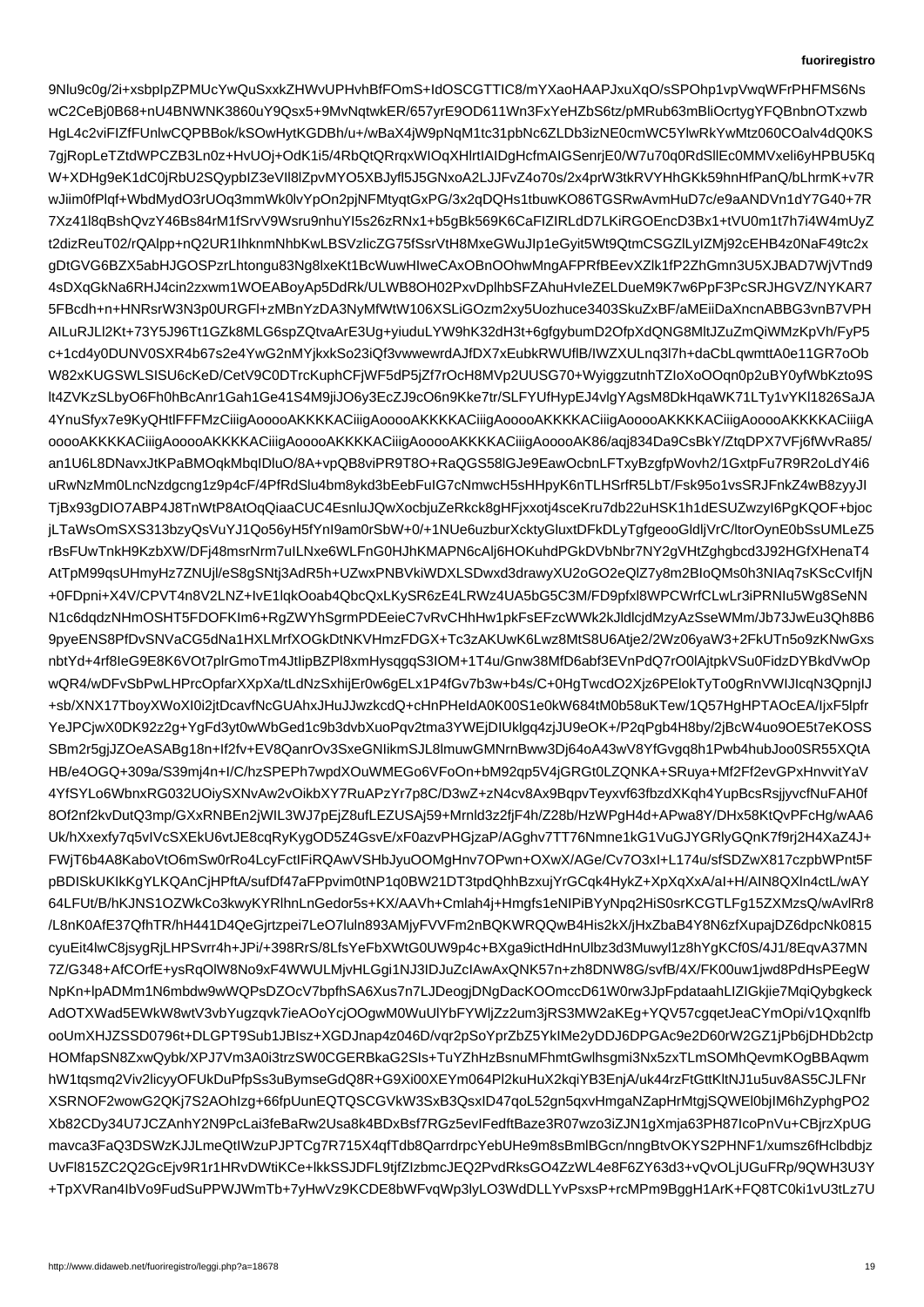Tb3NvMAiqNud3mYyuDjAyc9OldXqdhZXizW8Vqs6oxJaPB+Vuq/hxU1tY+HYNN+028kgltwCklpxLnad3rnBC9MZ3d8YAB0Vyug3U0el Wk5kcS7ppXlik28dC8TspPtnNGp31vZCKwhFxCsiBd27k5746qPcgD3z1yrSXxPPfW80k0Rimuik8kyszlR6ls89ewrc0uISSXNwxE3zsH Y5LbRnKitigaVzjy2pgWu11RJkhJWJkklBYjthsH8wB71b8NDTfEQa8FtJdNDIiMkUTy7Wzj+AHHOB65x1rdXTojaXF5ZaXKII23yRhOee v0qx4l8KjxPrcbyyGy02LbcTrYs0bsNwJLBeeg+mADng4B2aOw+H+gxQyW9/JZQSeXEFe+VT5rqM4bLYbaecrjPl471q2emu097FbQR eS1ww8yQHe6+vHT6Vdlu9ObU3jhullY5DuRwGxjtwe3PWrcEVmsT29pMkn+kMskydBjsaTt1KKz2ccUazW1i1zsIAeNfuDJB6/QVcnjtZ Wt7iO2COLRWw+OX3ensKekljNA0EtwEXA+cybe/rjis3StGvdPmvP+Ji1/busk4zcGfYAOOByB649ql26AS/2ZHqr3N5c26m5q3GIvvAlB 7/KCF6Yy2B71KtjLgNqtnLb2S713yIrE7PRc4xx/nPSporhFErXIMCzttmMzbDt9hzj68VFdtHZl01nG08Z+7s+bsMc0K3UDFuNNjbVlsUG 15Jtu+NcMD6A/h6VoRadDqGnTxyrcWksSbVfzFblyPm4OeenSlmj+wX6G3tLp3uVwZFXclfr6dadaG+SzNksgDfaPKMzjjHTP9KdkwKL 6JcGQpdahll4ptyrNKZFY4bp8tWrWwmhZxZzC3UnJRlcAnuRgVaE1k8ax+cjr5jQRhT/GDyv1qG6js9UkMc4mj8glR5bD16H3H9aGrAe x0UUVRmFFFFABRRRQAUUUUAFFFFABRRRQAUUUUAFFFFABRRRQAUUUUAFFFFABRRRQAUUUUAFFFFABRRRQAUUUU AFFFFABRRRQAUUUUAFFFFABRRRQAUUUUAFFFFABRRRQAUUUUAFFFFABRRRQAUUUUAFFFFABRRRQAV5t+1dcW1v8Bf EL3Vw0Uai2y4jdsH7TFjhVJ5OOgNek15z+1Nb2tx8CtchvjIISbUzGIEsEF1EWPHYAdO9AHyLpVyhvU1AaxegjWIETJEJEdgcmNkZg6 DC9WUDKnGc119lJpt7Ba3oNtZ/a4xKlzdRpEbhqDqPnG0HPG4Ae/auT8O22qz6fY6lYaJO1le2cU0jpel0qllJl8vbhB5bDqk9e1d3oWne HrSKPUD9kmgQBCl5dLvGc/vCu0/InGfqKAJdEkmvtJnh8QWtuZCgDW9mxdo1xwpJGGA9ua0rmwk8O6NBrtozXU1vMm6xW4j3pEo3 8RyIQVOcHBHPvVW3sdcqvo5YihinbczpEFVt3o3TA5/DH1pvjHW/AvgnwZqvi7xbrVnDb6WrzRyzXEf7xsOEiVSyPJMSAQqkkjpnigat1I 9SudA03wVJPq3iixstJhvTdalJfXLWyRorAuHUMoncJlvLUIjs4BPFfPfxj+KV1+0pYxfD3wzdX1I4HVbdNVnv3lW/19UjmSWCNBvEejSLI m6lhblpUIKBPnNb4vfEPx78aNct7icLY+HYrvztE8OglpPIZiYrm4wSHbDLyOfIPAyM3vA/giXxBYMGneA2rsizG8VJvO7GNNn3cEcbvpz QDt0NDwx4Z0/XdM+yxQXWiRq39nW9u0BtgsSjCtOpUrk9OScgAdga6Cz+HGl6Dqltr6+H5pn02w8kywWySgxq5MyFVJDZx0yTjPrWh 4Z8Arp3hS5W8vLye5JMw/dMFkkPGHP3vr04qzJJqdqbaW7t7GWP7EbZ45eVVj/CMMPl+p5wPpQlLKXw3e6Sl1runpYm+QySqlyBgM MES4Zq2WwTsLH5eOTXzL8ZtJHjzxoqm1qy1u10OJk0+4uXMkdqRJIVc7sDqEfdweCBya+qvGXiHw3pWq3thrGtG1e8jkS3a0YMjyjou MfKcDkcdBXz7HZ2d7rTwzXbGG7ZZFtoZA1yziUAgqMAqYyflbBLcjIoAs/Dz4W3fin4XXunaJYafc6mNeTfqVneIrOK38k5WInyz9oSUr8 zYVIDYH3a4z4hfDHxL8ONPsLPxLBaqQIwk1W6R2aQZIPnIyiRAMAcMQcAqD1vXDeL9GvF8S+DNYurO6S6aIwMHeGdUGYy0eQpY c/N1PPOBVPxJ4v8AH/jGyq8O+MfGmoXEMl0iT2K3OyOVDnJRSWUNycvqZx0oA+cfHjfDnTNcZNY8SS3mpR2P9nvHpUz6neTxqDs SVIImVMsDndt24yxXIryvxN8DrD48WWk2fiPxUngXwyniG1l8a6x4x1m3tLqPSTdW1sXtIZZAyIt28xhb+GDIUjGfpXxL8IvCqarcapol5JZ RpJK0mnwyxqrN8xMxhRNpkYFd0jA8q8Dk15lDH8DPBfjLw14Y8e+Gon8PeMNXGqeKobGKKC6ngvlmhuGSQYCkQtKy+YDtkdZOM HAB9Lw/s/fs9fC7yPAPwah0nVPDGg6xFpnh3WppYLqbUoYI/LGq+dbwCJ5J2XzTNnY4mHUk45X9py1+Kej/AAzHiLQtC1/UT4f8SaXq dzbaE8rXV1pUFwxukt1xhl8kyHyyArMcAFuK81+CHxJ8ffsn6hpvwF+NGgXN34GutSjtvh/410uzZ4rAM4ht7HUnlRMoqFmMigDh8c7tv0 495eLLPp+m+IFhmhgkkCRTsVICHcYos/Nh/mYJjsR24AOc8KftJfBv/hV48fR/EnQ7LwwH8q3v7vVo4omBbcYFIErRpOpyCjgEHIx1ro/D vxPufjBoUX/CodXiuNGImXd4qs3bai7S22GTBR59rqwkQupDZHGa5DQP2ZP2a9fvLrW/EXwC8M3+pXdyJZbrVtHiuUlkPzCSRZVkEjn GGfhsA8gZxqfGn44D9mf4cyT+CPh7Dq9/LKuneHdKtY0itbSeVGWMIQQsMQAAxHyPmbuQoBjfFD4PDStfSTTvidH4am1fwfFHCblOf EGq3EaOHuLiVjl8tsFeTEYUL5hGMZlbsPhr/wAE8P2YNE8JaHr158L7TxlqLWNv/aDeOZv7SS6k80+bMLYxRtEOMISc8kjqBWt+zf8A BRfCKL8UPiley+JPHHiCxS61/W5qc2k8y4a2sUKr9nqUEFIRlq5JZuST7Po2iPf6n/aEF9e3jSvfNFPK58skqdrbieASPvNAHoH7Nvh34a +E/BWo+HPhl4fsPDVz9ql/tSPQNEqqjmhfauwuoVnjGMkFmHOdm44Hp9v4ctdLhhultUndVQG1W8dtqtzhUBUhCDhuRjBxuBrzj4Jatpe la0YDPcKs0YtlSNlXDb0/egEZaP5R07evNepyiD7OttfP9obaEElrJlXbsyAnlx35H40WuXHYzdOtf7Pt9mqRMld+UaNSEiPPC5+bPyg9x 8tWNQ1LTLS2OpHSm+zqjEsZpEMh+bazFVOOueozmr90LG0so9JkWQTPgyhm4B+b7o7VVfTpbOLEcILXEYW2Z23gHPcHl6g+lKy GWfD/AlhS8sTPoNIZD91wtvauTb9AGIOC55/hBNQ6rK00UttdarZLehyrrEVVihPLMm7cuMdGA59ao+KlbyC0udR06ESC10prmQWI/e +YFO3bsz1KqMZ964bw34j8eeJfEC6jEup2tp5SPPFOWQs5A3KRzuPrk9KLID1iW1S/trOK6s58LsInjljUlpzyTuwc5557dK0bOSyfVrey2 S/ZJPJUi5kG4MztkEfexhTzjHGMkmsTTmnu7NoPOCHJdkf7m0dB+tS2V5Dc3RnlkWRlO2VofmMe3d1zwvDYySB75JFFkgPMf2dv26f g9+0Dq/jT4aacl/4Z8ceB/Fl5oniXwX4hsls9QiMR3QXyRZLyWc6hGjlPztwApPFd74ksZGht9Q1e5meNjFcwSylgFz824ErnB/vHOOfQ18 4ft7/sAeMvj78UNB/bH/ZZ8Wt4b+OXhC1to9Nm1Ayx6D4t0qKRrltJviiHO+4ljR5CAsYhRssFZa37M37ag+Oel32i+Ivhn4n8leJ/DGsHR/H XqDxE0bXOk3qrunFou7a9kGJCTRjYfMX5Tlcq0WB9TWjwLOqtFGsM0e6KMPteBQx6q3zZAPTAJz7Yrw9LC9Oq6vbxXMCNa3kpnhu HkilGM5ZQCXznjqbu1emwzW2t3EN0ni7yLiDEtukmpKXkZf4ZCoXcx/Ad68U+Ksb/AA21PxNcRWWuaiNRuG1GQmZp55YyDualkZ/h+ X+HL87uKdkhS2Ly/bZ0id7WBo5mR4VfZEiepU7juHX5T82K2kvNLuitnb+F0t7lWzf3KhfLmbceV3fNjp0H8NcheSQ3cdtG23akqyJq/vCB v5A9OnynnvitWfxTaILVbtriCN12Kixkbm3ZySeD+JGcHHQ4ZBYmmvRBtNrbIE+aaNCQW9uD/UVbsYnhc3ct1LJazQ7ZreFgkkWc7mV uBjZ0lO7dzjHJxJrmSVmcJiEthdsnX8e9ShL/AE+Fpo43k8xQlyy52Dvxz6Y7D3oA6K0Mtw0Bl1AxWsCghptQEbuvGSFOGzkngc+gNaO gy2Fh510UmUTKwiha/RmRAVUMB3yozgZPPauUsV1O9vC1q8ym8uZEZ4VLCP68EA89c9OK09BsR4WhkW58SzPHMrBZri+AdJDt wl/l4HGccZ5FA0rs7GRrh9Og0nTkt1uZLeOW/kbADr5Yznng57da0/BlvbWek2V3YQXEdzcSi5vTaWYkZ4grBo8sdgVmKjqDnqO42fBP h5NF0AahPNp32u9uJTIjY2nHQDrgVav7C5v54/DtjPpdq067InggjV1HI4Z0bHUjjsB70mrlWSC3VNZ00MmtXsV0118r3iLvgUsRkgD7u0 nrg/LUHhO58UnT7i08WwQRXiXbxxRwKGE0Q+RXO0/elwex55pdFsLy4uzcR2saNYRlkYl1JZHukX+JsoMe447Vq2M8U7G7ltvJjinwy Kw3Z9CeQOv1pcoyzBDdzhQ8JEEeROs8DL+HzAZ+gq3ZGw06/kTSU2zrESTyNqn09R6r1FZVppl9BAxg1R2hd8nzJywg/wB72qe3try e7k1CWWLEbl45oGxuyPXuKTVgJbiGS7Zf7SkWUP8AKDMDhfqe31p0dpb21sba3vPMG/IY1K7T6Zxz9c1FJG15bwyRs0kB4uAxzVi2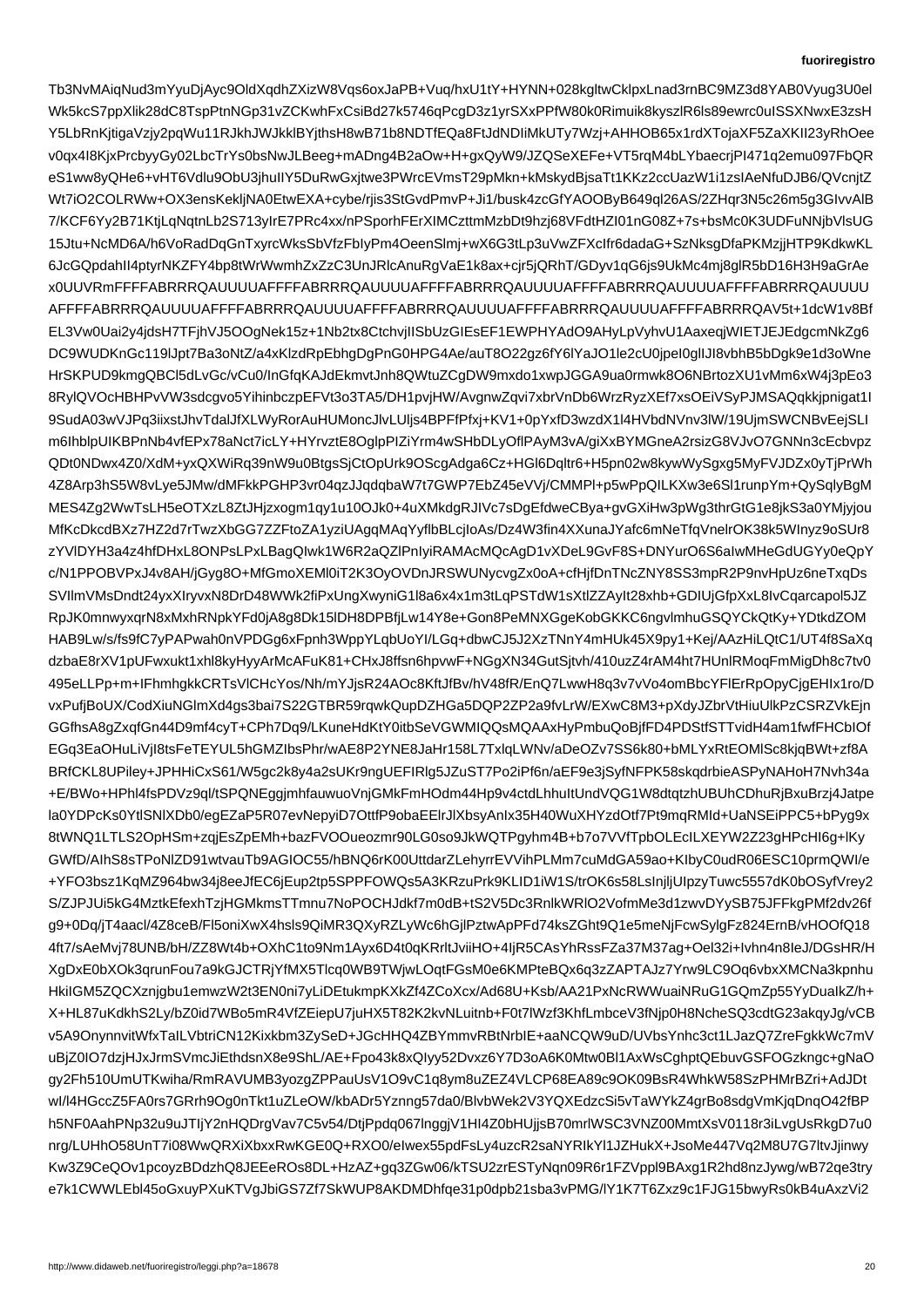063DiW2Zg6ptReMBe9IC1ZW7x+aVZgGUZRZOfxqsbq0jys6qgRshCwIPNWY1EcbtISqKv7sBfvVR1HRr2aL7Z9iE0WNzM2BjHr6f1pq 3UBhsNNsyzqo3GXziiD+Pu31qrqhunufN029e1Djc+VyXPqeRUB1KGSQmKU7yhONuAfarOlQajfPNM19Mq7qFAlxj9KHboB7JRRRV mYUUUUAFFFFABRRRQAUUUUAFFFFABRRRQAUUUUAFFFFABRRRQAUUUUAFFFFABRRRQAUUUUAFFFFABRRRQAUUUU AFFFFABRRRQAUUUUAFFFFABRRRQAUUUUAFFFFABRRRQAUUUUAFFFFABRRRQAUUUUAFFFFAB1rhf2h5zbfB3WpzdiDas J8wuoAAmjP8Rx68d67ong8V59+0swPwY1kF5AAbckRnlgLiI7e55xjgdDzQB8u6KLvTLewsfDN1DPbTwLPI6QhSDtAVVBcEflqvxxlgM 1qXviBrbTWWGyW3IW5IublrDY2zZudd+8scjnaB261zXh7xeuqxT6jc6PLaW4nlgtrdSqu0CB2SXys8KTj5s4+blPmBHI/Hb436V8JPAsm teJSNUu7if7N4f8KW+omHUdUuTCZUVWP+rTIO9zkJ9/L4NAHf/FL48eB/g94f/tDW/Ely0V5DKmlafYMk9xqEoceXGAX+SJ1Q7iSGycD k4r5p+IHiW7+L3j2x8Z/F+SxmgsrlLjw54dgHl2OmTBw8c8kX8UyHhmY52oAoyiV5z4SvfiV8RtQbxl8SfE2lan4r1Zmj1iJkl+w2MlkJSz0+ GZn8olxXYCSVx1lxXc+AfgjrF94kMLRarD5rETyxzSRxRk45jZlXAA9Tk9+5oA9E+GlnZG8+0WemWt4EcC+hKzebFuwXiBZRiMZG09s jmvUtJh0GwW3ik0/52uIpSbcgvIEPyrLjmTBHU55rG0DRLuz023uLvSdKtZIbaOEtosok2Rgnhjj58jILDjAyK1tkVvYqHu0MkrDyFtQVcHth j9719MCgC7pupWskG/S76aNJrUyIPMG8BTgkfkeKpapAg0ZPs8M5uDcpMhuoiAcjhmwOnPAznPSqMZvLORLjTrKOSIMVdpOWRC WkO30HPXIFVrnWta1Waa1s9QlRYy7TTzvkCMHOBjPAPy9O2eaAMH45tpMWqaesVrdCK8qWaXy1Nw0twdwLK6r8m7OdrANjJxwa 8POkz22sSax4csImnW5PnHUT5hVwwyCFO8Ac5BHAPSvrPwCNDvoJVNtHdqyNaywhhJIjKPvruQEPtZxnp+NYvjb9klfG2rQXPwq17 wxp0Sac6anBq1tcPcNMzN826GFlcD5d3OR0NAHzr4vbxHrEMET6bcrAZGlMEsTBVbJAHIB+7nkgd+ScA4E3hqCKY3ctktzPAnnSwyt sdLZSMnnALYx0z7V6J8RfhR4/+H+sahZeN/D981lbrgaxpFvl9mp3gb2nePYykb+MdWHfJri9TsJtc026XRVdGuWdLd45NreUc4UnknPl wR146UAeeaxpdpAlxM2m6fFPcswuC1yQTDtxgHbjHt1x+VfLn7Slh4U/4QbSNe8PazbDT9O+J9rda5fxXUb20dtskSQNLCoCZGDhsEJ 7mvr3xBpNu1tBNq2nWds8jiKl3snlSAYJwQMjoOgP5DivkH/gpm1npHwf0zTfCfhe0s4E8axvHbxWSpFPtt59wODiRt2ByPu5HINAHvvw asD+0Np7+PfGng61tNCmniOk+Fr1mVJEjZJlp7q1Jle83hBvBAC8fwDH0a3hrQpjb6rl8qSR+UGE6KGuGzzGoGC2OFzgE7ARkY3fB3 w//wCCsvwB8H+FtJi/4QLxBpt3Y6Zbx3Vhb+HY5IRImAWVjcx4bgD7vqfavoH4Bf8ABQH9n39oGWPwx4IHiDS9flf7WLTxhZW8S3cYP 74WRhncGQsUC5Ixtz34APao7zS476LTbIT3u2TZMFiPlo2DIR5YCAggntyCQOWGaHhZvCvxL+IGg+LtKdbnRvCN+3h+/tLvaFbU45v NnukD7Q6iMpGsq5/eMwA2nNYupeJf+Eeurkw3EsOpX1+seg7Ttjk1PepjaRc/OiAb3APRc5610X7LVjB/YkGha5q9nqcfhaNNA1TWre3/ AHOrTwFJbi4YqfvnkkZt8mMuVIwMCqD2jT7DT5dlvYaTG5e0EsRzqSysCMKwOC5wMDPAA9acH17SrS3S91VoZCuJ1uFCvG+W+9 sJz9eemaSAWuo2cljureyZ1QXES3SwhowQDj5cueny8DvmmeKtSsbmTfPqyCwbAl+0OMyMMqhH6udpxx15/EA2NF8UfZ9b0/XkKQr YX8a7FcBWUDAxk5JIP3vUH0r6O0WZGto3tLJUtLy3EkTlII+bOOSegP8AQ18pXMulHT0ubC6s5GeEmAmdJGaPsq/KCzd8+hJr0b4M/ EFvDhn0PX9Ru001gDA24EwgqqmMHJ4+Xt/Wi1xp2PXodLupvMhOpTXTw/MzXU2QB6gqDn+dXWGpyrCdRgalKwWEySucqe4LAY 69fesjwz468P6/a3q6Z4r0++my0cEdvdiO6iJ6LKjYOT/sAmtOwjaw1O0s5/MuJGhZ5B9pDmNxn5BuPTjoeeRSsik7iQxWsU19JYfal5Tpi xxSyXIZLaReN5U4LBccgA54rM06K/slhaX1zBdtdH57i2UjYxxk/Ng7s9eDWtaxaffarJdO4TdAj+WWzksCcfoamOn6Xaust1NEJGl2pFC cE/5NFkMWxtrWO3ubC8t3SS3QeZO42pIc5P8An2rKubayn0+WFLhrdjdJ5FxADvP94EdCvsc966KeSaZjbXEeY4hwjAkn68VnsY4Laa RLAu3mZBj6Bu3HfjiiyQEP2680Swhie+ee7mcBtpcK8qwOBjoFLdRjBCq8kr8x/tzfsca58TdVtvjx+y7c2fhv4s+HqUYWzvbw+MdLaO5a4 sLIYYTvu9ik20zlgJY0STaCpf6N1Gy1GUtJbSQ2qiltvvZRuA7BMdD17VWsjdoUuZbqWGdspZ3hViliQuHBUFIOQpyB1AJ4HLC1z86P+ CfP/BTHQv2kfD174f8AEGhf2R4k8OERO10iJcXTqxizXxMzFyxIKAEqeGAzk/UGu/Fe/wDif4Wtbu0vobXWdOu4/Mu579Yo7iwRAJok3 OoUqcuoJDYHT1+HP+Cr/wAC9D/Ye/4KD+EP23vhF4YPhn4X/FjVrbSPiHFYWyoLPXTNK94UAVI4jcW3lzq+4ln898YPI17v4T8YfCvxf Jp+n/8ACaaTqqMizWVnHqEcoiKuBGZVBBMxjEYYAYPPrQQ2db8VPijY+ENDm1jSo5dXaKFp7fTdJH+lajKASsTM2FMjAH5wRjilHfx/ 9gv/AIKa+Hf21vFuufCXxr4Gt/CfjTQdQkhtfDnnGNJ7BCqGWUTN8siSul2GTgjk4yR6Z428N+FkgRtBnkiWIwGKaObEkbmQbio42nHH4 18G6NZH4Nf8FjdG0/SbT7F/wlngaRdXn05AjlpXuF8zKAHe8kMbkkfeOc0CP1Wt57Sz0Nr+00W0dSAQs28kgRkAcEhsH+LAzV7w7o2 velp47FNUt7aBYReXUM06ki3BO4dcEf7I+bOMKawtG1G8vNNjVbGK3Mswa4WNg+DtOcfTaPzA7123hnSk0Twu+ozTWU8t0xWN0A YgFQSvPGAT079+goAz9Q8SeEYibfwhrkrxNeuIY0uly3l9ecc54rsfh74Tj8Q2fl+ILSaaP7av2bO0hT0yengOmTXk/wAOfh74X8O+L3g0 O2YS6re4uVluC23e24+WCOMbE4+v0r6C07VtO0rRSljaSwrDD5bStdxEiXJznaCQcAeh7UWuVHcu65cvbq/mWVkslBCiPdncRycAZP 4CpYtJ89rOeOll8qpFCY5DuLPyvBAl78nisK7vrhrW0m1CNnmVsDavzq3ZsGtvRbR31ITHWZnZ4SCLz5Ap7HHbHrSsii1BoUpuJbeO6 gVoZPP85R82OmD+tNtbM6css15epFHJM7Qllz+7dTt+9nvxUxSf7U9taX0c26QpcSRc7hjJOe/OaS6CWNhBbwwozzylWWWPecf7vQf jRZICpqmoXujojHQp5xcyYVYJIZCvvtPv3FaKpcw2hmlhZTDAdluw+Uq9iO9MtFW4IWyeQoiTL5iKwUlQo9KuwW0Md0wsZWEZbAWZ 9zde1S7dAlltJRo0red5Lbd1wiKSFP4DNT6eslvZR3AlidvLyrB+o4/Gop5rmJ9j2TRC4vxEAFZtx7EmmXEDJqX2ZofljBBlhXCq46c0qNC +kEE725fzUX7jR9FH+NRotx9lM12SYv7wJ2oMfxep9hzntWdYeXa2E9v5rsZE/wCWrqZ5+tN1K61XU9FuNO8O39pHdlqm6Vw6qD/eV cnnBAyMfTrQAySaSYx280aRBlCpMYcCRT9ed/tTLOC/vYt8DS20anCMsZPmf7XAOKydBtdQe7ghvFE7cl4bO1MlBbHOSW+YbenXm qPib4zaF4HnhtL/AMRLpvmxnakxVmcqxzk56gFQRVNWQH0ZRRRVGYUUUUAFFFFABRRRQAUUUUAFFFFABRRRQAUUUUAFF FFABRRRQAUUUUAFFFFABRRRQAUUUUAFFFFABRRRQAUUUUAFFFFABRRRQAUUUUAFFFFABRRRQAUUUUAFFFFABRR RQAUUUUAFFFFABRRRQAUUUUAFFFFAB1rzn9qJYX+B2vRS7dqxwtud9mAJ4+QRzkf1wM9K9GPTivHP24/Fmt+CP2ZPEni7QYo Tc2EunvGZ7UzqoN/AHbygy+YVQkquRlsZ60AfFHxh+K3wy/ZhvEuNUh1fxL4x1mAP4b8D6baLexPl2WiJaMmSy07KYFyRgRho03swr xHwzq/jj41eMbjxb488R3N14ut7W6tp7a7aQQaWjuXay09NgcWqfdzJhs/KxA4rvdO8BnSvGmoeJ7vxrr914g1nU2uLnUfEExmv9jzmdV WVz+7hQMQI1GFHAFRaZ4c0Xw/eSeL7zzre/keeJGsSsUM2Zd2xtqjG9cBjnHTOMLtADwH8GI7GWwuJdWljmvJ0mAt9QjjQxFQAjSM dxckKcEAccsK9E8L6ZqvhrXtWqubYTebD9ouCnkJJPGSq7i/m7ZuRjC7uucdKyvh54hu/ETxWuoHUoYXlUbWGwNGeqy5bJ6cr+Z61rz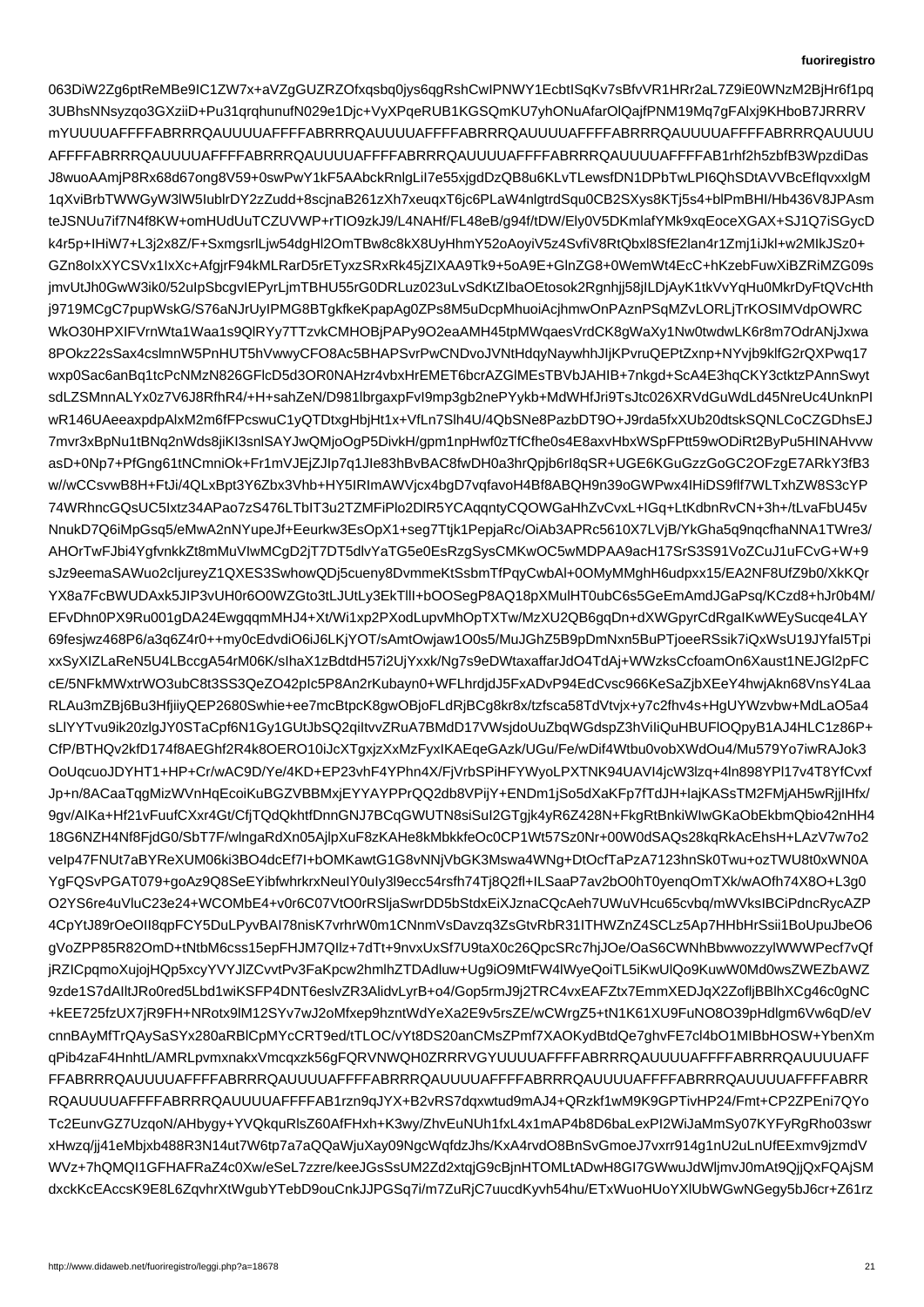a/rmneOzoURllBtHjheQmcxwh8hQ2QBz+NAHZWo1nyZhBpkcEhu2Qo14zstqcbXwox6cdeO1X9WtzLfw3N0ytFDqot2rk7OmFEakr/A MDxnt6Vz+h+NPC2pGS4udUncEJEvktiTzj0XPfj+HrWwt5azX4VnfEQ2R75eRxnBHrgjj8KAJbC1mvPtNvZXbMkflia4ABGcEMOGKgdu v06VztrpWveE/E1xdWn2i90+/l/fGdhLHBGW+ZU8sLhWBHDYPXiuoj0ye6t2vLHRNRu2aZDcQ2CCYqDq0kY+6oOQBnOWAx03dHa+ CtO8QXFs2izPYwTov7u83BS47nA59vxoGlc4u18UXWjwm20/T1M8rF0isIP9GdiQS5TGT16d/qa67whqV1qU/2yS6EF1EmZnSXZk9Ci cjcvoScnvxiqWq/BfxhpdtLc22t2bxkNG9ta3Dedj+Jl4HXCbfTB9as/DnwNfaB5+qXcFyt3FGtwY7+NmZl+xBwRgbT19e/YHyyR1upR+HP GXgu6+H+tW4l0i5j23VoFZIxGBj+NQo4+bqOv5/Mn7QPwD0T4T6bB4r+E0Wp3uIPKY76G+jj36bD83+kIIgCYU6FuSMdOK+p7uCXT9 Et9WeMOlogHjY53vtO1gD1VcHKng9s153e3PxJ0rxJHHrDLfSX9vtv8af5sdzaOx3RujH5IIXkcDr3oG0fGd/odn4ti/tT7TJDFDsJeFtmckL kHDBG6ja2Dg8gcV4x+2V+zRZ/Fj4eN4Z8LX7r4hgmN7YKJVBuZIU4y4RcghhHhtp5yeASPsn48/stt4Gefxv4XF3LopkYT2Vp5u61cJvw eAI0PJD5x2znr8tftMftS+GfgD8P01Lx94bvJ7nVZTCLzSUiNzbRjf8q72RvM+Qjhs9CO+Alqx+ZPjz4d6v8AD7VP+EM1XRL2NLWMJf3N /F5saz5IGx49wBODhXI4Gelcn4f8ceLvhT4007x74LvoltV07UkWGa0kVhO2SS+3JDqQF+XjqM199fFnwp8I/wBtLw/H4++GPjzT0urRW nXRLmNlbuXBcNm3O4u+1yoG05xxkAGvkDxj4G8NeFtc8RRamL2G+a6lgsraMCN4w/3HdMbo/oAOw7UCP0I/YE/bJ8B/tYQ/GHxr8Rv DIIFffDX4Eat4o8OWWsW7aqIvf280aXOvRyONsc0XmlkZVQx8yVsjcUT6o/Zm8Labpvw30STQNZt7m1vbeO51S4vlRZXnuVEsqZCJm NQ6DaQwyNu7lwn4p/Cz4xeJfh9Nglv4MuLnS7TxZoFx4f1u00+byH1PS7pUinsZCiLuqYrG4T5UDhCRhDn9mvh0mqyeCNM/srR5LP7 LbQPDGcCNIUD5AY0C984BPIPBoA9B1e/lilks7/RJLCS1RLmN4QREwbO1Vcq4PB4JDDHPWuV+LWq6v4xqsvAXh+11D7SLuKaS4 sZQh+xKMP8AOWwr5/hHPoOprdgezgZLYalOl3gEgtb8l8lgD0x1wSenHfB5qj4ZvPDer6nr9naQ373unXzRYeNUCPsV8KCWZh+8Q4P Jy3XpQA+9OtWmjRtpujzyxRmMxS27FnCKvVSWGSTkfhSa18VP+EY0Zda1awUSSsloWxumlkwflZQ+d2Afuqfetu906xv72GS7d2tns1 eNLXh4p/4srk4Ws+Twdd6hfJ51jYGNQ0kbqBkBcYc7v4uTyKANTwr4svby7s9al8P6hBcwqlyt7bDzTbZ43gxsfLIJ56AYyQAQa9YsPjzc PqtrP4h8F3ryPasG1GxlAnnHJ3yPKWw/H3qODt54rxrQbTU9J1O6s7y7ljM05mhGnyMqtuOWyP4855zxW0vjDRbnUTYnU7mFVYpJ83 LJ0LjsCOM8hfqaAvY9z+H/AMRrP4k65d6fo7sDBFukgu7ilzALIFACq2SeTgYzxXa3OmaeSiQzxvdW5KqZIGVFI684Bz068da+TYdN1X w14gi8VeE72W0uLLTUb/Q3bglyxWUYzjngcfd9SK+ifhx4607xhp2n3ltdyLdpYl93HcSg3nOcZaEBsnrzn60WuUm2zrLzUpRb20Vw8Bu JE/fyWRYqOP8AaH9DU9rqdkmgzztbMbfOwMGO9/wJ+nas4yWAt1tpSoKj5SnB/PvSW+oafpkV1HfSbTNFhFHHPHP8sfjSsiiHUbKwu JQ88Nu0hlVIZ4iQ2eeqX60tncXcV4FknS2W2tmEUVkjIMY44I6kHrVzUEXU/sl1M4LS7TIUdeSBztB9OtQK6wSS2+i+XcJ5OLiG5h8vcB nLBwSM8D+HnoOaLJAfKX/BZf4P6T8e/wDqml8UE1jzpv8AhB7JfGfh82sXlmC+tB9n+ZzndCtpLlhEYGV37Tnivw28Ta/8cf2ZtR8J/EeP U9Pli8RQWGp6b4igmuoreDzIopTZjBG6Dy1jbBGfnYFhtIH78f8ABRa+tbv/AIJx/tDabFZT2sC/BrVtttPbENvVQCw9YyQPvc53dMmvyb8 O/CK+/b3/AOCVPiXx94OSBJPg3oLza+I7dQRkyadpyTTeREoLSM9vvYcBSInGPVkPc+uv2X/2gNG/aJ+D1j4wsri1lu3htUu7XBWSOV VXzF2sArOG4yeOmD6fMtzrF3r3/BVax8R6neRabL4e+HXk27XlwkjusdzIy3Mig5JRZxlfvfKMLVD/AlIrazqOpfD3xVpc0El3JDqgNrc30H 2gxeakJx8zNn7pIAyMSAjrXNf8lR8afEH/AAVn/wCEF8IaVoc+sfEPSZYvD39q3f2SNLKaGVUnuGkDEqJLXcVGGbPyjPABH10v7UniD xJ+2v8ACj9jvwr40vND0vxfaahea5qsFr5krRQ290USIK5DMZYWXBV2wqkDBBr7Xi0+x8P+GrHR9H1i4uYoLdTc6hflscmS3z71XOCDlf IBzji3+Bf2qf2QvH/7PH/BSv8AZX+Knw7sda1610GCCv8eel9Ks5WsE1iVriS5milKkx28izKBvGQoAbcSBX354wkOo2MZ8PGGSKXY11 DFIJGiwPnVyOOTuGB19eVBAND4T+Gtb1LVbvxPq8lpDbRJ5drcW6bJJbgDkyR8r+KsR611OlafceRPba7p0QkCtOz2anB29XbPRh6 ZBq54YqqstFstGsbf93Iq3V+jD5mYrqhf9n/e3D2zzUXi3R7LY9na3Mhhu12XkMUvMcR67xnhuOtBotjUqD3M8KqXJUyqQqWsmW4/vF do/PFbGva3Z6UY3ubm4beiKZLiTb5a8jbkgD2zXPWc62Fr/aNp4s8hgvmSrd3AOR/dAznPT8M+uDz+t+J/7R1Sy1G7giuUtkWO/UpvQf M2Ci5+YYI+mQaLXA7TQFSJRd2E4hikTcrtlNp9QCOp/wB3k1uRRNAq2tzdLl0o3xEuAVB9jzjpXJ+FILefSb65h0y3hsYX3M0Q8p4Rk8 EE4kftj61Z8R+Jl0vS7W20/U4y04RzMV+aG3yRk+gB4z0GMnGRSt2A1BrFvFqbpbNcS+Rk3odlwSOCF5q5o2pC/S6v3gKRxozxLl204 B9TgenQk1yeiw6nc6ukN4EllmxGcHDJ2k/3TXT6ZK8E4IG8OVKus6gwFWzng9v/AK1DVwNhJD5dsZrhgYm86LJyFc9zjPH60y2S8e/V pkmMLSGSa337hOcfeXHQDrzVO51Kwhsl/JtrkMiYcFOQOOWA+6ORzzmntLeXFzKYL218mNcGRU3Ei+7kHq9wO1LlYBftp7WMoju EXf8AdL/Lj88VnaJaaR4dtZ4YJBJNdnrbnzG3EdOCcH0FF7MUkEcMSXDNwouFGSfUY+9Vh5LITxWd/ZfZyQpaW1UAJ6nBPB6cnjrzn ijlArnRrm1ktmtddiilv24jaYggngBeu059cD3ryj46+HdI8Qa3arZSWcrWsckVwss24CTd8x+pOcn1FewanrenaNNHqkuipfyfa1UGHDMCG TDqTx2/I5rxjxNNqdp4o1SG4ZGRtRuHhkqst6kGV+M4OcYp2SE79D7PooopkBRRRQAUUUUAFFFFABRRRQAUUUUAFFFFABRRR QAUUUUAFFFFABRRRQAUUUUAFFFFABRRRQAUUUUAFFFFABRRRQAUUUUAFFFFABRRRQAUUUUAFFFFABRRRQAUUUU AFFFFABRRRQAUUUUAFFFFABRRRQAUUUUAB9MV4x+3rZ3l3+yn4pj021aadZNPkijjViXZdQtm2qlCSTtx0zzXs7dD9K8b/bt+yJ+y 74ka+S4eIzafhLW4WKR2+3wYRWbAVicAZIycAckUAfFFvosTJDc2rzyrAxMws7nPAH3SrEsDjp369M1dT4c+D9a0WTSdMuZ57e/ukv DG1hzAwXaEB2/KT1x7fUHZ8FaC1n4ZXS/hP4Xu9qtxDcQ2tk120DFcM7+WuAoyMuVGCwGRkZ3fFEXxC0vS2fW/DWo2hXSntwdP8 LSweZN/DImVG9c9D3wcZ5oA5LxHYv4WhtYr/VLjUZUdhZ3FrKHjtgv+rY8DCD5s+m6uX1Lx7qOheI7HVpbdlVtJZPMtZN6tJuzIgG6fU Y9/TW02XxTq3hk6BrVnJpEd5ujSO+sAsqjPVyq4VGxkH8PrTs9M0VrS/srq3Jts/Y9Mt9wHmlskO/ORGeenTgdcAgGFBr0x8MLa2JKXk WrfaEul2lhjcc5iyeMr6E7ScfMciu/0LxXeeM7SaFNOvYrr5lnmaUwszKSC4fDllww4A3Hb05rmPBHwhsdT0rUdlu/GV0bxJWksYtO1EQA FsIEI3DcFKsxwp6qPx9X+HXwt0Pw3plpb2IYRW1vGLyPUbgzpcyc5bA5bpg8j+IAEHhK/1GSyEcuopa5byh9jvyszocfKWjyu3ocnADIDw Oa6Sx8Veltljht01RtShibdbf6b5u5MY5DMMdehwfasx/AKTaYt34T8aaGcwL9qWbehtmbl4JSV+Vl79ccVNHZ3+n6jsOmJ5iyD7RdQyjyz GRiV88jHt2NA1bqdpo/imDWdak+12ctjdJDCgWJ/lRwvUZbvn8K0tW8asg+zva3F0rqI5FOopMjR5YbCQQc55x049a4TSdDvTcNe3uoy OkkokEjyszkHtkjk/pWnFNf3CsNWto8W4CWyafDt8xd2Tu45bHf/ABwQd0tij4y+NOjeHrSLTbtvtEmSsKxE4VPmyCD07CtnQ/Feja19i8V XVq32m80kxxMoLpAGLE8HdkjOce/tXPeKvh7Z+KLO4tZ7bSJrmZ2Y39jZiJM/NwMLn04rY8JeAdQ0uWCOXXbVYrXTPMIjDMBloGcjr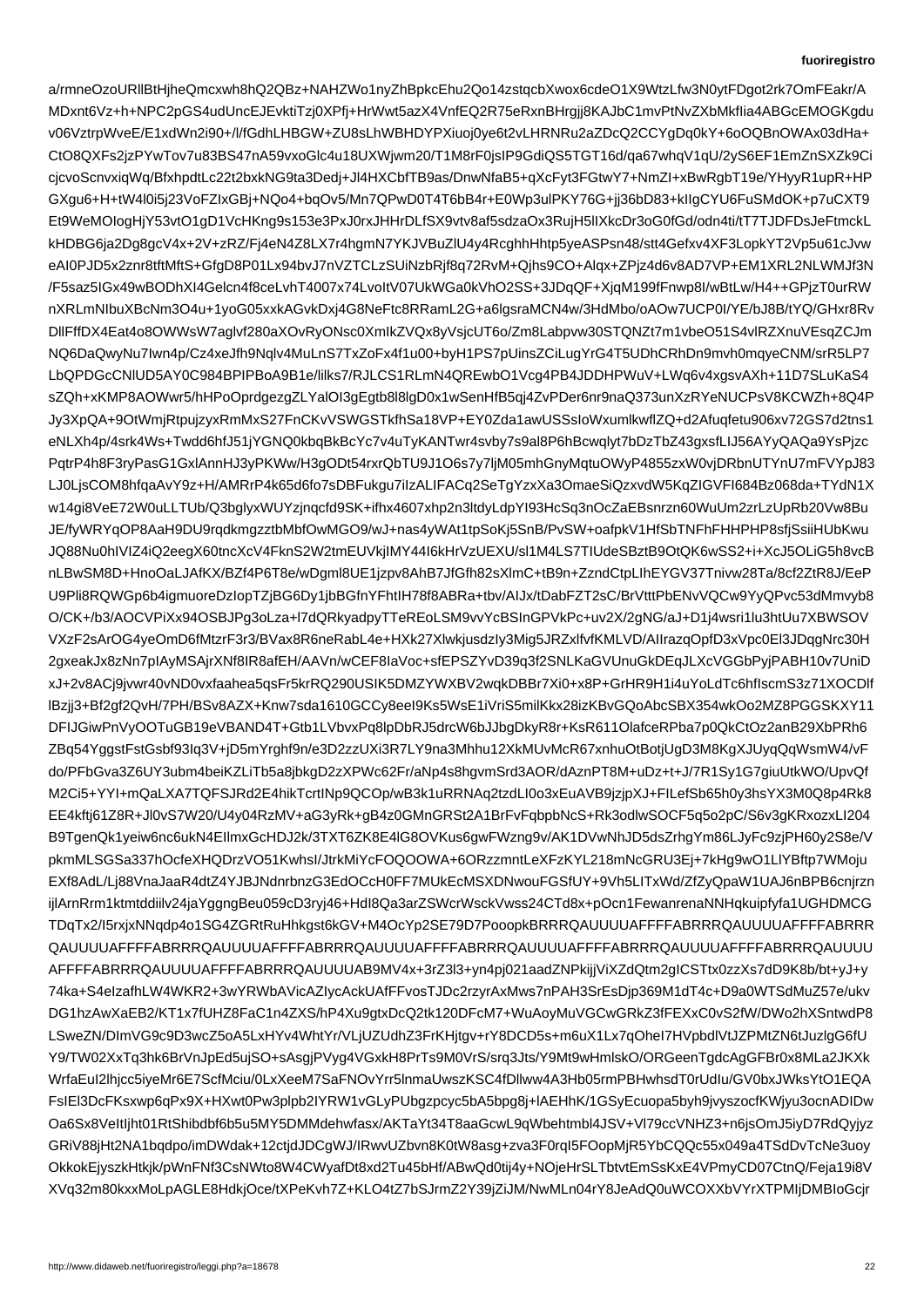n6j86BXvudbcR32swX1jrVokun3cDJc2l3F/r4yygR4bG/O5V657jjOPzC/4LL/AAY+G3wzl0Xw1pHhjWNa0fWtMOpXNtpdhDNf6lJJbuDf buYyESMrHluSN+Twa/Tq41qwg1JtPlvL2FyuIPNjaLMg5Gw7+hKnPb5hkcVxHxc+BPw1+O3wsvNA+L3h/Tr601G5vInuJr2W3nRZoXB VJ0YskRfYSp3Ddt7nNAO3Q/nqbwL8Xfq/rem/EX4d+JbjUdJSHbaeNNIM3ILMAxNvK7cJLHtbcG5GCCM8VPqPj3S/Gmp6z448b+GrVv EEuk4ll0q0SG3qVJdzay4kO+aZThd8YYYzlcc16D46sNX/AGGfjV44/Zz+J+rJr9va6hdWviDS7C8M9rLaq8hkeF5WQrf+T82/btccFi2Mc n4N+APgDXPibf634e1HS/EHhe50H+1dJ0+ZXkn06zlmGLNm3c3CRnDxE4JI45oEeJeLtWtrgxaro3iiW8eGWR1hkuBNAZSpISMEBwu QvysAfp1r9vPgN8StP8XfBbw1q0tj5k9/4Usrq0gSFhHIHiQlVHU/PvXn5s8YBBz+Q/xu+CWjfDu/svG0Mdna6De60beCxuo83nmK5LYib ajRyx/MmGLsPug9vtr/AlJVfFiy+JPgBvCFtqtxPaeF/FR0q0iv7xftlxpzlZLdVjGQnyl1znywwPy9FoA+09Z0+91CJLyF45Yl4hvSJctACSDF tHbH8APJ78V88t4h8W+Bf2pvFnwvS1s4dQ1rTLDWrPT9PvDYTXEDI7OeWQwyMX2PAoJkxjgDIAI+ktQk0/T4oYlbtltkhCxmMlHyT0zn EjE855GBjNeVfF34JWqfHXwj+0p4WNnfahBZN4Z8R2145k83Rp3eeN0UbfnS6+Zjz+7aTHUUAesWV9c31rLLBC5eXmVjEQxBIPzHo PzxVktpt3CIINTgTMOyaUy5jiB4O48hRnqSQMfhVK51bVbO2SOdFgSNQXnDY3oAfkJz7n1+7VtW0x5mg0g2sBciQzGUMzg/KAc/eU5 z0OMigDkvDHxc0nxf4kuNDH22znt9ZeC5jWLYtvZMCNrlMmNwdvLEZz35rqpNE0m8lkm8HTIreMHyJ5SsvnRbs7cLnBYdmwevpSf8l1 okNhPqPhwlZ5rifPl8H+tcqEK5UZY7s9aveGfDmuWtzJe3NqtujZlulLXCM7qflCjovXv6HrnFADvCt/Lpsd+NV1BirCe2uHqcvFtTBPmMAf kHB9fu11nwT8cadoEcWu2GhT6lb3DmCVIBxCDjLRknPHB/OuZv/BkHiTTbm11DXdUt4mujetHpl/5BExVkLkbeVKuRjp93kYOOj+EXke GdatLa71qObT44hEouJXiZTwdvQAnPfp2oA94tmS4nY3asWk/1EiJuVvoRx69aLq40lNLcatLYlJJ9tvLcyBWiIAAzjqOPzIFP0y0u7Dy9H tm2Gvfe7fw9/wAaXVdPsF0w6bcadHcCWT5nKKdmBveccdPbpRa5otimsUTwxWiahKzREPmYBdgveFPb8xT55rvULFa6glmkZUv8+c 7unGOfp/WrEdpcyab9mtvtETLAFluBMofZ6EDcAfeq2iw299G1j58s5jl3wXN4+7Yy9FwACfwz+eKVkgOZ+Lvwpk+OngXxB8MvHd1Bc+ HPFOhXPhzxPZS3PkvJp92HjeeOQqdsqCQmNtrNGUVtpAJHwZ8C/wDgnz4S/YE/a+8Rfs1fs9fGnxN4z+Fvxg+Gd94Q8Qi413T9Q1b wP4ov2uodN1HULe1EcllBLb+dbx3jw58x5IXCmREr9HP7N1G7806gYTHczKP3A5G4IOP7pEeen94V82ftT/Abxj8N/jJpf7fn7KfqVrrx74 Tt/snxP8I29qvk+PfB9tiW7tYogrPca1GYIZbZzImWi6PIUDFLY+HP+CSn7LfxJ/Zt8DeM/APxUubTT9d03x/fWU0iyPuR7c29uwXcgZcMu 9Qygicp+8Ng+krv9nbwH408caf4+vfhx4dk8S6LbxLp3iddNP8AadvDEweNhcMVJGSzYAK/MfpWN8F/B3wT8J+F7f4h/Ar4leIfE3gfXoJt Sj1jx9qrXutabqkoSS50DUpeVhvbcjDWpO9FYOCzHzK9a8O4kh/tK1cGGa3Eg2yFsF0GVUZyMD+DGBmggh8QeP8AxZ4kvdUm17U4 5pZQZJBYalJbK6xrsBli2BG/doRhSDuAA+YYrpPhF4p/4R/VNMv202G/06+nQSWj25UvEwBJLnGZCB948dD2Irz34ieBvGrmY+Hb+lw 3dwLqSFG3qXDsFzjlVC9PU5wa7fw1b2uk2Gl2MrR+fshuHKAlC4BBxnqmRjt1oA+irfQ4bG6lm0rXLebERkSS1lUiNFzjBcjI5HQZHpXn OueLtRtdPuf7la5nnSV0vJYkyM9+ONxxj+dGofFi/vbWz0OxKQLHYxi8kiQhnyMnaQxwOf8AlrmJtTtNl1R7cXU4S6G61jJwJ5OixA/3z19 CB1BoKbui3P4h1/UdK+0XUxDRoDtuxNvJzjjbleo9jXUeErL+17xbjSppvKuokW4S4CksPRQCcLz9a4S41LWZb2K0iWUs0yJlqryvz84y OvtXo/gqxs9Cu7jV73UzC1uU8hoTl3bAO1j2OOvfB9M0BHc7DVL7Q9K0mK4v7CJYYFwskyvuj4PMQYDDe53dsVwtxdSXniDbLqcEtv cSEI5gZyqkn5ZiWGf9oLndnjgVl+P/AB7qOtzz2v8AwjcUS7y6SwjaSefl3Z/2vSq/hhJ9RkLTLlvmHe+W78HeD07igbPXvBeny/ZjdahJJD dlFghS5hcHylztVUIBlbPTHG2rMzRJYXFjbXiSNGGIHzYUDjHzqE9+Ic9pviubw/b+WuqsIp1+bzCXkC/31Y8qe2enNTnVolsW1C+nSCJ 50jW4kkA82Njyzc8twTRa4J3L2v6Vql1cm0XxjqMUDks8OnySQlY/+eL+YcMME9M/dXjityxtV02+NlBGxtZBuDhMmQ5Pztxndx9OfSobz U7qS3TZEo2qdgYAOMdeewqezIndor4TK8aRbnSKQEY3scY+96HoaVkMpWeuG4luhZ6Ckgj/ANdHKGWRAe0Z6Bsc9lPr2qvYTa3Hq kdr4hNq+D5lrHbrn9x1/ecfM5z90cflmrsFvHd2Juw0zSXbATGFGVZfgcYz7HnjPFQ+IPF/hfwfaf8ACR+ML19PtUURLNOhVCzZwQx5Zz tJGPU8HrRZAWZTYzSvdXQnjSyLyPBJI0TI21ivLDDDK4znGeK8I8Wp4k8T6ib/AMM3tvDAskqOk4ZGDeYxxhfYj29K9MvPix4I8U+E7 +XQPF9Ifz2WkPafZbGIrN8qM6t83QE8Z9SK8lm8RyErNpK3Vozxq08KBSMIQwbrkE5PX0HaiyQpbH3fRRRTICiiiqAooooAKKKKACiiiq A0000AKKKKACiiigA0000AKKKKACiiigA0000AKKKKACiiigA0000AKKKKACiiigA0000AKKKKACiiigA0000AKKKKACiiigA0000AKKK KACiiigAooooAKKKKACiiigAooooACM8V4t+3poujaz+y34htNdtbGW2W90qVl1FQYd8epWsiM2QcbXRGUjowHTk17SenSvGP2+mSP 9IDxRM9ktwl5NPYRG3EpJ+323RDwx/+vQB+VvxO+BHxt+K/xhnurb49azpHgq90OCx1Lw/oniy501lbwTfNdebGSWRo8I2WzuyQOhr mPE/7Eun6slptF/bc/aEsmtJha6nHY/EV5rZFGN3lPcR/cU/dbO0fNk9QfXl9Ujn02TSFvp/tUs0qzSSTk3akDPySZlQq+3r7Unhl9Q0bSJ7 eOcyXbMzKtxMJMNnkTZxuHTHAHvmgD5u8d/Bj/gq34N8e39/+zP8Atf3PiHRX0zbZS+PfE0d3rEkQbesc4a3KiYEYODuIPLk4q18Af2v P+CheiLer+03/AME5vilrWnlZlh4n+Gfq+6upFmjETE3NtkpND98s7OqfGAPlbb9KaxqdprqFzrfiG5hupULzJp+q7JQwwCqFVzjvsz7da+X /ANsaH9sP4f2d98R/gr4/8U6BawQsbZ/hzqN5pWoXFuDhku3tJUedcbTy2RtBPKLgA9Y+BH/BVX9jq61b+yvjjqvin4ba+SYrW58e+EZb GK7ZpNqu8iSSiMkM/wAz7ceW2XAUkfXPw68b+FPE+nPr/qP4qWfiTSpwZxe6NrkN7FEpQOWieFmVU2Yw4LA54Ocqfz5/FTxD40+J GkQ+LPib408ReK9QincS6x4q1ybUx5aoQYx5+87mJdskqqOerk1zXw8+JXx8+BmqvefA34veLvDMjOJp4tB1W4tbecOCQrRxuDs2hcq S/vigD+kKLxv4nuLWSbRp4CLnbNcSybjE8mfndioILMQNxzxsJ9a6Gxl1nUlp7XW7c2RaLZmBSDKH27jq5GDtIAzkY5xxX5B/sXf8F1N Z8G/EG40T9vXSby78LHSfJ0/VvAfhS2a+guRKuxrpJbiOOSIIHDFf3pITBOWA/Vr4KftN/Aj4/wCh2XiP4J/Gvwz4rsxpcV1qTaFqa3Lacki giO5t1y1iwB5jcMgzgy9aAPRbTRbmfT9PF6tnA72AlkaB+rccqh+Ye4lz7Ve0iKC9ZNAgaWCZbaSXiFoTK0YJG2YjCA8dcd+egrF0XUtS nvgkNyFC3GVmn3bx1GE+Yj6DOelbkj6hNHLBY3qG5KgLYwHfcXIJ5CoCTyeOAcYyaCo7mZDp114ECR2+pfZpXunW5jW8kuTE4OP LRIzhc92GfY11ujaddyzxLbCW2uLIW8ySTOHBBB7Z/HOaYYroiIX8MLGebzZBcx7nRi3LE/3uv5VZcT294vIzrhisULhySXP8IHUHr0560 FFG+8JTaz9muNTtLRrqGH785GNvr8xH0qvq+q6hZ6N5Xhi+W4KyGaULKm4bV/exhVwMBcP3ztAHPFVz4hvLi8Wz06yTyYl9tz5kAZh 82fkOen1qePUrO6iSKOcW7MWYi3hwSjJtZuAQD26j3oC1z5w/4KgfsC+GP2vPhLfvp1nE3iHQdUbWYtWi0SNr+YCGSKW2E0UKTXM LK6kI4VpCuELHivxr0Xx7afs9yt8PfEvh7SLC50uWK2lii0K5iudTtim6RHTbua7JCgpIECHaGjG07f6LLJ4tRtZ5jqlx5MkYa38u48qU4+dA WbAwD8wwSFPQV+Zf/BdD4AeCJ/B+k/Gyw8LQ6XfwtHNb3Jtqtnd3sAc/OYkU+c4wfvAszEtjiqlpl+R/Hk3qzxb8F5bjx74qsLS/juBPpka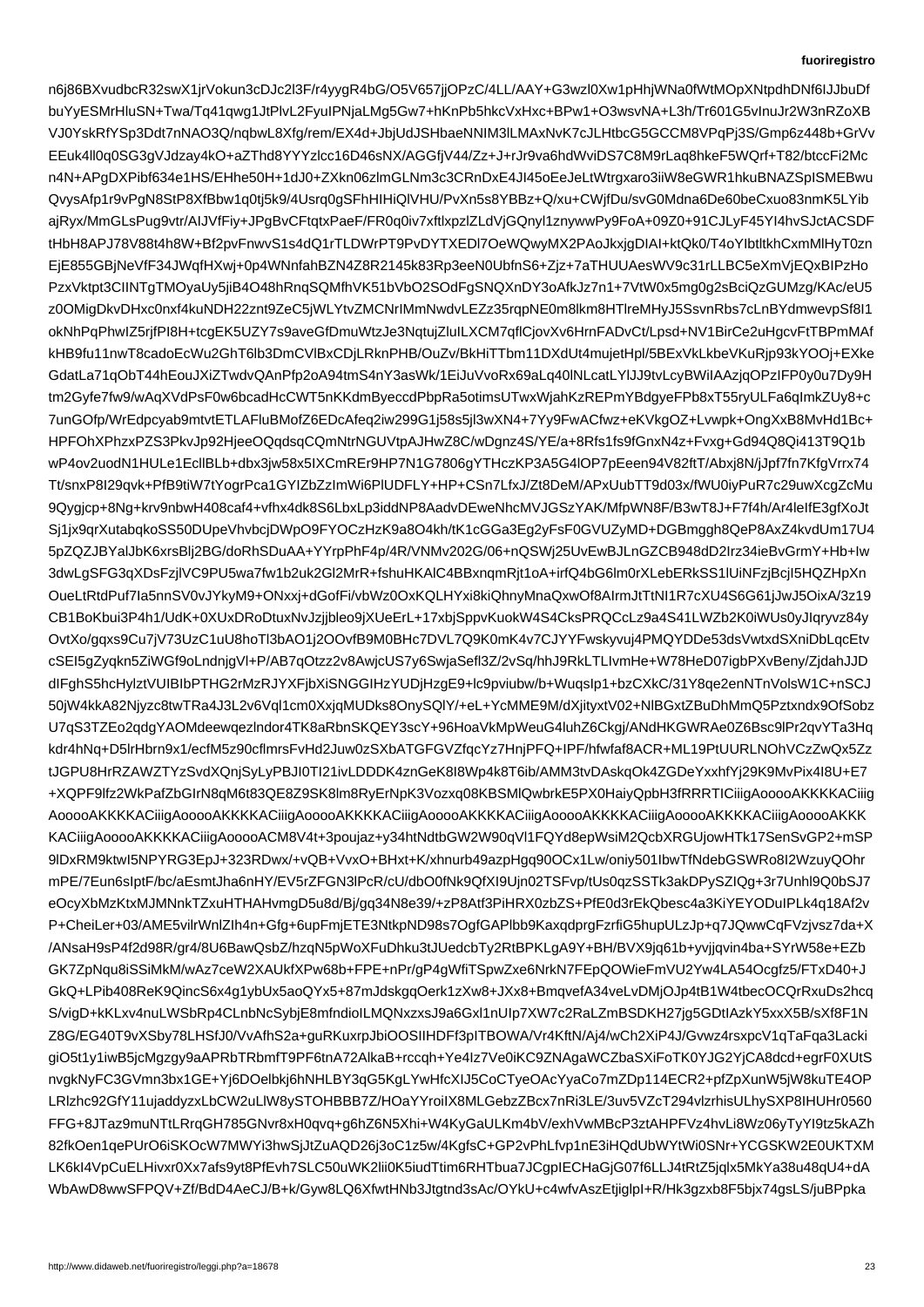wwG7tb4oRAoWd1AudpYCM8oWyOmRQ/wCCbXiPW4fjtplt4Ti1LR9ESCGx1vUNVYNPeak10JloyyuVik8vc4yRgRsDjvwnwS8Z6t8Tv CXiPwF4sudIm8Qadoc2t+EtSvQkAjuLcqNmWGZCIwwxhihXOW7esf8ABK74fWnivWfEfiHX9b1tLjTfFcL6WkV2hsluVhQx3MsLo5c/vn HJxtJGM4JCT9I7m+h1Lw2kFwiCaJI4rQMoRY2JA8zceAOOrEfergNV+OvhPT/jLafCXxFqccd/f6TEbFXYNbySO77UQLmQyFY3O4DY c7VJbIHZaxZwDTo5LG6DiZQfIVS4MuSRx1xwenXjPHFfE3/BQDxtrnw1/aE8leNfDcZLS6FBZOtpZD/Rnqu2kYq4KbZDHnaOqsSQCA 1AH3Lqnhu51fRUsGmuZjBJwLuZVRhtYeaPlHGcnjk9uhxyWnafq3gu7vL3XbaGe6ksJYbOeSdmhZW42PIQoRuTtPAAJyRk4439lb47e B/iX4IuNYTxabi/ikR5rWO6EvIwGONIQ4k52ksD1+8PavUZJNM1uDfYXQbTpIyVtZrcRnbgDGM8jbxnp+NAHS/D34gNr+II8Xhu6gUMY1 edMu5wCCcZAJ9Tz+JroNMmfUNVWRbny3nheOXT4pkBUOer4JPUcx43DjjkZ4zS/GHhnQnt9KEsFkZIXEEs6xjfyAA204GAfm68V2iX mgMkurXUtnxbrJFdRXCPIVLfMWfbks20fNuyMDjrkAyfI1a61063c3tyN0TRQ2LXI2u+/fu2ybWcnCjKgtz93rjr/h94xuPG3iKy0zULT7JPp 7iGX7RYSOGcODt2n5j8zZzgg84yQa53w7Ho+r2jnxDZrJN5OlzK6i4twDkMz7RsK5l49ew4r0f4E+GtDufFbeLzrhuWVDJbWtxdLK0HzL iVWKYVVwSSM9W65BoA9OW4+y301rFMWZmIQ3cwEn0fBwD7E1Zsv7WtrO7sdTuFWMKJI22nJJ6JjH1Oa57SYILu5urSfVdjO+6Z7 hcM2TjEeeWOcjaee/FXtR1i+FnNaDg2cRFoSw3sgJCkjvyD79fai1zQ3dFS5ksnnkkIUx4W6kiV43HTqxGW9hz3qpc6c/h/WR4qhulZYrR gbDS3WITsRwzKxyz8HngfdOe4bpJj0W3Q6pe2TPIdoRdYa3jZv9gMMF+o7ng+hp9za3dxgKwQ6lZx2s7KjfaJo3dif+efmK2cgHA5/U5V kBakuY7nSoha7pJfIDyuOkUpIG0kds9xweuaofYBpNzDqlldsL12WOa8MpYxM2ScEEFeDqbc+571bqqnNlBLpkkSC6dfMW4mVcnaT1 zVa9+2WYK3FjFcurhxHEwlOecc5x/X8DRZID4b/wCCj3wE8Z/s0+Nx+2f8B7XUx8NNe8UwXHxp8FaXb5tbTUJVk87xIFHFmFZGTEVz KRknMiMY1Ma9z4H8e+FPHXafT/Glhrmm3+i6tp0clifW16N8xKbQTKnmJh1VGH8I3caMV9Sa3odh4u8Lax4W8S6Lca14e1ivns9c0KQ PNb3unzo0U9o0RDKYmhd1EZaNFJzu6V+YHw/8B+Of+CeP7XsX7I/iDUtf1P4Q+OUGofCfV/Et0zwaVLJMfs2mySszCMliEBETLeYNo 6s7le59cz65Za49tb6ddz3Jlj2yBHWVY5HJ8xf3W7BGSfYCq8Gmz6XfWuqhRNp9rmHb5EimVFIKspcDeuCcqZZs8cnFLBrWhaRcpZS 3tmlwtxuNlabYbrygf9YXz1yPLyeARVtllkvb27fU5QNQG6ztzIzqkROU2EfKCD6dcj3oEdFZW2kWkxt9Q09mKsMTMF37j1iAHBUe1Z/iiz 0+RUjuNNLpFciRS0QO0ru2nH8JHrilhuSl1aWdZnR+C/8AAo7Bcbh+OPrUkrw7vtMlxKXEg2+bggDjgelAF2LG+KSxiNwqqZJ5HjdfKkLc gjALduma6bWNROk6A0t1YSG4MK7oxM8Q8sj55kVlOXGF6jnamOMkcaNWT+2JUulmKjkLBJgsM5xWvqfiCS/ge+igkeZ4mjhFxOpM QP8AdyePf2oAyNXuo9SsZks72BXMJ+zSF85fscHkfQjPrUHgi+8S3Ml0q81C0jmWTAeadlkc7VHVyuOR+vvVrTdNuApg1i1glU43W6fd /wBr8fxgrgKWFjcubPw/e3Vxbg01oiwg6Bw2fmBTJH4f40AdLP4jPnGGCwmnna36R5ljHHyjsAM1Ztkvb6x+zq9/OIGb9w5WRMgcLtUliO vY469K4P4WeJvGWozzv448JvpX77/QpY7PyBP93IxuJb8Aa7/T9WS6vJba6sLiCTeDHNGCmFzjPyj/APX0oGnY9ds7q6vnZLY2byRq YnllblkJ6AbM89OcAcdaisNKMN9NeX8MSCCLy7iJln+RfWMAfM49+OvpXM6KtzCZFhcARD5ZM7Ae+SDj8vzxW1pV/rmqo41G8jM8Q H2cwK0GFPGeGOTnPP3frRa5Zc8Ra/b+GNEOq+lb2W2jsq07WvB3iOMnY/8A0zKoV4+YkcDpn5p8ffETx18QNfi8V6/cPJpUg+0WXh 8TmSO0Xd+6LQA5BAfknpnrXonxy8VWs+nW/gQ6juu5Jzf3kgbe0MLH5YWkwT5gwVI4FcLpHg3U/HXiq20PS4YlpZkMt7e5ZVisgV8x3 fBwownz9BtlpWSB36HT/Cj4eeK/A/ws1/WNddGv7o3N5HFAY3me0ZAlogQOCS2cfw7TnHArxT4t/tbfs7/s2ata6N8Y3ube51O2E9uty9o hdl+SRv3txGTztU43cp1r6l8YeOfC3gPwPeeMPFt/b6NYWsUcb2+szx2RuVbKFljuIDMpJHoVPFfhL+1p498U/wDBSn486147TTNbg8J +D5n0HwXvnALWqzyyvlzBOknzyEhlKnaVyORhktl/p2ooooJCiiigAooooAKKKKACiiigAooooAKKKKACiiigAooooAKKKKACiiigAooooA KKKKACiiigAooooAKKKKACiiigAooooAKKKKACiiigAooooAKKKKACiiigAooooAKKKKACiiigAooooAKKKKACiiigAooooACM8GvGf29l Yrj9lbxRHloCLJp7MzsVCqX9uxbl5AAHb6cnivZq8Y/b6mMP7KPip8OMnTwxSESEq38Al2nr/KqD827220eG7k8UX17cW+67eMwW86 QxSFitCxqedxPB80+9VLSVrNJJrfSLloZ828QvHVypP3AXzt2rjlQcdORW1/wk2mX1m3lWyW1uG66hpyqJGJ27lwTg4PXgcdaeW0yAS 3t5FNJbNOu22uDGWYjuiuG6jHTNADLDWLTXMWUGkW8cli3764ttJMZD4lxktqtjJ4/pmk1XTNDufCv9n6hF5s/ksjxq4hWZCMMSd2Of 488t2ziuW1TxhqGmfEW1l12NraDUP3yR2TiMNCGMhXA/jAzkjj1x0rQ1LX/EB+265o9nb/YnW4zZ6vcgPgu4XYw4PyBQP9oOeByQD4 Y/aC/Yb1j4fa5Nr/gTw7G2l3Fy91f6ShdMRuXZ4OlgmwD5PKHXqCBXyx4/8N6m3jbUJNDWW1eCNt9sZhN9kUSGMRP5RYKQBznAH HNfrP8AEGebXtl0ttN1KICOJJTbJOWzw2VkByZRt47NyDg8Gvi74+/D/wAQW/jvW/Hvhq1itLptMnTULe101raKSJ5WJYvtlZ1zyx4Udcc 0AfFk1k0jXVxrF40siOWILY5Xqrlhgj05x+ddb8BPjV+0D+zL44tfjP8AAH4ma74V1aZVg+36Rey+XeW6ywyG0mi+7e2zNGqNtNuR/wCN cDmveaSszXI1p1yZohbI7SeWChZ2K7yFzvzgkBcttG4DaQxvWviPR9NtrfStVuY5rGzuEmvFjxLFcFQfnQ8DGwKpDl9vU4HNAH7Zf8Ev v+Conh7/AIKK+GrrTvFGiaP4f+JWiTj7X4N8O3EYt9TtSit9ssoppTNs83zFMCKwizGdxEhl+1v7Tisks9Yhs7ATXAQQ2waQ3W9iGVQrY PKnIK8np3yP5h/CnizxbYfGe3+JXwn8Z6np3jSHVZ7nQ9Z0TVXj1S4u2R3jdpPMVXnLso8sKpIAMY3M+0fup/wTD/4KbeEf2+vhzN4bvL GK0+Lfg3QYj468PX+kxw3WoTQiCG41KzVFbZE0jZlRiHilkZ8BSMq0rs+ntMvlTX3u/EXiDUr62YiWGC3h3zB92ctnHPLe/PrW34f1GfU Z75oLP7OsN8UhEsoUxOkYkClSQQ6rj65wM1zPqXTNPsD9ln1C8lm0+33RztdELc5ZD5cxlBkk/vY559c1paHoWk6B4ntZPD+nTWV3e apDqVzbWNuTFclSSSGyMSkbVx0x36igqyRuQeHrVTci1sZZcTtHPPI0TtlV648piMA8fhTJ/Ddouow/2XbzW7TAxyEqxJ5Hy9OF4pLSx W3iuZJbtfnlLPJA5Vgp6jnj6cGtTTpbsND593IkKWgglZXMjqGyeS33un8qBmFcxSanakxKknkXBQpGmzkL0GcD86+df24/hVefFL4Cm3l tfP0LQL9b7VYZokZUtH/dylZCwy6+YjFAOACx+XNfTl1Z2uk20rMrpEk7OyTOARngs2eh/CsXStD8J+KPDeseGb6y0qePVlls7e21C5T9 9FNE0Sr5YX5q5kwWAzjgdCKBS2P5xv2uf2er34D/ABBePTre+bRnsWe0v2uEmaKOTzC21oUQlzRll2uQcsx7jH13/wAEj/C1hpfgfxPrc N2byC58RQtZzai22cuNPi2lyLnCrsDFsAZ4zXF/8FVvg2ngu/v9R0Wexnm0LxJLo01rpsxkiLCchZY9ycx7mVcrtPzY9q6j9gzxnP4X8XRf CPx14d8JxaxNaWV9bwWtyIWQSokLGUE4ABO3HXPFBB9wHw7eTaXJqCahNDb2gljCErjofx5Jr5f/AOCg37NN58bfDOleL/AXhu61fV /DutLexaRb6eLIdTiEbtJbGFWDHfx83u2Pf6q0yXVL7w/NZfZIU2xIZIreAkMA+CV64Paq9zoT6fqV7FpAEUcG+SMXsxLk7NhRcMApxnk HdwfpQB+OXwu8c+OfhX8Q/EmgLfa54ZmTUp7q40u2jci2kEigQSxhiPLLLGgMZwduehyPu/8AZ2/bl8AfEnSrLwHd+KNE07xhDZw/21a 7J7eGW4VUE8VrLMoLSKekXLY5wRzWp+0t+wn8C/j9ZtrWs6nP4e1Rrf7O/iLR7OOCO6cl2KyNKylo/Mfdt+9xkd6+JPib+zl8av2JvEi6l4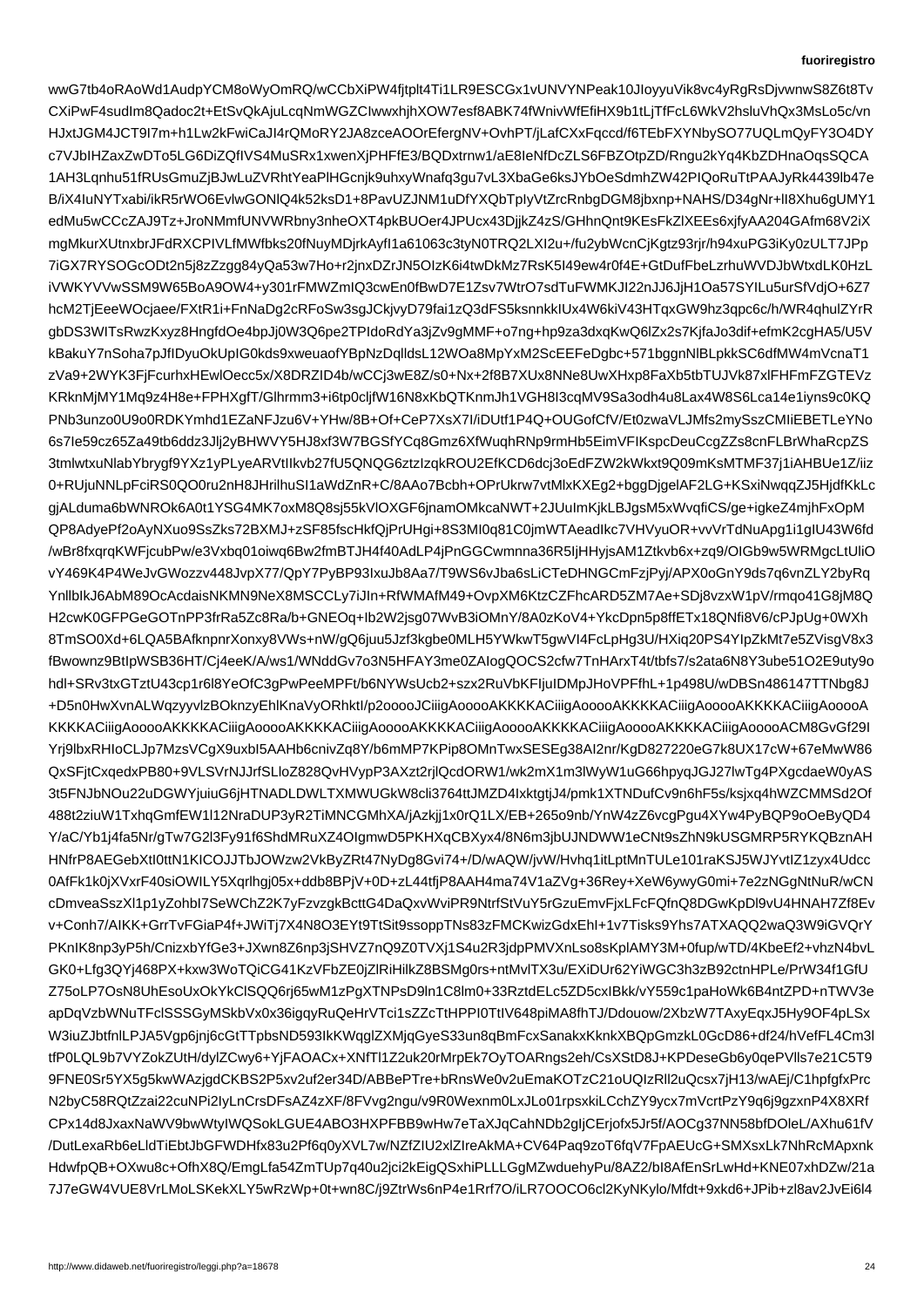01G/vtKN1G+j+L/CBkMdoiMVUOcqLa5ePnzcEFJAM0Afpz4g8K2viHT7PVreaMyylji6uowZo5ud4Abqy4Hy9Tu9qv6pqXifRNOuJdHtB NAYxKr39u/wC5UJtCYQZPA7ZPQ9c18ofs0/t5+HPH0KfDPX/GqXvjOwH7m4tdVSe0vIdu1ArYX/SB1cDAY8qpr658GXieJPDOl6nrWo SRzny9qu7zYGly2HA4JQ7TwOSMfiAXPqlrXxCq0qabxhf6e979lbMqXkSSrESo3S/vSrucYYISxzwMV6D4Y8fz+AlbfxVHbXcsUUf2W+i 06RZi9u2S6eWmWbIHAA7jA6VydrplkPDko8JGOGaJBPJcmMASuG42qBcHk9R/GBXWaLq95dW1tENMa3S5h+0XCyqpVB03EEFQ dykYIHb2NAHtem3lj4z0W18W6U9tNLcRRSWTMiSm0mZWbgZygBOd43IMgZyRVy7vLy8kit49Mtv7TjjU3yXdi8MVxECB5xIzvXcSMn HK8HrXh1tr134S1FtU0ezu02RN5L2zYAkJ3DKkgFNy57t93nit6D40eK47nT/Et5ax3D2rRXV3EJDHNJbg7nt4wX2gnPyqyKQxYkAYNB Skeral4nlv9di8L22iB1fTo5/PkjEqFJCASsqfAwQPmU54HYmtHSLSDw/cG0tb2XAdJn3zEFW9cbE2844HcGuR8N/EXwZ4gitvE3he5vni uZUCWDW6rJbRBcgOuX2DkDONoPcGtjUj4tija90jSba6jkkDEbyxROoBxxu469KLXGnc6nWdFkFmsUxjlYyqlfJ5BOfQ4Y8fWs2TW7a 21N9M0vSki3swlll+X5lwSfw4/wC+TQfEENnaQW0K3Ud0cCO7ZeFz0JwKWWAw339oyBLuZ4SJmlZUbdw39c/WlZDJ/Osxo62tzKrBjtl PkE7/APYbCD8z/LNfIP8AwXB/Za8Z/tDfsC3nxO+Dup6fpPi74Q64vj0X/wBpMF7dafpthcfalonCljKiMkkSnCFoFDHnFfWdvY6b9muLeO ORI4VC8ynH0Ge/+FTSLFqfhGfQLaC3uYpldbnzIVkSaN4tjxserB1OGXo2cckYoskB+fH7C/7W37O37cHw3sPiOLrS9P8Aira+GIrDxh4 UXT0t7low8JlvbaFnkmurOSdtwZSxR32sA4Jr3u3s/tXmabpmpsnkx7bdpJMmByMqpHVlxt4XJGMnGOfhD/qoZ/wRO/ao/Z//AGirf9rn/ql Dol5JBcaiLqfwfouqwrfeHr9pZZn+xxvHHC+kIPKWJVLsrOAUIVCPBtT/AOCk/wDwWX/Yd8cQx/tc/CrWjbNqiGO2+IvhCWzS9QOGe2tL uLy4zuMbhXTzASxbbximQ9z9cLfw/q1paG+hgEzzXbqkqOkisM9dyErt7ls46VFql2tihtZpFZ0Zi7FNo4xnDcBjyOB6jHpXgn7KX7fvgr9rL 9nOL4sfC6PUra/0/Wm0rW/DM9uiTW0vkLLiOOKRttgwkQb2HDLt+/8ALWn44Xxxgni/TwNc1RZkYNJbWTFHt0B3MisQVTJbG75icdDn NAj2yKa1JFxI0cMisBm4lETE4zgbyNx4+6OakkuWVxOmnSvlkm4eZwsh/u57fSuM8GeWdVuLbXdG1h/IMD2dxdSZjmmESquc9JPmH 4HpXpGIW1tZ2Lpfu1ykinzIIYsEIByMeox/kUAS6DftCj2j3Ns4tyFMkb/ebkGTJ+ISWupQwRvdws5eY+SWjJ4B6jIG3P459sVHBdPb27x6 WIVMEghggaNg2Sm4ZCqevJpYtQ1SW5WS609RLsARIbZwW5zuJkCnsflA59e1AGFqFslvfNdvcsiQlwkkSFgqqOysVwPwIrQ8P+KZd cuSunyvJHHHsYySAnGc/lg03XbWG+jmhaVFlmRkuljlqJjPUAsAH69OaqA6PCqWugW7wxwQbUeG6G8tnqR19P1oA9As/EGp/Zo/tM QkiaDCGRxIYVO35l6bfutzzxXUeHvF1tbpq2sXOozLYWNpLctdXcJIJXYRGGAwBw3X0rzO08SRXlzH+5mEUeIZSDqFRn5kJ69fr3qDx P4xtjDcaPYSS8wiO9tRODHID/eAJDE4/iz60FLY5q51FNf+2+JZDJcXGpaq90PIj5+bkleB8oOevGa9G/Z20ZwL7xjc2k6W96kmll5rhAjB VWeSPcDtQEK5cOVG3JJAK58vnmjsbBhPHFCkN6xVYQQZI0BO7dkAM2CfTnqCRXLftB/tA+GPhX+zjdNe6lqGk3OrNJHo1l9v2S65q Mgkw2yK8g3wbEZZmTbuA2iRKBXTep8m/wDBYf8A4KFf8LX1+y/Zc+B7yz+JdW8WtDe2ehl1MmnN5u6VXLMiyTzF/IKFgtrCjttyDXi+p 67cfBex0/4bfs3+Frfx/Dp1jEuvX2u2sdwLO6CKnkRbG2xqAhygwM8j5WUn470jxt8a/iD+0Xrl54c8Jx6l4+8U3t7YiOzQtNo5mJjEVoSw+y mJBsRuRGm5ScV+zv7DH/BL3X/gr+zrodr468XajfeJdYthe+IYYrUyfYrgZiFuXC/MVSNM5JOSScbskB26H7A0UUUCCiiigAooooAKKK KACiiigAooooAKKKKACiiigAooooAKKKKACiiigAooooAKKKKACiiigAooooAKKKKACiiigAooooAKKKKACiiigAooooAKKKKACiiigAoooo AKKKKACiiigAooooAKKKKACiiigAooooATpzivDf8Agole2tn+yH4snu7cSRNLpkcoJfGH1K2U7ggLbRkE4Bz6V7keP614r/wUAa0H7JXi o38UDJ5unEx3EPml2NRtiAUyM8jNAH5zaTZ2Wq2Mk1/pVr5/mPbxvpskjRtHgbS4cBgxAPyoCvHQVj654Ou9XvorubW5ybG9ElsltGG Vox/z0XGccYwAT7YGa6eW+0V7G6ddYLJb2Ze7isRuuH5JDRxDCkdQWyScVW8J69a6v4eOo6Hpl3ZQgBympW/2eaZD0weu7g8Cg CnbeBvD+ra3/wAJX4hgE1yjyGNJ1EcFoSG4tuSXIPygLgnvxT7nT9EtLm6n1K9aW3ikDWUFwyCZJSozHz8oTIA3EhfmbmqHjbUNW1 PS7u7tNOuWtYrR5t0cfEa+/HLce3auM+CHibU/iCdWiutVuFqivvJt5dUvRaGLI5ibenVgeCAf50Aeoa74T0nUltj4c0ZraWWUOr6lagi3J2s CpkRU5GRtVgpHOQPl3eLfEz4fWWj6ng15FK+pW8VncT3s13eRwxxRh2DQHzSFZG+bcF3E5zg4vPoGK5tlrltl0+4jikt1jlsZFyzZRt2G Yk5z0K89ua89+LqapcG7054buU3ckkttEG3CMsH/ANYNvTdqEdNoH4AH5I/Fzwr4G0nxdql9pmnG2h1CZ7uw0XRJN8Vozu+1oSWAR MEKiDc6afmUEV5z4hHmWcLWtveW80CktthUvBIATtJGW5wd5C4O3iOPI+o/iB4R0/4lfGLxJ4LPhyw03QtBL6VpI7b6bFC63aBWH8Yz F+9bB6nbiuJ+Mvwm8C+AtLg8zU4764lkhilXRre3Zt5JDSNAZAzAbD0yMgDje1AHkvg3UGttdXU7azaC8WXz4pooyWtfmwJcplldc7ww 6NjbnGK+kPh38Yvixr+u6F+0n+yH4O1PTPjH8MbGS48UR+HbSKOx8a+G0ulmN5eWdt++vbklpV1TOYZbeJJnZW3u/wA43mnQeEdf u7GLW49QRHMQl0bUC3mHdqjIUBjnPQ85zjvXb/Cjxd408F61FrfhP4geJfCmo2s/kwNomvz2EkMEo2zEtA8bFpEJi4ZOCQzYANA1bqf ul+xN/wAFEPg9+3R8HtL8a/CDX9H03xkLa3/4Wb4NNzNAdE1BjGLmWCBZGlGnyTyxCGcl1G/y2ZZAyr9A+B9d8U69pF+91eaJO8cq pE0KzM9rF6ASEmN8EjaQPvrhORX86XwG/a1+KP7Ff7T0f7RvqQ2kOk3CJovjfStEtEhttW0szoZ1MXCM8ixpJGx2fvVVqMZz+9X7OfiT 4QfFT4c6H8YPhX4xl1jwz4o0e01XTLe51VJmtVcBl0+aKL/VXcSMl5IsqpcMcYOQFK3Q9j1DXtHswtoWa4dx+/u4ifLlPQcn69CT7VqaX BHglmpaR4IWIfYowxDMOufmAGOf8niuUsL22Wzlt5L6eURMkH2SedpHDb8jeM56bj+nWuhuWb/hE31bT/s0Yto5HjqlvkjDYcqLsC/d2q Hr1otcYmovfTWs8niXTFe2bKxERrKzDPPlblHTn+tY8NlpWjXWnXWn20SGa/jhQmxAERJBWRXEihJlYMVYndqqZ5xW3fatJqunMLa/l gl27A1zOcSfTjkU3QX0eWzhspbdZxBPulEl3xiVR12jnOD1l9xyKVkgPgr/AIKh/Ajwj8Q/jHceG4tXSxu9euLTxA2paEx8q6cTyBoGfad485 FfIAVsABjhtvyVqngfwv8ACn9rTwr8SvHiWy2viHd4WPl7hJHdvdJc2ztleR8kiD0yO2SP0S/ba8HXlz8SvDXjFdNna7bQTpdw8hH7qEXU soCkABMu7kkDA9a+Qv29/hUfHn7P2sjQr26/trQ0W+0G60olJY7233SJggEs/B6ckk4PamQ9z6p8LeILFPDVk1tqmLkW0Usot8rGUWN M4ZwC3LZxyTjpyM8f4+8XXcl1qOuxabF/ZtnHJNqE1ncCKXyx6FiVz29ePxrh/wBIDWbz4mfArwl4u8Q/EKVrrU9LsrqcaDKYkiLQQh4pG 3MxeKRZVYEAj5c98dTfeENN+lfhmbwrZWeq2iXd7NaXH9p33710CMuQ2ASOh6DjvwQARU+HPi3w18VdNluNQiuJGnuJGaO8u1M7 op2l03O4DB84JAB3EgkNmvz4/b2/ab+MvxG1Xxb8GtBN54b0SDXm0PULKKZo21aOMSNC10RkyR7FEhG3aPMOXDsQv6O/Df4b+H vh1psWmaXDEzJCBb3E9jCBtBwFyUB4NfNv7SP/AATi1r4gX2ufEjwRqM2natcpJN566h9mjdpGZpMsIyBlQcY5wPegD4t1P9jz9or9mH QrPxrriXGqJcpFN4e1TwPLDq1jDqZZZI5JtvEIEarumRmxnbhiGA/RL9kzxj4/+IvhXTr7xJ4gIvjawC706W7d5HugihpLaCTB+/kKp9fTJHz tYaF8ffgXA/hDVNIn/wCEatr0ade6Vq2mzizvYfJZt1qUYrLE7H75K4G4HAxXP/s+/F67/Zq+J8mseI5dRuvhV4q1tNMt9Q1a5dm8M3rTqy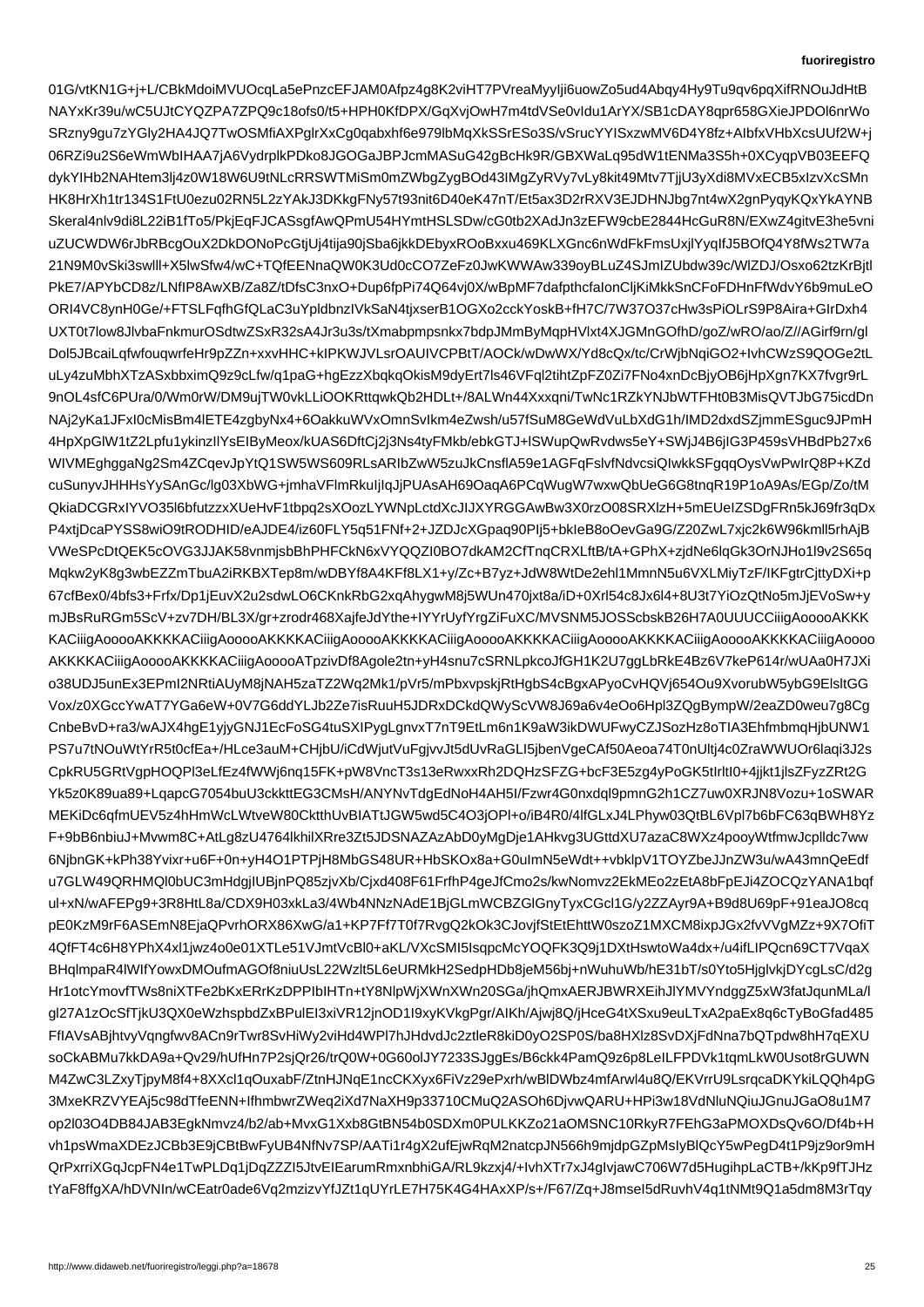xo8gUR2qZIIVW2gYJwGoA/T/w/bv8AYLrUrOCCWOGBluFu1LrtDKSADj5ug544rV0TRItG0GcaPrrwre7ruQXa5eLehHIIVVSqghTxu69 ua8b0Txr46vfA51nTdEN6JIFe2aGVdkytuBbGckfQHAHNejeDvFep3fh2C28RIYruO0UNLGMxHGPkA79f1oA6TUbl7a2VLvUollt20vNw ijH3cqYB9+B2zzUNivhq6DtqWjytHqPES6k3B65Qqk4xzu+73JHFZ3iXWbm0eWCWzN1BEFKb48lYyrYbHTB9+O1cpN4t0y4tcxutxKTs nWWJnWCNsHAAxsx17rQB0Ol33iHwP4y1bV9L8VOJbiBp5p4JEqaW1EoLq0jq6uzMq4YAJ8o54Xd9D/CPxLp3iXw/HeaQlxbXEwDX Ekl6k73Mnlg+XG0aj5ehwAeH/LwXSBanUikWmXVxYS2KRPaBxsmQuCY3Q43rz0OTXpXw0l1Tw7OLbwprt9bWksARraB2VbDdhVK Ku0gLt5Xp907utFrlR3PZJ7RoAt3c6jAsS2odmT93EElyrmNc7c+54746mJb27mvLeC21Bt3lCWOXBRJYy2NoZl2t+BxVSCya8hjurzVyt oLgSiN7n5imP9UQBgj69OfWnQpC2qO81xut4oDNAgsAkYGCAB/CmetKyKLd6jT2klvBBE01uokcTKxQ9sZUEe1ct4n+lum/Cz4Z6/8A EHxZY29rY6PYSajJZaY4kubgROoPloGJLOXRI1AJMjZAHNdS9nMdMu7J7lgnl742LDaenGe/HauSl0X+1bOLyRp17Da6gGU6ha5Ly HJCMNvzgEKwHJUquBnAJZIDsdGt3tp9t14f+x3NtaRxIsKxSy2Uuzc8LNufco3M/wAu4Fiwz8zA+H/tffET9grTvBmu/A79sb9oT4VaBoO q+F7mLUfC3iHxLF9r8sZkS7h08EMJlaOREIRZS25VAYhT4N/wVB/4KzaT+ynr1r+z/wDB/WdKvvinrJhXxFqkjrNB4SsCXSV2ZZQV1QS B3VOWiiZJGRj81fE/gP8A4J3/ABU/bV8Uax8cf2v9Ts/hZ8PIPBjeKx48+IMRWXxS8twsv2mO4kZPMhS3feS5VgJYhsffml1uJq52v/BIj9 m3xL8A/jF8Sfia3qv+zfAeu3r6T8Pl8a6de6bcXulfa3a31X7PclAm+LykDsdw+bKhTuP1V4t+Of7NXw48UW3qPXPifolr4lulTcRaKjmS5d CzJuWEEs0Bddo/iJxqHtwHxl/4L6/8EuPDfiG7+HfiLQfiD43bQLaG3ttd8L+FLP7LZxQoYRAjX91Zy3Ch1Q7VqhUlt65YEL4r4l/bl/YL/aD+ Gug/En4W+N/F/hTUbG7iiv4bWK00fxZe6fHuIWJoZp2KMzhEZJuJD1GTTJasfYrfErxrrzS6n4X+F2oaBaQ6mWe68bXK226Ixu32hrS0l mniiCsqJnAHzEHG0CneGPFV3410/UPB2pftJeGbS6uLowXb+EbmvF1arlQzxvNLO4IUv/Eu/kbUBavvO+In7V9Ir2vtq3q618eeJtNnuJIP sXxZ8Wzao1zbhtwkktUlSHzyfkYDKld3ykMQvK/Cb4zfFTwn4tvfHXg248OaYl9qojtvBGm2MFINI7lWwlbeOMvBtXyvnfBIVC4xuoEfrp4o 8f6X8GvDGj6Ha2XxB8YM1zGkeq2Xh7UL2Zzs/dtcyQxliSYGcqoTk8102p/HKLQrjSdL1n4e+L3uta1CKysl7fQXmERkBluJgXcxIvOdw U/u+mSK/L9/+Clv/BQP4Y6faT6NgelWlrf3irBZNa6hLBZLgAMzPcc8Kxwm0jbk4zXF+Lf+CqXxx+Id8tl+0KPE0+i+WRrEfw81YaSlzB9p O6WXzIp5CCpZNwlgwWz70Afp18WP2x/hx4c1q5+H1t8QtM/4S5thXQoJxfagA424jtrd5Jc7gMBIDYUnGMVuaHN8YPEfhHT10jQpI/Nt kmn1zW9X/sqGSNmKfuEMc0zvuG//AFP5da+b/wBi68/4Jk/GHRrHxD8GfiD4I8LeIdEtm1fXrjxnbW+j65bRILctbedPOsc8SPJjzUlzJs3b QDk+0fEr9u74FeFNFtvCnww8d6L8Q9UgKxJo3gPW7C/ullwx3l0U7RovGdm8HHbBFAHaXGvftG6FNBo+q/DzwPN5bLJJHa/EG5F0+ eF8wTWaKGz2cqq4GRnNc3L+0ze2fjWLwN4x/ZY+MfhLVLpNsfiDUfCqXuqXkrOURH1GylZYxndl32oANxlxqny7xf8Atza5YXclx8QP2 XfjdoNqoUXuuw+B7efTLO1DHfd3bWd5lbeJQF+bZJyD988V6b4G/al+GnxT8JNrHqL4723ivTYVaG8t7HXJmtYWVDIJE2K4YDaCpQ/ KwzQB7bongDxP8SfD01nGt3l2dn2ixLxtGzh0V7pnlaJRhy2wF0CFnVQrEfmb+3p8XviM37SsmofFvwn4ltvgH4ZuV8HfCz4gS6JcRabf Xts6CS8gvpCBdB5Y71xPDnzvmkAKKapf8FF/+Cmnxjj+Bcn7MXwlj+JXgqzHjRdQ1TxUbefR5NYs5Le6jeySaO4aSe0aSbztsglOxWl3 Dn6P/Yw/bU+Hf7Y/7Lnhf4I/tE+HfDXiLwlovhmy8L6p4WttKe2tm8qFQLuOOSd0S9EcjAXERVixI27MqQD5q/4J3fsr/En4Dft/3fxKv9P0zx ZoDeH31jwr4xubw6pYzyfboJYUMwUB7h4VUOv39rucbTX62eG/2udW0WKW0+IHh20sbh286GS1spZRdKxOZmzIgV2IJIA7ivzY1P4 NftNf8E8vG2uXP7OujLrHgV9Skurzwd4hs5Lm7+yl333GnZKqo8pEWNd5IYcgDJr68+FvxL0Lxv8ADbR/G9neavImp2kcq05LdvP0/wDd oTDPE2TBICxBX1B9KAP1UooooAKKKKACiiigAooooAKKKKACiiigAooooAKKKKACiiigAooooAKKKKACiiigAooooAKKKKACiiigAooo oAKKKKACiiigAooooAKKKKACiiigAooooAKKKKACiiigAooooAKKKKACiiigAooooAKKKKACiiigArxX/goPcWdn+yN4uu9QEnkRiwaQQ n5sfb7fOPQ46V7VXjv7edtZX37Kniu11CMNC4sQ4YhRi7db9yQMfyoA/N1de0eNxdXer2OhvsCOmoSrBPIoPytHGdxWVsAbumVPvipq HxJl0W/sZri0ikigJtJJrht4mBAO4sMox9CpIJJAz256fwCPEXiWCXxRewsmiap9qjDXRkQp8zLGx2nKncOM46+1dD4p8AWvjTS47XR5 NF0/RLe5SV7HRoirOVJbLnawDEn7vG3HGO4B1Okw6HrujTro8QMTzmSS1mkVqQxw33ScqdeOua527+HGjTacZ7fTdKZxereus0W6 ON1IYrK3vYVwABvJ5UkYzWIZaFonw3utN07Q9GvpVu5IVS4t5t6pb7cGU5/iLcb+mOwp8kUOu38t7/aN9aQxEtH5dxELdxubIcvIwdTx8 p4NAGtqtqui6e0qadaySyhFiNnMsbxqSBxvIJPTAHPrjpVHxH4c8Si/uftUEJkt7YRrcx20pux6rIQvInv3rRtLa1mvI5Li9uZB9kT7TFcE4UY JUhvU7TyuTxz61d+3251eNTd3WLoLtCz5DcZySeD65PvigD4B+OfwG1vwH8Q08b+Fbc6Nq+s6vajVDLrNzHDIkWXaWURgFSWAU7 nb1lzl6xNK/ZE8Xv8AE6/+NXinW9NvbWzsGbTY7m5ZrMXDSrJgvsAW3HIBJBwzY74+1fiP4G0vxBHJaTaLNeyyllmh8oyyzM3Blj4Plo3 GM8DH415X4v8AAfi3whpF/ZWrXtvbWis1ppcmWnx5LbDJhtrRgocgZ79dwyAfnl4m8B/De7+KXiHTbPwzq1oW1qZpj5lsljpTJKdzCOR mXO8FNm7ceTqjFcPe6dc2t/rUcuvwo/2s2qTw2oCy7jyEdERXxzwDx1PSuy0nVrrWPG174u0vTnmvrzU3eGysrJmaTfNKTbbBuEsm4 H92cgYJLZBr6E+Fn7GV/wDGX9iz4tfEr4i6zpPgnXfDusPNoGgapYrZXGomK2W5cRROdwndJGjyPkyMDJoA+RoUTRo4/sus/a7O6Jjv hKgsQ3lfMRyV4fOznI68Dmvtv/giJ+1T4n/Y/wDjLc/s/fGDSp7f4XfEKa3k0bWZlijt9l1q6lt7W0ubiUsfLsJi3lTqOB+7l2qYju+NPDHqRvHU 0dvo+m3Fxe22lyyXFidXhKLigsFwpOP7vXH4iuw8J+PtR8HTWGmzPeyM1lCJ7WxmxuiMkalUUqqtqjeBqKCuM9qAP6T9K8EyWurTaj cFLC/uYVjkTypJFu/m3CViFJILAYb5qQpIJU5Ouvh2WyAtIr2yIjQz3RKSLFF97cRhSwwCOPcdeTXyl/wTF/aJ1z47/s2tbeK9cvtR8QeDd Yt9HhL3wkluNMayge0uGIbITzBcRMx6GNQCCWFfTo8Q22iz3X2rTtSlaWBmuY42fauP72SABz/DkflQaJ3RZ8TaNIPC63+mGR1iCCF UTcxPHUdQD04qhY6NqdqssUlt/Zl1NM0he0jbeMqvJHQj6HtzVy21261e1ivtPc6hCpEchsZhhc8+vT6c1NdfbrTU5V+2u8ayZXzDuYjGN gLH8O5z0xQB4L+21fPaw6FrVveT3McMl2t+91cR/NtlPzpyRu4b5DwduMGvn7Wrrwrr2l+dJbRbJ97/AGe7ZmtnXnMkpUDDYPRSSfTB zXvv7db2ei/CO18e3+nztbHVVN5DDIGZY5Uu5GVVwcPi33c4HzPuzxn5H8MWd/4q8MXPiG3S9sbVLj7RaxX0RKG2KhkPmh8eZsIHP B7Z4NBD3OT+LfgHxb+zb4j/AOFvfsa6ffjS7jSR/wALC+HOo6zHFbxksZvt+IKESG2chjuWV+GyQrEjNP4Mf8FF/g78bvEUXhi08badpuo f8sNJ8V3os5jKAI2zO8hhuHzuO5NxO7p3r5m/4KJftA/ELXvH178MfBvj7UbXTbO6C6q2i6s0d1OQsiSW77HJIKNnEitnC46V89aP8ZPF Wi6bp3h/UvDOnap5bqdObXPDVtfXLIT+7dXIUyFt3Bwx549AAR+yi/ETSLBnvr06db3aPiOKHUIdqw45kUq7BznI+QkZ9yAdRvG8Pia3t mm1uGa3uUXetxfb4GBBXIGGJIBIwO/Ffjr4X+Onx68M+I7vxV4e8WeIrdbW9D2GmprEr6aj5zGPs0ryJhcovIqei7RwQ56HWP2v/wBq3x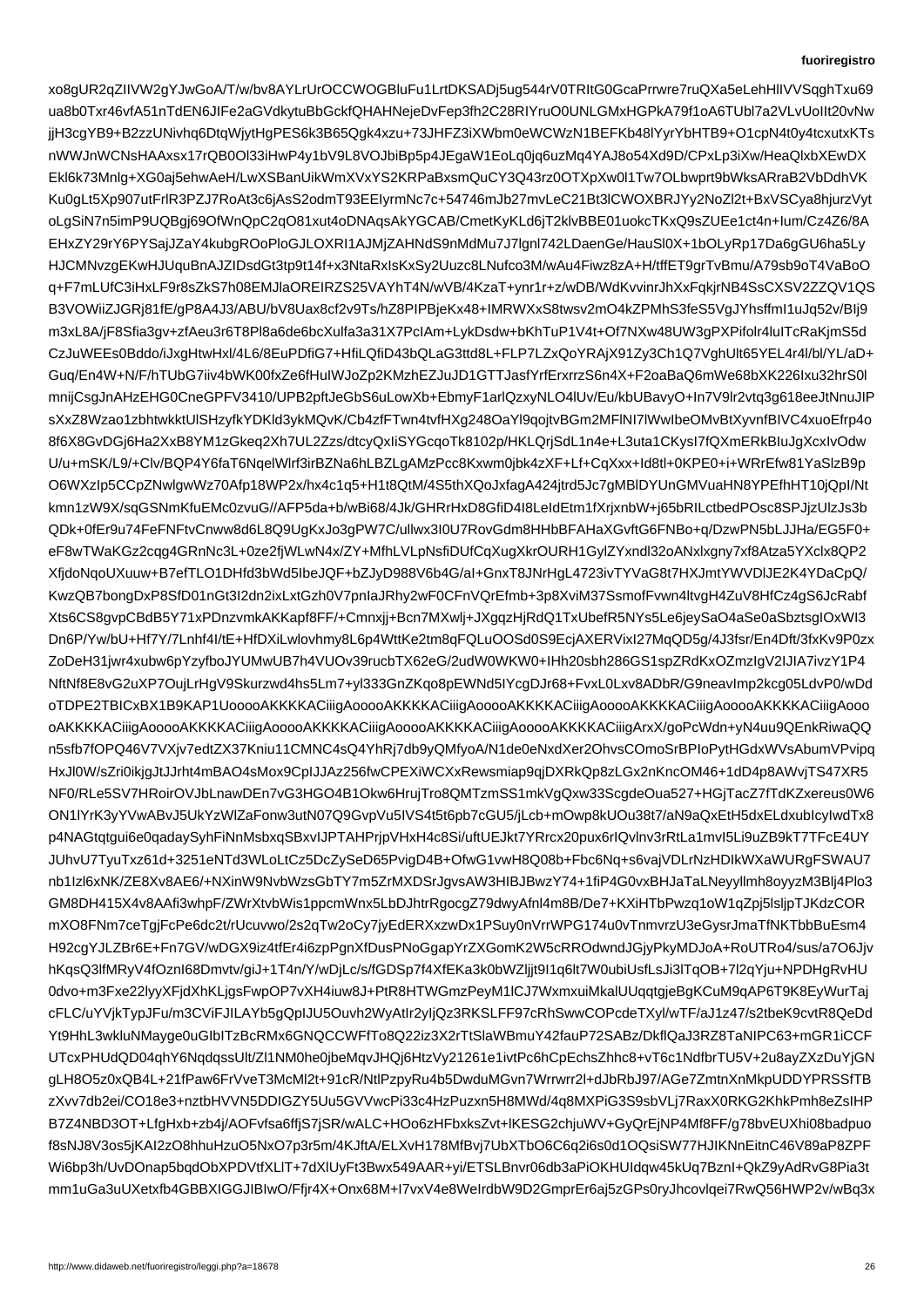jp6yTfFs2OqW06CzsvD+lC0ltsSyl8LHaoErM4OOQABnBIJAP1quJ/D+l+H3sY2t5beb/UvdvuiMf8DOlyxXaBkhwOwxjp558ar/4HeJfh7d fDzxFpmk32k6yUibTtNMUkiGTKeaiA5LqSzAng/qPzFXxz+0bq3hO58RWn7RviSGGKGe5utJtPF0jXi3BG1vkH/LPdnaOuVIXNQaH8V v2jrHw5fR6f8cvE2oXenWrrNYarKbm7tYEjVzcQyOhZApkY5G4/L7cAH3f8NvEnxP8A2Otdfwj8W/Ees6x8Nb/WdnqXxXeSLdTRSITtsJ mXAX5d7KpGflAPzMqb6q8E/Ee0eO3ne0vit8u/T2uLRod0jKjRrs3E4YEYbAXnq8HH5m2f7anif4s+JV/ZT/aG8l6bdeBPEmpGXQLiTSR DPamUNBHIjmTyxOYNw3hZDlzg/PtX7U/Zo+PVne24+Dmo6BqsGseEI+yNJqNqrx32i/Ktpe28hbMjbBGrSrzuEmF5+QA+hLr+0tXt9R1 GW4WGSe1aJkV92lh0VQD8ozg4YjpjviuO8MfCDXo/EU99ouuahfxXFwJp9NDliKF6qy4w6+2Qcg4zXXaDp899LB9i1RATbJJdtFN8sj Hrt/T61fvNV8SaPqkej6LFbWsLSxy3smoHc0g8zaQgGMZ6Yz6UAbVxp0s+q2fiOwtbuJYokZol+VrdR2eM7yp7bjxXo/wfuwdS1PWorR5 h/ZskLW0m0F3zkHjpj5cdBweOTXnw8RNfWq2unaTqk1yrKslurXzrm4J6KzblLD6j8+tem/DWLUNN0i5uNR0OeOGa3w8bWW025+Xhk HOR6DJ5+uADqlbWaC0hu7j7PeWko2ywafLlZljyd+GmYsMA9M/jV6DV/wCxoYotU06d4mTZazeRhlFx/wAvHGVTnPOO1c/4y8e6Ho MdrY3erWNmUeNbq2MRMyMFYSKUD7QAe2axdL+M/huwWW1vmvrwGfzSlgisDabcYQOfnfg4z8vzdTg0WuaLY7l5r63tz58ciFZdxt2Z SYF2jrtJB9OPp1ryf9q/4rfGH4ZfArxr8UvhZ4RsNXv/AA14Tlv9Pk1VnMFgQxjmu5VDBmigicSmMAsSuVztOPSLO8sbuxi1Twzql3eIQTL aX2oD92o4LZIY46jH8xzUrSRa/wCGtU8JajpVs41LTrmyv7E7ZbeeCelJljqVC4YKAeOQWxk4pWSA/A/4Yfse/tsftN/tOXVh8LPCsvia/w DEHi4+JNf8U61A1xolvLc3QkN3qdwsDlwjyhliT94yMQq7N7N+yPwB+GHxV8BfBxdC/bG+IGIfE3WV1FY7RrDwtbWmk6dBDGNumafA FVrmGN4lkjE0RBXfyxIQei6Bo3hz4U6HafDD4XeA9L0XRVkc/wBj6PaNHbW8rEbtiK3yttAUEHO3jrVnW/AFxqGvWGpRXVoTakSRCa Q7YG5UMpH+rZcDaxwvzdeeWB8+fHz/AIJo/sW/tZeG7DwJ4h+H3hTwNPqd8sS694R+G2hHXdQkuGMYlmvntGXBMiSFo1V/Nw5VQ qhvwK8RfAbUNF/aK8f/AAg8L3+pzwfC7WNXgnkvmwYNN07UWtj5oVCiMpZZGO3avzM+1UJH9K3iOO58O6FbRNpslrdadEBBNGw+ 0QsxwHgJHykYY5AV/m+9xmvz0/4KHf8ABFn4ifED4y6v+1p+wv8AECDw34n8T6bdXnjbwdr1/JBb+KLmdZHuorWWKExA3bxhHtrthH OzsxYHKUCaufID4j1PXtE1Pz4NXUi2lEskc+I55GSUqFCscnJ7YPY5wRn0v4a/F3R9f19tTbwdeapNJp5OrNolkIrNshXfs8605NsT8/mTf x8+oHm/xWmuNLvL3w94o+BeseG/G3hvXbnR/F9vZzzHTrS4R2iFsLVIP2a53w3ldhKVk2/Ki4erdx+0l48n+F9n8MNOtbTTbGHaZtO0R Gt5J1G+NnuWgdXaYhh87Fskc+tBLVj3pfin4PuPAdr4pvfG2kW9hYWDpo9lZsl7m4nSFyHCHJQFDtBxGue/FeD/ABO8Z+EPE2q2c3hj RQdRmtUW+1Ka3jcuz/OwmZFLl8jhwQfRRWHpGhaj4hnlivYbaly2wgWM2627tHG/yGLqoYDC4zkguBkEZ9y+BHwYmudRTxR4m0G3 t/DWIWjnMls6i6nC4t0SNQfMkcjABPJ2jqy5BHh3wl+AnjT4saLquieH9M3roYOpajc3t7bWtjYwlVR5P9IIcyBip+UndGrEKdpl+rv2av2D7G GDQ/FPhWe5vtWs4UvotZuVjj0O3flwrpFie7fcqsIx8pTl3ZJr2z4Cfs2eHNO1a++J/wARfDGl3Uus2kVpLoulWbLYRxDblsk6NiOWUAOh dl2bTjYM8/VPhTQ9B0nwxbNZ6dBaRRQhbG1t0CQRxbQY/kAEZIXjCKF6fKOKAOc+D/wVn8K2UsNz8Vdc1+W8kW7m/te/SeOFQdq wwpD+4hRCcbFU45/fMMLWD43+Ev7Nnw/8Z3Hi/Qfgz4c03xnqDSC2m0jSLe1uNRmkJZmOFPmqCCSQpbPzEDgV7PokvmETOWc NMV3BAUYcnO1hkL07fhTfE/hm1g1izvlfD19dTXdyJZpJollC9ARDwCnHp1z6CgD8jP27tD8V3HxLv/AfxA8bW15eS3EmvaU+urMrXtlvl jhjbyl3iEiBWUsGWPOCTzWV/wAE9PjqfqP+0Lo2i+NZb0aLrmq2/l2VzmSzW78xPuKGwBtlXJOMYz0wPtL/AIKHfAW7Hq6H4jeENCbU NR0WWeV47u2NylxZeTLLJGuAMqD8+OnyHrmvy513WNZvdfudY0rWNQ069hmlukfJgkhlDqwKvGAY0AUEkgAAewoA/on+CPw38J/ FbwRN8N/Hv2+/urK4N14b1plgmurO2B2vaNJLHICqO5qEUZ5AyWUHm/EPwm0b4Oa5d+HvEngVlN1cvdW8ukxxRRzRsdgyH7PAiuS qryy7sAAk4AHzj/wSh/a68UfFP9nu08ZTPO+s+ELyLT790ZpJr5oYYnJdd+9tyMuQzA7y3YE199eJvGl14v0vRdW0DwRJe2smlq8J1C0 Erxg7NIE3ggnG4jB5GKBpXPt2iiigQUUUUAFFFFABRRRQAUUUUAFFFFABRRRQAUUUUAFFFFABRRRQAUUUUAFFFFABRRR QAUUUUAFFFFABRRRQAUUUUAFFFFABRRRQAUUUUAFFFFABRRRQAUUUUAFFFFABRRRQAUUUUAFFFFABRRRQAUUUU AFFFFABXj37d2mXus/sq+LdO0yCN53itTCs0hVHZbuBqGK8hTjBxz+dew15t+1jb313+z/4itNLCG5eKBYRKQAzG5iwOepPQKMknAA JwKAPzQ8Nw/ErTbua3fTrT7ELFTDHKhkE/I+VUzuHTv19eldL4E0Q6ldXKzeBm0vV4iPJbS2624vY1HzFAW5L/LiHTB7ddS3tdQtJ0nn 0VzOLmOSC2u8mGNdisQQSP4t69Scr+fqPqf4h6L47qvfD+o6dYJdxW8j2SjC3NrKAoWY852AgjAyT6ng0AeWat4Ztxa+Qmh3CoiiJLb XtMEjoR3jMbEGLGRxwcjGTzWHf6dBFozQel/CqNALowhUUziQGMnO1ycHPHOO/0r3rx54dPizQDFZ2ssNwlcwXRj+WHGdrNg8luT0 5ORgHBFeS+OdCtfAOi2Nv4i1Z7lru9VoXtL0SI6OrIQ27BDZIAGB0NAGJp/gzVNPupb/wzrOqalbalbtssNSu1eKxhKYVYYIjURKCB8hL H5uOlSahHc2/2czQWaCCFN0/ISkEKvzITt6g5+varf2G5ureS/a9e2t3Km4AkIffz37IMf56U3W/FelwWFtZaZZXcqeaBKTEsyyMM4bhc44 oAxvJ0t9HXVNW1eZbhB5TatdaMSzwKSBteQqcBSWAI+XH8JrlviCPB2oWM8dtZWN013G8H297OMSyBqyLqlq21y27OOPavVJNQ1 a/0S2t0SO/uY/9fbilOscWO6HBPPbHX8a4rUfB+m6pPILPxFHLdJlbmW309yiWRD48vy2TiXOflQqOc96APkDwF+xv4S+C/wARNR1X w5q+vFLrzBqGj6tBtW0UytJtI2quqsCAGJb5m55r2uyt86XL4aGk6b5jRvParDCQVneN41kLcHIBjPvjHJre8ReAPGF5qZXUdSXT4owC9 iZTGOSbJGc7sluCe5/Cp9K0jSVmuYwWSa3nSGEXijfwACeOR2H/AOuqD49+Bn7HvjfwH4/v9e8X+ebnT3mhuY5oJLdbqE4IKtKqs34 E9+ucV4d8f/hnH8MfjVdTXen3UWm3q/atDu7K3kPlsJMBBkflmc8NqDjtq1+hWoQ+JL/4nR6e29dPltR5BqsmCW0wb7rPuO4lR/TuAfMv 20P2ffEnxX8KwWfgHRbWw1jRLefUrzV9Xka2MdpFCWaKNkBZ2diQFxyAcetAHYf8El/Fuq6b8TtV1LwjpmsRaz4o0GW8srBpRFZ6jc2 qreJYzxMAWs7iNblc/Kd8iM+wFq/Uj4ceJdK+J/gnTPFKW05i1uzS7vNMvAzS2kh+V7Yqm5YFhdjE4Y7kwSQADX4s/wDBPr4z+Dv2Zv HPg39oL4saZ4i/ALF8M3N1OltY2LXb2h+wTLFNFbDYOAwGAR94/N1r9Jv2Dv2tvAnx18S+LvD/AMGmvbzw7gDt470vTxboiQNavfsg3 2nsn2kxMBcOkyxxu6BJCCzyA4Co7n0Emh6D4fgh0yygg05YY9skUCEQn5m+Udctt2/dyP5DXur43M0KTad5PkOoiORIZMDIztJwCO5 xjuazNXt7nVo7K11fbJdtbxz3MMakeRITwMY+96kgD61Y8Qa/L4P8OXuvBIxLHZtLbm4dVAYLxuOeVPTg+/vQUeCftp3enf8ACCXXhiJ 7ZYopFmv453IzcqJEde33RJL/ALO2Rv8Aa3fD37UP7QN9+z38B7zxFpK2WrajqzDRdCsYXeYyXU8UgikCq6MY4xsYtjDfKFJPFe//AL WvxV8X+HbD+x/CugXviLxbrTeVomkrCZV+2Sk/Z7u9wwZLCHazzy7gOdoOWIPwT/wUI0rw1rGpaULnxtaeIZNHtpYNZvBHCtqmrBna5 NsSr5hP7wxKCxVWQD+MOEPc+YL/AMIaQ/iCXWfEUHiW/wDEkrLPqb3mZpr26fd5ytsXAdeOcj2q54f8HaB/ajz6XousRvYAGVNEt5P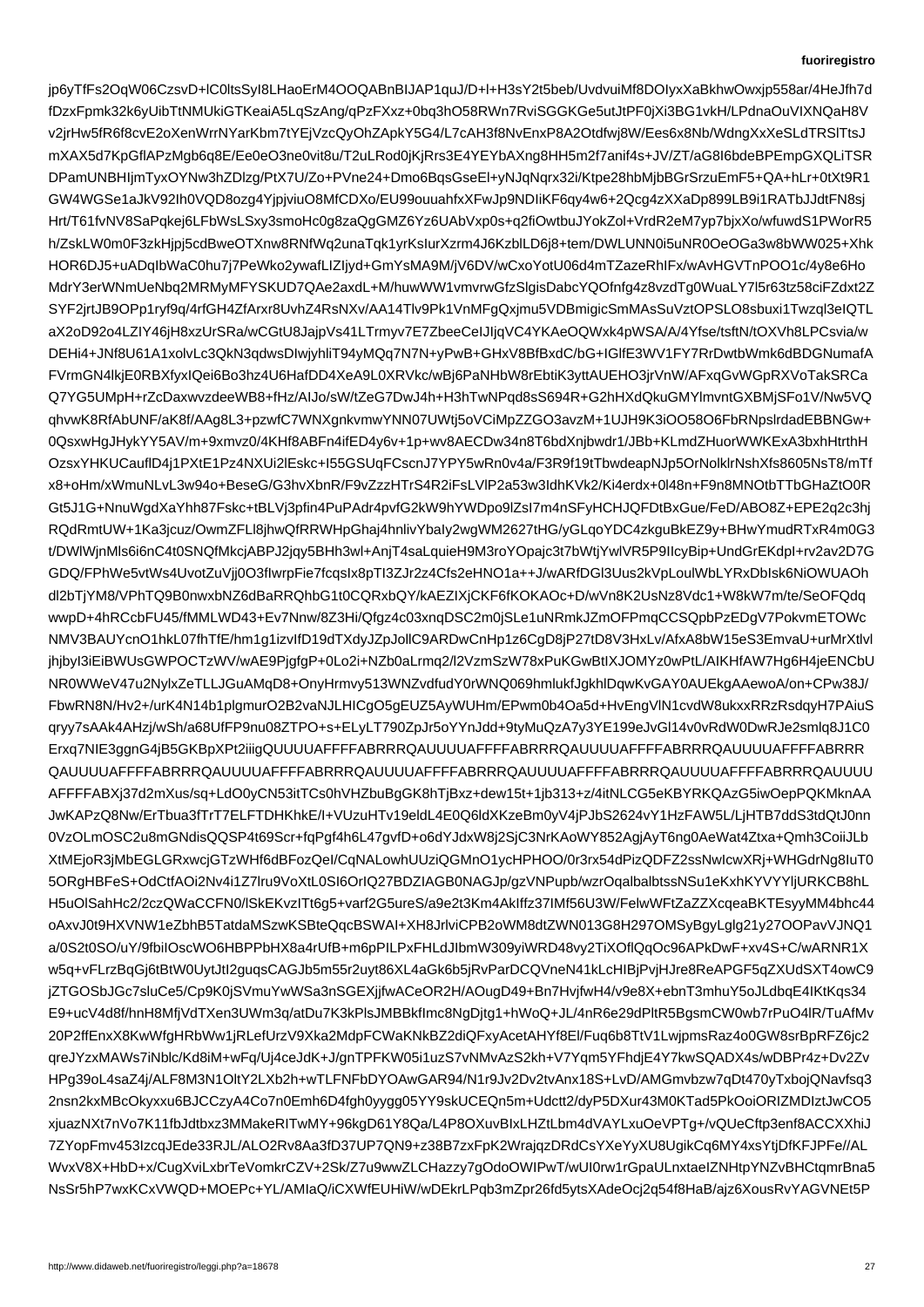7UizJgCN3U7Sc5wwB3nlyMGuy0Sfwfp2kRafZafrMscmpNfPeTNJJexwkDEzPHAQkg7sSlh1ZhzXo4/Z5+K17Fpnjf4l/slfFfxzY3tplNU+ H/wAONQ1G0WQHzYXN0tvFFLIHWN8bjkSDswyCPJbr4WazrWtf8JXZac8LEme1ji1QxtqN6HzFPMxAMqpv5CAYxHkVZ8E+CfF/jwL 8N9K0Kz1LWBLc67fDUfElrZx71jHnvcTXTxW8Ubbq3nPtixsO45bHrep/CzxO1/qWq+OY5/hvqen6cX1S1+Imq2iajeIWCH+zdlsjNdXFzt 80wx4iizlfPVggrynw74U1TUNQ1/Q/AOi+ONZ8Pm4/02xglvBHqFtG3zz6iiSoEfBJMbqRHzuQks7qHodn8F/BXhPwLc634l/aJ/Zr0+5t41l v9Esfil/bGt3LyKxJiuNOsZrN5Ms5jHm7d4Y9GUnx/wAVyeFm8b3Wo2/idhp89j9jTTrC/wBpv7feySMMwBQz4X5CgVc5OBzXUt4esdNtL DRvh3f6fDHaWjy3Gu22r+WGWNmDRxSoATGpA2R443HLLkmvMde0PxVp/ivVLuCC3to762zdT30W37SJmw8kBbHnMo+fYMNxwC QQADY8FWPgnQBb6cPB893e6fGLyxukDTvBcIAluWIQo8IVF3E7RgsR94EV9F+Afi98S9Q8V+Efib4J0HUvEWr+B7eGTUZ/sM8zX+li Qm7022k2CSV2XyniU55QqeWAPzloPiez0fW5dA8pNRfSri8tdLuLWATW10fN80ySHlaVXfkE9BjkdK94+F/xB8R+CvD8fxRn8QxxyWk bvZLDJNNHLIsBmUAI1GMxKfLHUA85IoA/Rv4F/FTwZ8UfAOm/E74f37rpl6EKWVxLHDcW0qfJNbzICcMknDRHLA9u9eleKNTF94dVy iO4jUieLbmD/ZbG5sd8kD618yfsA+KNE1T9lzwR4t0yxtldR1LSbe51tdPlCvfSM7TysB/y1Zz8xHJKjHNfQMl/celro2+oNdfZoHzFKgLKF6 /OVA3A+v096AK+n/FrWdC13+2YNZ06OO0ucG7wxkfB5aLfjLfTgdea6jxF+0vrWq2732ma1qWiytlBb3GmtJPPcMQxDSOW+U4J+4G6 V5tr+m6NaXU0iWMPnq/alBqp3RuH4XAA++RnpsX0PHNfxR4fvNJ8PpdeFra3udREquvLMpYEISDEoyCCMDt3P4qHa634i8X+W+tW 0aRvd5JS0nIBk+YtM/nEMqtjG0qMMcqOKr+Cbr4q+INQvLnWNFsttlBJ54uoGmhe2X77Fc8qAjLEjq+xFUvhzc+ItStH1WXU9NnlulIfUR aRK/lOceYhDLx/Dz22jkZaugv/AAt4m1HS5dA8llLm91C3bzBZwL5kcR6mRlwMW2Au9iAB1z3oA9H+Fem6z4J16UQ3WvahaSqilHk86 4dsgnDAIGJAHTjBGDg1uePfi78GfBO/xh4x8Z3umXN1dJa2+gPLL9s1WffiOwtLVNhvr2TmNLeJ2mkPKow5rjZv2hltYvtL+FX7M8Vn4x 11nRbvWbDZdeGdFkVdko1S/hnKq5bDGwhaafZs3bh0zNT8P6VoniD/AISS91SDxj4vLLef8JR4mty9vpFyCS8OixeWx0+EyBgoXE3XD L2Cm9Drh8ZL7UYLe+1rwzqPhy3mAMuk3V9bXmuylcos09vDuFj5mOs8jbTlWwwxW94P+K2k6rcXR1HTr6wkjkzAXMzxyxfcCShc5bo cj5ODknNeT3ng+48SWNzcLFJJNat517PZSrbyhRuA3sgGVXPAYHcTulzmtDw3YrpkZ0eTXJbC6S5DQNf36RxBD8u072Db89cfL2J6 ZATbPZ7rw/4d8QXTatJdX8rwkyWEZvUebeu7bktwV5+7XFanp15p+szhNJEYu7GS3uri9hR/LjY4B90DAtjD/MBwuAW7KK11U2l1Ypb CRkf/AEdzKI1X0Xy+uR69KJ9OlhhuLyKNplUBvlluiZfKDZYhSM4IY8hyPXHAANpH55p8AfAHqn/qrb8Yv2W/2jbTRZ/Cn7R/wsj8beDrL WtlguLd/GYf7NL9lgnWSJdQJbVt2QJShKlsSc/mR8Rf2Tbbw54j1TwpoPhnxJLr+iXlzp+p6c0SPcR3ME5jIn8mJhFypyHKkDDNgEGv3k/ a4/Yq+FP7cnh3SrHxtrPi3w9rvqPWx4j8J/EH4dSRW2u6TeIGVFilljkbyTPJ57xqxFpVVw6kAt8yeJfqt+21+xf4wtPi5qHwR8GftSeGb++l0 3xFqK/CRbD4mtp8ySJcSxSWz41L92xBnlaZ3nYqqiqSqEu3Q/ND4WfsY+MdV+JenweL7K606Oz0q0vZHjO9Wl80AxqxysqOTnYWAP B6Zr6c8OQ6EPjXYfCzW7bTHgh09b5rKeRTNJqcknkQXbRbfkgjQM4cjcXC4YbTXzT+2D4t8SfE650/R/hT4b+lng6Hw5ClLzw54ptTaaj DatLN5VwpRz5ypFD5UmyNSJEfPHy14n/wtb9qW78YLJb+KdZ1jVNK0V7STU4raaeZdPjlkf5nUB3iBOSWAwAS2BnACVz9fNMtbj+zl0 K+t4kGouJV+yzAqQfl5AySo6ZA7d67jRLKG20q0naa8DrbpFHaywMIAoGDlo+8w45z2Q4r8tvgx/wVu+LnhQwweM/C9pfaZCwSSTR0A cRiHAE0rgSE5w4bkBsKQCa+h9D/AOC4PwRskttK1L4YeMBKkfk3Ud1oduzRSc5K4uSFTkfKeTzQDVi7UsPET2caW1zHaxFp/la7udv xoPRSM/XPGa7K70yPWbvTYrrX9LzGVjF3qV7H5a8ZDrI5JjBBHzHABj7Z5/PAf8FPfgbrPiSyTxp4d8b6ZApEss8ukRvbxr5rKJpQkzHyx jJPUjHHWvsz4S/FTwF4s8FWPi7w18UdB8UW92kcFrZ6VrcTrukYMFkABELDcB5fXvjqaBHvOq/so6X4hsbBvHOuS30ZeCSXR45yIrJ ESq/Kklb5CjNuQncQGUDJAr8q/wDgqz/wTuHwz1yT9qX9njTr7VfCUrSaX468NQ6Nu1PRp4hJPcX8ECRsBpKxvFELmWVSJslxG8A/r N8JPjKt1dXfgDX9Ut7Sex01Zdl1W7kWISQrMsccJk7ykjfn064zXS6v4Utdf8H658ONXkhutO1u2lttSttU1uUW1xFMvz7lhiZWj2tkF8YBG U4LEA/D7/gjx8R5tL+JXizw14Bsb6Hw1cCz1CG1vZUlaKNZEiZJikcaBmxGudoGFbnBBP7GfAr48aBomgT6X8RtEg1TYyvpv2oKWt4W Lny8yNyAemCQRznBFfIWp/Arwr+zB8UdU+Hvhr4SaNoLXduJra80HwzFaJqIll7CCczRpGDu6uo+5hSAtewfDb4Zav8AEPw+kHqjVLT UbXTI44nvbmeXc7lBuUOuBlasGAOT6dQcaH6rUUUUAFFFFABRRRQAUUUUAFFFFABRRRQAUUUUAFFFFABRRRQAUUUUAFF FFABRRRQAUUUUAFFFFABRRRQAUUUUAFFFFABRRRQAUUUUAFFFFABRRRQAUUUUAFFFFABRRRQAUUUUAFFFFABRR RQAUUUUAFFFFABRRRQAHOOK8i/bb8lat45/Zo8SeG/DuvLpl+ZLC5sb11crFPBfQTpkJywLRKCo7Eg8GvXT05rz/wDaXa7T4Ka4+n uVmVYDEwjLFT9oi+b8Oef8KAPgvwX8R9J+MmnJ4X8US23hrxZpErWHiLQHnSO5t7hJWR7gSSKAbKUqGSUjKg4baQQLNl8OL+z8 eHxGI7JJLbdYreQTRO7jdyQ8Hysp3AhSQSGBG7cCafxo+E/ivx14g07xv4W8SWuleK/DyJfaBq2o/JFdSBmiGn3TKM3Ft5ZD7Ww25C wdVxnf+CvxAu/ir4d1DT9f8MarovifSTIurabc6aRgoQhntWZmDxtgljYJKgegFAHfxvdaf5Fjrlrq1yxtwlpGkMm8j73ykAsueOnPvXjn7UOg+ HPG3iLTvC00Fzbt9mBhWMNHlzeawA4wAv3f4d3869Oj1DxNb6fc2dwmoyOY/lhujecljnYcHG4r83C7chhXH/FPw60J0jUl2keWUpavK SXeJSwYFmPKt7/X1oA4vwrcXsK3kXi3U9Kkt/szSSw28pE0jb18zcXwhVqcjYTjb71cuGsdMuYH0b7VbQBQbYfYjEXjOBkA5zn16fKfW qjWv2nN5pW2OFFMqqiURsQH+4F56qAf6VbS6/tFbe2jtYZpyylUPzGI/wC0BnaevI59qKAL1xpvhGz1OTxA07echVXjSJWZpMbmlhOB ggZ+Z8Hp1qpfWgvLi6OmWVs2ZfPWWSTbdyEIrCQhVwcjjJ+bcN3TmpzqWqBS0OkwZVDFGI4icxncGU467s9eetPs7i5vooLadbdLl7f 91avbAb9rsgG/qAQvX2xQBiT6GmrQ/wBqX2m2CzA+ZLHK5lEansp3bvwGa5rWtA8JoqymzSGR9SCSTaZbMsnKNjKsNzknaMAHt1w cdYsM408fZbKZbg3HlyOE+Qr6rzwKx9e+H8mrywP4ggv7iNblbu3hgkCwAR/dc5Vjkd8H+tAHmcnh3XNK16W7uLiWDTLeaadJbeQZ2+ a6gMfu7Dg9w3C8EDNPk8V2mp39vbvHdRPexCJLh/3scrMkqbnCBjtUMW9OmcEV6XqXhXRr3W4TPrd7GZUDMpvQYps4JqYPhc5y efeuZ+LEuleA/CGpeO5NMmvreyBt5re0nt9qRM43bQBtXKsSCWA59xQB85/s6fsy+J9Y8Qaz4b+I5hv9B1PR5YNMluGCwyu9wQggCt s5QhSGUEYJOAMjpv8AglJrviL9nX9vCL4R6h4eEmn6vLf+GYGEmwJuuQsc53mMuxk+UbFlbaGGVwx9V+Fngy78NeEbfTpNdu7K5u BLdQie88xbcSKWCZ2/IAygbBwFAwclsfKXxa8I/ET4ffH7x38Wfh+1xaaz4J1pfHdhqc0suLhrBI5pUhxlgrbAAu7aME+tAH7Vb9Tv/D2k30 Wq2Mcgjiheee6RopdkTbwsithmZuxOR34IJ4j9oLXzbfDyXxB45u9K0jw7Z6VPfazqmqXQS3s4VD7pHbPyxhl2Y9/l91zvfDnxDZ+NPB/h v4qWT6ZbW3ijw3puv2umLEH8xr62tJ98KjKhQZpgAMZWLjoTXyP/AMFHPi1rWu3mo/BfT9FjtPh14e0P/hMfiX4uurryLHVpYYXk0nwTb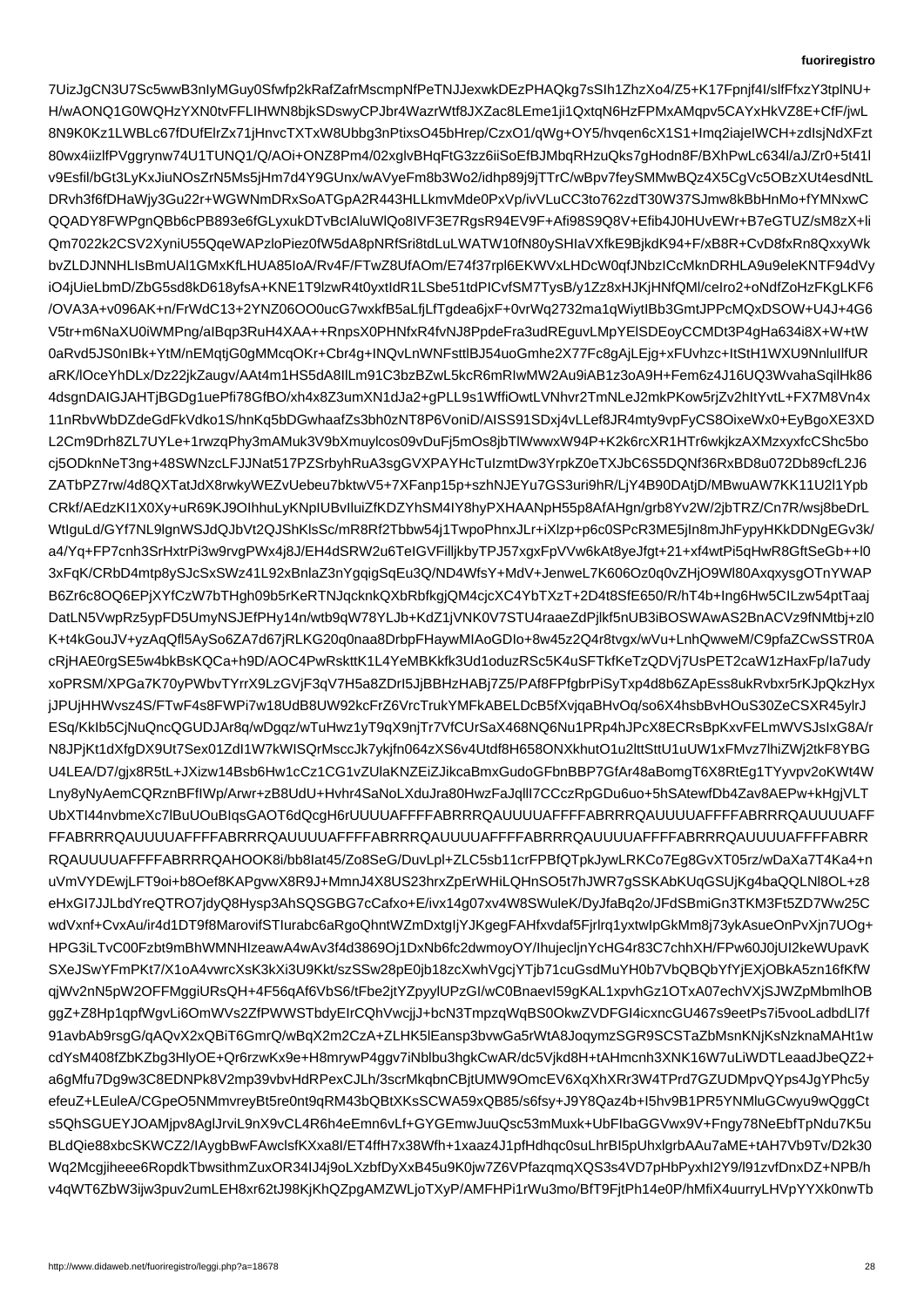Phor2+uLlo2msSV82IABIIYuFN3R8y/E79sPUfH9nr3jjQBe6VFrVveWWk38N+lvPa+GnLtEjJM6CG5cLvlTacbogNxWTb8o+JraCe6tdS 8SajOS0sd3oBs7qNmMABGXI5BTCs23H7sEnBUnX8T+NNd8dfE+912+0+5s9D1SQ38Om39yLie1kdVkAKBdhXEhAUE8AHowJ2Ph X8AfEXxc8VDRPDul6nrdqbVZ4JbFpGFq5lEZjkyPkIDFhF1B7c0EnP2fhNvG503xDp99d2ksWrRQXEVxIYbuJkGC691kXPG5SGB5Xit +PXvjz8Ppo/DGofHTxfa6JKjWOoQ3Xi26urPUI3fZ9nkVZU2W8kZC7cMqqEBtzuD9OfAj/qnJrUlld6t8RtZ1W5uYkXKaB9oW3nIIGbh9h M2S5+bIOXweldv8Vf+CfcF7pEc3hH9n7xpa20bpeXdyNPaO5u2QZM6P/FtkLlWbGCTwOwB8UaXF8LLfxZD4hQ6N4bleQQTvb3Fnbu uBIwlGQHIVCDGpw/Ckn51IEmh2fi7wrrGseKfA3xH8QXNpNbSWTadpdxcG3vwX8yN5kTMU/8AdO4KXGM5yM+9aR8Ovhv8Mrmx03 46fszQx6hcut9p0ut6Ev6oNNkGI+LIUf5m3AYJ+cA9zWRr37Mvws8aaxdXf7NvxH8R+DLuWRob7wv8W2eK1u4n5/0Vhhl3ChUR9pGE 6EHdQB5B4C8P6R8V47aLxDaOn+HvENzo81vb+H2BiGpWivtkdIvoWO8eT5QM8ikZGCeB8VaPoGmT6tDomkT36abo/kLot8YpiahJ WDvHbh4nWclpbIzwXPO5d274z8PRrrGneGdYaHQdd0/UE3s5+z3JEbbT5LwnhSxykbHGeCc8Vz/jH9qFPiDbX+meKfBOjXfiuwnms5/ FWj25t4Na01IkEG9EVi979pHnPIwVRHnGG+YAHIR8O6x4e1CbX7/T9QsV+1b7Ea4AiTRD7ySD5VCnB4ByccdzX0/8KvCnib4ynQ/hD 4AGnXep+MNZi0/w3aapKLaAz3Fu6BYZ3icRQ5L4cBs9MgE1wnhn4Ww3bWcHiFri/wBH1e0kh0zWvDga/bT7iXG17uWX7kCjHmjGQc beg2c9J4lf4Y6wmgXvje6uLrQ7pfLFteyuY/szZ32kiyZhldNyHlwCQT1FAH39/wAE95m8Gfs6Wvwsm0k2Gr+D759G8bWVxbnz9l1m0by ry1lxkRhH5+fGWOVzkk/TPh3xDd3U5GqS/aP3QW5qckLKMi5qOuD1z0wa/HXWP2nv2jPhL8R774maD4tvNZ0zxPPbaj4/0uGOQtNcu ga4vJlzh7qTJdrlm3szqXLjBr9HP2KP2nvhN+0N4etz4J8fW32g20EVzo+pMkd1DMyrmN4fMy7AHBdVbJ980Aeo+ItX1DVLo62dYn06A XQiBtgyb02sQsZfG4/MArDKg8ZGa6DwtZ6brN1HERKPPja4W5jm/fxyAZyxxtxx8wGN3TnpXO/E/wAlaP4o046JFrl/bySOskVzY3gQyH G3ajqGBHU4+X5vatLwHLHoFtDjesNvapblihVp1xgtlT98gAfNwOKAOmi8O+MLK8jm0jVYILCS3JuopZZFNwCcMAV/ibnG7jA9Oa9FX 9mKx+J/gq30jx1qGuabbWLfab+y8L+IRYReILMrtbTtRcJ5k9hKZD51uHRpCi5LAnPJ6mNW1i5tL6x1Nls0OJfskrKGO7OPIJz8pAxV86h fJaNplhf3KA7AqLcsM4zjOM5zgcc/hQB0HjHx34Vh8HW3w/8AhHotn4c0kwC0ttN0XT4dO054FGI4oYIUCxKqDgGRgpwFOAQOG1xNJ 1WKOCS5ty2l3oYtakPHbyqd5l2jKvuZm/iGGAGcHGlaaVHd20082kTvL9pVw+o6eGKdeFORtX8KTxB4V0uVpYZjBPHNOskwtZiVjGO c9Ch4HQHvQByXh7xzdTNJALqb+z5JwkNwkDxrlu/7sjMApfvjO3nBlyK9Q+Gaatr3ia3utMs7w2lvGZ55EV1CGPLu5xq4CnsDnPHUV5 Vrtp4q0B21Dwn4fnvxb3D+VYx/NHOWV+NuQZFAbcT1wB2GK2fhl4rbQNLljl1fU9OIWJbRTLIwSX5/Mk3Hu3JXzAcbUA68UDVup7X4 6+lknhu7fRfCK2V1ftK4kEiHEMRztbGcbij7q+cenlzU8F+N/Fet3tjoLXY8rVnjjuBcM4l25OfLAPGMn5GI4XOD1ryfWJ3fRrrUZNR1OBXu9 016kwHls2cyNlcbVGMFs8HbnFcB+yJ4n8G6/wDteavbeE/2kdY8b2q0+eCPTvDSXN3ZaHfeaVd7u8RDDaBVdQSN5A5xjJlPTofX2pal Jbca3LqnkxygvcWMcm6MxjDF/L3H5siP5hySMAZxXDeLtKsdf1AzaX4Te9lt2WWFljB3BnZWYqxB8xhsG4Acc5BFdl4M0PS7eZ5Lp7o yTXv2eK4IuWQBVKsfMZw21MbjkDrtY/Ku4eHfDH4wftPftp/EfXtV+Cfizwj4O+CPhrxhqPhP/hlUtppfFfixrG4e2ur7Tb63m8m10t3ChLhW DZhkXcMjINpHzF/wU+/Yc8H+HbK0+OfhzWIrDxZBrhutl8GXOn+Rfa1eSSSTT2Wn2bZlu7GYNIRGu4FwN8bHcK4j4A/sP+HfBvxgk+P nwhh1/wAJeKT5sdvp/wBqMUqByUkgNqUEjRyx4hlXkbCEZRjj7KFv+wN+xDqxt/Dvwr8UfGL4z33yxNo0knjL4h6czu6qyXd5ul0yzEyNG skhtwsjqWjV97DNutK/4K2fFTxl/jP4U/swfs3eEf3TILb49+OdT1zxA0Rw6JONJURQSBGUvBiQq6tmR8igXKfKn7Yf/BFT4ZftVeENU+N n7M3gy0+FPjjTNDdfEPgnSrGGy8M65NGjs7WEEJ8+2nldkTy3HlbFIUEp835H+MPgJ8W/hR4uk8PfFzw/rng2eORxGvi3R7m3E7o+1v LLJ+8x1/iGORkHJ/oG8eftdft7fsi6/Y+Lv+CgP7Jnw91v4dahbtJqvxK/Zn0rVLweFbxXQvd6tHeqjpAse6R3KhlwFBLMRXu/jH4Pfs7/ABm 0Sxn8TfBT4W/EfTvElhbarpOvePdDh1W2vlZ4leGa3kkTEaOrlqy8HepznmqOXsfzBTKvhf7XC/xFjuJ7m2Md0bd5Ujcbv9W24FJXwS20l RkY+9hT9e/8E3v2Yf2jfhRqOlfHTxrLLo3w+1/zjpXhzVbsC51ONZU2XX2IIjbRnDIsrkO+3qsovf2X0X/qnP8AsRaTrUXj3RP2NPhBp+s2v RGGbR/ANskVuyHKsishCy7iGB5bIPPNcU3/AATF+Dfibx5PrV1Nrlqq20riTSLe3S4ecy7kBZ7cqxk4yhyPvcq0Bys8q0HxDoHiO1u9T03 XtG1CYxvJayi/dykivjzyoj2qMZwqOzdW296Na/aF+OvwN03/AIT74faqPEFxYWBfVPDMunz3FrcQqF2kSGdU3Nwq7wTuGFAJGK+htP 8A+Cb/AMCvAHh6fT/Auv8AiyzublJQES7gazSRwxMrokCsCCeHHBU4HOc+MfFn4Gat4Qgh8J/EDwbHrOhySgNg/hrTJZVjiizzdyBcwK B8xLRsuf4KA5Wc74Z/bu8A/tSwWHh34mfDjw7qlxbaMXa78I+KP7P1G0njOHsvsEwmMWHmHyuVAyPrX1d8APH3wx+LPgSJfhX4T1j wjDoKx6bqWgXqW+my21yiAtlbclZuuDMPldw+0nBr80/2h/2QtFsPHx/aE/Zk8SWenePLGx/0uJwh0/XLdWZjDdCGBf3r5T96WXB2jPQ Vo/s+/tAeN/G41rTfiv8AtG/Bz4K6ro88VvPp3xl1KbSb3VWIctcWrqxW7swwIjlBzyw5G1mLXE1Y/e6iiigQUUUUAFFFFABRRRQAUUUU AFFFFABRRRQAUUUUAFFFFABRRRQAUUUUAFFFFABRRRQAUUUUAFFFFABRRRQAUUUUAFFFFABRRRQAUUUUAFFFFAB RRRQAUUUUAFFFFABRRRQAUUUUAFFFFABRRRQAUUUUAFFFFABXm/7VuqHRPgVr2sR7xJbrbsuwnJP2ilAH2zjPb1wOa9lJO OBXmn7VtmdR+BGuWbzzls0tmJTb8ul/tcO/GTxlQR+tAHyjpkFvp15LcN4cilvY8mUxwkSQkjaSSACjhQB8xDBcDuKw/FXw6XxTJN4i8 M+Mrrwt4itLxZlbiS4iFrqMSqCtvdJCH3xEtvlJVm5Hyk4rpbbRobSc22jX9p5CCNRBDAzSPjbhpihG8nA3A8HI4ODhkly9tqU1hFcQ6pf38 hcNaWhdrNSSCZqAoGMAfSqDD8LfE7SPE2vrot7piQa9o8ipLFdzxAlll2XVq/mbpozlsFSQevzA105todRa7tddtYllAHlk/tAoqEvXcG3AZ GDhSQ2eg9aXij4EWXjWe3t4/GyWSWkyy2M+u3IAVlyoigmjXNqT2y2F2dBnJlTSfiF8Nb15L+0m8YaFaTCO5t5pM6qsZPlh3KBdRErjG MEnAOTwDSucRJ8LtVisR4gsLa0vGiTzCuj33zxnB+fYyhtvB7Y9DXkUnjXUdN8aXGmNcXcKrekXElwxtXMPfblFJP5bjzxjmvrjwcfAHijw cddtfFNss0ispnsfMV1uVxmCZXLMMAtmIDPGCwxWR4x+FHwm+IED6zreiWRmt7lbdbazuooNUi3D77vLuxGMnariLDnNANWPJPCPi Kw1fbOptovtK7fMmRIwQT15Ztv0PNa2mpGb63t5rCe5e3hPkvZyRIfJDEkyMWGVyeg574NdRZfC7T9DKad9u0xrePDqdVty80yf3A2A wA9OnTmtOXwn4X0x2njgaS1itxcyxJcbAcPwOeh60CMnSPCh1pDZJaW3IJxcKUlhC+3muqqR3yCR754HZeGvAHhzRGdIFTUmntttz cXNsZAg6EKqocjPXAyPpzWR4I8VW3jOymvNJctl0w8u0W4W5OT/AAMoPIOOlb2m3j20UGoXTywXJY+bFIghDDey/uxn5ehz60Acp4 u/Z3Wy1G6vdlvlitzePllrerGV82QnaEG3dsyCeAG5BxXlHx//AGYNXbwNbaj8Q9aB0uO6jbUNI8P3YEF+jylixXUcv+tZiHwiHcQFlyCK+I 5dS02e6h82dUfzQXcsCykDlKepznA+tZHjTS9O8XaXZ6Rqy6Zcpb6idUQXOHYPCWZHZVO7quxAx656LkA+W5NNXw3chru2hsrlW4t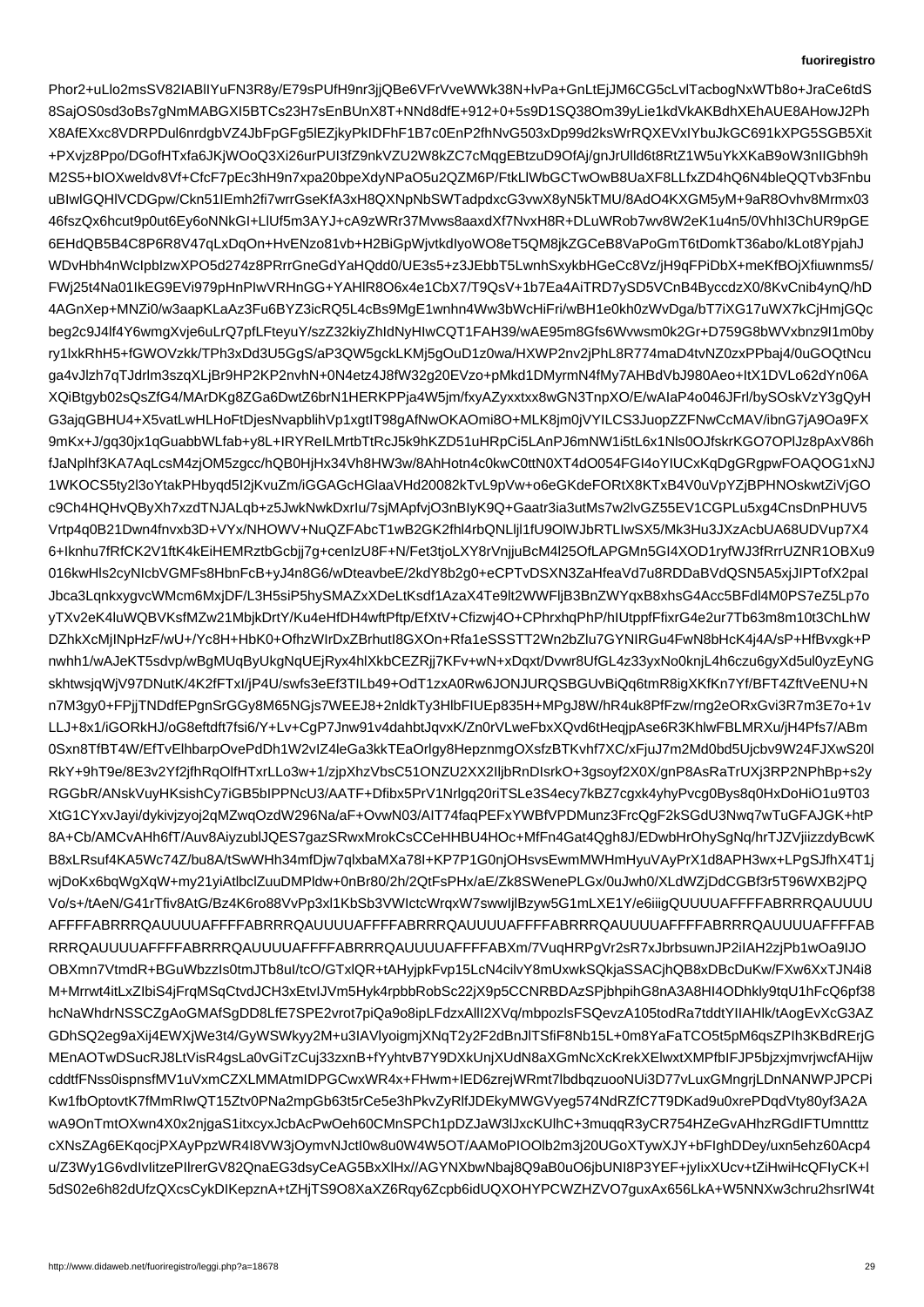44rqV1nM+4Atggkx8n5Rhz3HNeJXPgjW/HX7QHxh1Ox+06roWm/Cy/wBMlgOoLMh1W6hhsI7SLbjO5pmIH3zsbAABI+v/AlxfD3wv4w 1vRfAHh/SLppLO2tr+51gXeUtpvJYbZHGSCuFZ8e/PU1i/8lP8NoPiL4X+Gtvo2heF7bw4kXxM+KPjTSbeCKa/sdPliitbK5eRWZInujMxg KnzFhVdwAbeAdd4u8Z6J+xX+wx4LTxNFe33iD4c/DOw0WGFm85ku9O0km7uLowK0kUEQZo1G35pltY1DF1Vvi/9rj4deJJvF3q3S9c n8T68fiJ4K0DxXe+ENY06S5tLXVL6FY5zAoKxzSb/ADUKkyyDOWxGhavedZ07X/28/wBqPT4tA1PU7jwJ4E19JvGevNps8S6jPaXS3 MHhLL5S+MAkjl1lvnfdnbn91uX6v1ew0DxN4tXxXqnw+8PTapp++4sdSvYFW509FjfeLfdl0YFyUA+6VXIGAWBpXPhL4G/8EnWv/EFp 8SP2g9ObSdMvdJt7+z8Lae6Q6rbiTG2J8graOEBR2yX+VNq4r7k+Cv7PP7Pvwn8PtpfgL4F+ENAsZWi8yey0GB7y4cbSJp5mRmcZG XKgjMy8Rp304Xk1Hw1ltSe6ku7xzJcQSbxg43+YWyT3xk1o3Gv+H9LgFlYMyNGyWsnnOAzkj/WduKB8pJa2empcyXmlzz2kmPNmW KxUIQpDMwCD7+4AghsjYeKfbalfaVd3l5A6RtfyGSW7ki83ezON8jcox3Kn3SpA2D5vmlratLqCeVpDaee4tlkIDBtzHq3biq1pbLLeSzRw rGZF2MkwlyBuyRgepoHZHmHxj/Za+BPx38QW3j/4p+Fp5tS8NM1IZfYdRKJqFhCTIljfCRS1zDvwCI/LLY6jNfKHiP8A4JWTzel/EXiXwX 4u8N2t3r97Ld2sTNcvFpmmyYDySMY5JPNg4xyyLnHPOfuO/wBEvJ44/tartDFiYw27kZOcj/PftXOyeCbfUpm1XWXulo43xFDBcmMyA DcFbjlDnlScHvQJo+DLf/glFqeo+Fi8vg/QLDUYLz+0NL1q5mW2ttQSF/3XzpGJGLnL7cZGenU180T/APBMCPQ/iBrl54r0rUZG1XU7ie2 fQbom20+VmJJASM7QPn5PBRsckYr9orbR7i9vpdDijhto7Zi2yG4LwqfcyBhhjbz29ea5jVfqb4Q8V3E03iS0k02GNikdxoc5s5LzGMMzn KygeTzjGDxQJgx+cfhf9jjVr/4cXfg2x0S104WJcXF9gd0kEWgOASSzMpNxv3ZZh8xI4blxXzf8QP8Agn3a6Pe/8Jxrvn2FjPga2H23Ri6W Ukzb3Ft58i+XvZcMBnJAB4GCf108T/CrwnevdR6XrWqSqxb7WC4MUa3RAxuJVmMrn+8Ap/2a4Lxh8CoPEPhi00LxtpEuoadFfDULOw uYXnQ3aoQDqKB5qG1Qxxibq8HkEfkf4l8Fa54BC+E/E9hdXluLlnfURAws2tWfBZmUZkkVWHvsNvzHBJVQadp8NPCGrCwub/w6PC WtxX6nTvGej34tZ5Iw7Msgk3AByrbsscfKVzkFa/Q/9on9gH4K/EHxy+o+CbjxL4ditdDit5rOLWo2gku13mSZCw3bG3J82Mflvfr5f4d/4J5 DQNCfWvDul+KbxZZEWOLxbBDPaSkcARmKBQF28bRz8zdiMgHhmi/ts/tmfszKun3mk2vjvw/bXL2s97qlrc/2kLbzCpkHluqMwVc+YS6 HgBjnFfTnwH/br+H/AMebXSLHwpq0ovplRL/Q9YdY7m3bGXlkQHliXlBkxtBOCwOceW/F34deJPC2nTa9q3w9TTliTz7WGJ3WR5t4Ks qqqgxNhSATtO09eteVHRBrur6hP5b6NqMVyLrw742a3CXelXeSQtnNE0buN7yMUJdZFU5UqRkA/Unw9r+qRTG7tmjlS5g329ql35iq/P MgdDg5+VCSN1dnY3wXT477XYdPt3itfMu2kLBEb1XPTnt1yQQMYr44/YD+LPir4kfCm7f4oMZvFXhPXbjQtdFlCDHdvbiN01DYOpkR w/mkLncQijofrnwxrNhqWn2vmeHbpvtCCZ2fTVSGKMt83mgsc/XpwuDgUAb2jpo2v2LXMGpRzwzQb/tFlMkyHDAcFByc56fUUzUmjSO O6064hUK2xxbkkv8A9dARyfb1qvdabY22kRPZWNvbvD5kcVtYQ+TEi7yY22r1YAjmnafFElIJqepIqsCC1uzBfn7HPYH6qntQBqXGoXT 6pjw1E/2yGQsEMpXZweTjhf0981z/AMSPiDoPw58N/wDCwvifq8Fno+ITZu47qZ1ilhIACx5/1sjNuHkx7pJNw2I4xnsNettE021v9agm8u2 jtJZ7i5hbaLZQcneM5PYAcsTgAFiM+XeDPCPib4vanffEX4s6fZLpC708FaTdwkPZQsgeOe5RgUjusgtGw2Fd3qS1AHnfirwN8R/2pLy2f VvF/izwl8JpIY9TTw1Z6IDZa7ryy/fi1V1kbyrUxjD6e7NMHViQOAfp79nf4Yn4OfDi9sfhPaeHtF0zUtSjEljYlkbG0NsoMJEfy4IRAAzdfvYzX ATWk9pqs6RX9pNazRrL8l2zNMwIGYto+eRQSdgxkck19BaTfafH4W0Bxd2MsGm2MNzfJEkaLdRru370B2w3BAxh9wBTsSMg1bqUf G+tf2z4Xi8J2+mXukXXiNm057uYPHNp6XEbIZxuGU2htvIJwMDLYFfKv7EH7D3/AAUu+CXwGH7Fnxp+Nvw88D/CvRLu7t4fiF8NNTd /Hd3bNMJ0t7O4Ia3sDkndOyCVFRVQjarj6U8ffFfUNeuUtPChX7PCwWTUmnMsksiA/PGcblUck7w2DsJ4yazvD3xZufhl8Mrzx946s4bq S58YQ6N4Y0Q3MMN34h1OYotnY2sjsFWaSSZUVj8qKrkqRQO0Wemix8PfDR5PDPhDwZYaE0VsZdUtLOYQwQWWfL3XdyADIowd zyEJxkHb89eVeJP2lPGXxDhm+HP7BPwi0Lx/qqRKtt8SfF0TWXw+0+QySRSQT30RaTU5dzI629ijBlk3mYLtWrXw6/Z1+Keq+PLz4gftl +OzLgix/ZYPhx8P9V1GPwl1iro0U11DciGTWdSO11kuZ0+zSxsB5CkDHrXhiC0igtXFnbRRaFegdMaC2EQWGMh1QDAWOPlspEEC gKg7fm3A7I+bbv4p6Z+yzdP4O/4KZ/tL69rZ+Mtrc/bNb8UfD4aV8PtPF2s0Unh9poSxhfyml3/apWAEKyMDjcPpXwRo2kaj8LNCf4aWOg P4I0/RrSx8Mv4ZuYbnSfsFvCFtfs2JZElj8sqqMrclSAOTu1fFNtpes+EH8IeLfh9pviTRNRtXqnsNbs3vdOaDy3UQzxSF41jPTeVCnJUkK xz8NfB79lz9oT/gmD+0v4i+I37LHgHxD8ZPgL4rhafV/hLpfxAht9V8Hakbnz5H0/S5mgtLtIYQsccSjzZBtBZQlFrhZI+29FtL3V7u6ure51W wjBMpXTLZoI5DkAfJKBxyOc55HHc1b/wZPqG2S18R6nJdf2lG01nqN0kMa24fDMZIILenG0Ek8A558N0v/qqH8PrjXk8M/F39kb9oT4K abJNGieOvi78OmtfDSLIcQi91CC4kSzdmYgySnyo9p3Ouc11fxs/bd+C3wP0vS7rXPB/xP17w7rMENz/wsDwJ8OrzxB4dt7FgVW8nvrQ mlQKQX2xu8pjKNtPACsqbsepz+KZ7O7kvfEPhxkYym2hurLUBLaxKMEzbWwzenIwe1UNal1HS/OvE8TNbWt9GI5p5pJJHuoizAouP mIAOdpJY9WGOB5R4S+Ong79pEvf/AAO+JfhTxV4cgIgudT8K3jyNpMikK63SSRCW3kG7f5bJk9NxPA7u88O6Ho+mQ2ul61e3t2iJm K4vluLFzul8zZsyiEiABOdo47UWSFdMw/EHwv8AhD4+07UtN1n4Q+FL+O9jJ1KW40VQbtcqHzChCSDcw6k9x3OOm1n4P/CTxPpml6 F42+Ffw+1qLQbBLHSYNd8G22ojTrdQAttB521oYkAChBkZB7g5xNY1nxVpVuNR0iPSLExEyXk8Tm0kaA5xjbjGWP44zXJTfHnQkuH 0vWotX1WWzPlrPa3qSFF/uHzD8ozlqF+X5jimNcp920UUUEBRRRQAUUUUAFFFFABRRRQAUUUUAFFFFABRRRQAUUUUAFFFF ABRRRQAUUUUAFFFFABRRRQAUUUUAFFFFABRRRQAUUUUAFFFFABRRRQAUUUUAFFFFABRRRQAUUUUAFFFFABRRRQ AUUUUAFFFFABRRRQAUUUUAFed/tQafHrHwS1rSJL024n+yqZVkZSqN1FzIQSOfQHNeiEcHFcB+0dYC9+EWp27S3CAT2Tn7NJtc 7byFsdOh6e+KAPI7TPDdpZSsdAtYXnu3LW11bxopDHqj7grgcDkkA8e1aeqWeo32hTafeuy3c8Rt5J9N1BonckbQjuEf5jjODyOM9srB Na6as8+m6GgvZC2DbpsQ/mefy/xqrPcpGLrU7a0lsbd2aMyRwyJarc8ZkLBiTIMDpkHaRmgC5qfhnwb4e0ki513WrS8Ys1u+ka8qR5O0 UpZWJdQp3bAd2ce9XTqHim3sf7ah8N6rLHdXEdtZS6XbxWs1qGycMpfGMMD8hbe7fw4zU9pq2j20t/bT+E9NmeS+ee2lGm7gk5yoBy cKucDj5vamBbRbi7mu2vIrg2byJHC5KGXhDs5wSu0gd15JxmgaVzINU0Pw34xtZoPtNlpN/axqkUnhuCWKYz5P7yUSbEZyVJaQHBA6 +vH+N9Q8b/D+W88Y+J/CVtrliXkstT1jwlHdm7tLVoiftd3aXIQNDujDPNHujBIGK9Xvtlkns7exVIGmjkBunv4T++/6Zx7QHZ+vJGflPB4z4 7+0rofxp0n4F+OLz9m21srDxgNJultEOuuChumQ/NFu+VpVBHlhiQu3nOQKBtWHy+O/CvjHw1pniLwx4njIuHtZS3h8OI0R41HmNsbO 3cQuDyM9OtNGvW+v391bQatd3dnZ2dxHdyLf4TenymRvmfChuPQ5zyOa/C74w/Hv/gqH8PfiG037QnxX+LnhPUTutZZ7+8uLCCd0Zi 5VkVIZY93z7k3LtBOccjIPEH7eP7aviAR2E/7WXjwLajYlxpmvPaPNESRiV4XjMql+YiQN6d6CT+qzwTfaVoE0dhp5jspriVLhbaeFVmnk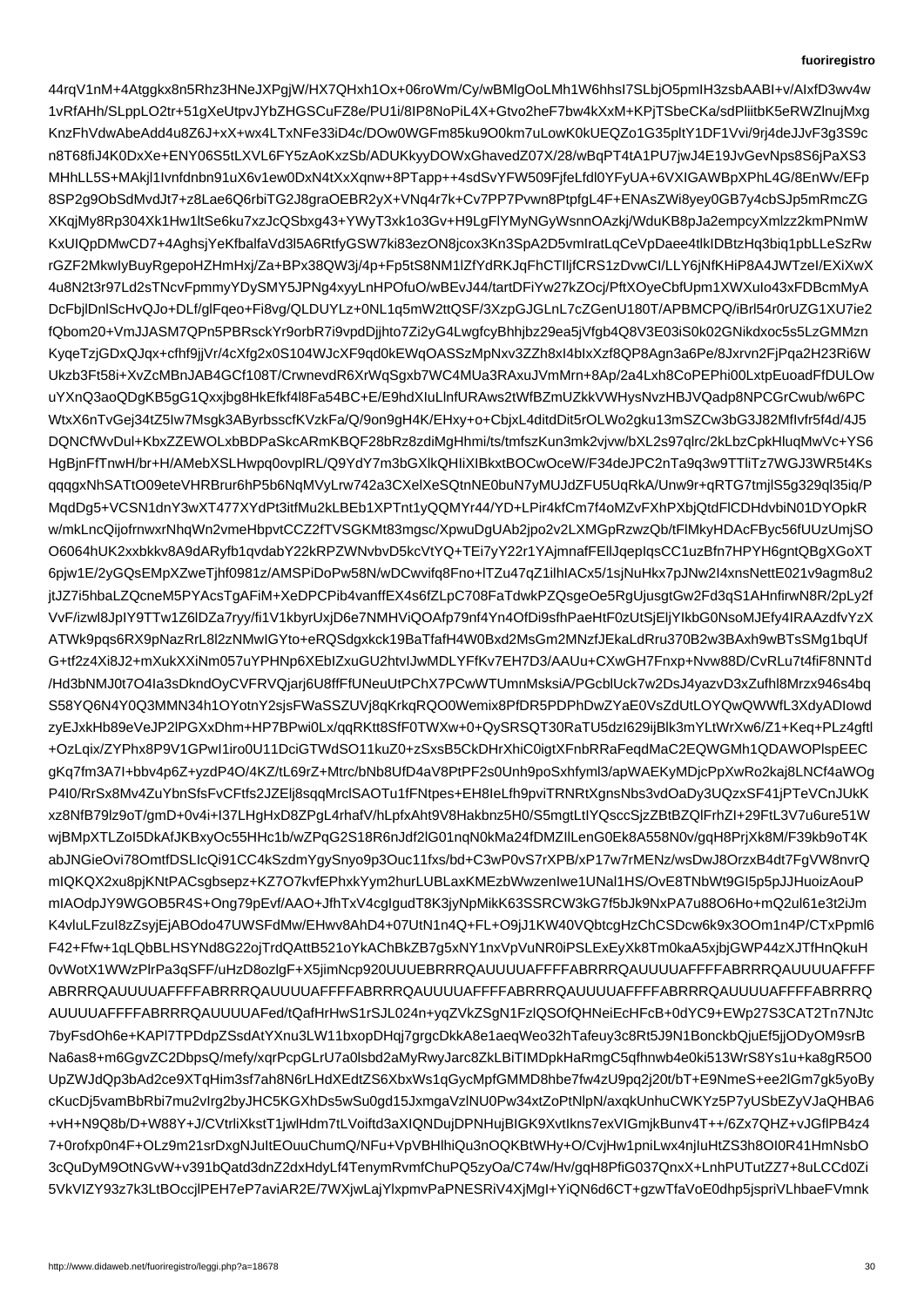yQQu0kjofIIH9K6+68S2kV9aHVLmOzXfviM7YJLHIXkHafvdcD16iv57fhz/wAFS/24Phjpdvovhj42y3NvZwotvN4l8L6dqUoUEMQ091CX xu3HcXL/ACvkZr0y7/4L3ft1xSWtvNqvw3uzZmMRXC/DixXa+58MzRuAV7+Yef8AZ9QaVz9xDrVtbztcaiZSOkTCa1YQnfBKQxDEHJ5 B4HBO4AdKw9F1i71eOfxpplklpdywSxrDeJuW1D4+aRVy3pleegzivw3+J/8AwW2/b1+Inq6LTrXxZ4Z8LL5zZk8LeH47a5ZWXG47pGy OMiA+Q49QDFY/tEf8FxviHZWGieGviT+0lfwarGr6XbeG7bWovt6MMq6i3iHnq8EEMRyOp5oHys/ab4h/FfwH+z1oGpar40mMNyumT3r apeX6Qfa3MMgaRpZGUpbqN2ZJGWMjcA28op/Nrxj/AMFGfiX+0r8XtX/Zo/YX8NaTrHij4I+JLtrn4i63Y3az6Dbh41trPSpkmMkOm2kY+ 1/vlO64keQKT5fmfl+ufskf8FK/jH8QNYuPi58FfjBc+l7Dw499rms/EO01SOaGwjZstPJeBZAjSghUJYtldozwK/SD/gkb/wAEuB+ypoJ/aM +JmuiXx/qFIJaWegXEBEGmafMInK7W2u12XQLkfL8zKTu3PQJqx9u/sffCrwp+zp8C/Cfwi8Palqeq3ehSNf634h1C6Z5dY1u4LS32rpJK qylZp3ciJx5gCqGGBXrWn3K6hrayX13FCIJhFFM1sx80NgMcEbt2Cexx6cVgeHYZdS0+2vMAK1sk6xqMbWPpjtWtaxtqFlcma3hQKRJ BcNFyJt+TwOuB146daASuTeEI54tHjihe0gR0Dyw20KwLcBc5KAncuc4wcfSq/jDxD4MsdS36g1t591OsltbT6eWaF+erOVAH3sk8dOc8 VW/sXwpPaJe33heG8kaHfDfzWu+aBxgr0UZ2/wB3aeD+NcT8WPCni/X76C8tZYpYsgC2ZCFRSTwiHGwfiTgUDaseseCvE+mXMSXN rBGCcReagwTGf4eTXQ2sd5eQXNydluNsMu2No1DM6DnC7c4HbcSBnNef+BvD93pGq6foU0sMKyCOOK8+2ql5ZWGVbIU/L14ycdT q10WleI7LxNFfv4Y8UaBqT2V3slu/tPnR2zI7KyPIUUrKHDHGMck0DV+pajklni/tKa1vl41THkudpbr0Y9qp+I5ZWit54EthF5Q8qG8mH3s HiGeflGc4/IUIjFaXWnwfY2uUcRI4BNcbkm7/ACn+I98Vna5Lql/Oi2FulfJlcG6j3PJlCfuD+7jtQDVyY6hc6faJa6zqzTtHh4k06RZkmkOSE ZsDj3/2eOtUheatqNzNYelhGYZYTJFlt3Glo0H8SKzZA6cHnrgGqVlrF1feJp9EuJYmuFtlZonPlLGM43EHoMgc++Ki8aXTQaPd6Ppi2/n xoZGa4Knev5vEYEnB9OtAmrGRZ3/2u4ltrrUrVrsu+v4tp3ExZc5HJznrxtBlb24g219rNiO0emnWJVlmwbd79o4YXvf+eR24zk53elZ3hLx Lb6nZRQ3cFtA7xKl5HLCFkkkHohk6E4+Ylugq9bpFObqx07WLgoLhkktZJxvZzwG9l2gDHsTQSdrIPCHiHT5W8Uaa7SLB5UPk2ySyl9 6/uRgPt43cHBG01e1zSfB3ii0TTNT0+aazt0U26xyhosKMKJIZMtHk44IGNvXJryrVNVe7tLWx1lo1j0658yJHYo2drLlmyN33s9TyK7Tw9 4m0mDQ7aMypE8lsrL9jcBj2+c9+nT3oGrdR/wASPgn8Ffioi2XiLwtp728NmNLt7CGVLNdinHMbEhpByCUYp83yliGx8k/tl/8ABGrwd4u Rf+GS/FOmeF5F1BHvtD8azXMtnbruYn7l0dsXjCZx5JVkKM7Al22r9paPb6Jq9yuqX0SSTQEtA0gyQS3Jzzjt6V1qQaHp1vbP9gnkeWU SI4blkYOeuCHUe/J70DsnsfhtrPqb9rT/AIJ9ftLny/q9barZWENnb/EDRfCFlc6jb6npsbs//CQWbELkvGCAXXd8qAj5kJ93+Af/AAUd+CPx EvLr/hGvEurXUYMNpq0t5p8LtZxOsZaaSPf5iIOeNmc5UDdwPvP4w/sV/Cv42fEB/iXrd7r9hrUWnrb2Op+FLy3WFVRisSKZotybFZkMc e1tgjUKuGLfHn7UH/BEHXfEj3Pj/wCD+s6JoPiGG5kvIdW0C+Olavf5Yv5dyBAkd2GYKz87mP8AGozQJqx7Z4O+OHqHxHotutp8QtHm mkkWNLSFWiMqC4+VGYhuPl69Qp9x0mj6zB4uiibSNSqmindkW5wclwOASCASqnPAGfTPWvji++Bvxm0rw7Y+EPFNuLTxd4dvo3ll1 Dww+mrJalSpEeZHxcHHU/KOckA1714G+Ofg/wAEfBJviH438X2mmQ+H7eW41uN7gGSBY03M23H93tgnH4UCO08RJdeMPFLeFY 5bey0zTbwXerRyqn2m5xsaGFoomZ/Kb5ZCjLxtCkhvlE2vXiXH26S1lt2N1czTXFnGsiCWQxbVLCQLtOeASMKoUDpmvlb9mH/gpD+z N8XDc63Y/ETV7bxBquoF9Th1i1+yXlvJNNKVAO591uFCgcn5hXsNx4ki1+5kul49Yvk81W3JMN0mRkMu/blD3lHpQBva549k1S//ALF0 V3iS0tqYY9QtqigdMbgcMvONuc8Ak1k6R4s8bWZ/4R+bxTc+XG8LTW1tKRbSQpIVeKbcwLLzyillJ6A81BYaJqMty14bC6bflXBuZg0k QJ+5nq3HYemR3qzqK20yS6fpXh+5vPKhMjPAr72II3MjJFKEAXgZzlh+NAHYfA3x1N8bvFuo6F4MvbMi3u2j1NtQuvJjWNQu8jzGX7Q OhZIyWIUIQRmmeG/hDe/tA/tEah8dPE+I2x+FvhSaC1+D3h/xDK09xq+r2V67nxdbw28UqaGWIiKymLI77pH2FDG8uf8AtQ/D3wBefDX wz4C0nw9NZSeLPE8mheI55TGFt9JmtBLcTZQpNHezE+XFIVK8yALuw1e3/AbxH4X8I+FPD3w1/wCJTDpvh6ys7Dw79ktRB5VhCES 1tnycqRxbYnwAfkAwpGAFR3Ow0621ea886/tbNWaLayPGoO09sEHAPH5CtzQGtkjmq1C6uHeleU0ALFWbhs8KQOoH41DlmlXOmq LcMsSWzO0m8HzGGOQ4yMf7K5J7AiuB1b4q6V4O1WV7u6A065UwyO+BJ5mcFck9MY/PHFJq5R64A0csk1oYvKlgwZpHRQ4JTAO W+b5qrbSMdR3NcprsOqya8j3Lq3nhoIVK7lXKkAheQrAHJb/ZA9Kk066k1tRqdnerNBKzSIwYExqWJUYHHPJ/4D+FbWnR2+p4SOJS 8TFoWK/w5GBjt9aErAVLnT9H8S+DtW8G+PPC39qadrECx6zpGuiC/stRjelxzRXMDkLcRuAysGDFgQDkAvXg2i/sK+JP2cvFNz8Xv+ Cdfx11b4aXdxcyif4VelZZtS+HNwJpvOuSmkRtHLptw8mzZPauFRIimz98+fogwzziVbsxeXHDuQxrgh+OM9+r/wDfVPRIrWwW+t8f63e 4kOMfgO+OKdrha5846x+wx8DPHvxg1D9pf4Mf8JZ+zv8AFHQ5riw1n/hWVnbWmm+KZVm8+SS/sjEIdYtJZnlPmzC3mkUIJNjRoRz+tf tFftT/AAM+J3hnwD+3z4H8F3HgnxXetonhH4w/CG7u4tOXV3IYWdrrOnzljp7SoDJIYzJCskg2yflzL9W2UUepqDDDbukYDwzTyMjlFxw Hz90Efd46t7V4xrVx8SbLxXd/s7/H27ttV+H3xNh1Oz0jxHp1kttDFBcR+VJpd1JISsk8sLSmBfLy8yoOQpyrJEtdhfiJDbpq27xPpevo81utv bvlscloy4JEbGMtu3AblOdrKQ6kg26sOH4Ux3zG/t9C0+481FJkNwlzgZAB3DDH3GfevA/2OfjN4m/Zu+N3jL/gmn+3V43Y614GvBD8KP iD431D7MfEHhyRytghuJ8JceWCqF1XET+fFubnb9kWGlpbxqlxpt5MphQwT2dg08csfO1kk3L5qEfdkUsjD7pwDTFys+p6KKKBBRRRQ AUUUUAFFFFABRRRQAUUUUAFFFFABRRRQAUUUUAFFFFABRRRQAUUUUAFFFFABRRRQAUUUUAFFFFABRRRQAUUUUA FFFFABRRRQAUUUUAFFFFABRRRQAUUUUAFFFFABRRRQAUUUUAFFFFABRRRQAUUUUAFed/tRX2o2XwQ1y60a3aS7V7UQ IB95vtMWB6dz14zxXohOBmvP/2lzIvwW1powc5tQGB+7m5iyfw60AfMnw18bSa/Neax4n8ISaPZB2xPqX2YvGCu7zI1Vy3QihsEHNXN O8TtgXh+eS78RyvB9oaOD7Huj/dYz5jlm4fk/McD5uDjOldEtRbRM1uLWWI3QaV0tRvYhWG0FVA6AVWi1WDUmtNH1XSY7eznkBjkt 18ilYONssgzlsHO0jGMUAdVf6zb+H9AbWpbi7FpZWaveW8OEZ/KXzHMUbADLdVJOQeD7Z/gySJdFsri01nUp4tWJvTJqYbz7BLIDM 0UxAwCnyqG3bQQSC2ajvtP/tlbfSr3U7aC0igaG5e7Z0EseWJ2swYliW5HXjnoauWemL4XsX0dLqF9qrFYwwyEwIA2NrswG8ZyPXjPt QNK5Tiu/ElvPOF59oucqoku5CTb4I+YEDk8k8c1yXxD1jxDqMV9HLBaiMag4idY5STLjAk6ErwRzwa9ETSo7PTkvXv7SRM5vminV8Y7 Keg9skHFcf4jkhsrV4IVkuDK7S+TZjdlwxkAg9+BQNqxwep+AvDfxI8Mf8In44mstSEyCIWmoWy3ccofGQ4CONpJlwABgt6jPhvxB/4Jm/ smeNbW/wBP8U/sueCbDRELItW8JaaukXqSAgDyzb+W+OxAbYMKCDzj7Hsbaz8y0fV9LuYnaNRbhgu8hhwpx34P61DJ4OutSlmmvT E+m/Z2mt4MMCFLbce/6j6GqSVz87tK/wCCIX7BXiKzmstT+GnxM0S8uJVhtrhPFZa5s2bOGRJITGy9cbvXnq1fT/wC/wCCcn7In7Pvh2 00Hwp8CPB93c6daqkWt+JPC9rdanqKquwrfzMrJJu25dYwqtuPNe0T6TavqFrbavaLGkcMbi8dyoeTOShbnGO27Bz2p3hq90WHW5oL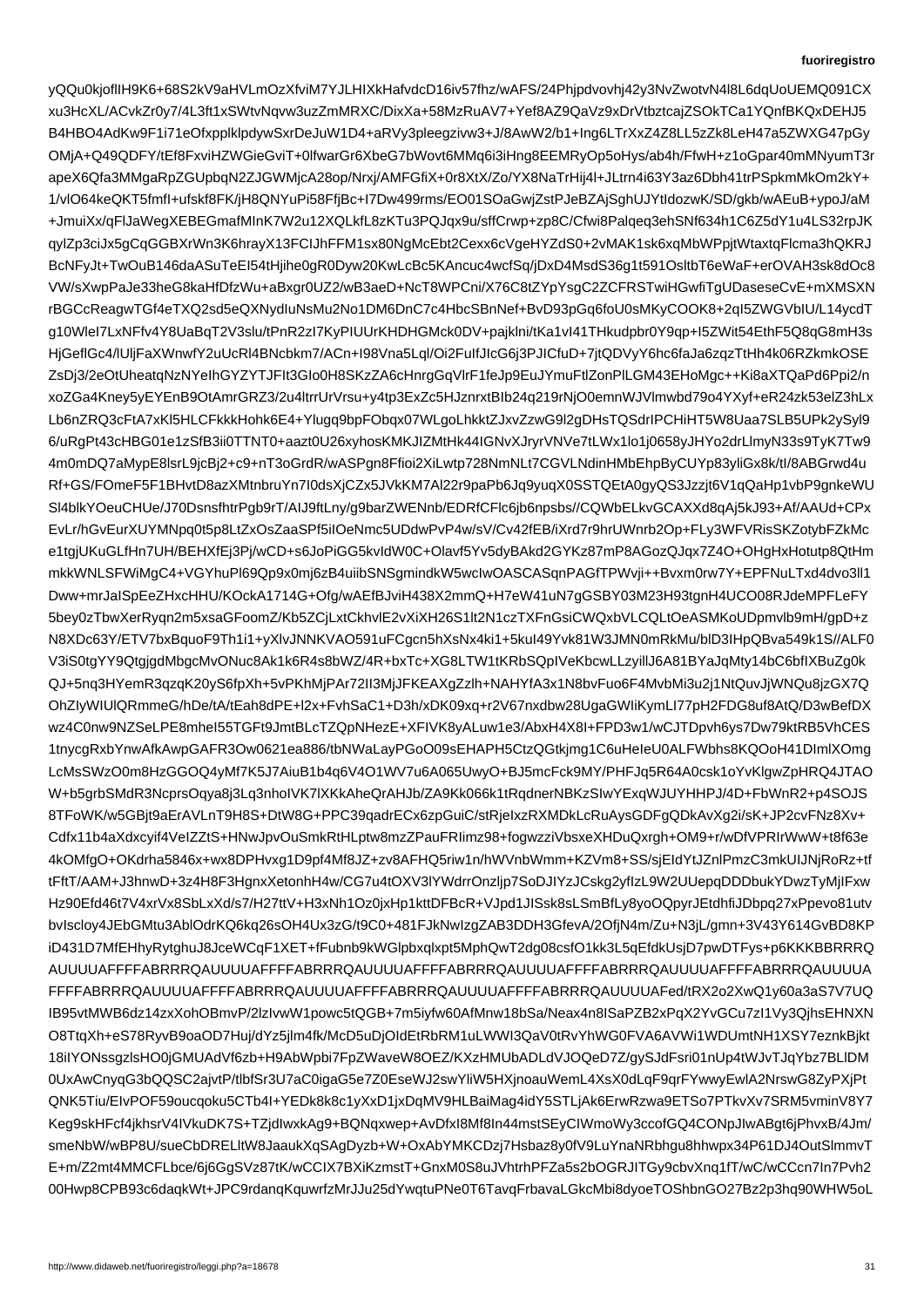zUJZovtOx4liZCV3Z2KcdeAePXJoBpo5XRfqh4RvdUv9ZvPh9pkd+dOGnz3Q0S3uD9jV1lTf5W50JUNtzjjkYNd9qOo6zP4esJrHxBq8 NzYXUNpbTTiS1WONFyBGQcheMADbjAJxkZ0LbRdRtlLq1S7AkRSsf7/EaOCByw+XGT655qfSrC/q0/d4nls7kwTrLGyHeu3GPX1z/n qAldnl3jH4c6z8S/jONf8AF2uzXOqaTaxfZbFpkM2q6mkhPmTPNtWSBUJREaRPmJLKMlm6KL4fXl9d/abW/v7R7iU4s3lKCQ7y4b5FZ CQzE5V25J6V2KWGiSx3MEmmwT29u7S2vyQ7qz46deOOIXN8thpli1hpIDM6ILVE3yMh4AIz9OACaCrlxYjaeGr8xX8M8S3DfZ2ZIWY QsTgkYGDg5x+NaHhiwtlZJ7yC4vJYH8w+dd27qQ27YTEuMYCkj5ux9q1rR3ku7iW70Ux/6P5XlmDalLgALuz64IJ9BVBLuS9mub/VJ5I 0gTO+ZysOAuMjHQHAOTgfNQFkQ2yJL4Ki1VXmsZXdbprX7LJGzAoADlQwxgY68ZHrVK8sVmuE1ybWLGeyIlHl29ymUA+bGMj5vbq fwrpEt4baL+yNPmWURai8VxLLhwRjGAQxG0Ht67cYNY3iTXNA0W4GmXGh2toCdjTtBtjZi2ABhOBjnP3uRnFAWRT8WW2r3V3ZWvh y4uBFBqCXMUkV08b26LF98PGQC2cjpt69az/CU9ncCe2tvCcljaG4ke6t4dMmSG5k3MTJLu3eZwSxZQScd+ldVY6RqOnS+TFPYyW EVq7Xsl1NtV41yW+YYHAH6jHeufV7qW01PTmN1LbKR9llt7VjKqFfulxk5C/TB5HagLJHa3Fpplr4eS20SxmmtrUmWBrSIP5Hy425z+H Fc14lvNTvo7TV7e5lubiENavLKn7pz/Dwev8As8kYOa6fwve3MnhuxcW8sU62kbtbqMQknncOBlMfin86yNdlsbq8LaXe2V3JYyBQc7HU DqNmBkjud5PtQDVzgLXwXrH/AAl8ms+Mb4NqAlVFk0242q0edxLmXaDzyAPlz+GdXxHpZijiXTtMcxQwN9m/tklY5W7MT94A7VBYgA beeoror6WDTNL3W0N7JJEWDSWrhUQ4xvPB+TPXPtXOu9pe2iaNf6qJbtovyx+aqhVJORkiqCw/XsDqE1Y8vPqTUfMk1C7fbbRSPJb W0yuhmjDDa2BxyB0LdqjTW7jwvfO7+H7OCS9GVW0tJjlp/u7mXH4jpXoeteFbGeVwtneKkduyNci9Vl3gckfLlB9ce1cfaWz24hsNRje7a YgwxTRtMIzk9T94EEcfSgks3Q0bxFaNd6lYaXeMC+yW2cHzn9MgcYHgaueC7TS7iJb9kjtr43Kk2byKAeB8/JGFKkDcePzArP03w/e2F gNY0eHy3N4+yCK3AVCMYYjunOf1rd8NeF4dIB17XtPhuL+KDbqV3pFkwaRQdxkVed7ZJG7jAHQjmqDvvCWl3OnQzpq8GWFv5rpCp RFQfwjeNwP0HQV115fWf9iWktshkjYAiFCEwpycgnqO/Ge2T/DXJaTq+lpYvq5FyPtoGLeQg+XBngHsCMDngZ4610Gp2SXOlW1w1ld R3VnBi5njdRHJgHO0Z+78y/nii1zRbDtL1LT7jWpLS7jPmPCZC7/ecM+FZjwPTkhT7VmeK9a8MeE9D13xv4p1m4gtdJspLzUZbK1edll V6swjjfexGclp3H0PbQu9HhluZZLFWjkmtdsrscRx7SCN/oOePfil0lJfDttPPb2NwruyCQWmFW4BzuVsMN4ODwQQc/TCskBR1TUdE8 ZaTp9ldaLo+q6eZkltUuLAYxlm4OdzZQOjKdhCspOGAORXivxt/Y6+CXiqe8GkSW+gQ32mXNtqnh0afHdabdzOMpNMjHeqE/u3SIE+ WOAWIB9ovdPqhvFn01Hs5bhf3801ooNyeOXYHe7kqHLEjjqDWbLo/iEXL3MOoaTajzPLuWvCGkMf94HZhR93rxlaYmmz8J/27P8Aqj H+0L+yPomqfFzwNq+ieJ/B+oaleR2r6Nqdy8unNHl7JGCkCgyFCNpchm6KCeuR/wAE0f28tY0Lx5p3we+L/ii7vdNuvLs9C1K5GJrO4Ll kUM2XJdO3GW3cdTX7vweGrqTQH0jXrew1GG9kBu4ZZFeGZMZMc8TAKyqdAeBjAzX5yf8ABUD/AIIZW3xBKfHP9qPSU0/xLbSSXG peBNLuFs01MRq0n9oaWp63yyKA0alfMTytuwq5YFys90sPE+n/ANmyalcaiQIrfzYJRvIyecnq54xwevbvjyr9rj9qTVf2ZvhxP8XdH8fXGh avcMLG2v8AStSP2q4laOSQJHsOJARgcErk7chuK+bfhp8WP+CwXw50az0zxp+yDPoFhA9nZf8ACT/FLwpe26yYC7Xl3MqXL7UyX2E 5VwV4IEnx/wD2Z/Hn7RvgCT4n+KfHl/4o8bWd2LrUtMSaS30mK2ktObfToHRljId3cMSqsu1SCAWAJqx478Nv+CkvjzRfjJF4y8W+ML7 U9Mup4Bq8d9qU8lxDcLOSZY5J5mRsL9zjChqBsIIr9L/hN+1f4U+L/hS08S+HfEN/dx2t1EtvfXMyym7DhZCiuGYHczZZcYDZGcAV+G/ xK8JReDtYvdl8SrcreRXDEWV7byxzM6kggxsQOp4PQlhtr2P9ln9qb9oD9mnxX4f8GWtnoGsW3im4tk0vTdUnafyw8iwx24VpVWzlbYv znPDA5x0BH7hab8bPH+iW7TWXi2G60q4gXy9MR5S0Mh3cA9hkjaD0qR5f+Fi+Hha6np6xL5YnImH7zzlP16ck+9eUaP4g1aw8G2ni2 61OCxlsNPiub6yv4yZopBEruhxkHa7kDBxwO2K3fAXxf0u7046tZNNqsU0e77ZZWjvLGTjCbS+CcdMdO9AHtWl+JNT02eytdD1C72Wl vGghtrhlSbHJSTecOvA+R8r8q8Hbiu90bx5qcd1DHcNbRLEvEaA73UMciQkHJ78f/XrxXw/4ut73bJpV2UkKlriJxhoh28weme/T3rpLHxN gN9eQPDaRG3F2kd6Li28xpLY4JeMnG0fd5z/D1NFrjW57rczva26xacTJGXwrr0l9KgS/vls3eRFcMuFikP3j2Ge3NQwRzWGk/wBmNd wpHbtu+03JKKW6YJBI+nganVraWxU2onMu0ksyrs9zkfUeh5pWSLJ9Gk1NbdFq015RIFSWJn2qHvjPX8M5x7VznxE8EeFfiB4cufhx49 qu1sElW4sYImFu2nXIyyXdszr+6liwWifBCkq54YiftILYBfOluWWFcyhHIETdOP8ADFVtV09r2KXzbyKeaFN6i4ZWdT/zziJX5H9iD19wK FboB8++PE+Fvxn8Yt+zv+1r8LNG134h+FvBdIrem6vcafDcw614cmuTZQ/ap3Dsvm3ccnmwqU8uVUmGxfmPkXhzXf8AqpJ+vlc6p4T/ AGUPg14b/aH+GWsanJqXhGTxn8TrTRNb8GxuFD6Lcm8nj+0xxFVETx7kCggMQRXrv7SXgeyT46eD/Ft14z8N6HruorJ4ahj8SSuG1/ SfOe5j02GUbi12swEwOCplkfZxgek+HvhrpEek/YPFOqRrfR3LvLG8ZDx7lT5WV0DJghvlKg8k854Yup9d0UUUEBRRRQAUUUUAFFF FABRRRQAUUUUAFFFFABRRRQAUUUUAFFFFABRRRQAUUUUAFFFFABRRRQAUUUUAFFFFABRRRQAUUUUAFFFFABRRR QAUUUUAFFFFABRRRQAUUUUAFFFFABRRRQAUUUUAFFFFABRRRQAUUUUAHeuB/aOiW4+EOqWoMhMs9mirChZsm6ix09T/ AJ7V31eXfte3d7Y/s6+JryySPzo47d4xMhZARdQnJGRkcDuPX6qHz7pkN1pOnfYdMKqqXjGeF3AYJtPylWwc/QGjQlvEbmW61fwnpV pA+37MpjMLBC237QAx/eP/ALoOM9qyfCOqvqtrJc6tZQ3N1f26syX9qXMjnqAc5Dc9q6Nmln2y6rJgBAIIEYggA5Cd9pJ49PINAFqO48 Q2lzBoOt3Un2EzKbaQFIVI53BmcqlQf4sqc8HFXbhNX1e7Wy1G58zThljLfXG6TaFwWjZG2kYxqjIJJx61iR3+pWekSS27G62/utsqEqy Mc88FR6e49qitLjULi6SDTrPz5ZI13KG+WJjJtO1egODwPu0DVupt6hJYW1j/AGf4b06yhga7P263ngkaZST91NoKj/tgcqfnUUGj6fZ6tb XiaBJHHcOEu5Yni3IzHAG5GYHiGAOfWs3R4dZ0PTruK8uI5JI1Z0tmcfvVIUhy/HL7htO7ooGccVt+G9Y8OeKT/ZljdpLc20pbyDIE8y47 bhkHk4460DsnsR6jLfW2sJJJZ2cs7Ye0lZ3UxY3Y3bumcjG7Hep9luL3V7d0hltbsGMoJ9K1XEmMZ42hIABzwT0/Kp9bmjt4rO1kt4pEljlff kyxp/dB6ZPPU9zXHReOrbw/PPoNlpa2sIc+Q9krRsQexOfm/wD10CtbcveJ9L1PULR/D2mziUXJLSweY0qEOHDOAgVVz05YDj86vhP QtMsYrbUdLu41FuywylZvKiilBJ3mlDezZHUZz24OK6HREs9Qthb6yJ44ZI1lHlxqDIDk7AXVvlL7T+H0wllYrqWtRTeJNltjwdxtonQuxZh 5nLjc21lHT/lmPQ4B2T2Cz1PS77SnsLq5LileZsCs32sYwEDPtYk5yBjjaaitdL1a30KSO4sbdYp4MtK+9htB4XABOff61raP4bS4RLVdFk +02zmO4aVANtspwr4yMMe5P/69O9u4Fgg0e1jYSveLb38e8MVjx8zcH5Rz1IweMUBylO6urmyuryK0srSNQx3XNvbyJCgDbSRvAY/g DxVr+1tOttPiNvdOrvZ+bFcR3UUe2UkhWHmFTtOGGBzjBI71Zew022Zra1nD+WQqxvlTJjlixB77Nw+pHeqa2FhLNb2Y01J7OGQrPth VmjiDHC5B4xnPzYxyaLXHZIz11Lx4urT2ep+HFaALs0qe0vCjyhs7llhOTE+ANz/cPGD62/tcltbvpl54XlljKrC9tdQTSsQR9/ftCbU44yCew NaVpaSeVCNasriCULmSaWT59uP769Rx0p9m94LltHq8skcq/chZeAP7v15P/fVKyGVIIIbbTv7M0qdVuEAO5GzDKy4+fklh6846896X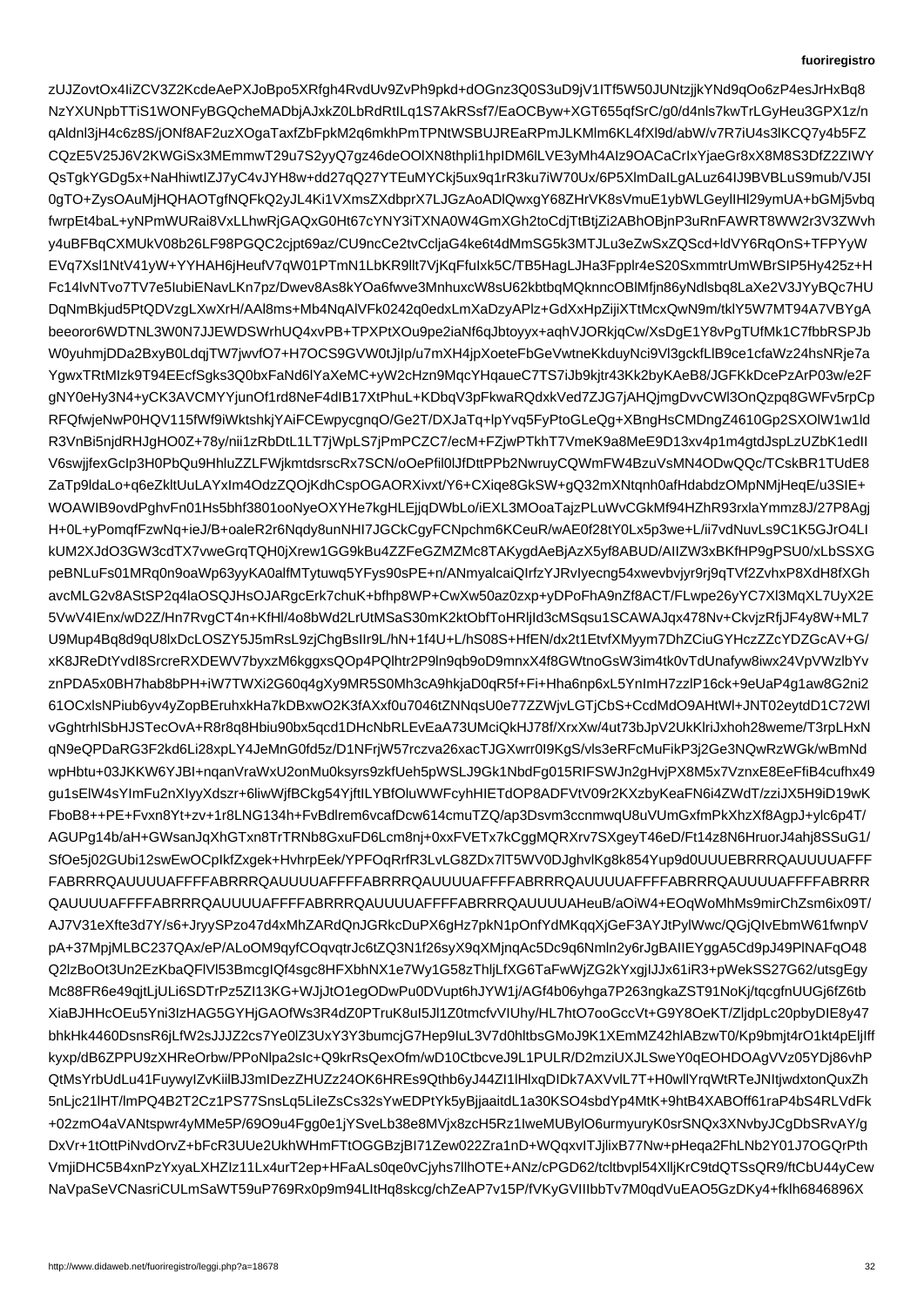W9Kt53tpry2jxFJuWK72y2qt0JWNSTn7uWJDDb0l6s+26PY3CWM1lPl0r+XHKg+SlnGA57mr16ukzQGWaAyCGb9ykXSQ8Z4GT+eB x9KLJAZurT2F3a3Wn2EpVwrBfsjxYdiCD8oJBTkDB45HHNZFoul6baS6RqaWMd0kJzA8ZLqFGMhWIJwT8pQH1Bq3qurJpl09nLfWQ hRtrTxTr5rLjp5Y68Z5yOuP4uOG1DwJ4q1HV9R8Uy+J7xbe+ia3smiuNjKzNlHYKAwT1+bqnimJncaP42161sVeyt9NXTmwtvKpn3tED geZn5Q+fcLx602fVZZdSnFtOv2O8t8aj5kpLGV2KifCEgoDxmQ4B64FU/COg3/h3wxZ2Piy5t5LqDCnBPkpxnHQ7RuUjnIz+dY2geFviX J4p8eXHjG/Gpaa+sG58Ew3OsfbGS08jMkJQAbFyCc52gt1PRQGrnSTRX9pp1zdaTJbXcHkmRYp5cSznsqBQcN6hsAV5p471Xxtq0E H9k+DINOuJZjC88q7ZY8dpMnb1PVCc7RycA16B4Xu47WwF7factpc3albexhBS33En5ohg7iCOucVpL4dsdNQ3Npq93Hdkea7LcZjjb GG4bOOvrj0FAmrHC+BdM1ZoBNqD3MGZHju5pl1iyy5+Ygtjn8+lc349uddsdVt9V0W01S1t7K3YT2tpE7RygMTvKk/MTkdO+ewrtNUO rhry3t3cxzWaylGjebz/Vl2upHbOcfj0rmdL0+bVfE1/PqNhq9n5ymJ1vJmRWHTMY4O3vxk4oJOQhvdaWPTbzW1sxLd+WBJZSv5W192 NwJzvyG+6Mc9a9B8CW2opfytqMd5bunEJGVIIQ85UHCgd952ge3Ssu/8IXWm6hHYIiXKvaxiKaB8pFySCp6jOPyNbfhWHVbe6i1Y2zy TSwfZUe8lGLfOPIIbG5Rjgc53D0oA7Sw0qaazOp6Na/Z3EypFDE21ZYE+4rCID/gRxz61b1G51y+so9NnvdO0KHygpu7OKVZSwzhDIS gUknk4HHJzTNItnNssU5ljaRv3uHl8r3/pUF7q+g6JaXVi1nNdvMCojd9yM+MfNnqv40Ght6Yvi6LSIbc3M900+mRTvdi7zHlzeg3knt1x9a h1iyGs6Ks7+U15GnlxRwzBcP8ANtyQ2Cecnk8CjRBZalLFDreoXNtssk8uHTZwkYwcY6GpBfJNaNPdwtbJa6ilQUmU74weXY/3v8aLX AzrixvfDlskxWzkeKTbP5DFANpAZQr/AHiz/CDxk84OJNI8S+HJ5Lm10yQsFk23KvHlIjleiE7Crrz2Y89ccVfu9Ysbp0tLz7Mk12qx7Nm9o F5y4xnBJ68Y+dj2qk1n59xui0h7eC1uAj28SfP5C9WITIB+YjnHQilZIAgv7OCzuYrzV41m+0lkTyXzMORkfL8vGPvYqzNc/Y/DKWuh3Nx JbSB7eeCS+3RO0iBVDqjbgpYAbsbQV5YYAqjNp9leaAldM1l7BhKB5ESFVJ28YUgnt+VQ2ttaadYwW8Ws3DNcol2Nxy5LffAAGdme3 b86YWuR654Z0zW5Lw6h4W0/VbLUpEBsZ9N3Rsgbl3osoBx8o43Dtt448Y8efsA/D27tdUvPB2q6touo6jevqO3VLw3thbQFPLaJI2QyK yL91AZExkbt3Fe+HX7DV7htQudMgje0iWO1XUtO3qhHVyUAAc/38jpjFLaXFvc6ZMRdedL9p82eVX4cfxFSMYT2znnrQKyPA/jz+z7+y B4j+Bmlfs+/Ez9n/QNX0O10mPSn1SPw7btq1ozK8El5aXTNEYrkfeinAYKzJuVdz7fwm/4KM/sV3/7GH7UL/DbTZZ28la/arq3qDxV4jcNJ qGlyTMkUlxNGiLJNCARIEUIu1ZAuxgx/o18S+C4PEsDTyxKkkF5v8i4K4ESdNoCc5+mcfjXjX7cf7Bfwm/bs+Cg+EnjvUmsLzSLVr3wF4 hjETzaRfrC0UEbJu3T2ZLuz24VQxwy46AFZnyh+yr49h+Kvwe0/w5qvjWy1iXTtOtLXxDNHOrrNl9vA7OG+8VYNkq8r/Fq5r2/wzPp2k+H JdJ8F6bZWMVkqmMxKw80qoO7IBBJ/pX5Q6ev7Tn/BLX9pK8+Gvxs8OzWdrelLAPbR3NzaatpqTlE1W1cbTPbs0cgVxhjuwQSK/Rb9n i46+F/iN8N7PXNC1f7ZutUGyGNoxNvG5SqcDOc46YwPpQJqx6p8P11a6vLaYWMNxe6okaM9xau8s0pwSrbf4sd85ywAGSM91Y+IzZ vi/udRxPYW2Al0rr5AUkOirlVw4zjyqGZiMbSTmuD+Gnj3QlPiNpOpSNfpDp10BPKLTK+cpTYpcZLbMk7cDjqnO4HofG2pyeGPGt7ete WF1DqZfVlkW6jmNyN7Yddw+6cH5cfe7jigR6F4c+KOuXtk90fGl5KjwBltLTUG3Sg8ZClvcdOua6Dwh8XND8NNFpl9dWUqPfR3WpaZ NeRPcQw7lDO8CMZVj3IV8wrt3BhncCK8S8BaxoE/h1NQa7uotXb5jaX06DcpA2+Ufm8oE8cjtXQeIddGmW0era5erZSO4ZbI48y5ADf LhVxIM8jJ27iD97dtLXGnY+lX1mB7gXekQmSyuE++8gG/kkO3OT9BzngjJwed8X/EDwl4P0J/FniwwwWw1RI7Vrq7SH7TcOBtiTeRvkP GEHXI9683+B3xds77x1L4BuNV09QSbWzSKVeZ1IjVpgylg0Thmlx85bBAPNZn7d/7JsH7Wvwhu9D8la4PDXjjwdq8mp/DfVDqT2yNqk MJ2295JHG/m2crBUaNUXHIDcrlWQ7pmz8TPDPwL/bF8D618EPit4MuZbOWxZrV75LMahpyFTHFqGn3GClvfkMNsgAVZHJYqrOT5 D4W+Mv7bv7HUL/BDxr+yh4y/aO8KaaoT4d/EHwZpkWr61Bpavlkena/LdMinUIUWII4B5UqmJHINfLH7IP7ffxY8XfGqLwb+0Hc3HhTxZ oGmw20IneSNBbX5huRGNqPO5mVmDcZz8pPQZH6b+Av2l9N8YaAmreFvENtotwCl9Vs7iXylEwUEGFVJHk4l2n13jJ28Fkg0Pqyiiim SFFFFABRRRQAUUUUAFFFFABRRRQAUUUUAFFFFABRRRQAUUUUAFFFFABRRRQAUUUUAFFFFABRRRQAUUUUAFFFFAB RRRQAUUUUAFFFFABRRRQAUUUUAFFFFABRRRQAUUUUAFFFFABRRRQAUUUUAFFFFABRRRQAV53+1LHa3HwM12C8AM bi2Eqlzkfaohj+X6Zr0SvO/wBqHyZfqdrSzCPZutt5lk2qB9qh6mqD5j0DxVah1t9ctb62SIYt7mODEiLkfeZsbjyPubu/FbeiaaNWhn/sG2vpb SU5lub7aTtz95CD0/2fvH0rgbS90bVr6LR9Q8GPItpKPss648th2wcc8gf/AFq7y00TXJYrf7LqNvpyQ4SS1huPKQJxycEndg/jnr3oASS0u bBLiCK8a3kCsAJd8KyR7ccgKXXvwyrwfZS1fQRqV3by3Oo3VrayQ5a2n06d2LHORu3gHf8AN39s4re1pdMF0NRv9Nu2too8M8Uu0M u4/KVyQfzPNZWrC3hsRqWj7GuJrn/RrVUGI4+hL/7XTpQBNpvhvV0jk1ObUJbqe6v2YRyKI+2TlxJA3Eklu+47hnhza8K+GbPTZLnUrm 0zLcS+Ynl2iyFh8ucEEZbA7fWpdJ1PT7aOG6NzcHy4t0sBJVJVGPIHB5Offoe1aOjyatJHLJb3ca2g3SQPzug5wd+OB1/Wga3L0pe7Ml 8LSDLLunWayQn8N0wO73H69K5zWfAfhXUiL0Lf2t4E3QMiAxyfeypYnA+hNaelX7aoq3GsSJG0ZyNmSP16j/PWtc3c0lnLDepFIJABE 0R4xnIPPOfegpq5UtNIK2UMIjZf6QrA7XVW4G/IHzf7v58Vcl066SRdVg0+WUQWMjxyWcACFVbgHBJ3dT681pWum3FxbR6pp9oWjm sY55IrnD4Y9Xx0plhNaLqaTFJGju8oLdJhHFgjJ645/wAKBkDRXM1jJcm4Ym5UBtrbZEGFbcoOPmz3GSM8e6Ppb2Kpf29tHNMyCK4e O5j3z78lpHyweRhx1wx4+U1J9oe4kukms442hupYlWCZZDBtycEAn+9+IULm0muzNpl5DHELtqLdiCm+Y8l4YDOT9P8AGi1wlbb7Wg na80PUI49x8q6uoGWV8qfe4z0z16dwDmrmhaz5ill9OmhZcQQGNTmRz7dxtwPwzXNp4qn8PXsPws0e51PWJ9O08HU9SI/0kWxc7S JCTsgc43+UT8vG7Ga2rFL7zILBdRWKVJRJE11CMOEOAuB/Efz45pWSA1dSuWsLmy0eTw5cIZ22s9vAyw+/J6dqwfEGpv4Wiu7rTLJ hBE53DbxvxyVPb/IropmEt/d2sksxeMF2eWQnKDGQM9DWaJdGvZnkjeZmhb5zMRtDemOh/wAmmBgeC71b22GqX8siRS4ka3uXUs yjuUGSG+oGfWreptqQvra7sbuPZ5qmO1mlWPcvOOTgkdeeRxyav6mLeNIXbQIUM7hcqV3sMnqfqKw/GmvMPJuprEj7DgGUYfbwxKt z0x2oE7dS9oNnp99qTXzaTZSXELhlZrVyrnrtzt5/hPvjvnl0FjqFxrN1dXk0ST3AMURsnANuS2dreYQqgcnLY9vfi9M8cQ6d5up3322eGc LLBBphEU0YDgbsEEdOB6jHocUdK8aLK2pa3KdRgjvtQZZBc5UBDJjDnIPQZyPpzQL3TrdS1idwt2+rWbafAgWTyb+FpJQDgtj5MtleM ZPOazPH7Xd3Y/2zod7cRrep5SG4UMz7w27dj7yneFBOAMda0d1pp2nRq9mtyZLZCrG3Db3Zs5TgduRx60yS5ks9el0S9lMq24WPfE QlwjHqoz/rBluvHzdaAtFlH4cv4qvbF08R3dyrW2EgF3OhjgbjmJgSSvUe1dJo9vqN0z6ZqVnKiS3CS3Mpt3lkVRyBj/8AXTYJ7Gws47a/f 94t55EcOxWCH2xV+2u4bxDZW8l3NHGcMYLhcrJ0EakchufqOPWgeiOe8aPpOi6Lq2u+KtdXTtNs7OS7vriddpsrWJXaWdlYsCqqr5y WPIHJIrnfCd1oPj20u/GHhzWYNRsI51tobjS7cyNcsSQML8qFTjlkQlCMHOME9d8QvAOk/FPwBrngHxnrt1a6Z4j0q/0bV00W6FsLq0ul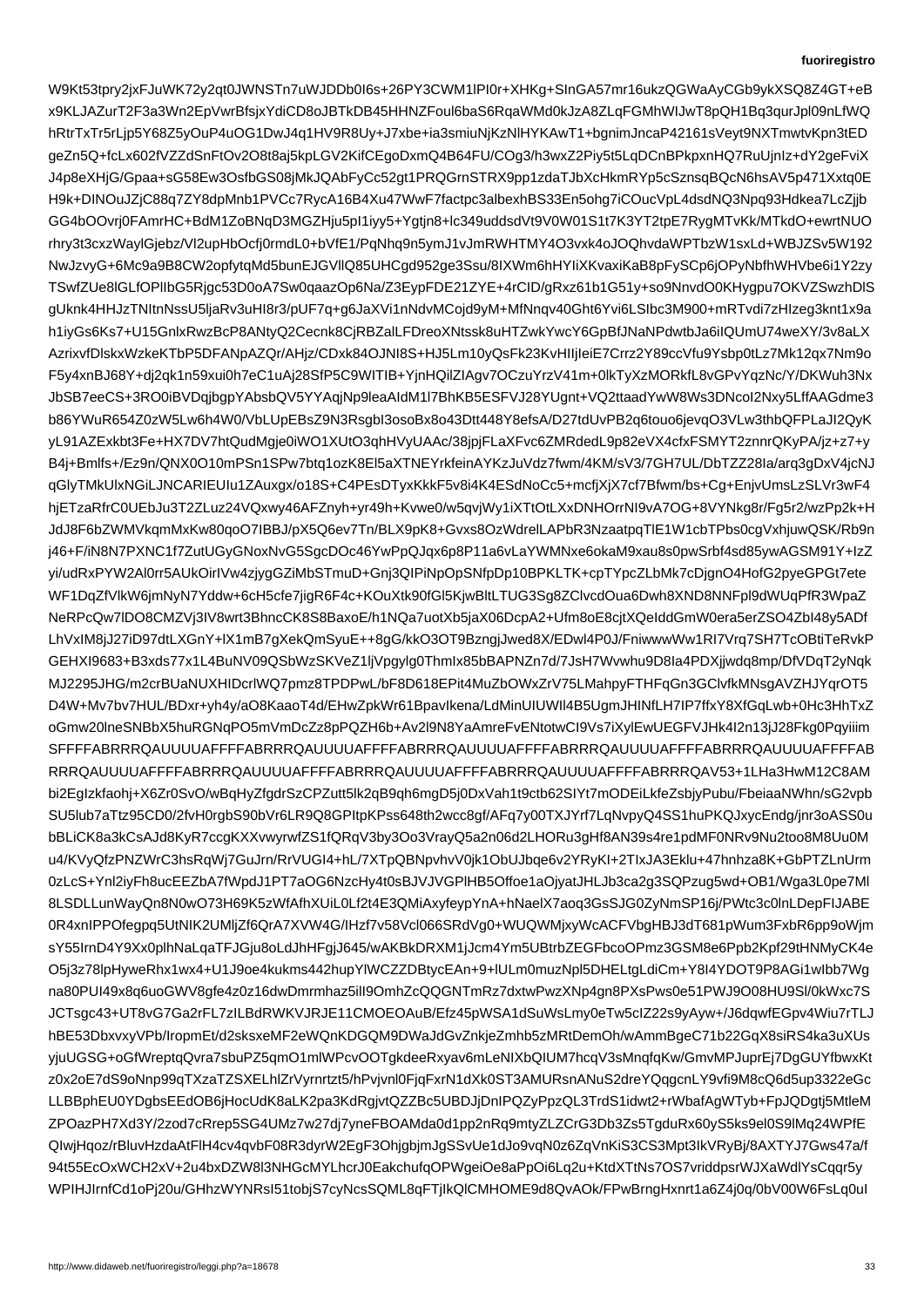HgmTOGbG2RnycnKpjFQeBfD/AIZ+HfhSz8LeFbRrfRdLjg05JJpAcKibEkMygfMAoyDkE5oFa7K09tPDb/ZYJ4biNyPsqwxCdrjaeNqqd 3Q+laFn4YOrGS4+zGBftCTXaLH5LQEfxMqnI7/LjcemDWhbWNxYRXE15DbyCGVpII4J8zK3fDEDb749q1dG1GOCCXVYLOQPI3zs4 zlc8cseCx6cmgaVhsOUSaOXS7rcYtsVjZoGYc42s2MfiKyNX8NSwmJZJiBOuXjMghosduCefz/Ctg8mhluI5mN3DLJOsGYX2mNWGQ Hx2LD17VHr0lrdkW+n6dK15EN6iVR5cgG752bnjn2HP5g7XM210e6/thrHQdM1G9iRMkRW/nDBOefLycEfxc4PHWriF53XTdNj0y28si aR7iBylzIFDKMJuVs5GCGIJyMjArH1X4e6J41tlbHxb4dF2mi6+mpW1mby4tvluoJUljdRBJGcAqRtJKkHDJg4rb1TVbS7aW9XTvK8l/3c doMGIqxKCMdPIGAoPQCi1xWSLSiGynibWtF06NZLcFmso5dq7mJ2ZYAjA9efWoZQb27udQi1FoNil5mUkmVD1VTnBxnuRiorSHS7z y4oLozxzRLcXUENxuLyP99x9T+g79o73TJFWW3tbmMRwsysdxIwMZx7cj1z9RSskMqarf2VpZwOxilcxrG9yxwFk92bHze/1rSs7nT1it5 obWK5CWWPtFq8L/Z58Z3ZLnPArk/EVhGfBdlqt94ijjTU3jtNNNwzWjz3LpIxi2hjvkAXdt5OO1XrPwzqGj2dpaR6jJGrxr5qO7+XPj5TIAV H8WFPoUI64BYHT3ijZqCXEqOWsmaTT2Qbo1X+P6ZrL068tbqAQWNjcBGCwzra2xabBCsc4BBXkYye3tT9Nsb60luLiW6inEkZghIDE ziM9VYnr71NLd2ujpcXN1BPAk6Kss8c2xsABSAex+X/ADmgDNkvNSutQaTWIWUS58m5Kbg6nqcLnj3/AErO8WalqoSLSbEXsdtbRE bbYZO8FmUqrNtHUHHGOT611losl5Z+e5O62UkkSDa7j056VXivHN28jKFhS1Ms0pIzu44BBJH+e1Amrn5f/wDBcL9k3xD8VP2Nm+Kv giHUNf1v4ZXzanrt1gMyzyRaC8bC8t4XVcII7hlnKACMKZDI+K/O79lv4n/tUfs4/Bpfj78OLSDX/Alp4jTRL9LmOaaDTb9lE1ukgq8YjeWJs xuGMUhBVWZ8rX9BHxX8P6TrfhvUPCepWdnfaNcCaLxNpc77DeQXEUkV3CQBiZXqkkQq3qSM7ePyA8YfBr46f8Esv2hNc8Z+E/q5p 2ufCTxqJtPis/EmnXk+i32jT3f7i2unjhK22pxqSlbk8qjAKBuwATVj1r4A/wDBR3w58XlbeTwfq0Ok3qySHxHoc8dtBfPl23z3zJOB5RIQCR 9uCVHVCK7i/wD2lb6y1ywuvFlta30Rmaysbly0qwQFi3n3LlIRELZBAOM8nCndX5gfHz4b/EPRJLf9rj4L/s7eOvh38NNT1eG00nVrm9ku NPuL1/MuDDbXv2eBZ7dhHvj+TEYVucYA+rP2L/2qvDfxZbTbTUdH0ubU5NPhsdX0y+sYH4dFLSJCzOTDzuBx3PHBoJPtPwFqtjqdjL 4r0uwuSkhAE8cO7zuFl8kk/OuGGGXK57g12Wv+NJvFnhU+HdburwQtGhtLu6hL3MMxBHy5LNtVRu2qM7vfrwvhKz1bwXpHneHvJl0 KJV/tTSdTmJkj5XzDbHKIYyDhQdwGw5PynG54K1uL4h3N1Z6Pc2N5Z2WmXN4Xsr2OAwmFmVdN3NzLfMT5ir92TGAUIwACp4R8V yeBvG9h4a+Kdha2viwhLXRdWKP/AMTSEH9wYnkKrJldgd1Qk7h8oKAGvq3wV401y+8Lt/wiepwjWo4lTVA07eekuzLDYyrthAxuJwqu MMwr5e/aD8FWXxc+CN1cXvqe9traWfy9K10CaGTw5qCQkC6qfnyZllyVbqKc5HWvif8AZR/4KKfGX4C/taTfAz9o74hR3sEtxJo/h7xtHb TNf6jO7otvPcyu486KYZDTBNzSAhW4JAB1X/BXr9kY/DD4wwfGP4WxaxpPiXSr+TxBoGpTW8sNnf2pklnMSMlh5j7wxwMnazZGSoro v2R/+CqOm/Er4U28mseNNC0jWdNCW+tWOr5Vop9qYiJTLuEWSxXdq5LZAIIr7G+J158NP2zvCEvhLUrJrjW9Ot57/Ql5kheztr7yW/49 9sjFSwzhU2qbsDnAr8V/29/hh4h+GX7U2sx+A4X0mDXNMs9VuobuxlijE8qkWRYREvCBoycHkFyOKAP62KKKKACiijqAooooAKKKK ACiiigAooooAKKKKACiiigAooooAKKKKACiiigAooooAKKKKACiiigAooooAKKKKACiiigAooooAKKKKACiiigAooooAKKKKACiiigAooooA KKKKACiiigAooooAKKKKACiiigAooooAD0ryv8AblispP2cvEcepag1vBm0aWZcZCrdwscZ+nbn0r1SvPf2orGDUPgVrtnc2yTJJ9mzHlm 4H/SYutAHxv4atdcn02KPSU07U4FgBimlunj2EnqqbBOOOorpY9Zew09oLafytQhuFOpRtcELN1+YZ25XgDAPPvWPpU2mWt6lXnjhit oFWOBOQGx3Hf8ApTYjBZXfnLqEdzJlQWlmwVUHoB+PXgigDqRq2o+INVttXi1O8sNLRVj8kXEcS3CsxwDE0XLe4NLrNsg1MT6Hqhi gjYyPFFhmOOxGxCp56kADI5OeHQmWC1tJ9XtxcOpDQxm384LjOCl8gbj7nntWvoOqW+raTNreiyTwLDOLe8WAC32TElijpgtnZztGe oHOCKAGATabLBawW17LbpbK00kyrl+UPR2TLMc7ecDq1aLTXMIQ6bC0H224RpLWRCu5erMdwA2q/JjO7K5xjms+5tfiBaXVpqdqxa 0FsowoeIPCpDMykMdzYHP0zW3cW2nXdil5c3s0UssSIA8nzR5YkYPfhgc9Bmgat1KN14lheX7NbadAUchYwLfPln0zmtO/1bRrDw3cS XUP2mcWzIqQkyGHpl9i5Ykf3VBPOcHtx0+paTpGtSaRqd7Lb3MYLNMQAOJCpyP8KztP8WRX3im40W3ki3ec4huBCU+Uds9SzfyGP agbt0PUdH167ijt72KZ2tpbaOONnDbZMdU9AtOvBbXmpxxSnCEjy1xzH7qDjrjj1/CsvQLewhu7VbOVZZ1jzInlEoGH90HqH2yM9h2rVkf UZ1XUbmG1IkWRExb3qO1d7fuzqcTDoE6qdQDQNX6iaXp00ulfbEtoQuoqPtV9YXIkDs3UsxJANQTa3pUepWvh6TWABaZki85C7Ivc b1ZflHYYDZ9vW3HdJq2lvwWFxBbtA7rbae0bK0kSY6ruGW9+c9aoronh43drfSQ+bvnV/l3ElTk5XB9cH9KBkmi6Pp/l6qumrbW0WravN fapcCF5JrqSRdnnPqYOQoAB6BfUqVd0SxOjTWmm6ZaxtcQ3EbSLIoROGPzbi2cncvtz1pssEF/pjS29qbGF1BiU5RwSGKFuOc5HP0 gGw0S8hFjq2q61ClzLGpkjhuXLZwQQct93hR60WuBPr97JFqFxdDzpLnyPMdYYDIm4nDKdwAlz15PQGquxm0p7nUI7dCBuDCEjef8 AayeSeTV+5la1trma3tGEk1uwitvJ8xmcvwRkgle2Mk9KpadMW0pmv4WguLZPMvIHUKqKuASyjpjI4Pt6UrJAZ+nz3Gq2ck0FrYTiO6xG 89yiqoyoVQNwOcNnOKwvGnhoanrD30WvLb2m0iW2024UeYxO4OQ+M5PHHX8s7ieLtK0qcQSaLMsJO2RLZkby15+9x94Acnlrj/iZ4t nhisLLSIdA+tKII4cbjFwcPqck9QPemKWxyHiSf+z7m50ttaFuDAWt5wmye3lUjYrjG7YFAGK5WLxR4p1bT7q1vtVmS0ibYLqMrrd8A4wu WHLHqO1dJ4okg1UaxIfDcf8ApE0sUf2Wy2oOm3v/ACOfbtXDQRN4c082eqaVckXM3lRFlzsjODjt1wB2OOtBB6t4L1+7k0CytG8TRzOl olhuJ5k225yBuwpJxzz1x7ZxXU6Ra6pb6rJb6iYpMXKSST7lxJKjZ3bQ2cHJ7Y456VwGifDibR0tPEYjaSyskiZltPnLSmQMrJu3DG3GN wB5GK9R8MX+ma54svf7MmuXa2R2nt3lVSXDb/3f91MMB77SO4BBpXZyt7qesaH4qktkuZJbRrqiSW3k37eTl8enqeq4z612mhT+F7 W1i1NWG1nG77FdIBcq5x5pJHz9fmHGAh6c1W0Pwit6l2ulRaf5N7LIdRlvGCRuWHzGMdAMD7vOB05q/oXqbwtbXOl28kyCKSQS3Ev mFrdVGQv73AxkqRyPu/mQqyHapo19rVxJaanDJGFtjPaPeBUEffYScAt/s9auWfg61j8FXUVrqCJcyHzmuCjSohEb7cYBO7dxnHTmm elfHGgeB7C4k1LRJTicp5+nWKTlq85lPy/L78HpS+E9Ym1vRV1Lzbk2zp/o8ksOxjGQO2AuOvrRa4WSLWn6RDexwTyelJbkNbok8csis xlH32XA3AMe54q5b+G/7DtpJdKnlMJkEk6kb5ic9FzwMdetWWvbewn/AOEaaGL7Y9rH57xRfKWJwduACF4/lipP7a3K1ukoRbPlch8O T+HXrSskMw9Lt9Zit7u6s7ttTN5PJIyXoG6MNwGypwMZ9RUmprqOrWtpYw6rYW+y5WKW5t5CskAI5ADdT19jx7kaV/pdobWSawPlkK zgSNtEmBn5vbcB+lZw1iBNaGiXS2wUtDK5jVdzLjLDB6vjkmmBR0+7v/N1CyuJS07XU0gmcsWHOD8yjAX34Bq/bSS2sRvGW0uGMe xISIK2ecEEnHqOGzion0w75dwVV2EvITgygsfkPqO/1pbcM9smnw2ww0+yDcpyx44Hv/Q0WuA0PYW99DNaQJbXt1sigZl/ljyOAcD7vN Urex1e8ZtNXW7TaLjcZHPErEnbHjGQv3+SMZbr0xZuH1QahGqTwwNaje7JDnew4Hb1zUCC31B7pBcL9plkE05uo9qEhmwOBwmMf pSskBmfEPwdpnjPwZodl4m0TRtan0rU5r22n1rw/FcyadefZZloL22uNyyW9wGYDzl8t5UjqpU/KdHSre00HSdJ0iyi2hbKGOQTTPLJJJ5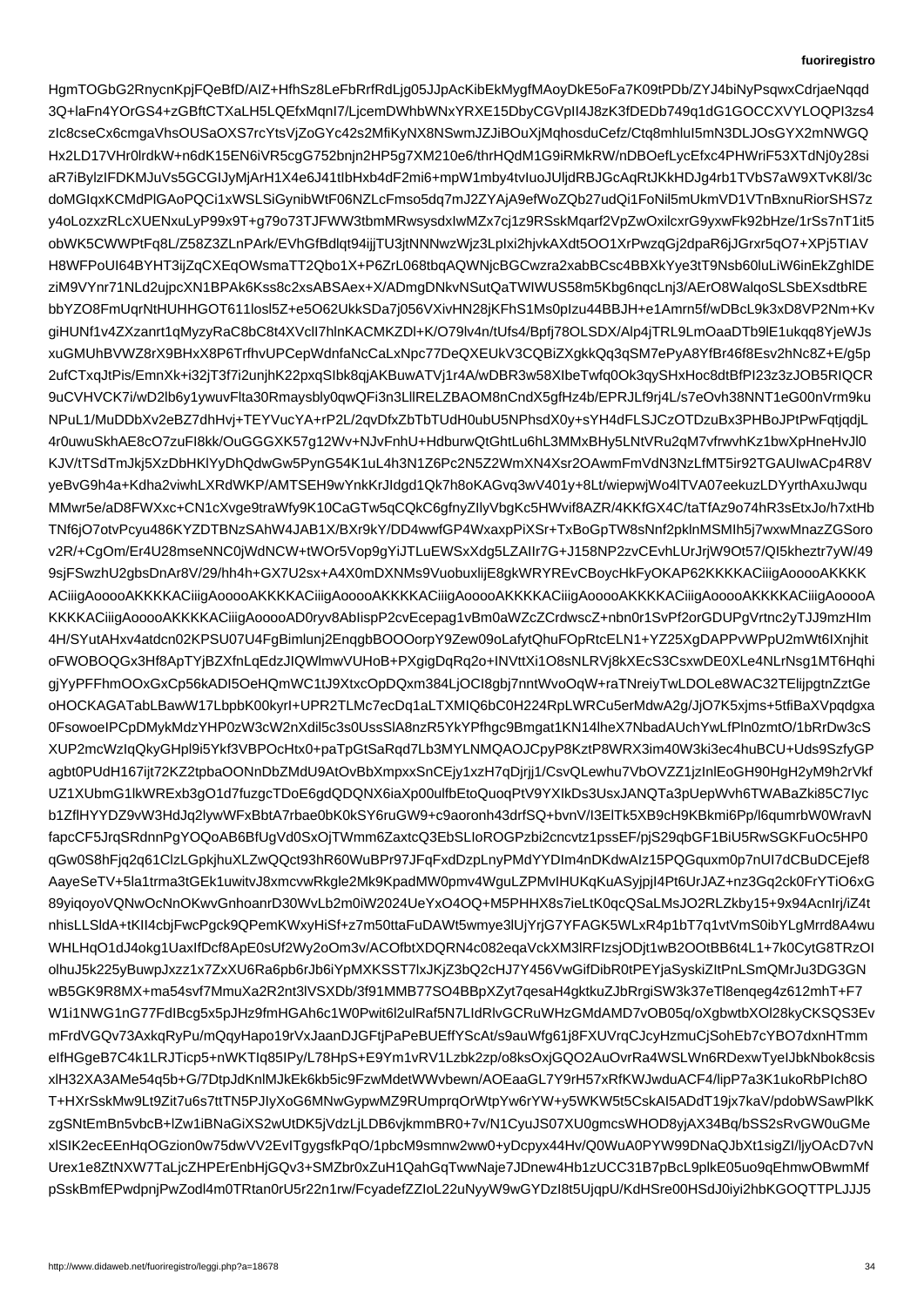YUvK7YJIY8s5eQll3ZYlgJtGk1OPSDbv9nZMK6C3IAAG3n71Le6dJPdWEg09uFBPkkH5vw/l3pgLNHfaZd3FxZWcpmJ3GF0YNj1xxiu V+Ifi7VtF8My6hJbNeCL/VRRguW+Xdj2O75cH1HrXa6X4fk03Srma+juHjiy5zKdxAyCCTWf4o0uM6II7EyTWty+94Y0+ZPlwRn+9n+S0 AN8FTapPoVm2r6ikC3NsJXqKNuRG+8vPXHAzq55rWMCyu8VrFHcRsHXb5ZVXXH+0c8cc9KbLp7zW9odPNvM6Q+W7SHAG3qAfy p+n3Nxp2vSabexCNP7NkuVWGQNmRZI1OT6Yzwe5+glBgal4XgvodiaStvGL/AHzXU1pGCCoYN0YsW2lh0wSxPPbm/Eel32q2hsYl Rd6fdXLXV/ockDTRXEKkgW88co2OmMHK5KqRg5BFd7BezXmj3Nvq8fk7fnkEiHIY8kYGSefQHpWbe2em6g8GoXU9xHuh8kTQSGJ 5kPO4dKBNNngvxe+Avwi+PHw/1b4HfFr4aWFzot9pL6b/AGaungSaZEqzRQXNiXVo4r6B5XkhckRhnkOADg/j58aP+CUP7W37F/iC+ +L/AMDPGGka7pGga2scdxoGs3b6ja2TSv8AZ5tRhaKJWi+QCXy9yqyk48tg1fu3ewWT+Kr2/eCaEm1VFjuHA8wFmYsBnnr1PrUFpon hSCK6la3giiul2g1KxZlxHdqyspRk27ZB85yHBH3TxyaBcrPz1+Efxh8d+Jf2ZNM+Nt/8NrmfTHkbTdcuobQukd7BFmVElztaDHzB1JU7jt LHNdD4XuNN8S6ro/jH4GzeG3njW3Os6RfztEt5MXWRoBE+wM20g7BgqCxDY5P3LdeC/BumeE10bQ/B+iwaNuJk8O22mxw6flWzvX yY0UYIKrwc7Rgg1wXiv9i34Wa3fWuoeG7a28LSC6WW7j8OW8ce22clvLij8oiOclmG/KcbVzgFgBysx/h34l0P4h6t4x8B+HNV1qPXfENr NP4n8Ca1qPnaRZIAkVw+njH+gkSMkQtTICpVhJleW+Qf2zf+COfi7xho9r478F31tJPY3w1S11GKUR6lpm2Qsq8Rs7wJyRGql0kLbRn Ffdvwi/Yr+GPwh+OWt/Hf4ffEz4o/atRthbXGi6v4m3aLE4MJaeO3FrEPOcwoWfzGxvfaPnbHrA8OyWtl9ovGZkhff5snytchcHEh/iXOW+ pz6ZA5WfAPwz8deOtY06yuYdY8LW66bMzQ6j4Yt7y5uQsYXy5Q+9VJ2qScdWJ44FeKftafAb4V+OfH1r4i+M3hO38WalLZf6NeDTYy be33sVhwqrtUEswUjl3npX6B/Gz9knw7pkh+J3wn8PS2araPJquiWvleUud5MkUSxAHB2AKMjA6dK4nQfBngDxHYrd+K9Ciu5NqmG5 MabpFIHLZTIbgAqQGG3nrQJqx+I1FFFAqooooAKKKKACiiiqAooooAKKKKACiiiqAooooAKKKKACiiiqAooooAKKKKACiiiqAooooAKK KKACiiigAooooAKKKKACiiigAooooAKKKKACiiigAooooAKKKKACiiigAooooAKKKKACiiigAooooAKKKKAA9Oa4b9oeMTfCLVYCjMHe 1wEIBJ+1RdzwK7mvOf2ppL4fA3XW028it50NrsmuXZEUi5iOcqykdeuRzQB8k3+oWVq0t1faZBYSxKfOR0IZSf97gnrwMn2rKMWo3eg JJa6HdpEJFzcNfLblkP3Cof5nzgYABI5/CGSK4/sm6F3K7IYTIt5cSGY47tz16/1rZ0vUr4aOmlw3ivYOVIR5sM5ULgeWTjDentzQB1PhFr i+toJ9UtG/dqRJ9kAeSJRnPQkFuMZHarWl2ekaEk1xYWXk2F+32lljEccm/GAx2YJlyTnr165rmPCOtXdnqknhzRbyCyilRWV7hWPmxN 1AYN9P8Avn3rW1PU9beWSI6ezXcL4STOQE7jGfp39KAOo1G2tJtMtLS9u/KhW9JHkGP7QvqYCopG1FK4BBx7+1DVb1jqz3sMdvbE omwk3DRouN3B8vdtJXG7b8oweprM1a01SVIrthFJKzD7TN9ncKB6ZDgHHTuRgVYsX1O3vYtOtdE8/wA/ObmaLcr8cQ/7UhP40AY/itZ 7ky7LQtczRHdJdAeaEPzb/b+eaztO0EaLpP8AwlL6kfLsm/eHeSisFBGcDqBztzkk9q7SXwld39hcG/srkSQRIhlmuCzuUwSrkdVOMYPX dWP4bkn1XR9S1KLw+P3Wsi2ayntTDHOXXJkx02DGM9TQBv8AhDVhr14muR6hdxWUzM8ZWyw5cjjcq7mX3yuK6jTNK0m0jQaVo WnSrJIss7xrz5oYnzGBXO7pzjI7cVU0aXTRbf2RNK9nOh3YLFRIf7pycnmtiznbUIZrTNtaeVbPK8nlbWJB5A4GeP8APFBondFc6Rqk8 Ect3HunLny7kREEeqq2C3OepHOKnXS4NSvLa1uBLayquHSyKPI7bs7mIOFPsTnnpUFvaTaLZWKX0NyZGijfelyX6jJ+varOrajeWlxa6 tZ20DoW8y4VSFdueg/2uvXNAHNav8UNOsoJ7dbuYtDJKvkXYIcJ2HPoR+PStDwtr3hrXNOtb5kvpFfZHLJdW+1hMWzhCP4MEZxnH SvNfH3gs+JNfg1PS4bgRveApFcBhljENy2wKCPmHHJPHpmvQvA2l6l4VtoPDd7epEJVIuI7tzuwVX5R7jkYbdRa4G/qMcWpaiaahf6U0 iWPFu11GT8uO5O0nn0+tZ2rKttazTaT4dXz5yftotmPlsOc7yW3EdOlayLa2N2qs1xJ5QBETPlR74/OoJJfPhlhis3HnysIZG4VV7GlZITV zDTS4ltYJpvsdul3bKyEJ8sr7QGSQsc7ew4yOetYurxeDjrdkbu+RJ7ZxKIEXci88iH+Ipx14b5TjPFdnFHa/wBl2sF/DG0U6Dyi0Y59z1PP TIrhvirqFjp9gbqOC6tZbEjy4dOt40NwFLfI+VzIv0xjFMTViOzfwx4q0O9k0+90+B7RnMsd9OYnjfqQdu1S/J5zjisB/BY8Q6THDosFndN9qi M02shpLWJwW+Yq3Lq8cqSAcViaR4klj1XXdYu9C8+G7u5DeadZ2QkPk5Blxn73bOOufQ13/qi80/xF4equNOiW3skZXNtfRG3kiOBIO mNvzDr60BHc2YdMuLPT47KyF1bzagwDRXCkeXIRnPHB4TGf7vrWnovhPSbLUpY7WzVZZLRoZ3hiwrvnOckq43HOT24rQtZNMn1G O5uIrl5JMFhK+7J96tS26xXs0rIrxFGKGN/u4/hJ6juc4oKKFIFcLbLZPILSOIeXLPMwjideSAqwSc7h90H8OtPuI4bXVLdDrlzLAYmtTFFq 6LAvs3dSM7qCfSnp9usLOO505bTUFLYqH2otxz8zBsHpipx61PBb2shs7eLRY3nJWaYtb4COO+WAG3r0otcBmseGdK8WW95p1xbr d2MGePPjmQjHA3YbaOOOelR6L4d03SdF/fERI8elBp0xcxrjhSG4H1FblpbPbvcp9oslZJyNqv8AlhHrt+6agsUtLeNre6giwsm6TyuhOO ozx+VKyAqlbPUNQi1a0jMLPaqn71lQx8HK8nHVh0qtDpF7pdpLMs7XDO7ecHu1+U9gOeSelPv4lfUjNEQ1vjeSByMj/wCuakWazW0uZ baSUXDjhjJkfkB/Ucc0WQEUkWq389vPcQMvISa3eQZKDOQBn3qLU9P02TVXuIrUeYADaTRuA0GTjBz7fzpDrbW9kt1fQSXDSKyme yG5FJHQs2Pz75A5JrHuNR1631yx07Ubi1ga4lVp4ZLsM208dOo6jjtRZAdXHPpN1Dc3Fjb3bNFEZVimwAMfQ9s1WFrNP5F7qSfZWdc R/ZHyZAR1weQeTyPVfQ4bp0s01nK4mKSorOjLnDRHpn+8Px96ktpZ4VhuXDDaFJnldQl1HUqZyw9MAnJ7UWQE0emfaH+0wQlo3tS 4lkkUHIY9VPINZdxazQXMlyfs7MgO0XULdcjliByvGPariAx3MtxazhIRDyG6sM52nBOSAR7iqEp1Ce6aHVIJ7wPGUZo4PN2r+JBPGR ntuoskAtpLbS6csttbNPFK7AQWQXyYARy2W5KitxWjbXcNrPFDOsMafKIRbMWznpnGcHvzxSSaZqFlpap4Z1CC2kK5zN5h6cfMAxO O1Vr20a5aFb22hjEVuVea2ttqvN2Zcn5vena4GtodvNPDexarcfaYnnkaLY+4hPcrkdz6Vqa7czi3S2qhOx7hYkhA4Zjn09eOenblzWppL3 Wm2NyLxyjGBvKWPEat78dawtQXU7ixZ5XBlkEiMqHO4Yx+GKVkhN2Hatrtt4fW2tL544bia3yYJG+6cqNz0OMGr+qazLqDDU7PT47m IxhBLEQ2dzFtpAPJyq/gPfnxbxneeKfHGuXmkaTBNbyxQnZJPGdrjzGPHB/vHsB8vWut8CeHtW0PRXttc1N5kEaTlbN9vC8N1/i469Oa YJ3O6v8AxDawRzeTZ+eu4s93qUqrtkwOfmlz164/wrmvHPifQ7SziCXcouCA805liKqqnkrtb7vb1HoOlReNNEudd0SWC1a4jjWBmiF1P u3OT0yB1xXCXvgXXY3tNKXT7y4VIAQKC0W7nKscZUfXAoBuxqaN8SvD/iDVT58wnaCQrHLHMr4cn7jDrtBI5wP61p+HrbWYtcvrrxw ulxqkjPpfmyq24EZXhCSfXHXGa8103wfB4X1mWwk02WzuFJlP2elkSfMpByMg966/w7H4o1GWXw/thhtXtWmF9ewNuTacYBl4444oJ vfc7i7u9Ej0hYra7iaAgbCHXcxwTuAzkcYPIrQ0OPUrya2hsmSCySZZLqPYJPOdeN/ylsH9a4nxBcXPgvT7CwtNOluojPBFEbK0ZgockE u2M8AY/Bfau88H6tc6teJawaYgWBTGReDduVO/y0FK3Q0tN0mKzk86DZFtQNEspCgIQxDMhB4PH4+IR2d7fQaPPZ6zEl0rO0cITGV TuME/jST6qn2tp720lmmjka2SHTwQSi+xB9BVyxTTwys4d7lVAkkUDax6ZX8qLXGNhjjS4FzMu2OFS8rxqCxCnhdqnLZ+mPXPSvPda +BPhHWNUudc8PavdaUL24ea5tFtxKgkY5yNsB2HBGV46DHWu+1uC9S6gXR9ytKIgpUjks/IIqhBLDEZJB4aa+aSZ97perblCCVwQRz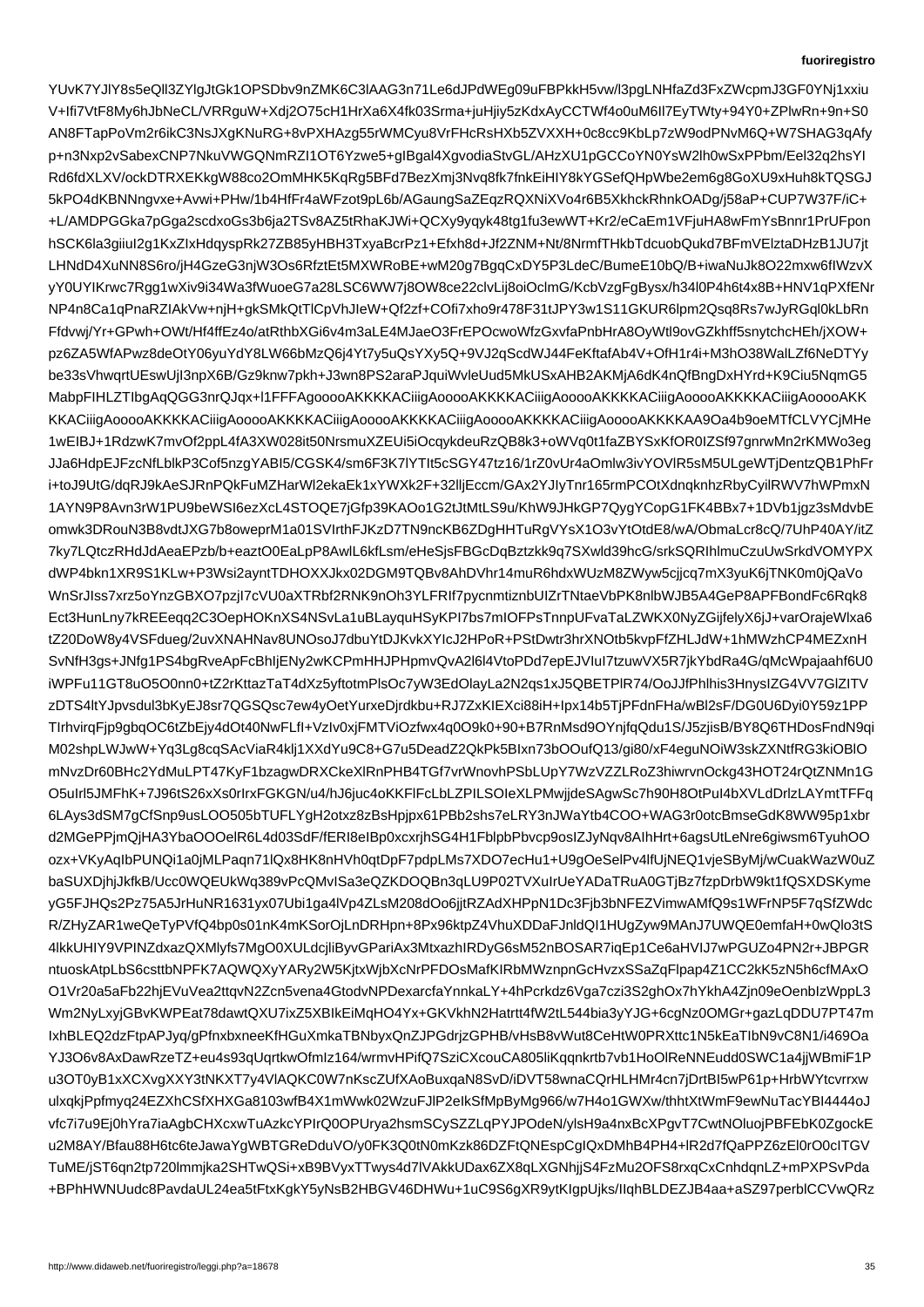0/nSskFrn0dRRRTMwooooAKKKKACiiigAooooAKKKKACiiigAooooAKKKKACiiigAooooAKKKKACiiigAooooAKKKKACiiigAooooAKKK KACiiigAooooAKKKKACiiigAooooAKKKKACiiigAooooAKKKKACiiigAooooAKKKKACvJv217ee7/Zn8S29tKl3JsyGlJwBewnOB9K9YbA 6/IXmv7V9vd3PwC1+2s7sQSvfZszb9u0faYs9R1xwPc5oA+PdEje0+xaVDHZTqNqBEdh53zbWHP3jkrx0GfrjX1rwhqNtZXxsraSOSKV y1rPtilUJyfKdicDnGSME8DJ4p2kweH9luGVtORCiLNDI7LKFJcEeWfwH0wTTrNL17SaTTdYCXG8j7ZfT7yRI2WUH+6GJZTx1x1oA5r wXBotvdyPaTelx5UgUrrdhFH5UiDlYyhKsieoJB7E103hZby3vLvW/E+qam8UuRZxwFPJTPHzsxyB7/AO7yK1NA0lbpo7LXZJNRVovK BtMqqqqBkLJu5J9uK27vTor/AMPDSItGmSXT7sIYZMsvlgYJb+8w6bSAO/TOQaVyrpV9cWekRaffGTynQH5n3hpT2yvUVatRqEV7Da wwyxyJMsqj7Kxwy8hkXk5U8+pB9qS78L6feQwadf6dYiezeKSAwKVjZuegDcJz/Ktn+y9l1KGXTDcvBJA2FazutjRy4BHIye568dPUYB2 aNLQRrs8s/wDbgtolbilyK8DOse1gPn+cAhecFiMe9Sy6dG+mPDcai0dul0skM63AYFAuNu7owzwaoeGLM6To/wBlsNK1W8lRCyfbbfK mQZ+Zt5YngcJ15PzGrNw9tqGmXFrrlpNHJLHg2lrEG2txhQvOxfbA6UFF7VNLhtp4pZNJMskqeYpMQJB/vE5xU1tLHIjGUQGRk2oi7X Jz16flz061Qj0fXjeNDq+sSSQxODBBaudwPowHatS5tru6kisrjSVt0RVZSY9rlj344x/+ui1wLFpZsmLe+uLa1ZUDJaqkhfYOMZK4zx60y9 gg1K8jluLPyERMRsjAkfMTn/elzU0KvBZQLcSqWd9mepwDjqetV7j5JnWOKVpAw8toz156Z70rJAYOn6bdQ6pPMt/O6LMZ7CTcnyKGI UOCcikkY/pWvL4cvbm7tby80ywjkZq/nibAJbo+VQqG6jk4+nFN1a109FktbK0ZHIJEiOcEyFTx27445z1pul67eX1jJpttaZEIRFSVvn5JV3 DDkgpGOePena4EVxf3EhjJtl9zAHdAzGHBwBhm56HoataV9t8toYrpHiY7XMkikpx29O4ptzc2N8FV9Ku0e6VhmABY422ZDHOBjdtz1 +9n0zT0bxZrFzbzaNpraZLIA0U04nExjdSAwIPOR3pWQGhd2MUulJa2lxHPC6FIZre4Q+Tz9wjd1/XrXnnxH0XdcWd1A1+bi2hfdZiRGg LZPzBc5B/wHqcegxarpyynTYLM4tnzcXVvCFR26BgPTrXL6Iq2Najj8nzo/tG8BOSAp4/P0oskJnAfDZINN8Srt027UTShJJBHquo+6C2 QATz7feyecV6fHK1xpEtrBbkTQrsd0XqcNzwPfH4U5LTSI5I72307yJoAC1v5OcqP4cZy34A1Y08QJNdT2EALvmd0tpAfLUkjkDJXkYw aYJWJPCNtfvDbLLOkzsFCyy9PpxWz5Ucd9dQ3UMbyPCyILVm3b+vTqBnA3Yxyee1c1rviZdCNmNltpbW2kZVhMimQlxzjMe3HTvWT 411PxpcJHf8AhtkLQRMXMM2yZ3PQZIfjB6e3TODRa4zsLrXrqzhivLy0uvLVPKSWzj3Rj72SG3AMnBGM8nj2o03XLrWJXlMdzF5CAIs 1g1u5z9Mr+oryXwDefEDWfCC69430TUtKlgcwNovjC9ae+8xWOCkikKQVKtjk5DHAHJ9l8JrZTakNWkgczWlsquLG6D28rf3hhT8vvxS sgNALgGpsv9ol5mjlAb96QEIHfIGT+daGntFeW7LHJYu8uEjkhtJ/MDZz8zbAmO2d2Bzmm6Zfmc300UrM0g3BETco6/3aNWNolp9rs7 maJ3GJQzFAcd8e/SiyAi1D/Q7xtPktVBkJLOoDBnbnYNvBA9RxxWDrN/LYwO1xJAlvb/M8z3JVt3pguOfpz6V0tjZLOyF9Wt1RbdZnhL/ Ntz0Gf59ay9Y0uwtrmQW8UE0VxMHKXiA8enb+vSiyQnfoeU6H8dta1HxE9ybYXsshwu7eQhwp2sdwPVA+c9MivSdGudPu0a9vNGt4L 4RoZAuMs+zcDuOeuay/DfqnS3v7zVL7SrJLpbuT7D9kiVYjFkBWYY5JBz0Naltpd19tlv7+22XGFLOoxhQAO3tmna4K/U1NPWwht7qz3 NwEjUoqwR525HQt6VVF2l7pbz+Hb+JZoVx9udftL2565VY3CA8gfPjv7ZZaXclnazPb3pjkl4WGUgo49x3qnr13aeH2tdZihZfM5uYLOEb Aw7snQqjHXrgdcDCshl6FZhaxXtzcpK6WSR3MaoVVpC3zOqngFj8oXOR6AU8LYysZwv2R0DELNKFaUK20lQWyRnK8Z5zVW91KF bG3ju0lWJo1lL/KcnOWJJzuzn2+tRaRHdaFZXuoeHoLe+WVndZNSn3yiTcGKRgjlG0lsAdSfrRZAdFBPd2lW6T7KBJ+7kSZmLMg+mA D+VLcajb208StezPDK/K38gMcl9sA47dcD3qvdS22pJb3dtJDF58nzQJejfAfdSMj8QayvEeq+HrNXh1vUPKSKRBNKw3CTc21QvHUnj8 aLIDXupJ9RupJbGwbao2SYlQqv+wozzWbPDfXFu3lG22ROBIrybinsVQk546YJ71amsrS+b+2NOsphLjcYruD5PX1GTUk7pBbreN4X0 yCW4kw8sVgg3Lz+ZOP0oskFrnEalp/ixL/AE/V9Ft7eO2+1btQaJ/nWLJO8dDjdsHPP610lrp09rqUN2sl3Hb2kljngTkzLksV5H0xwehFXk jj021aT7YNrWhQFYxzkrnp3GK888SfEnW9B8dWng9Wubu2mZcGCL95gy7ATz3z+HfAIJYrJHYQw6Fb6SllfXNtHDFJuG+ZEYnBP3X YMQMdhjt3pLfVLe92S2GpuIm4ZcMBMnY9OR79Kx9Z1N77S5tKsI7+1unm2m6aBYdw2k4ZiCUGcHPTtWf4eFr4M0OYazr9m0qj8+Jo 5sxImMeWuePNz36HnAoF7psz/DjS5dcbWZrt7hJUVJXiJ/cr6APq/IWnB4YtHnnhFo85+zPbQQIsMRnhvmATP4j1rG+HPixvESHURcLs nk+aNSSEHXOR04PQ9s12+nRh7a4ybeLyzi382PqqP3xzye2fejUehn2+h6a1iLS/WYwx/fqaRclhjCHBweqlPsatwaHDp96lxpk0MTKhul oo/lG05vWPQiirUVpE3m3GowiMvia8bdVPr75qd7aC31KG1Rmihe02MdolU/Nx+RpWb3GZ9vazG6F8LVq7v7PtaSoAuPv4TduPHPA5 7ZwaktgivOscctspYm3dnD/L/wABz2ovdJ1iaB7/AE29hEdtM0BjuCRGyL6D+fl9+MVYi1GyWCBJ4HMkowskbfKDjpjPNFkBnxXl/Fc25t4 GunRQySsQFjO7g4bae1VP7KYyOYZ1VyxMqGDcASScjsAc9ATzn1rpLiFG1COwzl3nwLJuVcMrYY4prS2a28TWektJlP3m5ed3f/PtR a2wHsIFFFMzCiiigAooooAKKKKACiiigAooooAKKKKACiiigAooooAKKKKACiiigAooooAKKKKACiiigAooooAKKKKACiiigAooooAKKKK ACiiigAooooAKKKKACiiigAooooAKKKKACiiigAooooAKKKKACiiigAooooAK88/ahiWX4Fa7GyFgwtsgLnH+kxc47+/tXodec/tT5X4D69m coQLchwcY/wBJiyePb/8AVQB8jeI7/RNK07+0DO8dvbwKbZYLXykly+Aqs2BUcuu6LJYtqvhuzu5wkXnvbvLE2RHq4yDj73BJ6DuOcYU Ira6zqH9pahPpmoRJGWSa0DNCSz7olj55YAcnGBWj4a8DXGk+Hr7TNf8AF93JLNO72n2S58oxg/djA2DcDuAYdOOKAO48l6Xrl6trq1 9etp7RsDPbXm2MkjAPfrzW/ZavJHNc2awTCS5IYSSo/wDF/f3dMfU4rn/DPkQb7qTULO8aSMrPa3SI3WQsMKvocD0P8X0O5LbpNJ9 k0uztlJNnlzSRtuEr7/4BuJCn16UDVups6Vp2nwRLfX10k+2zGxEl3xEdVUevuPSsDxJZ6pJYNqHhnXmhne53uJy7Rkj++R05x97jPsKd BrFvY6NAtpYz/apJNk1xFcYCr/FuU9APU8e9VotHvX1cRJpeoQC1uP3Uk6MLa5XjLH5irDoc5z2FA7RZpWWt363UNvHdX8l1Im6WJm IDzDBfDEhW4I+fO3n7x610+gTjTrVtWfXkBKHzFsbnLqRknLKG3HjqucVztj4bh1HUrmdPGkkM1siSQC1mMSvK2chRglV9ueij62NJ8N Qadd31qk893GkJktre+lkDjjaqqY8tsluX3Cgdkjf0jxbBdWL31lp84lddjXAB3SD0weQ3Q/hWjA0iQNbiKOa5s49100gxvRcbigcjGOOe/oeK q29vLL5OpDUoNxTzpwuNjN7FflK8nnlPzU1knlknlWVXnulfJicuxPltjjp14FJq4x1ldLcXYMzxW8tu+6WW6Y+UQDn90DyP+B/pWnd32ln jsrGSXDZjnLooD8gNwf8AV9fyzWDq9ldaTpJ1W+vo7hkVjLHbJ5gKjOVYYyGyOpwPfNYfhnxjrPiee5tbN3W3EMnlpM0jHAHCnJ+7nH5t 7UrWE3Y0/FHiEraR6ja2asEeRHnaRWBcB8Lnu24Dnp71wfhzxJ4y1TxQHnsrhWiUW0nlxMSivgvuKjG0kn17cjvU+IUPjBpdPubf7UEeI BYoQ3III3YdlwRu966P4bWnjRtAE98IjI1EskN40EpUduhz2qhfEdLlb3Urp/B73zxGLTxcyRzs6dGMfA/vcLyORj7vNR6PptvoWjXVIZW3k xTljMLLcl5yf+WhDKG3f3v5nrSMQfEs15LEET7EgW4diXaRnZiu7vjNaM8FxYWE88cgnBT/AFQOd3T/ABzz60DSsRRvc3UEcFtllViXdc STIQHj9On41FdL4Q0y8R01CGWWYCS3MGTiQEDk44znH40qwajao8uoiMrGd0lkB+v5VVjj0jW9ftrzxFp8lzHsgUMsSOd3UDZz1PY8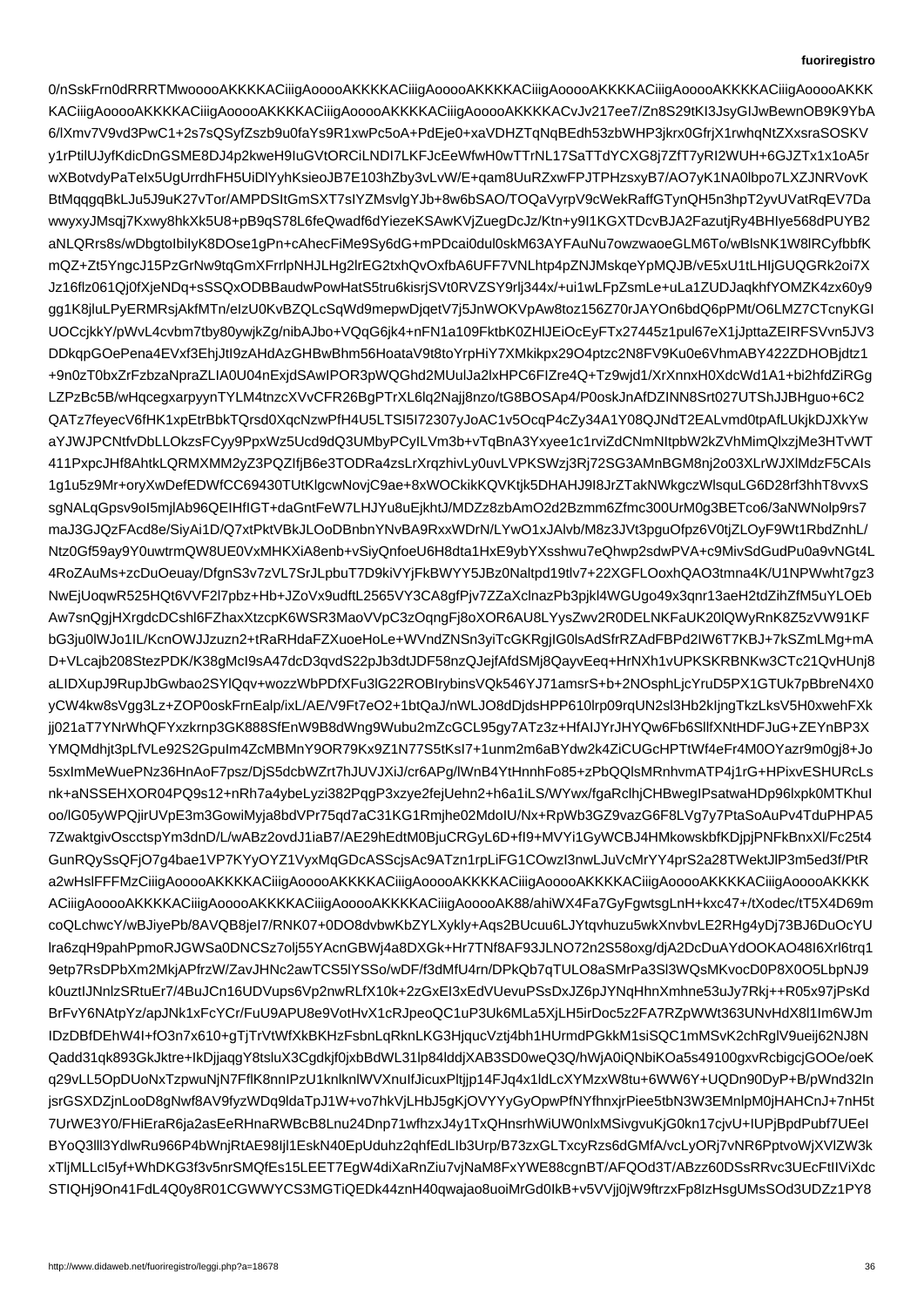4oGdLHbpcW0t4tu0MznAeFgSfyzVPUtFstl01NXs9LU3JljS5dYuVyzMCcH5uPXuewFGm3k8fn2s9zBGjL8jRE4CgD1puqa4i20f2aLbD EWhMUVvuKscYuGA6qO//wBagCobEprW8wwiBGK2sVy6ySmTzAcgx5XdgAZzj5quTW0Uau+mx3ETRgGeaSNHyQc53KSD/D1/un8l HsoYbiY2k4zJEXiSQ4OAekpP32/wzV+1mu4oUjnvxLGjbpPl4jOM+vJB65HH40Ba5z2pX2k28NvLpUlpPBJliXhmhaUWMqPzNEoK7W +VeQW+VmHUjHTeGL7TZbVq0M6b0Ct59uMAnGCoLthevTmuQ8QeB7XVYALcNbOZGuEEM5Xdn14zXV6VY3MGl2lrPPD+7KkqDl 2GfX2PNFriskX4VS01CdrW9MEcihY3ZsKzbs4HA5PB/wCA+9JcOs0kcj3kMyBfmJuVLAegGcsf/rmrE87vBLZzwiYJldkuwNsbu1ch4mtf EVt4buz4YvUudQuGaOxLWxAgbj8T1GMe9KyGdVBpkY1N7qCwsmj+zlkcsVi0qrgsDjdjlzgenINUtY0qbU5ktbeOSE220GRU2QSEZB KgM7v+Anp2rG8F6j4vk0aOx8YiSK7+xoLuRMxx5PykgMde9asMdzcwwpC8lhsSY4lRJKGHTnO/v09Pr0osglraztYkjhh3gwrgTlpCqc44 H3hyBVmPw7qbJJMLiQpLFu8xj2NY97f62dWuLK90tLKLdttfLmWZmbcf+eajH41e0i91m4P2O71DdCsio/lLggDlKn3oskBS1NfOUpJbS SeS5WO6hZAwlyOQxz/KtG501ZtEEunrKSLXNzblBIX4xnfHuUHPYkYFVL2S60m5f+z8yx+Ulz+73rtVgQfZjjr71euF1BdJjt3u/LlmjYbbY 7U2P/ERj7w9fUmna4FRrUCxilnhgk+y2aEQXRyBy359ccUttcFLKFre5t1ZnMqQ6fP5qQEjByig7Xxxz1XipJb3VrNLZtQ+zhEbekcaOxw RnGckEHOeo5qzBp0CSfaYWgtkuvml8rCv9Gx0c/rilZICK0uLmGzEGoXMk17MPLmBmK+X/vEHk+x+tQa3odrNJatrlvYYVQEUXAcMq PujOAc7h16Vd2KtjOm9DCBvNzKuCVP8j71Ykh0WO2qnnqhmAixE8Ue6QenOPr+XvTtcCZtQu4rlQssk5J2eZKyvu+m3O38QPrXL+JJ PEt9G+n6ZrCWSxJvF7cozJu+bEWAM85P+z71qQXk99C1hpjeaqyZMpGHVfdRkp+IAHrVwRRpamC+jquxt/cqGJGfVh3l9qVkBw/iP4h Poeo2GiX+iu32thv8A7KRhuJOA6FwPlyMYPPsOIXB4SsdR14arPY3P9oBf3VzMhjlTDbtuQOueBkdjWh4t0A3tzbtcQDzIHDwyJwVIOe PxrlviH8Qr/wAEzwzWmh3mp3N23mOI2LIcE8Y9+enpRZITt1Oh1vwhpEmltY2tpbKt4cCGODDMm37hYZ5+pHSvl/FvgS/i0e48OaDrF1 dKWVjYRXUga3O7CqibCCyn1OMV3fgTxrq3j2xeWw02a1kVg++5uT6gdunX+lbaxt4eZornTJZZ5mEwubNTuAAx94+/OKYtOhwvwQv 7TSNMn0XSdE1q6ulbh72SSZ43E37uLbGoLA/eyMZwMMTgYJ9X0DU76/0T+1LnR/sss1vmS2LBfJO77h3Ef+O56VmeF/DsFzaRa9p WmxQSxSAvhUwytz0/2eOldPLBby6XEt6GaVoiY1B43jnJz070WuUR6nJe2lwwitN6Af6wtu/EepqO+upbgpbLH5Bki81YJ3G5z3Yeg5H XvRZ3PiKzuHcGB7RoiYArLw2fQZzXBfEnxj4k8OahBqGl+H7nVLzMgdim9YiTghlXb8oyfX73tSsgPQ9PiZrWUSKZVVZJJElbE0a4Hml FY/dbqBh121BYXP8AY0zwTS21wzx+fG08LiVIMjIRsbDJ0+TdnHbiud8MT31zbtrk2m3hN5AEdnuzNKiqMqCcDCiunOq2t/oNo8enNGb ZkdGcYVJF4Uge2Tn6UWQGpppaZEluYHSX5WRjICxxnl609JbTSR5l1cyk3P7xUDY2iqOn67avrjxefuktflia2XIUkHj+XFaVixFhDJq2ye 4ZD5j7uhyeKLID1SiiimZhRRRQAUUUUAFFFFABRRRQAUUUUAFFFFABRRRQAUUUUAFFFFABRRRQAUUUUAFFFFABRRRQA UUUUAFFFFABRRRQAUUUUAFFFFABRRRQAUUUUAFFFFABRRRQAUUUUAFFFFABRRRQAUUUUAFFFFABRRRQAUUUUAH evMf2uria3/Z919rZkLs9mqmQqKM3clyS3A+pIr04+nrXmX7V/wDaU/wB8RRaPpr3lwY7crClGkwouot7kAH5VXLH0CEnigD4en1SDwdf 29jHaWYEkCG4v7oSCSEknY6lVyGAj6FBjbyeAGZZ62+ueJxHoXjS8LxMGijvJdkbbGUkg5wMr6nP1q0txatqVymsXUQ+z262kl3cWb+ W5GMO+TnueoznNXJvC/hvULa2Gn6Q7Wiww3N3c2a+QAN4VmUnGU27TuPHOOoxQB2WkX0lzrd3exrasbcat1Jp9vJlokHJc4BJIAz ketben/8AEsv4tVuoElt0RVcS2jiJkYbxnGW3bSTjBIzxycVk2q8jU/suixzQW5URatJdgK7xNy5Zxt5PPzNkCtLT9c01nm0q1nkntvtKTxwyl GVVWMALuBIIwp9uaANvXtDsIdVI0m3jkWUrFIyINk8QOB8xYAk/KcZzhN3Ayau6rZNdQWsMeo7xFD5ZjZHcIPQbVx26Z/E1R0zU9Kg EN1duZhBMrvbQlQGix0Vc8nPH0LDvymv6/wD2eLnVhe2kgsS/mPIWjAPbh/v98dcHoetA1bgaVnbXjWovLbQ4JJCfKlaO2H7lf4ZeCcfQ 4q9p1pq2n3Xn3t1HPEsW0A3AaNAef3ipnC+2euKz7LVtQgmkluboQfbVWZxpj+Wjvhj5b5JyOent7VM+r3FwZtNtblYxcRSK2LchSoHD H2Pp9KClboaPid7zw5ZXUOjwXd0i/dhSEb1U4w20fOQMnnGOabo+vXNuzmPSRK6TRwlJ1KjkH5wcAflRpd4L4xwz6kTlq+ZBlLqiRVJ wEdup7/L0p6XcV4JdOvbq3mltJxNEiRMCAp4BPcf4fhQMmKLLHGmi+K7GymWYJexTMI2uF2sMEPjPXGRVy08PabZ3sY0rTbeCS6I Se4t1zqHr3z/jnI7VlaPc2t/aCe8tY3mLY81YQd/uGPStSwuTA3mCaVY43w3lrkDj29Ov50AZ9zodzBYSh5BbG0GDbmRXC4J4DLx27cV P4dtXh0xpNNtpZfMhzliIGB5Hbt+JFRXE0N80aTXMc/G5nt24ds44PPv/eOOtNOpSPqts9pcQOxh2CKSMzOefvADbit16UWuA+7ZdSe 58qls8b/JAx2BZOx5HT8azNMfxFeI0cMluMfLLAM5z655U/nn2rqlEkTzfbbVZpZI9kiSEKC/1OAPxrMtNFMWnXU1nLAEMuSqS7lR8dO ppWSAdc2uqT6dDOqQSGIFXF0T+9xjKqCOvPcAUW13aWQjneKTap2rDBGg+z/iMgenNR2dxc/YbW1vFTzBIDOHH3W5ywH4DrVHx FNr+i6nDqGk6HHqaKNtxBZOAz9tzBuR3/wA8U7XA0ZtShOmRvdWihjOxLEb9iY6nbu+vaolr8DT5LkMFqeFolRcK9yhPKjOD81VNUvr GXTpLdvLs55MCVHDSMExgKMdCOP8Avk1i69q80b2G2PzDDaKIUkXCgDcpI6D06k0rJCbsdD4tS0uL6y03zriSzuECXJYv5qq9drqhA I69enFaenWawWkVvp63Uq2syLIZVyssYP3fl6A9/wAK5iXxRdTWUtnb+a8rrvdjyqEcfKfWuq8HanYanYGSMXUFxbw7ZUlkwJyoGePx H507XBO5dv11S7kthbadZlhVUj84HlH5Vqw/blSJb1rFRAgG5Adx5xgDuBVPUbiPThCLeWJ1RQVZhnPpVGz1SSe4nuNRs5m8h8KiR 4dx0/L2/SIZDNiaS2sbFXt7va4uGaQKM7IPeoLvVdGZlubq7nhOFRPsqCsMZ+bP4n8FpontCFqtLSRUI+ePOSv4dazNX0q5tyUncJFK2 UeUDnjoB/e749KLIDVuYreKRy16k1rKSIIS4U7Qe/XIA6fhVOSS1tXcxBlRI2VXL4Lqdhz1PYdTjqHGBHqNldLZGHSr/T2/0YFpkGAw4w BVJIo9UittOlOdjRidsq42jO8ehXHynrRZAXtSm+yXq3zLc7FuNslxpUsRiZx/D8xz39MVHZrbG4vLKA+SYzvbzPk8xv7pJ6nHpUOsx3iW 0+n2VpLBNcWRto5fKl2ynOJSoHDHn6ZrM8EaZrenIdN8V30l9cRk+VJbBhnjuD3osqN+5Glzw40+5MJVSXh8thwfc8H9akcxajvNgBKY 9PMTA8bWyMHkDrRdtmDzJ1ihMMWApOG7DJ9ai0iY3V3JLG8US26nesrbfN+n50WQGbFeSRxtBrE00JhciEiZQyydFUDIypHccDHJp NIki0GeeDVLdLg3ONhs51m4/vHaSM/iBVPWrTUZ9Vka1u7Yuu0LHMoIA9FB71B4svNY8MW9hd6Hon22SZAI3BtDKTxg+g6+tFkB0w 1TSYbRY3UmEoQ5uclvphcj9DUcEthDj7M9rIrxEhJN4RcY5PlqWB6cfToOayYY/EUWppK8cP2mST/S4pVOlz1wCeOvvW9b2+mNLK1 1p5gKrvcyAbWc+hFFkBj2drqcV/qGqWmoKPtTBpFfh3z2OK1NH07UGjEst3bqQvygRPuH4Hr+BpbE2scAkniZZBLiLYMce9W7yO5RB cz3SuDH+7cOcxDPP54osgLUKWFzPHBcQPO2wh2lbBA+gqhc6RH/AGsUu4jGuzy0ubOYb4huJ6MM/dlJ7H9KunWy9hPqEvhy8lhEbf 8AHiQz8/7x9u1ZeieJ9UntZZbvTnUPODAZrR4njTbjGd2S3XkfSi1tgltG8OxaLqdxZS6LJawwXe1JlUbLhefnTjhcAcPg/jWlomg3ljrE6azc G4jYsbRYZcADOcHJ6n+lT30wCAWq2o8iTdafZhgfcx78VGi3/wAt5YeZHcMnzx3gwpP95e4X1x1peoDtJ0uKwdrazmkBEX7wbhhz2yM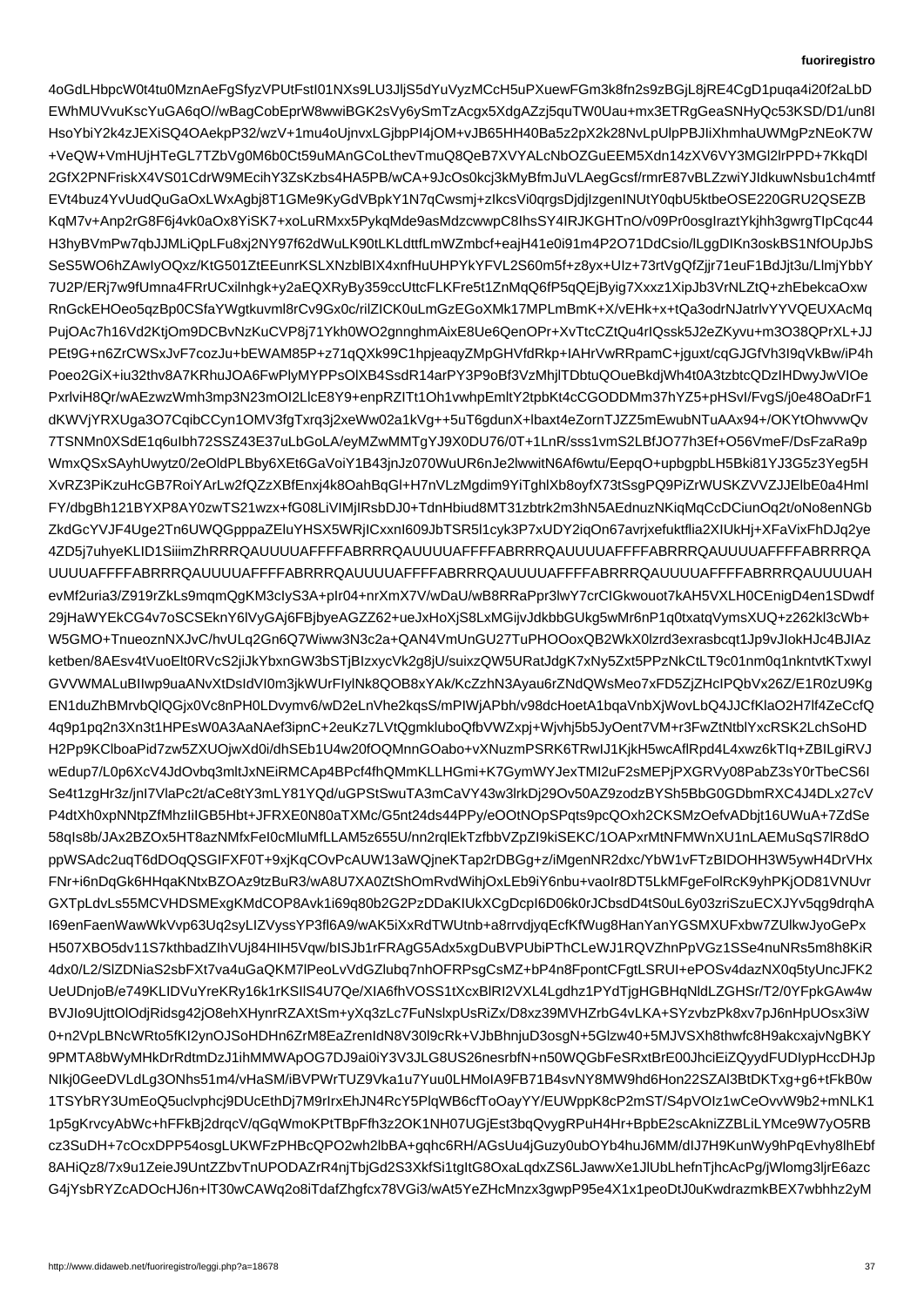81d1CFdWszNJEtslodkTl4O73x378VjWvi6bRriQS6fJM0zKix2wH7rnABBPXjpWFeeN9Zh8R29vN4cuhayXIPmRw/LH1O6THQdOnei 0WB1cNvDa7oNLtobpFjwY9/wAwH98AHr7YzWTqukTi5F+YICSqmZY0m3MM4YNhflPB471f06c2ITUorqNBcMTO2QZCec//AKulaE2o vFgMdsjYSbL/AGID8nLPw3+13p2tsBi2E11a3N7MLSW6WS6fEEZCvFG3A+9t4wOmc8UksG62SZ7u7hs7oExw3EjEtI3O4AAkD6nHv TNTjmtrmS5sRJcviTLyWwJwM/eYD/PNWLWGRyJr4bESRbgRybmbqQUUHtkHjr6UrN7gXJooYHbUT5cQkYZxlo81j0PDH5h78c1Zs NE13UWI83V4bcRuAqTw7MZAJA3EZx6jI5rmG1H+1LR55luNlspjaP7OyO8yjJVSGPIznt9BTvC+o3mo6edVsr9UW5be0eoSshU9fl3k/ Lz2/rTsgPoWiiimZhRRRQAUUUUAFFFFABRRRQAUUUUAFFFFABRRRQAUUUUAFFFFABRRRQAUUUUAFFFFABRRRQAUUUU AFFFFABRRRQAUUUUAFFFFABRRRQAUUUUAFFFFABRRRQAUUUUAFFFFABRRRQAUUUUAFFFFABRRRQAUUUUAB6cVX mt43JDp169+3p/TvVikx1560AfPv7TH7MtjqOm3Xjf4d+HUkkCs2reHrRAq3kfKvLCoG1ZcHLDad/UAScv813+r3y6dpuk6K/2Odry3gOo XzqqfZi5DJGowxxndgryXx1GK/RB42LYAGB3Pr+HP69q8N/aL/ZE/4T/WlviT8MdXbTfEVnexXf2OV82l0ysSzbSf3czfe3D5WZfmALGV QD5j0jw7eajrFxYNcXM8dzdMt1YOEZnj3AZGONrDnDbcY5Ga7/QvD2veD4mNld3MtnBGIEdJHKvG2TkHPBIwTu6DBPBBrOTXvEXhj Wk8P3Ph+3t5msSbyW5BiEU/nlWDbsFQu0g9xjHHWtS41q71ueTw7aLculHCmbTcssssr+WctjJ9cY/ut2wQCzB4ctl9Qj1GwupVl87yxk hir5Py4UkluCeATx7U+ex068vzoTRWc6K37yOVwyydDskh4Kdv9oH2qhceNTo1hdT3F9BBZmQ2ZmhT94s4DMT0G3qOetVtHqtLC5h XUNJIE11aCeO7LqGZzwJQ3G70PvQB0OuT3SXQ0uGOYyvKrAhrdQr5YAbhJuA2nsMdabN480Gz8TReF7y8iiuHtmuEhquEV5VQZK kSY3DH9zPJHrWB4l8YaB4d0STWddjmuCZPkt7Yi5KDG4/u8+me/GPoKSC+0mz0+P4q3UqMXRI4neNRcPbPlmClwDRluVweRgA4P FAHb6V4TvbPUf7Sull7mOUqYriG/iZd+Sc4Dqiv/nitHU/FsPh+CYXHhPUrl55AkQttPVlbPTLOVJ9eBxXKReJ2sbaC2fXb5PssW37Lbzk mTvswD1pdl8dzNc3iP4bgFvYTLI80kCsJXUDb0zuU7hx2oLumjU8NS6sjtaX9/JEIm2QwJKN5OcckD/61dNKi3EgW/gaC3ghd7uBJQG kVOrY6nlvx5xmubufEel3GtFYbciFn3SvGBkLuP3Tn5fbnitR/EOk6lcvo9reFYxBvjvNSWNxuGQl8lQSvAye+Tyc0ArdDmvF//CRaZosiW TXkrLLlieZLCUhUDPygPyM9+RWN4B+IWva7qSWFyNr2s3k3M5KoxbODggg4HqOnSvRLlrK8jl1OwiVlYyC2TOPM3/wn1ArFbRNGie GC1Fvpc08qySzTWGWlcnAxj+HjvQM35deXVYDdW9rNNFK2Lm42Yx7jPc1PA9lbaPJJZwybWnVEG0qSxGOQ3J9Tj2qte3w0+Z4ViR DjMapDiMAdRig2vajcWehrdJbSSLdMIZhChKhX/uj+FxgHNFrgXr1jbmWa8tHt02+X5bMokDDtjPX/AAqt4f1GyS+aG3ivpLliGY6qQ0Z6 DPy89MH8KZq8lldomsNazmRjuWSZyWU85Y+pzx+Iqhdajd2N6L2e/gjjW1yiyuR0JyM/8CH5Y460rJCdupf1XXLmbSJ9as9KvpJ58u1rN uaRzxxyRikHqfXsK85stcfxF4IuY7w3dlBYBlEiyMkU5BzjBBIUc89OvpVi+8cSXNILFdWeqWDxSG2VrtPLkuh0+0AF2yuCV74JOOtZurX 9pa2FrpWISeYJ8C6lkILIxPO49hit1+9TJduhteZLplxNBba8Fne4dq1ww2lcn07V0fhzxhp4kttNs7qxm1CeaMiK5DMrbSdxUKC2OByM9s 4FeeafdWxeW1d7aWGAYhS4PzrGzZVjntjHfrSx2y3WswWUGnq9zdh4RdC3CGO1b7/zKcq3cNx9R0oEewTapZzairWzOyeYQkcDjzl Gf4M8H6H0pX1nWdl/ta5v0lm0yGPMM8ckc12RuzgxhtqkjjrWBps6aVaW+qzX0NzqUoGGs2BVCW4wD068ZraF0PtUtrbJDEwm3XUc 0gLSkDqwzyAew9aLXLTuTaxrWqx2seonRb2aKaFERLkxrNEMfMSqkEAdsZpEvbjVoZRqU0TMjg6dbXUbBVTGNzZAYn3FZmp64La Q2UV9O9vndNLLKzu0fz8byfcdq5zxj8QNNSa1022FwVmHP2h/nHThWHO360rJA3Y7DRYtcjtLiTWYLCOdJfJt4bOUFHRQdrHJ4zvOf 7tTzvb2FzbvZwXDySRtJfJCoRUA5ZAWODgA9D/GK5bQdTsrr+0Y7XVllkth5o2SBkIyuY26YPNal94ptL3y7WKeONY3XepUb5l7455BI phzl2bnxBZX9xJeW2qalaZuHl8rKIZAcbQTkjP05rKsfF58RXN1ZWmlahbmOcxi71B/LTJ7B+OfcVUu/iT4SqcpdeHtSaaVOYlswQGz1Pc fhSHxmkEstnBpF1cWrSLJLBL87I3+yO1AJ3Ount4DaedLJuljjPntcMCrH0GCRnvjOfas5dSsp97W93amCPBnPmDzR9EB3E/hTdP8Va XM8KQaXOnnH/U3aqRn1I5P4VHq+teHdPmtbq4tbWQnKrCLMPCJf93cOfbOR156UWuMuf2fDcxi8s9KjkVmyksjIJP++S278xUtxp7Ta Y99qUDb4jiCExsz5/4CePpVW51ywt7T7c+iJfKqZNlay75N/H+qQ7Qx9uowfpWTYeJJrnxA9vcD7PHav5jtHEYvkz9w5/i4P1pWSAtSRJb Sxi91SQyH5IR3ZVUkHA6DnrVyTV7K0tNl5dp9nYkPsZiQPfi6VFfS6bOolijaKOKYzXIuWwQxPPX+JscY6bT61z11FpEFxcyPr9v5dyW MW5SVXJwy6q/pTtcDs7O8EVuiwqWDriP5T8w/ECrH2i8EG+cRIVODGE+6vrxn6da5vRvEdIJZuXvxJHaMBIpiALewveT7VvaUbPUE+ 3xXDypglY7hvLJH90A4OOeuMDFKyAsLPc3haewt0VI15Qq5Cj/tnn9adpszXUJWSyW2+bAMaEbvfkn1psk1tBMbKB7dXmO3P2tZWf6 fLUL6jA6FH025R4XCGSR4149eRnH/AOqiyA0Ba2lplluJETY20ySx7Nx54yP8/iRXP+JfEmseHl57/Tlsbll2tjVvMkLD5xtUqMbeQfyqDxj4 v0mwWG51HVbor5vzKlwFA5OT+B9ui+lchN4zbWpLq0utYdVSaQaasRclV2ZBKFsEZx3460WSExvww8e6zqHia+udUtZ9sqyYjD5iQm ThznkHHriu71DWHVPs8/lxgR5bySCJj3JYMcdR16k8A5rzzwNpd9DcTW/iPUbeJSAsMcXymZeOfzIrudNkWyiCf2Fe/ZgmBJHZ7srkcZ OM5607XC9tyFdZ1TT5vsl9p6ytOUiuHVBttt3QcfcbilScidyBWwNbsraFI7q+t2hlOVSKXKjGDwQSC2B27E1m3sOlS3CPFpWoq011MZ opoPIWSUJkDhsbmVckk46/Wr7SaNbaHFI2IQRJBEjmFowQsm3Bwe+CBz/OIZBdMniGsafM66TJYAyoVmk2OiKo67iQFI+hzTdbB1U 21wvlvJat/rY5v3MrZY7+Pm3Y79OapeHdWuTpkukPGGklQJebx8pU9QP1/X3rZ0/TdLsNMewhvIA8i7odpyicDC45PX0oshnFeGLq6jrm p2S2VzaTRky3CGMqsRLjcVYEjALAZHI4zqGvW/CPwtstX0WLUNYae3Z0ASFCGIxnluCASMcDjim+B/hnHqN2fEPiBIJraXDwQCArvG ejBqDtBGcHltxzq7t3o8SARqEfkMUWRMh9FFFMkKKKKACiiiqAooooAKKKKACiiiqAooooAKKKKACiiiqAooooAKKKKACiiiqAooooAK KKKACiiigAooooAKKKKACiiigAooooAKKKKACiiigAooooAKKKKACiiigAooooAKKKKACiiigAooooAKKKKACiiigAooooAKTABHtS0UAe a/GT4AaD8R3/ALa07TrGLVeFkku7cPHcR9MSAZORk4PfG0/wlfnFNB8Sadf3fhrxNFDo89tO0LRvaCOTcgLqVJJVgxA2kEhh90nivtYr1 61w3xk+Dem/E7Thd2vl22tWceNOvmJw3zZ8qQAHMZPfkpksB1DAHyJ9lPjDW5/7duLKLw9ZXhubjfMsdxqE5JEmxSckNtbkjAxyOQDL 4j05dbu/7Oh8WPDJZ2ZvLQWrq5SGE7ltijEYZjgMAOc556110H7Kvx1tNc/tubwdBMbrbHcKNQhxFgu25QZQBlm6D6d6t3/7LXxiubx7k eB0BZzJmG/t1yWOCrHzck/Kh9Ovc0AcBqHi/TNM0298R213HNfRSO09xaSSu1uRFucxyL93aQx6HPA5yAfG9C+JereOfFNpqkes6pb aRZyDUBbT3wn3IHEYjESqWUM25uQABjOOlfQWsfsd/HFtDvvDOkeDLmOLUEaK6kjv7MxyK3UAG4VgvGNvuuTgHGVa/slfFbwrp0E Phb4c6iLuJTPNcrqljieYrtZDm5BKnaHwcLk9aAKWna7LFPHINYtFuxF5ywNqEQDE9GBYjJ5HAya2tR1iy0/RpL/R4C7XACyXENvHtUn 5cs7uNvJlyR16dCRctv2Yfj5NcRap4p+C0OrXqW0bLPd3unlge8RY3B+dOfmAKtu71ozfsv8AxpvYLOa3+Gt7p+y8gmnSz1iyikKoWJT5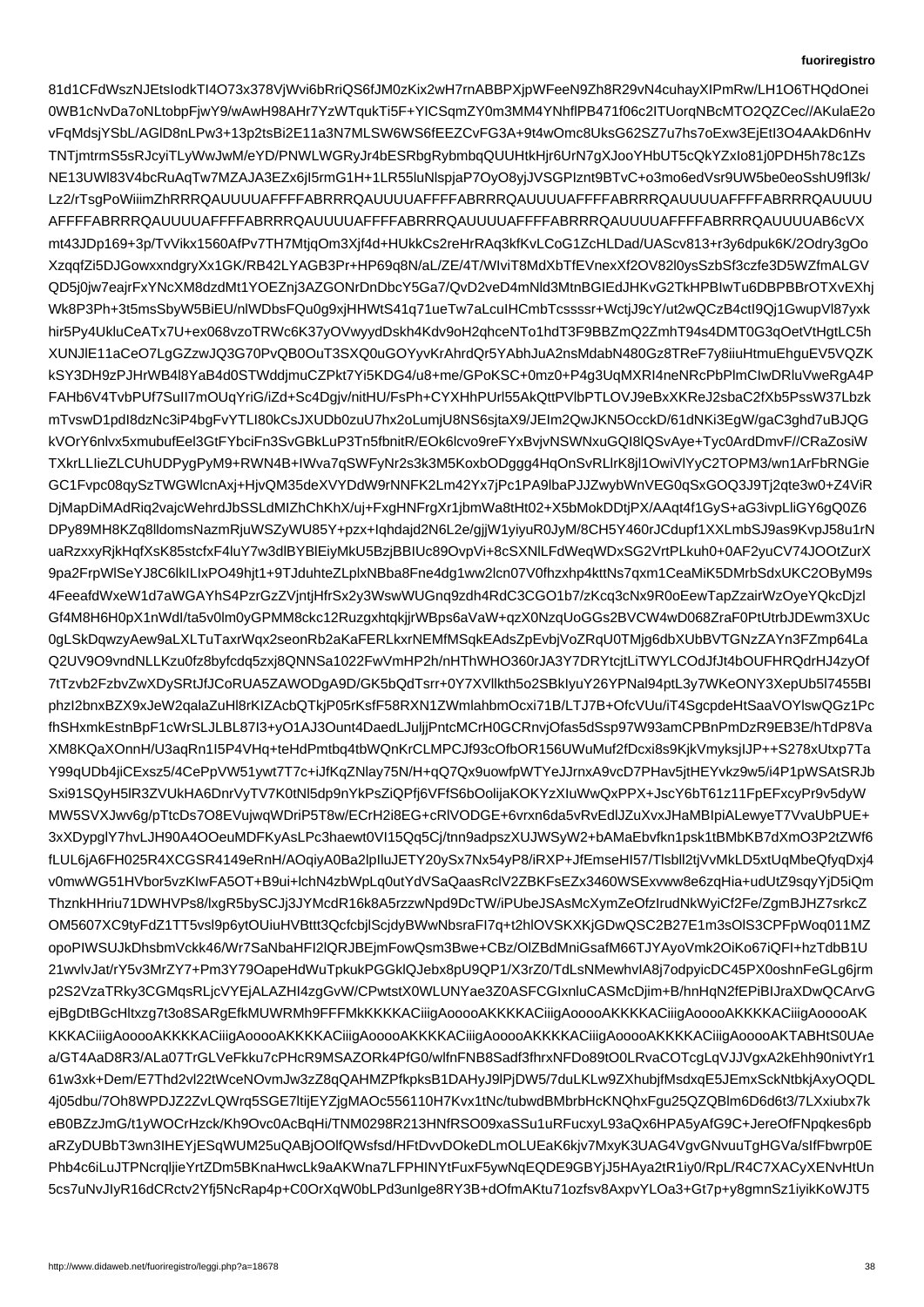ZmRly3fnqRQB5I8QPiB4w8JiKPR7jTJ7l4on+ySXSCaUNh9oGQvTn36Gt/wL8SpPG015Dc6Z9qmSAyWiWiMHK/ISduMDkEckc/QVpe If2Ofi3f8AigDVIPhylzHLKr3c13gNo7xbRgKpMwJ479f5VteA/wBkD4zeGr+6uz4ceCKbGP8AiYWwkwCcAMjn5fyoC9jRstSb7Ktha3rzvL KFZGKr5Gd20qit/tYx+dWvtOt32oyXKX8kb6dYylbfzlVJjuYqkmQ9iMBcn+VdBov7P/xE0rRLaW28IrHeqDDdpJfwuzxjGOd+3HAPXPNV rn4E/GWdQ6eFxG0cuY2hvoE3Dkc4c8Gqd77mRrGpFrY3YKtc+QwaKcMTD0G4qckfnWV4i8W694Y8Ote3s0l7FHIFxYq4MbbflbDqMij tk+1atz+zj8dYLlafp3h+R03mSSSTVofMJP8ACCJOn1qna/sv/G/Wba7tvE/h25jEt0sluIdag4ULyOJP50A7dCfSPFU95aWlxqZCi6GIPPb Z5h+hAl6+nNYGrWOv6j4hlt9LlgnhuYvKxcSkxxyF8E5XOCARweT71o67+zt8ftPSCPwv8N57o20oaCW71WyYY9MNOpNbmk/Bv4+X VpM1z8PX06dLXMY/tKzUTydeTHK2BkkZP90DpzQI8Os/CXj6S7iS71OC2ih1+VrrVJ5F2FWIAS3Gxul9zggDtjsK2rbVNGa4llsrNJXgvf KvoJIIIRUU7ZWhLH5iT3PHcdAK63xF+yt+0hrd1LPa6PdImDhZ9Xt0eVegTCTFR6qDwOhPauWl/Y8/a0i/0qz8lF1hcNHA+sWqyN3lDCf GOvUjpQBT0LU1uYJNaOmvbm4t/LkFxm3z83C4wdvHPb9KTS9Vi8PX3kxXUYluLpvtCzXYcImDgLvIAPPToOc88V1h/Zp/aojeVV+Hlt cRXEQfZda1bgrL+ExyOn4ZrM1D9kn9o6R3uYvhKZJmu1kx/bNiR154ab09aANeHxVJD9ltrTTZJnKo7y2bRiJR22s0nzH2HNbOpa1oyi S/aK5W9MGZZLkMXQb8Y6fdziqlp+zX+0P9g+yyeAEiK3Bkg2atbflo6DAlxmtbS/2dPj1DPJe6h4SV3aLymj/tG3lkXIIBzIfSgDl9H8T2+v2 DNEXijhOySRk+Vh3xnB/pXJeJ7fXbm8lhtQs89rJhduMRRq8se2Dx/KvTL/8AZ9+PMNqllpPwkqEQkDvD/bVrjcO/3hqd+vUU3Wf2cP2qr a5hv9N8Cx3Usux7kRavb/M3cyeY67vwP59aAOF8leIta0WK9ivdOsIIZNzyi0q8pmOUHzE++f8Ax30yNyw1awtZ4b3Up4ruWaQCzaCQ Zi/2Tj6jtTrn9lP9obXLO4i1T4fGCZnZlkXWLURjOR0WZj0J7dvetaH9mD46WGkRabL4EW5aOARqU1e2ODxnlnU8UAUtM0rV9E1S7v Na8Xu00pJgi1v+XvouR9wr90deW2itk1JFgmnxTv3tr4kuIptxFxJbXmvM8i94MKRgcirg0usfs+ftQ3rwlfh2Ha1GYd2sWbpK2P490gJHt9a dZfAT9pK38PS24+EUULtCyTWtrqNiPNkPR1PnqqoOuCc+3Q0Ab+n65ojeVqk+sDc0zjzpLgySoin5SQARtP8Ad+99KtG80SHVVSDR4 J2837UbSMoxdx/GpDYJ6/dycdPSuM0T9nP9qK41u5/4SP4V6fBbW58jTLqz1q3Z2t1/1ZdWkALjjkiug/4UP+0ne2Qh1bw7lzW+PsBg1K 1QqBnAcq5J/DP5UDvobdlrNvq19dSG6tWK4EE03+ql9T0kUD2XPPTFRa3JBDfWNtrckTebGGYQAmPbuc7R1JHuw3fhVHwp+zp8dL KK5n1fw6qyhQbaNb+A5fHVjv8AyrYg+CXxpuTBc6n4agLq6iZTeRHK8524bjr1oC99zE12zl8VyyaXDdyBWu3ZyXK4BLcYwM80yC30X TpU025tlunhhWAK8ecsHYkkvtX078VtvfBr44SapPdWfhQWsJyEEd9bhmGfXzDUNp8F/i/d3EtlefDeWNZCFe6utbtWUjdnOEbd7Yx2FA O3Qi0swXtjl8Gm6fA8Ue24VwxPm8nKnkbuDzwMd6strmiSBlbqedzCAWaSFptnXG0RBsqcHPVuOmOaXwf8Gvj9o9lNaTeHLf51yj6je QXGOmVPzk9zz3o8SfA341XaQPpfh6JJXQrKbaaCIRSc/OTvvy89ACfzloKvoM8c+M7Pw2jeIzpbNHHsmjhjt9snzLIVB6Kcc4JBrTfxTo Wr6RZT61dEPdlrmF4nQxO3RHYqA555yR8wqvdfCn436hc3TWHhee1lyiQ31/NabWdRizVijuGMaYzxuJ9jRqvwW+L+paRBpWt+H2uJ HmR7qbTZLeGNfVgrzg8emOeKAujB8WDVJLL+07Tw/CFWY2x0+/HMgUkgcDG4kEZ6YHXqDzmk2d54y03VLe+0STSBG7QxDSEk WYSYChQzHBUgjHr+Felp8G/iXbW0YPhXULh0QJn+1LVSQeDk+Zy3XmuTuvgt+01fQy6afCMkVvc3byo66tbBonDHy3kPm7mAGOE weKCW7mdomiveGEii1DVbC6s7dY1Vr18vIpYEMG6Y4Jz2xXXap498J6HHpvv+JbGcXzD7HbwS+blWcoDnIXGRiLEevHBOTpPwK+ OV5ZOniLwBHG/IMmvW+tWRsSfIMCU4GzitSP8AZz+JV7NFLg/hfTdsMbJBDEYQI1LFhnDc43t/3zQNOvDXdcl+0W2lvaTDb3BCn/W 7t33lJ3k7QBwM5qf+0LK5091ngLJH+6SJBuXPHy5XOfqMijnGc1P/AMKC+Jt8yNreny3B2LFJuvYcBAOcDfxzUv8Awpb4m2t4q6d4edL KNwGQ38PmsuP4cttz+lotcOY5H4VeJbrUtFnnvvDmg2NtDct9muNTQCSSEjHmSqCcEei/KPmyRnB9b+FngzTdXuT4nu9NdrcNvs3lO VnOeMdzt5OR8p3cZxUfh74S6rrdxEPFGmX1ha2pUPbzXsUhugP4f3bNgf3skZ49Mj020sreyt47WztliijXbHGi4CgdAB2+lKyQm7kscSK 0+XHGMVIMdaB06UUxBRRRQAUUUUAFFFFABRRRQAUUUUAFFFFABRRRQAUUUUAFFFFABRRRQAUUUUAFFFFABRRRQA UUUUAFFFFABRRRQAUUUUAFFFFABRRRQAUUUUAFFFFABRRRQAUUUUAFFFFABRRRQAUUUUAFFFFABRRRQAUUUUAF FFFABRRRQAUUUUAFIVBOSKWigAAA4FIAAcqUtFAAQD1pPLWlooAQIooMantS0UAJsX0oCqcqUtFABRqZzRRQAAYGKKKKAC mlVLZI96dRQA1UUDp+VLsX0paKAE2L6UoAHAoooAKKKKAGIQTvPoaVQFGAKWigBNq+IG33OPSlooAAMDFJsXOaWigAAA4FBA PUUUUAFFFFABRRRQAUm0E5NLRQAhUHrRtGcg0tFABSFAaWigAAwMUUUUAFAAHAoooACAetFFFABRRRQAUUUUAFFFFAB RRRQAUUUUAFFFFABRRRQAUUUUAFFFFABRRRQAUUUUAFFFFABRRRQAUUUUAFFFFABRRRQAUUUUAFFFFABRRRQAU UUUAFFFFABRRRQAUUUUAFFFFABRRRQAUUUUAFFFFABRRRQAUUUUAFFFFABRRRQAUUUUAFFFFABRRRQAUUUUAFF FFABRRRQAUUUUAFFFFABRRRQAUUUUAFFFFABRRRQAUUUUAFFFFABRRRQAUUUUAFFFFABRRRQAUUUUAFFFFABRR RQAUUUUAFFFFABRRRQAUUUUAFFFFABRRRQAUUUUAFFFFABRRRQAUUUUAFFFFABRRRQAUUUUAFFFFABRRRQAUUU UAFFFFABRRRQAUUUUAFFFFABRRRQAUUUUAFFFFABRRRQAUUUUAFFFFABRRRQAUUUUAFFFFABRRRQAUUUUAFFFF ABRRROAUUUUAFFFFABRRROAUUUUAFFFFABRRROAUUUUAFFFFABRRROAUUUUAFFFFABRRROAUUUUAFFFFABRRRO AUUUUAFFFFABRRRQAUUUUAFFFFABRRRQAUUUUAFFFFABRRRQAUUUUAFFFFABRRRQAUUUUAFFFFABRRRQAUUUUA FFFFABRRRQAUUUUAFFFFABRRRQAUUUUAFFFFABRRRQAUUUUAFFFFABRRRQAUUUUAFFFFABRRRQAUUUUAFFFFAB RRRQAUUUUAFFFFABRRRQAUUUUAFFFFABRRRQAUUUUAFFFFABRRRQAUUUUAFFFFABRRRQAUUUUAFFFFABRRRQAU UUUAFFFFABRRRQAUUUUAFFFFABRRRQAUUUUAFFFFABRRRQAUUUUAFFFFABRRRQAUUUUAFFFFABRRRQAUUUUAFF FFABRRRQAUUUUAFFFFABRRRQAUUUUAFFFFABRRRQAUUUUAFFFFABRRRQAUUUUAFFFFABRRRQAUUUUAFFFFABRR RQAUUUUAFFFFABRRRQAUUUUAFFFFABRRRQAUUUUAFFFFABRRRQAUUUUAFFFFABRRRQAUUUUAFFFFABRRRQAUUU UAFFFFABRRROAUUUUAFFFFABRRROAUUUUAFFFFABRRROAUUUUAFFFFABRRROAUUUAFFFFABRRROAUUUUAFFFF ABRRRQAUUUUAFFFFABRRRQAUUUUAFFFFABRRRQAUUUUAFFFFABRRRQAUUUUAFFFFABRRRQAUUUUAFFFFABRRRQ AUUUUAFFFFABRRRQAUUUUAFFFFABRRRQAUUUUAFFFFABRRRQAUUUUAFFFFABRRRQAUUUUAFFFFABRRRQAUUUUA FFFFABRRRQAUUUUAFFFFABRRRQAUUUUAFFFFABRRRQAUUUUAFFFFABRRRQAUUUUAFFFFABRRRQAUUUUAFFFFAB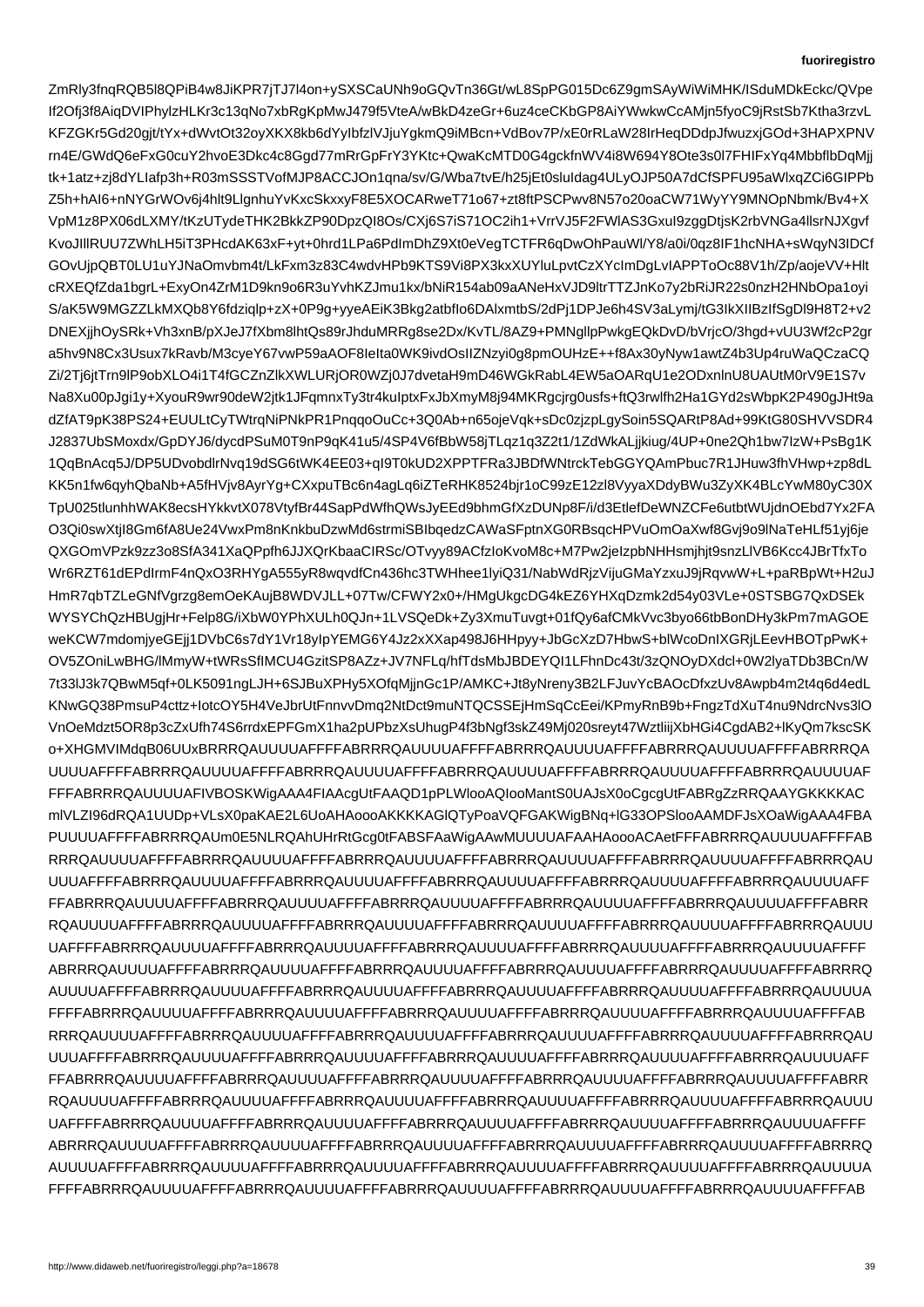RRRQAUUUUAFFFFABRRRQAUUUUAFFFFABRRRQAUUUUAFFFFABRRRQAUUUUAFFFFABRRRQAUUUUAFFFFABRRRQAU UUUAFFFFABRRRQAUUUUAFFFFABRRRQAUUUUAFFFFABRRRQAUUUUAFFFFABRRRQAUUUUAFFFFABRRRQAUUUUAFF FFABRRRQAUUUUAFFFFABRRRQAUUUUAFFFFABRRRQAUUUUAFFFFABRRRQAUUUUAFFFFABRRRQAUUUUA[FFFFABRR](http://www.didaweb.net/fuoriregistro/) RQAUUUUAFFFFABRRRQAUUUUAFFFFABRRRQAUUUUAFFFFABRRRQAUUUUAFFFFABRRRQAUUUUAFFFFABRRRQAUUU UAFFFFABRRRQAUUUUAFFFFABRRRQAUUUUAFFFFABRRRQAUUUUAFFFFABRRRQAUUUUAFFFFABRRRQAUUUUAFFFF ABRRRQAUUUUAFFFFABRRRQAUUUUAFFFFABRRRQAUUUUAFFFFABRRRQAUUUUAFFFFABRRRQAUUUUAFFFFABRRRQ AUUUUAFFFFABRRRQAUUUUAFFFFABRRRQAUUUUAFFFFABRRRQAUUUUAFFFFABRRRQAUUUUAFFFFABRRRQAUUUUA FFFFABRRRQAUUUUAFFFFABRRRQAUUUUAFFFFABRRRQAUUUUAFFFFABRRRQAUUUUAFFFFABRRRQAUUUUAFFFFAB RRRQAUUUUAFFFFABRRRQAUUUUAFFFFABRRRQAUUUUAFFFFABRRRQAUUUUAFFFFABRRRQAUUUUAFFFFABRRRQAU UUUAFFFFABRRRQAUUUUAFFFFABRRRQAUUUUAFFFFABRRRQAUUUUAFFFFABRRRQAUUUUAFFFFABRRRQAUUUUAFF FFABRRRQAUUUUAFFFFABRRRQAUUUUAFFFFABRRRQAUUUUAFFFFABRRRQAUUUUAFFFFABRRRQAUUUUAFFFFABRR RQAUUUUAFFFFABRRRQAUUUUAFFFFABRRRQAUUUUAFFFFABRRRQAUUUUAFFFFABRRRQAUUUUAFFFFABRRRQAUUU UAFFFFABRRRQAUUUUAFFFFABRRRQAUUUUAFFFFABRRRQAUUUUAFFFFABRRRQAUUUUAFFFFABRRRQAUUUUAFFFF ABRRRQAUUUUAFFFFABRRRQAUUUUAFFFFABRRRQAUUUUAFFFFABRRRQAUUUUAFFFFABRRRQAUUUUAFFFFABRRRQ AUUUUAFFFFABRRRQAUUUUAFFFFABRRRQAUUUUAFFFFABRRRQAUUUUAFFFFABRRRQAUUUUAFFFFABRRRQAUUUUA FFFFABRRRQAUUUUAFFFFABRRRQAUUUUAFFFFABRRRQAUUUUAFFFFABRRRQAUUUUAFFFFABRRRQAUUUUAFFFFAB RRRQAUUUUAFFFFABRRRQAUUUUAFFFFABRRRQAUUUUAFFFFABRRRQAUUUUAFFFFABRRRQAUUUUAFFFFABRRRQAU UUUAFFFFABRRRQAUUUUAFFFFABRRRQAUUUUAFFFFABRRRQAUUUUAFFFFABRRRQAUUUUAFFFFABRRRQAUUUUAFF FFABRRRQAUUUUAFFFFABRRRQAUUUUAFFFFABRRRQAUUUUAFFFFABRRRQAUUUUAFFFFABRRRQAUUUUAFFFFABRR RQAUUUUAFFFFABRRRQAUUUUAFFFFABRRRQAUUUUAFFFFABRRRQAUUUUAFFFFABRRRQAUUUUAFFFFABRRRQAUUU UAFFFFABRRRQAUUUUAFFFFABRRRQAUUUUAFFFFABRRRQAUUUUAFFFFABRRRQAUUUUAFFFFABRRRQAUUUUAFFFF ABRRRQAUUUUAFFFFABRRRQAUUUUAFFFFABRRRQAUUUUAFFFFABRRRQAUUUUAFFFFABRRRQAUUUUAFFFFABRRRQ AUUUUAFFFFABRRRQAUUUUAFFFFABRRRQAUUUUAFFFFABRRRQAUUUUAFFFFABRRRQAUUUUAFFFFABRRRQAUUUUA FFFFABRRRQAUUUUAFFFFABRRRQAUUUUAFFFIWxk9MdSaAFopizxyLvjbI9QpNN+0xFup6Z5Q0AS0VF9ojLbMjOSOPoDUoORk UAFFBIHOaja4jU4J74Pt7/T3oAkoqE3Kk4UZA6tg46460gvYDJ5e7DEE7ec4Hf6UAT0VCbqJANxIB4Hynn2qVTkZoAWiiigAoooJAGTQ AUVC13bgkNJjHUnoPqegoF3AwLLJkAZPH+fQ0ATUUi52jNLQAUUUUAFFFFABRRRQAUUUUAFFFFABRRRQAUUUUAFFFFABR RRQAUUUUAFFFFABRRRQAUUUUAFFFFABRRRQAUUUUAFFFFABRRRQAUUUUAFFFFABRRRQAUUUUAFFFFABRRRQAUU UUAFFFFABRRRQAUUUUAFFFFABRRRQAUUUUAFFFFABRRRQAUUUUAFFFFABRRRQAUUUUAFFFFABRRRQAUUUUAFFF FABRRRQAUUUUAFFFFABRRRQAUUUUAFMc4z9M49af1qJ8gkAdscDn9aTaSA8f/ar/AG1fgD+x7pek3Pxc8SXL614k1FNP8IeEdB0 6TUNa1+7YgCCytIQ0kuCVBbGxdy7mBZQfOPiD/wAFPfC/wItvDevftOfsp/F34a6D4n1iPTbPxX4i0rSbyxs7iaSOOA3Z07UbqWz3eYo/f xpzuB5VsfGH/BPTXr39t3/g4X/aO+PPxXsmu4fgXFd+E/AdpJLI0GjGO9l09p4V3EI0iQXzsSR8927BRgY/QX9pj4g/sMeLdJ1L9m/9qP4 0fDyCDUI7W5v/AAr4h8Z2tjPsWaKaCbZ50UyDzI43Vwwye5GBWXM3qaJNaGn8ev20v2ff2a/i58M/gv8AFzxe+meIPi1r02keCrJLOWU XVxEkZbc0aMEHmS28QLEAtOOuGI9Z/tC0LGP7QoYEqwJxggA4PocHOPTnpX5//tp/8FFvhLoP7an7Mfwa8Bfs9eE/iHbfELxkX8KfGL UI7PVNM0qJJ/s18NIuIZWcXqOFSVt0axfu+JixWPqvif8At1/Hb4u/8FKL7/gml+yO/h7wveeDfBqeJviJ4+8X6JJqS24ka2aCysrOO5tg5c3 FuZJGkwFkfCK6BmakDi2fXnxN+Jvg34P/AA48QfFj4g6ytjoXhbRrvVtdv2idha2lvC000hVQXO2NS2FUnjgEkCua/Zn/AGj/AIV/tb/Avw3+ 0V8Gtak1Hwx4rs2n0q5uLZ4JCFleGSNklCsCskci8qMleMgg1+dnwZ/4La/tOeOfAH7RPhr9pH/gnzonihf2drPULH4rN4O8UAR6hJ51xb bV029jk/0No7a7eeUzzBYo2cJJwrfYv/BJ/wCMDftC/wDBPz4a/GnTvhn4a8FWuu6NLNZeFfCGnfZdO0uFbueJIoIwdq4RBkgKpYkhVB2 h81w5bG3+3d+2z4a/YE+Cd3+0Z8SPg1428T+FtLKDX9Q8GJpssulK88cMMk0d5fWrukkkqKFhWQqcltoGa6P9kj9pz4cftnfs4+E/2lvhA b1PDXi3TmudOi1OFI7iEpI8UkcqISgeOWJ0OxihweSMV5x/wVo+Hnh/4yfsTaj8F/EBcaZ42+IPgbw7qfksQ4tb3xdo9pPj0IimcD0Yetfn1/ wQ7/a9uv2Av2ZP2qf2RPjpqMEusfs169qus6XZzTn/AImMX72A28I/uNe28RUr1bUU5+YYhuzBK59xfC3/AIK+fBD42ft4eKf+Cfnwd+DX xF8Q+LPA99NbeKtds7LSYtJ0uKGZIJ5zLPqEcrxRTOImWOBpDjKo+Ofr9J0C4Y4I6ivxL/4In/A3xp+zP/wXl+LPwg8e3kk+v3X7O2n654 tnmctI2tXi+HbrUCW6HN5dXZ65wV54Jr7R+Bn7ff7Tn/BQn4t/Eez/AGF4vAXhv4afDTXT4dX4g+PvDt9rL+JtWTmVbO2tb6yWC2QMjea 8ruVkjZYju2rSlbUOW59w/aFbJGeOnyk/570yPUbGXJhuUfDYO1s/5618HfAP/gsD4q8R+BPj74Q+NPwAVvjT+zfFeT+LvBHhDVYxb6/ Zx72W902S8dZBCUjMjhwZEVo9qyvKsdeL+Bv+CrH/AAVw/aI/4J4Xf/BRD9nv9mn4K6f4T8NwaxeeING8T32qT6hrNraXUxkfTo4XjiCQ 2yrG7TPunnguGWNFWOOR84ch+rhvLdeGlAwMkE849celI11Bt80yKExneTgY9fYV8S3X/BZn4QeG/wDgkno3/BU/xp4JuLez1rTGj03 wVFejzLzWhdTWpsI5yCNpmgmJl2FhFGz7Nw8o+F/E7/gvNe/sx+A/ht8Z/iz+0H+zv8SLbxVrMNp40+G/wf1WS517wtbTws/npeR6ldR3 pgOBIr29ssj/ACxkA71akLkPoP8AZ0/4KZeP/wBoD/gox8V/2GtX/ZkvPDJ+FHhMajcXF/rtvPqGqzzSWzWwRIZDBbxvbXCyYMzsC6hih VlFr/gmd/wUl8Zf8FAPiV8bfCniH4Fv4Ej+EvimDw7/AGZeayl5eSXSG5S5M/lDyEKyQAARM6cHEjDBPhv7GZI/4Ob/ANrnknPwz8NE57 Z07RDj8/8AJ61R/wCCIPijw94G/ai/4KFeNfF2qR2Om6R+0NrF7qd9cSYSC3ivdWeSQ45AVVYk+x9DUNdR30P1BFzGDs8wEgfd7g5x/ n6GlS9gaISrIGUgFWXoQeQRXwp+zJ+2d+3r/wAFGvhZ4h/ag/ZC0P4Z+DPh+ur3dh8OdP8AiXoOpX+o+KktZDG91LNa3lsmlxyMCqh Y7tlZWz03H0j/AIJdf8FGvDn/AAUQ+Bmp+OLrwf8A8In428Ia2+gfEHwhPciaTTtSiG53ViQz275IQsBtZJFJOwtVKVxOKSufU/mZGcfrTg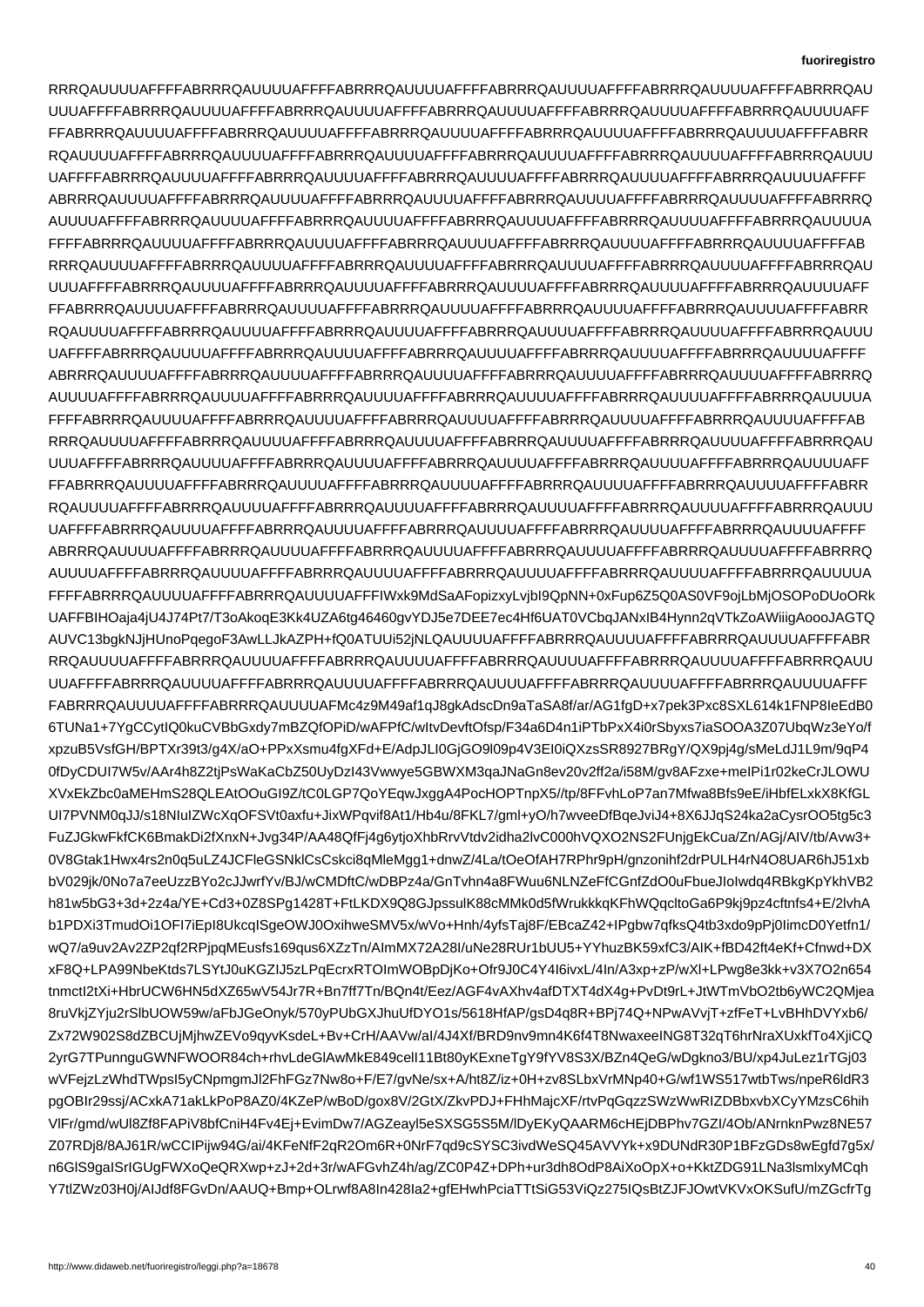ciNRhQqiHr3NSAYGKtO5LsFFFFMQUUUUAFFFFABRRRQAUUUUAFFFFABRRRQAUUUUAFFFFABRRRQAUUUUAFFFFABRRR QAUUUUAFFFFABRRRQAUUUUAFFFFABRRRQAUUUUAFFFFABRRRQAUUUUAFFFFABRRRQAUUUUAFFFFABRRRQAUUUU AFFFFABRRRQAUUUUAFFFFABRRRQAUUUUAFFFFABRRRQAUUUUAFFFFABRRRQAUUUUAFFFFABRRRQAUUUUAFFFFAB UbqDlQM+2eKkpjE5IHJzSaA/Hf9iPw5Z/8ABMb/AIOAvjB8Cvi3FFovhj9oqCfWPhhrkzlbW8unvTdJYK7EBJAZrmHafn3xQAZEqM+5/w AHc9ro15+wX8N7Jbe1uvED/GWyi0uAxo91JC2mal56ouC5Tf8AZdwGQSYQ4yVz+j/7RH7JX7PH7V/gh/ht+0P8HdE8VaMJ/OtbfULUC S1ION0sE0e2WCQ45aN1Y/3ueOF8Hf8ABMX9jjwb4x8OeOk+Fl/rupeDWD+DJvHXjXWfEcegsGVg1lFql5OlqysiENGFl2jGOaz5XZmi Z8f/APBY+106w/4Kq/8ABPLRtKtolYLT4i6xFDBbRALAqy6KFUKoOEXaeOAAp6ckeXft1/tg/Bv9gj/gvBP8afBXjuw8Oelta+FUen/E0fE2 3v4PD+swE2/2JrC606zvLj7Qv2ePfm3EGLWVBKrkof0g+N3/AATb/Yj/AGkfiNP8W/jl+zZ4W8T+JZra3t/7a1SyMlwiRZEYV942sueHXa3 ygEmvg+7+Nf7LWvf8Fd/iz8L/APgsR8PPh1o2i6F4fsdJ/Z1PxO8L2baJc6KHkluroXd9G0UtxlyWpV5JPlInijCsZAxKO5S33OC/ZJl/Y7t/+ CdX7cPirwB+2t4V+Kvxf+Jvw+8W+LPiW2iadcaZFbb7LUPJW1tbxIpnhSe7cmYJtDXKRhUyu/7h/wCCBrpF/wAEhPqqvvriw1dYxqD/Al/ 7rn2FfK37Pf8AwSK/Yh+Pv/BTPxd8d/hB+zvaJ+ztp3w4t9Hjtfsskei+KfEpviZZ9PVuLixighjDyxkRST8oWUvu/SH9n39lH4A/sr+Gr7wX+z v8ldF8laRqF99sudN0W38qJp9qqG2Z2qfKDhdo5+7nJpRUql8J5J/wUz1y2sdl+COj3WowWw1j9pnwZbYuJ8FzHem5VFUnDM5t9oX/A G9w+YCvg79tD/gn34v17/g4i8CS+GLqa2+H3x30S11b4jQx2Z+yajHoE1te3OnzYwHEkmnaU7n5XBuskHcd/wCqvxO/Zf8A2dPidrFp4k +NX7PPgfxdqdjA1vZ3/ibwrZ38tvCXZikbzxsyISzMUBx8xHrXSeH/AAJ4W8KWOm6P4W8I6bptho+nLp+jWNhYxQQ2FoFjAt4UUYhiHI RaRrhR5aYHvLVOLJ5i8uPaN440LQ/+Dsi4zaU80ch134LW2nW7RTaQk0drod04bnkaWraQMkZvcAGtX/a1vvf+FZfs1/Fv9i7x+/2Hx58 PvjJfv4i0O5iZLmOGW2s4orgoQCQ0lrcrn5uUQ/xqD956d+wz+x1oslnc6J+yF8MLWbT72K606WDwFpsbWs8biWGWMiDKOkmGDDD Kw3LgjNUPih+wD+yn8Xviq3xw8WfDC5s/GU+mf2fe+LfCvifUNC1O+tSEUQ3Fxpk8El0gCKAJWYAJwMVPLILpn5o6HbXHxJ/4K4f8FD /2kvBi7/B3hz9nu/8ACOr6yrsLY6uml2CPDknHmRnTbqNhkY2ZON2W9a/4JL3dnb/8Gy1vJc3cUaxfDH4gGbzZMBF/tLWTk+n3lOTyOB 7j7h8P/sL/ALJfhr4DXX7MGmfs8+FB4Av5RNqHhiTSle2vpvMEhlnVifOlLIjmVyzllDHJ5qnpP/BPj9ivQPAfiL4UaF+yf8PtP8L+LZbSTxJ4 e03wpaQWOotAcwtJbxRpGSiZYfLqZbqbjRaSEfiV8dPB/i3xH/waYfAXxL4Rsp518H/FW81vWPs1uZfs9p/bHiG0851HCoJ7mBct8u5qB /CK/aT4N/8ABQT9lf4u/sm6T+2VZfFzQ9O8I3mlwXGozz6gHbT7pgDJYSLjeblX3RiEKXd1ARWJUHp/h1+xZ+yj8l/DniLwZ8Mf2cfBXh/ RPGEKw+J9C0Xw1a2thqUaxNGI5bWKNYXQqzqqVwwdt3UivK/qL/wRi/4Jn/sy/FCH40fBj9kfQNM8TWs/n2GpXF3d35spez28d3NJHb Ov8MkSowz94cktRY9D5p/Y217RJP8Aq5x/a1hTV7cvP8NfDqQqTjdl6adoiuoHVipGCByuOeteT/8ABP3w/efGbS/+CqXwu+Hl1Ffax4t8f eL9P0O3spBl0012NcigZAp+YM7jDDHTOcV+llv/AME8f2D7G+F/pv7EPwfgljEphmh+G2mJlvmhxKBiD5d4eQMereY2f9rU+Hf7FX7JP wa8SR+O/g9+yt8NvCmuWdlJbWWreHfBNjZXdvCw+aGOWCFZEjO1chW5x04G0s0g06ny3/wbc/E3wt4u/wCCSvgHwRZXmzWvBOo azonijTWV0l025/tS5nEbhwpH7maBzwcbiDgggeYf8G9el3/jT9oz9tP9q3w1ay/8lL8R/jlM/g7Ul3iHUFt73U55Z4jn5lZNQt2yMpklQSQQPs bxr/wTJ/Yy8deOPFPxF1P4NS2OqeNVx4yk8MeJ9S0aLxDySft0NjdQw3hbcxYzIzOSSzcivXvhd8Jfh78F/A1h8L/hX4H03w74d0mAQaX o+jW6QW9qgyfkVAMZLFiepZifekr3Jly9DqVwyq4xS0kYwgyfxpa2JCiiigAooooAKKKKACiiigAooooAKKKKACiiigAooooAKKKKACiiigA 0000AKKKKACiiigA0000AKKKKACiiigA0000AKKKKACiiigA0000AKKKKACiiigA0000AKKKKACiiigA0000AKKKKACiiigA0000AKKKK ACiiigAooooAKKKKACiiigAooooAKKKKACiiigAooooAKKKKACiiigAooooAKKKKACiiigAooooAKKKKKACmkgMS1Lk88dKrTXtvExWSc KwBJHUhR1Jx06/8A66TC1yUuhycj6+lKrxZ25GfSvjb9pP8A4LcfsU/s96nceFbDxNe+ONbq3JNZeDo47mCKReqvcPlsRl7iNnlPp0r57 m/4OXvDY1ZY4f2QL02JHzXLeNoxKq9x5f2XHtw55HTBzWbqU09zVUpPofqZ5qYkAEdskcVUTTnileW3jCNI2Qy8Hncef+BM3Y9fWvE v2Kv+Can7P/7dHhm71L4P6nc2mgaYqHV/DmrwrFe2m7o2FLLImeC6kgZAOCQD74gG0H9atWkrohpxZRNvMcuWU8YVeCAMepGT 9T+XU1aUYGCMe1S4Gc0mxaOUTdxn1p+1Tzik8sZ604DHAp2SEIV9zSbcMTtz75p1FDVwG7f9i9aNv+x+tOopcoDen8FJ8oOSvNOv eeOlVp723iZlknVWVSxXqQBjJOOnX/8AXRa3UCbfGMkjgdaUSJn7/wCFfG37SX/Bbj9ij9nvVLjwvYeJb3xxrkBZJrLwdHHcQRSDqr3Du sRI7iNnIPYdK+epf+DI7w2NWWKH9kC9NiVBe5bxqglVe/7v7Jj2+/1HoeM5VKadrmqpTfQ/U4Ork9acqjGcfnXgv7FH/BQX9n79ujw1dan 8ldRurTVNMVP7X8O6vCsV5aBvuvhSyyJnjepIBIBwSM+7pNGFAL9uM+IXBroZyi4vUduRe9lZVwCDx71i+N/iF4M+HXhq+8a+PPFNjo 2j6ZD51/qepXSwwQJnaCzsQBkkAZ6kgAE8V8L/ABw/4OFf2QfhzqM2jfCnwj4i8bXMDmP7fbRLp9k+OCVkmllYA9xFilKoosqNOUtUfoF 5q9AO2aUyoMZPWvy98E/8HK3w6vdeisPiB+yxrGk6UZAsmoaV4qjvp40HJJieCAHHT/WdeOmTX6FfAr4+fC/9pH4aab8WvhB4ni1fRd TU+TNEjK8bjAaN0ZQ0bDjKsAcEE4BGSFWMwlTIFXaO53Drmlpi7mUEjP408fSrumQFFFFMAooooAKKKKACiiigAooooAKKKKACiiig A0000AKKKKACiiigA0000AKKKKACiiigA0000AKKKKACiiigA0000AKKKKACiiigA0000AKKKKACiiigA0000AKKKKACiiigA0000AKKK KACiiigAooooAKKKKACiiigAooooAKKKKACiiigAooooAKKKKACiiigAooooAKKKKACiiigAooooAKKKKACkznjOM9KWmlgSAPQ0PQC Ca9t1b5pOAOSRxxnknHQY6/4qV+L3/BW7/grl4i+OXiDUv2cf2bvEFxp/grTppLbXNcs5ysmvyhirgjKfktQVOMHMq5l2nafrf8A4Lpftp3v7 Of7O0HwW8C6s1t4n+IqzWzzwT4IstMQKLiQbTIDJuESkjDAy45Wvxs+A3wl1z47/Grwp8GPD0ipd+KNcttOhkZcrbiSUI0jAchVXexA5wu RnkVyVajI7qZ1UacUudn3N/wTA/4Ix+G/2pvgrN8e/wBorW9X07SNdjmh8l6fpFysc0ilxRr2YsrYG9WVU4LdSQu0t8SftJ/Arxh+zN8dvE3 wJ8cREah4b1R7YzGMhbiHhoJ1BGTHJEvSAkZw6cZIFf0sfD/wHoHw18F6R8PPCGmrZaToemQWGnW68mOGJFRFJ7/Kove5zXq/7 bn/AAS//Z1/bmew1j4jWmpaVr2mQSQW3iDw/cxxXLRNylphJG6zRBvmCkAruYKygtuPYe5ZbhGt7zT2Z+Wv/BBPU/F9l/wUl0q38OtML G88M6kviEw8qbMQ74y55youFgHfk596/eSPlBmvnj9ib/gnL8Af2FtDvrP4W2d/farqoT+1/Eutzxy3twq7SIVMaIscW5clAvzHG7dtUj6HT7 oya2owcl2ZlWmpz0FooorUyCiiigAooooAKTOeM4z0paaWBIA9DQ9AIJr23Vvmk4A5JHHGeScdBjr/AlgV+L3/AAVu/wCCuXiH45eINS/ Zw/Zu8Q3Gn+CtOmkttd1yynKy6/KGKuqMp+S1BU4wcyDkjadp+t/+C6X7ad7+zn+ztB8FvAurNbeJ/iKs1s88E+JbLTECi4kG05QybhEpI wwMuOVr8bPqN8JNb+PHxq8KfBjw/IEu/FGuW2nRSEcW4klCNIQOdqrvYqc4U4z0rkqTcny3OqjTUVzs+5v+CYH/AARi8N/tT/BSb49/t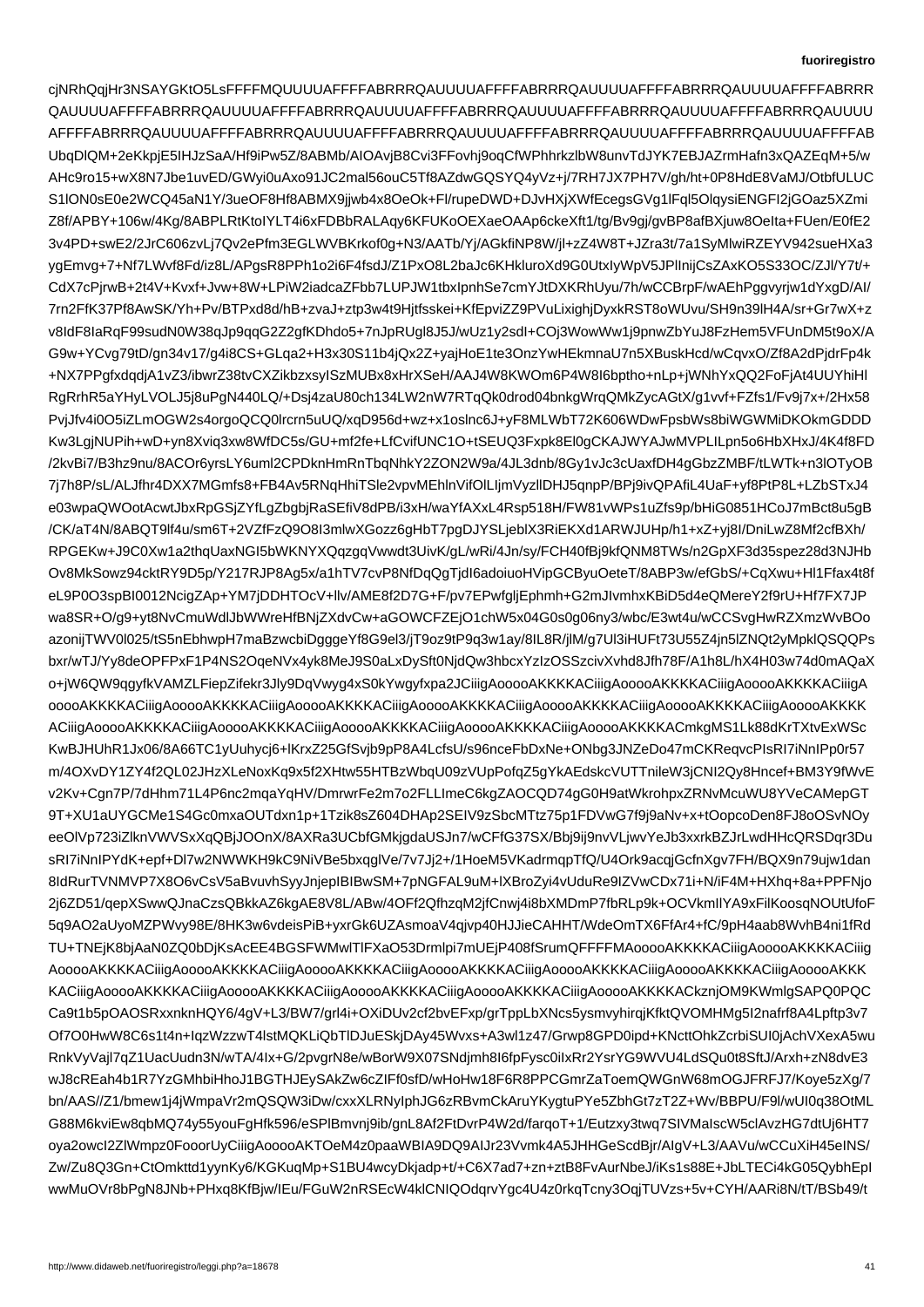Fa1q+naRriSw+EbDSLhY5ZERijX0xZWwu9WCpwWxk4UqW+JP2k/qX4x/Zm+OviX4GeOliNQ8N6tJamYxEJcQ/K0M6AjJSSJ0kBxna 6DGSBX9LHw+8CaB8NfBekfD3wfpi2ek6HpkFhptug/1cMSKiLnv8qjJ7mvCf22/wDgl7+zn+3ObDWPiLa6lpWvaZBJBa+INAuo4rloiciGY SRus0Qb5qpAKbmCsoZtylRShZbhGt7zT2Py1/4ll6l4tsv+ChOlQ+HTOLK78M6kPEBi5Bsli3xmQ85X7QsA78nPTmv2x+M/xm8A/AP4 Wa38X/iTraWOh6BZG41C5Y54JAVQByzMSoAUEsWAAJwK8n/Ym/4J0/AD9hfQtQsvhZa6hf6tq2wax4l1yZJL2YLtliUxoixQ7hkoANx+ 8W2jH52/8F/P20b/AOIfxetv2RfBequmieDXW58SNbzAi81R4xJGhCkgiFGGAekkkglBQVSbpU9RytXqadD50/b2/wCChXxo/b/+KBS7a 607wnb3fl+FvBlpIWWMsdqSyKvE9w2cFsNgthABnP11df8ABv8AWuh/sS3/Alq1LX9Vm+MkWi/2nHpVpcxmySUDf/Z21Y2LkoDH5m4 KZQDny6+ev+CIn7OEPx8/bj0rX9XtEl0nwDaPr92jfdeZGRLVVx3891IweCtu4Pav3qeEyAERggngbuMf4H06UqUFP3mOrP2bUYn8qrx OjtHLEysB905GDxnrggdOfTHXNfrv/wAG2l94uk+DXxL03UFuv7DtvE9k+lqwxEt28DG52dMMQtqXGO4r179pH/ghh+yP+0R8ULn4r/a/ EHhTUdTvRca1Z+GLi3S0vGJO+QJNFJ5Ur9Sy/LnkqTzX0z+zz+zn8MP2YPhbp3wf+D/hSDTNE0w5RFctJcSEgtcSyHl5WlyTjjAUYUA Ap0ZRncVStFx8z0H5uMnrT6agO0A9ulKn3RXTFWucqtFFFUAUUUUAFFFFABRRRQAUUUUAFFFFABRRRQAUUUUAFFFFABRR RQAUUUUAFFFFABRRRQAUUUUAFFFFABRRRQAUUUUAFFFFABRRRQAUUUUAFFFFABRRRQAUUUUAFFFFABRRRQAUUU UAFFFFABRRRQAUUUUAFFFFABRRRQAUUUUAFFFFABRRRQAUUUUAFFFFABRRRQAUUUUAFFFFABRRSHoeKAFoqIXMTH CNmpFORnNAC0UUHgZoAQuoGc1C8iAEqnO3I/D/APXTjMm/BwABuJ9q8+/aj+KrfBb9nPxx8WoLuOOXw74Tv9Qsy5IDzpbyGJPq0nl ge5qZaIqKuz8JP+Cs/wC0jdftL/ty+MvEVtfCbSfDt2fD2gBZdyra2jlWdc8Ykn82T33gHoK9b/4N9fgvD8Qv21bn4manau9r4F8Nz3cDIAQL yfFtEG9D5b3DAnjdGO4r4WuJ57u5a6upXeWZ90rMcl2JBJP1Oa/Y3/g3F+FsPh/9mzxt8W5htuPEvi6OxDDqbext1ZG9h5l1OPwFcULy qHbU9ylY/R9fuHHTtSmNcZqLz1YHacdRgipuolYCuy6ZwDQiYGTTuFGKgkuoR0cfT1/z/j6VBea7pFhcQ2t/qdvDLcsVt455VVpCOoXJ5 xTukOzZfoqCK7R1yrgjsTxmpxyM007g1YKTcp70Mdqk1A1yFbBPOPT8v60N2EWCQOpoql3EYIAkUZ6Z7+1S5AFMBC6gZzULyIASC c7cj8P/ANdOMyb8HAAG4n2rz79qP4qt8Fv2c/HHxaqu445fDvhO/wBQsy5IDzpbyGJPq0nlge5qZaIqKuz8JP8AgrP+0jdftL/ty+MvEVtfCb SfDt2fD2gBZdyra2jlWdc8Ykn82T33gHoK9b/4N9fgvD8Qv21bn4manau9r4F8Nz3cDIAQLyfFtEG9D5b3DAnjdGO4r4WuJ57u5a6upXe WZ90rMcl2JBJP1Oa/Y3/q3F+F0Ph/9mvxt8W5htuPEvi6OxDDqbext1ZGz2/eXU4/AVxQvKods1yUrH6Pr9zA/wCA0FVHOeM/nTPPjP3 Tg8jH0o80hcucDPJrs3Zw2OI+P/xc0b4DfBfxX8a/EEO+08M6DdX7x7wvnNEhaOH6s+FHB5PuQf5oPHvjbxJ8SvG2sfETxfffatV13U59 R1G6ckmS4mkaSRue25jj2r9sP+DqL4uXPqH9hVvBmlXYjm8Z+KrPTp028tbRB7qT8N0EQP8Avqd6/Dr5ST/dzqEjJNc1fflOuqrU3l/ZP/ g3P+DEfhP9mrxT8bbyz23Xi3xMtnaOUGfstmhVWU56GWe4HuR7V+jaSJsBHTsRzmvB/wDgm/8AClfg1+wz8MPAe3Lx+FLe/vFxyLm 6/wBLIX8JZpB+Fe4xXSuGAbBB+6T+tb01ywOeb5pFgKjDcR+dJuQc4qMyBzs3c+uaQSoBy/Sr21lasTCVDwKUso71CiqRvDGnhh1zn 60KQiQEHkUU0uAoIxzTgcjNO6AKKKBnuKYBRRRQAUUUUAFFFFABRRRQAUUUUAFFFFABRRRQAUUUUAFFFFABRRRQAUU UUAFFFFABRRRQAUUUUAFFFFABRRRQAUUUUAFFFFABRRRQAUUUUAFFFFABRRRQAUUUUAFFFFABRRRQAUUUUAFFF FABRRRQAUUUUAFFFFABRRRQAUUUUAFFFFABRRRQAUUUUAFFFFABRRRQAVG5AbHr09KkaOT72M4ANHUNOp8/fGv/AIK OfsnfAz4haV8Jdd+JUWreLdV1230mPwx4b2Xl1bzyzCleeUbZBtb5ijur8jg9K+g0YBRk/pX5Pf8ABTrwf4X8M/8ABZv9ni/8O+F7LTp9W1 rw3c6pNaWccT3lx/wkDqZZSq+d2CqCzHJ2r6V+rEN/bHbHvGWIABPJznB/HBIPcAmsoSu3c1nFJJotqq8imFiSdo6DNRC+qOAr8EAjq 1IQM/N0bjP9K0umZ2aPzC/4KP8A/Bab9of9kv8Aa0139n74SfDHwbc2Og2lkbi/8T2l1PJeSz2kVyWTyJ4QihZUj53cxnnsPlP9o7/gtt+1n+ 098FNe+A3jvwV4Esdl8RQRW99c6Npt/FdKqSpJhWlu5FG7YM5Xnd+I/bLxv+z38DviVrA1n4i/Bfwn4qu0jCJea54dtbuVVzwA80bEAenv X5Yf8HCeifBD4Van8OvhH8J/hT4X8O389vfavrcmh+H7e1eSJmWG3BMaqSCv3J9torlqRnHW51U3CTS5T81qockEMuen6f57/h0r67/ ZY/4LO/tN/sj/AAR0b4CfDL4dfDyfRtFNw0F1q2k3z3MzTTSTuzvDeRq2GkI5XqBR2r5q+DHw6v8A4vfF7wt8KNLBFz4m8RWWIwknhT PPHGCSeuN559Mn6/0dwfsYfskW8KwR/st/DvCqQAfBliSfx8rmopxnLZmlSUFufnl+wv8A8FvP2uP2lP2p/CHwN8Z/CvwQ+meJL821/Lo OnX0V3bxiMuZw0t3KqhQCSCvIBxziv1Q1PW9J0jT59U1fUYLW2toHmuLi4mCJDGgy7sx4VVHJJ4A5Ncf4I/Z9+BPw01Z9f+HvwX8Ke Hr0oY2vNC8NW1pOyFRkeZCgc8Ajj6elfnZ/wV1/bY+IHx/+LFr/AMEzv2SGmvtR1bU47Hxfe2M//HzOeunK2QEhjXLzuSBlWQkBZQ+93 DRu5z8sZy0RyX/BRn/gun4m1/U7z4OfsVao+m6VbySQaj4+2gz3uGwy2asP3MYlyLjG/wC6U8vGW/N7xN4x8X+MNfuPFfjHxNqOrapc SI7nUtSvpZriZyeWaSQliT6k5P4V9u/8FGf+CUfwt/YM/ZG8MfEaX4j6rq3jvUfEcGn6lGHRNPIV7e4ml8mLZ5uFaJQGZz9/kfMAvwkyjJV uQAcqjOeen1/pXLUc1LU6aahy6H7Yf8EA/wBoj4h/Gb9mPW/AXxC1a71J/BOvLbaVqd3KZHNpPCHSBmJO7ymDjn+Fo/7tffo+6fwr4j/4 IMfCO5+Gf7BGn+J760VLjxp4gvdZ+ZMMkQKWkQYj+EpbmQZ7SV9uqwZFI9e9dlL4Tjqtc4x3wMKpPvj8MV+V/wDwVk/4K+/Hr4EfH28 /Zz/Zk1/TtLfQllir+vPpsN3K93LEsvkxpMskUYQMpJZWbcWB+6RX6deM/FejeBvCupeNPEl39n07SbGa7vpyOloY0Z3c+yqCf8jP8xfxj+ JWt/GT4s+Jfit4hm33vibXbrUrlj/C80rPtHsN2B7CorTaVkaYeClqz69/Zj/4LG/8FI/Fv7Q3qrwRq/xdtfE9prXiax0ybRLzw1p0Ed0lxcRxbfMq t1dPvfeVuOpJr9zUJCkDqBnNfqV/wRD+CZ+Mv/BQLwzqdzZmax8HWl14ivSzYw0CrFD/AOTE8Df8AOO9fvqAMfMOCMZp0XKULsK6 UZWR+Yf/AAUf/wCC037Q/wCyX+1prv7P3wk+GPg25sdBtLl3F/4ntLgeS8IntIrksnkTwhFCypHzu5jPPYfKn7R//Bbb9rP9p74J698BvHX grwJY6R4igit7650bTb+K6VUISTCNLdyKu7YAcrzu/Eftj44/Z8+B3xK1ddZ+I3wX8J+ILuOMII5rnh22u5QueFDyxsQB6e9flh/wcJaL8EPh Vqnw6+Efwn+FHhjw5fT299rGtyaF4ft7V5ImZYIAWiVcgstyfbaKzqRnHW5dOUJNLIPzW2I+AGXJ4Hr0/wA9/wAOlfXf7LP/AAWe/ab/AG R/gho3wE+GPw7+Hs+jaK07W9xq2k3z3M7TTyTuzvDeRhsNIV5XgKo7V81/Bj4dX/xd+MHhb4T6WP8ASvE3iGy0qHJ4UzzxxgknjjeeT 0GT35/o8t/2Mf2Rra3EEX7LXw72qpAU+C7Ek+2fKqKak9UzSpKnHdH53fsM/wDBb79rb9o/9qjwh8DvGXwr8ESaX4jvjb302g6ffRXUKB C5uA013IgVQCSCvOOMEivN/FP/AAcaftg/8JLf/wDCL/Bz4eWmm/a2WztdU02/nuolwfISSRLyJXkx38tOcnA6V+t3gf8AZ2+B/wAN9Ub Xvh78FvCPh69aExm70Pw1a2sxQgZUvGikjAx171R1j9k39mDxBqU2t65+zj4EvL6eVnnvb3wjZSyyOc/OXalkn8a25Kll7xh7Sn/Kfgz+3H /wUr+PH7fWmeHNL+Mnh3wppsHhqe5nsE8OWFxD5rzLGpL+fcS7qoj42kfe6nPHz7HKsTCTYhCtkK7Y9xk9OuPTvX0d/wAFadS+HVz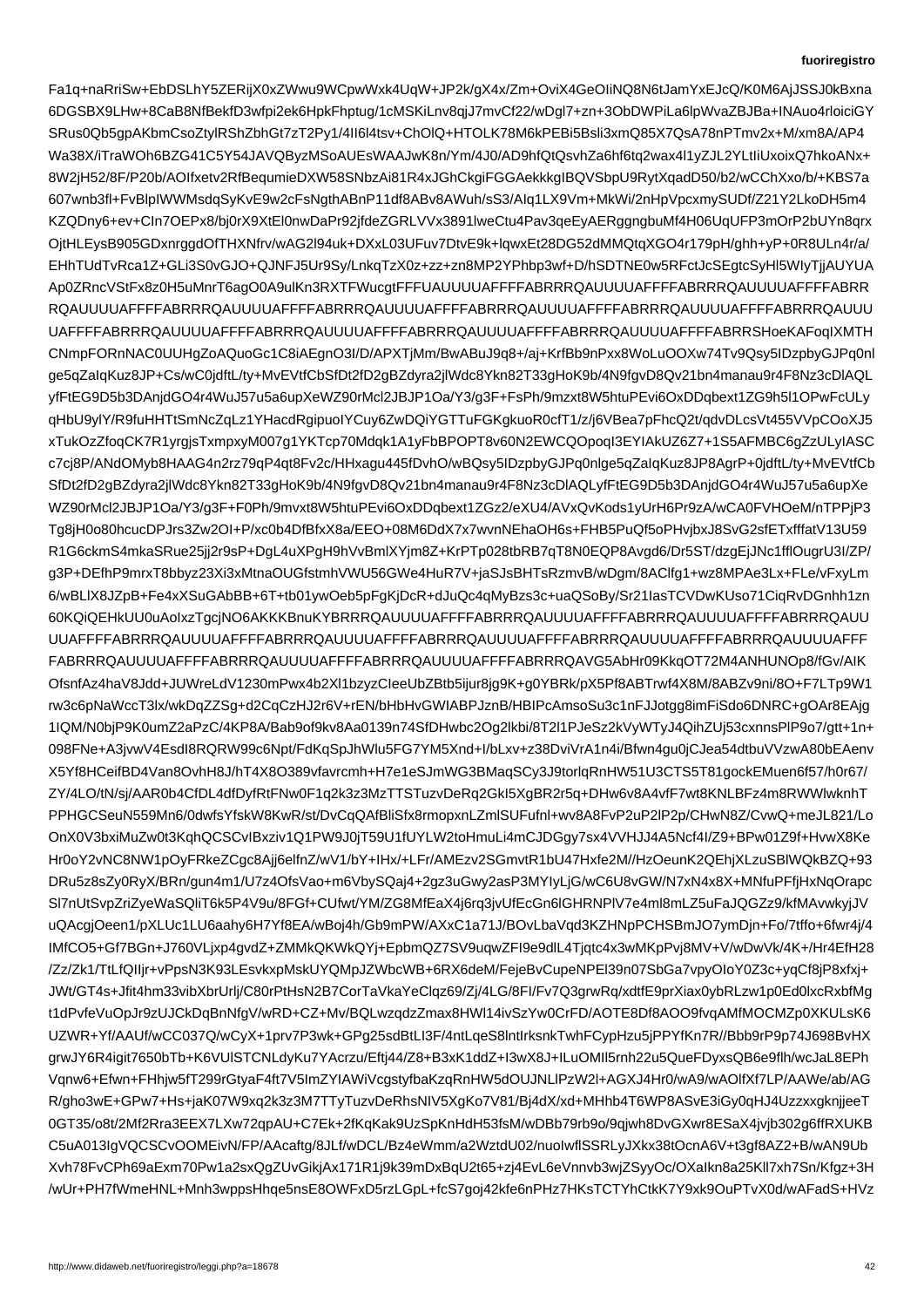+3j458O/CrwjpWh6F4ent9Ht7PRtOjtYvNghQXHyRhVJM5lBPfYp711X/AARN+Avh/wCOv7dFhbeMfDNhrOieHPD9/q+qWGp2yzQygot tGCjKwYiS4jcA9NueQDXK/ib6nSmopNHf2H/BxT+2np9nHY6b8KPhRHDDGscMS6JqQ2KgwFA/tDjAxX1n/wAEvP8AgrB8V/2vrvxxP+ 0b4a8JeHND8J6ZbXS6/pEU1paxl2K+TK1zPKASFc5BXhW9qi/b5/al/YL/AGWVm+Hnqn9ln4belfGe3abNfB9j9n07euVe4byjil5Ea5dhy dg/NX5t+Ofip43+KOoldUWCC1a48210DRNNSzsbdydoaG2qCoGw23zMMx4yTivn8y4lpYKp7Om+aXkfp/B3hVmvFFD61X/cUd+Zrdd 0v1P1p+L3/BZn9j34ZM9j4a17UvFd5GzK48PWQljyMZPnSNHEw91YivIdS/4L/wDhlbh4dH/Z61GWL1udYijcn/dCsP1rxr9ln/gjN8bPjPot t43+Lmuf8IXpM6LNFZS2+/UXQ/dLoWCQcH+Lc2Rgr2r6Wtf+CDH7MkWkixvfiD4zMzDluEv7YMPYKbfb+GK8+FbirGr2kl8qPfxGX+Df D9R4fEVJ15rRuLdr/Ky/MwfCn/Bfr4U3NwkPjH4MelbBWIV5NOuILjaPcF0P5Cvob4Jf8FN/2PfjlqMGheFvinb2Wp3LBItO1qFrOZ3/ALq+ aFEievM1fFv7Q3/BDH4k+DdNm134BeP/APhIViiJXSdZVYbhwOcJKCEYnsrBF9Wr4T8VeGvEPgrxHeeE/GeiXWm6lYzeTfWF7C0bx OBnaynHJyMMw5B461yVM94gyuajiYXXpp957+X+HXhrxpRf9iYhwqW+G+q9U9T+j621K1vlVltrlHVujK2R9M1P9oROo/IV+G37IX/BS 39oT9lrUrbRn1mbxL4WUhZfD+qTlzCq7QSnmLHJwSU4xsyd1frn+y7+1V8Kf2rvAVv8QPhlqqeNcpeafNhLi0nxuaKVP4WGc8ZBBBBII NfVZRxBhMzjy35Z9mfkXGXhznnB1Tmrx56L2mtvn2Z6uHycjqDg09fu1Tz+52Fgu45HfJq5HnaARzX0MW3ofnwtFFFUAUUUUAFFFFA BRRRQAUUUUAFFFFABRRRQAUUUUAFFFFABRRRQAUUUUAFFFFABRRRQAUUUUAFFFFABRRRQAUUUUAFFFFABRRRQA UUUUAFFFFABRRRQAUUUUAFFFFABRRRQAUUUUAFFFFABRRRQAUUUUAFFFFABRRRQAUUUUAFFFFABRRRQAUUUUAF FFFABRRRQAU1vvn6U6m/8tMZ69qUthrc/LP8A4Ktcf8FIP2ZsAZ+3+GSDx/0MEn4/IXtn/BRvV/2xfjH8evA37E/7Ntl4h8O+GvEtv/aHj3x/ plvJHFb2hmZJLYXAXbGwWORiobMhmhTjkP4I/wAFV3SX/gsp+zO0Z3Y1Dw1znpjxDJ/gf88V9Zft+ft9+Gv2OrLw94J0Hw4fE/xF8Z3K Wfg7w3HMURpWdY1muHB3Rx75AowN0h3KowHZefS0vU6k2lHS+h8Kf8FcfgP8PP2CPjX8D/iP+yxYS+EtSvr2+F5cWV9ceddSWs1iy SzSvKWkLi4YMD1H3t+cH9hgMRYNfjR/wW1+GHxe8Fel/gv4r+OPxtufFmva7eat9tsrCyS00fRRG+nnyLGD76qd7K0ksjSS+VHkqVr9kl r63K+WHXIITaGyd2M4A6ngg/Tmqpt8z1M6qfLG7uSMCGwR2r8Cf+C33xdPxT/4KGeKrSC+M9n4TsrTQ7MDkJ5UXmTIB7XE8w9yPa v3s13XdL8O6Hd+ItavEt7OxtZLi7uH+7HGilmc8dAATX8wHxl+Imq/F34ueJ/itrhzd+JvEF5ql0uc4eeZpSPoN2PwqcRKysPDq92fTP8Aw Q4+EI+Kn/BQnw1qVxZia08I6Ze65dZX5VMcawwtn/ZmulyO+QMeo/fFqAuQp9xivyr/AODa74RbbD4l/Ha/09svc2Whabd9F+RTcXKe5+ e0P4fl+qyjMeD6c5qqC9wVd+/Y8+/aW1j4laB8BPGmrfBvRXv/ABVb+GLyTw3aRIAXvRC/lEBjjhyp5xnGK+PP+CNP/BNbxP8As5aXqH 7Sv7RWh7fiH4kEiWFnejfNpFo75kdz8w+0XDAlyMkIFBOZJFH361puPKEEZKuGwQSO1RXEkNIC09xKkUcSlpJZJBqAdck8Ae/+FVK HUIT0si8cv+Djb47Dxj+0L4T+AumXoe28IaE1/fwhSGjvbx8BWBHOIYoWHOMTHuePz38M+G9U8W+JLDwloNoZb/Ur6OztlVYNvklYlig ZzksQOP54rvf2yfjbP+0j+1N46+NUk0kkGu+IZ5tP81sslmhEdsh91gSJf+A17P8A8EUPgYPjV+374X1G609pdO8GQTelr/DAYeAqtuwzj OLmW3YjqQp7A45Je9M64pwpn7ofBz4Z6X8H/hT4Z+E+hxBrPwzoVnpdq4QLuighWLJA7kDcfc11WD5eG6miEYjAxjA6Ux7iNdwJlCk biFJxn8K7UuU4W7yufG//AAW//aO/4UZ+w9rHhbSdSMGsePbkaDZIjlX+zvl7p8D+Ewo0RJ4HnjPXB/B18Agivtz/AILv/tSx/HT9r1/hV4fv/ P0P4bW7abGEY7H1FyHvH2nnIZYoTgH/AFGV4NfEpUbQAN2M4C4bPBxjGM9Py5rjqvmmd9OKil5n63f8G3fwXi0v4cfEH9oPUbDMm r6rBomnT7fmWO3jE0wHfDNNDz0zF7V+oKY2ACvnf/ql38Gn+An7CHw58DXMCpezaGuramBGVbzrxmuirHHLIJVjPtHX0OjqjnFdVL3 Y2OKg3KbY1hgndxmvwJ/4LffF1vip/wAFDPFVrBfNPaeFLK00OzHUIYovMmQD2uJ5h7kD0r96vEOu6V4d0a81/W7xLazsbV7m6uHztii RSzOeOgAJr+YH4y/ETVPi78XPFHxW1sk3fibxBeandL6PPM8pA9hux+FZ4iVlY0w6vdn01/wQ3+EK/FT/AIKE+GtSms/NtPCOmXuuX XyDCmONYYWJ77ZriMjvkDHcj98qpwBs/Wvyp/4NrvhDtsPiX8dr+wb57mz0LTbrovyKbi5T3Pz2h/zx+q6Z2DPXHOagqvcFiH79hMfNkp 2rl8V+JtK8I+G9Q8Ua5ciGy020lubuXtHHGhkdj9FUn6DucCtknAzXzD/wVw+LbfB7/gnz8R9ct71YLrV9K/sW0Vt3zm9kW1kUFehEMkrj/ dOORWkrRVzKKbkfgL8TfHWqfEz4keIPiPrkhN94q1u51C6JbOZp5nlbn1G7H4V9IfsI/tL3X7I/wS8ceKPAqR/8Jx42ni0bSL2Qf8quyhVpJ 7qA8OzvLEqq9DCzHlQo/wAuafZPqV9HZIuWkcDOMbT3P+fSvT9PtYrCvitt+FiTbn/Z+bi6Esfzr4biPNp4PDqnTdpM/b/CnqinxPmbxOKi ejTs2u76luajqep6vqU+satfS3N3dztNc3lxIXeeRyS8jMxO5i3Pu3LetfoV/wAEb/2C9F8VxJ+1V8V9Cjngjml8IWFygIR0Zq92wP3myCsfT AUvgkow+C/hp4G1T4ofEPQvh1oqH7ZrurW9jASMhGkdU3fQBs+wzX9BXwo+HOhfC34eaP4C8NWK21hpGnQ2tnDGv3FRQv8AIV4f CeWxx2MIXqq6j+Z+m+N3FM8jymllGClySqb8uloLp8zoIrcJEIIRfIPAA+6PSrAiMgAJK4PXPWj5WGUPJqdRhRX6nFLISR/Ibk3q9yGSN VQ5QEgda+Pv+Cn/AOwFof7T3w4I+IXgLRIofHOgWzyWUqIqnUYActaSMcdTyhOArDBKq7V9jOO+OxxVNrZbmMxTxA7sgscccY/IXJ mGBoY7DypVD1skzrHZDmFPGYSTjODT33XVH83M8EsEj293CySozLLHMpBRIPzKwPII7q969F/ZZ/af+JX7J/xRtfiV8P79whdU1nS5 HxFqNv1MbjOA3JYSdUJPUEqfWv8Agrd+zwnwK/aqvNe0uwFvo/jKl6naLGoCJcj5blPcltr+/m8ZIOPI5gPUHIwc9/Xn8vyr8Vrwr5ZjXCL5 ZRe5/fWW18r474VhVqRUoVY6p9+q9T+hL9nr44eDf2iPhTpHxX8E6qLiv1W2DKP44ZOjxuATtZXDIR6jHevQ0JK5NfkX/wAET/2o734b /GWf9nbxDqTDSfFYabSY5n+WC/jQlwvPAkjUnnHzIoHLGv1yjfKDaK/X8hzJZnqVU+1s/U/iDjzherwlxFUwT1hvF/3Xt/kPooGcc0V7Z8Y FFFFABRRRQAUUUUAFFFFABRRRQAUUUUAFFFFABRRRQAUUUUAFFFFABRRRQAUUUUAFFFFABRRRQAUUUUAFFFFAB RRRQAUUUUAFFFFABRRRQAUUUUAFFFFABRRRQAUUUUAFFFFABRRRQAUUUUAFFFFABRRRQAUUUUAFFFFABRRRQAU UUUAFFFFABRRRQAUUUUAFRSsVctjoM5/D8vz96lpCoNJgfnH+1h/wT5/4KK/tT/tfeFv2rLV/hL4dn+H2oWg8L6Xc+ltRm+1R2eoSXU Us5Wzb72/+HacEZVSDXOf8FFf2Cf8Ago1+0R8afhl+1X8N/BvhyPxl4a0lLa+07SPE0TQ6VdWeqXNza3UUl4sXnK6TRvjaWRkYEEYz +n+1fSk2A8g1l7JNmvtpaH5ift7f8Etf27/2s/hz4c+Nfiv4h6N4g+KWmTCKfwjpDpYaVptg5VhDZPKxLzK4LySyuN4YBMeUgf7b/ZL8JftT6 D8MGvv2uPHmma14v1W8+0T2Wh2kUVjpEBjVEtImCgyY2+Yztuy8hUEqAx9h2LjBFN2DhcmmqST0E6spKzPnL/gqh8WT8HP+Cf8A 8TvE9tKsVxceG30q1Bx96+kWyG33CzMw9NhPav53VUh8H0PI7HIH+NfsR/wchfFj+w/gN4E+D1pIBN4i8TTalOQ3zGKyh2BSOmPMu kbnugI6Ej8g/D2g6h4m16y8MaLbebdX95HbWsQzImdgqKBgcliB+PtXPW96Z1UFaFz95/8Agih8Jz8Lv+Ceng64MBju/E1xda3ecZDmab bGfY/Z4YMHoK+vlAwMDjtXK/CX4c2Hwp+F/h34Y6Oxe18OaHaaZbPsVQ8cEKRA4HQnbn8a6qPGwYrqpq0Tjm7ybF7/AOeK+a/+Cr3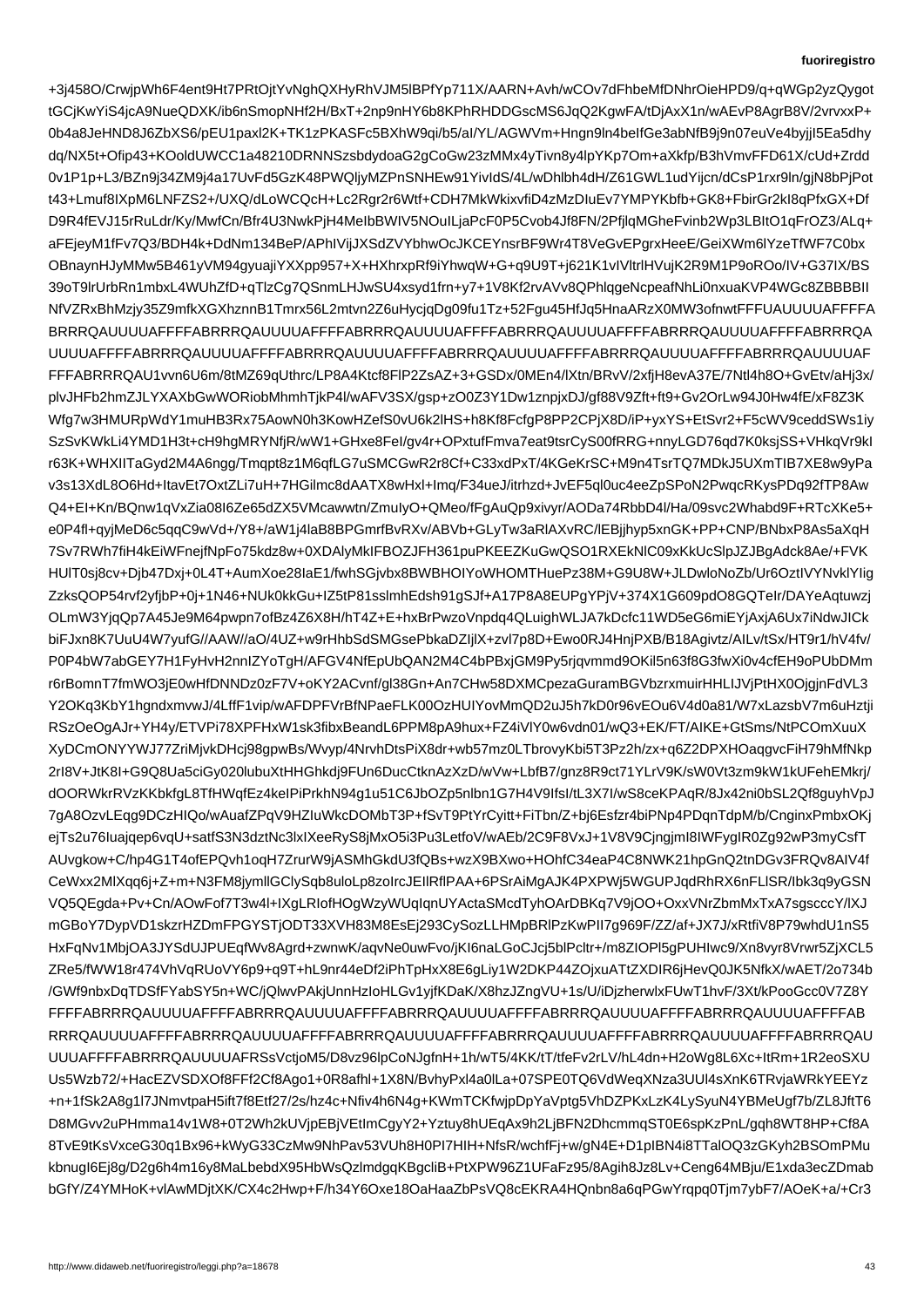x2/4Z/wD2EPH3ia0vBBqer6b/AGHowIJL3F43kNtx0ZYmlkzwMJ1zivpNjjv/APWr8nv+Dkj46ySXngH9mzS7vauyXxDq8IHDMd9vabjwO P8AS2wST84OOmZqu0SqSvNH5YK0YO9CDnkEc1+v3/BuJ8Dl8O/B3xt+0LqlsouPEWtx6TprtGSv2trH5khX1V5Z8Edzb+wr8qY4zM3l orMWxhVGT+uM8ew65OOlf0mfsH/ApP2bP2QfAHwqmshFeaX4fhfVkwOL6Yme5Al6qTSyAEcYxXPRV5XOqs0o2PYsjAPHHavCf+C hH7WWh/sY/sxelPi7c3Uf9sNF9h8LWcp+a51OUN5Ix3VADKw7pGRnkA+2zanaWqSXF1dRokalpGdtoRQAWJyeMAqknAAIr8fv2q/Gl 3/wWO/4KGWnwo8l68IPgz8NkmuNU1mOXyofsaOrX18XOcPM6iGJtuBGFkYAGTG9SXKtOpy0oOUrs/OXxBfa3q2uXGseJbiaW+v5jd XU0+WkmeT5zlSerPu359Grt/2UPg/L+0F+0l4H+DUUBIXxD4ntbW6VVJKWxkUzPx0VY1dj7Kcd6wPjB4w074gfFHxD4z0fRotP0/U9Zn n07TbUERWVqXIgt4x2SOIIij0QV9qf8G83waTxz+2RqvxXvbdjb+B/DE0ltIB928u/9HRfxga6/SuOK55WO6UIGNz9r7S1S2jWGG3CJGo 2KihQBggAAcDAqyFAUAntjmoTcxK/INIu7PQdef8AP5VNGQUU4xx2rvS/A85tnzp/wVU+Lb/B39gD4n+KbadYrq68ONpVtvlyXvZFswV 99szsPTYTxiv52wP3hGCByQc9Ocf41+w//ByJ8V10P4C+BPg5auBN4i8TzalMVbkxWcJjCnnGPMu0bkdUGOhl/lXw/oOoeJtfsvDOi2wl u7+8jtrWIZ+ZnYKigepYgfj7VyVW3Ox20I/u7n7zf8EUPhOfhd/wT08HXBgMd34muLrW7zjIczTbYz7H7PDBg9BX18uMcDiuW+Enw5sP hR8LvDvwz0cl7Xw3odppls+xVDxwQpEDgdM7c/jXUp90V101aJyT1kwYAqQfSvzK/wCDkr4qjSPg58PfgrbSru1zxFc6xdorAN5dnB5Sq e+1mvCfcxcfdOP00dsHGK/Cv/qv58Vz48/b4l8FWzK0HqzwzY6ayRyllaWUNeMT2yRcKp9oxUV78mhph0nVPkn4b6Z9ovZtSIXJiGFb3 zz+ma7U4Ynjk98dK5/4cxCPRmfbnzJDk474FdBt+UH1OK/GOIcRKvmc1fRaH91+EmWU8v4PpSirSm+ZvufSn/BJPwXb+M/26fC809t5 iaPb3V86MmQSIGjQn6NICPcCv29SMptCx5AHXNfjr/wQ3ihuP2z76SRctH4Hu2Q+h+1Wgz+Wfzr9j1OVzmvvODKSjlbl3bP5z8c8TKtxt KF9IxSI1Rh8uzA71KOnSiivsErH4yB6GoDgHcT1/SpyMjFQSJwMD1qJg9j4R/4Lt/C5PEf7OmifFC1twJ/DWvoJZCpytvcDymAl/wCmnk N/wH6V+TwlZs5x6E1+5H/BUnwxD4p/Yd8e2VxHuEGkfawD6wssoP4GMH8K/DXrzn6E96/KOMqUaeaKa6pH9j+AeYSr8L1aEnfkm7ej s/zZufDrx1rHw4+IGjfEHRJHW70PVbe+gCylMtG6vtPByPIP/fZB7V/Q58O/Fmm+NfBGleLNOmMtvqNjFcW7kY3I6hIPPsa/nHP3CSoIA 5B/z+f4V+8H/BODxDdelv2KPh3e3hYtF4Ytbfe3VhEgiB/EID+NdvBGJnGrOn6M+d+kPl0JUsJjftXcW/Ldfke6iVelP61AGzOy46GplO4Zr 9Mjfqfy1YWiiiqAKKKKACiiigAooooAKKKKACiiigAooooAKKKKACiiigAooooAKKKKACiiigAooooAKKKKACiiigAooooAKKKKACiiigAooo oAKKKKACiiiqAooooAKKKKACiiiqAooooAKKKKACiiiqAooooAKKKKACiiiqAooooAKKKKACiiiqAooooAKKKKACiiiqAooooAKKKKKACm k/N+fHrTiMjBqJnQrj0BFTJ2QH4e/8HB3xa/4Tn9uOD4d2k7tB4K8KWttlpbINxOzXbsB2Bjlt1P/AFzryD/gk58KF+MP/BQT4aeH5kDQabr n9tXJZcqCyja6UEdwzRInplu+Tjqf20Piwnxw/az+IfxXjujJb6z4tvZbF2OT9lWQpDz6eSsY/Cvtv/q23+Ev9tfGr4qfG69iXZoPh620mzLR5/e 3k3mMynsVS02/SX654r88zvb5KR+w8ahVHHOOacQDwaaxwmDQCRnA7Cu5al8+9xk7qASSMDrmv52/+Crvxnf44/t+fEXxNFeCSx0r WP7D0/Y7ECGyH2ckbsfeljlkG3IJkNf0KeKdetvDWh3viC/ilaGytJLiZIVBZ0QZbH0A9q/lq1bUr3W9Wudc1OYvc3szT3MrHmV2YuWP1L GuevLZHVhoq7Z7X/wTY+BMX7RH7b/w8+Geo2yy6f8A20NT1eKVTte0s1NzJG3oJFi8v6yc8ZI/o1Z1XILZIwCMZ/Pjge9fhD/wQu+Nfwa +BX7Z934k+N3jXTPD9jqHgu8sNM1XWrhYbeK8ae0k5lf5lv3Ucw3MVUZIJ+YA/Uf/AAUe/wCC5fhXQdBvvg3+xVrx1PWblWh1HxxbLm 20+Mggiz3AGWbp+8wVTkqX+8JpyUltlVlynPY0P+Cxv/BQrXby5T9gH9luWfU/GHiO5Ww8TXOkOXngExCDToiAP38wbEgUnbGxjJG9 tup40/Zz07/gll/wR7+IGIQ3ED+NvFGjR23iXVISGaa8vjHaGCA4z5cMM0wTPORJKBIyof8A8EaP+CaOrfBuyj/bG/aG095PHniC3aXw/p 98xebTLedCXnkYksbqdWcE/ejRiDku6rf/AODjHxcNJ/Y68NeDouZta8fWzD5vvxRWt0zdfRzHz/jVbw5mCcVNRR+LjbmyUwBjkEYHr+V fth/wb3/BWP4dfseaj8VdRs3iv/HfiOW4ikcgM9lbZtoVAzwBKt2RnGd3HSvxPiweQ249uAP/ANXvX6L6D/wWQ8K/CD/gnv4R/Zo/Zp8N6t /wsSLQV0m61K4tVS30yZmBkmqUFjcSu28oOApyT0CHCk0nzM2qxco8qPdP+CqH/BQv40fEX9rPwv8AsCfsJ+JpLbXh4lt4fFviGzVZC kgPua0UtkLFCivJO45OwpwFkDfpGh+Vc+h/Gvq//qij/wAE4Lr9mHwhJ+0H8btNaT4keK7Yu0d6Mvodm7bmjzk5mlwjSNk8AJn72/7vLJt x3APvXTG/K2zkq8t1FH4e/wDBwd8Wv+E5/bjq+HdpO7QeCvClrbSKWyDcTs127AdqY5bdT/1zrx//AIJOfChfjD/wUF+Gnh6VA0Gm65/b VvWGQBZRtdAEdwzRInplsc5OOC/bQ+LCfHD9rP4h/FeO6MlvrPi29lsXY5P2VZCkPPp5Kxi8K+2/+Dbf4S/218aviB8br2Jdmg+HrbSbM tHn95eT+YzKexVLTb9Jfrnn+OodLfJSP2GjRVQZHQUu4cEDp2pQOME03oOB9a7jg3l5rmJQwLY2jJJB4HPf8DX8y37WvxX/AOF7ftP ePvi8HdofEHiq9urNXOWS2aZ/IQ/7sOxf+A1/QR+358VI+CP7GnxK+Jcdw0NxY+EbuOxIRsMlzMhgqI9P3sqY9/0/m1bIJPAweP8AH9D XJXd3Y7MPBWuz0HwEHHhqlEHJLH36mtrJbjPY9K3bv4Nat8O/qp8OviReBhB410u9uYBJkFXqv5YOvQnYsbf8CrDxkfKCCO571+K5 zFxzSr6n9++G9aGI4Mwrg7+7Y+uP+CJ+tLpP7baQNJ/x/wDhO8gUHrnfBJx+ENfs3E4K4z0r8Gf+CcfxBi+G37a/gHxHey7YJ9VbT5hzz 9pieBF/7+OhP4ehl/eG3uBJbiWM8FQc1+q8F1ILL5Q/IZ/MfjxhHR4yVVL3ZwX4E+9fWjevrUfmqvQ5z32mmzXdtAVE06Jubau9sZb0Hqf brX2fMfiSVyYsCpwaiUlgTntiue8Q/F/4WeEfFemeA/FPxI0LTtc1ptuj6LqGrQw3d+RjIgidg8pGRnaDjIzXQcJg9iDipbb2G1ZXPH/2+Y45P 2M/icZVGF8C6rxjoRaSHP6V+BykuNwFfvF/wUd1uPR/2KfiPM8uwzeF7y3zjvLE0YH47sfjX4Pk8ZPGeenT2r8w43lF4unFb2/U/rD6PFK ayzFze3Ml9yG43cevX6Y5r90f+CZFpdWP7EXw9juIthl0FJAuf4WG4H8iK/DGGCa7nSzt4WlkkdUjijQszEngADkk847defT+hL9nHwCfh h8CPCXqFV/5A/h61tCSc5McSp1/CnwRSbxM5voifpDYyLwGFw70bk5fJL/qnc2+S5J9Mdasp90VEUA+YLjd1xUq9Oa/UE7u5/KLte4tF FFUIKKKKACiiigAooooAKKKKACiiigAooooAKKKKACiiigAooooAKKKKACiiigAooooAKKKKACiiigAooooAKKKKACiiigAooooAKKKKA CiiigAooooAKKKKACiiigAooooAKKKKACiiigAooooAKKKKACiiigAooooAKKKKACiiigAooooAKKKKACiiigAooooAKKKKACvJf21/i7N8C /2T/iJ8U7e+a2udl8J3r6bOjYZLx4njtz/AN/njAPTJ5wASPWXJxxXwV/wclfFkeBf2loPhzZ3eJ/Gviq1tJYcnLWkAa5kl9vMigU/9dPxEVHaJ pTV5n4iL8pIGSucnHXGOtfuP/wQD+Ecnw7/AGEo/Gt9YrFc+NfEl7qKS/xtBDttllOM9Gt5mGefnzjFfh7ZWV5qV7DpljaSXFxczCKGJFJ MjscAAdySSPc8DvX9M37L3wYi/Z+/Z38FfBy1iQN4b8N2lldGJ/lluFjXzZP+BSF2/wCBVy0l80mzprvljY9EjGUBIH4GlX7vFKOlFdqOlqX 1IFfW8IndQrLFKrLJFJ0ZSuCMd/8A9dfzU/tc/srfEr9kX416t8JviBoFxDFBeSnQ9ReFlh1O08wrHPEx4dWA92GMEZBr+I9IGCfX0rB8Ye BfCnjvSn8P+MPCGlazYM4eSx1WxjnhdgDglHVIJ98Ej071hVpc6NqVTkZ/MR8Pfhj8Qviz4og8EfDLwRqfiDV7niGw0qweaVvfCKTg89Q O/Ffrl/wTJ/4IiWHwS1Kx+Pf7Wun2Wp+LbWRZ9C8KRSJPa6O6kESyuPkmnyMBRujTBILttZf0B8FfDLwD8O7SSx8A+BNH0O3mbdNb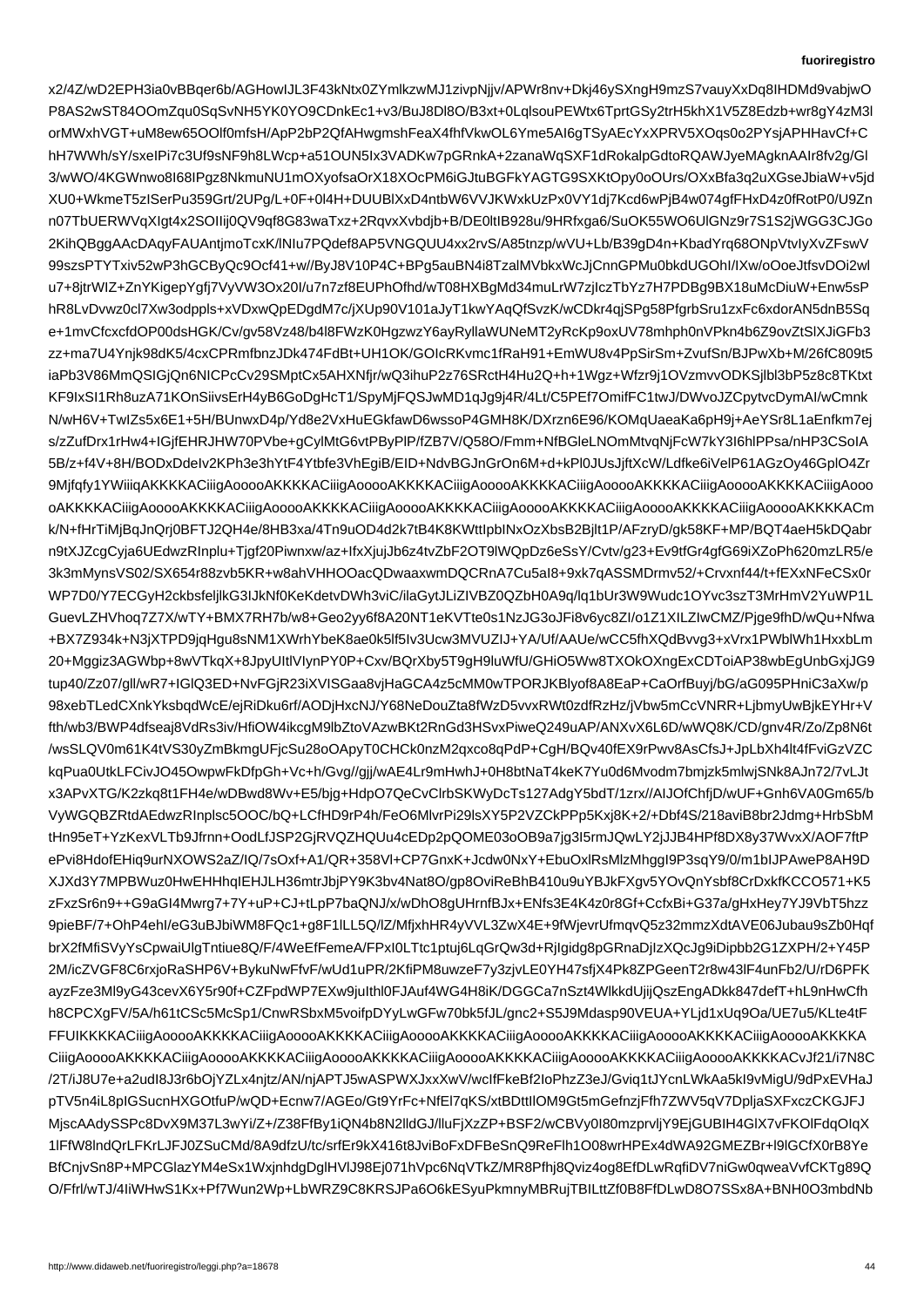aRpsVsjt6lUUCuhEcYXaeDU06Cjuy6le+xBbweWAEB2kZKkg89P06V+fH/Bw/wDBbxl8Rf2Y/DnxN8JWMt3a+Cdelk1yGBdzRW9xEI/P P+yjxoD/ANdQTgBiP0PYbVO2qF7pkGoW8ttd2wkjlUq8cmGUqRhhhgRgjgg8H61rON0Y05csrs/ly8EeB/GPxE8TWngvwD4W1DWtXv 5hFZadpdm880znjaqLkt2/Ov2Q/wCCVn/BGyx/Zonsv2qf2m9KstS8fKBJo+imVZ7fw+ePmLDKTXI5w4LJGR8rMdsi/cvhL4SfDfwBJLJ4 B+H2h6lbpNl22k6RBbmVR03bFG78c10wjXYFAAAHAxWdOiou71NZ15SukVxbsMnaNpyQd2d3ueP8/lXl/wC2t8XJfqX+yb8RPinbXr2t xo/hO9fTZlbDJePE0duf+/zRgHpk84AJHrLDC7ccetfBf/Bwh8WV8CfsRW/w4srvFx428VWtpLDk5e0gDXMhHt5kUAP/AF0/EaVPhM6av JH4iL8pIGSucnHXGOtfuN/wQD+Ecnw6/YTj8a31isdz418SXuopLj52gh22kSnGc4a3mYA8/PnFfh9ZWV7qd7DpljaSXFxczCKGJFJMjs cAAdySSPc8DvX9Mv7L3wZi/Z9/Z38FfBu1hTd4b8N2tldGJvlluFjXzZP+BSb2/wCBVzUI80rnVXdo2PRFOlhxj0waPTl/3frTmxt/+vTWG MA11vY4T8/P+DiD4t/8IX+xxpHwusb147nxn4rhSeFB/rbS1BuJAfYTranHfHtX4r20E13IkFvbPI8koWJUXO4nAA+mcf5Ffob/AMHHHxZi 8S/tN+EPhFY32+Hwt4Wa6u492BFc3kpJB9MQwxNnjhwM9q+YP+Ca3wTb4/ftzfDr4eTWAuLJfEEWo6tHKpKm1s83Lq3+8sQTju2O/H FNKVQ9CnaFO5+kf/BSP9jOfwt/wTq+H1noumQjUvhNotjFqHkHO+IwJFeMD3zKBMT0PlmvzHGQCoyCOgP+fwr+jHxl4N0nxx4cv/Cvi Gzju9P1G0ktrq2mGRKjAqQQeCCCcj61+En7Zv7L3iX9k345al8NNTglfS5me58Oag68XNoT8o3d2UttbJ+8ucBWUn8/4xyydOqsRBaP R/l/pnwF4tpuhPJq0rSTcoX6p7r79fmeY6HrGo+G9ZsvEOjTCG9sLyO6s5AvKSxsHRv++qP0r+qj9nL4u6L8afqx4b+JmqODBrWjQ3YjD bjCxVd0ZP8AeViyn0KnPav57SIwCjOFUEjlvu+5+nr0ya/Rr/giH+15aaUbz9lDxpgAjE00t74Vknl+8TlprUf7XBmAHXMx/h55OEcxWFxns pPSf5nueOvC1TNMlhmNBXIR+Lzi9/u0Psn9rH/goB+y5+xfBaRfHj4giz1HUYTLpuh2VIJc3lym4guI0UiNMgjdIVXKkAk1+dv7Un/BxN8R PE8Nz4a/ZN+GkPhy3ddkfibxOyXN7tP8aWyboYmPfe0689Mjl+9f2yf+Ccf7NX7cqw6t8XNIvrfX7KyNlpPiLSL/AMm4giPmOlip3RSJvcvt dGOSfWvwZ/ac+Buq/s1ftAeK/gRr2px3tx4a1aS0F1GMCePKukhA5XcrKdvbODyDX6dUnNWtsfyLRjSb97c739kjx78Q/jV/wUU+F3jb4l +NdT1vWrr4m6NNdarqd20k0my9ibYSc7V2rgBcBRwM8qf0YSB2fOOgr+cj/gmgCf2/fhEkiDA8b2JAP++On5V/Ro90qDIySBx8p4x6+3H X14p0JWTdyK6u0kfJH/Ban4g2nhX9ijU9Aa4Ed14h1aysLYe4kE759jHC4P1r8bSXDeZtJ9Qf5V9yf8Fw/wBo23+I/wAYtF+Bnh29Elp4Vi e51QxsCpvJgFRT7ogP/f0jORivhyNnckKrMc4wAepIAB79SB7fhX5LxTi1i8zfJstD+1vBfKHkvBnt665XUbnr0VtPwR7l/wAE5/gPL+0B+1 z4X8OyRFtN0e5GsagxQ4EELKQM9DvlKRkf3Wb/AGhX7t2klgtkggT5EUBfoK+Pf+CS37GV3+zd8GH8d+OtKFv4r8WrFcX8c0OHs7Y A+TbnnggFnbp8zledor7li5jHHb1r7rhbLJYHA3n8UtT+c/FriuPFHFEnSleIS92Pbza9X+QiGToVp4z3FFFfVJWPy0KKKKYBRRRQAUU UUAFFFFABRRRQAUUUUAFFFFABRRRQAUUUUAFFFFABRRRQAUUUUAFFFFABRRRQAUUUUAFFFFABRRRQAUUUUAFFF FABRRRQAUUUUAFFFFABRRRQAUUUUAFFFFABRRRQAUUUUAFFFFABRRRQAUUUUAFFFFABRRRQAUUUUAFFFFABRRR QAUUUHkYpN2ATcvrQWGCRzio3ZI/vuF+o60jS+pUe+4gfnU8zAa99AgLI1C7Sck9h1P0Hc04XETfKDznH4+lfL3/BVv8AbL8R/sUfssX Pj/wGtuviXW9Uj0fw61wu+O2meOWWS5MZGH2JFJgH5dxQnrg/lF+zT/wWA/bE+Efx00/4g/E34z+IPF2gT3kcfiTw/q10s0ctoxzIYUY/uZ U+8piKAnCsSuaiVXIIY3iR5lc/oCY5UV+M/wDwcf8AxiHii9o3wZ8FbK+Vrbwp4ae9uo1H+rvL6XGG9xDbwt9JfqD+vnhPx94Q8c+DNN+I HhbXYLvSNW02LUNPv0yqTW0iK6yjcAQpVIPIBGfmA5r+cf8Abu+PS/tN/tfePfjJYXD3Flq2vSx6M+ME2cAEMGPTMMaHHH3unUmK0/ dsPDxs2+x6X/wRv/Z0k/aE/br8Ktf6e8ui+Dn/AOEj1hgBx9mZfs689d100AK9SA+B1I/oJiXEYUqBjsOlfE//AARS/Yon/ZS/Zp/4Trx1pksHj D4g+RqGpQuRus7lBhaW5AJ2nY7ysD0aTDAFAK+1EmXbhSTgHoD/AJzVUYtRJryvK3Yl3KOM0oIPQ1H5j9mWgSnuSf8AdFa3a3M R5YA4JppVj7+9N82PruGfQd6lBBGad0wGBGHQ08ZxzTBKpcrn9KeDkZFGgBTCSuSOgp29fWk6qeee1DVwlXvYEXc8iqGBPPtwT9 B3NPFzETqHB6dO/pXy7/wVd/bJ8SfsTfssXPxC8BQxf8JNrOqRaP4de4QPHazyRyyNOYyCJNqRvhSCNxTPQA/lH+zT/wAFqf2w/hH8 c9P+IPxM+NGv+L/D895HH4j0DVrhZo5bRjlzAjY8mVcblMewE4ViVJFYyq8suU3hR5o8x/QC3Kg1+M//AAce/GP/AISf9o3wZ8FLO+V7b wp4ae+uo1H+rvL6XGG46iK3hb6S/UH9ffCfi7wj448Gab8QPC+uwXej6tpkWoaffgxWOa2kRZFI+YAhSrKTkAgHkA8V/OL+3d8eh+01+1 94++Mmn3UlxY6trssekPt+Y2clENvaDpmKOM446+paK0lv2Kw8feZ6Z/wRw/Zzk/aF/br8LNaFa0+ieDifEesEAfL9lZTbac9Q1v0A25vRv wOpH9An2mGBQJHAPoATXxX/AMEU/wBii5/ZS/Zq/wCE88daXJb+L/iD5GoalHloDWVmAwtLY8nHyO8rD+9LhgCqryr/AlLkf8FHPjH+ zl4j8P8A7N/wG8TSaFqepaOdV1/XLZVNysDSSQxQR7v9XuMTsx+9jZjjrVP93AKl6s7LofpS11ACAXwSehGP8/X2pJLkc8naAOcfh+X+ elfjz/wSB/4KvfFyL48237P37U/xQ1HxBovi6cRaJrOtzme40/UydscbzEF3hl4j2sWCPsf92pdq/TD9tb492f7M/wCy542+NN1dJDPo2hy/2 V5rAeZeyDy7dRnqTK6j35zwM1Sqc0bkOk4ysfgv/wAFHfjEfjx+3D8TPiLbX4urOXxPPY6bOoO2SztcWsBGeQDHErYPOTX3F/wbi/s5u J/G37VXiDTWwQnhvw+7qDkkrPeOBy2fltlzwOZF5+YD81fhP8MPH3x4+KGj/Cz4daTLgeu+IdSWzsoQQC0khALux4UAZYuxAABJOA SP6Pv2S/2dPDP7KX7Pfhj4D+FG8y38P6elprpgAbm5d2knmPpvldyAeQCB2rCkpOVzoqzUafKekCLKKwGT1yDj8q8P/bd/Yu8CftjfC6b wdr0IsdXtHabQdahi/eWcxHPrmNsAOhwG4IwwVh7ks0JHlGQZHGCSCPzpjRqQU79QQelVicPTxdKVOorphl+YYzK8ZTxOGlyzq7pn8 8nx4+AnxP8A2cfiBP8ADr4reG5LG9idjbync8F5EHx5kTYO9WHUckdCM9eZ8OeItc8J+lbLxN4f1GWx1LTp0uLK7hP7yB0ZSGX0+Yp7 MQckLnP7+ftC/syfCD9pTwXP4K+K/q2DUrVxmCZwFlt3/vxyD5kb3HBHByOK/N39pP8A4lefGTwNfz6v+z5rsfijS2bcml37Jb3qD+7vIEM h6fOfLPPQ4NfmOZcL43B1HPD3kult0f1pwf4y5FneEjgs6Spzejb+B9L+XzPpD9gT/gqz8O/jjoVl8N/jbrdtoPjSGIQb7ptlvqZCg+ZEx4DZA 3RsVIJ4yMV+W3/BWWVJ/wDgoj8U7i2kJjbW4WRi3QG1gw349M8U/wCIH7PXxz+FlzLa/Ej4ReIdFWDmWW80qUQbR/EJANrr0GQw we/SuG1q0s/EF4b3Wi9zcOADJLKXkPyBQOfnJwo7nA7V24HibGYekqWJq20fNZ74Q5LmeKlisjxkFCeqi2rfJm//AME0Clv2+vhNIwwE8 Z2jHHQBWOSfz689K/YL/goJ/wAFJ/hb+zX4Ru/CHg3V7fWvG08DCy06BxllkSuPOuGyAiDP3Mh3yAAFJZfxm8HaHd2HiSzPgSyuotZ M4Fh/ZpdrjzCMDyto3Fs8cAHmvov4Kf8ABLn9sn46X66tdeAJfDlncSCSXVfFTfZ5OWy37kqZiTz2QNjqK2r8Q43GQdHB0mm+p5WB8 McgyLEQxeeY+CjDXkTWtuh4Hr2va/418T3fiHxDqM19q2pXrzXtxKd0ss7HcTgd8ngdQBj0Ffob/wAEv/8AglpqVtrenftEftJ+GxCtttufDXhi +ilkilJUrdXCk/K4xgRknszBX+UfQH7Hn/BJ/wCBv7Mlxa+LvEDN4q8Vwxrs1PU4wIrRh/FbwcrGe2eX7bgMCvq+2tVgTZDFtUDACjFbZL wtOnVVfF6vexix94vxzDBPKskXJRtyuWza7JdERpatbr5UDYXHyj09fxq9GUVAAeMcVCirqt5qYDqVOcU9JVHy78fhX3sYwhoj+fW23d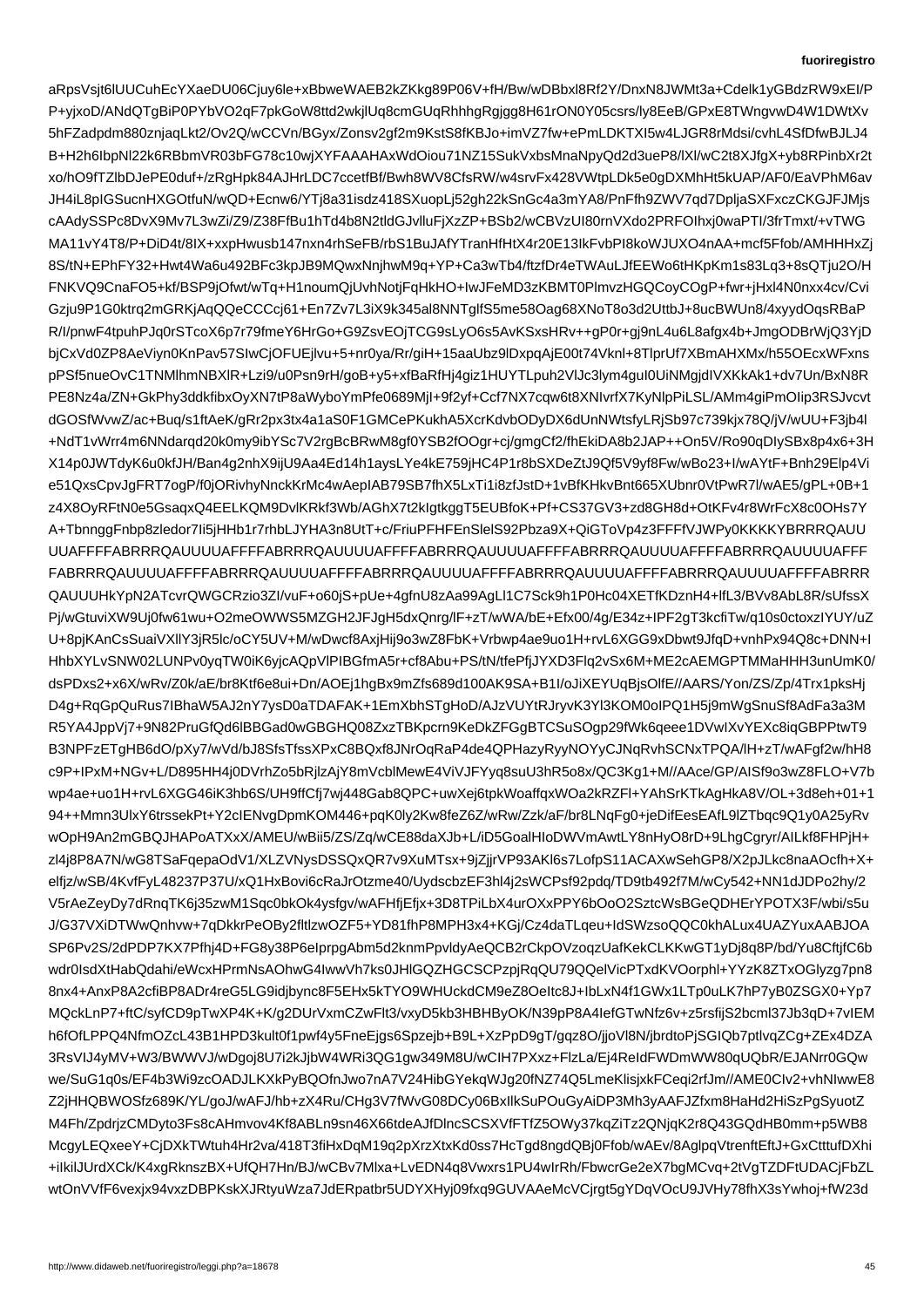9STcvrS0wSdcv+IJHcRS58t923hh6VV0wJKKByM0UwCiiigAooooAKKKKACiiigAooooAKKKKACiiigAooooAKKKKACiiigAooooAKKKKK ACiiigAooooAKKKKACiiigAooooAKKKKACiiigAooooAKKKKACiiigAooooAKKKKACiiigAooooAKKKKACiiigAooooAKKKKACiiigAooooA KKKKACiiigAJAGTVS61OytIpbm6uliiiUtM7ttCKBktn0A5z2xVtskECvyk/4L4ft8+J/DurL+xL8KNZnsVms47vx1fW0pWWWKVS0NirDIEZ D5r45bdGuQpcNFSShG5clc8rHsP7Vn/Be79mL4F6/d+C/hJoV18SdWs5THcz6TfLaaXEwxlRdlZDNirvijaMq5DGvAtK/4La/8FNviVpUvi X4O/sTaXqejxIWlvYPCOtajEi9y0sE6rj614r/AMER/wBi7wV+1Z+0Tqfin4oaDFqfh3wHYwXs+mXMQeC6vpZSLaOYHho8RTNsON3lBT 8mRX7pWuj2lhZrYWNpFBBEgSKGFAqKuMYxjHA9qwjGc9b2N5OnT0tc/n7/AG6v+Cnvx2/bh8DaZ8L/Al0fDfwzosugaz9tR9Es7u3kEo Ro2jeOeaXC4cjHXl9SAfmFCCpIdsZ6kkbTyeufbJ/Kv6Bv+Chn/BMv4Vfts/Dq/ulfD1jpfj+ztC3h7xTFGqyvKqIS3uSoHmwsAFBILR4yp6q /i/8AsSfCrSfFv7cfgL4O/Fjwkl5aXHjOHTdf0a8B+cB9ssTbW6jackHt9KxqQmpm0JwcdDpvhp/wUl/bG0D9mGT9iLwBqFvc6JqMUlhYT WmkvJq0VvKzF7OCWNjlX3uOVaQAgIy4Wvsf/gk//wAEW9d0bxDp/wC0h+2R4WW2NjLHc+GPBF2QWMobKXV4nKgKcFITyTy6j7rfo h8HP2Rf2bfgEBN8Hfgh4Z8O3Gwo1/puixJcyKRgq8xUyOvHRmNd+ViiDPLEBk/M20gjHv3PTv2raNLX3mYSq83w6EbSwgkK4Ytnaob nIPLHPOfTjAAzXyR+1l/wWe/Y7/Ze1KfwnY61c+OPEtrkTaZ4TWOaG1fjKzXbnyxg5BCeYwPBC9K+R/8AgsT/AMFbPEGv+JNY/ZP/A GYPF72mh2wks/GHiiwm2PqUvPmWkEq4xAo+WSQZMvKr8mWl+Uf+CcX7DHiX9uz4/wAPqhZ7iy8M6Qq3ni7WYV+a3tc4WKJmBHn SHIUsOAGYq7GlcqjvyxHClFx5pM+wx/wX7/bC+MPiGfSP2af2MbLUJlk3Gw8m/wBbuEGeWltFhIUeu3pxz35SP/q4a/bM8G6/No/xX/Zz 8Ex3NtKVuLEadqGn3ERGMg+dcTbT1HOMbvUV+r/wc/Z++Ev7P/gW2+Gvwb8Caf4e0e2TAs9PUjc3eR3Pzyv/ALbNnGOa+cv+Csf/A AT88Kftd/ALVPFnhjwvbf8ACw/DWnvdeHtVjjxNdxxlmlsXIHzqwLbN2cSEHKgsSpRqqN1IITot25TmP2Uv+C7f7J/x/wBbsvBPxJ0y/wDh 5rt4/l2x1acXGnSS5ACi8VV2feOWljjXH8fr9ra34y8M+HvC99401fV4otL0+wkvbq85ZUt0Qu0g2glhtBPAJIxjORX8sbqefOTBGMo0eSDx nj19icmv3j/4IrePvFPxm/4J4aFpfj8LqMem3d/oYk1D9/8AarJGzGrhvvhUk8raT9yMCinVclYKtGMXdbHM6d/wcK/sFajq0mm3+lePNPhV yv2+88OQNFloxlgl7lpARnJBTl9M8V6U3/Ba3/gmdFp6Xsv7TMYV22Ko8Kavv3em37Ln8/zrxb9t3/ghh+zP4r+GWu+Of2cvD9z4P8V6d ps95badZXks1hqMqKX8popmcxbj8oMbKiYyysOR+MSkJkr8h4AKgL6cf5+ITOdSIRp06nwn9G37K/8AwUW/ZW/bN8Vat4K+A/ja51HUt ltftlzb3ejXFt5lvvWMyKZUUEbmAxndznGK94TdsB9utfi9/wAG3i7v2tvGhbH/ACTqXoMf8v1n2r9pMHZqCt6UnON2ZVYqErl+HP8AqvJ+ z54g+NH7Fs3jXw7NEk/w+1ZNcuUlcJ5lklplp9pbgMgkWTsSl2C5Jw34YnEa4OQCwC7T0PbB4xz6dMn0r+pbxv4l8NfEXwnqPgXxroVv gekavaSWupWF5GGinhcYZCPcHr1B5HIFfm7/AMFJP+CI/wCzn4X+Avin47fsw6ZfeGdX8L6ZPq13okmpyXFjd2sKF51HnF5I5PLDMP nKHGzaFZWTKtTk3zI1oVEtGfB3qz/qp7+1f4B/ZNuv2O/DniXTYfDNzay2kOoGxP8AaNrZysxltYpw+PLfcw3MrOqnCsqAr6L/AOCE/wC wj8F/2hvGWpftAfE3X7PWpfA+oW4s/BZt5Nkdy+8w3V0WTy5FBjcpGhYFlzIBwrfnjhVXPOAc1+qv/BsoWcfGsBsAHw5ge/8AxNOf8+IY xXPNXNanuU3Y/VI28gc/JkHoCxOD65P/ANavyP8A+Dhb9kz4iT/EnSf2uvDGiT33huTQodJ8RSQKZP7OuIZZTHJIBysTrKqbsFQ0RyQ WXP68YAByO1ZGtaNpWuabc6RrWmW97Z3cTxXNrdW/mRTowAZXQ8ScDoe2R0zjpcW1Y5YTa1P5bLO5vNMvY7y0uJILi3dJIJY5D uR1llKkd+mD/wDrr3r9q7/qph+1N+2X8OtC+F3xh1zTG0vRnSeVNG0827ancKrKtxdAOQXG59qp5afOSQCK9x/4LFfFH9ivwt8SL39n7 9mH9nPwbp+uaVM0Xi7xVpmlRQJbzJgPaW0UQWLcP+WkpXKsMLg5J+ev2D/2K/Hn7dPx3tvhJ4Wu106whh+2+l9ZlTK6fZhgGcLkb5 HzsReeck/KrEcrUoy5Udt4ySbNP9h79tDxF+x14hufEfwe+A2h+JfHGoRGC21vXkubp7aBusNtBA0RTdxvbcSVwq+WC1fUPiH/AlLu/w DBSb4frDqfj/8AZf8ABulWko/1l94M1eyDjth5bwj8siv01/Zk/Yp/Z7/ZF8JR+D/gj8PrTTgYvLv9VliV76/75nm2gycnO3hB2UV6PrfhXRfEGl T6DrukW19aXcYS5try3SWORQBqMsqlf/qXFbxp1LfEc8qtFu7Vz80fqX/wce/D3WJodL/aL+A+paHvXEmt+FtRF3FnpuNvll2jQd8SSHq nAr9Cvgn+0H8Gf2i/BFv8Q/qn8QNP8QaVO2wXFk7bopO8ckbhXicDko6qwBBwARX5if8ABYP/AIJG+Efh/wCFL/8Aar/Ze8L/ANnWOnu ZvF/hW0YCGKHcF+12se3KlhPzoMjBBUBVbPwT+yx+1n8bP2PPiXD8T/qz4naznGl9S0+YbrTU7fPzQzxZw6ntwCudylTS55QdpD9nC aui+I+NoixJz2zuOOOvT6YqTvtv8irvQMivE/2Gv2xfh5+218DrP4v+B5/s16XNrr+iTSq0ulXiicYWP8SfNvifkMigHDAqPbkUYDY7dzW6V4 nNL3XYz7vQ7C8Qi606Jsk8OgftjuCB+Vfz2/8ABVua40z/AIKGfFKysZmhiXXYgIUkYDi1h6DOPyr+iXBxkjtX87X/AAVtXH/BRn4qn/qYY/ 8A0mgrkxOHpO14r7jvwWMxdFv2c2vRmR/wTWkuLz9vn4TW8kjsG8aWYdWc8jzBnPqOvHvX9GMNmtsAsCbVA+4q4H4V/Od/wTKyf 2//AISYPP8Awm1iP/HjX9HTDPB7VWHpQjF2S+4WNxFatJOpJv1ZH5SiUu0fb7wprX1ujJH5q7nJVFx1OOR9cc49BnpT5Joo+WPHQ8 V+P3/BXT/gr54n8W+J9X/Zh/ZX8XNY+H7CWSy8UeL9MucSau/3ZLaB1+5blSVaRSTLzg7M+ZvUnyl46cedn2t+1/8A8FeP2SP2R7m4 8L3/AlobxZ4qtvlbw14XKyyQOP4biUny4P8AdLGQddhxmvjDxp/wcqfHHU7i5uvhV+zF4fsrC3bLvrV/c3rAY6sYRCoHQ184/wDBKf8AYH n/AG6fj81r4tjuU8EeGBHfeKriLKtcFjiKzVuSHlZTuYH5Y435ztB/eTwL8KPh78MfCUHgP4c+C9K0XR7eMJb6bptgkVugx2RRgn3OSeea zjz1FdGsvZ03Y/Inwt/wcq/tT2N/v8afA34e39sD/q9LjvrRzzj773E2PTO33x2r7s/YC/4Kt/Az9uuaXwZpulTeFfGVtb+bJ4W1O4WcXEYJBe 2nUKJwuMshVHUHJG0Ej8vf+C3H7PvhP9nr9uS/tfAvh+00rSfFXh+1161sLGHy4YpJGlhmAQcKGltpH2jAAcAADArwn9kX4wax8Bf2n/ Avxb0e7lR9G8SWslzsbDXFs0ipcRE+kkReMi/brPnnGVmzVwjKF0j+myPBQEdMUtMhbKqe1PrtTujiaswooopiCiiiqAooooAKKKKACiiiq A0000AKKKKACiiigA0000AKKKKACiiigA0000AKKKKACiiigA0000AKKKKACiiigA0000AKKKKACiiigA0000AKKKKACiiigA0000AKKK KACiiigAooooAKKKKACiiigAooooAKKKKACiiigAooooAKR/umlpH+6aAGyEcg9x644r+bb/gor4t1Dxn+3d8Xdb1GYyyJ8QNUtl5N2d0Nv cvbR4/2RFEgHsK/pJkCkkn8q/m6/wCCjPwqv/gv+3F8T/A1/btEi+L7u/tOS2bS7b7VAc9MeVOufoee1c2lvY6cLuz27/gh7+2b4F/ZW/aG1 bwV8VtfXSvDvj2ygtZNVmmCQ2l7bsWt3lJ6RkSSxk8hfMBOBk1+6MF3BdxLNbTK6OoaNlOQwPIII6/Wv5Vh8p5JHqM46YPGM85+mc nNfU37Fv8AwVx/an/Y7Sx8Hw61/wAJb4MtyF/4RTXZWIhiHJW1n5e368L80fUmNhWVKpyqzLqUnPVH9AjSLkxluSeMHn9a+HNO/wC CUXifSP8Agq7/AMNy6Zr2gx+DJZ5dUl0VJJ/tw1KWzMDnbsCbGmZrjdvzu424r0T9jH/grB+yt+2S0Hhrw74ibw14rkxv8Lel2SKeRz0EE mfLuMk8KGEnfb3r6eS5t5X2pMGO4gAf3h1FdPuTRz3lTuiUZ24Tp2GK+S/+CxP7Xt3+yZ+yDqE/g/VjaeKfFtwdH8PSxyYkt96E3F0o7m OMMAf4XkjNfWqgbARn8+lfip/wcSfGW78aftbaD8H7W8f7D4O8Ll8tuc4S9vHaSQ/jClr7cHJGamrLkiOlHnkfn2WYksRliSWyd2492Oeu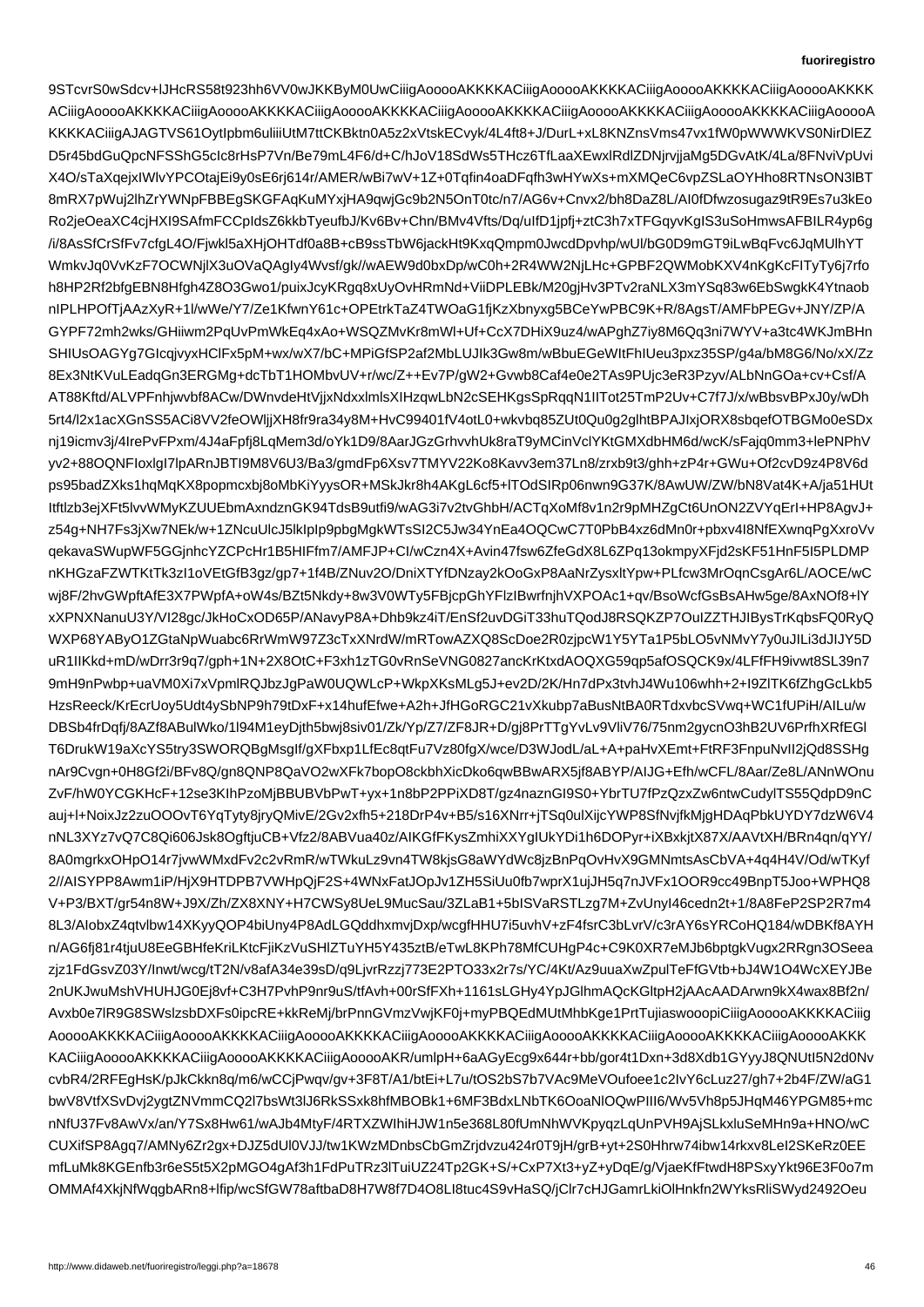OfzFfvb/AMEXf2ZtP+AH7EHhzW7rTfJ13xwh8QatOcBmWXBtUyBnatuEOD91pZcffNfhH4S0G48XeKtM8J2ZPnalqENpCFXJBkkCDA/ i68/Wv6jPC3hnTPCfhnT/AAposISx0yyhtbOI9EijQIoH4KKyw8W3c3rzsrGiFfy8gHdjvURhUjHOR3B7/h/KrI6VGzZJUn9M/pXVynIm+h/P p/wVw/Y+uf2Tf2tdWbQNEkt/CPi6aTVvDM6R/uYsuGntVYZ+aCZiu3qFeInqM/rz/wAEnvq1q/wK/YD+Hnq/xLp8tnql1pcuq6hDIuHRry4k uVDAfdYROi4+8MYIBBA9v8Z/DLwJ4+jtrfx34I0jW47O5Wa0j1nTIrpYZVJIkUSKdrDJwR0z9SNzypeohXB4Bzycn/CsoU+WTNqlXmppC /Z/IIXgAHAx1HpX8q5A8vj8K/qvIwv4Gv5UCcqaiuaYd3ufod/wbeED9rbxrx/zTmX/ANLrOv2kr8W/+Dbz/k7fxr/2TqT/ANLrSv2kXoPpWID 4DKv8YmB6deteY/tkly/sjfFNV5I+HOuH/wAkJq9PrzP9sds/sl/FPH/RN9c/9IJq0n8JnDSR/My43dOOK/Vb/q2PHPxsz/1Lf8tVr8qU6n6Cv 1W/4NkOvxs/7lv+Wq1xU/jO2t/CP1Y6qQc9O/Svm/8A4Kf/ALWB/Y//AGQ/EnxG0K8SHxFqCro/hq45W9nDBZh/1zQSSZzjKYJzxX0iuM E+1fj/AP8AByZ8Wru/+Lvw8+BME+220nQJ9cuVXpJLcztAgb12rbOR7SH1ronJxgzlpR5mfmnd3l5fXr3t7PLPPLKZJZZnLO7luXcnJZidx JPJLV+5H/BBv9m/T/g9+xba/FG8tQut/EW/Oo3UxzuW0id4rWPceMYDycf89sdQK/DKNV6MgHsDx7c9+1f07/s3+Bx8M/gB4I+Hot/JOg eFNP08x7cYaG3SNzj3K5/GuegnKTudNdtRO4lbGY1xnqKcAdhA9MU8cjNHfpXaoo4b9DH1/QbDxDpN1oOs6bHdWd5A0F1bzoGSaN gVZHB4ZSpKlcchvXiv5uv23P2fJf2W/wBqzxt8DwkgtNF1pxpBduWsJVE9sSRxkQyRg9OQRweK/pbYck8n2r8YP+Djn4bW/h39qXwb8 TrO0EY8SeEGtrmSNcGa4tLmT5j6kJPCn0UVjXh7tzooyvKx5R/wRf8A2tr39mb9r7SvCes6u0Hhb4qSw6NrUMjFYorh2AtLsqkAFJSUL HqRzSZA6j98vOVYwxJHOK/IVtbh7WaO5tphE8bhkeMkbDkEEEYI6A5+mDkV/TL+yh8V2+OP7NHqT4uSXQkuPEHhSxu7wBcbbpoE 81fwl8wfhSoSk9Cq8bO56QzELkmv52/+CtnP/BRf4qn/AKmCL/0ngr+iRkymK/nb/wCCtuB/wUW+Kv8A2MEX/pPBSxF7E0NmZH/BMr/ll J8JP+x3sf8A0M1/R0Tik9q/nF/4JIMD/wAFAPhKfXxtY/8AoRr+iwn5cqdBTotJu48Rui5c/wCCun7Q+r/s1fsOeLPE/ha8kq1iWBFomkTBivi lu2dZJB6MsIldT2ZVI5Ar+fW2gub65is7GF5pppRHFHGhdpHzkKuOWZjwO5/Wv6Tf2xv2Qvh1+2t8Gp/gr8Ubi/trJ76G+s77S5US4tLmP cEkBkV1PDsuCpyGb2NeH/sn/wDBEb9k/wDZc+INn8Vzd654v13TmL6XJ4iuITb2cuB++jhijTMoOdpkZgv3gFcBgpwlOVx0pwjTt1O2/w CCWP7HDfsafslaR4H1+wiXxPrkzax4reM5CXcqUJBuHDCKNI4/IJUsrspKtk/TCgMN2O2eaaiD7xX5unl4NMmu4oBmRyB05B55A/ma1 UeWxzyd3c/GT/g5ERB+1x4MO0f8k6h3Z7/6fef0zX58aTenS9Tt9RMe428yy491YGv0l/4OQmDftceCjjOPh3EuB3/069/+vX54rnGT1yCf zrlnpUsd0P4Z/VZFnAz1zUtRjG0Y9Kkrtj8JwPcKKKKoQUUUUAFFFFABRRRQAUUUUAFFFFABRRRQAUUUUAFFFFABRRRQAUU UUAFFFFABRRRQAUUUUAFFFFABRRRQAUUUUAFFFFABRRRQAUUUUAFFFFABRRRQAUUUUAFFFFABRRRQAUUUUAFFF FABRRRQAUUUUAFFFFABRRRQAUUUUAFFFFABRRRQAEZGDXwn/wAFe/8Aqlpe/tlaDB8YfqppttH8SNEqWDypJkhTW7JdzLbsz bVWVGbdG7EDkgxl2bPusMSDmojKjllUnb0PXFTKKkrFwk4yuj+WXxl4M8WfDvxLeeDvHfhq+0bVNNlMN9p2o2rQz28q6o6NyhA656Y rMZfLIUkA+3X8u9f0e/tZ/wDBPX9mP9tDTAnxm8AR/wBrQx7LDxRpDi31K1GRjbMAwkXjGyVXQc4UE5H5Jfts/wDBE39pX9luO68Z/D YN4+8HQqGN7pdsUvbQHj9/aqksAf44i+4DJEZNcUqTidsKkZrzPjO1vLyxvIruwu5ILi3YPBPC7K0TZ4ZSMEHP+eBX6uf8Ef8A/grtr3jzX 9N/ZK/am1l76/vGS18HeKrh8SXEgXKWN02SS+cCOXO4tgNyRj8n3HlBg67drFSGG3nP05/L86sadqWoaRqMGrabeyQXVrKktpcRMU khkVgyOhHKkNgg54OSe1TGXKypQU42P6pUIR49u/qBnIwf896/nr/4LG6/e+Jv+Ck3xPvL0bPI1C0tl03cCOKwtolP4lSfxr9x/wBkL4yyftA fsw+BfjVMwafX/DNrcagY02j7WECTjnH3ZFcccccZGK/DH/gr3pt9pH/BSD4p2+pQeU76zbTKGP8ABJZW8iP+Ksv59q3ru6Rz0lqMzyb9 mJIX/aR+HyzyMsZ8caSJHQfMqm7i5H0z+tf08R48sYz071/Lh8JfFCeC/in4Z8aOARpHiC0vWDHgLFKjnP4KRX9RUV3BJEskEgdTHu VgCcjjn9aeH0TRNfZE9GB1xQOIFdJzgQD1FAAHAoooewDZPun/AD2r+VB+FJr+q+T7p/z2r+U8/crnxHQ6cLsz9Dv+Dbz/AJO38a/9k6k /9LrSv2kXoPpX4t/8G3XH7XHiNsf807kP/k/Ziv2jUYAHoKqh8BFf4xa80/bGH/GJvxTP/VONb/8ASCavS68z/bIYH9kr4pkH/mnGt/8ApBP Wk/hM4fEfzMx9PwFfqt/wbldfiZ/3Lf8ALVa/KIP6Cv1W/wCDZDr8bP8AuW/5arXFT+M7a38I/VpuM59q/Bz/AIL23d7df8FF9diupmdbfw7p cduhbhU8jftH/AmY/jX7xtnDYr8JP+C++iaipX/BQ7UtQvbVli1PwnplxZs4wJlxG0JIP+/G4/4CfStMQm46GOFtzHxSnGTu246Hrx1z+tf1Vi 7pBGCBin0r+VTk7SxJI+bJHU/T9a/qL+F3ix/G/wAMfDviUveaNX0Kzu/MxicJIkct+tFC3Mvq6aiip1xtGPSloAIGDRXWcqc1+Wn/AAcv6V C/g/4Sa+XCyQ6rq9uBt5leO1f/ANp/rX6l1+Xn/By/cwJ8PPhRZ7/3r61qrom08hYYM9unzDNYV/qNqH8VH5HxoMhOMdOPT0/nX9BP/B F/WJdX/wCCaPwyu7hcbLbUoF90i1W8iH/jqLX8/C4zsJOM9COf/wBfFf0F/wDBG/QZvDX/AATc+F9lcRyBn02+udrDtPqNzOD+Tioo/wA RnRW/hl+pRnZz1xzX87P/AAVt4/4KL/FU/wDUwR/+k8Ff0S5wlfzs/wDBW7/llt8Vv+xgj/8ASaCjEbGOH0uZP/BMps/8FAPhLx18bWP/A KEa/o8wSoAHFfzh/wDBMtgf+CgHwk45/wCE2sf/AEI1/R7H9wU6Cu2GI3Qw8cHt600Tw8sHGFGeDT5Ngzk9eua8f/a0/bF+B37Gfw1k+ JXxm8QmFJC0emaTZ4kvNRIGP3cETEA9Ruc4RMjcRkZ2laKuZRjzaHrFxqNrawtPNdRpGh+d3bAXjPP6cZH+Pwx+2f8A8Fzf2ZfqCbj wl8F4oviP4pTfGW0m48vTbRs9Huh/rjkAlYdwbHLLnFfB/wAaP24f21/+Ct3xrsv2efhYr6FoGt3LQ2HhDSLhkgEA+d59QnG03KooDHIW ME/KmTk/o/8AsWf8Ebv2Wv2UtJs9e8T+Gbbxz40iVZJvEWuWoeK3lHe2t23JDjjDtukPPzAHFY+0lUWhqoQpq8z8dP23f2hv2mP2nPih Y/F39pjQ5dNur/RwPDVn/Y72VqmnGeYqbYOuZI/MMo8wsxyDlzjFeOLqJqLj2/Gv0X/4OQbf7N+0d4AjZAp/4Qdvuj0vJhj6c9OMeq6V+d C/d65//XXPJNVEr3OhSUqd0rH9VifdFSJ90VGn3RUifdFeqtjhYtFFFMkKKKKACiiiqAooooAKKKKACiiiqAooooAKKKKACiiiqAooooAKK KKACiiigAooooAKKKKACiiigAooooAKKKKACiiigAooooAKKKKACiiigAooooAKKKKACiiigAooooAKKKKACiiigAooooAKKKKACiiigAoo ooAKKKKACiiigApH+6aWkf7poARweu4DjAPpXw/+xB/wVaf9qP8AbU8efszax4T0zS9M0b+0JPB2p28zma+itboROJs5Xc6ZmyCMBC Oc19vyYAPHUdCM568V/Od+yz8f4f2X/wDgodo/xo1K6eDTdM8b3UWsPHHkiymkeC4IXqcRyMceq8ckVjUlZo2oxTiz+jEKBHkdcVXe3 LIGA556MRz/AFqPTdd0nV9Pg1PS9SqubW4jWS3uYJA0cqEZDKw4ZSOQRwRzVpiAF47fn7VTaaM1dSPzB/4Le/8ABM7wPc/DzUf2y vgd4Wg0fWdHbzvGum2Uljh1K2fCfagq/KsqFgZAABKhYn51+b8kARwisMAc9MH1I/Wv6Uf26L7R7D9i/wCLE2uSRLap8OtaEwnbarZs ZgqjPG4khV7liAOQBX82en2V7qt5BpmmWzzXFy6x28KKGeSRiAFUD7xOVGPz56cteKU1Y7aEnKLP6AP+CLLXg/4JpfDMX2fMFtqW 3Az8n9q3nl/+O4/n71+d/wDwcL/CK58Gftk6b8V4YmFl408MQO0xjwpubQ/Z5F3d8RfZsn/bxX61/sg/BKX9nr9mHwJ8Gp4VS68PeG7S3 1Eq4YG62q1wQRwQZDleOOeOK8A/4LX/ALJF3+0/+yJdelvCGmS3XiXwFcPrGmwRx5a5t9oW7gXofmj2ScZO62UAZPOsleBjTly1j8H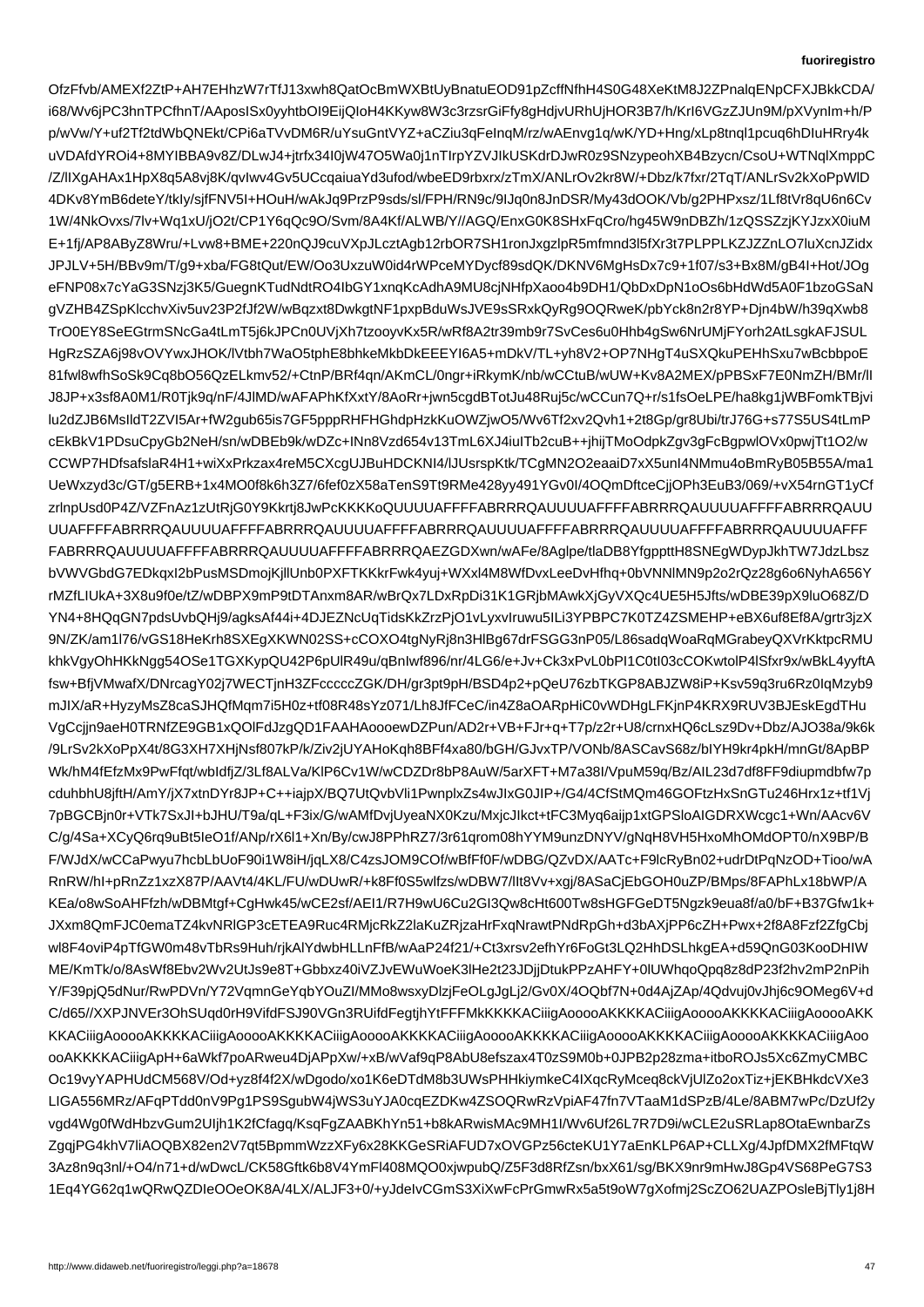iEJKuCMnBL5yK/oj/AOCW/wC0PZ/tKfsQ+B/Gb3hl1TTNNTRdfV3ywvbQLCzMTjLSKsUpxkDzwOuQP53WG3mQFcHq2QTntz7/AOea +u/+CRf/AAUOm/Yo+Mr+E/iFqEo+Hvi+dlvEGxd5064QER3qAfNgA7JAoJeM52lo0zlSlyzNqsHKOh++YICjnkCnBxjk1m+H/FHh3xZo1t 4q8M63aahY3kCzWd5YXKzQzxsMq6OhKupHIIJB7E1fV/IJPAAz0rsv1OG1h+R96oxcxOMhuAeRWL4/+I/qf4X+D7/x/wDEPxXZ6Noul 2zT6jqd/MIoYlx1LE9+wA5JIAya8n/Y1/bm+Cn7cXhrX/FXwXOqiDw9qxsbuLV7FbdyWXdHMmwt8jjOAT5qIIZQRilzrYpQk1c90kfCE+va v5UXDRgq64YDGK/qrJ3IST27fjX8zP7Xfwk1H4D/ALT3j34TapC6HQvFF5DBvTb5lsZC8MgHYPE0bj1DCsKz0N8NZXPrD/g3Y8V2Ggf twa3oV/dJEdY+Hd7DaIW5kIS6s5do99iSn6fSv26V1x/iK/mY/Y9/aG1T9lP9pTwl8etOtHuF0LU1fULSMBTc2sqtFcRZPAZonkUEjCk89B X9IXw0+K3w/wDi74D0r4I/DfxLBq2hazYpd6bqVsrbZom4z8wDAjGGVgGUghgKdCVo2JxC96502QSB615H+274g0zQf2NvitrGoXipDH 8O9bABcLuJs5kCgnuWYKAOSSAMkgV6wsyBuZBwdpx2OM/h/wDqr86/+C9X7bXhT4e/Aeb9knwlrNvc+KvF7xPrtvHJltM01HWXMmD 8jzMEUA5OwyNgZRjpUmlHUzppueh+Mw4+bsRwK/VX/g2Rbn42gf8AUt/z1SvyqCHaEOeD3GK/U3/g2c1XTbPUvjPpFzdolzPB4emhiz 8zRo2oK7geitKgJ6fMPeuSlrK511vhsfrEudpGD9a/Jr/g5N+DV0NZ+HX7RFjbSNFJBceHNQl2/LCVLXNuM/3m3XRA9EJ9cfrCs46Kc5H HHArw7/goR+yjb/tkfsreJfgpHBCuqSW/27w3czEFYNShJeEHJwFky8TNxhJXxziuqUeaLOWk+Vn84jEj5U78DH09u461/RZ/wTB+KkHx d/YF+F3is3Ecktr4Xh0u4WEliJLJmtCGHJyRCrY989K/nh8V+GvEHqzxLqHhHxXpVxY6ppl3La6jZXSFZYJ422ujD+8GBB+hPQGv1D/4 N2P2rdPs4vE/7IXirUlopJbh9f8ADQlfDS/KiXclz1wFil29qJmxjJrmovllY6qy543P1qRvk9/enZwMmoUmhwVWTOMcZzT9+QTt9ueldvMk zhsx25SDz9a/H7/g5W+IA1L4wfDL4WpMp/sjw9e6plijkfa5liBJ9P8AQj9Cfev13uL+3tomuJ5kWJAS8hOAAOvP6V/On/wU1/aTsf2rP21P GfxU8P3nn6JHeLpnhyQuSj2NsojSVQQMLKwabBAIM2DzWGIknT0N8PBuZ4Xoul32vara6LpFm1xc3k8cVrBGp3SyM4UKBjqSQvrk9 O4/p2+AXwrh+CXwQ8lfB+0dJl/C/hmx0vzoxgStBAkbP/wJlLfjX4v/APBDT9ji+/aA/alt/jV4m0lm8LfDmeO+ZpUGy61TINrFnl3GMjzWAB A8uMHBcV+6C8gdcY6E0qMdWyq8tloV8NGMHpX87v8AwVsH/Gxf4q5/6GCP/wBJoK/ogLx4IUggDnn/AD7V/O3/AMFYrq2vP+CifxVkt bhJEbxEq74myC628SsvuQQQfcGliE+UVHqZn/BMoZ/b/wDhIPTxtY/+hGv6Oo+o+lfzhf8ABNGeK3/b9+Eck8qqP+E3sVyzYG4vgL9ckf mBX9HkTA9/bOOpp0Ha4V+hz/xN+I/hf4TeANY+J3jfUVs9H0LTpb3ULjqVijUs3HUnA4UZJPABJAr+cT9sr9rL4k/tmfHLVfjD8RNQIMU8 7x6FpLPui0myDEx28ajqYGCzDlmLMeTX7lf8F3fHereDP+CeHiDTdMUqel9d07S55A2DHF532hsdPvfZ9p9mlr8HqcDr26Yx/wDW/rUV nrYvDx0ufrL/AMG2/wAFtJj8F/EP9oi80lZb+fVofD1hes4Zooo4UubhFBPAZprZiSB/qwAeor9R1G5NzjkcV+aP/Bt/8T/Dt1+z748+DpvlU1 XTPGI1h4jKC729za28lbYewa0lLdtw3Yzk/ox4s8beE/Avha+8a+MPEVppekaXbPcahf3syxQ20SjJd2Y4UY79PrkVpSsopsxrJ+00PyA/4 OSby2l/af8AAViHIPMTwEXdfQG+mC/mVb8q/OZSEBB9q95/4KTftbD9s/8Aax1z4vaZ50ehQoml+GILjIZLGHIRip+6Xd5JcdvNxqYxXq3 G8nkj73AHTI4/n+HvWDcXM7IRtBI/qtU8DipEPFYeh+NfDmueELbxxaapENKu9OS+S9kk2oLd4xIshJwANjBucEDH4Ufhh8ZPhV8afDs niv4SfEPR/EulxX0tnLqOh38dzCs8X303oxGQMMPVXVhlWDHti1Y89pps6uikUgKMn9KWrJCiiigAooooAKKKKACiiigAooooAKKKKACi iigAooooAKKKKACiiigAooooAKKKKACiiigAooooAKKKKACiiigAooooAKKKKACiiigAooooAKKKKACiiigAooooAKKKKACiiigAooooAKK KKACiiiqAooooAKKKKACiiiqAooooAKRs9QeILSP900ANmyOnX6V/Lz8dNA1fwx8afF/hrXtPktr2y8T3sF5DMnKutw4Offt64r+oZvmOR6 dK8H/ac/4Jx/snfteTtqPxo+FVrcasIWji8R6dK9pqCAqAMzREeYBjO2VXX0FYVqbnsb0Kihe58Kf8EkP+Cwfw+8H+AdK/Ze/ax8USaV/Z G228KeMb6Qi1a1BCx2l22GMRiGBHKfkMYCOU8sGT9LE/aN/Z7l0leKlfjt4OfS9uRqS+JbQwAD/ppv24H1z1r8//AB3/AMG1Hwp1O/ml +Gv7TPiHRrZ8+VDrGgwag8fsXjkg3D/gIrF0v/g2c06KZX1r9sW4uIuAYrXwGsTAdvma9fHf+H8qhe1jsVNUpSumc3/wWb/4KsfDj4qeBrr 9k39mXxZFrligF0v/AAmXiOw+e1aOOQOlrbSD5ZAzorPlp2MECqzB3lqf8EVf+CWfiPxF400v9sD9oTwxNY6PpMy3XqvQr+Bo5b+6G1 or6RSMiCMndGCAGcZxtUGT7C/Zt/4lq/sS/s56tb+J5PBt1401i1AMV/41njuo4nlwWS2VEqBz90lWdePn9frVLRxGqZIIUjJJIBPXjvz09K cKc5ScpMUqsVHliWQOCuOcelQvAznyyBsK88A/Uc9j0/wqdVGM/wBaXAwQBXRbSxqm0fjN/wAFhP8Aqkx4n+GHjfVP2nv2bPB7X/hL VZpLzxJ4e0m33S6JO2WeaONOfsztlvIB8o8YCFdv5zHag2nGOA3yceuDk9OPX8a/qmktnlbByPQh+nvj8OOv0r5T/an/AOCMv7F37T2 pT+KJfCVz4N1+di02r+D5EthcN0HnW7I0D9jlVRz3auadBt3R1QrrZn48fss/8FGv2t/2Qlv7I+E3xMlk0MyEy+Gdci+2acxJydscmDCW7m Eozdwa+oB/wcgftUNpnkx/BDwA17sAEoivfLDdj5f2jP4Fhn8K9M1T/g2Y0qa5LaH+2HPBDjhLnwCkr/Xet6g/DFdv8H/+DcT9nLwrqkWo/ GP4xeJPF0ULgnTrG2j0uCX2fa0knP8Asup96lRrLRFOdC95Hwbrvxf/AOCg3/BXT4sW3w2bVb3WoBcxzDRtLhNto2ix7yv2qcJ8qbBl4 M0m+UghQxyFP7OfsJfsZeFP2IfgFpvwd8OXQvb7zmvdf1goFe/vZAoeTjG1FVERF7JGoI657j4Pfs8fB79n/wAGR+BPgt8OdM8N6bHtL W2mwYMzD+ORyd8r/wDTR2LD1613MagLkVrClbVvUxnW5laKshpHlgG2/X6V+aX/AAXW/wCCdPiH4wWEP7XPwT8PG717RrD7N4 w0u1jHmXtlHny7tVHMksYHltjcxiCYH7oZ/TBlBFVzB+8Jyfxq5wUlYinPleh/KqrMBuUnPXIzkfp/n+Xrf7NP7dP7U37Ixni+AvxZvdIsr2Qtd6 TLFHc2cjEAGXyZkdUfjHmLhuMbh0r9oP2nf+CNf7F37Tmv3HjHV/Bd14V1y6ZnutX8HTx2pnkOfmkhZGhY9MkRq553M3Wvn9v+Daj4 TG8EqftPelxblv8AVnQrcybPTcWxnrzj865PZVYu6On2tOa94+MvGX/BbH/qot4z0OTw4PjXDpcUqbJ5dD8PWltO2edolWMtGfdNp7c19 Sf8Enf+CUXiHxveXX7X37aWhzXs+rQTnw/oPiANJdXEkqFG1G587cd4VmEQcFqx8w4KoT9bfsuf8Ee/2Kv2WNVtvFfh7wLc+JdetJBJa a74vnS7ltXA6wxqiwxH0YR7xn7/AAMfTWoadHqmnXGmTK4SaMwyeXLsIVhzhhyuAeOnt2rWNKT1lqROrFK0D+V5zg4ZiuTzhegHU4 7elei/sw/tS/G39kz4lL8Sfgl4jFhqEtq9reWk0Antr2BipMU0bDDrlVx3BXPHBr9QPhv/AMG23wL0HXHv/in+0B4k8R2QlzbWOl6bDphC/w ByWRmuDIMcHYI/bbX2P8Bf2B/2Q/2aVgl+DnwG0DTb62bdFq89mLm/VunF1NvmH4NgelRGlrc0daCiluYn/BPT47ftJftF/s62vxV/aW+F 9p4S12+1OZbHTrO0ntkmswqeVN5VxJJIm5jIMMVb5Oh7++IvHzJ07HpxUSW5Iwyc9CcdQf5VZHK9e1dUVpuccmubQ/Oj/gr9/wAEkJ/ 2jWuv2mf2dNKjHjqCFP7f0FHCrr8SDakqux2pdKoALHCugxwVG/8AI7wd4p+Kn7OfxcsfFOiNf+HPFvhTV45lkuLZoZrS6jIPlyRsBtJwVZ GGCpIYHpX9QZiJ4Oeehz0/z+VeKftVf8E/f2Xv2xLEw/Gj4X2l1qCQeXbelbDFvqMA9BOo+cYAASQOntWVSi5Sumb06/KuV7Hj/wCw9/ wWS/Zp/ag8J2ml/EjxppXgXxrHCFvtI1y7W2tLiQAZktp5CEZW/wCeZbzB/dbrX0n4k/aY/Z08F6J/wkXin47+ENN04Rl/td94ito0YYPILOM /QZJPFfn940/4NpvhnqV9LP8AD39qPXdKtmkzBDrXhqDUXRfRnSWDee24AE/TisvSv+DZzS4Jc6t+2JcTx4wkdp4DSAjoRkteuP8Ax2l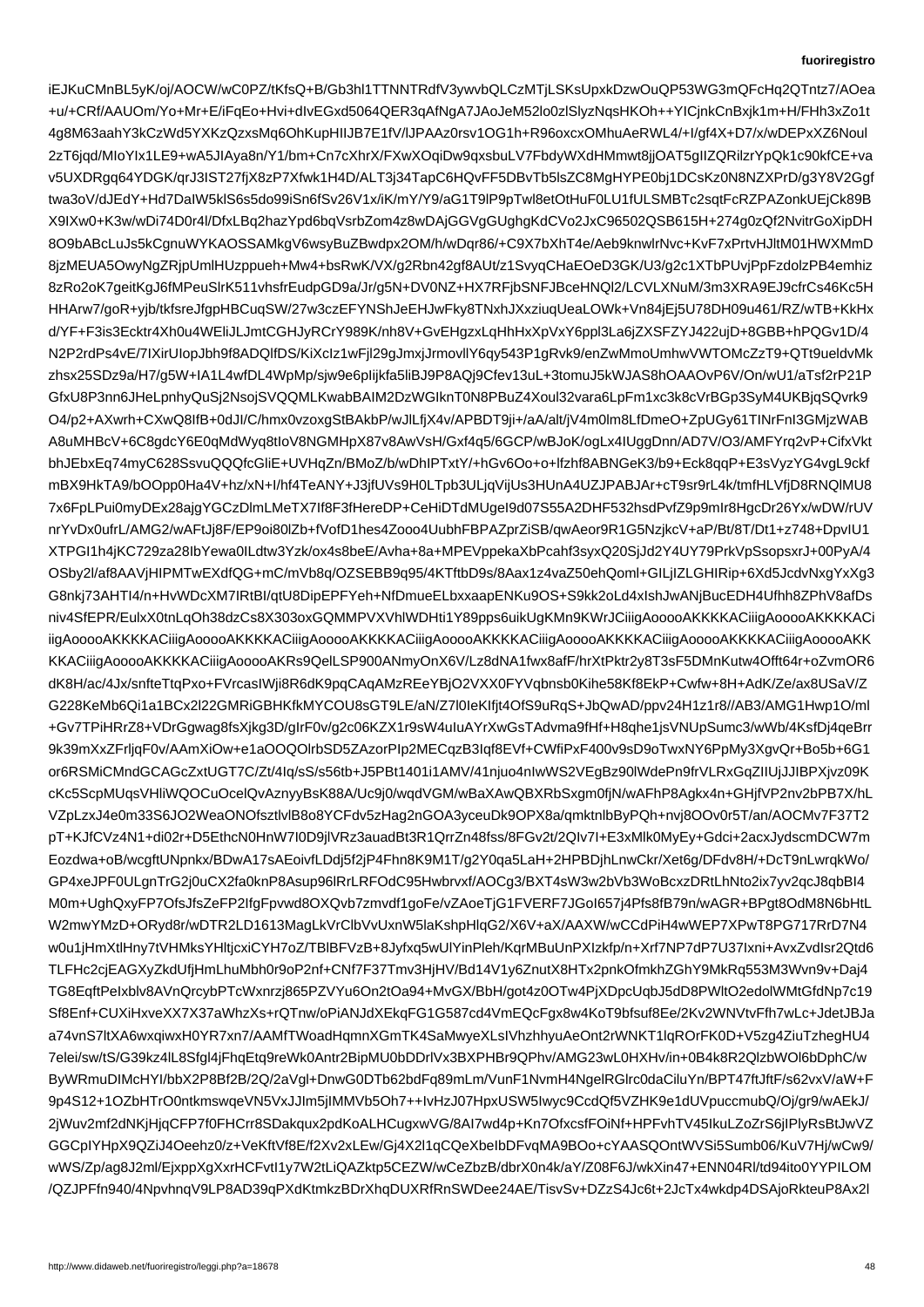epbYUISk730OW/wCCq3/BaTQPiV4Sv/2dP2Q9cuZtN1GHyPEnjQRvD9qtnQB7O23qr7W6SSELuGUXK/M3yf8AsLf8E3Pj3+3H4ugj8 KaNLo/hGK426t4y1C0ltYdgy0cllX7RP2CLkL/FtHNfqn8A/wDgg9+wv8HL+LxB4q0LV/HeoxfOn/CUXitaq4Oci3iVEcH+7L5gl4OQBX2D pHhrSPDmkRaF4a0m20+xtYxFa2librFFHGOioiqKoA4Axt9QaSpTm7yK9rCEbRRxv7M/7OPw8/ZZ+Dmk/Bb4W6CLLTNLhCvM4HnXk 5UeZczMuN0jkDLdsAD5VUD0RDhd3XI7/wBfepFUY5HNNkGM4H04zXQopHM23LU/Pb9qz/qv18FPqX428VfCTwF8IPEuv+JfDOtXW kXsI+9vZWHn28rQu6SBpJXUSIRzGoIGQSDmvyA+NPxX8SfHL4uel/jH4sit01PxJrNxqN9FaAiKN5ZGbYmeVVc4BPJAr+g3xv8A8E0v 2HfiT45v/iR46/Zr8P6hrOp3j3eo3zGWMXM7MWeV0RwpZmJZjj5s855FdFon7CP7GOg26waV+yZ8NoVWMKrr4JsC/wCJMRz9a55U5 zer0OmFWnBaLU/nB+H/AI38S/DTxzo3xF8H35tdW0LVLfUdMuioYR3MLrLG3PGA6jgn16V+rXwg/wCDj74X6jaWNn8c/gVrmmXREaX +oeG7qK6t93AMiRzGNkGTnblz+pr7p1T9hv8AY31y1Njq/wCyf8N7iMjnd4KsQR9CsQx+nb0rhrL/AIJNf8E87LU4tXt/2WPDgmjn85BIZ2 jDZz/q/M2EexUg0lTnF7jdWnNao47/AILKfC3U/wBoT/gnd4iuvh/FLfzaQ9n4jtoYYiXuLeJsyYHBGIZXfb1ITABPFfgeG8tGLNwDtOcj8yen t+Nf1SLptqLMaclogg8ryxAUGzZ024xgjHH6V+fX7Tv/AAb2fAb4t+N7nx18EPijefD2S/IM9zpC6St/YiRuphTzYnhU/wB3e6rnIA6U6tKT1T Jp1YpWPyR+BX7QHxf/AGbviHa/E/4J+ObnQ9ct1KJc2wV0kjOMxPG4ZJIzjoykdM9sfU3wxm/4KV/8FnvE9t8OfF/xPvpvBOmXMba3qb adFZ6TY45UtFbpELm5wSUjJY8jLImSPp74F/8ABt78OvDmt2us/tAfHi88TWkMm99A0LSvsEcxGcK9w0ruynp8qo3+1X6HfDT4UeAPq 94N074ffDPwPYaHoulweVY6bp0IRIUP3s/38n5mJyWOWJZqmNKdtTSVWmndbn5Z/wDBVX/qkl8Ov2dP2P8Aw18Q/wBnfw1cz3Hqv5 kTxvqUx8y51S3uQoN9MQ2MRyqqhVAAWZixwhavzIdlJLg/Lz8yk+2en5fn71/U3rugWPiPT7jRda0yG8sruB4bq1uYxJFPEylXR1blZWU ISpHQ1+fXxi/4Nzf2e/HPiCfxP8K/iBrva60upfNk0Y2KX8EBJOY4Czo8adsMznik96c6L+vTTapJaWtz8vtL/a9/bS+JXwr079kHQvix4m1iw 3dtHp+meFLJEmkuR8qx2isiebJH8oAhDFMYAU8V+03/AASe/Yf8SfsQ/szJ4S8eSpJ4p8R6idY8QxxShkspHiijW0DKSG8sRgl14LM+C yhSdD9in/glr+zV+xAw17wPos+ueKZbYRz+LtdZJLpBjmOBQoWCMnJ+X5j0ZmAFfTCxqFAH4YqqdJrcmtVUrWAI2B/WnjpQBgYoroSs c17hRRRTAKKKKACiiigAooooAKKKKACiiigAooooAKKKKACiiigAooooAKKKKACiiigAooooAKKKKACiiigAooooAKKKKACiiigAooooA KKKKACiiigAooooAKKKKACiiigAooooAKKKKACiiigAooooAKKKKACiiigAooooAKKKKACiiigAprA5ztp1NEiE7Q3PpSduoB82dwWj5yc ZxTgcjOKKYDWTgYGad0oooAKKKKAAAAYApu3/AGP1p1FACbRjBpaKKAGtnP3acOnSigkAZNABSFAeaYJkZtobnGdvcikE6EjcSu4 kDlx70AO8vnO3n60EZ42dacpyoPqKWgBm5gMdKAhPWn0UWuA3y1xigRoOgp1FKyQDSpz1wP5U4UUUwCmlB2NOpgniJwG74oA MMe1OCDHIpaMc0WuA3y1zmnYA4xRRSskAUUUUNXATYpO4ikKjPCfrTPtC7yuf/HT/AD6VKKXKqGqY6J+tG5/7v6U6inZAA5HIpNi5 zilopgJ5a4xikZeeBTqKAGKpJ5FPooJA6mgBpUls9qdUbTxh9u7knHQ/5/GnryKAFooooAKKKKACiiigAooooAKKKKACiiigAooooAKKKK KACiiigAooooAKKKKACiiigAooooAKKKKACiiigAooooAKKKKACiiigAooooAKKKKACiiigAooooAKKKKACiiigAooooAKKKKACiiigAoooo AKKKKACiiigAooooAKKKKACiiigAoPAzRTRkrgenHPek72A8q/am/bT/Zw/Yu8KQePP2lPHF54e0a5WUrgcPhvUb+GMRIA5kazgl8rmR AN+3du+XcQcaf7N37RXw4/au+CuhfH34RXd5c+GPE0D3Oi3d7YvbSXEAlaNX8qRQ6qSpl3KMggjIIJ+Ff8Ag59+M2r+E/8Agn/pv7N/g 6RW8Q/Gbx7pvh6x00REyzwRSi6lZWPAHmx2sZxz/pHGecfeX7PXwl0X9nz4GeC/qRoTlbPwd4XsNFtmiTAkW2t44Fc+jEJk+pLHnrW d3cq10d2vTmlr58+KP/BUL9hn4Pahr1j40+OaSx+Ep0g8X6noHhzUtXsfD0rv5ax6hd2FtNb2Ll8KFneM7ioxllr1fVfjT8KNC+FjfHHV/iPo9t 4Nj0ddWbxRJfp/Z/2AoHW6E+djRMhVlkBwwYEZBq0xWZ1lFfOvh7/gqn+wv4ju/CFna/GHULIfEHUrbT/AdxrfgXWtPg8RTz3CW0K2M1 1Zxx3SmSWP54mZArh2YJ81ehftDftX/s//ALK/hK08afHn4k2ug2mo6jFp2lQfZ5rq71G8kbalta2tskk9zKT/AAQo7cE44p8yCzPR/vDivKv 2mv22P2Wf2N9L0XXP2mvjPpXhC08Q6n/Z2jTaksp+03AG5qBGjbUUYLSNhFyNzDIqp8Jv27P2XPjb8Xr79n/wB8RrpvHGl6RNqmp+E tY8M6lpeoWdnFJbxNPLBe28TxKXuoApYAybyU3BGI+c/wBsP40f8EY/20/jb4R/Yq/ah1LTPHHjmx8YqvhTwoulaus8N+W2vEv28aRGD CN5nmuYGWJtwbZUufYaj3PuxRqf40Bqelc/49+JXw++FHhC+8ffE3xppfh7QtKt/O1LWNavktrW2jyBueWUqqjJA5PUj1FeTeEv+ClH7G vjPxh4U8D2XxR1GwvPHVy8Hgm58R+C9Z0iy8QSLGHKWV5fWkNvdEqylfLkbduULuLLkUrOwcrPedwBxmlrD8Z+P/A3w48L3vjj4ieMt L0HRdNgM2o6xrV9Ha2tqg4LySyFVRe2SR29a8Juv+Cs/wCwRYDw5d6/8aL/AEbSvGN8LPwv4n8Q+Bdb07RdUmbG0Qanc2cdnICD wwm2nBwTg4fMhWZ9JAg8ikfGMetQxXSTIHjIYHGDzgjpn8689/aJ/a2/Zt/ZN8M2PjL9pD4z6D4O0zUtR+wafea3eCJZ7nazGNMgkkKr EnGABzjIycyCzOe+P37aXwr+BnxF8OfA9tN1zxZ8QPF0NxcaB4A8H2sVzqVxawAmS6lE8sUNpbggqJZ5Y0dwVUswIDf2Jv23vgH+3t8 EU+Pf7PGqXl1og1SfTLyK/svluLa8hCmSKVQSuQrowYMQQwwSSK/MT/gld/wUw/ZE+IP7f37Sf7bv7SHx70jSNc8X+JbLwr8KdNv3kk vH8OwPJ5UFrbwKzSGXbZllRSXIBI3Mz7vvL/gnn+19/wAE7Pjbrfiv9n//AIJ56Ja2dh4OlW88U2vh/wCH9zomm2d3cyyxbXE1tAHuGMEv GzlYQf4MCL3ZbirH1mjALhjyO9KOuc15Db/tzfsuXH7Ws37DNr8UPO+Kdvo39r3HhaLRb1vKs/LWTzXuVhNsvysp2tKG+dBj5lz6J4z+I Pqb4c+Fbzxx8QvGel6FomnW5m1DWdZv47W0tlxwXkllZVRfdiB09avm7kcrNvlzjNJwowTXzZc/8FaP2CtOXw5e6/8AGe/0bS/F9+LPwr 4m8QeBdb07RdUmONoh1O5sks5FIYYcTFTyQTq47n9p39uH9lb9jPw7B4r/AGnPjRpvhOxulZraS7hmlkIAKqSsUMbuRuZRkLyT+FHM g5Wj1neoGSf/AK1cz8XvjH8NPgN8Mtb+Mnxf8YWug+GfDtk93rOr3u7yraFcZYhQWYkkKFUFmZgqgsQD4f8AEP8A4K+f8E4/hN8O/B HxR+JH7UOk6No/xHt1ufBj3ul3wuNQti5QXX2YW5nht9wx9okjSLod2KyP+CiH7YH/AATi+D/gLU/2ef8AgoB8TdMtdA8W6VJDqmi6pp N7c/bLdxlATaQuyHIJVo2WRWj3x7djMqlPTQaiz3z4HfH34QftJfCrRvjZ8C/HFp4j8La/A8ukavYq4juESV4n+V1Vl2yRujKwBDIQQCK7Jc EZB615R+yN8JPgT8D/ANnDwl8Pv2aPBbeH/AdvpSXXhnR5UuA0EFyWuCzC4Z5i7PLI7eaWk3O2416fNexWy5mcDg5PYAevp9Tgd KFLS7BxJZGIye2Owzj8K+atU/4Kl/ssWX7Z3hz9gizj8YXfxI8ReY9vpT+CL20ht4Ejlla5ea7ihV4fLglcSQmRCE4JOAeq+JH/AAUM/ZF+F /xF1P4S618Tb3V/E2h6e19r+i+CvCWq+IrjRrZd2ZL1dLtrj7GAB/y32dVOPmGfz8/4Juaz4d/bx/4L3ftD/tzaDd2mpeD/AIYeHbTwh4N1GC 43QvLLiEXETH/WI62t+xYcYulyOQSpSvsNR7n64RnK8jnvzSlwBn8q8z+OP7W37Pn7OL6Tp/xc+IsVjqfiC6Nt4f8AD9jY3Go6tq0wAylp YWkct1c4yufKjcDcucbhnjfBP/BTf9iP4h/G3RP2avDHxmm/4T/xBLew2Pg/UPC2qWWowyWkTzTLdQ3Nqj2TLFGXUXIj8wNHs3+Ym5u S6k2dzvP2kf2p/gH+yL8Lrj4zftGfEuy8K+G7e7htW1O+ilkDTykrHGqRIzyMSGOFBOFZjgKSOr8FeOvCPxD8E6R8Q/A2vwapomu6Zb6j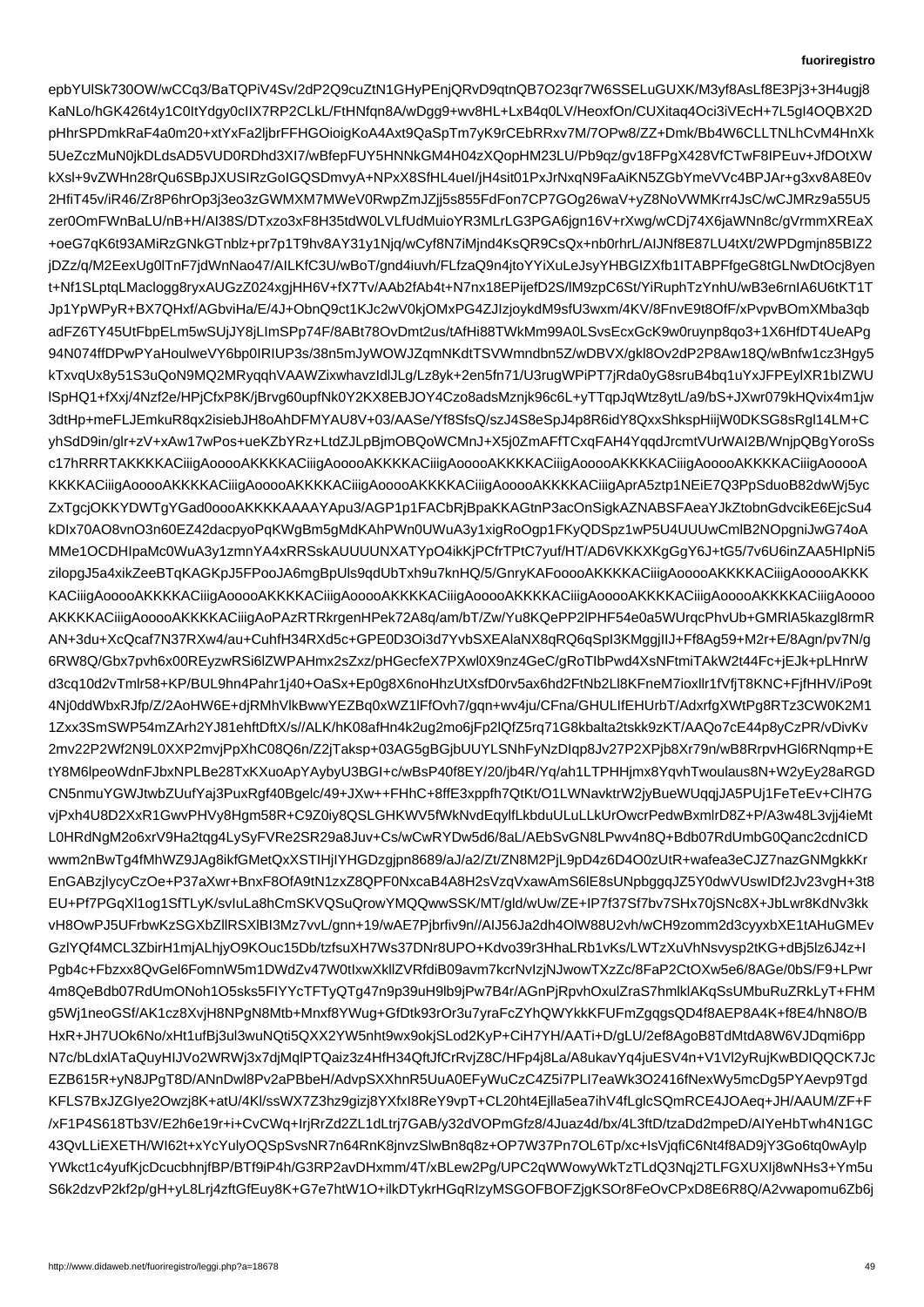o+p2zbo7u1njWWGZD3V0ZWB9DXx7/wAFlv2oP+CSvi+wf9ij9v8A8X2mryarq1qlfBh0nV3u7i+3r5HkSWEYKSEyRqSkij96ASA4z9b/A A/8A+HPhh4H0X4aeBfD9vpmq+G9KtdM0TTLckx2dpBEsUUKZ5KpGiKuefl55oUmNpWOiBBG4Hiq95qEFlbyXlwziOJCzskTOQByTh QSfwpj6hbQsqSXADSHbHq/ePPA9TwTj0B44JrwjXv+Cmn7EmheJta8Lr8aZNSbwxerbeKNY8OeF9U1XSdDlZlQJfajZ20tnZYZqG86Z AhDbsFGIbloCTuZPwY/4Kh/stftB/te6x+xV8Kh4tv/ABr4a0SXUvEUepeDL3TIdKijaNSJft0UMqtumiUfuyGLqjIBI+mFKqYyOPevyq/4N2d Pb9pD49/tSf8ABTPU9PZLf4h/EmTRfCjPMWaGwgZrh09WHIT6ehcj5jbnl4wP0K+Mf7Zn7N3wK8V6b8P/AlgfEfd4o1i3e40vwf4f0a91jW ruBQd00en6fDPdNENp/eCIrwQDmpjLTUco6nq2R6ijI9RXjvw8/bw/Y9+KfwGuf2nfB37QvhuTwFYXUtrqXiXULz7DBZXERVXhnFyI2gk BZB5cgVvnTg7lzz/ws/4KhfsF/Gi4eeNvi98Nv2l9Dv8Awp8OfJ/4THxNNb3NtYWBkDFF8+eJI5mO37sRc5ZFxI03VzIXKz6CzUDXkAmE QddxwcZ5weM/mMV45+yF/wAFBf2Q/wBvTw/rXiX9k340Wfi608PXqWes7NPu7OW0ldSyb4ruGKTY4DbZApRijqMSjBfj/wDae/4OD/2 UvBf7Vnw//Za+A/xu8Lahb3vi2I/E74jX1yDomg6VAXIuLaKcDbNdSxxCNXQvGN4G4uwKpzQKLP0B+Lfxk+GnwG+GmtfGL4v+L7TQfD Phyxe71nV74IYraFcZJwCWJJChVBZmZVUFiAanwO+P3wg/aT+FOjfGv4GeOLXxF4W8QQPNo+r2SSLHclkrxPhXVXUrJG6FWAIZC CBivnX9ub9uP/gmP4T+DZ+GH7bHxf0lvBfxF8MpO1ld6Rf3ceq6fOheF1NpAzKDtZkMRWVXQOm0qSvs37Inwj+BHwP/AGb/AAh8Pv2 aPBR8P+A7bSVuvDOjSrOWqquC1yWYXDNMXdpXdvMYybnO5uaXPcbiluerb8dB+tNaQZC5OT09Khe7qwXdnUcZJU45/Dp715X8Xv 24P2Y/gh8QNN+E/jn4iS3PjHVrZrmy8HeFtA1DXtYaBcZnax0y3uLhIQDnzWjVCAxzhWlg9lqTa+xwP7Sn/BUz9lX9l345eEf2aviH/wAJf P408da5b6X4c0PT/BN9sv5J5ki3x3c8UdtNEJJUUmOViCwzgDj0T9pj9tr9lj9jnSdE1v8Aaa+NGleELXxFqX9n6NLqSyt9pnAyw/doxVVG N0ibUXI3MMivzTPxH8Ef8FOP+Di34f6n8NL+PWPA3wB+Gp1ueZo5YidRlwRvilRXimimvrJWiZVZGtGVwhRkX6V/bD+NH/BGP9tT4z+ D/wBir9qPUtN8b+ObHxeq+E/CjaXrAnhv9+yRjNbxpGYMI3m+Y5hYRNu3bKjmbZpyqx93L93pS0ijCjAx7UtaLYyCiiimAUUUUAFFFFA BRRRQAUUUUAFFFFABRRRQAUUUUAFFFFABRRRQAUUUUAFFFFABRRRQAUUUUAFFFFABRRRQAUUUUAFFFFABRRRQA UUUUAFFFFABRRRQAUUUUAFFFFABRRRQAUUUUAFFFFABRRRQAUUUUAFFFFABRRRQAUUUUAFIcLkk9aU8DNQvMnVux wTj8aT2A/KL9uy8X9sf/g42/Z3/AGXbO8lm0b4JaFJ4z11Y49wt77P22MMTgYJttLGSf+WpxzkV0X/Bwv8A8FCPiL8GbHwN/wAE/wD9n XxPJovjv4zzCDWfEsNvLLJoWqyTC2eSNIkZ2aVvOBaMM6R28pVd5iZel/Zj/Z9/4KA6X/wWI/ak+L0/wV1/R9U+Id4dF8F/FvVrS3OkaN4 aSdN1zGDJuurr7Nb6atvboCjMGM7RrGxO/wD8Faf2UP2vPhf/AMFHPgb/AMFUP2Z/gXd/FzT/AlaeH4tB8VeEtPEc2qyxpJfF7tYtnzvJH fSYIRXaOSKJwo7ZR2NU7C+Ov2ZPGn7RX7Hmm/8ABKb/AIJzfs/a94C+EF4ImnxD+NvxM8L3GIHUIRIk0stlYXiRXmoXdzLEC9w8cc QUbVZUaFI+i/8AqoP+wlr/AMVf+CP3iX9qf9na7kivNM8AaVpHhKO6uQXu10iS1kitjlMDdOln5OThQZctt5Fb3wy+PP7Xf7V2saf/AMIN+ y34m+CXhWO+t5tc8WfFBbAa1cxoPntdP02CSdQzY8v7VcyBY0LlYZmYKvOfEr9pb9oj4Mf8FPtQ03XPgH8SNY+CWo/CvS7SXxB4a8 MX2r22neI472+m80W9oJZTFJbXKxSvHCzGSGLcGEY2N7Du3seD/wDBHL9ob4R/8FWf2PvAHwU+N1jNo3xH/Zm8WaJeXOj2E3kz ST6VGYLC/wDKkRykciGSKZE2IZUcqUDptd/wcjeAPjv4G8MfBH/go18E9Nt9VP7O/jyXVtd0C9iZoZre5lsgLiUAhmiSW1WFtvzbLrcCoQ tWv/wTW/Y1+KsP/BWX9oH/AIKSN8I9V+Hnw6+IFgml+FvDPie1a11HVbtnsJ7vVHtGPmQI9xa3Eq+csch+1nci4bHQ/BL9rb42f8Kz+N/ wj/bV/Yy+MmtWV5478VR+BrG18A3+qf8ACT+Gr6+nNrp3nwK6WxRJ5IAJ3ijSLywGVU2UtlsLV6tntX7F2tfs3/tv3vhL/qqh8HNQmOreJf hgPC09kJoyunwrefaZ7OddofzoLpWThIXaCQpDK1fGX7LIuf22f+Dln4wftAs883hv9nbwqPCWgTyAbbW/cPZyRE54Z5ZNadc5YnqMZx 9A/wDBv1+wt8ef2Bv2BY/hb+0VHHaeJNf8YXviKTRor1Lj+yYp4bWFbZnQmNnxbGQlCwBmIBJzXhv/AAQh/Yp/4KC/s52/jzSv2hvhjH4 CuPEHxUfxD4z8bTa7b3974mSAJ5WnW0KGQRW5mN3JLdSuJGSZY4wSzSRuxSKei+PNV/4Kz/8ABcrxF8AvHl603wS/ZZZrmPwb5 Z+ya94lt5xbi4u4ySsojuGuNgbKrHahdg86Xd9yftcf8E8PgF+2d8TvhX8VfjK2vSaj8H/Eb654Yt9l1g2sM908ts5FwqoWkANpEV2lG+Ujfh mr4g+FH7MP7ZH/AAS0/wCCsPxj/aO8lfsveJPjF8LPjvdT6pJqHw+uLRtT0W8nvnumikt7y4iBKPJMvMmxo2jbduDQr9/fBK7/AGrPiZ4ou PiL8b/A9l8PvDosJLbR/h2NVt9U1GaYzl6399dwAwwMiRhI7a2aVV8ySR5pGKLClbW4M/OLWfHviz/gtB/wWq139k3xvfTD4Bfs1ahPe6 x4TMX+jeJNes7gWw+1g7xMn2hpECthTBbSYEbTmvVv+Dpfx98PfCf/AASov/BGvWkE+r+LPGekWXhalT4kgnima6kmVAcuv2eGeLp geevfbWj+y/8AsW/tWf8ABOb/AIKLftBfGTwf8Cbz4q/DT4+6uviJdT8Ka1pdnqmh6h9pvLlrSaHU762V4S99cDzI5GJ2QNtUl1Xvb7/gn38 U/wBtn9r/AMN/tj/t36PZ6Z4Y+HHmP8KPgrFqKaglpds+TgmrSjMEtySsbrBAzRxiKIGWTDgU1HoiXtufQf7Emk+OPD37HHwo8P8AxQe 8XxTp3wz0G28SC93ed9uWwgjn3g8hvNRwenOeg683/wAFK/jHD+z3+wR8XfjCbw29xonw/wBVOnyxryl1LbvBagYOeZplhwVGRnl4B 9zR40VUG8Hn5CM9D1O7kAY69ORyeK/Ov/q5r8ceJ7j/AIJ96P8As2fDpxc+JPjH8T9D8K6fpEK7570+c10qloBdh58Fqvyjd++UHl8Gn8I iz/wQT8D+G/2Of+CLfh34weNTd21rf6ZrPjzxMyKu9Lfdl0UiDuv2K3ibluvTjp5r/wAG7lzZfCj9gP4t/wDBSX4/X08F78VviLqfiHV9Qc5kv4l JTFGkQGDLNLey3saqBulkeNAA2N31b+3J+yb8Ybr/AIJFeKP2MP2TR9s8TWvwvsvCnh+OS4itWvraGKG1mhDu4SNpbWOVPmZUB kO4gZx4D+yJ+wl+3kf2BtG+Dnxk+G+j/Dl/hZ8PL23+F/w50nxRDgNxrPi42snk65gN/GwhiRbyR57e1iYiKWUTPK8kELKn0HdWPK/+Dc z/AITv9q79sv8Aaq/4KafFK0ZdS17XI/DOkrbSI4YIfNFxNZxyZIZYIINMRApYbAMnDDMmsePfFf8AwWi/4LVa7+yX421Cb/hQf7NN/Pe6 z4U2f6P4I16zuBbA3gO8TJ9paVAjYUwW0u0RtOa9l/4IM/sJftp/sh/s9aN8M/2j/BUfw80/QNS1PUL/AMNWXiW01O48U6reMYxeXUlv5k dva29mkMUdskrvLMGmcol4lZ37L37F/wC1V/wTm/4KK/tBfGHwj8CL/wCKnwz+PurL4iXUvCetaXaaroWo/aby5e0mg1K+tleEvfTr5kcrs dkDELlwrV+o01fQzP8Ag6U8e/D3wn/wSp1DwPr1pFNrHi3xno9j4WhjuCJIbiKZrqSZUU5ZRbxTRE4IHnLnBKV5f/wXD+Lnjr4J/wDBBX 4T/s6fESS4PxB+IGj+EPDviHTrm3Z7557Wytry9fZgHeLm1hjZTgkzYwS1fT19/wAE/fip+21+1/4c/bE/bw0Wy03wv8OWkf4U/BWLUk1B LW7LZOp6tKv7ia5LKjLBA7Rx+VEDLJh1bk/2/wD9q79pT9tD/qrD+zn4r1b4ZJJ8B/hHDca/rOuTalYGOTWWlacWxtWmFxIGazsELGlo N8nOM0S2Fe0jrv2dv+CPH7NOu/sxeDfDf7ZPwT0Txp4ss49L1C/l1hd76Q1paxwWukwyQOvmWtrAq2+zcYZmWSZkLTOK+dP+C+gu P2t/27P2Uf8Aglxo0tzPZ+IvF58W+NbKJFdV0+JzAk4Qt/yztodWZsqFxgg8tj9Z9uTu7jOMf5/+tX5Z+Of2Pv2/l/8Ag4B8W/tceEvgpaal4Tu PAFno3gLx/rmuwDT/AAyJLK1iurt7YOZ7mSNjqGy2VY/MaZcyRxl5KJK0UEXds/UONoIAI1UIBgKpwpHYDHoOnHpx3r4V/wCC8/8Aw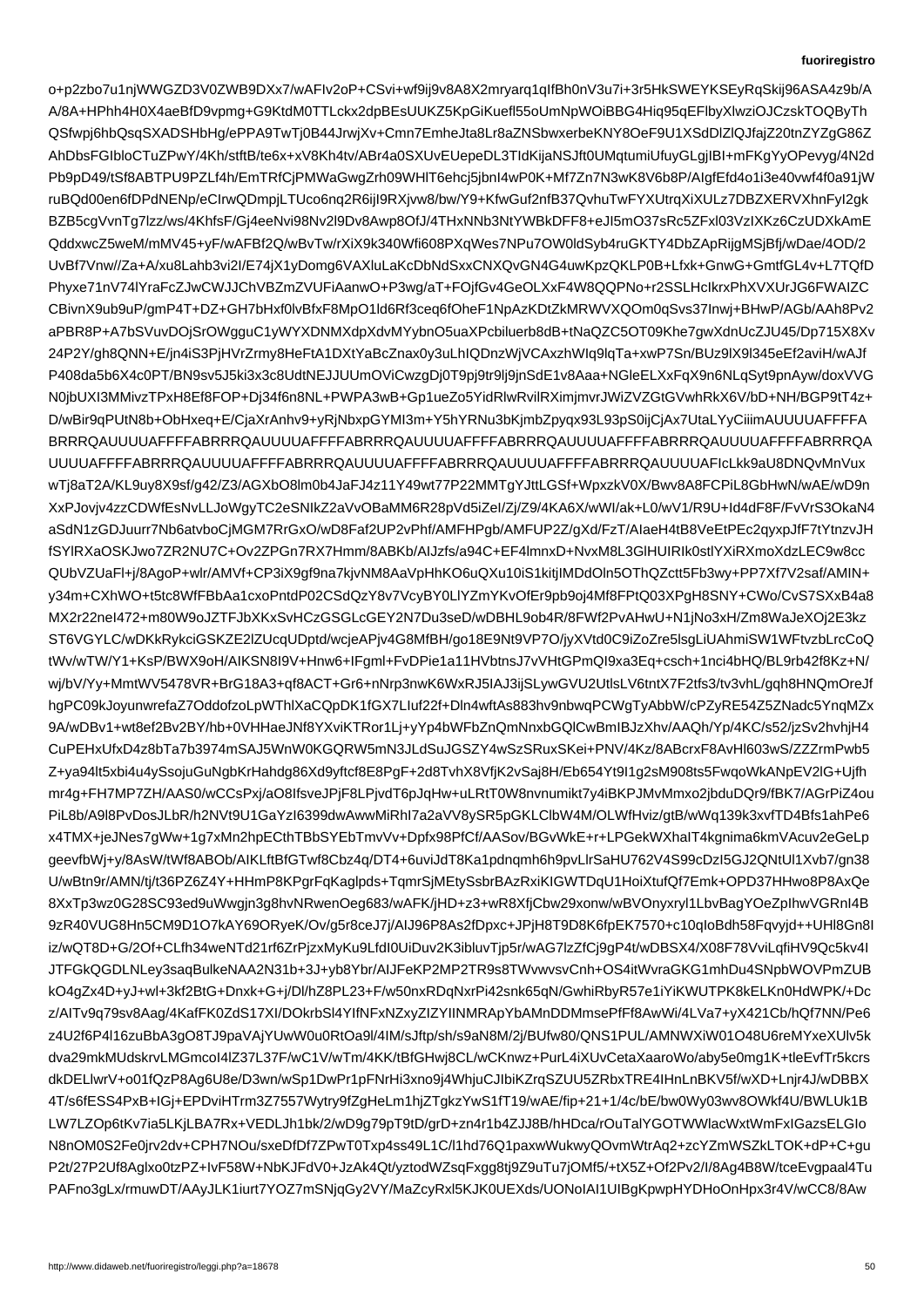UZ8cfsGfs0aL4Q+BCSr8VPivrUmheBXUBnswoRbi8UEbWdPPgjRW/juUYj5DX2x4Q8N6j4b8L6d4e1TXLzVbiytY4J9W1DYJ7tkQlZpB EqoHbqdoHU1+fn/AAXM/wCCfH7WX7TXxK+A/wC1t+xj4Q0zxX4y+Cvi9tRbwjqutQ2g1KL7TZXMRR7h44Bte0lkDOpZZvl3bRgewl9f+ AXwh+Ev/BHP/qnXrHivxtdW97qvhrwxP4q+J3iW6vx9p8T6+UEtxl9xKpd2luB5MWQSAYxhnJr5K/4lpeIPCX/BMr/qhR4s/b++KGixPN4i 1DU/FclvbgrLdYnTTdPsuhCrLPEpQ87RedjkVt/8FcPgd/wVW/4KCf8ABPPXodZ/Z5/4Qu6s9R0ybT/gz4X8XQ63gerlZ0aS9vLyERwypC u/y7OEMGY+c7F44IXpPE//AATm/bX/AGtf+COWrfsrfFHStA+Hutf8K+8PaP8ADz4bQ6nHd22kyaPLBL9pvr1EYS3V4YWQ+WTDDG8f ytlZZKj5A/U2v+CFPwe+JHxt+Hesf8FWv2t7uPW/ih8YppP7AuJ48p4e8NwSukFjaxkYt45HWSTapIdPJdtzbs+c/wDBOi68C/ttf8F9/wBp P9t/wPYWuoeGvhr4fsvB/h3U45F2T3zotq93EVyHUpYXiiQEjyZkO07xj1j9hj4bf8FVfEX7JXq/9iH9oH9n7TPglo/hPw1Y+HNd+l2meP7T U9V1bS7SFLdYtNtrMutjPLAqo11LMxiO+SOlyMrJ5P8A8G9/7Hv7d/7P/hLxN4U+MnwYsfhT4Wk+JN5r2sXM7JLqvimVYo4bfTYosFbT T7eWN5TKT5kzMETahlam/iBX6EP7WQH7bf8AwcqfBn9nm3F3ceGv2ePCo8Wa/DHGCtnqTBbyNxjO1WkOiqQQCTxg/LX6z4PXGOu OcfhX5UfsV/sX/wDBQTwN/wAFU/2ovjH4p+Gq+HdM+JPi14dE+MN1rdncyWfhxbyWWO2sLNvNaW5mhFggMyrFAIGYrI0ccL/qwBti2r 17ZGauPkiHvufmn/wXW/bV+M2l+P8A4Zf8Esf2R/En9j/Er47XaW2p+IELBtD0Sec2xkVgGlaUpcZdQWjjtZCoD7WHef8ABQfSP2fv+CV 3/BEzx/8ACj4e6NZ6foUHw8uvCmhWUsypPqmp6IA1n5zHGZ5maZ7mQclljk5RVBXzX/qpX+wd+3Pov/BVn4Sf8FTf2Kfq3pvxLfwnoR0 nxH4Iu/FlrpkxAW8ieWOS+kWJVkqvWUMuWikiD7GyTXIX/BcH9kP/AIKd/t2fAz4c+PdR/Z++1zWvjuFj8FfB/iOK8TSLUwyq3V7f/ukuriYs se+NDFap8qM7SzO8uxoldHofwo+Lulf8ERf+DePwZ8TLnSrKfxhqfhu3v9FsTvxea9rJe7gEo24H2eFzvHR47NkDfMueL/4Jq+LPjL8L/w BmS7+KvwO+AXiT4zftV/G1ZNT8afELxN4cvNN0TRJ5l321rearexxQtb20Dl5tbMvtJIDH+6UW7L6N/wAFZP8Agnp+3p+39/wTPn0bWI 9FX4k23jyx8X6b8MNJv4v7P0izgsrmzTRoLt1VbidY7kzSXEjLG8wkWMpEsVen/stfty/t3fGP4T+Hvh1pH/BL7xj4L8d2uixWOt6z8Q2tdE 8KaXLGvlefCYyby5i3guttFbqQAIxIgzMHL4kJJXMX4M/AZP8Aghj/AMEfvidr/iL4Iprni+0sNY8XelNctLcLbzeIryCKC2WFZFH7oSpaRDz Ad3zMQoYxjwT/AIN2f2PdO8P/ALB+g/tL/tF2Mdt4M0nVdR8WeF9F1SLfby36qYpfEE8Q5keGCFILVXD+WI7idMNcIU9//wCC2P7Jf7dX 7Uv7AHhj9kT9n3TJ/HOua/4v03/hY/iMXmnaTb/2bBullmME1wmFN0LeRII/NKiA7mJAY+uft6/BH4ieF/8AgIP4/wD2bv2NfCTT6vbfDBvD HhLSIpE802HkJayRI0hVfMFq0oVic7sHriiychrrY+UP+DXzwhe+LPhV8dP25NeqS2vPjL8XrqeKzitVhT7PamaYOiphdvnX90qRVAXycK OMCP8A4JIRRfte/wDBdj9qz9tKRbCbR/hxDb/D/wALSINyKyuIGngbG3JXTZSWUgFbzABViR63/wAErPgt+2/+zf8A8E9tE8K+IfhBb+F ZvAvws1C08JfDSfU7W6utf8QTSSXj393OP3dojznyordHIAnlkmOTGsfmX/BuX+zT+2F8CvgNc+Gfjf8ABrUvhzaT+NdS1/xNdeJYYTqXi u6uraK3htkiK7ra0hEQmkc7JJZvLVQIvO8yb6JWD0Od/wCC9iXX7W37d37KX/BL7TTdXNtr3i4+LvGdkuxw2nxu0InwMMNttBqzMxAVV +7uAOP1hQxQ/u1AjHGAAFI7LgEDjtj2r8v/ABv+x7+38/8AwcA+Lf2uPB/wRtdS8KXPw/tNF8AfEHXddgFh4ZElnaw3N09sHM9xJHJ/aA S1RY/NacZeNC8lfpd4V8P33hvwtp/hzUdfutVurGzjgm1W9EYnu3WMIZpBGqKrtyflC8Gqirtidz52/wCCvP8AwUAsf+Cbn7E3iL9oG0tI5/ Ec1zHongvymU7JtVuVkMRcYlKRxxvzsGxuEBAvWFcN/wAEhf2Z5f2ZP2Spf2rf2mvFEN/8WPitpw8afFfxxrVwDOkU0RmtreSV9vkQW 1rgOi4RXEhU7VAGX/wcCf8ABOT40/8ABR39jLTPA/7Pdva3Hi/wl4tj1vTdIu9TW2TUoRbz28lujuRGkh85ZEaRIA2MuRvIPE/tTeE/+Ct3 7b3/AATv8c/C74l/sx6V8l9QXwPLFe+G9C8bWmr6l41v/K2fZoXtdsGnWLsPNZTLJJLtWFikZkeRNiWpy3/BuT4X0r4z+PP2nf8AgpTDo 8NrB8W/jJfQeG4XfMlvp0dxJeudyrg7mvo1J43NbscBQKx/2Vxd/ttf8HLPxf8A2q3eebw5+zv4THhLQZiq22+oOGs5Yc5wC0sutOuSWzj PGa9j/wCCEf7Pn7aHwT/ZO8DeCP2ivh/bfDDw94P0fUbaw8GJcx3Oo+JLy7vWupdW1F9m21RFcxw26HzDukaRioiQeV/8EIv2KP8Ag oH+znb+PdK/aH+GUfqK58Q/FOTxD4y8by65a6heeKBAVMOn20MZdYYDMbuWW7kYO6TLHGCWaSKVtsVZW3P1fTG0benalpsQli AJzx1JzTg3VzEKKKKYBRRRQAUUUUAFFFFABRRRQAUUUUAFFFFABRRRQAUUUUAFFFFABRRRQAUUUUAFFFFABRRRQA UUUUAFFFFABRRRQAUUUUAFFFFABRRRQAUUUUAFFFFABRRRQAUUUUAFFFFABRRRQAUUUUAFFFFABRRRQAUUUUAF FFFABRRTXPB+hwPWqBHlRcqsM4JGa+b9T/4KcfsvaV/wUG07/gmve6irZ+JWpaOb+3C6XnT1AtHvfJacNuEn2eJ5Pu7MYGd3Fe5+ NfFaeDfCuoeJ5tlv9QWws2uPsGk2rT3VwFGSscYBMhwPuqCx7Dsfkr9j39vj9j79v79rjxpJ8OP2WPEVI8QPq/pD6Z4l8d+MfAlnbajpBa5 kj/siOZHmuoyXW8ZoQEUmN+GLNUSk1sUkfY3l4dY9+QeWVjnccdPTBz2FK7YRY/tIDv0QkruwM/KM5P4Gvk/wT/wWD/ZY+IX7X+r/A LFmhaH46svE3hzRrrV/FWreJ/Ccmh2GiWEFslw91etqBhmhidZlcMYcbZUbhWDVQ+CX/BaH9kr45ftmab+xH4c8l/EbSfEniHSJdS8Ja1 4n8IPpml+IrRIZJhcWhmcTzRyRRTvHK0CJJ5JCnJAK5IfcbV0fYUGEG0MC3G9WOSCeRnJOBTUEYi+U/LtwuO/btivGP2xP24/g1+xlp /hOy+IdnrWseIPHOvpovqbwd4XsI59T1y+YqPLqWSSOJFXcm+SWRETzFyw3AHN+FX7d/q74mftR3/7Huu/B3x94L8daZ4Ol8TXGne KdNtRA2mJdW9rFNDcWl1PBcCWS4YL5TvteCVX2sqrQ3dglY96WMIgjZiwGVYbSRj3zn9TTUjLDaDuUryc8Y9sADt25rzz9pj9rP4Afsi eAF+JPx++JNlomnzTpa6bBtknutTuXICW9pbwK81zKxI/dxIzY+bGAa8t8A/8ABTn4S+JP2pPCv7IPxD+Dnj/4e+OfHHhyXWvBll4202wj Gs2sUbyuFNpeXLW0qxwzuYroQyAW5BXLIGHJBZyWh9MqDt3bWzt4PoPwpm6LeY9xHzbTn6ZIG4fTP4V4p+1r+31+zR+xkNC0T4u eKLy98SeKr1bPwh4l8NaTJqWta5cFqojtrSJS2NzKAzbUJYANlqG8v8Z/8Fp/2Pvqd49tvhh+11p/jH4L65faCmr6RbfEnw6Ejv4HZIDRzW Et5GrAqQyMwdOjKCrAHPEHFtXZ9fMC67dpAODzxj68invPGp2Fuenyrnt04r5n/b//AOCpn7Mv/BOLwvaeJvj7pnjeSC9uktbK58P+DLq5 tnndZHWD7Y6pZiUrDMfL87zNsbHbgE1x/wC1t/wWd/Zk/Yv8F2fi34nfDn4l6rMukadqHibRvCfhJLybwdFeor2iatl0yWtjM5fYsJlaR8KVB BBL5knYXKfZYYdlPXqQaRnUD52AGc5l/wAa5r4YfEvwj8Xvhl4e+LngXUxeaB4p0K01bQ7woy+faXMSSwSYcbhuSRSAQG55AJIHil3/ AMFJfhbr/j3xJ8Ov2cvhH48+MF34LeSDxfqHw50+xew0i6QfNaG6v7y1gursd7e1eaUfdKgggDlEORnV/tz2P7Wurfsp+LrX9h7WdH074pi zt5PCN1r8cDW3mLcxtMmJkePzHgWWOPeAgeRSzKAzL8+eDv2Sv2m/2wP2m/g/+0r+3P4AtfC2mfBDw+JtG8KjU7S5n1zxbcwQreap MLN5IILSGSPdbxeZJIzDe/I58qvRP2Nf+CqH7MX7c0vxH1P4D6V42n0z4YGyj1rUbrwtKy3k1yszbLOC3aS6nkQQHzI2iV8tGFUndWD 8Df8Ags/+x98fvGnxN8N6JB400Ow+DlmZviB4l8XeFn0yy0yb7SbZbExu/wBqF48iyqluYhl7wOigthTLUXsVrsfYEc8RQOkgKsNwO7ll+v el85Gxhqc9Mf5/z+NfJv7GH/BXD9nT9tr9ozxj+yt4F8A/EXwr418FaVHqeo6X8QvC50qa4tPMijeWONpZJVUGa3ISdY3ImBAIBK/OX/B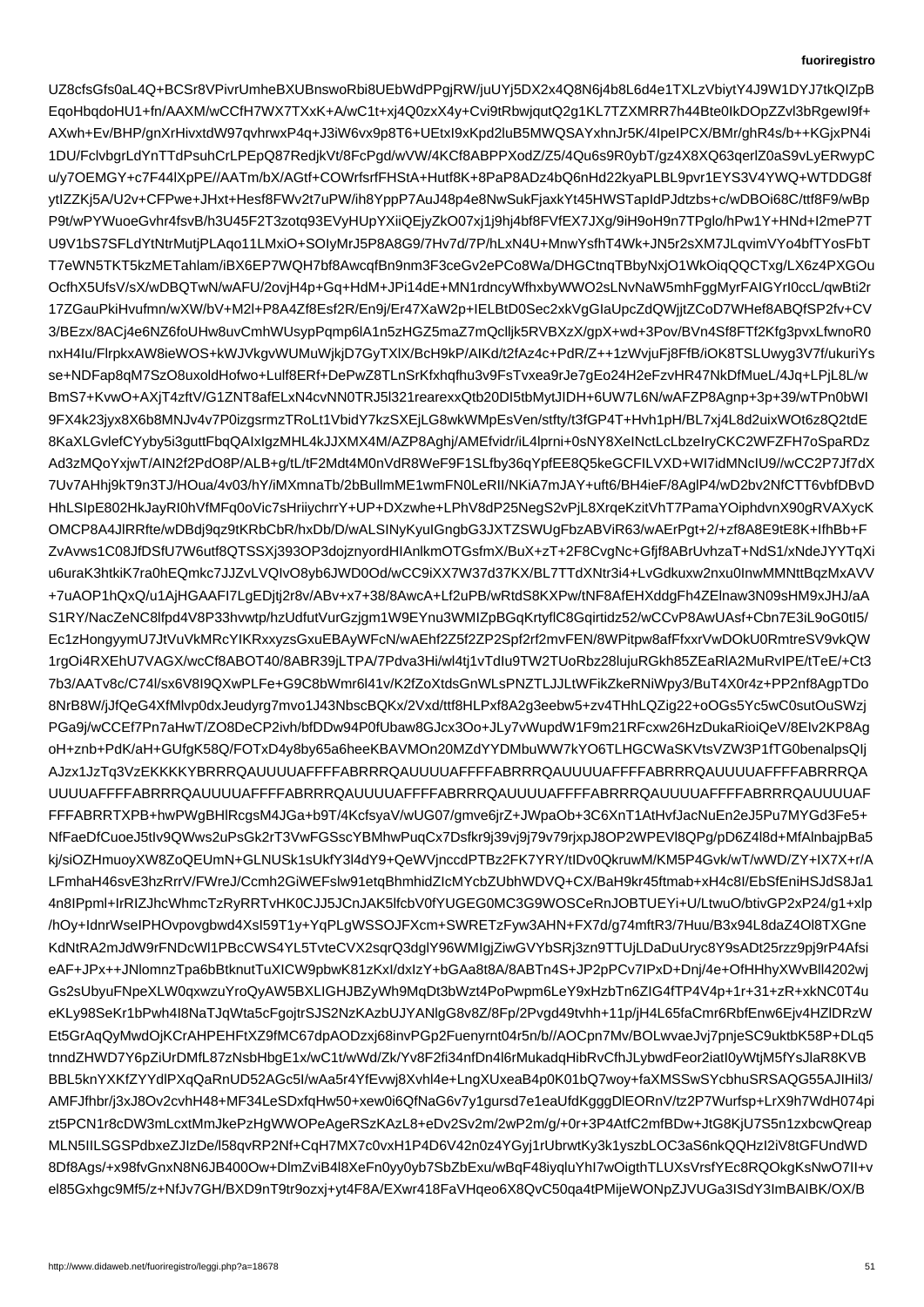Wn/asp4y+D3xZ0H9hP9mP4U/Eix8beMvEEWnap41bwBfYttOW5WK7l0a2eESatNsWSMTxI0S7A0LSMysq5rMTSZ+oO9D8wY8Cmr JE7bA4LjkAHJH4dq4Twv8AH/wJrPwUj+Pfi7+0fBPh/wDs2W9vm+IGmyaJNpkEe7e91FeLG9sAFLESBfl+YcYNfNvj/wD4LYfst+APhtp 37RGt/Di4kyfCHWvEUei6Z8Wv+Ebgh0e4nb7sqQXFwl/JbnEgWdLMxsYnCs3FU2mLl7H2eQFORxnrRtBJYD2pW2soJzjHYGgd9rGm 6XazahqN/DbwQRI7ia5kCLGq6lixAAGe+ODTV0hE7XEYfar4lHOBnA9/QcVELiKRIVZOXztwx546qYw3Ue3NfLk3/BVH4O+KvC/iD4sf Br4O/Eb4qfDjwjI7elfid4U0Wz/sWGKF2W5IgN1cw3OoJAFIZ5LGC4UeSRuJOK679q/9vP4O/wDBRD4Sat8avgFo/iG10DSfFlzoKXWv2 MVu99PBHBI80Ijmk3QkXCoGfa5KP8nQ0+ZFclke+CRCnJxxnDYyK8a/bO/bR+B/7DHwVuPjT8ddRuxp73kVhpekaTbLcX2r6hKxENpa QsQJZXwTyQqhGLEAZr0nxr4zsPAXg7VPGV9p+o3kOkadNeS2WkabJdXdwsUZd1gqjVpJnKqdscal3xhFY4FfjN+0h+3b4c/bO/4Lk/C WO4+Bvxl1HwD+z94fm8Qal4Kg+FmrS63Brkil4r2XTUha4gRJJNMKvJGq/Jq/LKMy5OwJWPt3xd/wVW8efA34yfBH4U/tX/slP4Hb4+az JpfhP+zvGqatfaZdKbeNF1K3jtlo4IL3VuD5NxNtDOTjYQPtMSJHn94TsbDluQMdc+nUda+PNI/4K6/sjeK/2l/Bn7LfiD4b/FLQPiD4ovFl8J 6L43+FOo6TcMH8yM3SC8iVo4tsc4abl4ilGeudnxn/AMFb/wBmnwZ+2r4V/YJXwP8AEq/+IXi28SLTbZfA1xaW/kbpd94Zb7yGktohBcM ZolkUiCQgsFOFCWm4WufVazRD5RNyG28nvgcdueaYLeXaD5Y38AOBjp0zyTjNfGuu/wDBcX9jbRP2r/B/7Ka6V47u7jx9ro0Xwl8QLfw vU8LarfGZYDFbXskitdqLlkqM9vDJFukXDbea+u/Gfizwb8O/DV9418f+LNP0XR9LtXudR1TVrxLe3tYUGWkkkkIVFA5LEqVVw5Wi+pR 2JyC3UKCD/D24yP0q4o4yetfFnxB/4LX/ALLnw/8Ahtpv7Qet/Df4jv8ACHWfEUei6b8Wx4bqi0e4nb7sqwz3K38lucSBbhLMxMYXCs3Ffa IJ2gjByeKltNikmJjDEnsO3eqpjCPtLepGR8xHU9COOafLqVpFG0slzGEUZZiRjaDgn6A8H/Jr5l1T/gqT8Gta0Txf4z+B3ww8c/E3wf4Etb uXxX488G2mnLodsbZXa4WK71G+tEv/ACwh3fYzMOgJyQCXsxq7PpouqO5llOdu7HXqO/v26+1MMI2LHligjjccY+o/EDt2Fec/st/tR/CP 9sT4EaB+0X8D/Eh1Pw34ktt9lcSZjmjdWMc0MyY/dyxurKffAGQRnz64/wCCk3wq8ReOfEfw8/Zx+Evj34xXXgtnh8YX/wAONOsn0/SLIO TZm7v7y1gubkDrb2rzSDpszkAcl1Hys+jRPHtEpdVXaCGPTH+cVFkFBJIV68EybRk+hFfL/wCx/wD8FVv2av25f+Fk6v8AAHw946vdP+ GP2JdYvJfC751Ca4WdxDZwxO1xNliw/PG8aNmRAik7gOT+HH/Bc/8AYw+IU3xX+3eH/iD4Vt/q48Nr4zvPFPhdbUnUZZpIIdOhgSZ7m W8eSGYLCYh/qpCeFNLmQcrPs0OiqZASM8knqO/U44oQQxrnzSV24LbiQPfJPH518e/Bf/gtH+zF8d/2MNd/bn8BfDr4mzeEvDev32l61 YQ+DGudQtmtLeO6nuJVtZJlo4Bbyl/mM4UMSpORiuT8S/8ABwl+wl4J/ZJ0D9sTxLoPxBq0fxXeXMHhvw9/wj9qdXv7e2nNtPeJCLoxR 2q3AMG+WZAZF2qDik5LoFmj7X8c+M/C/wAOvBurfEDxnqH2TStB0y41HU7tkZxFbQxGSWTaoO4hVJwASegznB8h/YJ/4KEfAL/go58 Erv47/s+/2wNFsPENxol9B4isVtrmG7hhhnwVVnX/AFdxE24Nxu68c8r+0p/wVI+AH7Nf7K/hn9sTxz8P/iBq/qPxV4estZq1LQfDQuRYWt 7HCbc3m6RFt2la5iQlzcknurY7f9hTVvqb40/ZY8JfFT9nX9nu2+GvhLxjp51rR/CsPhy001lhuJN8c8sFmPLDzRqkplZiQy/ewaE79QPbH uYkYK7dSOvfg/0BpsmGP709/vZK4z2z3/z+PzL49/4Kj/AjSNc8aaF8lfBnjH4rv8NrCa7+IV98OrO0msPD6RRmSRJry8urW3luViEjm1t5J Z18t1KBllFyz/4Kdfs86x+xDpv7f3q/RPGniHwFqekXd/EfDXhK5u7y3htXmS8aeNBsgWFreXdJlyodhAYjkvmQrH0UwKl3QjBG7J4H1Lc/ ypy+W21g4II5ZW3D/dz3Br4T8T/8HCf7Cfgr9kzQf2xPEmhfEGLR/FV7dReGvDh0G1OsahDbTm2nu0hW6MUdqLhWh8yaZMyAqMniv q7wp+0j8LPEP7Ouj/tTap4pg0bwZq/hC18SR6tr0y2q2+nz263HmTbsKm2N1Y5wRkjgg0KWm42meitcRRkBzjnavB5pFvIXICyDliv19vr XyJ4i/wCCu/wY0X4QXP7TknwM+Kh+EFs4SP4sN4ftIdMmRyUiuUtp7pNQ+yyPsiW4Nn5TNKMOACa9h/Yz/aq8E/tp/s4eG/2ofhjomva b4f8AFaXT6VZeIrVIL0RQ3cttvkihklRQ5hLx4Y/u3UnByA4yuyXFo9fU5GaWkX7o4H4UtWSFFFFABRRRQAUUUUAFFFFABRRRQA UUUUAFFFFABRRRQAUUUUAFFFFABRRRQAUUUUAFFFFABRRRQAUUUUAFFFFABRRRQAUUUUAFFFFABRRRQAUUUUAF FFFABRRRQAUUUUAFFFFABRRRQAUUUUAFFFFABRRRQAUUUUAFNYjJznpxinUwAlsD8/Sk7qefftK/GvQf2cv2fPHHx58UeX/Z/q zwpqGtTxvcGIXAtoHmEQfszsoQAZJLYAJIFfA//Br78ENa8MfsK63+1J4/Hn+JfjR8QNQ1y61K4cF7m2qeS3jPJ3KTcfbZMnkiUk5BGfqf/ grN+y18XP20P+CfnxJ/Zn+B2safp/inxNYWa6Xc6pcvFbt5F9bXEkLuisU82KKWIHG3L/MVXJryf4AfsB/th/Cv/gnTe/ArUPGfqu3+JMHwg I8DeBtL0fUL238OeH0ktkje8lkMcktzeSzL9pluDEArosUUaKZJZc3e5pE+Lv8AgkB8I7v/AIKZ/wDBQv8AaO/br8f2Ut18MNT8dJaJb3kjSL 4hjt5d9jpkw+5NZxxR2c88TAKXgtFwYzKleu/sz2k37X//AAcufGH46GW8u/D/AOz94Ei8KaLdmMiK11GVPlkg7hQXl1lgvJYgttGCK+wP +CTX7C+vf8E8f2E/CX7MniqbRb3xHYNeXvinVNDkke3vb+5uXkLhpUjeRUiMUW5grFYQMV83/wDBLH/gl1+3X+zL8U/iXrn7RHxJ8N6 do3jH4uv4x1TVPCmpTzaz4pkhuJJba3uJyqLb2Rlc3EiKPNm3GJ9kbSK65ba2Kv0uH/Bxn+zT8b/Fnwh+Hv7d/wCy/qVwfHP7N3iK58S W1hbwiRjYubaS5uViORIYGs7eR1YBWgaXO4YB+g/+CcP7QnwH/wCCiXwk8L/8FEvBXhaO08bX/hRvC3iRmnmzpksdws91YBDIY2j8 /wDexyld7RyISRudK81/ZtT/AIKV/AjwX8X/AId/FP8AYZXx3aeJfiL4n1/4cx6b430RbKOx1W/mul0/UVubmNo4RJPM7PHHcFhOy7AV+b sv+CJ//BObxf8A8Ex/2LIfgZ8RfF9rrPiXW/Elz4i8RNprE2tpdTwW9v8AZ4XYKzqkVrDuchdzliB0y9ebQXQ+AP2J/wBpD4sf8FJv+CnnxE/ 4KD3P7MHjP4r6B8MnfQvqN4R064sLXS9ImJbZf3VxqF3HHbXHkoJWdRO5kucquYYIr7m/Zf8A2APjV4v/AG0v+HmH7dXi3Rp/iBZ6FL pHw7+H3hS5kfS/BenyCQSo1wVRru7YTyrLJsWMNLLhWHleX89fsB/sO/8ABVz/AIJA/ELx/wDAj9n34HeDPjH8IPFWutrPhrU9Q+IEeg z6RdMqweZOjRTyOxhjiEsUcbB/IRImGWiP3l8KvDvxh+FWielvj1+2P8adMnvRpDT32leGhNa+GvDNjbRmSQQRykyXLkK7SXku12Aw kMKgqUkmxI+B/i5oOhfA7/g5Mtv2pf22NYTQ/AGp/C1oPgp4t1+9A0e21aO3gintWndvKtHxJqknluyDfOj7iXG6fUPCnjb/AIKr/wDBar4b/t O/BvRNQj+BX7PWnDHxBvLKSzg8SasxkmaPT2kQG6QSNbB2AMe2GR94E0W/J+KP7PP/AAU9/bQ/afH/AAV8/wCCdPxc03wzpsnh VdN+F/g74oRh5dW0UoDLcwQeRIInDfSRrNF5rLLIHVpJIY2Cj6E/4Jif8FQ/jT+0b8ZPF37Dn7aX7Og+G/xy8A6UNT1ix02Yvpmq2Bmija 8t8O5TmeA4V5UkEqusuM7Evelqh20sfNn/AAcRaz40/aT/AG2v2Xf+CdXwo02LUdZ1fxD/AMJVf2OoO72TKJWt7ea4VcsYY44NQeXul wxU5JNaH/BfjwBZ/BD/AIJ8fDf/AIJ9/Bq71DUvGHxx+Len2eq30kbte+Kb7cstze3Tbi0k0t82nsFJIBEaJsSGNB9KfCn/AIJv/HGz/wCCyvx F/wCClXxn1nwjeeH73wVH4f8AhppOnalcz32mr5dvG886yW8ccTMsVxkI0o/0tuuzJ5f/AIKZf8E+v22v2k/+Ch/7P37TfwEn8DXvhj4Vx3cs mneN9QuPs1jqEkqY3JtoQHmVIW3IVJELNbKrFFw5cUk2Ca6s8/8A+C5n7S3jf9iP9jz4Sf8ABOz9kO+vLXxh8UjaeC/DOpW0qW5sdJtV trQ+W0eCk0pntoUYDhDMVIddw+k2svqN/wAEXP8Aql9NNBa2qaN8KfBhYTiExvr+rOqqznDEiW8vHAxnCmXsiA15L/wUl/4l/fHr9pvwX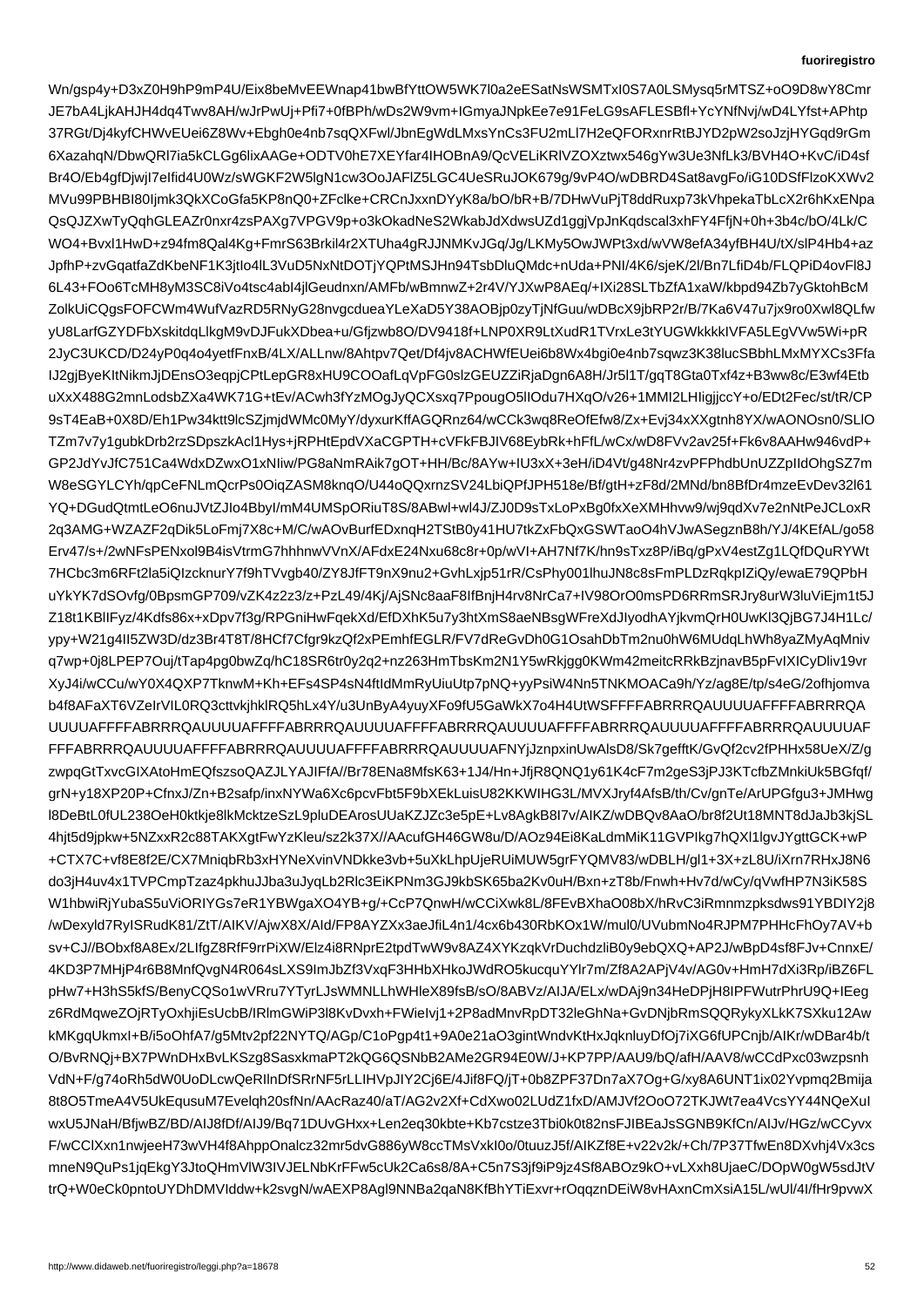8D/ABx+z/8AtG27fFz4H+KrjX9L8UfEEP5GsXlzdwX0sszQRyG3Rbm2RoYUjaONMRBVVQVp/t3/APBO3/goT+3B+w74w0T49+OvAm r/ABRXSoovAPgjwlt1p/hjT7g3ElurtpbyUzXN5JafblI5ZDHHClwyrGC7sWx69zC/4IA+HtN/ZP8A+COeuftg/E2JI5/FV34j+IniOSOHbKLS BXiVTnb8pis2lVc7R52cq5x5B/wbW/sr+KPjb4K8T/t5/H60Fzp/iX4mXviDw5p90TJHqeso7KdUmViVkNq8tyltxlZprl+qxFPb/Ef/AAS2/b78 Vf8ABJ2+/ZKvvjV4PPxJ1nwVovhK0tGv7vw8NeFtAsmg822txDFNLcXVwkJE9w6/OZAq7I4Ywfq74lfsp+Kf2dP+Cf8Aof7J3wm1ax0nxF 4b+F39haXrVvNIsCax9iKPeg7SwDXRM3C5+ZjjOBS+QXt1PiD/AIIX2sv7TX/BQ79r7/gpHdi8utM1fxqPBvgzVphxLp9tIGZNxzuZba30n vgA5yMglPhrcr+2X/wc8eLPG0V/Fd6B+zd8MxpGmzxWuYjqdxF5c0ZY4AdG1C/XewY5tVXoQ49P/wCCJ3/BNP8Aa7/Yi+B3hz4dftGeL vD+j2XhjXNU1ay8N+C76aVtXv71DAbrVJztSZYoDtit0UoGKyyO7xxCHjf+CTn/AATb/wCChXwA/aG+Mfj39qHUdA0DSfiD8T08Vazqnh nXDPqHiWW2urme1twU2i1sDJcPNMp/ezKyW7KsTTAq7vsT1vc8o/4K/wD7QHjX9tb/AIKp+CP+CVGk+D/FGvfDbwUbLxL8XPDPgu2i kv8AxI4hF4lmTLPCjW4ikgjGXjw93I5DtFEV+jPjB+w5+0b/AMFOfF/hHwx+1b4E0v4QfAH4fa4l/pXwi0rVre+1nxLPbgJAL+WzaSys7WI MYvs9u8pX96C4BjZOS/am/wCCfv8AwUE+An/BWuX/AIKp/sFeGPDnxAh8ZaFBofxB8A69r8elTS26WttbEpcSApsK2drIrqF0li5hmVmz 9WfBrwd+3N8WvGWnfFD9qe40H4d6Ppsj3OnfC7wJr0moy3VwV2I2q6o0cQmjj5YWtvEkTOVaSSUDyg3uPmPolchM8kdsf0r8qP8Agu 3+0B8Vvj5+1J8Hv+CL3wl8X3+qvfFy4ivviVq+lKfMj0J5pkMGUO4r5dreTzIdu5lkBYpI4H6sKoK4ZSOxGTX5+f8ABRn/AIJeftW/Fb9v34 Yf8FLf2EfiR4D0b4h+ANJOk32j/EJLpNN1K1JuU3NJZxSSljDeTwyZAPI+XsdDGKtrQzjubP8AwVq+N/we/wCCaX/BJ/xX4R8HabYaba3 XhBvBXw38P27cCW5tjax7Mhgwgg824ZiBuERUsXl3Hvf+CLPwCX9mf/gmD8HPhhc2ccd/ceFYta1YJGQwutRZr50c/wB5DcCLPpHxl RmvmT/gg7/wSd/bg/bp/Zk06+1Xxn4R8V/Fw+L9OMulWbS6X4a0LQ1E32m3sY5ZGlaWWb7HNPcvs0sgWvoixKiQ191fsufBP4r/AAr8 DHUfjv8AEkeLvHOtPBceIrnT4PsukWbIgSOx061JltrKBAFQY3yuZJXJeTCT7zIdmj2PTbmFirLnazHAAz2IwdoOWGcnPGBx0r8p/wDg 3z08ftEftr/tf/8ABQSWOaW08R/EmTQ/C96ZAwNmk89w0QwR0gOmjuMAdcfL+gf7e3xxt/2cv2Kvir8cDrn2Cbw34B1O806fzNrLei2ZLV EPXc9w0aKfVgOOcfOv/Buh+zhe/s5/8Eq/AkWv2kkGp+OLq68XajDLGFwLvb9mGOOtpFatz0LFTg5FKSTkKLtE8H/ZJkvP21f+Dkv40/t F3oupvDf7PPhX/hD9AlkfMdpqL7rSSLn7qs/9suFB4J69c+deGfAnib/gp7/wcUfF/UrbUL5Ph98KPD48H65fpqEsTpZRnyLvToJEOYjeXJ vonIK/6NLdFSJWU17f/wAEj/8AglT+3N+xfqXxBn+L3ivwtaw6x49uvEgn8O+IboXvi24jiZbK3vbiOMG1sBLJLcSIgySzNKquAkbRy+0f8E Xf+Cb/AMWf+CdvwO8YaJ+0F4k8N678QPHfj278ReI9f8M3M80FwrJEkUZeeCGUsD9ok+7jdM56mhRaew3ax83/ALS/hnSP2nP+Di/4 AfsweFNLEHhD9nPwA3ifUNL0uARWej3ePMtlRANsabl0ZOAvy4QbTtrkP+CvH7Qfij9tD/qqp4l/4JVaD4U8V6/8NvBTWfib4veF/BsEbX 3iV1iS+SzZZbiONrdY2t1CsyBZbl3be0MZHtHwl/4Jbft1aN/wU8/aE/aR8TfEvw5ovqj4s3FrZxeLNJ1OeTxLFocfln+z7Eql1snMUMNs9yz F4UhBgUsVISt+1H/wT+/4KDfAX/grVJ/wVS/YM8M+HPH8PjLQrfQ/iF8P9d1+PSpZLeO2trYmO4IGwIVs7V1cAsksX+plVjlMWnU6v4u/s NftGf8ABTjxj4Q8MftWeAtL+EPwB+H2tpfaT8ldK1e3vtZ8S3FuAkAv5bNpLKytY1YxC3t3ll/eguAY2T9ChtKAZGD69MV86/Brwd+3J8Wf GGnfFD9qibQPh3o+mSPc6d8LvAmvS6jNd3DDYjarqrRQiaOPlha28SRM5VpJJqvlD6KHyxYJl46j+f8A+uritBSt0Py8/wCDmT9qL4nfD3 4JfDb9i34Q6+dE1P49eK5dF1XV4ZMNFpkTW6T2+7jYJXvrbeQwJjEiHCyEj7t+H/7KPwO+G/7L9j+xpo3g61k+H9l4Pbw3eaJOuBd6fLE YZ/OKbdxnVpWlbAZ3ldywOa+bf+C0v/BLP4kf8FCvAngTxv8AAPx9YaF8SvhNr0ur+C21rd9ju/NaB5YJJFDNGxe2gdXAKjyyhXEm9e9 8E6J/wVB/aC8NWvhP9oDRPAfwX0yS18rxJe/D/wAV3Wr61qRO3zI7GR4YYtlRwCPPLXc8YylwjbJVl3uM+Uv+C0nxRtf+Ca/7GXw0/w CCbn/BO/wi3g/XPjH4guNC8NpoNxIZtNtWuIhdmOUv5n2iee9t4VIJL4klw28A19SNZfAX/gi9/wAEvpp47azTSPhT4MMgnCNFJr2rOFBc gEsJLy9cA8hVMoHEaA1xf/BYP/ql38av27dU+Efxz/Zk+J/h7wp8Uvqz4pfWfDN54mtZRYXTGW1mAmeFZJE2SWkTIPLkGGkU43Zrjf2 8P+Cdv/BQn9uH9h7xfofx48c+BdW+KC6VDF4A8D+A/tNj4Y064NxCLq7aW9kMt1eSWn2uCOWTy44UuGCoGkdyWsNGZ/wbx+D9J/ Zk/wCCR+pftW/FOWC2k8a6tr3j/wASXKRYkis4d0Skq4AXy7OSYLnbibqjJrx3/q2f+A3ib49XHxI/4KSfGe2knm8R/EvVLzwvFcTMRNqM 4Ju9RkXG0tElxJbQPnKeffcHzFl94t/+CZP7eN5/wSh1n9l2++MvhNfiprvw507wTpdiDf3Wn+GfDGhR+THc20XkwzSz3FxCsv2i4ZP3zvl o2xQxg/WX7Av7Ktn+xb+xr8O/2X7J4JJvCPhe2ttVurJmMV1qLZmvZ0LgNskuZJnAYAhWUYzmlZN6oL2PmX/guh8QPh7+w9/wSL+JG ifCfwlpPhEeMII8L6Tp/hzSILOB5tRkIuIEcSKqIrUXbMVBORxyS41f+CPf/BPvwh8G/wDgnZ4W8NfHnwDp2uax498LaXc+LNF1i0S+tIbN VM1lp/kTrsxB5jTSKVYG5uLp0JMIW/8AgrJ/wTY+M/8AwUZ8cfA7wdpXiPwzafDDwb8QP+Eg+JmkavqdzHdatEjxBl7WKK2kiZzA94pa V1AM4A75+1hbMgCbPlxgYAB46Zx0HH+Tiqt72wcx+Vv/AAcx69qfjz4afAb/AlJwfCeGO31f4yfE20tlrOzn8qNLO2eKBlXjGFEf2i7t2Bba gfZTgcELvf8ABf39rPxv+wn+xN4E/Y+/ZQguLDxT8UpE8HeFptObM9hpFnHDBKlvIDkTuZ7a3Unok0pGHCtXYft+f8E1P2yPj1/wVb+Dn 7cHwC8S/D6HQPAngyXSZl8bLcXH9k3plvs38dpEF+1OEvYnijMsamW0HmMqlSa3/BW//gkt8fv2j/hf8HvHX7IfxUkuPif8CPE93r3h268Z akWm1u5uZra6llkuMbEmFzaRSlpVYcZjAjTbsmzT2D5nPfDb9kH9rzU/2HdF/wCCbf7J/wAFZ/qd4Au9BSw+Ivxa8dTWLa3q/nEJqMlnp dhcTsZ7klx5t3LD5cQdQAFjIv8A/BVu0+F3/BK//ghB4j/Z4+CdzeWWnto0fgjw01zIs09zLqM8hvWmlIUGR4TfSsyqpDn5UQAV7R8OLv8 A4K0ftJaFZeFPin8KPA/7P+nG2iTxPrXh/wAXDxDr1+xAMw01RELbTt5BXzJpLl4cqoHlV15z/qq1/wAEy/jJ/wAFBvFfwG8A6F4o0GH4 WeAfHEet/EfTte1y9Oo6tBGYUWO2HkyiSTyPtiF5plJNxyeCaa2EmiD/All8f8E/PBnwd/4J1+FPDfx38BaZrmsePPC2l3XivR9Zs1vbSGz C+dZaeYJI2AQh2mcFWH2q4u3XPmZr51/bt8belv8AgpR/wWF8Ef8ABH/QpJ7L4QfDC2t/EnxfsNNy0GseTFFdRWMyxkJ9mj82zt1Hy4 kuXLBnjiA/WqO1dMlsfG7Ax1H1x2wAMemK/PD43/8ABLv9uP4ef8FWNZ/4KY/8E/viZ8L7afxv4bh0bxt4X+J9vfLb+UsNrC7W/wBhjdn3f YoJsbosSRnLMrsobV+gfMxv+Dlv9pPw98Ev+CfMX7JXhCyt5PFHxj1Oz0Dw7otqihobGCeCSeVEACbQEt7dVwuDOCuQjY+7f2XPgtp 37OH7NvgL4BaP5HkeC/B+m6OZLaPak728EcTSDgZLmMsT3L571+en/BQ7/gkP+3R8dvjH8Df2gvhd4/8ABvjD4ieH/HH9tfEHxD4wga 00exFubaTTre009Hdv7Pt2W8byN8kskly7u7F2Yfon8CfhLr/wm+H1t4a8WfEPU/F+vTyyXXiLxRq4QS6lfStukkEQPlwQ4Ajjt0+WGJEjUt t3MuV81we256AvI4/ClpEIKAhs5HXNLWxmFFFFABRRRQAUUUUAFFFFABRRRQAUUUUAFFFFABRRRQAUUUUAFFFFABRRRQ AUUUUAFFFFABRRRQAUUUUAFFFFABRRRQAUUUUAFFFFABRRRQAUUUUAFFFFABRRRQAUUUUAFFFFABRRRQAUUUUA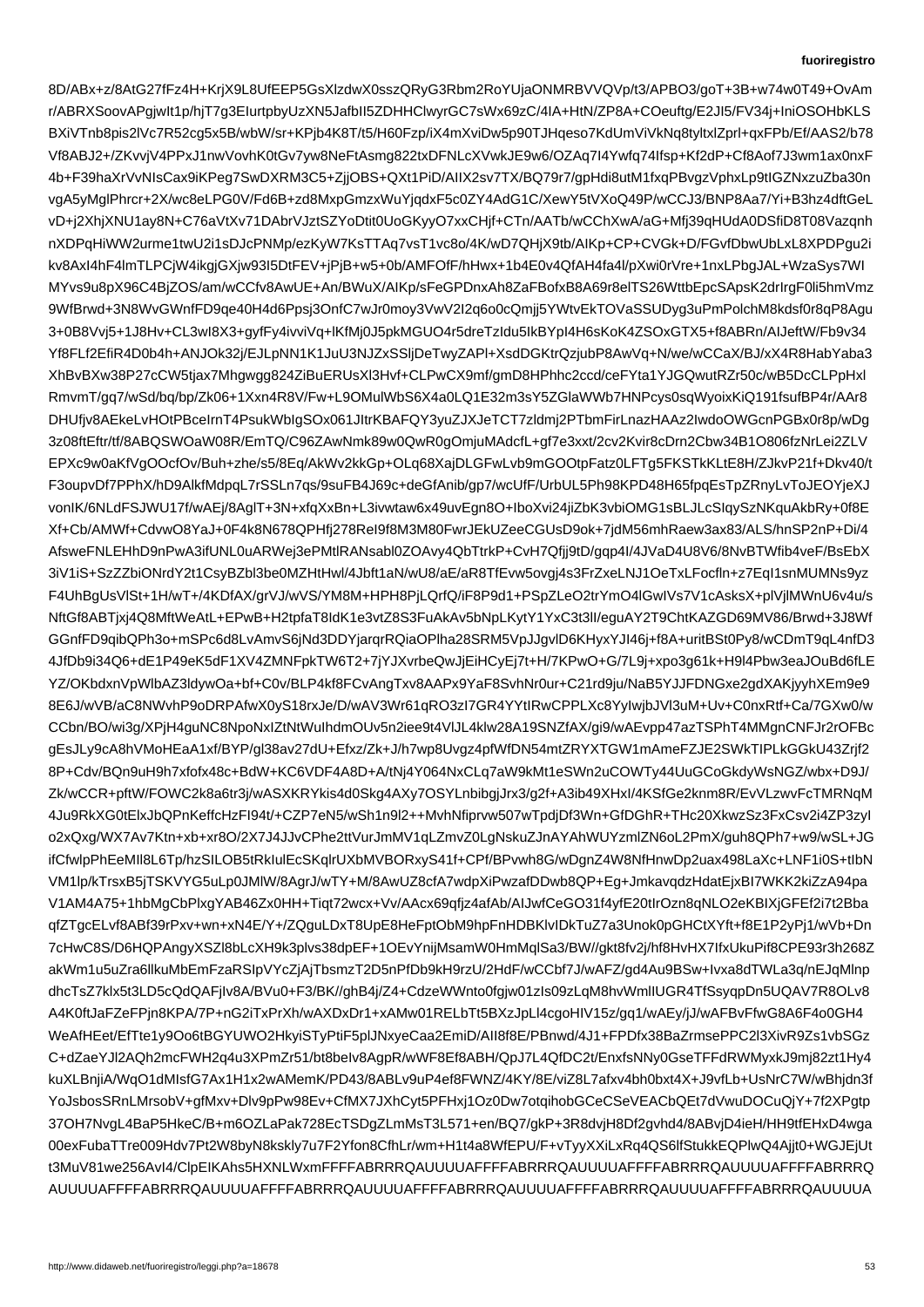FFFFABRRRQAUUUUAFGKKKAE2r6UhAHHzU6igBoCj+E0oVT2paKAGlF6gc03Yc/dqSii1wlyh5lHJ6+9cl8a/hD4Z+O3wc8W/A7xqs4 0fxh4bv9D1Q2sqSUW13byQSICchW2SOASOuO1djSFQeSKloadj4+/Zd+An/BRz9j/4l6d+zVolx8J/iToPq/Sldl8B+J/EXiXUtB1CKwiQrb xX1rDY3sUxijEUQaKWlukWCQcNXSfsrfsMeLPhv+0L4w/bc/aK8Y6Z4i+L/jjSoNFuJ/Dli1rpGqaJCyumnWccrNLJukAkknmYu7qmFiQM rfTu1fSjYuc0nG4+ZjI1O0N3PXjFPKKeopaQrk9TVkiWUngZxSiPA4/KnAYooAYYsnNO2DGDS0UAIVGNtNaMnoe2KfRQAxYyABmnB AKWigAOccUwIc8in0UWuA0xoSTjnGKjkG0FcYH8Xv8AnU1NMantS5UB+b/hf/glf/wUE+KP7PKfsT/tuftaaX45+Hlx8Q217xb4pfUry61/x PpUU1rPa6H5c0KppsHmwmaR0nnOSI0CICzfofo/h7S9A0ez8P6FpkNpY2FtHb2VtAgVIYYwAkagdFCqAB7VpgAcCgADgUJWKcm1Y jCnOQMe3an7R3FKRmimSJsX0pcZzmiigBCg7UiqQCD3p1FFrgM8sn/9dKqYzwOadRSsgGGHPelMYPenUUWQDTGCMEmnAYGK KKErAJtU9qNgxilopqMZcHIFAQkfNT6AMdKAGCL5duadtBGCKWigBAoPLDmjavpS0UAJsX0oKg9qWigAooooAKKKKACiiigAooooA KKKKACiiigAooooAKKKKACiiigAooooAKKKKACiiigAooooAKKKKACiiigAooooAKKKKACiiigAooooAKKKKACiiigAooooAKKKKACiiigA ooooAKKKKACiiigAooooAKKKKACiiigAooooAKKKKACiiigAooooAKKKKACiiigAooooAKKKKACiiigAooooAKKKKACiiigAoopCcckgCg BaKiN3EJCpbGCOexzgf1oS6jZRtYEnjl9aAJaKDnsKKACiiigAooooAKKKKACiiigAooooAKKKKACiiigAooooAKKKKACiiigAooooAKKK KACiiigAooooAKKKKACiiigAooooAKKKKACiiigAooooAKKKKACiiigAooooAKKKKACiiigAooooAKKKKACiiigAooooAKKKKACiiigAoooo AKKKKACiiigAooooAKKKKACiiigAooooAKKKKACiiigAooooAKKKKACiiigAooooAKKKKACiiigAooooAKKKKACiiigAooooAKKKKACiiig AooooAQ8cnt7VXe8gZtgmAboAT/nn0FWCPSvkP9uHxf8AGfx/+0p8M/2OPhPrV1p+g65Y6rrXxRudH1iTT9SOnJC0NjbW08dzbTlJbt9 8slrMk0a20SMvpdbJpnLlRUI8zseofFv9pbxi4L1G98OfB/8AZq8afEfW9NaWLU00c2WlWNi4it5Y1e71Wa3WaORJIO61F0I2WVX2sqq8 Hof/AAUj8KeHPFujeAP2jPgX4v8Ahz4m8TWN/ceF9LVLfX31YWFsby7toU0aS6naaC2KSOnlbW8wLC8xBFcn4N/Zw1D/AIJIfCjSPDX 7BPwrl1fTry/t7W5+F+t6ul01jU7qSJBff2kAV0x7eBHMrvDKlwtusaKLhkeXY/bB+PHwc+Gvx/8Agfpn7S/xG/4Q3Uon8VeLfDEmlWU2p2 k8ul+Hbi3vojKlw0Ukdtqs88YMDJKLV0P7ySKM43vqbqNkfSfw9+NPwj+LfhhPGnwp+KXh7xPo8kSypqvh/Wlby2ZCCQ3mQsy7SATnO OD6GuiW9glGUk64wMckeo9R/wDXr4B/bm/4KPfslaDpnxC+FPx3+KPgfQfEXgbxHpMWlad4n8DXniWW6ilSy1YRnT54LeLzZ0gaNGj uHWDNvLJLFJtqX6H/AOCfnxj8e/Hz9j3wR8XfiFon9mXPiCxmvNPtpNQ+1SPpT3sw0y5kmOGmlnsRbTNIyqzyO52wtlBrGdzKVPIR78v SIpFORS1ZmFFFFABRRRQAUUUUAFFFFABRRRQAUUUUAFFFFABRRRQAUUUUAFFFFABRRRQAUUUUAFFFFABRRRQAUU UUAFFFFABRRRQAUUUUAFFFFABRRRQAUUUUAFFFFABRRRQAUUUUAFFFFABRRRQAUUUUAFFFFABRRRQAUUUUAFFF FABRRRQAUUUUAFFFFABRRRQAUUUUAFFFFABRRRQAUUUUAFFFFABRRRQAUUUUAFFFFABRRRQAUUUUAFFFFABRRR QAUUUUAFFFFABRRRQAUUUUAFFFFADHOMkkjA/Svlr/AIKC6X4v0DxB8O/jXbfF278LeDdNudZ8MeP2tl7Fttprdl9ksLxWulYeZHqs enRpGo+c3bF90aMjfU7gkHBxxisDxb4H8OeO/DWp+DvG/hmw1XSNZspbHVtL1C2WaG7tZUaKSKVHyskbo8qspBBVyMdczOPMioS 5ZI+Lf2pfjF4F+MXhf9mz/qph8FvC8XivwV4W8cSX2sa5Li3utK0S/s7rTruSGCdRPPJ57wr9mhR5p3gjhijdnUH6M+Knw48Zar8f/hP8Xv h7qxNppV5rGleMYGu0MM+hX2ntOHCsQzzLqdhpOxo8ssckyjCSOR4doX7J3xl/4J9+HbDwf+w14C1Dxr4Hu/F9/Pc/DtvEVnYpp9ifNAz RyXF+rSSxwS/bpY5beWGVPOijlgvNzXUHiGpf8E7/AAL8PP2oPEX7UNh4+8dfCf4h6pcadqGj6F8lfgZqWvaB4XuGt4PtyR3DaTLHdtc yRMZrm2Fi7rLNDKrJLOsmKVkb7s+zP2bfD+p/D74i+JfhvYfC9dD0O58M+H/Et1qVla+Ta3uu3cl/b6pGnlg225Rp9nLKsAUbrwyN80+5v Z49NughFxOXJXqUHXpzyQSVOGOcccAc1+aXw28Xar4W/wCCuHw7+JHxr+L+seNdb8faBqHhfw5Z3Pwn1/4dWnhy0hs5L9rmG01F ZE195ZjHFJ+9BtZr1WZceUsX6cieL7oYE/T/ADzV09VsZVN9yZPuDHpS0mSFGBSjOOa1MwooooAKKKKACiiiqAooooAKKKKACiiigA 0000AKKKKACiiiqA0000AKKKKACiiiqA0000AKKKKACiiiqA0000AKKKKACiiiqA0000AKKKKACiiiqA0000AKKKKACiiiqA0000AKKKK ACiiigAooooAKKKKACiiigAooooAKKKKACiiigAooooAKKKKACiiigAooooAKKKKACiiigAooooAKKKKACiiigAooooAKKKKACiiigAooooA KKKKACiiigAooooAKKKKACiiigAooooAKa4fJKt29Kdnr7Vg/ED4leBPhT4N1T4jfEzxdp+g6Botk93q2s6tdrBbWcKfeeSRiFUD365wMmk 7W1CzZ5H+2I+zZrHxc8P6H8WPhxpN7cfEj4X6jJrnw8+x+IzphuLlo/LuLJpSssSpdW7S2+6aGREL7mVl3K/pMNx4kttGjsJL+aC5tl8mS 51fT45nuyOBLi1kVF8w8gYXJO0BDwPP/ANj7/gop+xt+3zZa5qX7JXxrh8XR+G5LZNcVNGvrKSyM/meTvS7gicB/Kl2kAg7G5rK1v9lPxl 4f+Kfi/wCJXw0+OHi640zxto8kOvfDXW/GWoR6ebxiR9t069id7vRJSMqRbAx7F+SKN1WVMnfoaxbejKP7SPxZ+F+I+DJ/A3xkvtK1LVN J1Ox10T6tba1oGq2dzplxDqkE93q8MN1HYrF5MMxeRgrlBG42yFR53+yJ/wAFXrv4xftNR/sd/tPfs6P8JfiJr3h//hlvAtpa+MrXxJpnibSTH JIZ7XULRFRziKeQDYUKQsCwcFK6X9qv9jH4q/tT/Bj4n/Cz44fGDw94hi8X6TJbfDbwpFos2k6To98lvP5NxdOLi4k1WWOQxzjzVEKPZ xSpbK8auPJvih8NvDPxF/4OMvhtd2sVzYa34D/ZrufEF9qQuvMOo2kmr3Wnw2LRMhCBXvJpTlpBOSpG3YVIOSepTSZ+hKlV7Y4p9Q K5wOMfhUynIzW0WYtWFoooghBRRRQAUUUUAFFFFABRRRQAUUUUAFFFFABRRRQAUUUUAFFFFABRRRQAUUUUAFFFFAB RRRQAUUUUAFFFFABRRRQAUUUUAFFFFABRRRQAUUUUAFFFFABRRRQAUUUUAFFFFABRRRQAUUUUAFFFFABRRRQAU UUUAFFFFABRRRQAUUUUAFFFFABRRRQAUUUUAFFFFABRRRQAUUUUAFFFFABRRRQAUUUUAFFFFABRRRQAUUUUAFF FFABRRRQAUUUUAFFFFABRRRQAUUUUAFlevJ/SlpkhKknrx0oAgbUbRneMzKSvDKCeOBxx3Oc46814X+2vf+B/EPwuX4OeKdS8 PxP4m1ux021vNe0GXVbLStQlmkbSLy6t0TYUXU7a2CCeS3jllQRCbzNsb2vid+2N4V+FF3daJe/CX4iapq0HhHWfEVto+geEpNQvNRt tPvbS1MFrHDIxInne+t2hi6Kjnz2tzHIE8t8dfDv4W/Hr4c23iH40aP8A2hdwP/avir4bzWmoavcCx1CeJ7S51bw5BG7ahqgtra3SNLqF7ew mjlaFHjtAHyIJPQ2hFLVnkfg6y/Zz0P8A4KtW/wARfgX8KfD0Gn3PhiPTfCfxBi+Ix0bSNR1SOyu7Z/D+m2217fVLQiOJ5o9ORvs13CZJ4 5JYo/L+IPidB+31428K+GfDfw7vvBvw41PWNVms/GPifR5x4jk8O2f2S6miu7Nb+KzSZ3uYbO38t7eQ5umbbthDlfif+zF8UfiHb/DjxD8Fd b8OfDePwFCsug+BPEvga31jSbMfZo0gD21jd2rW1za4eGNrW6eIJuUBlkYVy/jL9mT/AIKg/ETwvdeFdU/br+GvhxpdXiuY9b8LfBm9W6 8lJmk8hRPrbrEpJjyw3SHysM7hjUJO2hbcT0P4aa38A7Lwjdftct4mvEfXdLj/AOEk13xZrkjPo6WQMVzDLC8jW2km2nSVbyGFYY0nim Mw8xDXnH/BL3xJ8RP2jfAeu/t+fF34fy+GtV+L09rP4R0K71Caa50fwlbwRpYWrb4ouJLltQvldExluoKS54K+f+B/+CE3qFdH07w98cv22f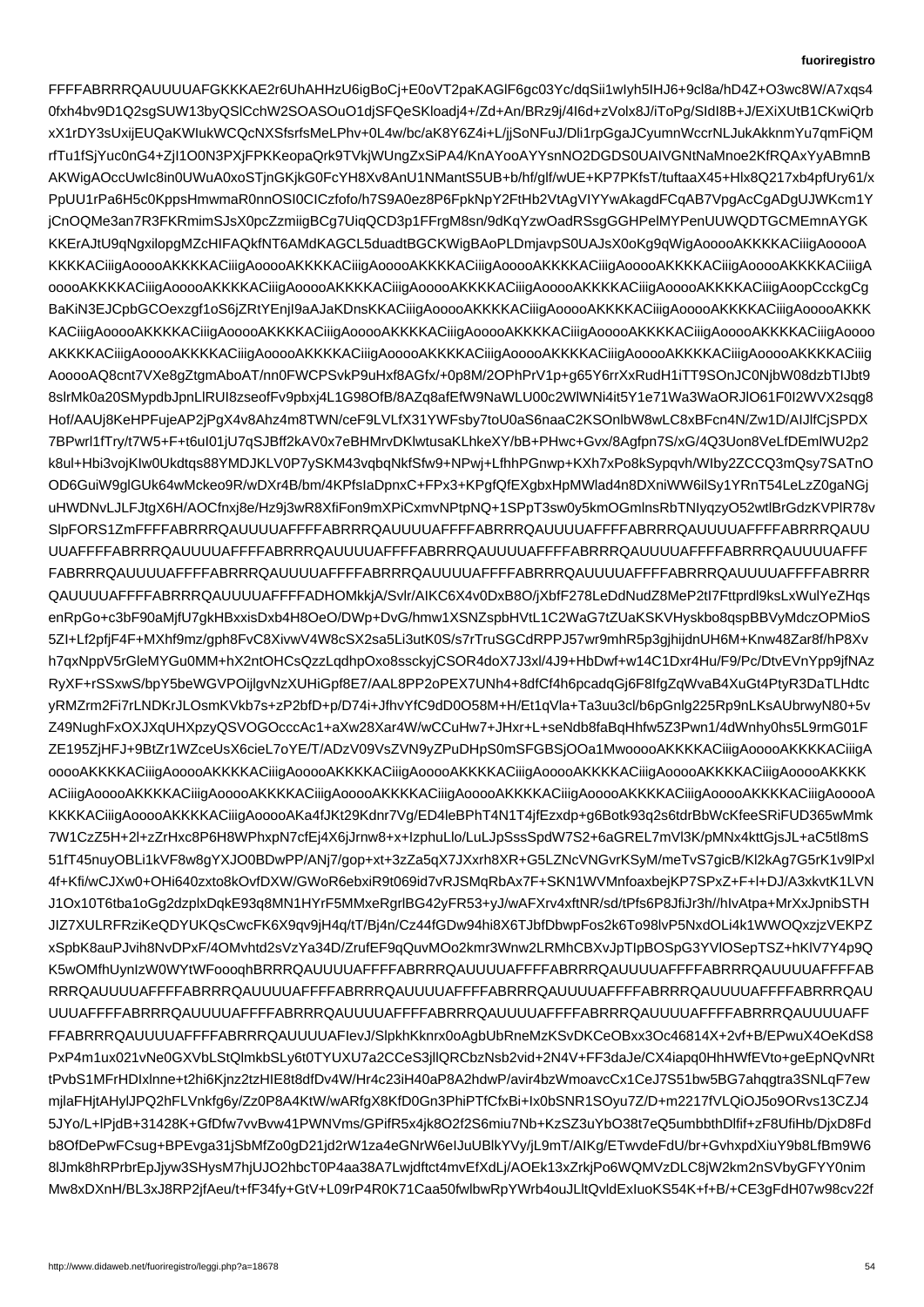2qPHemw3V9ca94euvHq2Gka1JdyXEtyZYLWIXKrK17diQi5WRzcTqxKSuD9ueGfCWkeEtBsvCnhjQrPStK020S10zS9Oto4be2t0jEcc KxRhVRFUKoVcBQigcA5pJ9UZylG2hsovyAKuAAMDGP07U9QQMGhPujPp3pa1WiM27hRRRTEFFFFABRRRQAUUUUAFFFFABR RRQAUUUUAFFFFABRRRQAUUUUAFFFFABRRRQAUUUUAFFFFABRRRQAUUUUAFFFFABRRRQAUUUUAFFFFABRRRQAUU UUAFFFFABRRRQAUUUUAFFFFABRRRQAUUUUAFFFFABRRRQAUUUUAFFFFABRRRQAUUUUAFFFFABRRRQAUUUUAFFF FABRRRQAUUUUAFFFFABRRRQAUUUUAFFFFABRRRQAUUUHgZoADjvUlu4TIY1bcwPIUEkVV17X9J8PaVc65rV2sFraW0k9zMy khl0GWPAOfoOT2Br5P/Yy/wCCh/x9/bV8Q6B478EfsHazo/wX8Uy6gdD+KGq+PtOaaSGAziGeTSU/0iITSwGMLltocMTt5qZOyGlc+uft kO7G/JHVR1FSGQYySv418Sxf8FVPi/8AHHxv4m0T9gD9gnxH8Y/DXg/VpNK1vx3N450zw9pt3fROyyxae95zfKu3BIUomSOeVLan7Q 3/AAUz+MHwk/aA8BfssfCL9hLXPHvjvxv8Om8WzaBb+O9M0o6VFHIY5rd5bkiOSRGwCQ/zfwg1POPIR9ipclxIB49lNAnXIBcZPQHvX x38Zv8Agov+0V8INA+DvhnUP+CfmtX3xS+L+qa3aWPwwj+ImkB9LbT4Zbhi2oAm1lMlqnnjD5Afby/FcXef8FwvDen+ELjwddfso+MbP4 4WvxI0/wACSfBLUdXsoJxql7C9xbyf2iGNr9jaGNnW56dDt2IWo5w5T73+0xs2wOCfoff/AANSA4XLV8pfET9vr4x/s+/sJ+PP2w/2pf2N9 Q8Daj4FnY/8ILbeN7HUnv7Xzbdl547u3HloGaZIKMu4eSTjDDP1QZVxu446qD0H4f5NNSBxsK1yudq5468Gj7ShJBl4BJx6Dr/Ovhzwh/ wWCs/E/wAeNL8Mp+zJrUPw08Q/Gi5+Feh/ExvElo89x4hhWUmOTTMGeO3Z4ptspYYXBaMZCn61+MHxHq+Enwi8U/Fi80uS6i8L+Hr 3VprNGCNOltbvMY1J452kd8fjRzq1w5dDsDOqkq+vWoxJEzkqec4zjrxXy/8A8EuP+CmHqb/qpv8ABDU/i34V8B3fhO90jWxp2p+HtTvl mmiV4I7i3nLAL8kscoKnHJU4JIbHOf8ABPv/AIK4eAP+CgP7QnxN+CHgD4W6lplh4AkEmmeKb3UUeHX7X7bPaLcxxhFaMM0BcBs8 OBnkZXOm7DcND6F+Lfwl+G3xnt4LHxxpWopNbxXNvFeeHvEl7pF4ttcKY5oTc2M0EzQP8ivEW2F4Ynw0kMbC/wCB/a98P/hbHaE/w 98G2Fhc6tNHNrGoRRBrvVJ44VhWe8uWBlu5fLRF86YyOdvO7AI8Bf8A4Km/CmP/AIKSj/gnW3gTUhdtYso8bfaYxpx1sWI1A6Xj7wf7 GRL5md2cpt4JHD/tU/8ABVT9qn9lj40aJ8J9b/4JjelNWtvGnjd/DHw512H4q6JEniW4yzQsItxa0EiLuxc+UBnBOeKINNIWIZH3KGUrtAO e59O39KaLq3JJWQkDbk7Tjk4+nb8Ovevgf9pD/grd+2f+yR8N4fi18e/+CR3iTQ9Bm1K00+W8/wCFy6Bc+VeXE7Qww7LaSRzu+Q7toQ buSMGvoXwR+1T8StF/Zq8ZftH/ALZH7N9/8HR4MS9vbvQbzxbp+tTS6bb2sc7XSTWMjRKXJljERbfmLIHzLm3JLREtM92eWPqWwM gD6/5/zxwqSxtwCSM9fTk186/8E5f29vDX/BQb4GXXxb034d6p4O1XR/EVzomu+E9auUku9OuY0hkUswIDBobmB8453Y7CvP8A9hD/ AIK//C79uPwt8TtY0z4bal4Y1j4bm4uW8O6pdq0mraZG1zFHfW7gANGbi1ulWI3CN0AbBdaXOhcrPstJo34Vs8daQ3AC7yeAcH5TXzz 8A/8AgoB8NfiF/wAE/bH/AIKJeJfD914b8MSeE7vxBqWnXN0txNZ29s0okXI2qzkRZGAM5AHUUz/gnJ+3v4a/4KD/AAMuvi1p/wAO9R8 HatpHiK40TXvCesXCS3Wn3MawyqkjG4NDcQSdOr45IBpuavYORn0UbmFTtaQA+/aq3CAnByPZTXzH+35+314m/Y28X/C/4Z/D79n DUfiZ4n+K+vXmmaDomn+JLXSmEttbrMd01ztjG4MT8zKPIOD2rO+If7fXxn+Af7DXxA/bO/al/Yz1TwNfeCJQ0PgSTxxpuozanZlrREulu 7lyxxhpbiRdjfMBBnbhgS3JJgo3R9Vi7hCly+AOuR0oa8iX5sNjONwBxXxjpX/BUzx/8M/HvhvwR+3n+xL4t+BWm+MNWXSfDnjbUPE+l6 7oxv3JCWt3dafKRYSSIWCNIuzIYkqFYjqviF+3j8YLP43/ABR/Z5/Zx/Y51X4m+Jvha3hl9UsrXxnp2ki9t9Ztb6489XvWjRBC1mqsm4s/nZ C/KSE5orkPaU3SLnd26/KaFuQccdehxXxV+wX/AMFN/wBof9u/xXnTP+CeGt+F/BFI4I1TQfEniu7+JGkXcek6iZQsZlWtVluJa03lwb4kZ R5u7O1WlpR/8FXvjF8ZNc8U6h+wz/wT88T/ABk8BeDdWuNJ1fxza+M9O0iDULy33GePTLe5LPqOxRwyhA7kBc/KWXOHIfcH2yItgSD JHA74z1x6U5blNgYHI45VSRXw9q3/AAWc0Pxz8Pvg/wCJv2Qv2aNf+KOv/GHWNb0rTfBM3iCx0O/0q+0m3a4vrS8a9byo5o0R2wzqG UKylt6Bu1/Z8/4KT6D8Yfhh8Ydf8S/A3xD4J8dfAmG4k+Ivw81m5tpZ4JVtJbqEwXcDPFcRTxQsFnB/hJwVKsxzhyH1X9oUttGf++Tx04+t SqcjNcD+zT8XrX9oj9nXwD+0Dp2hvptt458GaV4it9Onl8x7SO9tIblYWb+Iosm0nviu+UYUA9hVRbZDVhaKKKoQUUUUAFFFFABRRR QAUUUUAFFFFABRRRQAUUUUAFFFFABRRRQAUUUUAFFFFABRRRQAUUUUAFFFFABRRRQAUUUUAFFFFABRRRQAUUUU AFFFFABRRRQAUUUUAFFFFABRRRQAUUUUAFFFFABRRRQAUUUUAFFFFABRRRQAUUUUAFFFFABRRRQAUUUUAFFFFAB RRRQAUUUUAFFFFABRRRQAUnfkfSlooAp3drFNbvWs0ldGUiSOQbkdT1BHOfvPX61+P/7OPxP/AGafat/wUG+FPaH/All0/tHaz4u8 B/EXxFeN8V/gtayXV9oPhnTym5tWh8+MNpsiSpu2lgWKquAjbT+xLrl+meKxNP8ACOlaXNcT6XpVtbNe3PnXckUSq88nCl32hS7FVU F2YsQMdyKyIA0hJJan5of8Euv27/2a/wDgm1+y9bf8E9P27/G0Hwo+IHwmv9Stri38T2s8Vt4gspNQmuodTsZFjKzxyrNghSzcBsEHjhv+ Co3xT/Zn1P8A4Kz/AAX+J/xh/bA8X/CfwRq37P13c2Pj7wPrE+mX8qlvmkgqWQQSyBZFcbkMYwBhiDur9a9c8GeGPEkdvF4i0Cxv1tL mO6t0vrJJhDOv3ZVDg7ZBnhhhverr2UpAQRZAyM7+v1B6jjvn6Ucrkgco3Py++MKeG/j58VP2ELb9jz9tfxZqOnX+ufECLw18ZtUittY1e4 EGi3i3Ekn9oW5iuSzQzW+6SD5U+ZfmVWrs/wBoL/gnt/wTG/Zt/Zx17/h4X8e9f1W8+J/xCs7/AFn4weNNceHVm8Rw2s62TQTWkSR2 Qgt0uBGhXy0B2MWGwV+hb2U28soYBuo3cc9/UkcHoOAAMcg19W8Nabr2nTaLrmkW13Yyr5ctpdQJLFKnoyMpUqBxtx0zR7NhzK5+ NHiz46/Gf4yf8EQv2u9A8T/FvxB8Tvh74Q1uHTPhN8V/FdrJDqHifSTdWrSGWSRFa4EbEYuSP3u8q4C4H7A/F7xB4t8J/C3xL4p8EeGi rOs6dod1d6NpTKSt3dpExhhwP77hR2xnJIHI3otNWCJVijVRGuI9qAFRxnHb17dcVYaFyRIQTnq7sEH8B6n/APXSjFpahKR/OVpv7RW ifs7+CtM/4KA/Df466F4++OXxl0PxXB8SfA2paZ5eq/DHxTeRyCTxPY2cFqy6fHABCly8sW+dEO13LyeV+1/xZ1yPXf8AgmB4j1mL4kxe LluPgVfO/iy2lZdcJ0aQG8UjACysVlz0G7DY5r3KHwjolng0uv2ugWKahdxot7fLalJrhUBADOoBPUkE8D0FX5LW5YkocZYk4A6lcZ9sd OOeOuOKIxaQ3Ox+EXw28U/Gf9hb9IX4V/E79nrw9fX97+1r+zzpvw9tLaxlkU2njiB47PStQbCfL/oF5OFC8FrMlsFRn3b9mST4L/8ABKj 9tv8AaekuDEnhP4O/s1eDYg/Fq2oyW9oRtBBYLcXVxwOpaWblz1P6xT6NHIEhKAqOd21cqehAwOMgvyOfmOCM06WweQBfKwT1Yf XP4np7HuDSVKzBzTPxy1X9jP8A4Kww/wDBO6P4rn4d/CP/AIS238cn4/Pr8Xi/VB4j/wCEgYG+aH7D/ZYthN9lP2HyPP8ALwgHmbcV7 R+2/wDtAeCv2rNa/wCCfP7RngGRf7L8YfGzTNUgh83eYDLZszwOxAy0cgeMjAOVPA6V+IrW7vgEjaG6N/8AX96rraXTtukPOTsDdR7 8cc/5POKp03e6EpRPhf8A4OLLID/wTwSLzFUj4o+FyxLYyBqUeTjjOO4GSAMnGKZ/wWK1X4kftGeJfhl/wTH+AenaDquv/EXWP+El8a 2HiHU57XT4/C2jsk80F5LbQTTW6Xd2ILZHSIhirp3bH3ZNaSIDsqBYfMCWGM/j9Bj3A6YFJLbzqmI0kLepkwcZ6fTHHY8DJ43AcHcd0tj 84PhZrv7V/wCyB/wVssfHX7Wvhn4deHdB/al0hdDmi8AeJ7y+tl/FOj22bCSd7yytmiee1kktkjQSCR0Uk5EYPz78Mvhb4y+GP/BKT4Z/8F